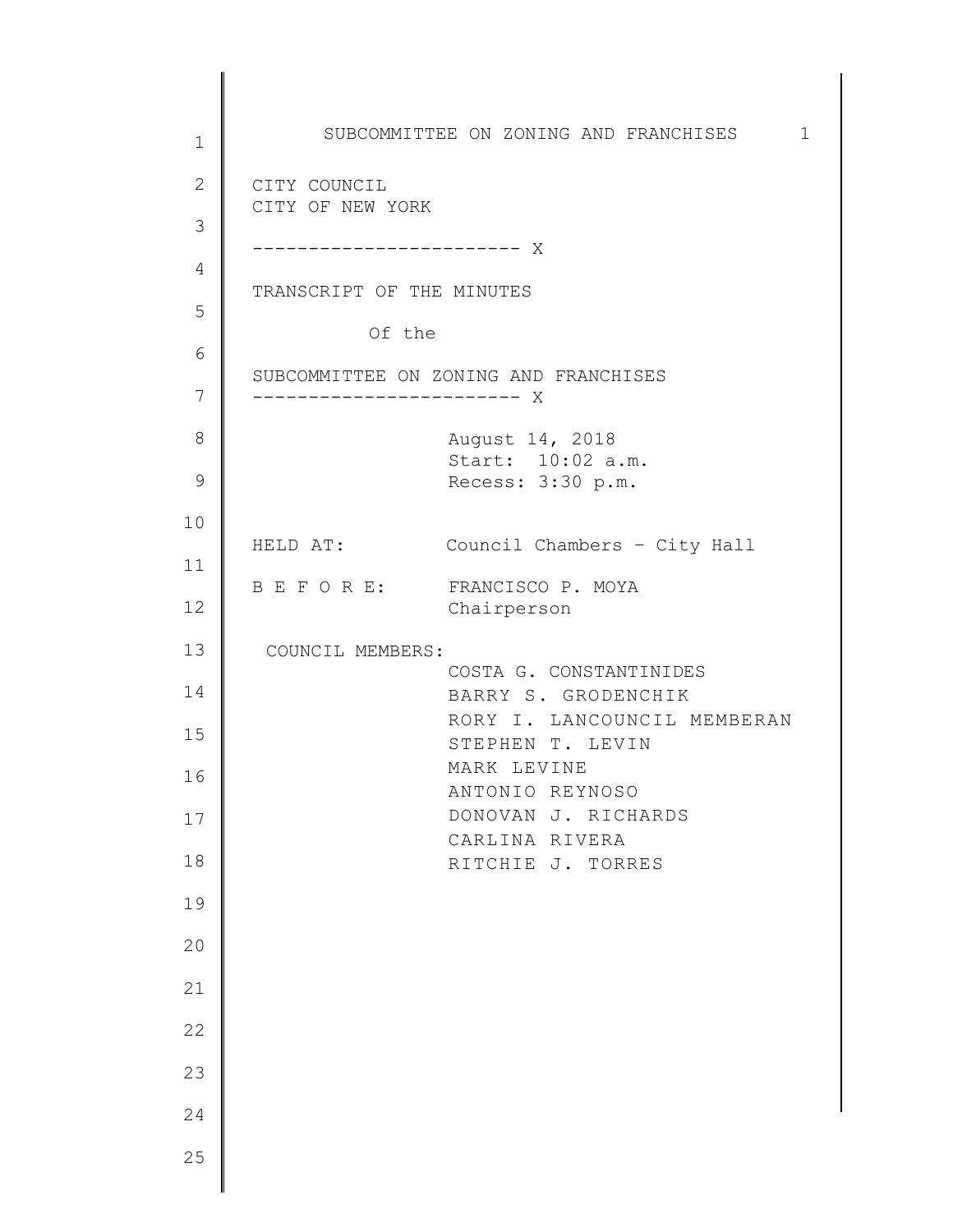| 1  | 2<br>SUBCOMMITTEE ON ZONING AND FRANCHISES                         |
|----|--------------------------------------------------------------------|
| 2  | A P P E A R A N C E S (CONTINUED)                                  |
| 3  | Adam Rothkrug<br>Zoning Counsel for PHD Summit Owners and Proposed |
| 4  | Developers                                                         |
| 5  | Matt Horrigan<br>Development and Construction Manager at Horrigan  |
| 6  | Development                                                        |
| 7  | Jay Goldstein<br>Land Use Attorney at the Law Office of Jay        |
| 8  | Goldstein                                                          |
| 9  | Tahira Adams<br>Security Guard representing 32 BJ Union            |
| 10 | Jennifer Maldonado                                                 |
| 11 | Executive Director of the Educational<br>Construction Fund, ECF    |
| 12 | Jared Della Valle                                                  |
| 13 | CEO and Founder of Alloy Development                               |
| 14 | David McCarty<br>Director of Alloy Development                     |
| 15 | Patrick Blanchfield                                                |
| 16 | Senior Technical Director of AKRF, Inc.                            |
| 17 | William Candell<br>Associate Director at the New York City         |
| 18 | Department of Education                                            |
| 19 | Daniel Hildreth<br>Department of Education's Office of Student     |
| 20 | Enrollment                                                         |
| 21 | Jo Anne Simon<br>New York State Assembly Member for the 52nd       |
| 22 | District                                                           |
| 23 | Hannah Birnbaum<br>Coordinator of 32BJ's Work on New Development   |
| 24 | Regina Myer                                                        |
| 25 | President of Downtown Brooklyn Partnership                         |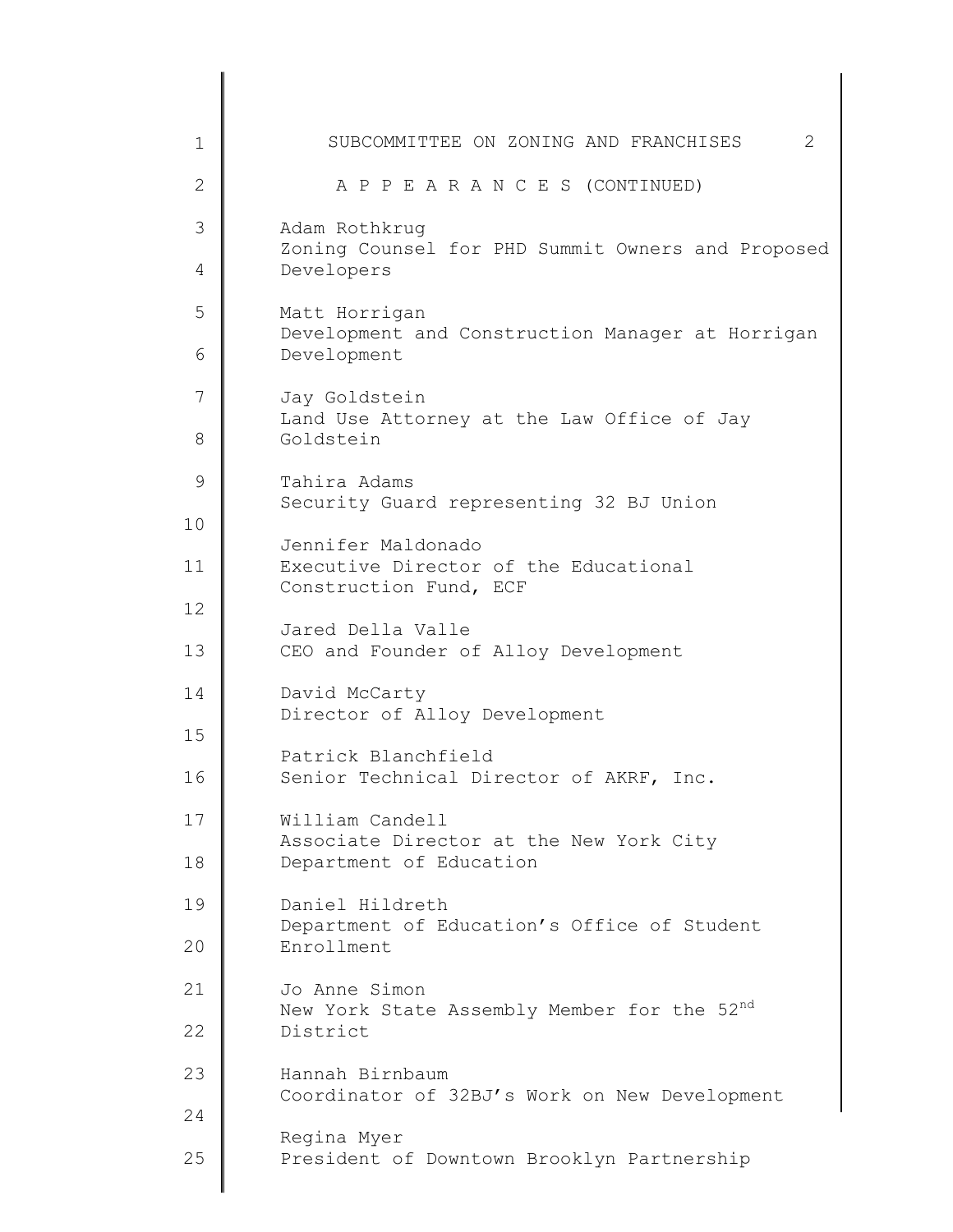| 1                  | SUBCOMMITTEE ON ZONING AND FRANCHISES                                                            | 3 |
|--------------------|--------------------------------------------------------------------------------------------------|---|
| $\mathbf{2}$       | A P P E A R A N C E S (CONTINUED)                                                                |   |
| 3                  | Pasquele Vallone<br>Partner at 10 Hudson Yard, 32BJ SEIU Member                                  |   |
| 4                  |                                                                                                  |   |
| 5                  | Sam Bernstein<br>Research and Urban Planning Fellow at the New<br>York Building Congress         |   |
| 6<br>7             | Daughtry Carstarphen<br>Registered Architect of Affordable Housing                               |   |
| 8<br>$\mathcal{G}$ | Seth Meyerowitz<br>Resident of Boerum Hill                                                       |   |
| 10                 | Lisa Verincamp<br>Resident of Fort Greene, Brooklyn                                              |   |
| 11                 | Jonathan Glazer<br>Resident of Brooklyn on State Street                                          |   |
| 12<br>13           | Peter Gee<br>Board Member of Fifth Avenue Committee, FAC                                         |   |
| 14                 | Jessie Lazar<br>Resident of Park Slope                                                           |   |
| 15<br>16           | Sarah Willard<br>Resident of New York City for 18 Years                                          |   |
| 17                 | Kirk Goodrich<br>Partner at Monadnock Development, LLC                                           |   |
| 18<br>19           | Howard Kolins<br>President of the Boerum Hill Association                                        |   |
| 20                 | Mable Long<br>Resident of One Hanson Place, Fort Greene                                          |   |
| 21                 | Michael Devick                                                                                   |   |
| 22                 | Resident of Boerum Hill for 37 Years                                                             |   |
| 23                 | Mary Katherine Michiels-Kibler<br>Member of the Rockwell Community Place Garden                  |   |
| 24                 |                                                                                                  |   |
| 25                 | Nancy Packes<br>Consultant to the Real Estate Industry in the<br>Planning of Rental Developments |   |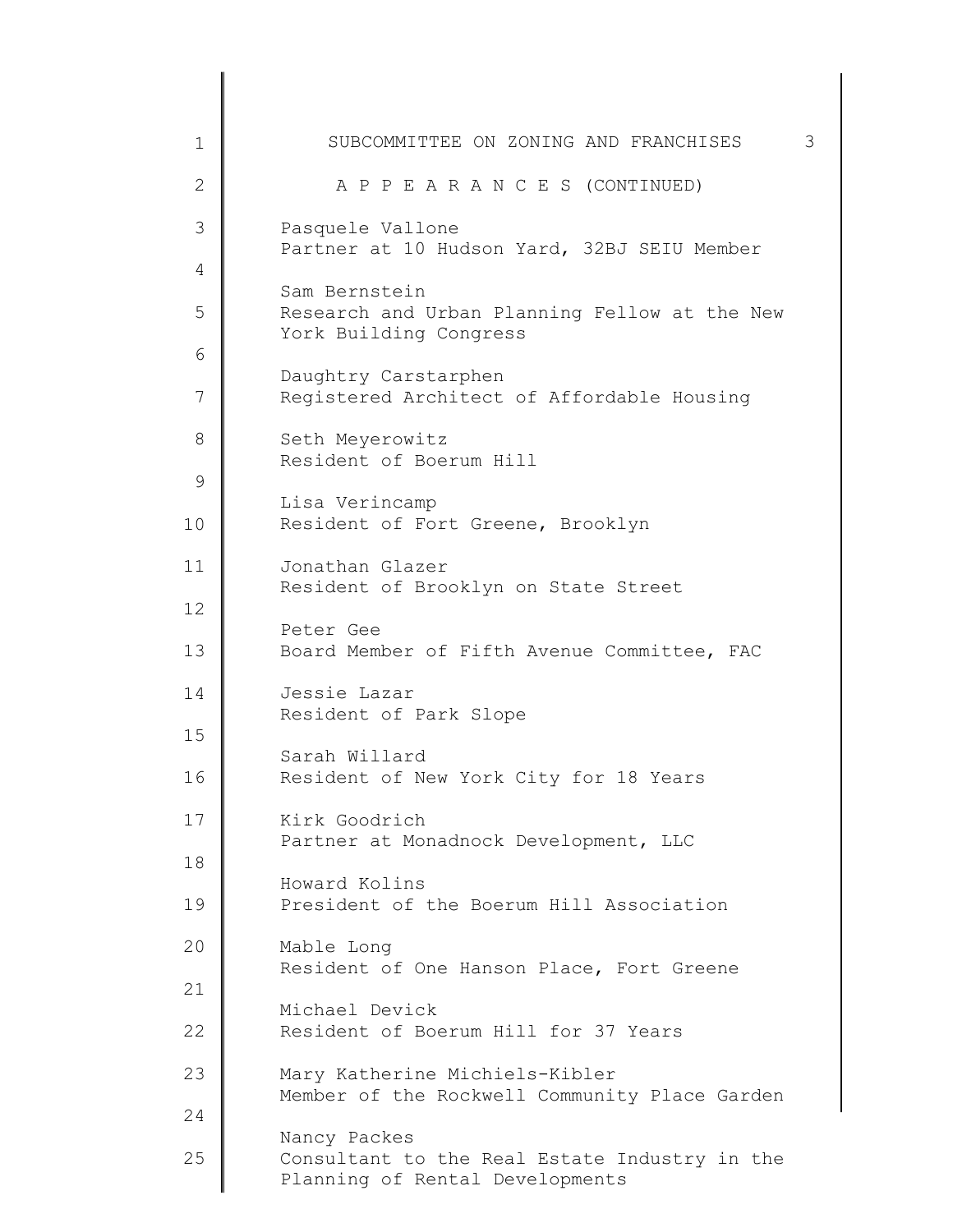1 2 3 4 5 6 7 8 9 10 11 12 13 14 15 16 17 18 19 20 21 22 23 24 25 SUBCOMMITTEE ON ZONING AND FRANCHISES 4 A P P E A R A N C E S (CONTINUED) Andrew Bernheimer Principal at Bernheimer Architecture, Assistant Professor of Architecture at Parsons School of Design Irene Moussa Parent Coordinator for Khalil Gibran International Academy Basha Gerhards Vice President at the Real Estate Board of New York, REBNY Marcel Negret Project Manager at the Municipal Art Society of New York Ben Richardson Treasurer of the Fort Greene Association Ron Janoff Coordinator of the Rockwell Place Community Garden Brent Porter Architect at Pratt, Resident of Clinton Hall Melissa Chapman Senior Vice President for Public Affairs of the Brooklyn Chamber of Commerce Juan Barahona Treasurer of the Board of Directors of Fifth Avenue Committee, FAC Victoria Calibro Representing Brooklyn Children's Museum Deborah Lauder Member of the Rockwell Place Brooklyn Bear's Community Garden Peter Solet Resident of Boerum Hill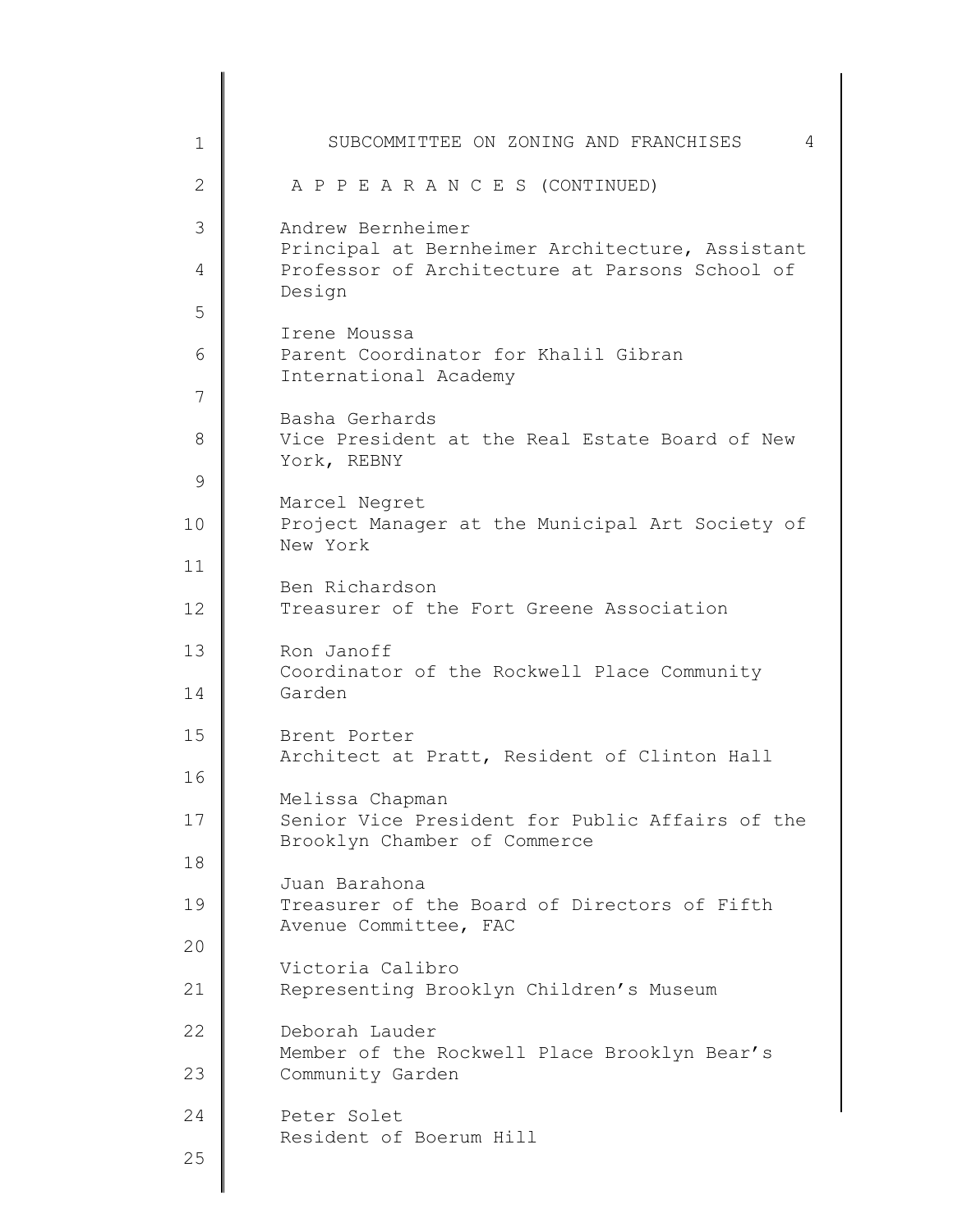1 2 3 4 5 6 7 8 9 10 11 12 13 14 15 16 17 18 19 20 21 22 23 24 25 SUBCOMMITTEE ON ZONING AND FRANCHISES 5 A P P E A R A N C E S (CONTINUED) Roz Coppet Resident of Boerum Hill Justin Jarboe For the Applicant Jeff Ackerman For the Applicant Carol Rosenthal Partner at Fried Frank, Member of the Real Estate Department Chris Havens Managing Director of Office Leasing at RerraCRG Resident of Boerum Hill Dan Marks Partner at TerraCRG, Resident of Brooklyn, Board Member of a Non-Profit Cultural Arts Organization Michael Duddy Professional Architect, Resident of Park Slope Evan Baum Reading on Behalf of a Resident that grew up on South Portland Avenue Lucy Koteen Resident of Fort Greene for 40 Years Darren Seifer Member of the Rockwell Place Brooklyn Bear's Community Garden, Resident of Brooklyn John Crow Member of the Rockwell Place Brooklyn Bear's Garden, Resident of Park Slope Sandy Balboza Benjamin Holberg Read for David Erdman; Registered Architect in New York State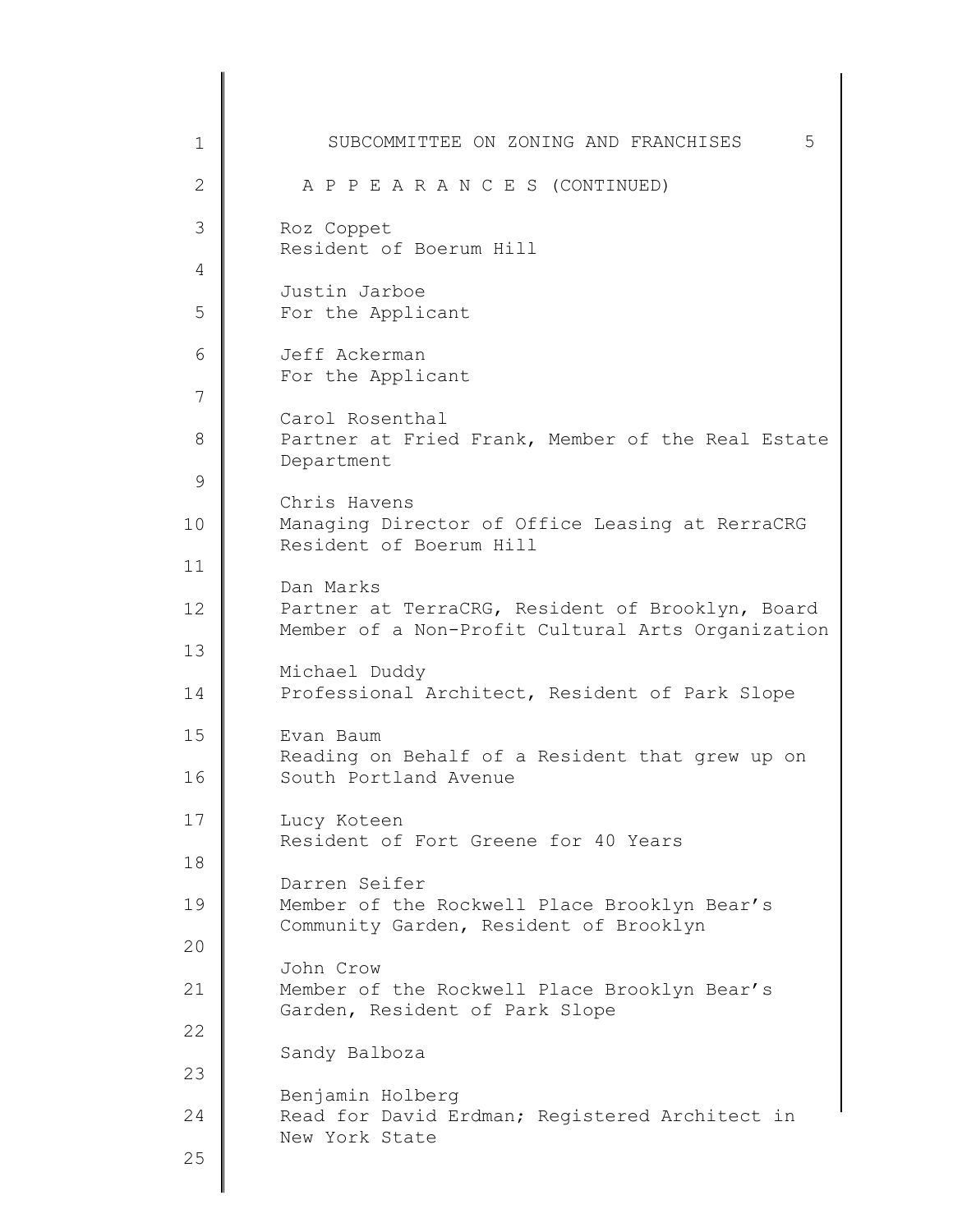| 1  | SUBCOMMITTEE ON ZONING AND FRANCHISES                                                        | 6 |
|----|----------------------------------------------------------------------------------------------|---|
| 2  | A P P E A R A N C E S (CONTINUED)                                                            |   |
| 3  | Ben Carlos Thypin<br>Organizer at Open New York                                              |   |
| 4  | Jack Davies                                                                                  |   |
| 5  | Policy and Campaign Manager at Transportation<br>Alternatives                                |   |
| 6  | Athenes Bauza                                                                                |   |
| 7  | Residential Sales Agent with Brown, Harris,<br>Stevens                                       |   |
| 8  |                                                                                              |   |
| 9  | Irene VanSlyke<br>Community Gardener                                                         |   |
| 10 | Peter Bray<br>Executive Director of the Brooklyn Heights                                     |   |
| 11 | Association                                                                                  |   |
| 12 | Eileen Boxer<br>Resident of Boerum Hill on State Street                                      |   |
| 13 | Simon David                                                                                  |   |
| 14 | Resident of Park Slope, Professional Landscape<br>Architect and Urban Designer, Professor at |   |
| 15 | Parsons                                                                                      |   |
| 16 | Eric Spencer<br>Architectural Designer                                                       |   |
| 17 | Adrian Deveny                                                                                |   |
| 18 | Resident of Community Board Two                                                              |   |
| 19 | Garrick Jones<br>Resident of Brooklyn for 25 Years, Owner of                                 |   |
| 20 | Brooklyn Architectural Design Studio; Ten to One                                             |   |
| 21 | Betty Feibusch<br>Resident of Boerum Hill, Member of Community                               |   |
| 22 | Board Two                                                                                    |   |
| 23 | Roslyn Huebener<br>Resident of Fort Greene, Board Member of the Fort                         |   |
| 24 | Greene Association, Vice President of the Clinton<br>Hill Association                        |   |
| 25 |                                                                                              |   |
|    |                                                                                              |   |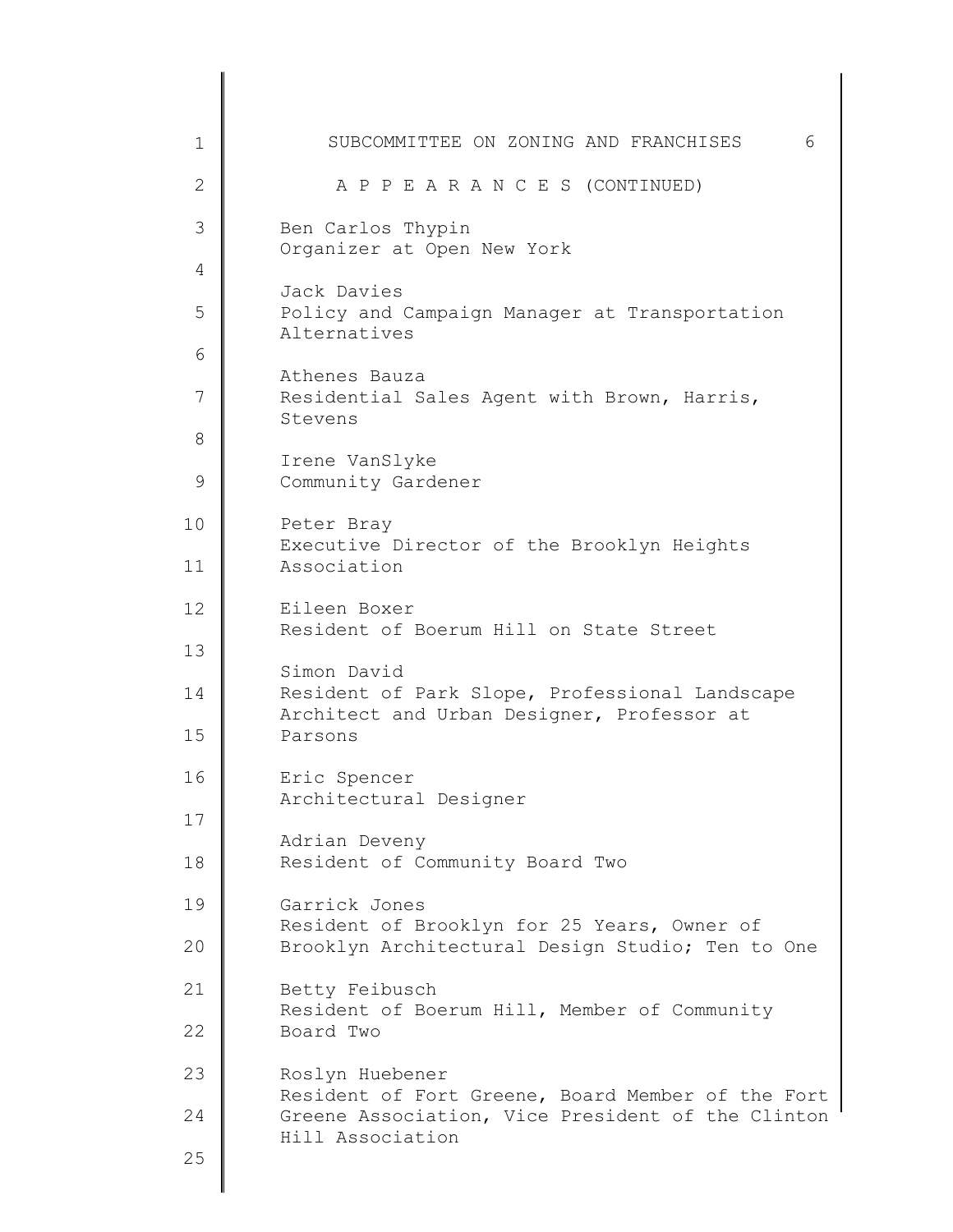1 2 3 4 5 6 7 8 9 10 11 12 13 14 15 16 17 18 19 20 21 22 23 24 25 SUBCOMMITTEE ON ZONING AND FRANCHISES 7 A P P E A R A N C E S (CONTINUED) Patty Hagen Resident of Brooklyn Grant Greenberg Resident of Boerum Hill Brad Samuels Founding Partner at SITU Research, Resident of Brooklyn Mark Balatari Read for Marc Kushner; Architect, Resident of Cobble Hill and Carroll Gardens, Principal of Hollwich Kushner Elisha Cooper PTA President at Khalil Gibran International Academy Jack Cooper Senior at Khalil Gibran International Academy Joan Reutershan Resident of Fort Greene for 34 Years Sue Wolfe Co-Vice President of the Atlantic Avenue Local Development Corporation Ray Rogers Labor Organizer and Crusader Against Corporate Interests Henry Carrier Resident of Carroll Gardens, CEC Andrew Kalish Third Generation New Yorker Steven Smith Resident of Bushwick Lynn Ellsworth Founder of Human Scale NYC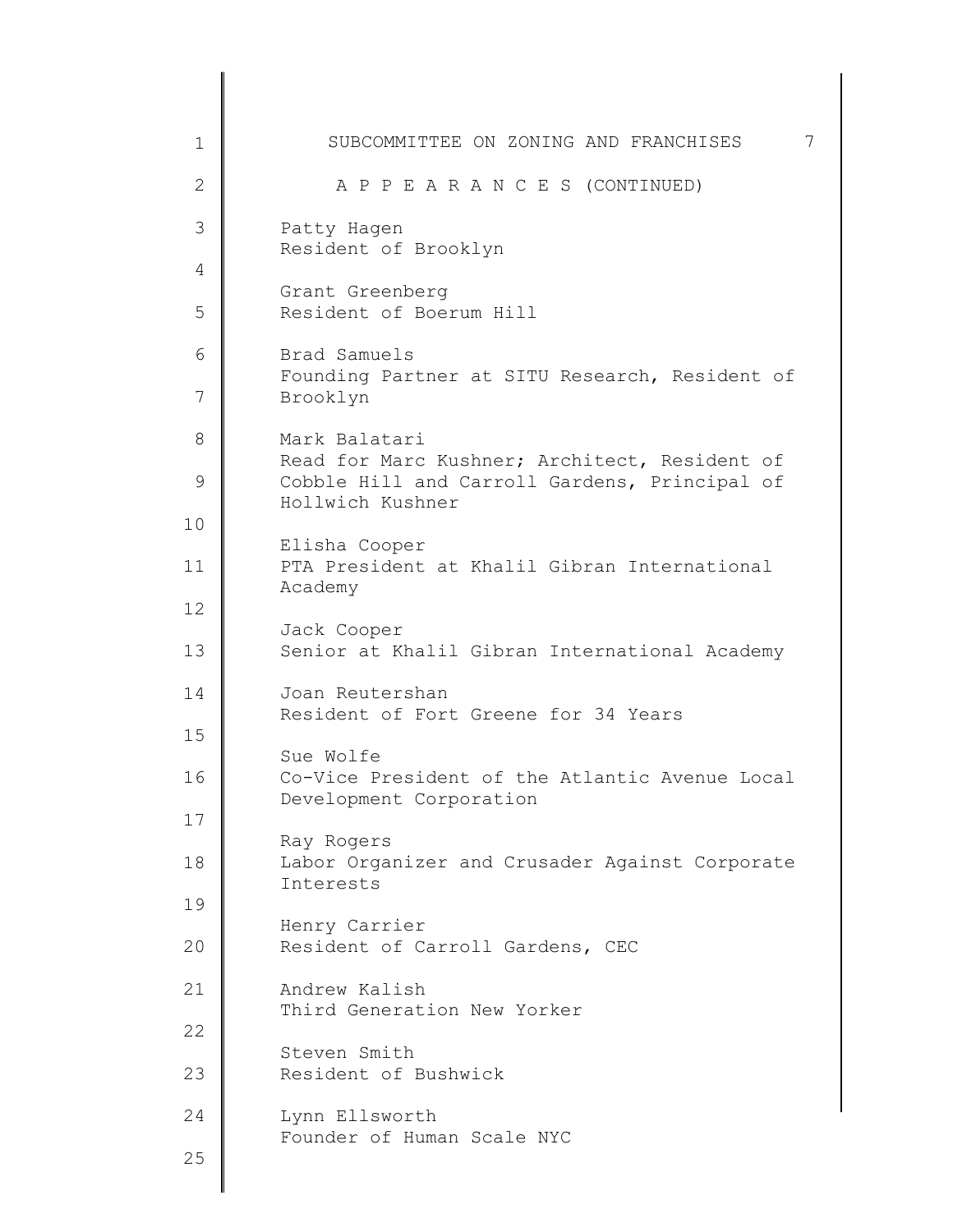| $\mathbf 1$    | SUBCOMMITTEE ON ZONING AND FRANCHISES<br>8                                                              |
|----------------|---------------------------------------------------------------------------------------------------------|
| $\mathbf{2}$   | A P P E A R A N C E S (CONTINUED)                                                                       |
| 3              | George Cumbas<br>Resident of Boerum Hill for 41 Years                                                   |
| 4              | Kate Riley                                                                                              |
| 5              | Resident of 29 3 <sup>rd</sup> Avenue, Member of the Rockwell<br>Place Brooklyn Bear's Community Garden |
| 6              | Erica Gilles                                                                                            |
| $\overline{7}$ | Board Chair of the Fifth Avenue Committee, FAC                                                          |
| 8              | Alexandria Secahek<br>Resident of Park Slope, Mother                                                    |
| $\mathcal{G}$  | Julie Sebinyau                                                                                          |
| 10             | Teacher in District 15, Resident of Fort Greene                                                         |
| 11             | Allison Greensberg<br>Resident of New York City, Attorney, Member of                                    |
| 12             | Steering Committee of Human Scale NYC                                                                   |
| 13             | Mimori Kishida<br>Lifelong Resident of Boerum Hill                                                      |
| 14             | Jay Marcus                                                                                              |
| 15             | Member of the Fifth Avenue Committee, FAC                                                               |
| 16             | Alice Taylor<br>Resident of Boerum Hill for 40 Years                                                    |
| 17             | Claire Angelica                                                                                         |
| 18             | Resident of Boerum Hill for 40 Years                                                                    |
| 19             |                                                                                                         |
| 20             |                                                                                                         |
| 21             |                                                                                                         |
| 22             |                                                                                                         |
| 23             |                                                                                                         |
| 24             |                                                                                                         |
| 25             |                                                                                                         |
|                |                                                                                                         |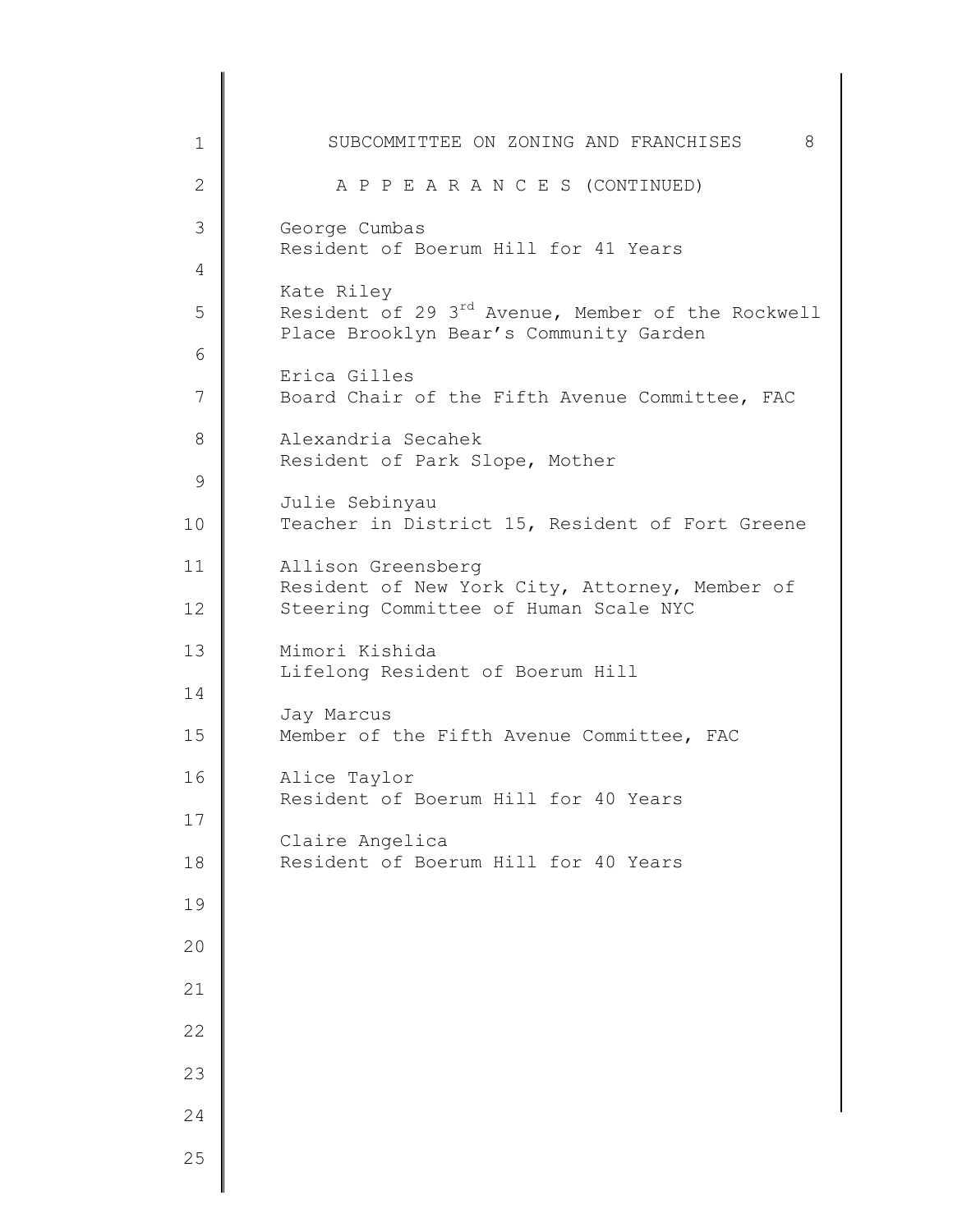SUBCOMMITTEE ON ZONING AND FRANCHISES 9

1

2

3 4 5 6 7 8 9 10 11 12 13 14 15 16 17 18 19 20 21 22 23 24 25 CHAIRPERSON MOYA: Good morning and welcome to the meeting of the Subcommittee on Zoning and Franchises. I'm Council Member Francisco Moya and we are joined today by Council Members Constantinides, Lancman, Levin, Richards, Espinal, and Lander. Today we will be holding public hearings on a number of items, if you're here to testify on any item on the calendar please fill out the white speaker slip with the Sergeant at Arms and indicate the LU number of the item you wish to testify on that slip. Before we commence our hearings, we will start with a vote on an item previously heard the 1601 DeKalb Avenue rezoning, LU's 164 and 165 for property in Council Member Espinal's district in Brooklyn. Applicant 1601 DeKalb Avenue owner LLC seeks a zoning map change and a zoning text amendment to apply MIH options one and two to the rezoning area to be rezoned from a manufacturing district to an R7A district. The applicant has partnered with affordable housing developer, RiseBoro and together they will develop the site under the ELLA term sheet. We will be modifying the application to remove MIH option two and add the deep affordability option. MIH option one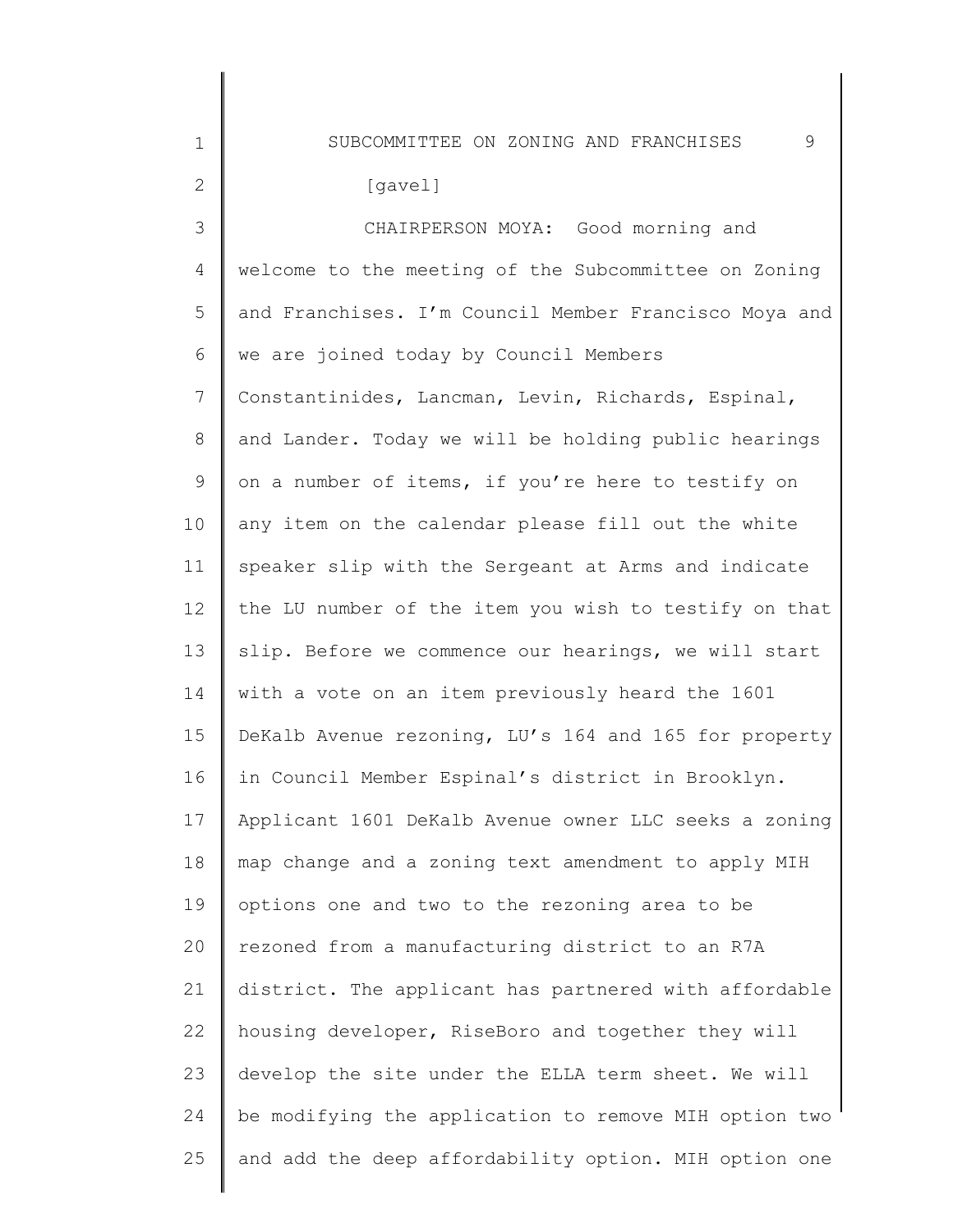1 2 3 4 5 6 7 8 9 10 11 12 13 14 15 16 17 18 19 20 21 22 23 24 25 SUBCOMMITTEE ON ZONING AND FRANCHISES 10 will also apply, we will be leaving the commercial properties on Wyckoff out of the rezoning, these are existing businesses which provide jobs and serve the community and consistent with the goals of the Bushwick community plan. They will remain zoned for manufacturing in future economic development opportunities. For the loft buildings between the Wyckoff frontage and the development site we will modify the application to… the application to apply R6A zoning instead of the R7A which was proposed. One of… one of the two buildings was identified in the environmental review as a soft site and there is legitimate concern by the tenant that they could lose their homes, by limiting the residential floor areas in this way but still applying, applying MIH to the sites the existing residential use will be legalized but there will be no incentive to redevelop these buildings. We will be voting to approve this application with the modifications I have described in accordance with the recommendations of Council Member Espinal and now I want to turn it over to Council Member Espinal for a few remarks. COUNCIL MEMBER ESPINAL: Thank you Chair Moyo for the opportunity to speak on this project.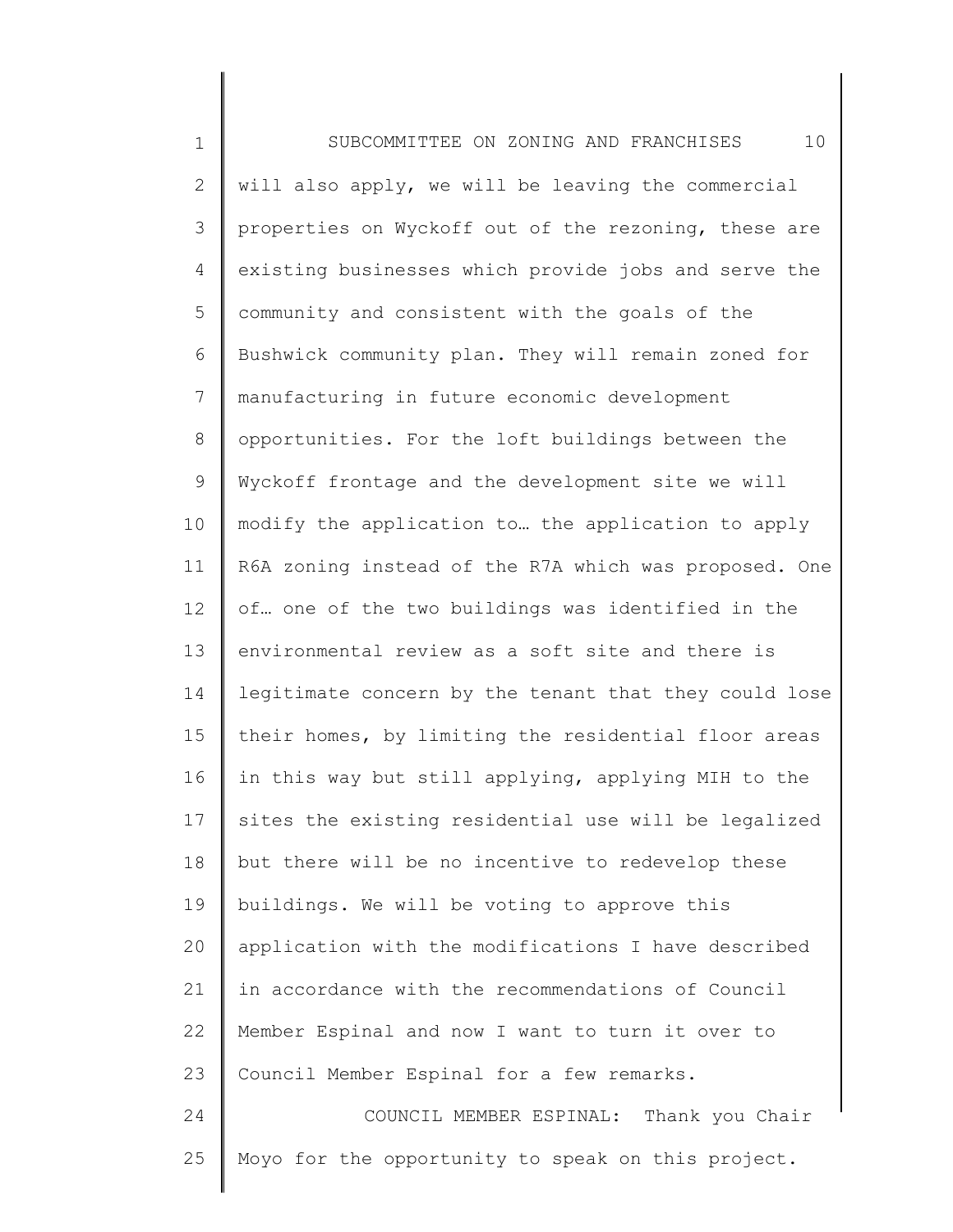| $\mathbf 1$  | 11<br>SUBCOMMITTEE ON ZONING AND FRANCHISES           |
|--------------|-------------------------------------------------------|
| $\mathbf{2}$ | The 1601 DeKalb Avenue rezoning proposal has been at  |
| 3            | the center of conversation in the Bushwick community  |
| 4            | for the past few months. Before I describe the merits |
| 5            | of this project I'd like to provide some background.  |
| 6            | For over four years Council Member Reynoso and I have |
| 7            | supported the community residents and organizations   |
| $8\,$        | in the Bushwick community plan process. At the center |
| 9            | of this planning work are several zoning and land use |
| 10           | recommendations that were developed by dedicated      |
| 11           | members of the Bushwick community's plans steering    |
| 12           | community committee. These recommendations intend to  |
| 13           | create opportunities for new affordable housing,      |
| 14           | correct outdated zonings to preserve existing housing |
| 15           | and neighborhood character and promote inclusive      |
| 16           | economic development in Bushwick, a community that    |
| 17           | has been facing immense development pressures as      |
| 18           | rents continue to rise and long-time residents        |
| 19           | continue to be displaced. When this project certified |
| 20           | at the City Planning Commission in February it        |
| 21           | proposed a majority market rate development with 25   |
| 22           | percent affordable housing through MIH, my office and |
| 23           | members of the Bushwick community planning steering   |
| 24           | committee urged the developers to engage with HPD in  |
| 25           | order to take the opportunity to turn this long-time  |
|              |                                                       |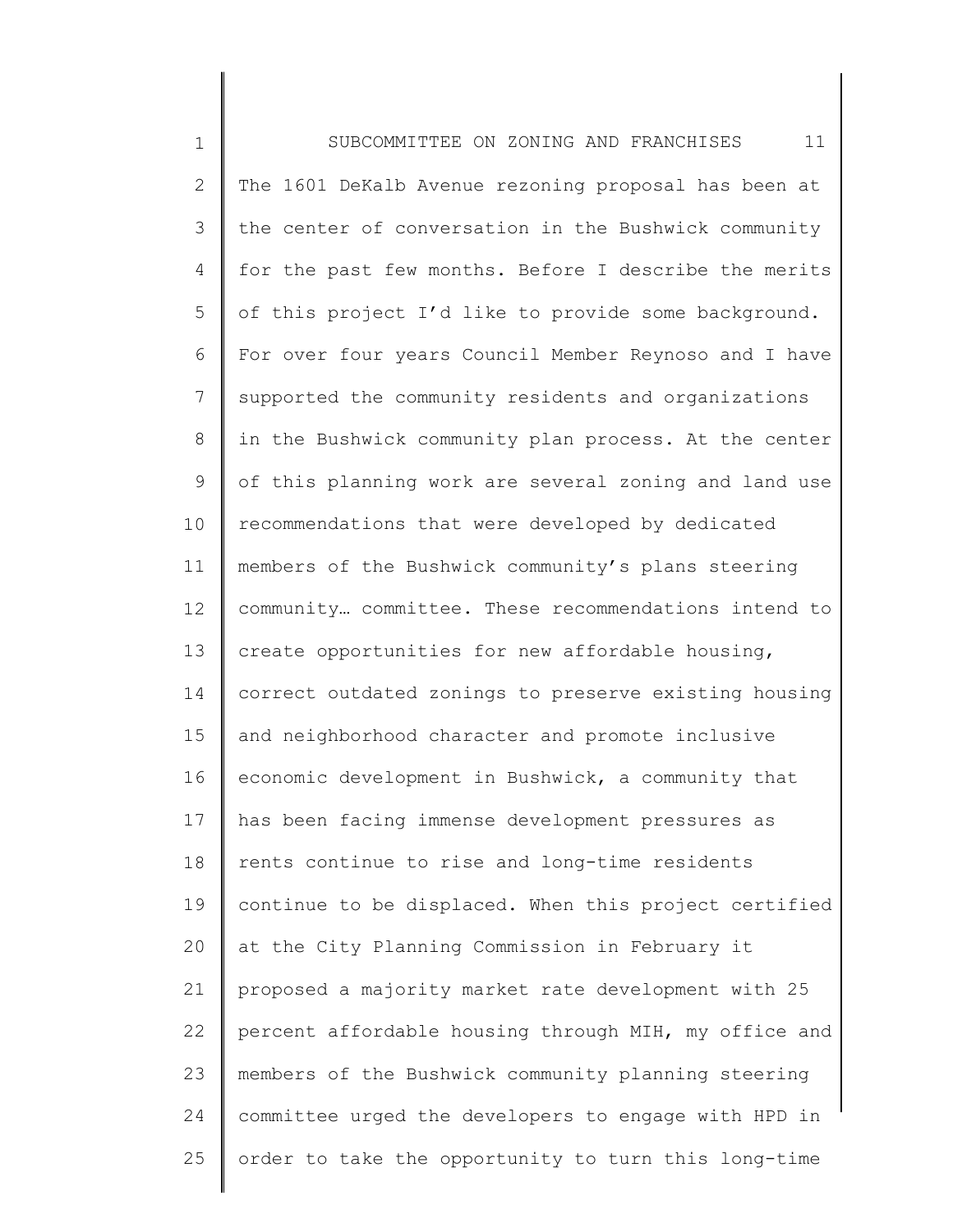1 2 3 4 5 6 7 8 9 10 11 12 13 14 15 16 17 18 19 20 21 22 23 24 25 SUBCOMMITTEE ON ZONING AND FRANCHISES 12 vacant lot into much needed truly affordable housing and more accurately to reflect the community's planned goals. The developer, Camber Properties, has been responsive to the concerns of the community, working closely with my office and members of the steering committee and has since partnered with a trusted local non-profit developer to advance a project that contains 100 percent affordable housing. They have worked together with HPD to commit to 121 affordable units which will serve income levels that better reflect those of Bushwick residents and are as follows. Ten percent at 30 percent of AMI, ten percent at 40 percent of AMI, ten percent at 50 percent of AMI, 30 percent at 60 percent of AMI and 30 percent at 100 percent of AMI and ten percent of the formerly homeless through our, our space program. The developer's partnership with RiseBoro has also created an alternative… alternate opportunity for even more affordable housing including senior housing in which one, one of RiseBoro's vacant lots could also be developed as part of the same financing package. Additionally, the development team has committed to take… making sure that many of the units will accommodate larger families as two and three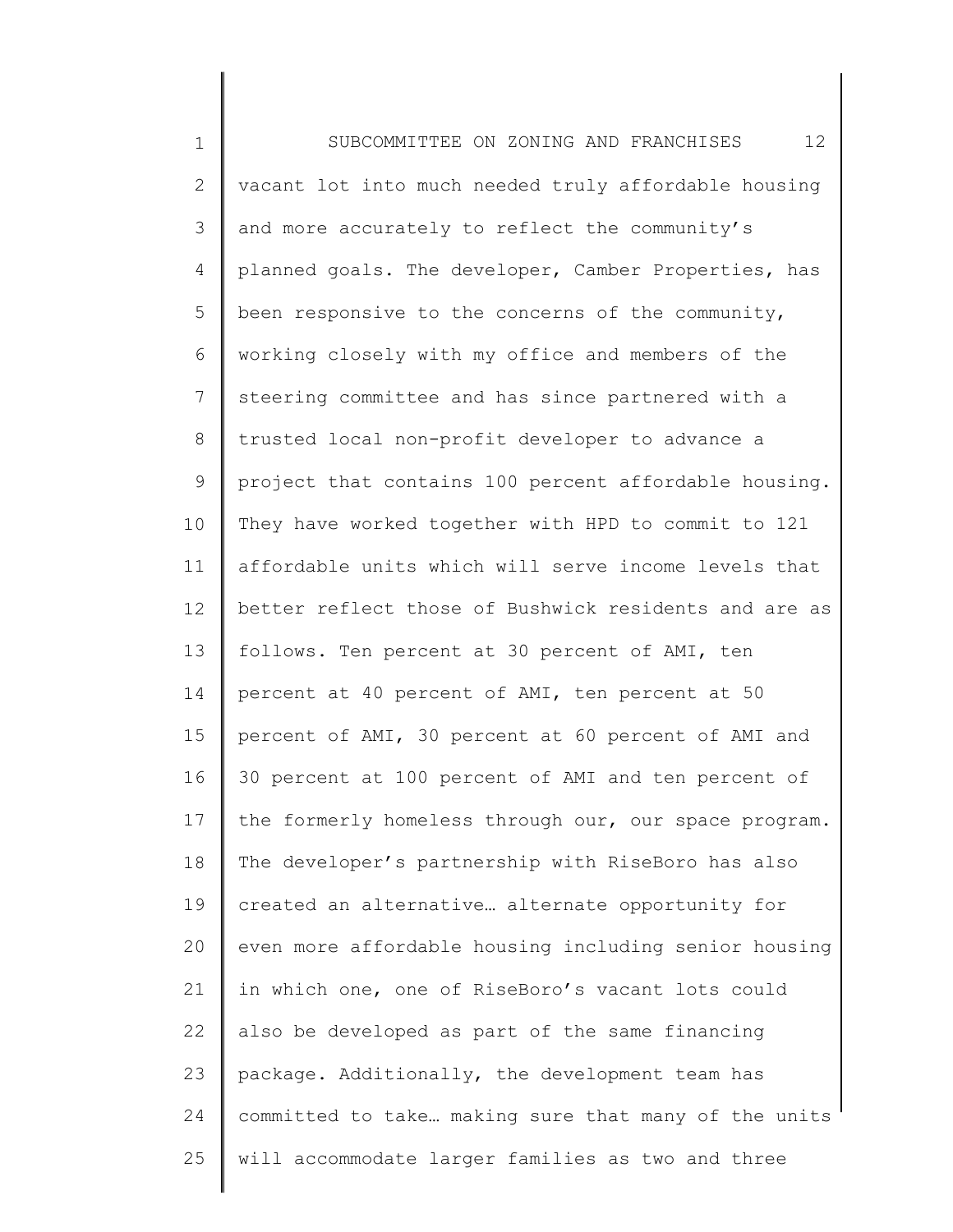1 2 3 4 5 6 7 8 9 10 11 12 13 14 15 16 17 18 19 20 21 22 23 24 25 SUBCOMMITTEE ON ZONING AND FRANCHISES 13 bedrooms are much needed in Bushwick. Amidst the conversation of new affordable units, a housing preservation issue on the site adjacent to the proposed developed also arose. Two converted loft buildings each containing 21 units have windows along the lot line facing the proposed development. In the past couple of months, I have met with some of the tenants of the loft buildings and visited the lofts to better understand the tenant's concerns and ensure I was doing everything in my power to address this issue. Even though the developer of 1601, 1601 DeKalb has every right to build to their lot line, they have agreed to address the issue and have committed to filing an easement in order to guarantee a setback from the lot line that will ensure adequate light and air for the tenants of the loft buildings. The developer's commitments to this… to this easement and the levels of affordability I described have been memorialized in a cooperation and development agreement between Camber Properties and RiseBoro Community Partnership giving us all greater confidence in the development team and assurance of their intention to create a project that is truly beneficial to the people of Bushwick. The council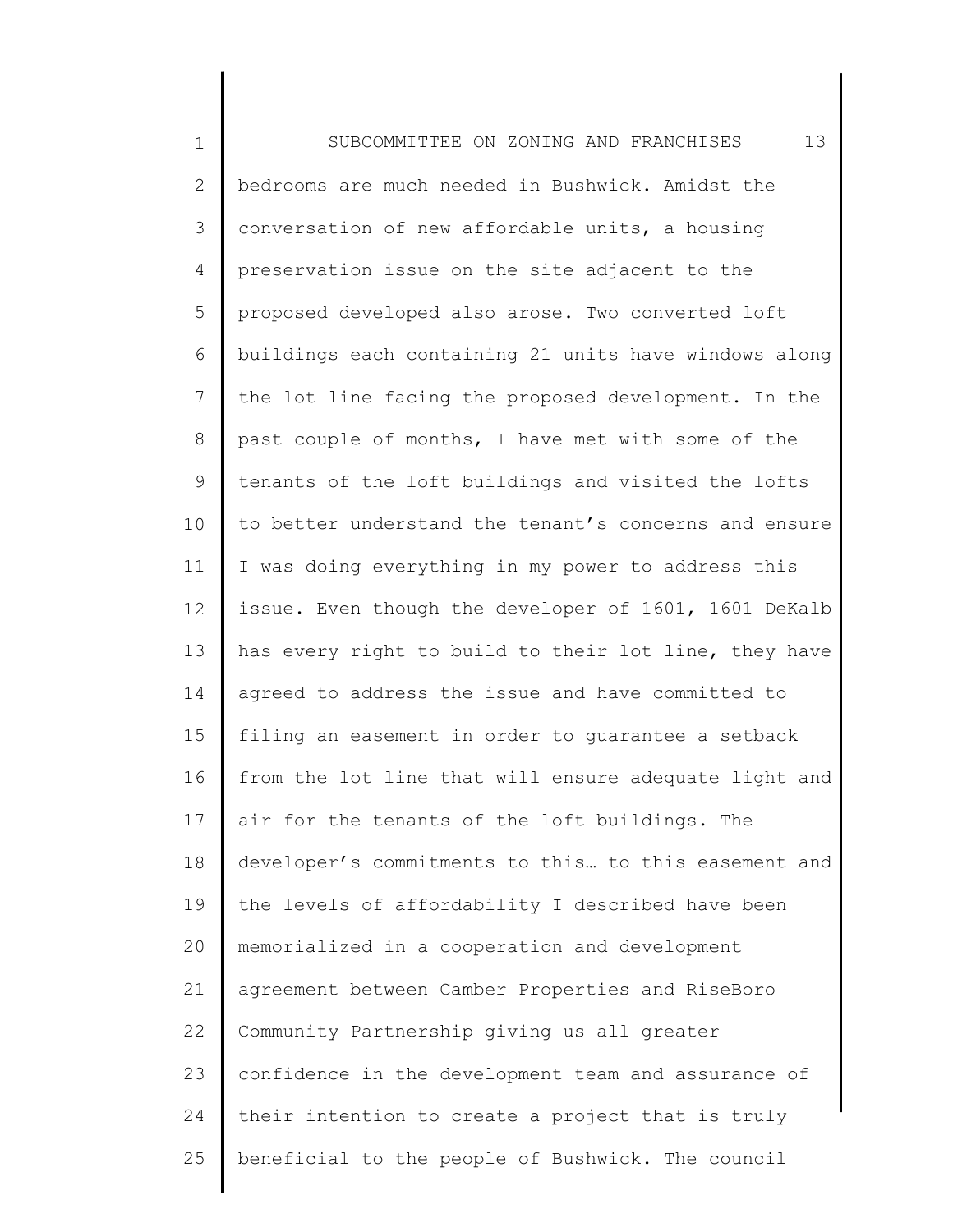1 2 3 4 5 6 7 8 9 10 11 12 13 14 15 16 17 18 19 20 21 22 23 24 25 SUBCOMMITTEE ON ZONING AND FRANCHISES 14 will also be, be making modifications to the rezoning area. This original proposal included a large portion of the block beyond the physical boundaries of the affordable housing project and the potential implications of these actions raised serious concerns for community members as heard at public hearings throughout the process. Rezoning the proposed development site to R7A is in line with the zoning and land use recommendations of the Bushwick community plan to allow significant density for 100 percent affordable housing developments that reach very low-income bands. However, the proposed R7A zoning for the adjacent lofts would allow development more than twice as large as the existing buildings creating an incentive to redevelop the properties and displace the tenants. For that reason, the council's modified the proposed zoning to loft building to a more moderate density of R6A which will bring these buildings into compliance as a residential use with a zoning district that more closely matches the existing size of the buildings. In these areas MIH option one will be mapped with the option for deeper affordability levels… add, added as those options are most relevant to the incomes of residents of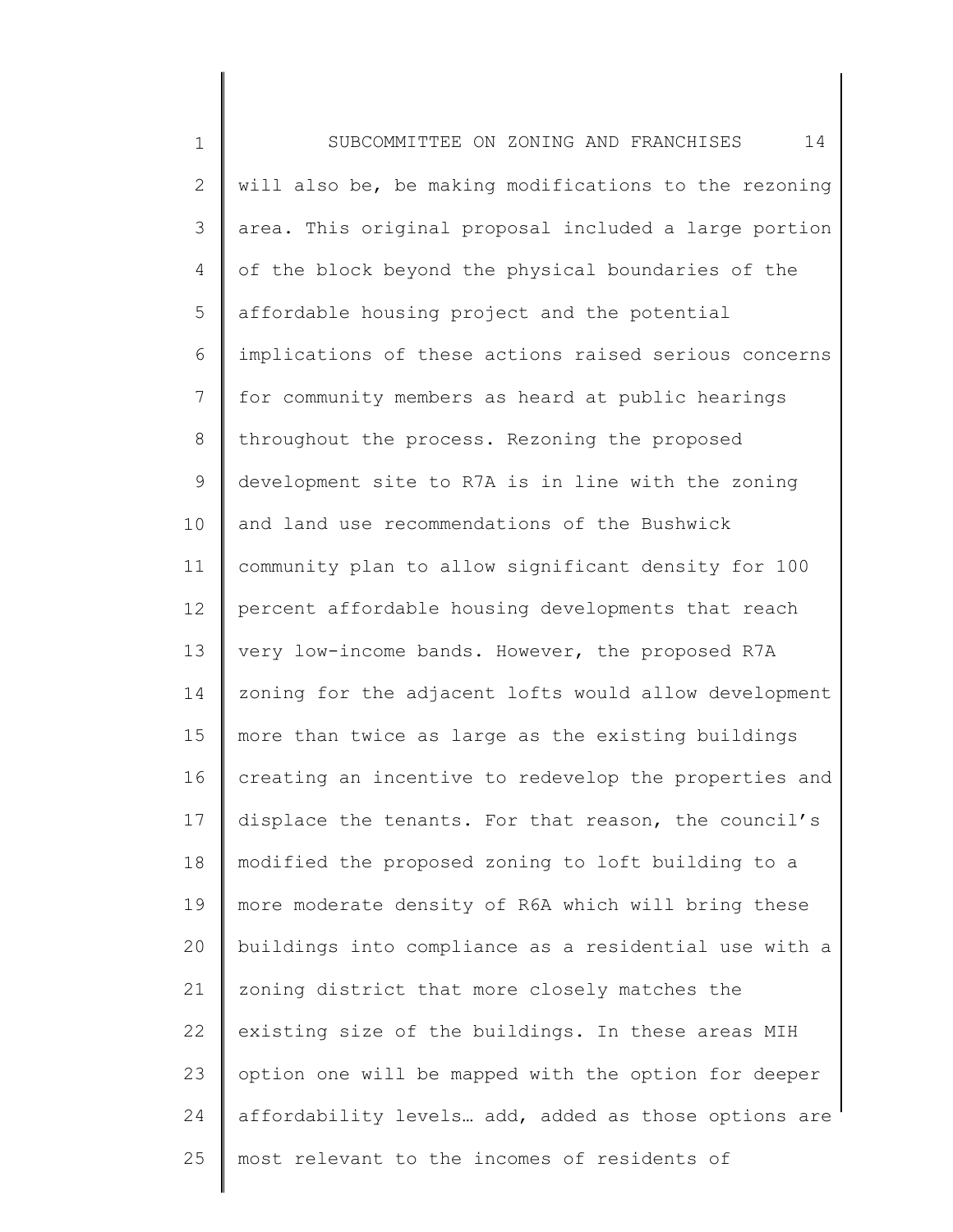1 2 3 4 5 6 7 8 9 10 11 12 13 14 15 16 17 18 19 20 21 22 23 24 25 SUBCOMMITTEE ON ZONING AND FRANCHISES 15 Bushwick, MIH option two will be removed. Finally, the council will also modify the applications to remove the Wyckoff Avenue commercial properties from the rezoning leaving the M1-1 zoning in place. The displacement of local jobs and businesses is a stark reality throughout Bushwick, historically it has been the manufacturing zoning that has helped to alleviate some of the development pressures faced by businesses with mixed use residential districts which is why the retention of manufacturing zonings is so important to the community. I agree with the view… with the view raised by my community members at our hearings, the properties along Wyckoff provide jobs and space for local businesses today and hold additional economic development potential for the future as a home for local industrial or commercial small businesses. The Bushwick community plan also seeks to unlock the potential of manufacturer zones for local economic developments and preserving the Wyckoff M-zone and this action will preserve the future opportunity. I want to thank the Bushwick community planning steering committee, the tenants of the loft buildings, Camber Properties, RiseBoro Community Partnership, my staff and especially Council Land Use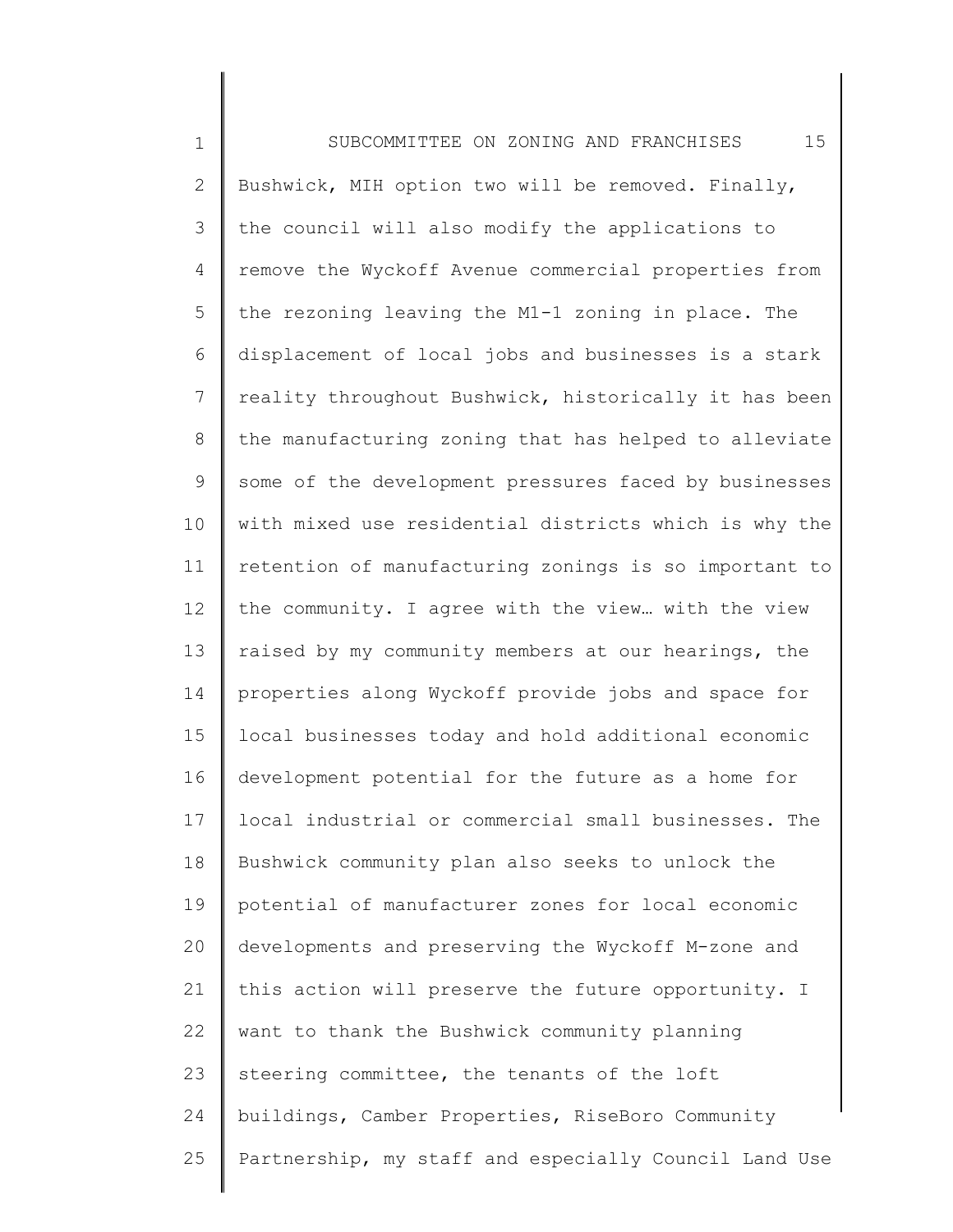| $\mathbf 1$    | SUBCOMMITTEE ON ZONING AND FRANCHISES 16              |
|----------------|-------------------------------------------------------|
| $\overline{2}$ | staff who put in long hours of work to get to where   |
| 3              | we are today. So, thank you Mr. Chair.                |
| $\overline{4}$ | CHAIRPERSON MOYA: Thank you Council                   |
| 5              | Member Espinal. I now ask the council to call the     |
| 6              | roll.                                                 |
| 7              | COMMITTEE CLERK: Vote to approve                      |
| 8              | modifications of LU's 164 and 165, Chair Moya?        |
| $\mathsf 9$    | CHAIRPERSON MOYA: I vote aye.                         |
| 10             | COMMITTEE CLERK: Constantinides?                      |
| 11             | COUNCIL MEMBER CONSTANTINIDES: I vote                 |
| 12             | aye.                                                  |
| 13             | COMMITTEE CLERK: Lancman?                             |
| 14             | COUNCIL MEMBER LANCOUNCIL MEMBERAN: Aye.              |
| 15             | COMMITTEE CLERK: Levin?                               |
| 16             | COUNCIL MEMBER LEVIN: Aye.                            |
| 17             | COMMITTEE CLERK: Richards?                            |
| 18             | COUNCIL MEMBER RICHARDS: Aye.                         |
| 19             | COMMITTEE CLERK: The applications are                 |
| 20             | approved by a vote of five in the affirmative, zero   |
| 21             | negatives and no abstentions and referred to the full |
| 22             | Land Use Committee. Reynoso?                          |
| 23             | COUNCIL MEMBER REYNOSO: I vote aye.                   |
| 24             | COMMITTEE CLERK: The applications are                 |
| 25             | now approved by a vote of six in the affirmative, no  |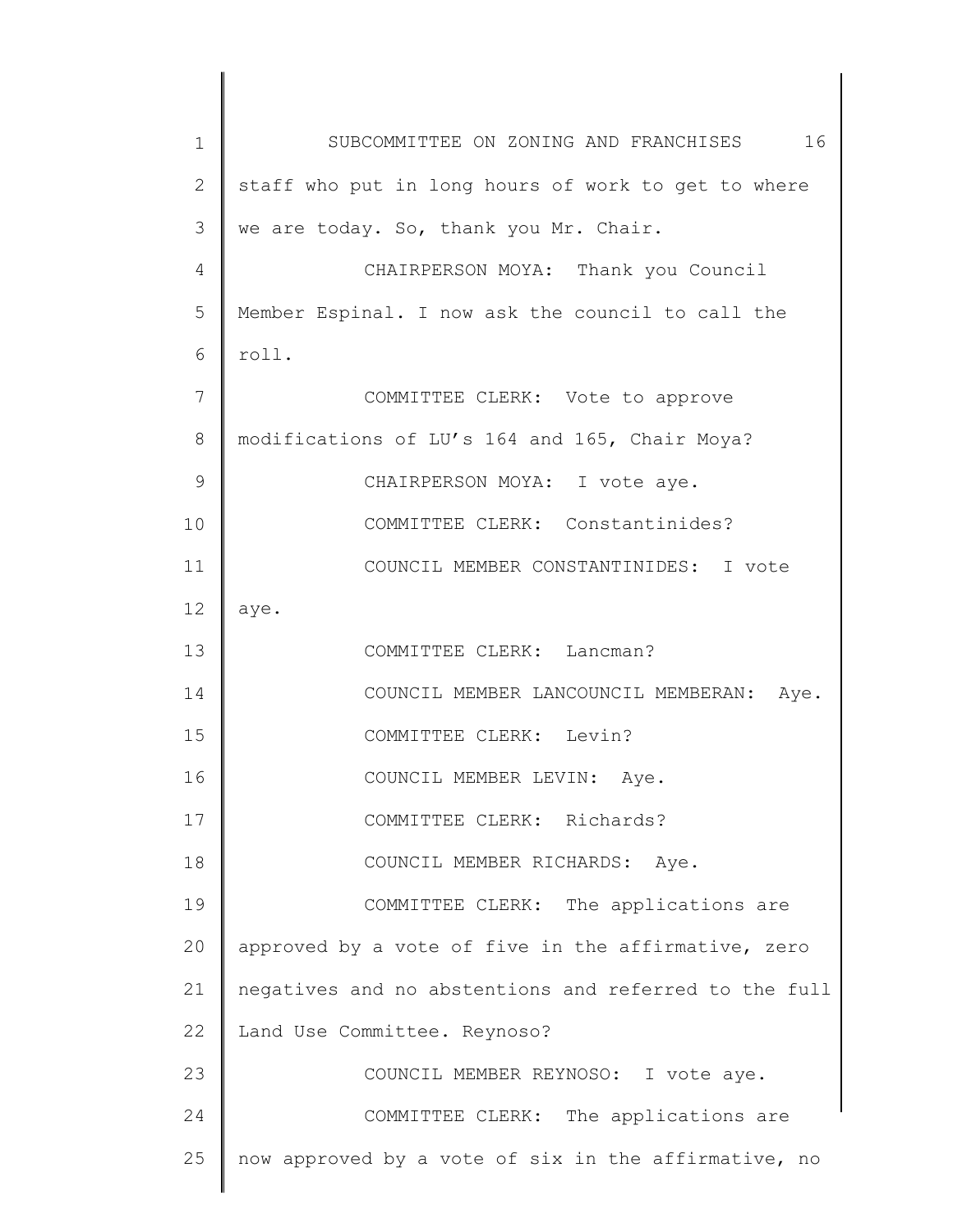1 2 3 SUBCOMMITTEE ON ZONING AND FRANCHISES 17 negatives and no abstentions and, and we will hold the vote open for additional members.

4 5 6 7 8 9 10 11 12 13 CHAIRPERSON MOYA: Thank you. Thank you, we will now move on to our hearings. Our first hearing will be on LU's 188 and 189, the 5563 Summit Street rezoning for property in Council Member Lander's district in Brooklyn. Applicant PHD Summit LLC seeks to rezone the property from M1-1 to R6B and apply MIH options one and two. Before I open up the public hearing on this application I wanted to give Council Member Lander the opportunity to, to state his remarks.

14 15 16 17 18 19 20 21 22 23 24 25 COUNCIL MEMBER LANDER: Thank you Chair Moya. Good members to members of the committee. This is smaller than Council Member Espinal's project, but I feel very enthusiastic about it and we'll hear about the project in just a minute. This is a small project, it's just one site, 8,000 square feet, 14 residential units but I want to appreciate PHD Summit because they were willing to work with my office to solve a problem created by what in my opinion is a… is a loop hole for small projects in the MIH text. If you have a site… a project that winds up getting built under 12,500 square feet, you have no MIH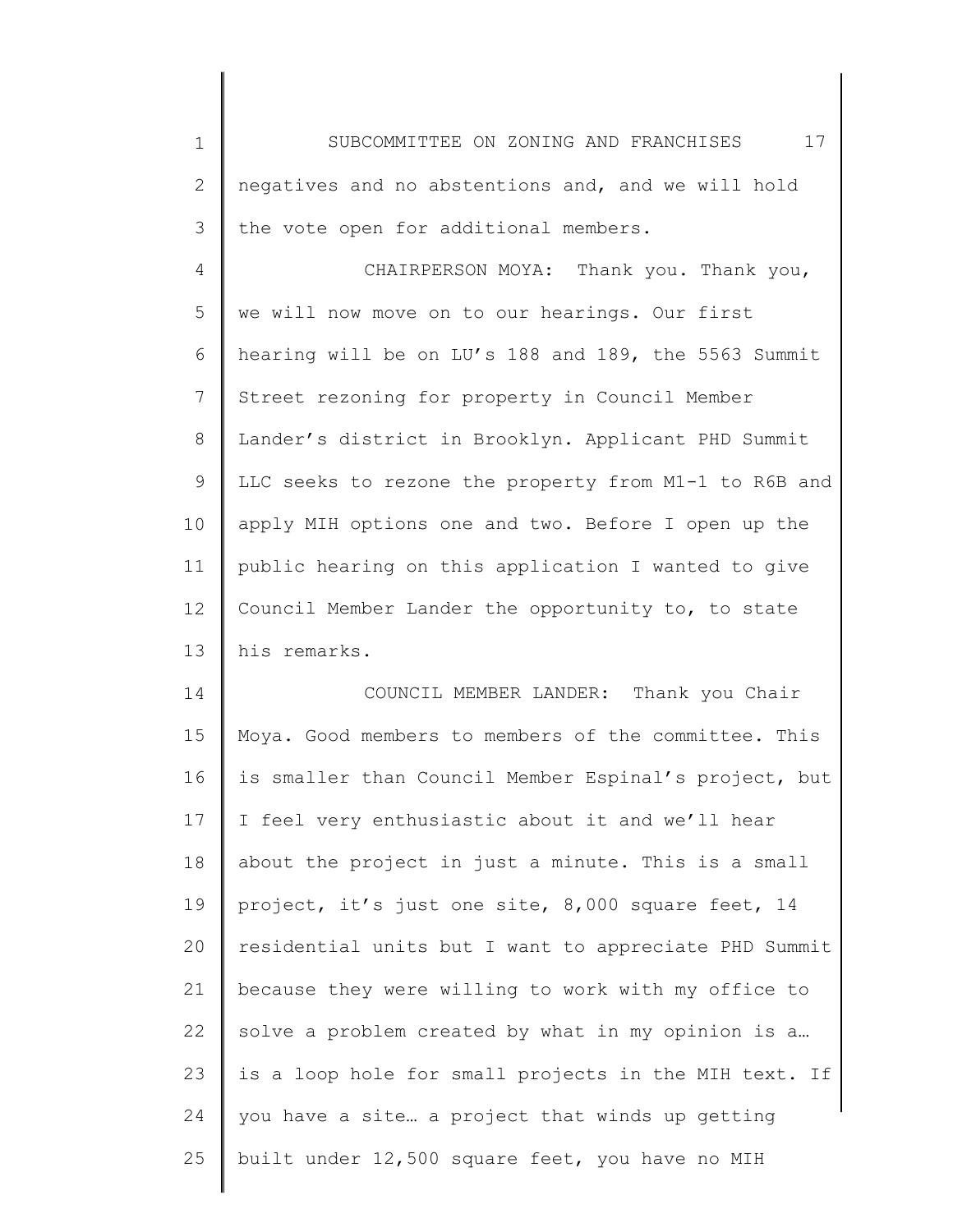1 2 3 4 5 6 7 8 9 10 11 12 13 14 15 16 17 18 19 20 21 22 23 24 25 SUBCOMMITTEE ON ZONING AND FRANCHISES 18 obligations whatsoever, from 12,500 to 25,000 you have a choice, you can build on site or you can pay into an in lei fund but if you just choose to build right under 12,500 all your obligations go away and we had that happen on a project in my district that got all the way to the council saying that they were seeking a rezoning to build 14,000 square feet or 13,000 something just over and it became clear to us at the last minute that it was a bait and switch and they were going to build a 12,000 and do nothing for affordability. These developers are proposing to build a, a larger project, 17,600 with 14 residential units but I asked them to provide us with a real assurance that that could not happen here, and they have agreed to. So, they are entering into a community benefits agreement with the 5<sup>th</sup> Avenue committee that references the Brooklyn community foundation. As you'll hear they are planning to build on site affordability which is very rare in this neck of the woods either four or five units, four units in option one, five units in option two in this 14 unit project so truly affordable housing right on site in a beautiful part of Carroll Gardens but they are also signing this binding legal agreement that if for any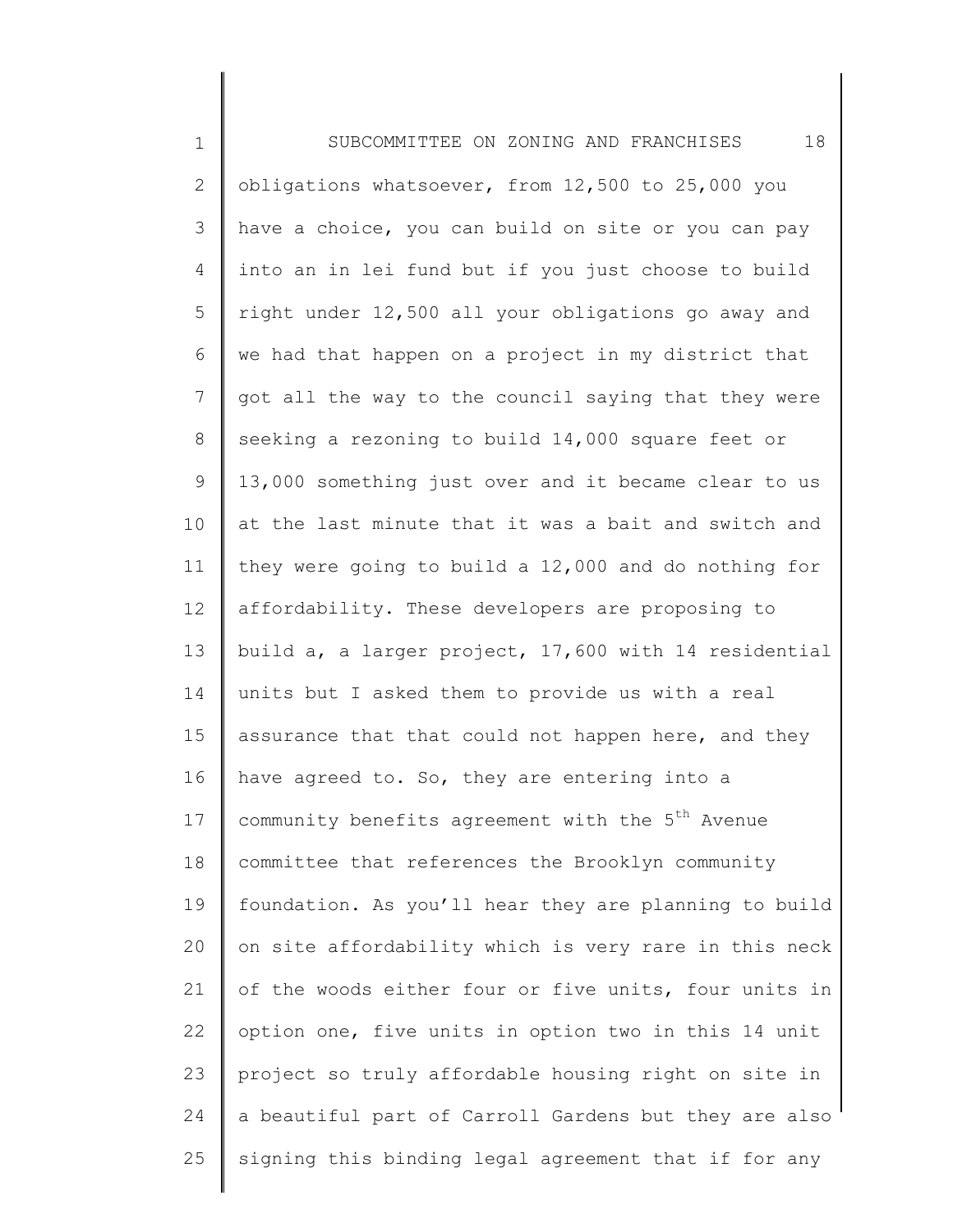1 2 3 4 5 6 7 8 9 10 11 12 13 14 15 16 17 18 19 20 21 22 23 24 25 SUBCOMMITTEE ON ZONING AND FRANCHISES 19 reason they or a subsequent developer were to build a smaller project under the 12,500 square feet which would not any longer contain the MIH obligation that they would be obligated to pay to the Brooklyn Community Foundation at the price established for the larger projects in the zoning resolution, 605 dollars per square foot into a fund which would add up to some millions of dollars to then bring the affordable housing. So, ultimately I wish we would fix that 12,500 square foot loophole in the MIH text but that was beyond the reach of this development team and I'm really grateful that they were willing to partner with the community and with me to quarantee that we, to build affordable housing on site but also to provide a guarantee that that loophole does not get abused in the future and that was some creative work and I appreciate their work and the  $5<sup>th</sup>$  Avenue Committee and the Brooklyn Community Foundation for being willing to find a way to make it happen. CHAIRPERSON MOYA: Thank you Council Member. We have Matt Horrigan and Adam Rothkrug? ADAM ROTHKRUG: Yes, although I feel… [cross-talk] CHAIRPERSON MOYA: One… [cross-talk]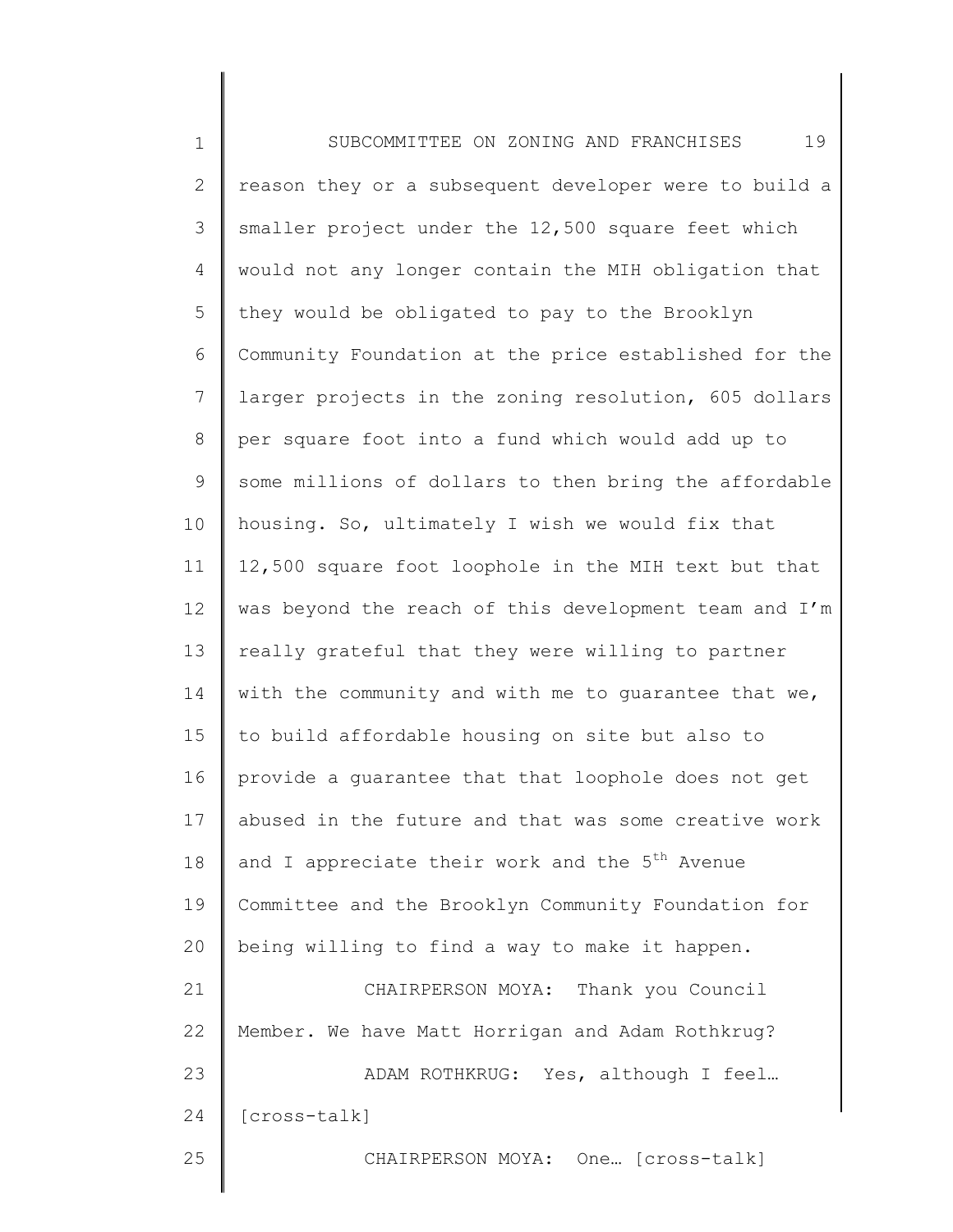1 2 3 4 5 6 7 8 9 10 11 12 13 14 15 16 17 18 19 20 21 22 23 24 25 SUBCOMMITTEE ON ZONING AND FRANCHISES 20 ADAM ROTHKRUG: …like a lot has… [crosstalk] CHAIRPERSON MOYA: …one second… [crosstalk] ADAM ROTHKRUG: …already been said already… [cross-talk] CHAIRPERSON MOYA: …one second… one second, Council could you please swear in the panel. COMMITTEE CLERK: Before speaking each state your names and do you each swear or affirm that the testimony you're about to give will be the truth, the whole truth and nothing but the truth and that you will answer all questions truthfully? ADAM ROTHKRUG: I do. MATT HORRIGAN: I do. CHAIRPERSON MOYA: Thank you, you may begin. ADAM ROTHKRUG: Good morning Chair Moya and Council Members. My name is Adam Rothkrug, I'm Zoning Counsel for PHD Summit owners and proposed developers of a new residential building at 5561 Summit Street between Columbia Street and Hamilton Avenues. I'm here this morning in connection with our pending applications for rezoning and MIH text change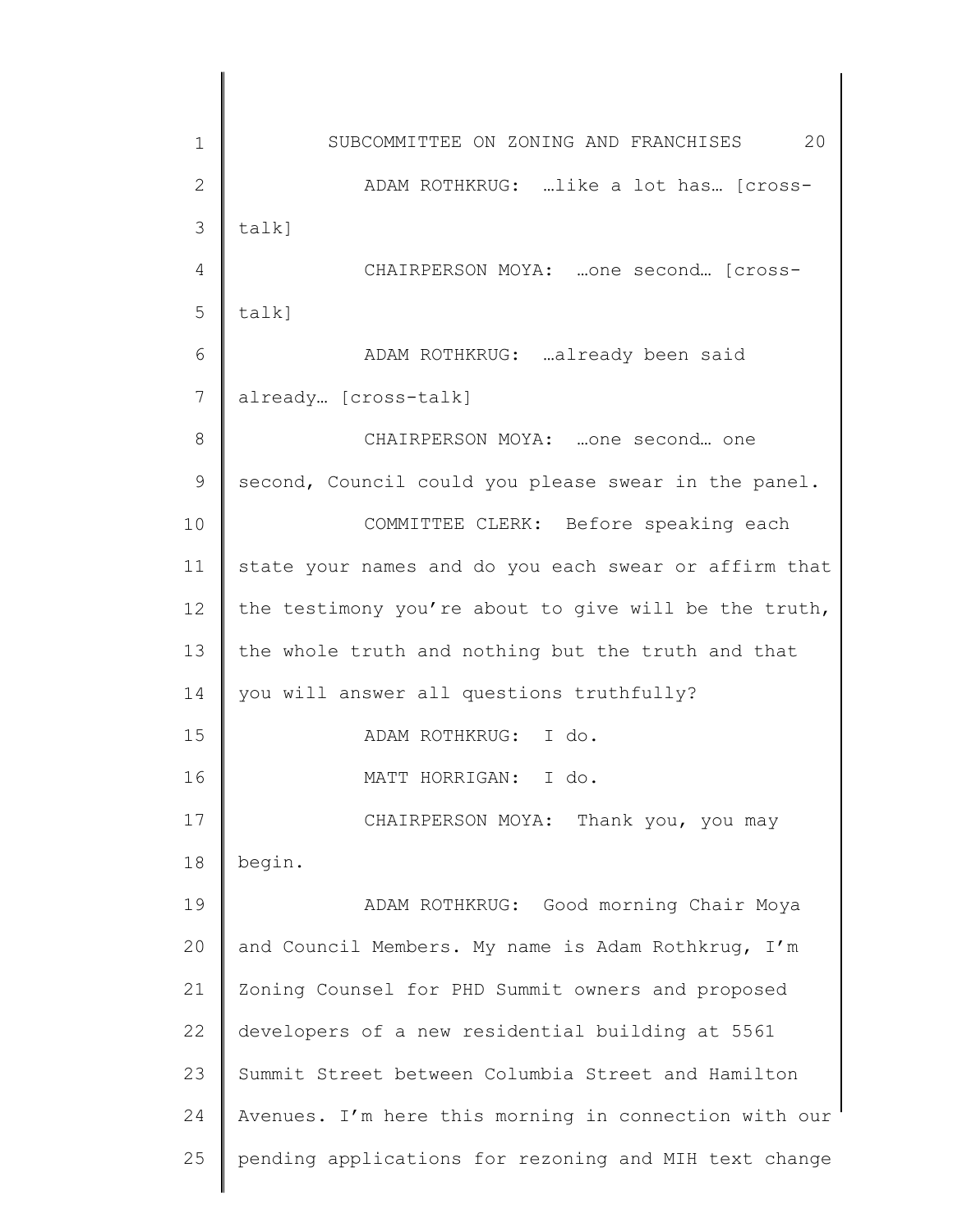1 2 3 4 5 6 7 8 9 10 11 12 13 14 15 16 17 18 19 20 21 22 23 24 25 SUBCOMMITTEE ON ZONING AND FRANCHISES 21 to facilitate residential development of the subject property. The property is currently located in a small pocket of M1-1 zoning along this section of Summit Street which was removed from a prior rezoning of the area apparently due to the presence of a beloved kennel which no longer exists. It's an 80 by 100 site, 8,000 square feet currently vacant. The rezoning includes one additional site to the East of the development, 20 by 100 that's included in the rezoning but not under the ownership or control of the applicant. It is proposed to rezone the premises from M1-1 to R6B which is the predominate zoning in the area and amend the zoning resolution to designate the area as a mandatory inclusionary housing area. The develop… the rezoning would permit development of a 14-unit residential building, 17,600 square feet which uses the increased 2.2 FAR of the MIH with accessory parking for seven autos and seven bicycles. The building would be approximately 50 to 55 feet in height depending on whether we have a community facility use on the first floor. Pursuant to option one of the mandatory inclusionary housing it's proposed to maintain 25 percent of the building as on-site affordable floor area at a weighted average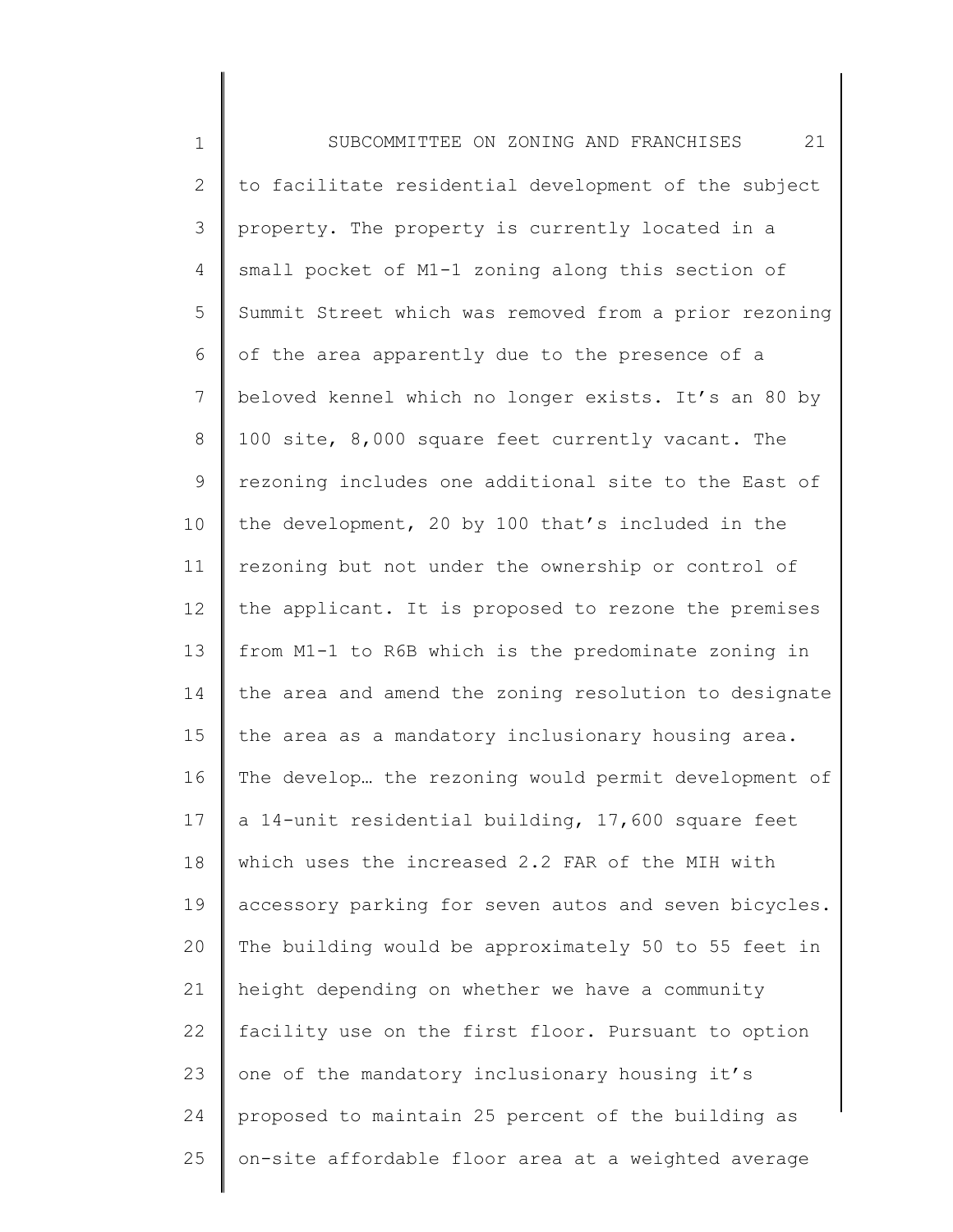1 2 3 4 5 6 7 8 9 10 11 12 13 14 15 16 17 18 19 20 21 22 23 24 25 SUBCOMMITTEE ON ZONING AND FRANCHISES 22 of 60 percent AMI. As Councilman Lander's testified, we were happy to work with his office to come up with a way to assure the community that we shared their concern about providing affordable housing even on smaller sites that could be exempt from the requirements and as he mentioned we have entered into an agreement with the 5<sup>th</sup> Avenue Committee which provides in the event the developer or any future developer because this will be recorded against the property elects not to participate that they'll be responsible for the payment that would be due for a, a, a project that met the 12,500 square feet and I think actually the per square foot payment recently went up from 605 to 660 dollars so it's a. it's a, a couple of million dollars that would go toward affordable housing in the event someone elects to proceed without a building pursuant to the MIH. This area is the site of several prior rezoning's including 37 to 39 Carroll Street, 45 Summit Street which is a 35-unit residential building, 2009 Carroll Gardens rezoning which created R6B in the area and 2011 33 and 25 Carroll Street. If you look at the land use map the vast majority of the, the area here is residential in nature. The owners, developers,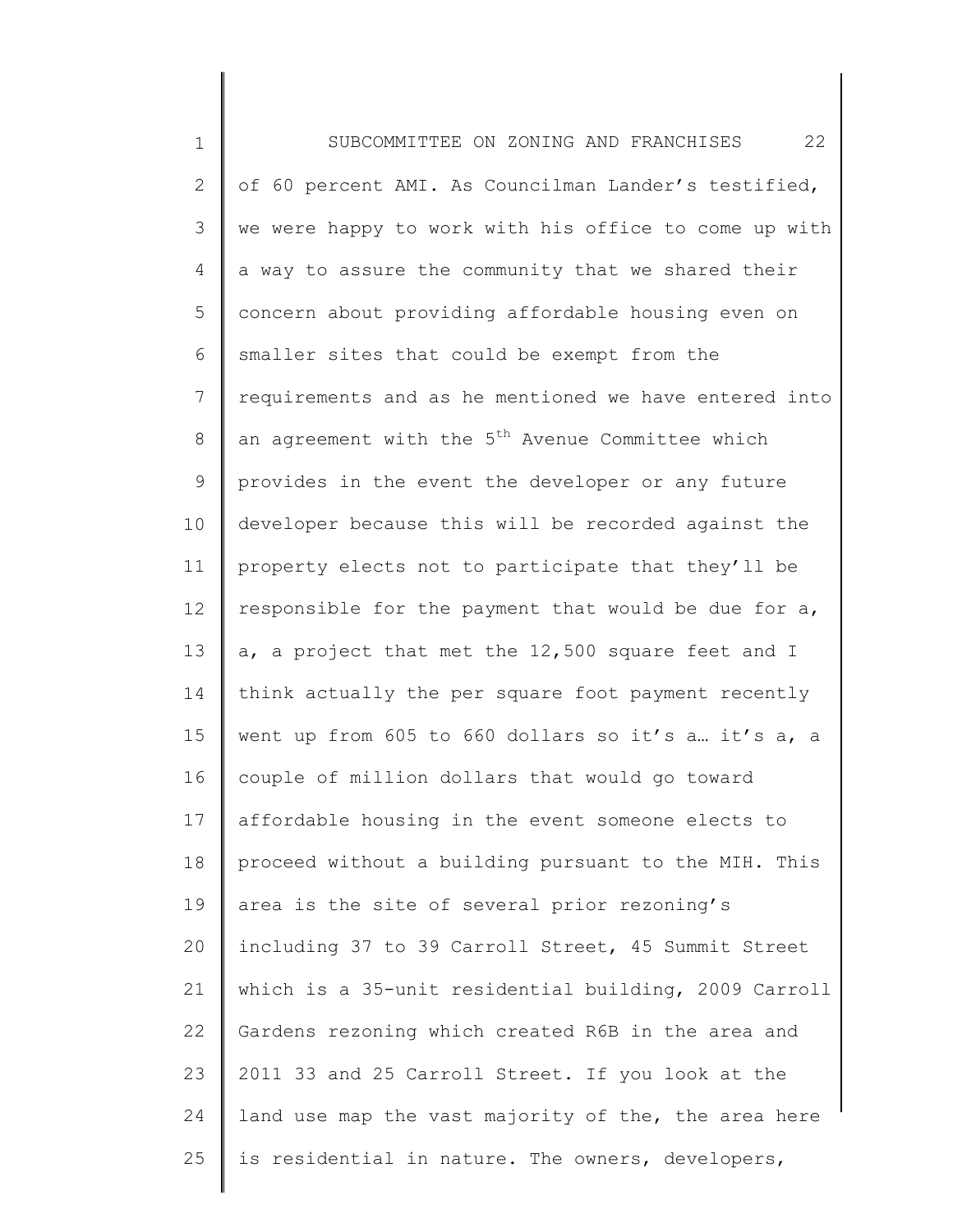| $\mathbf 1$     | 23<br>SUBCOMMITTEE ON ZONING AND FRANCHISES                       |
|-----------------|-------------------------------------------------------------------|
| $\overline{2}$  | Horrigan Development is a family owned community                  |
| 3               | that's developed in Brooklyn since 2005, Chris and                |
| 4               | Crystal Horrigan live in Park Slope, she is a, a                  |
| 5               | minority woman owned business and the architect for               |
| 6               | the project. As requested by the community board and              |
| $7\phantom{.0}$ | the borough president's office the proposed                       |
| 8               | development will include use of local minority and                |
| 9               | women owned business enterprises as well as                       |
| 10              | environmentally sensitive construction including LED              |
| 11              | lights, low flow plumbing, cast and place concrete,               |
| 12              | high efficiency appliances, high recycled content                 |
| 13              | finishes, energy efficient windows and doors, low VOC             |
| 14              | adhesives and paints and locally sourced materials so             |
| 15              | we're very happy to have worked with the, the                     |
| 16              | Councilman and especially Annie and her staff, the                |
| 17              | members of the 5 <sup>th</sup> Avenue Committee and we think that |
| 18              | this is a hopefully a blueprint for smaller projects              |
| 19              | moving forward. Matt Horrigan one of the developers               |
| 20              | and principals is here to answer any questions the                |
| 21              | councilman has, thank you.                                        |
| 22              | CHAIRPERSON MOYA: Thank you.                                      |
| 23              | ADAM ROTHKRUG: Thank you.                                         |
| 24              | CHAIRPERSON MOYA: You're, you're                                  |
| 25              | dismissed, thank you so much for [cross-talk]                     |
|                 |                                                                   |

║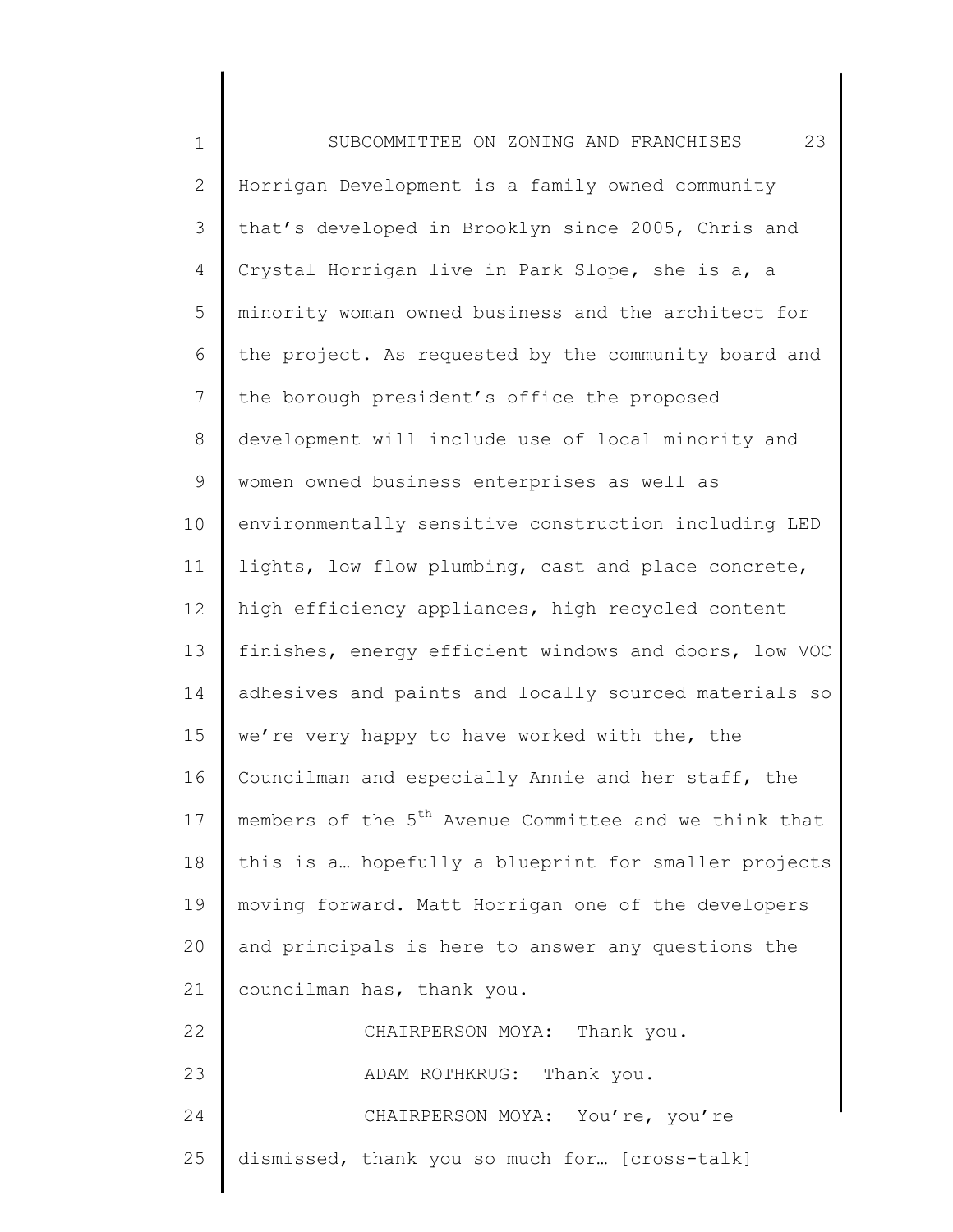| $\mathbf 1$    | 24<br>SUBCOMMITTEE ON ZONING AND FRANCHISES           |
|----------------|-------------------------------------------------------|
| $\mathbf{2}$   | ADAM ROTHKRUG: Okay [cross-talk]                      |
| 3              | CHAIRPERSON MOYA:  your testimony.                    |
| $\overline{4}$ | ADAM ROTHKRUG: Thank you.                             |
| 5              | COUNCIL MEMBER LANDER: Thank you, thank               |
| 6              | you Chair, I've you know asked all my questions       |
| 7              | previously. I feel very satisfied with this project   |
| $8\,$          | and grateful to them for working on this with us.     |
| $\mathsf 9$    | CHAIRPERSON MOYA: No problem. Are there               |
| 10             | any members of the public who wish to testify on this |
| 11             | application? Seeing none I now close the public       |
| 12             | hearing on this application and it will be laid over. |
| 13             | Our next hearing will be on 205 Park Avenue rezoning, |
| 14             | the LU's 190 and 191 for property in Majority Leader  |
| 15             | Member Cumbo's district in Brooklyn. The applicant    |
| 16             | for 62 Lexington, Lexington Ave LLC seeks to rezone   |
| 17             | the property from M1-2 to R7D C2-4 and to apply MIH   |
| 18             | options one and two. I now open the public hearing on |
| 19             | this application. I'm sorry, I did not see our        |
| 20             | Majority Leader come in, how are you Council Member   |
| 21             | Cumbo? We will okay. Okay, Jay Goldstein, Justin      |
| 22             | Jarboe, Jeff Ackerman, great. I ask the council now   |
| 23             | to swear in the panel.                                |
| 24             | COMMITTEE CLERK: Do you each swear or                 |
| 25             | affirm that the testimony that you're about to give   |

∥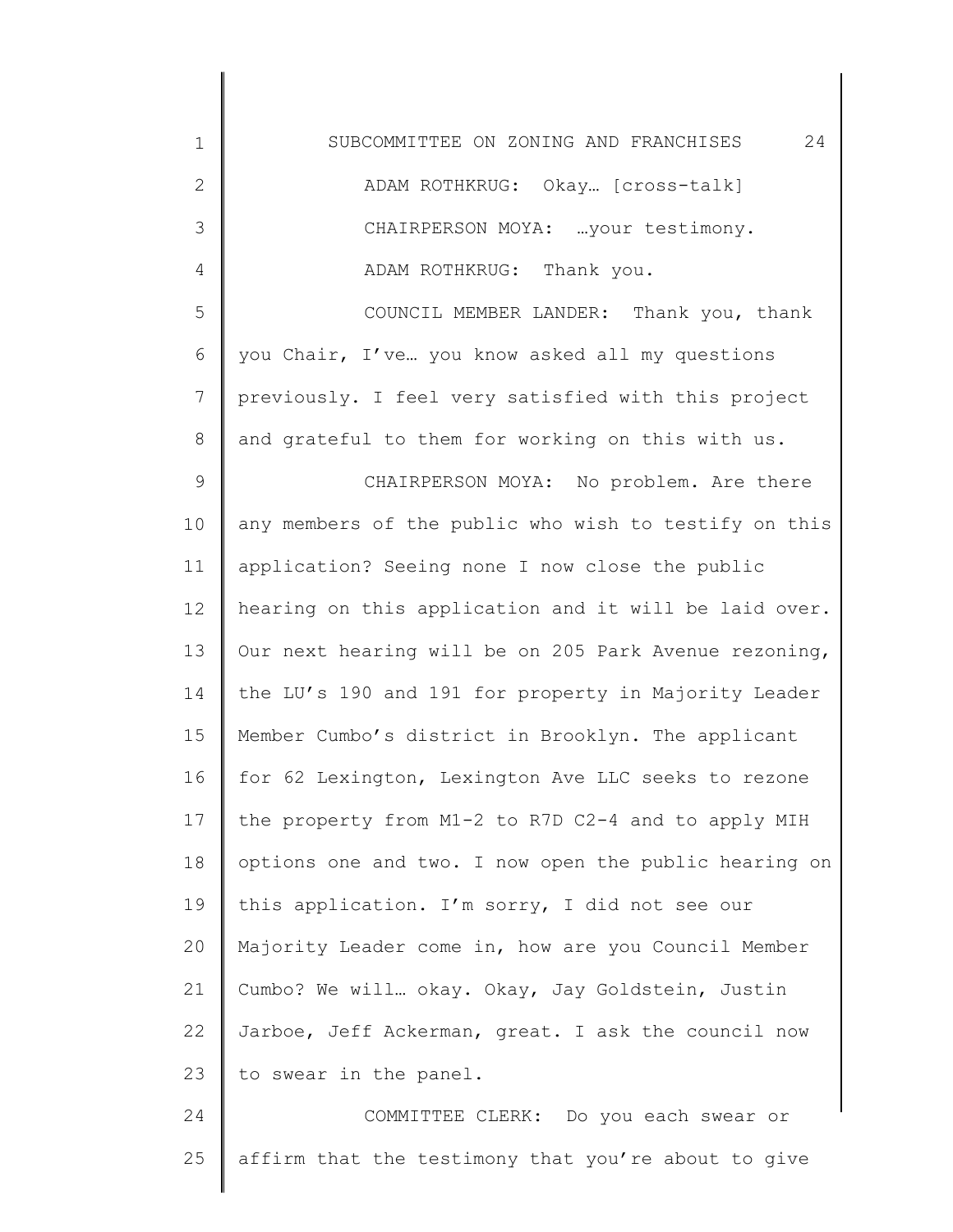| $\mathbf 1$    | 25<br>SUBCOMMITTEE ON ZONING AND FRANCHISES          |
|----------------|------------------------------------------------------|
| 2              | will be the truth, the whole truth and nothing but   |
| 3              | the truth and that you will answer all questions     |
| 4              | truthfully? Be please state your name and speak and  |
| 5              | speak into the microphone, turn it on pushing the    |
| 6              | button and then make the affirmation.                |
| $\overline{7}$ | JAY GOLDSTEIN: Jay Goldstein for the                 |
| 8              | applicant, I do.                                     |
| $\mathsf 9$    | JEFF: Jeff Ackerman for the applicant, I             |
| 10             | do.                                                  |
| 11             | JUSTIN: Justin Jarboe for the applicant,             |
| 12             | I do.                                                |
| 13             | CHAIRPERSON MOYA: You may begin.                     |
| 14             | JAY GOLDSTEIN: The application my good               |
| 15             | morning, my name is Jay Goldstein, I'm the land use  |
| 16             | attorney for the applicants 462 Lexington Avenue LLC |
| 17             | and Miss Brookie Lefkowitz. The subject site is 205  |
| 18             | Park Avenue which is the North side of Park Avenue   |
| 19             | between Clairmont Avenue and Vanderbilt Avenue. The  |
| 20             | subject site itself is a 12,800 square foot property |
| 21             | located in M1-2 zoning district. The subject site is |
| 22             | surrounded while in an M1-2 district to the North    |
| 23             | there's the R8 C2-4 overlay which is the Navy Green  |
| 24             | project. The proposed application seeks to create an |
| 25             | R7D app rezoning with a C2-4 overlay and an MIH      |
|                |                                                      |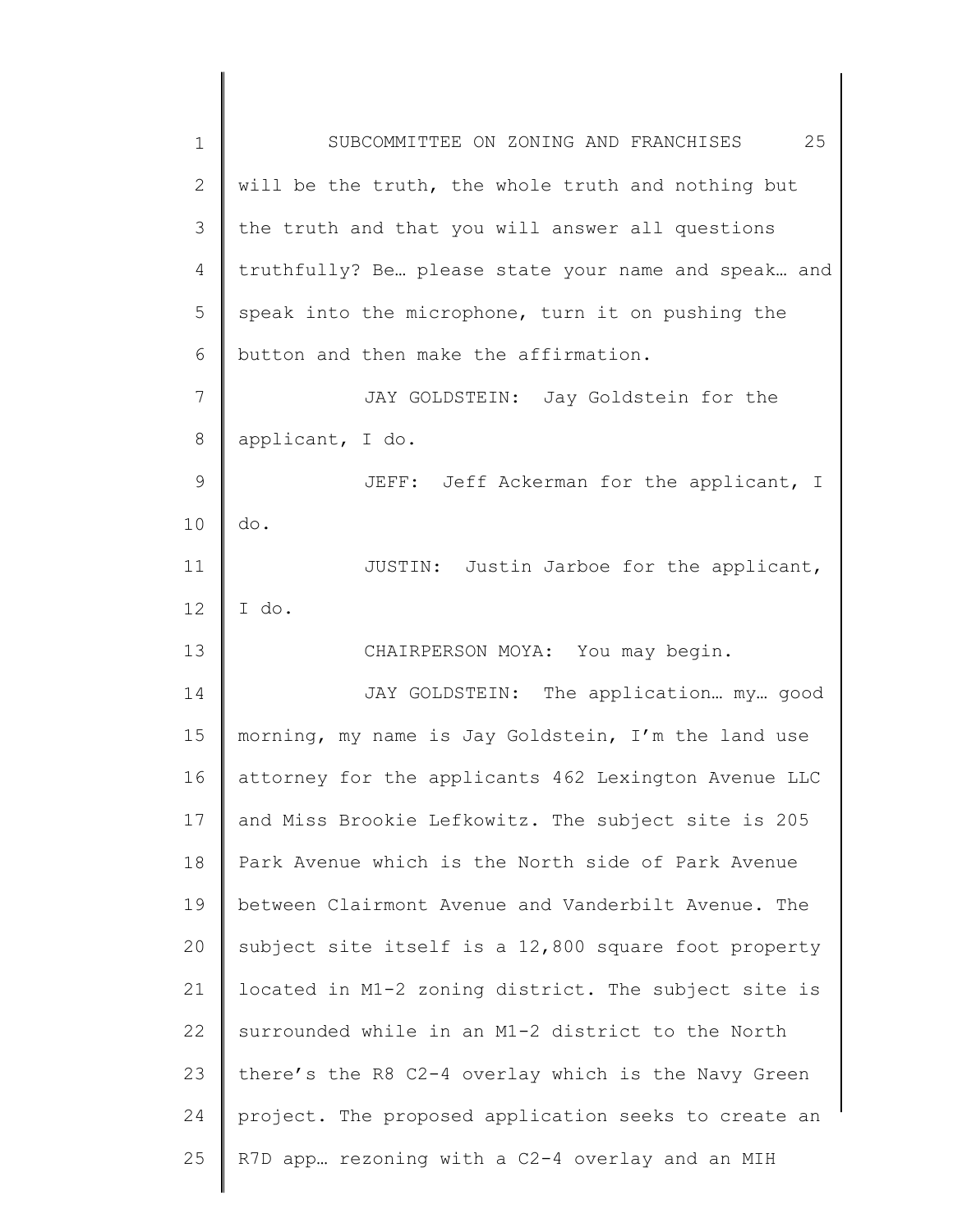1 2 3 4 5 6 7 8 9 10 11 12 13 14 15 16 17 18 19 20 21 22 23 24 25 SUBCOMMITTEE ON ZONING AND FRANCHISES 26 designated district. The property has approximately 204 feet of frontage along Park Avenue, 84 feet along Vanderbilt and 43 feet along Clairmont Avenue. The property is as you see here, surrounded by M1-2 R5B across Park Avenue, R6B and R6 zoning district with an R8 directly North of the property. As you can see from this map while the subject site is an M1-2 the site itself is surrounded on all sides by residential and therefore we feel that a residential use with a ground floor commercial would be a beneficial use to this property to make appropriate and productive use of the site. The project itself would… is proposing a six story with setbacks  $7^{\text{th}}$  and  $8^{\text{th}}$  story building, it's approximately 71,000 square feet. The ground floor would have... as you can see here, sorry, these are the views along Park Avenue, you can see it in the back, the shadowed area are the buildings at the Navy Green project, the proposal is in line… excuse me, in line with the bulk of those projects and therefore we feel that the requested zone is appropriate. The ground floor commercial space would be limited to four small commercial units, the purpose of this is really to gear and try and funnel these units to locally sourced businesses and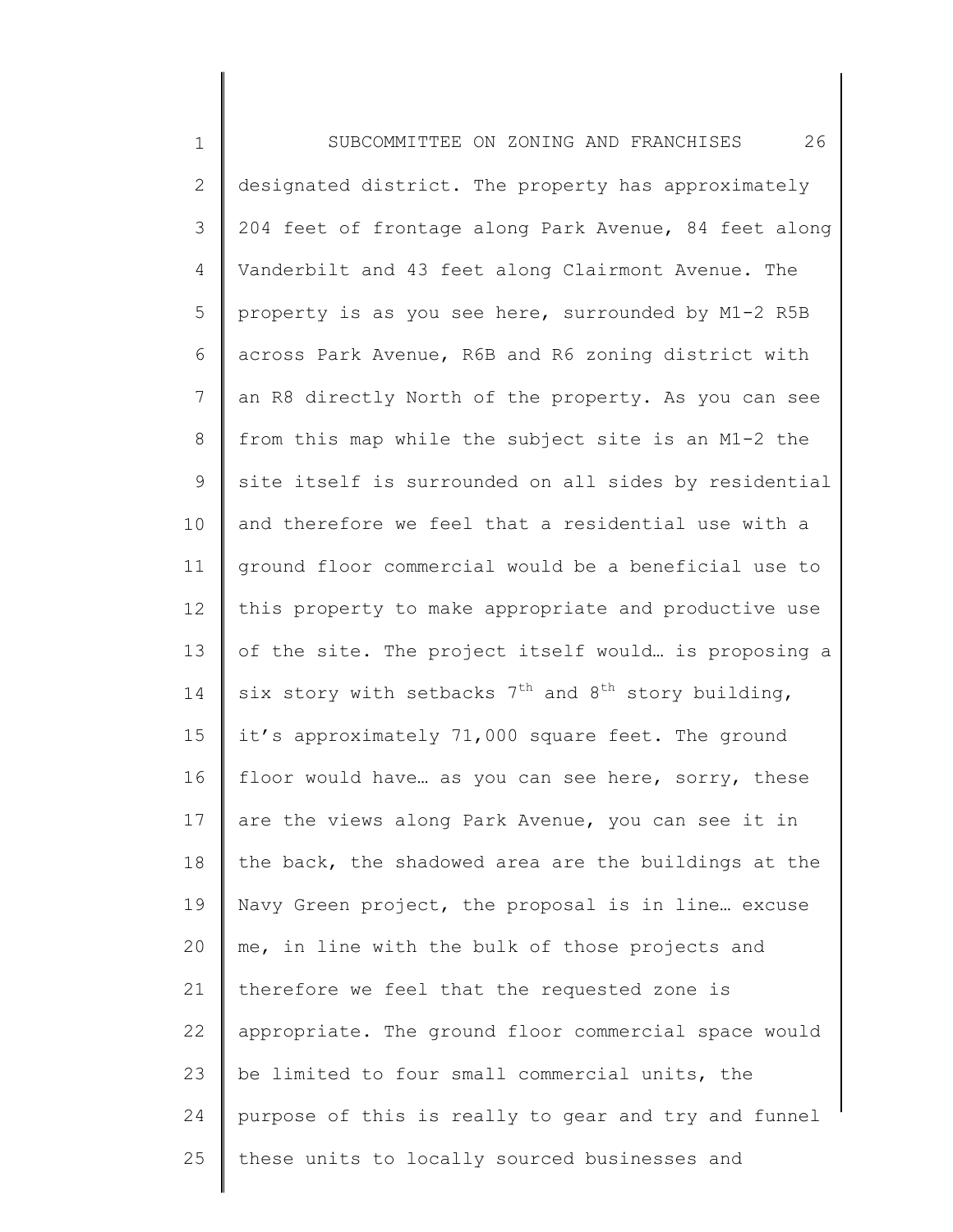1 2 3 4 5 6 7 8 9 10 11 12 13 14 15 16 17 18 19 20 21 22 23 24 25 SUBCOMMITTEE ON ZONING AND FRANCHISES 27 minority businesses. In addition, one of the spaces is… seeks to be occupied by my client who operates an affordable, a home health care business which provides affordable home health care and jobs for medium and low-income families. The company is a minority and women owned business which provides excellent benefits to its employees and we feel that by placing it in this building it will create job opportunities within the neighborhood. The upper floors will be a mix of two bedroom and one-bedroom units, the proposal has 70 units, 20 of which are two bedrooms and one… and 50 of which are one bedroom. As part of the application and the design buildout we and in response to questions and comments along the way we do intend to look at the one-bedroom apartments and to make them into larger units to, to service the needs of the larger families in this area and to provide housing for the larger families. The project itself will be seeking the MIH option one which will require 25 percent affordable housing, ten percent of the affordable housing will be limited to 40 percent AMI with the remainder at 60 percent AMI. The 40 percent housing, we seek to gear it towards senior residents which has been a… an expressed need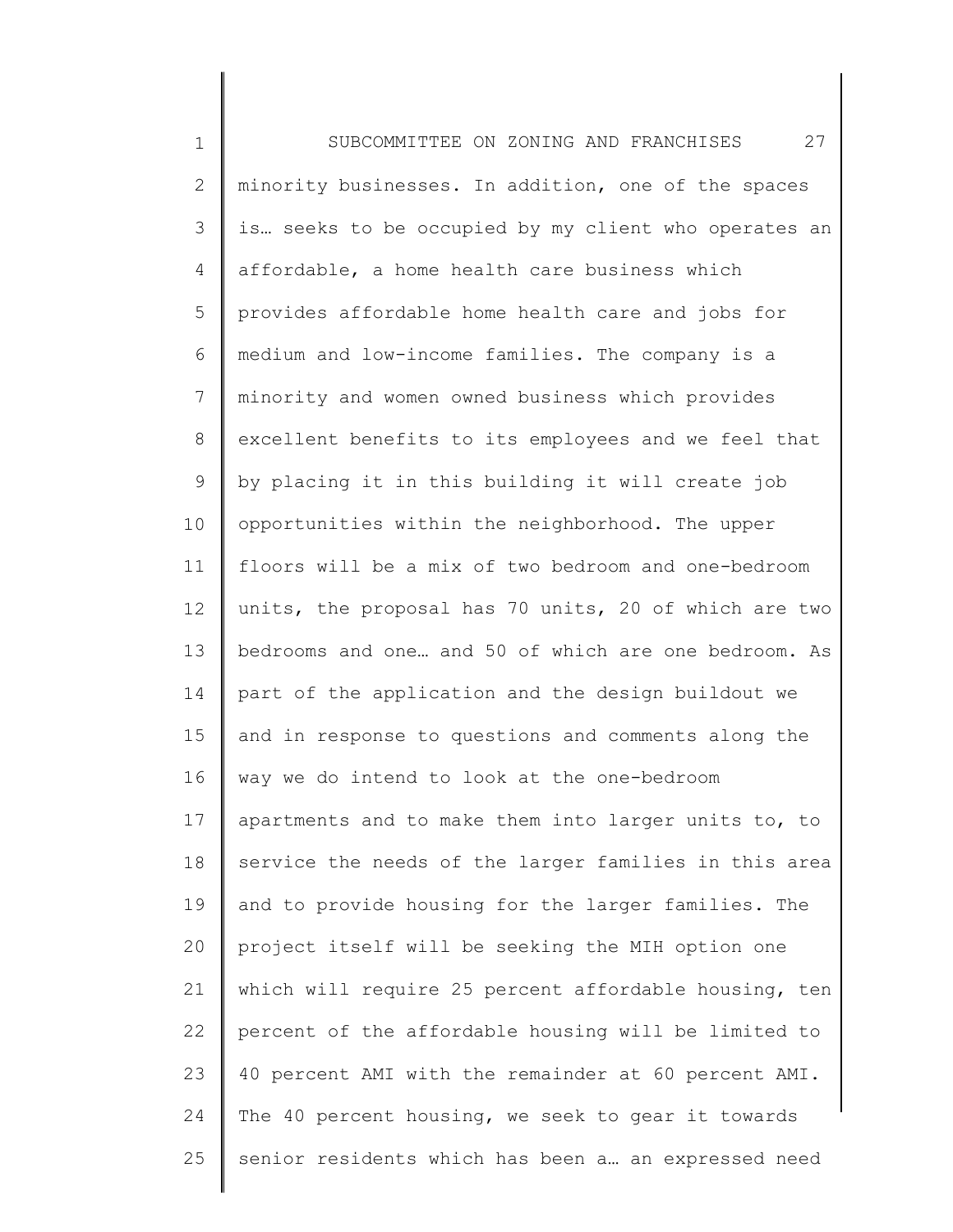| $\mathbf 1$    | 28<br>SUBCOMMITTEE ON ZONING AND FRANCHISES           |
|----------------|-------------------------------------------------------|
| $\mathbf{2}$   | in this community and we seek to work with a local    |
| 3              | non-for profit to run the affordable housing lottery. |
| 4              | If there are any questions regarding this property    |
| 5              | project I'm happy to answer them.                     |
| 6              | COUNCIL MEMBER CUMBO: You can ask                     |
| $\overline{7}$ | questions then I'll ask, uh-huh.                      |
| $\,8\,$        | CHAIRPERSON MOYA: Thank you. Yeah, just               |
| $\mathsf 9$    | a couple of questions.                                |
| 10             | JAY GOLDSTEIN: Sure.                                  |
| 11             | CHAIRPERSON MOYA: What will you be                    |
| 12             | doing what will you do during the construction to     |
| 13             | mitigate the air quality issues that were brought up  |
| 14             | at the community board?                               |
| 15             | JAY GOLDSTEIN: I believe the air quality              |
| 16             | issues that were brought up at the community board    |
| 17             | with regard to the actual built project and the built |
| 18             | project is subject to will be subject to a little e-  |
| 19             | designation that will require us to work with the     |
| 20             | office of, of Environmental Remediation to ensure     |
| 21             | that the indoor air quality of the site is protects   |
| 22             | the tenants and doesn't cause a any potential         |
| 23             |                                                       |
|                | hazards to anyone.                                    |
| 24             | CHAIRPERSON MOYA: Okay and, and will you              |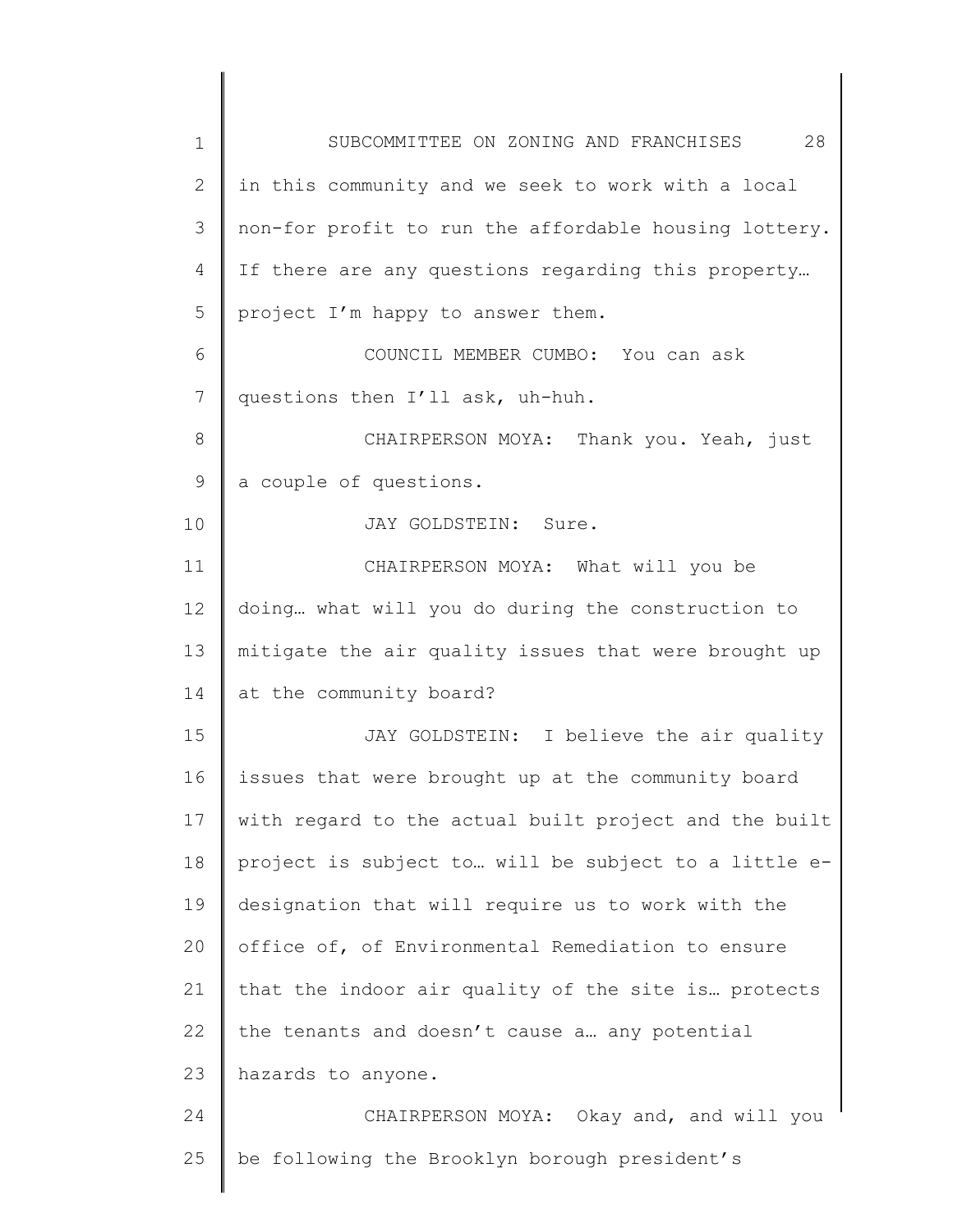1 2 3 4 5 6 7 8 9 10 11 12 13 14 15 16 17 18 19 20 21 22 23 24 25 SUBCOMMITTEE ON ZONING AND FRANCHISES 29 recommendations that studio and one-bedroom apartments should be allocated to those possible tenants who make 40 percent of the AMI? JAY GOLDSTEIN: So, we… as stated we intend to focus the 40 percent AMI towards senior residents which is an express… an expressed request of the borough president as well as the remainder of the units we're seeking larger units with a 50 percent mix and even distribution throughout the building in accordance with his requests. CHAIRPERSON MOYA: Okay and will you commit to the good jobs standards that were outlined throughout your negotiations and will you commit to the real benefits and job protection for this building? JAY GOLDSTEIN: Yes, we've committed to having locally sourced businesses for the construction projects and these building projects… the, the jobs during… in the building after construction we've committed to prevailing wage and we've put that in writing to the Council Member. CHAIRPERSON MOYA: No… I understand… right, I understand the prevailing wage part but there is also… [cross-talk]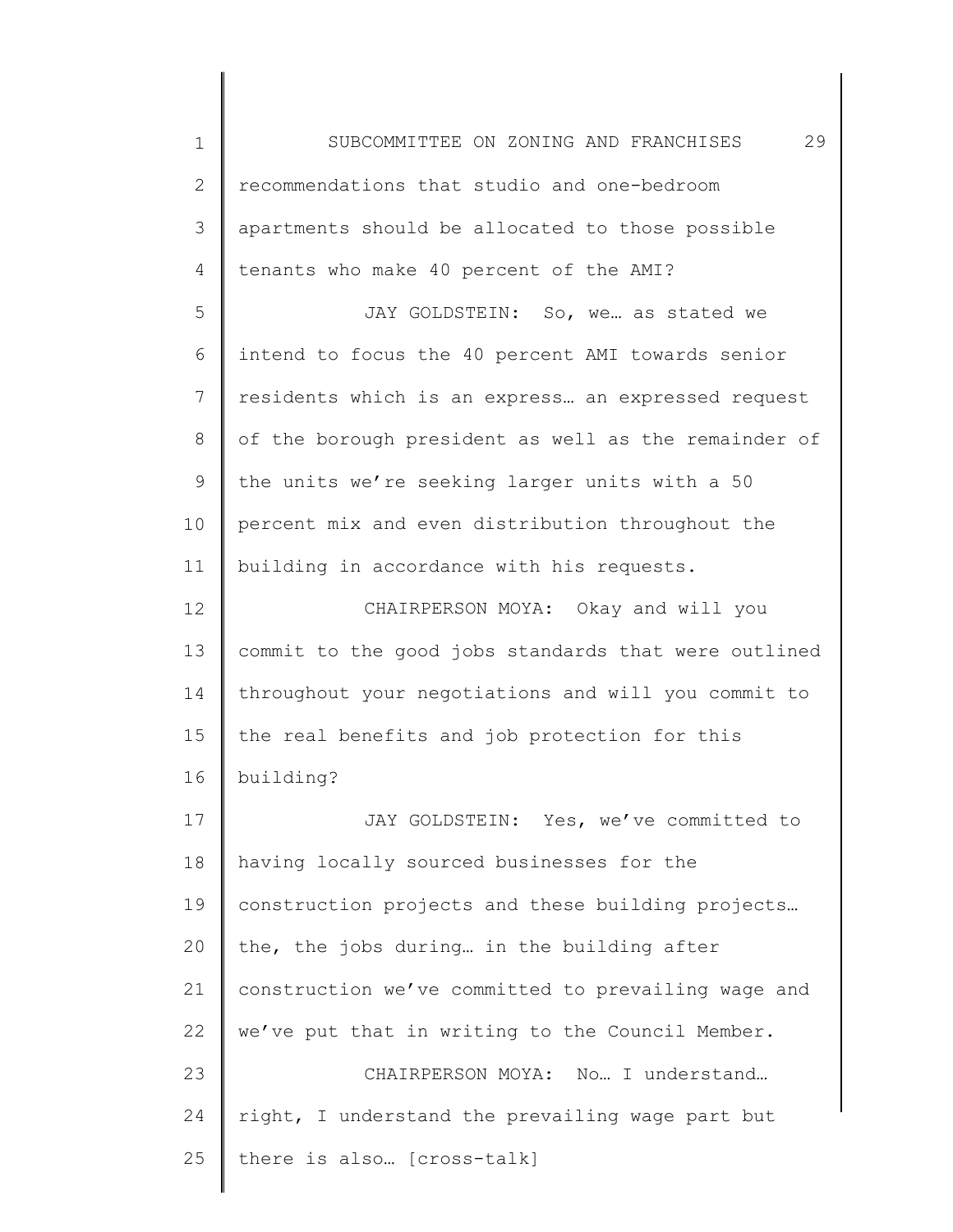1 2 3 4 5 6 7 8 9 10 11 12 13 14 15 16 17 18 19 20 21 22 23 24 25 SUBCOMMITTEE ON ZONING AND FRANCHISES 30 JAY GOLDSTEIN: With… [cross-talk] CHAIRPERSON MOYA: …the… [cross-talk] JAY GOLDSTEIN: …with benefits. CHAIRPERSON MOYA: Okay, so the benefits and job protection are included? JAY GOLDSTEIN: That's the commitment that was made, yes. CHAIRPERSON MOYA: Okay, thank you. I have no further questions, so I turn it over to Council Member Cumbo. COUNCIL MEMBER CUMBO: Thank you so much Chair Moya. This project offers a great deal for the community in terms of its ability to have local hiring as part of it, the ability to have MWBE as an anchor tenant for the commercial aspects of it. One of the concerns is that this project is going to be 30 feet away from the most heavily trafficked elevated highway and truck route in Brooklyn the BQE. What measures are you taking to mitigate the noise and air pollution generated by the BQE? JAY GOLDSTEIN: So, I have with me the environmental team, I can try an respond and if it's not clear I can have the environmental team speak to this matter. Throughout the process we've worked with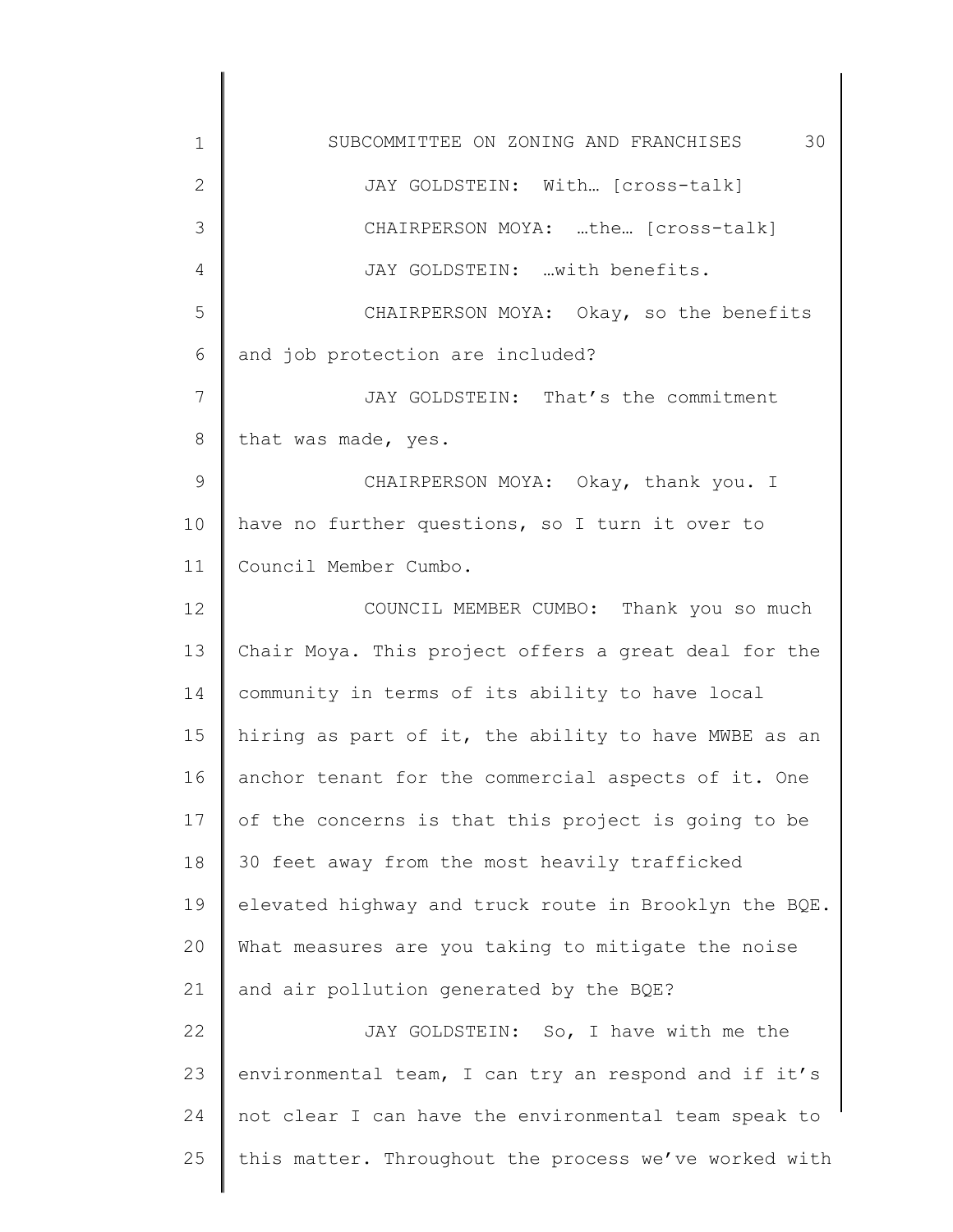| $\mathbf 1$    | 31<br>SUBCOMMITTEE ON ZONING AND FRANCHISES           |
|----------------|-------------------------------------------------------|
| $\overline{2}$ | the city planning and the environmental team, they    |
| 3              | have assigned little e-designations which require us  |
| 4              | to work with the Office of Emergency of the           |
| 5              | Environmental Remediation, the little e-designation   |
| 6              | requires that we install windows in a closed window   |
| $\overline{7}$ | condition which means that the windows will have to   |
| $8\,$          | be a certain DBA which ensures that the internal      |
| 9              | decimal level of the sound level in within the        |
| 10             | apartments doesn't reach above 45 DBA which is        |
| 11             | standard. So, that will be part of the application    |
| 12             | approval and that will require us during construction |
| 13             | before we get permits to go to the to go to the       |
| 14             | Office of Emergency Environmental Remediation to      |
| 15             | provide a work plan and get approval on that aspect.  |
| 16             | In terms of air quality, we have a little e again     |
| 17             | that will require a second means of [cross-talk]      |
| 18             | COUNCIL MEMBER CUMBO: I'm sorry, I                    |
| 19             | didn't hear that term that you utilized.              |
| 20             | JAY GOLDSTEIN: Which term for the                     |
| 21             | second one in terms of air quality                    |
| 22             | COUNCIL MEMBER CUMBO: Right, what were                |
| 23             | you saying?                                           |
| 24             |                                                       |
| 25             |                                                       |
|                |                                                       |

║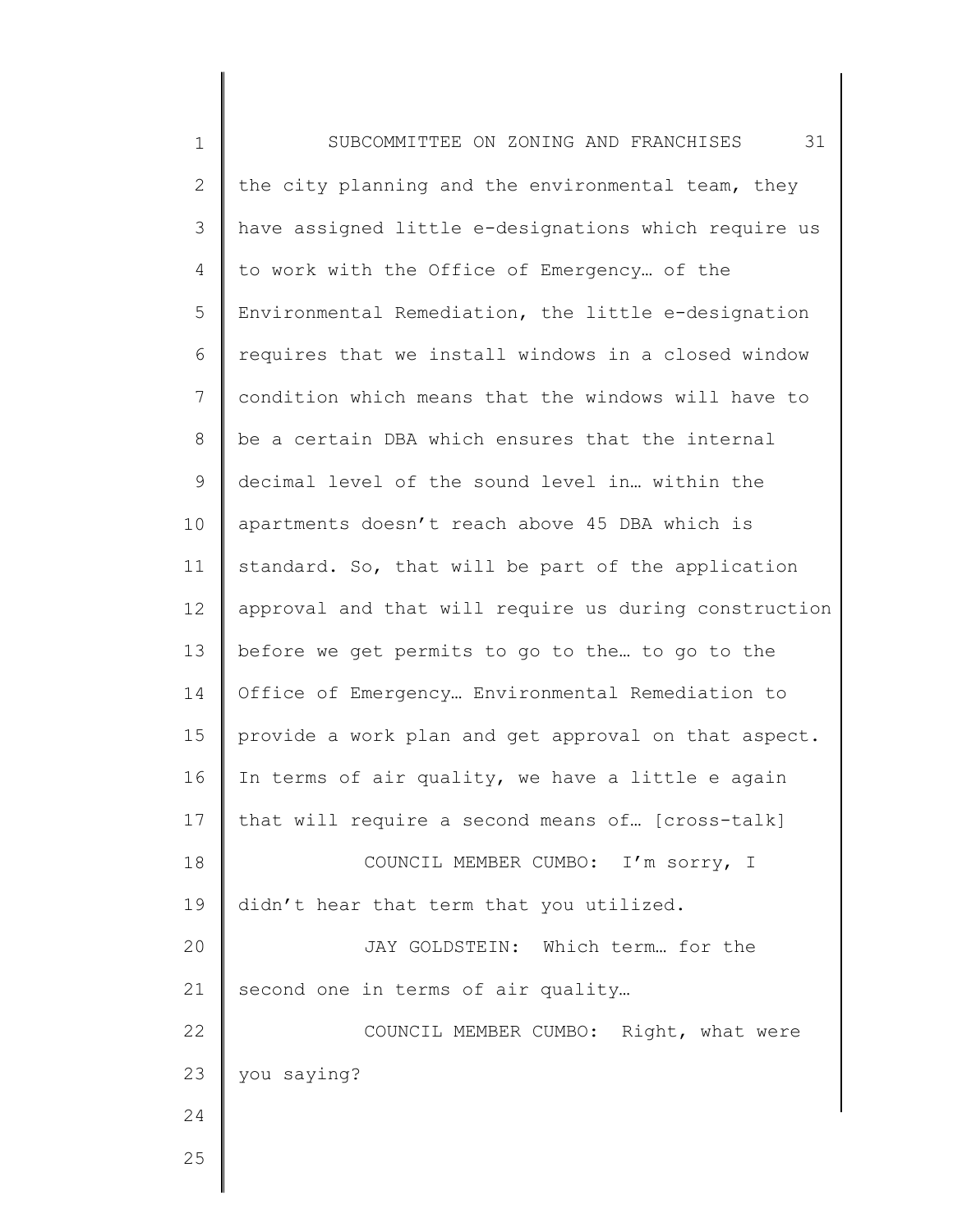| $\mathbf 1$  | 32<br>SUBCOMMITTEE ON ZONING AND FRANCHISES           |
|--------------|-------------------------------------------------------|
| $\mathbf{2}$ | JAY GOLDSTEIN: We the again there's a                 |
| 3            | little e-designation that will require us to work     |
| 4            | with OER [cross-talk]                                 |
| 5            | COUNCIL MEMBER CUMBO: Uh-huh [Cross-                  |
| 6            | talk]                                                 |
| 7            | JAY GOLDSTEIN: That will require a                    |
| 8            | second means of ventilation to be placed on the roof  |
| 9            | above 95 feet where the building is already at 91     |
| 10           | feet, so we place this stack above 95 feet which      |
| 11           | ensures that the intake from the BQE is clean air and |
| 12           | doesn't cause potential issues to the tenants.        |
| 13           | COUNCIL MEMBER CUMBO: Are you familiar                |
| 14           | with the Navy Green project?                          |
| 15           | JAY GOLDSTEIN: I am.                                  |
| 16           | COUNCIL MEMBER CUMBO: Why was this                    |
| 17           | project not included in the rezoning ten years ago as |
| 18           | part of that particular process?                      |
| 19           | JAY GOLDSTEIN: I've asked the client,                 |
| 20           | the client didn't own the property at the time, they  |
| 21           | bought it I think right before the Navy Green was     |
| 22           | actually approved [cross-talk]                        |
| 23           | COUNCIL MEMBER CUMBO: Uh-huh [cross-                  |
| 24           | $talk$ ]                                              |
| 25           |                                                       |
|              |                                                       |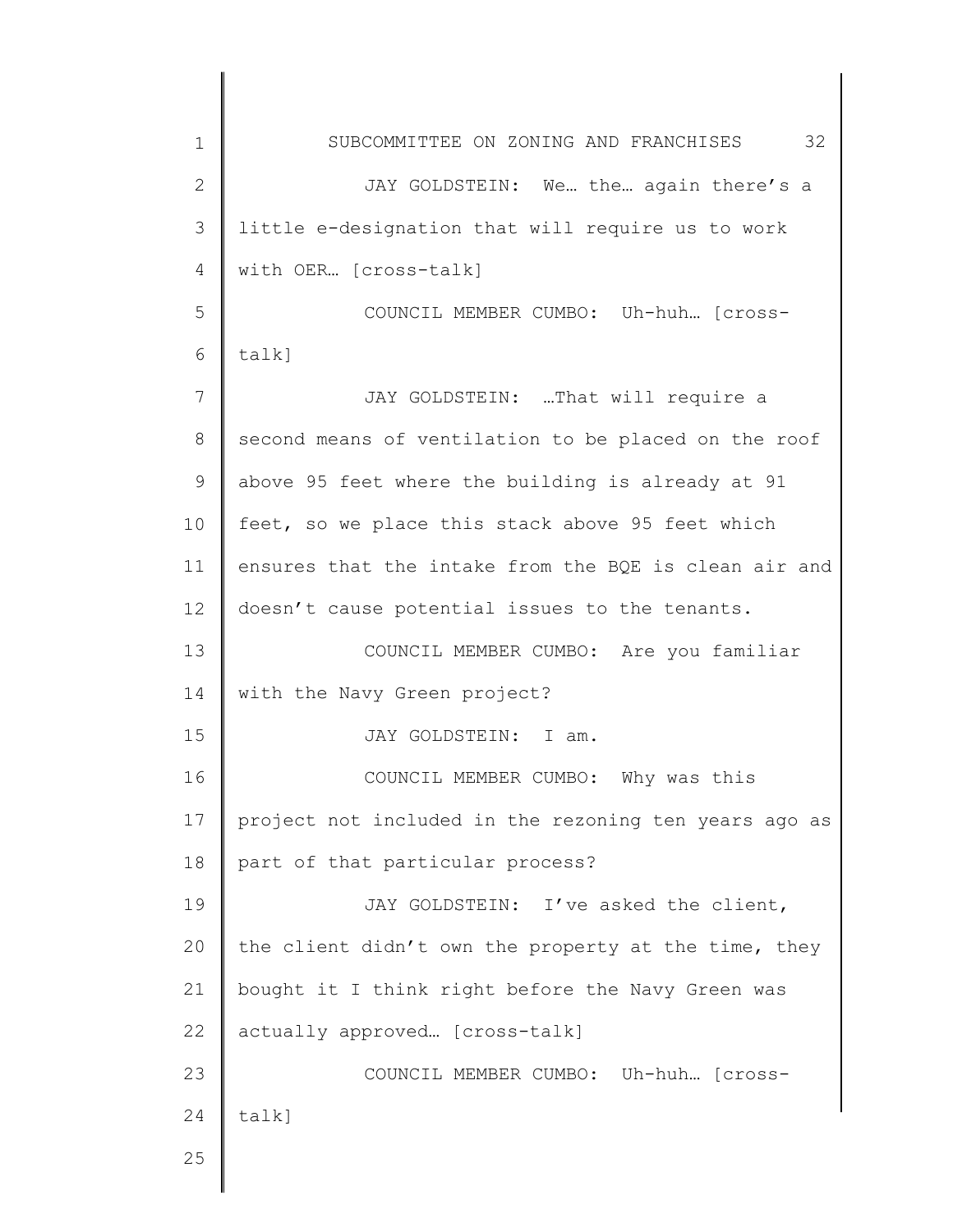1 2 3 4 5 6 7 8 9 10 11 12 13 14 15 16 17 18 19 20 21 22 23 24 25 SUBCOMMITTEE ON ZONING AND FRANCHISES 33 JAY GOLDSTEIN: …it was owned by a notfor profit Yeshiva at the time and they never utilized the property and I guess they didn't understand or they weren't approached to do a… to be a part of that rezoning. COUNCIL MEMBER CUMBO: And you are intending to develop according to the MIH option one, correct? JAY GOLDSTEIN: Correct. COUNCIL MEMBER CUMBO: Okay. This current zoning proposal includes the option of developing to MIH option two, why is this still present in the application if you intend to develop under option one? So, I want to be very clear about the selection of option one at this hearing. JAY GOLDSTEIN: We've made… we've made representations at city council as well that the option two was language that city planning put into the proposal but we've throughout our application and our application materials have requested option one for the MIH option. COUNCIL MEMBER CUMBO: Okay and what are your plans for ensuring local residents have an opportunity to participate in this development?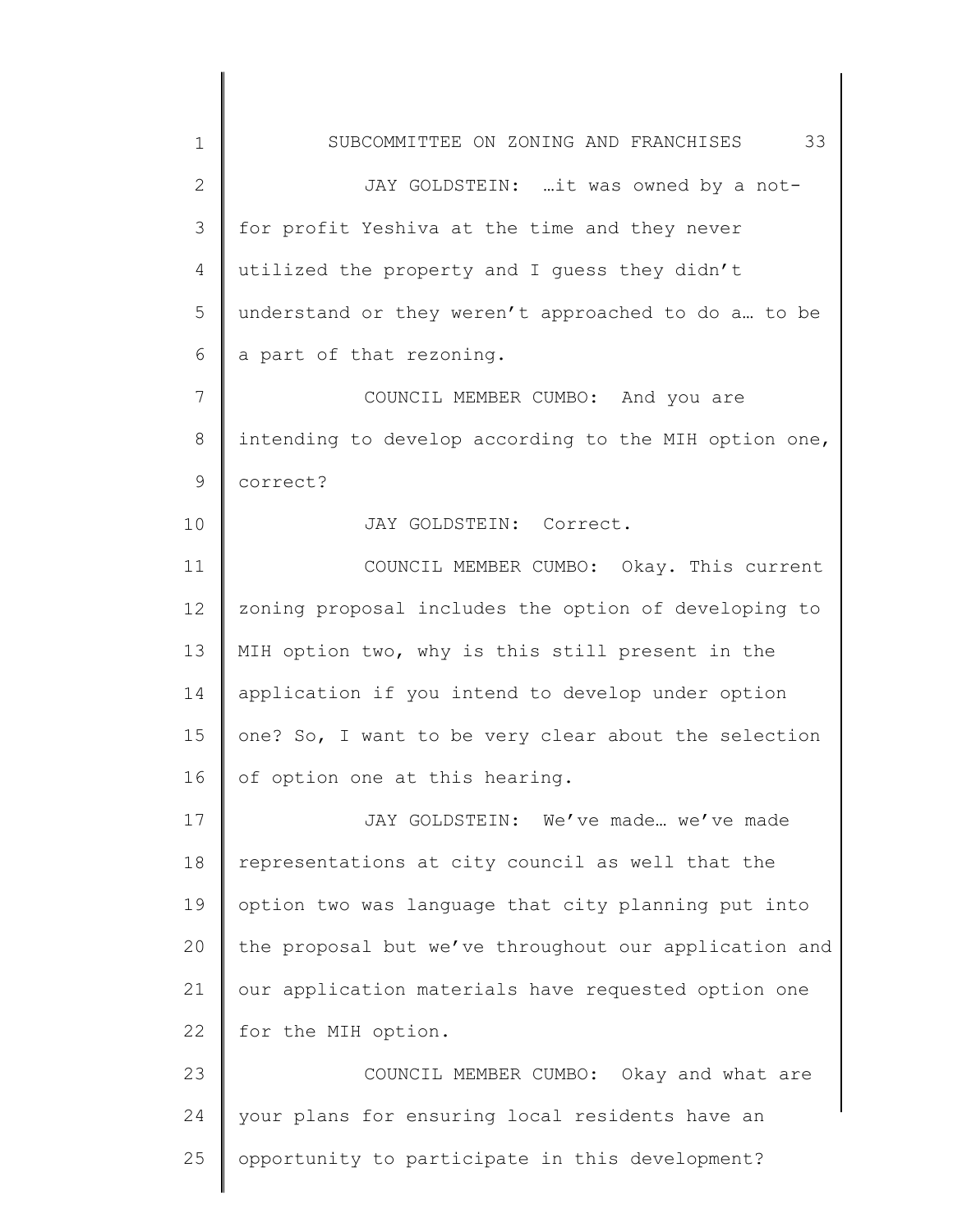| 1            | 34<br>SUBCOMMITTEE ON ZONING AND FRANCHISES           |
|--------------|-------------------------------------------------------|
| $\mathbf{2}$ | JAY GOLDSTEIN: So, we've began                        |
| 3            | conversations with Impact Brooklyn which actually     |
| 4            | represented the building next door, 40 Vanderbilt,    |
| 5            | they have a unique knowledge of this immediate area   |
| 6            | and they actually have a stated goal going forward of |
| 7            | proposing to focus on providing senior housing as     |
| 8            | well. We've started conversations with them to        |
| 9            | represent us during the process, they hold            |
| 10           | informational meetings for the local community, they  |
| 11           | do the outreach in the local community and we think   |
| 12           | that that will ensure that the units that are being   |
| 13           | provided affordable housing will be located and       |
| 14           | targeted towards this community.                      |
| 15           | COUNCIL MEMBER CUMBO: Okay, it's very                 |
| 16           | important for us and we're going to work towards      |
| 17           | making sure that option two is removed from the       |
| 18           | proposal because we want to be clear on what we're    |
| 19           | supporting voting on, the sustainability as far as    |
| 20           | environmental making sure that this project is safe   |
| 21           | in the long term for the residents is also very       |
| 22           | important and we also want to make sure that our      |
| 23           | MWBEs, our locally owned businesses are a part of the |
| 24           | building and construction as well as there being      |
| 25           | good quality jobs following. So, I have no further    |
|              |                                                       |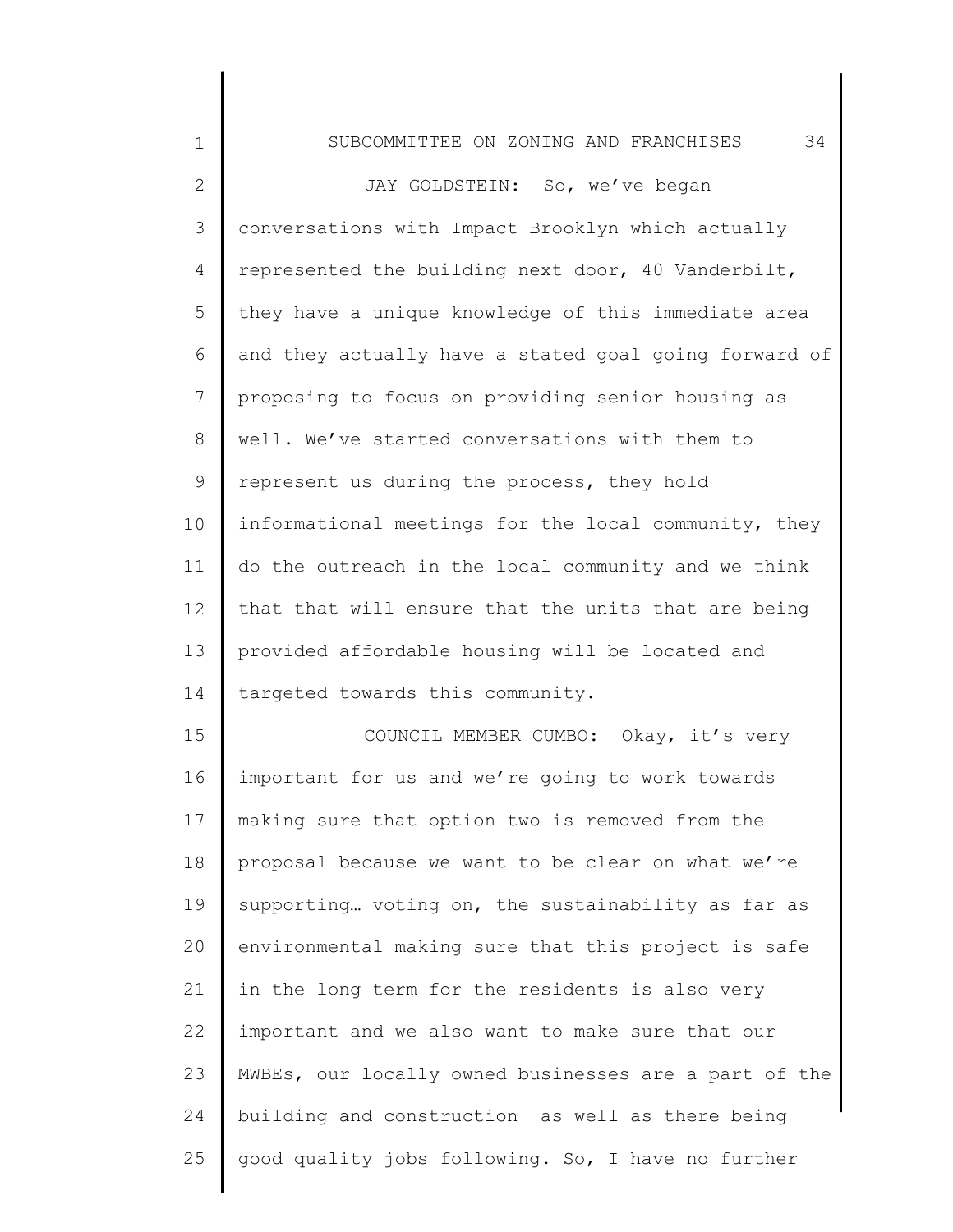1 2 3 SUBCOMMITTEE ON ZONING AND FRANCHISES 35 questions and I'll turn it back over to Chair Moya, thank you.

4 5 6 7 8 9 10 11 12 13 14 15 16 17 18 19 20 21 22 23 24 25 CHAIRPERSON MOYA: Thank you Council Member Cumbo, any other questions? No. Thank you very much for your testimony today, thank you and we appreciate it. Are there… are there any members of the public who wish to testify on this item? Seeing none I now close the public hearing on this application and it will be laid over. Our next hearing will be… oh, I'm sorry. I'm sorry, Tahira Adams. Yeah and this is again on 205 Park Avenue. TAHIRA ADAMS: Good morning Council Member Cumbo, Chair Moya and members of the Subcommittee. My name is Tahira Adams and I work as a security quard. I am here on behalf of the Union, 32BJ which represents over 80,000 people who clean and maintain buildings throughout New York City. New York City is a tough economic… economy for working families in Brooklyn is an increasingly expensive place to live. In light of this we believe that the… that for the… we believe that the developers especially those building market rate housing should commit to providing good jobs… good building service jobs with strong standards, jobs that provide workers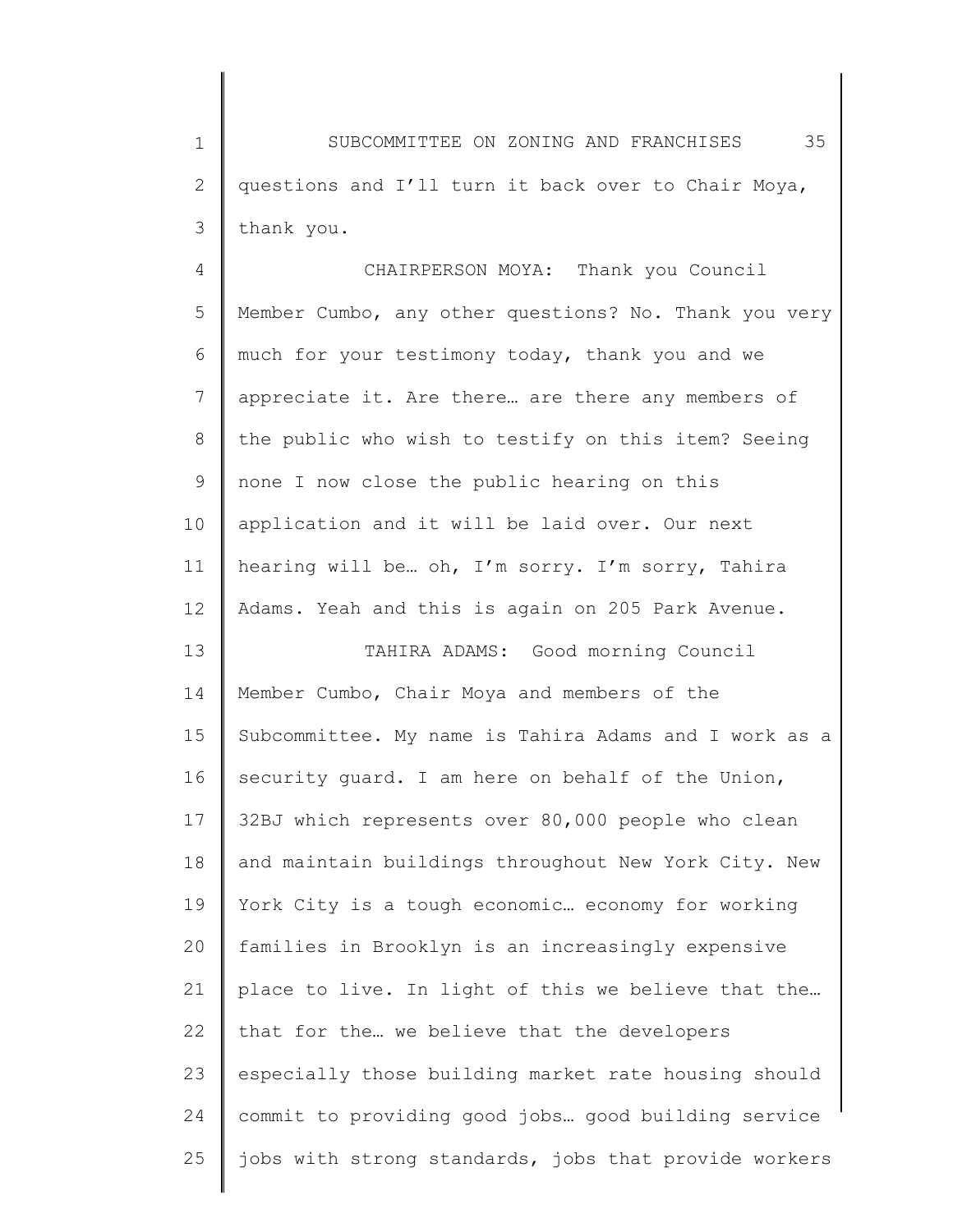1 2 3 4 5 6 7 8 9 10 11 12 13 14 15 16 17 18 19 20 21 22 23 24 SUBCOMMITTEE ON ZONING AND FRANCHISES 36 with the mobility and security they deserve. Unfortunately, 462 Lexington Avenue LLC has not made this commitment, we believe their project should not undermine the standards that building service workers citywide has fought for. Thank you very much for your time. CHAIRPERSON MOYA: Thank you for your testimony. Now is there any other member of the public that wishes to testify on the Land Use item that we have in front of us which is 205 Park Avenue? Seeing none I now close the public hearing on this application and it will be laid over. Our next hearing will be on the 5 Bement, Bement, sorry, Bement Ave rezoning, LU 170… 195 for property in Council Member Rose's district in Staten Island. The applicant Pelton Place LLC seeks an extension of an existing C2-2 commercial layover to the project site to facilitate the development of a one-story commercial retail building with accessory parking. I now open the public hearing on this application. We have Adam, Adam Rothkrug. ADAM ROTHKRUG: Thank you Chair Moya and Council Members. I'm Adam Rothkrug… [cross-talk]

25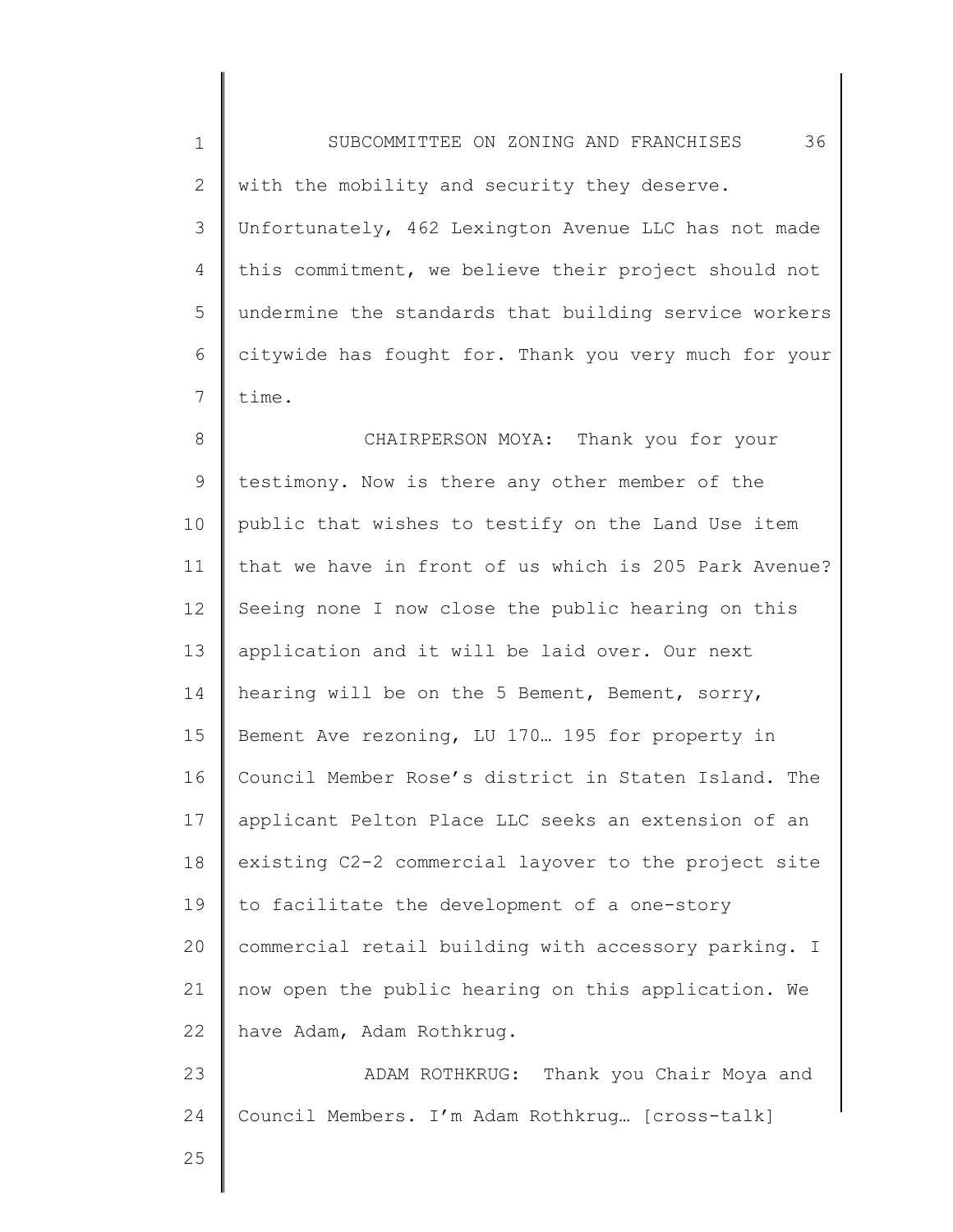1 2 3 4 5 6 7 8 9 10 11 12 13 14 15 16 17 18 19 20 21 22 23 24 25 SUBCOMMITTEE ON ZONING AND FRANCHISES 37 CHAIRPERSON MOYA: One, one… just one second… [cross-talk] ADAM ROTHKRUG: Oh, I have to be… [crosstalk] CHAIRPERSON MOYA: Council, Council please swear in the… COMMITTEE CLERK: Do you again swear or affirm that the testimony that you are about to give will be the truth, the whole truth and nothing but the truth and to answer all questions truthfully? ADAM ROTHKRUG: I do. Chair Moya and Council Members, Adam Rothkrug of Rothkrug, Rothkrug and Spector in connection with the rezoning on behalf of Pelton Place LLC for a zoning map amendment to extend an existing C2-2 district within an existing R3-1 district at 5 Bement Avenue at the corner of Richmond Terrace in the West Brighton neighborhood of Staten Island. [clears throat] excuse me… the rezoning would facilitate development of a retail building approximately 4,800 square feet with accessory parking for 16 automobiles on a lot that's 15,655 square feet in area. According to historical land use records the development site has never been previously developed. In December 2011, Department of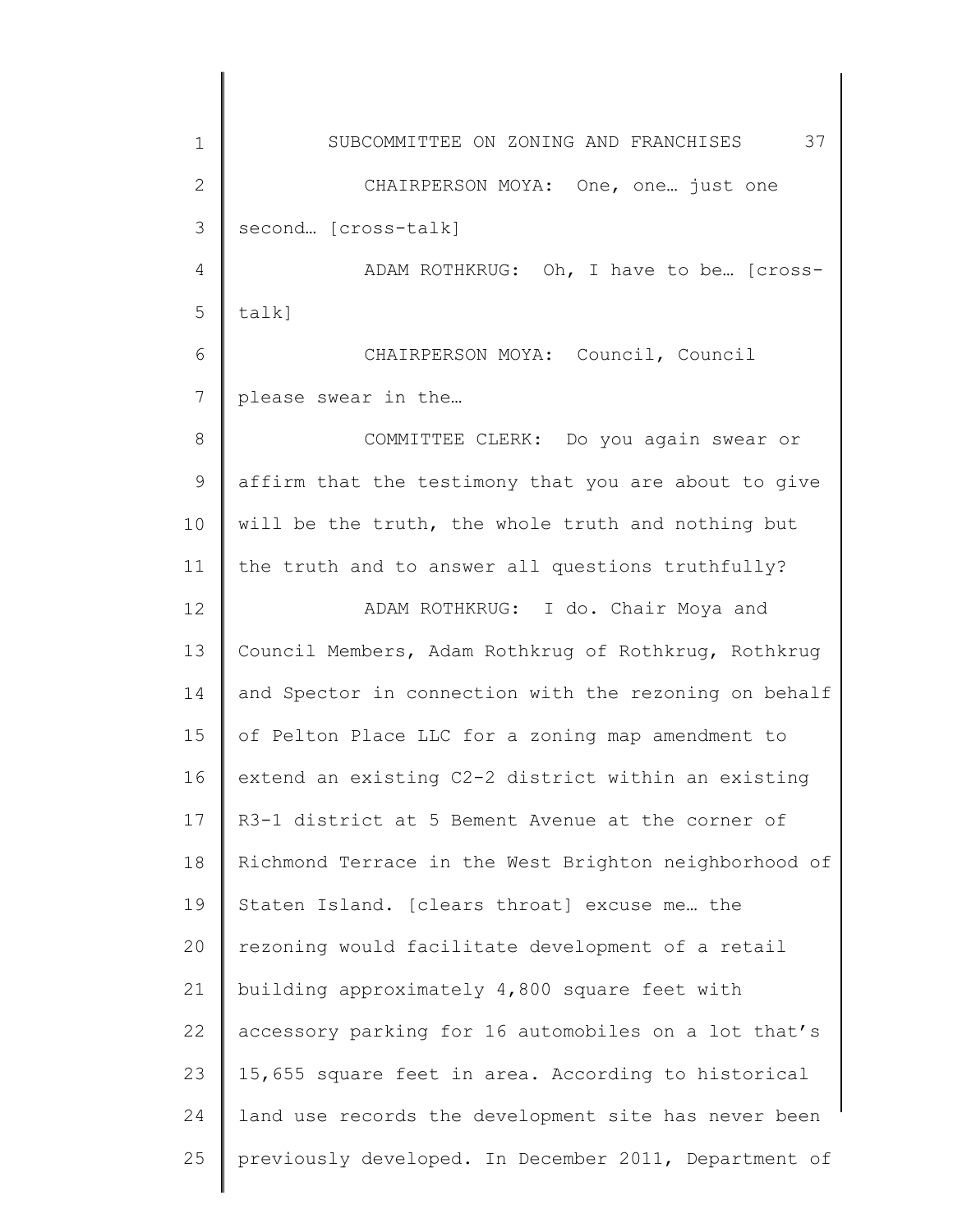1 2 3 4 5 6 7 8 9 10 11 12 13 14 15 16 17 18 19 20 21 22 23 24 25 SUBCOMMITTEE ON ZONING AND FRANCHISES 38 City Planning and the city's economic development corporation released a study entitled North Shore 2030, Improving and Reconnecting North Shores Unique and Historical Assets. This was the culmination of a collaborative two-year effort among city and state agencies, 200 local experts, residents, business leaders to craft a vision for the North Shore of Staten Island. The final report detailed long term recommendations necessary to meet the 2030 vision that will guide public and private investment and included a recommendation for expanded commercial amenities and other compatible uses which support the new park, encourage the reuse of existing buildings and serve nearby residents and businesses. In 2012, City Planning partnered with the West Brighton Community Local Development Corporation and issued a report on the West, West Brighton Brownfield opportunity area with recommendations that also included proposed commercial development along Richmond Terrace for franchises and small businesses. Adjacent to the subject property in Richmond Terrace is a former automotive service use and while auto uses are not permitted in the C2-2 overlay redevelopment with commercial use we… would be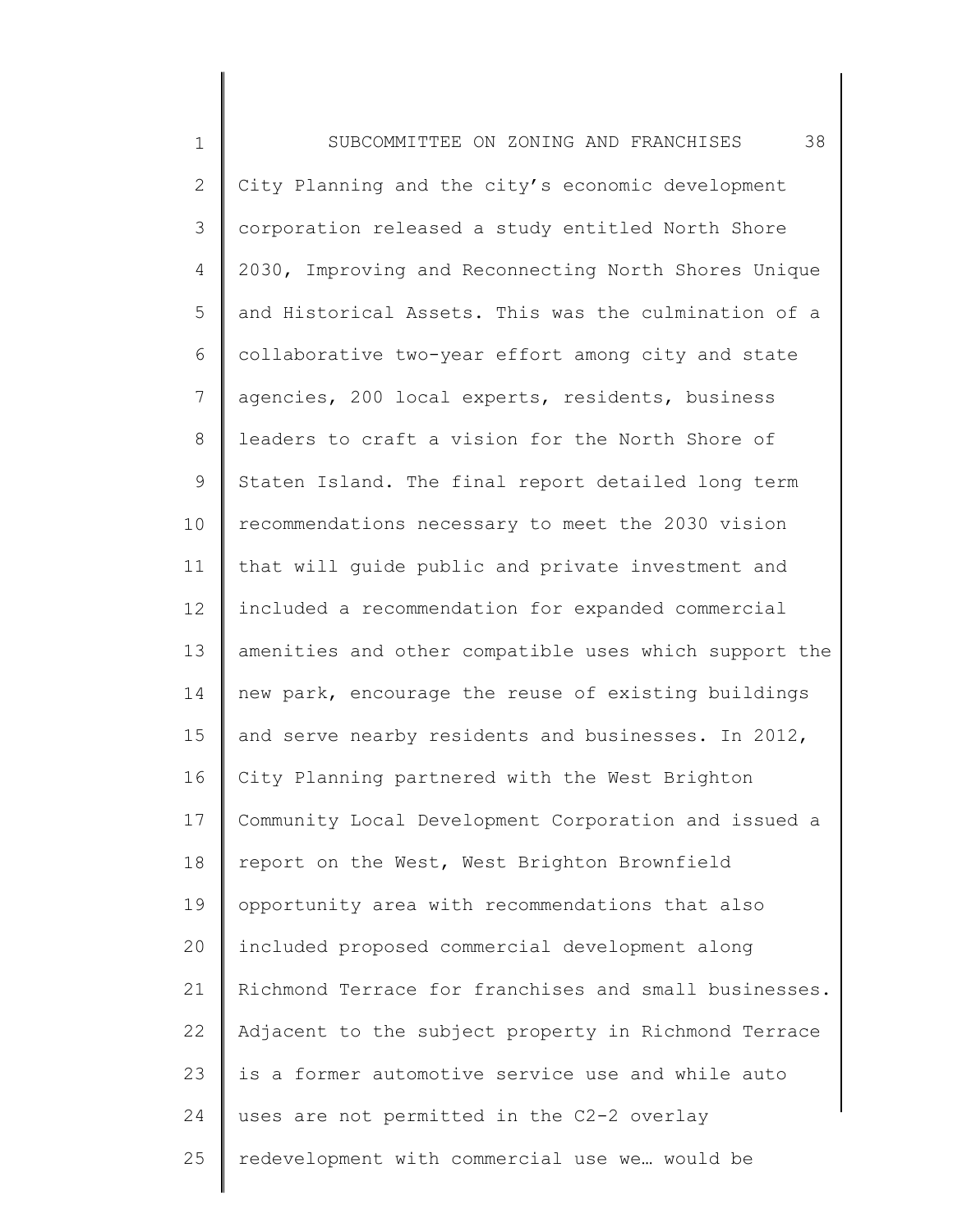1 2 3 4 5 6 7 8 9 10 11 12 13 14 15 16 17 18 19 20 21 22 23 24 25 SUBCOMMITTEE ON ZONING AND FRANCHISES 39 permitted so that the proposed action will be consistent with community vision for Richmond Terrace and the proposed action would facilitate, facilitate new commercial uses. The application received the support of Community Board one and the affected area committee which was excited with the prospect of new retail activity as well as the borough president's office. We met with Council Person Rose and she had some appropriate and very helpful recommendations including providing a second curb cut onto Bement Avenue, screening for mechanical equipment and prohibition against left turns exiting onto Richmond Terrace and our office has provided the council with a letter on behalf of the property owner agreeing to incorporate these recommendations into future commercial development on the site. Thank you. CHAIRPERSON MOYA: Thank you for your testimony today, are there any other members of the public who wish to testify? Seeing none I now close the public hearing on this application and it will be laid over. Our last hearing will be on LU's 192, 193 and 194, the 80 Flatbush application in Council Member Levin's district. In this application the developer, Alloy Development is a co-applicant with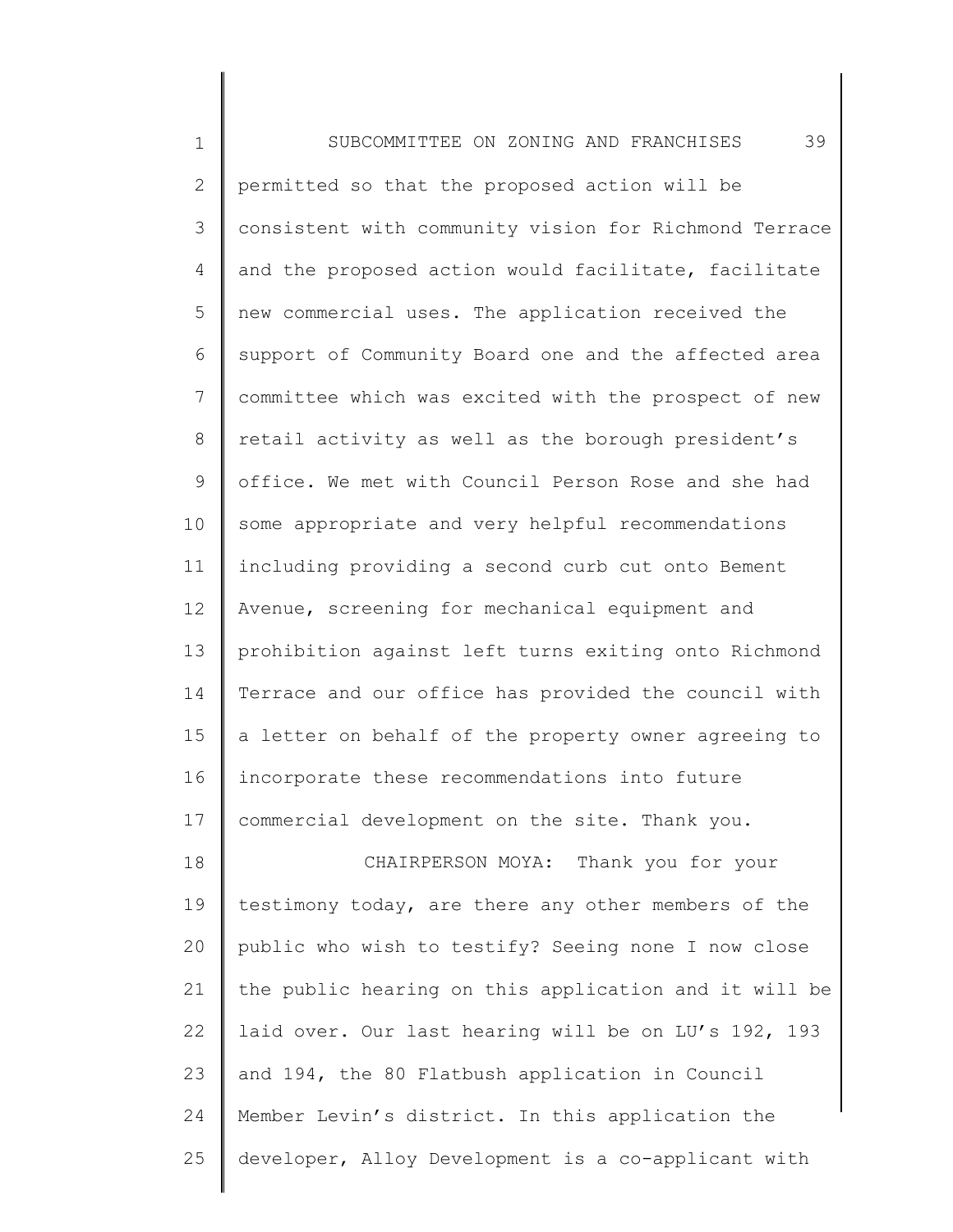1 2 3 4 5 6 7 8 9 10 11 12 13 14 15 16 17 18 19 20 21 22 23 24 25 SUBCOMMITTEE ON ZONING AND FRANCHISES 40 the New York City Educational Construction Fund seeking a zoning map amendment from a C6-2 to a C6-9 and a zoning text amendment to establish a mandatory inclusionary housing area, establish applicable regulations for a new C6-9 district within the special downtown Brooklyn district and create a new special permit by which the City Planning Commission may permit modifications, modifications of bulk MIH ground floor use, parking and loading regulations for a development in conjunction with ECF in the special downtown Brooklyn district. These proposed actions would facilitate the development of two new schools, two new mixed-use towers up to five… 561 and 989 feet high and the adaptive re-use of portions of the existing historic Khalil Gibran International Academy buildings. This proposed development would include over 1.1 million total square feet with 922 housing units, 201,000 square feet of office space, 115,000 square feet of new school space, 42,000 square feet of retail, and 10,000 square feet for other community facility. This development is located on the edge of the special downtown Brooklyn district where the 2004 rezoning added a tremendous amount of density while envisioning extensive commercial office building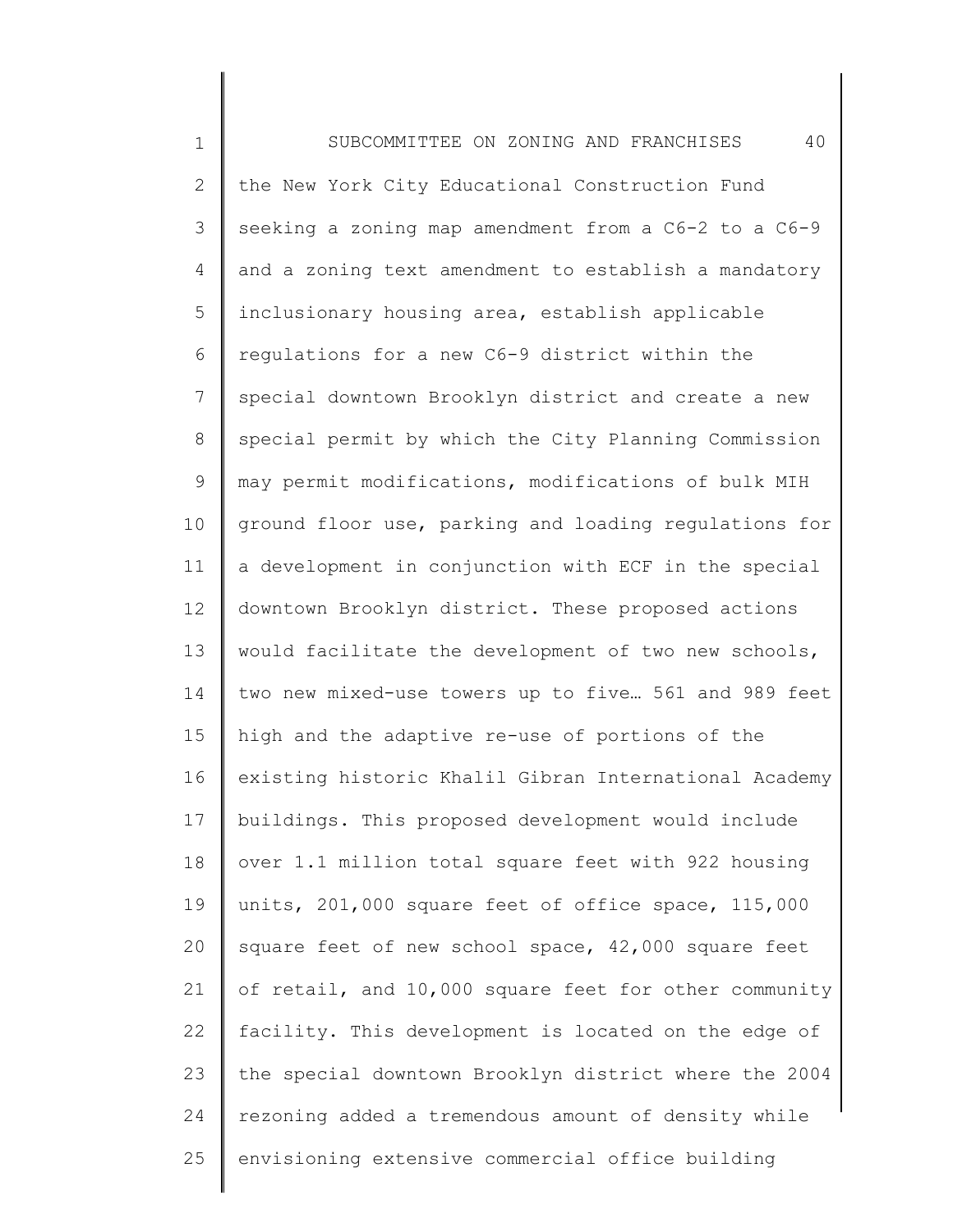1 2 3 4 5 6 7 8 9 10 11 12 13 14 15 16 17 18 19 20 21 22 23 24 25 SUBCOMMITTEE ON ZONING AND FRANCHISES 41 development as part of the growth of an additional business district for New York City. Instead, many longtime residents of the area have watched with alarm as residential sky scrapers after residential sky scrapers have risen bringing thousands of new apartments to the area and thousands of new children in need of school seats. While this development has helped address the city's need for housing, the lack of planning foresight has left downtown Brooklyn with a, a shortage of both commercial space and school seats. This 80 Flatbush project seeks to address both issues, but it does by proposing a super-sized zoning district of 18 FAR that has no precedent in the borough and it proposes… it proposes the zoning district immediately across the street from low density brownstone townhouses. Here at the council we are closely reviewing this application with all of these complete, completing planning and policy considerations in mind, to this end we are looking forward to hearing from a diversity of perspectives about what is the best policy for development at this site… the policy for development at this site may be. We ask that everyone remain respectful to other people's time to testify, as per our normal rules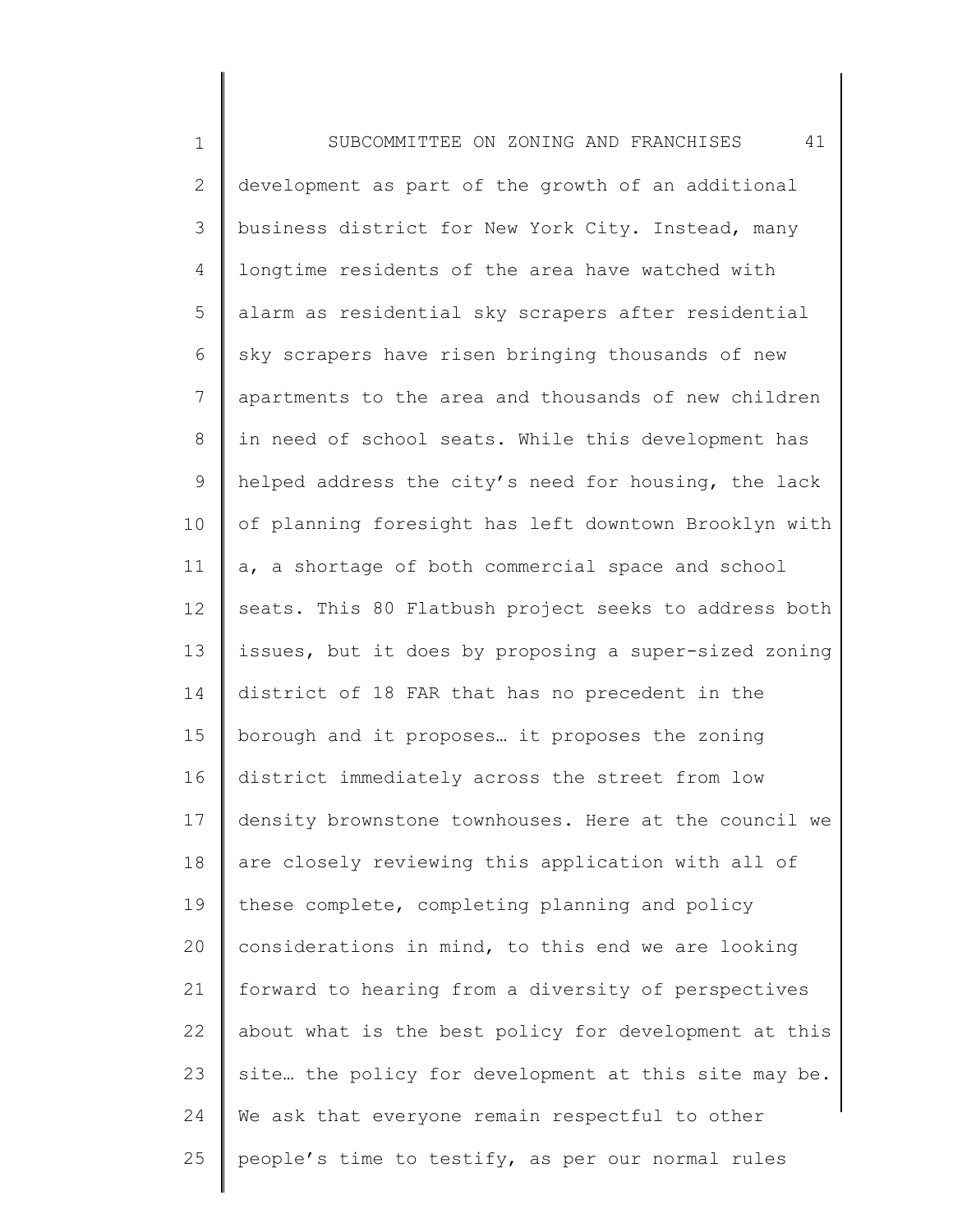1 2 3 4 5 6 7 8 9 10 11 12 13 14 15 16 17 18 19 20 21 22 23 24 25 SUBCOMMITTEE ON ZONING AND FRANCHISES 42 please hold any applause or disruptions during other's testimony. We will hear firsthand from the applicants then from panels of five speakers alternating panels in favor and in opposition. Due to the number of speakers we have signed up we will be limiting testimony to two minutes per person and one second… before we swear in the panel I'd like to turn it over to Council Member Levin for his remarks. COUNCIL MEMBER LEVIN: Thank you very much Chair Moya. I want to welcome everybody here for this very important hearing. This is a process that has been going on now for a long time, well over a year and a half and it has from my perspective we've really sought to get input from everybody who has an interest here and that includes local community members, neighbors, residents of Boerum Hill, downtown Brooklyn and Fort Greene and, and it's been, you know a pretty… I'd, I'd, I'd say it's a… been a robust process but it's also been, you know pretty well organized, I think that we've been able to have a meaningful dialogue about the issues that are at hand here and you know by in large I think that the community, those that have expressed opposition to the project have come in good faith and well-equipped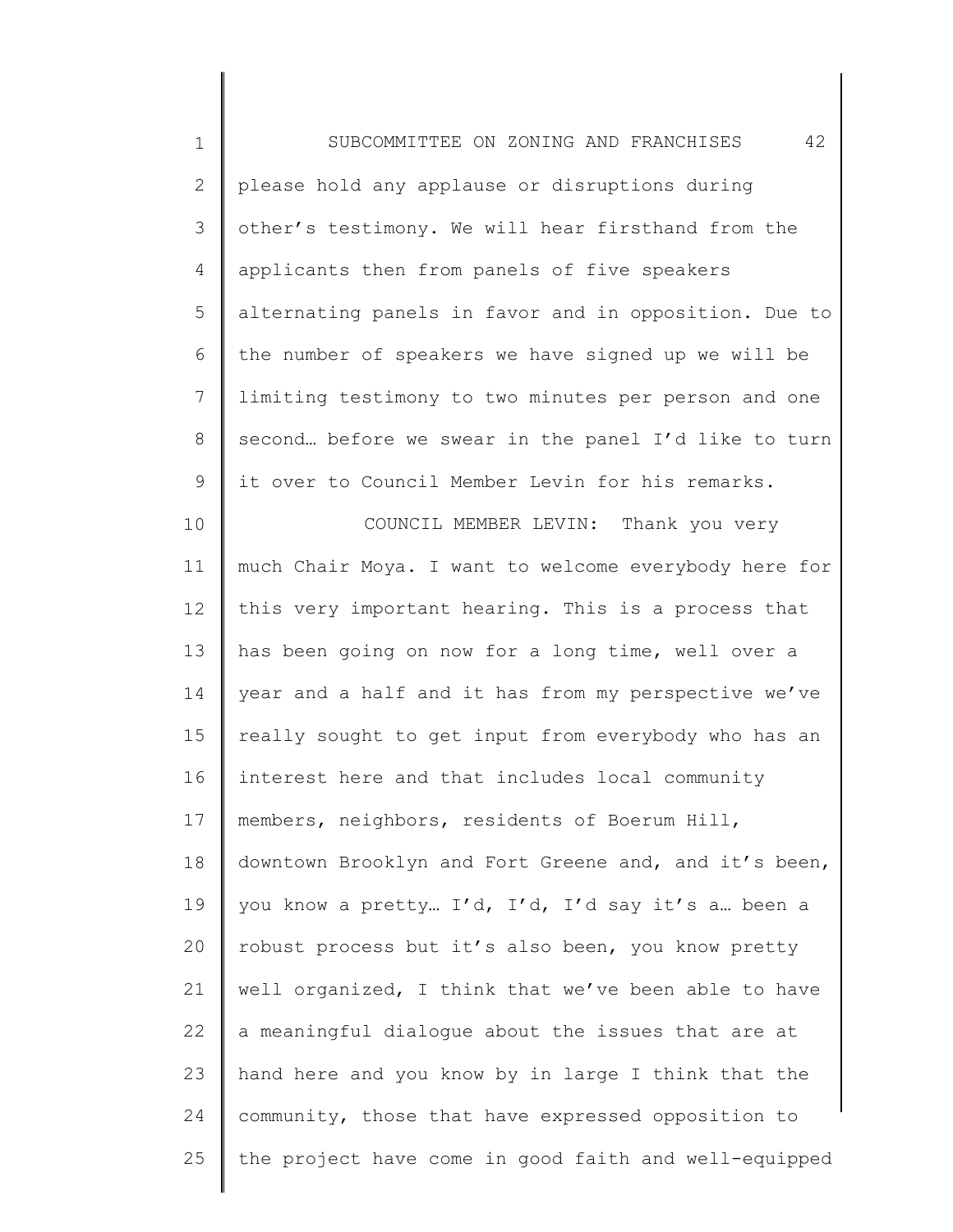| $\mathbf 1$   | 43<br>SUBCOMMITTEE ON ZONING AND FRANCHISES           |
|---------------|-------------------------------------------------------|
| $\mathbf{2}$  | and, and well informed to be able to have a           |
| $\mathcal{S}$ | meaningful dialoque, understanding that there is an   |
| 4             | as of right development scenario, understanding the   |
| 5             | needs of for schools in, in downtown Brooklyn and     |
| 6             | particularly understanding the need for new facility  |
| 7             | space for Khalil Gibran which, you know has been in   |
| 8             | this building for a few years. Previous schools that  |
| $\mathsf 9$   | were in this school building on the corner of 3rd     |
| 10            | Avenue and Schermerhorn Street, I remember            |
| 11            | Metropolitan Corporate Academy which had closed, you  |
| 12            | know the building itself is not suitable for high     |
| 13            | school students with bad electrical, you know no      |
| 14            | space to congregate, no gym. I remember seeing kids   |
| 15            | doing gym class in the cafeteria, in the basement at  |
| 16            | Metropolitan Corporate Academy six or seven years     |
| 17            | ago. So, I think that there is you know that there's  |
| 18            | a, a, a wide acknowledgement that, that there are     |
| 19            | important components to this project that it seeks to |
| 20            | address. I want to thank Alloy, ECF, the              |
| 21            | administration for, you know putting forward a, a     |
| 22            | thoughtful proposal, Alloy has set down with me       |
| 23            | numerous times, I know they set down with the         |
| 24            | community numerous times and I've I think have put    |
| 25            | forth a good faith effort to incorporate good design  |
|               |                                                       |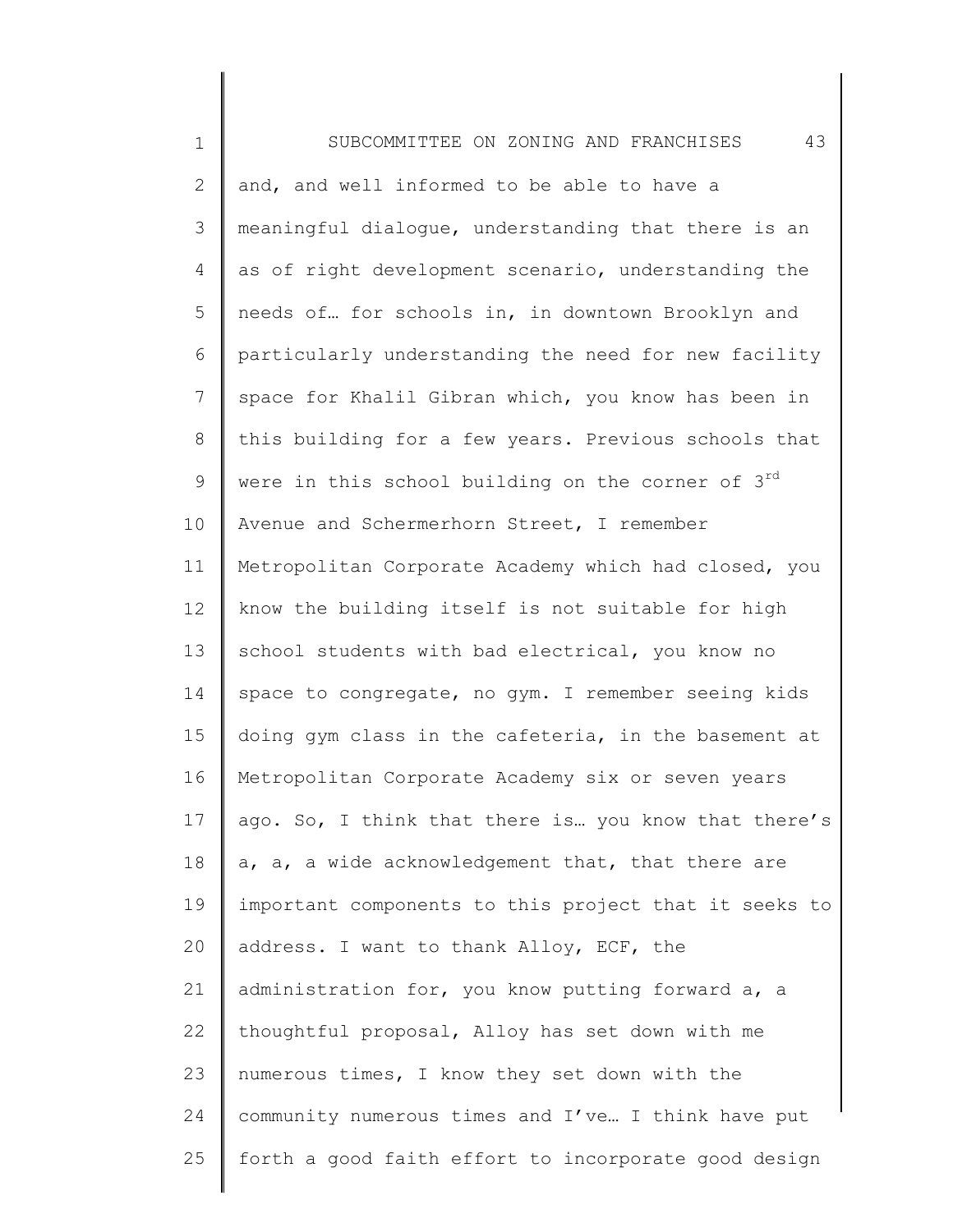1 2 3 4 5 6 7 8 9 10 11 12 13 14 15 16 17 18 19 20 21 22 23 24 25 SUBCOMMITTEE ON ZONING AND FRANCHISES 44 elements and, and work with the community and I hope and expect that over the next few weeks that will continue as we move forward and… but I will say that, you know when it… when you boil this down to what are the essential elements that we're discussing here and thinking about and contemplating here it's how, how do you… from a zoning perspective, from a land use perspective, from a city planning perspective what is appropriate on a block like this, this is a block where… I think of it as two if not three zoning paradigms or frameworks colliding on a single half block, on 67,000 square feet you have downtown Brooklyn's zoning framework which is high rise, it was zoned that way in 2004 to incentive commercial development to incentivize residential development both things have happened, residential more than commercial and all you have to do is look at downtown Brooklyn's skyline now and from some perspectives, you know if I'm in Williamsburg or on the BQE I look to downtown Brooklyn sometimes it's even hard to decipher downtown Brooklyn's skyline from downtown Manhattan skyline because downtown Brooklyn's skyline is a… is, is a dense skyline at this point by any measure, by any measure, it's an FAR of 12 and, and,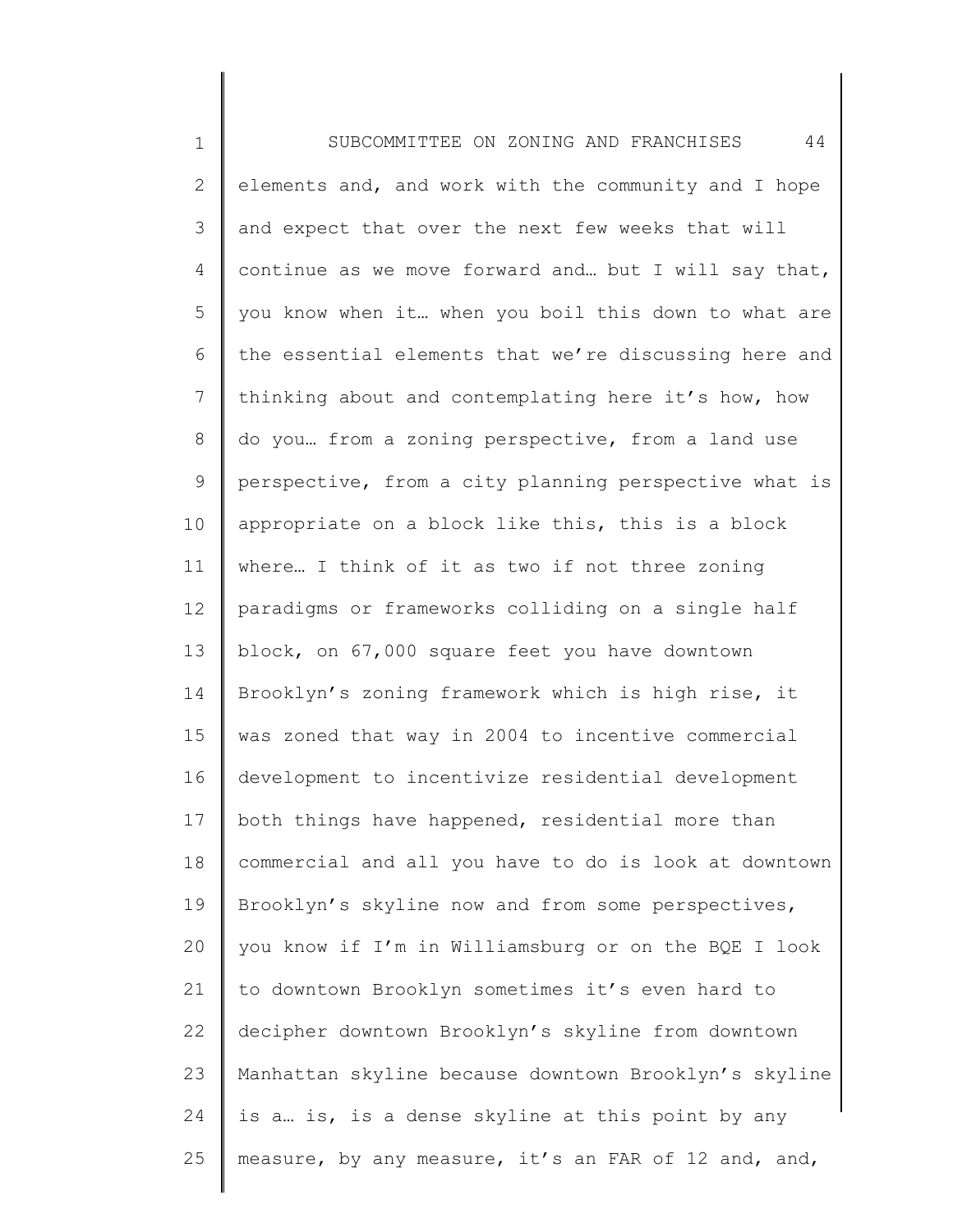1 2 3 4 5 6 7 8 9 10 11 12 13 14 15 16 17 18 19 20 21 22 23 24 25 SUBCOMMITTEE ON ZONING AND FRANCHISES 45 and it has allowed for a lot of… a lot of development and the, the development community, the developer community has done very well in downtown Brooklyn over the last 13 or 14 years as a result of the 2004 rezoning. The… there's a… point to any number of articles about the glut of residential units in downtown Brooklyn, there's not enough affordable residential units in downtown Brooklyn but there are present… plenty of residential units in downtown Brooklyn and so that's coming down from the North and then coming up from the South is, is the zoning framework of Boerum Hill which is R6B, it's largely landmarked, it, it is 130 year old brownstones and townhouses and that is coming up… and that's a… that's on State Street now, it's coming up… that's across the street from this development on State Street so here you have… and then there's Schermerhorn Street which has its own kind of zoning framework coming down from the… from the Northwest. So, so you have basically three different zoning frameworks converging on a single half block and the question that I've had from the beginning is how do you reconcile that going from a 12 on one… from the North and a two from the South and in 2004 the City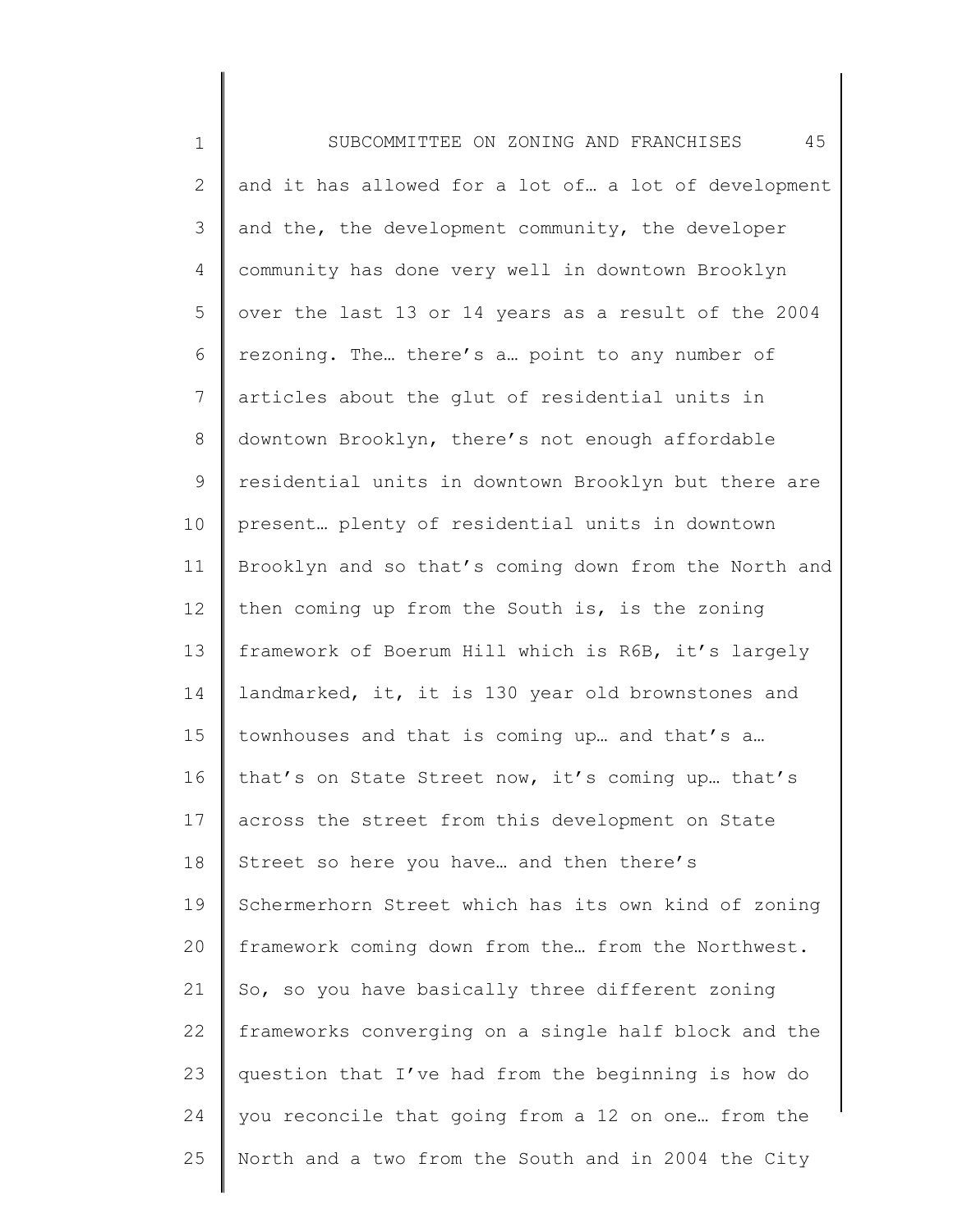1 2 3 4 5 6 7 8 9 10 11 12 13 14 15 16 17 18 19 20 21 22 23 24 25 SUBCOMMITTEE ON ZONING AND FRANCHISES 46 Planning Commission, the Department of City Planning identified this block as a transitional block and it's very important to acknowledge, it was zoned the way that it is today which is a C6-2, it was increased from a C6-1 to a C6-2 in 2004 because it was a transitional block so it has a six FAR now as of right, it's not the two FAR across the street in the R6B but it's not the 12 FAR, you know in downtown Brooklyn along Flatbush Avenue because it's transitional somewhere in between those two. And so, the proposal today is an 18 FAR, which is obviously outside of either of those paradigms. So, that's the question here, is how do we reconcile this. Now there a lot of good things that are being put forward in this development; the schools, community facility space, affordable housing, commercial space, those are good, those are good things, those are benefits to the community but how do we achieve a balance, how do we achieve a balance? And so, my goal throughout the, the past almost two years now is what's the right… to determine what's the right balance and, and so I, I don't want to go on too much longer but I want to thank the community and the development team for I think keeping that thought in mind, how do we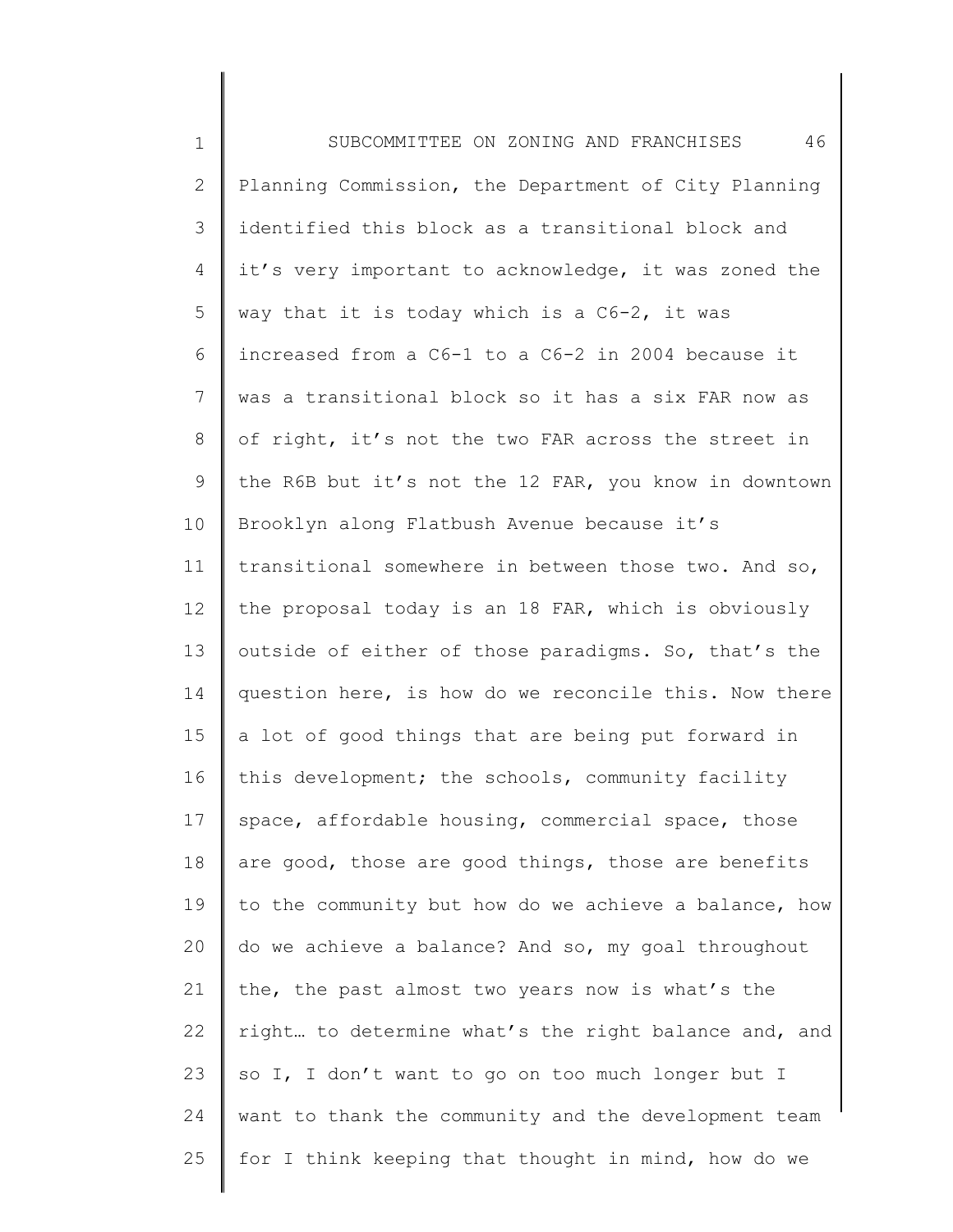1 2 3 4 5 6 7 8 9 10 11 12 13 14 15 16 17 18 19 20 21 22 23 24 25 SUBCOMMITTEE ON ZONING AND FRANCHISES 47 achieve that and everybody's come, come to this as I said with… in good faith, nobody's, nobody's, you know come up with roadblocks just for the sake of throwing up a roadblock, everybody's come with good ideas, legitimate ideas and, and so over the next couple of weeks I look forward to everybody sharpening their pencils and thinking really deeply about what is the essential components of this project, what are the essential components of this project and, and seeing if there's a project that can be both acceptable to the city and to the development team as well as the local community, those that live near this development site in Boerum Hill, in Fort Greene, residents of the 33<sup>rd</sup> district, residents of the 35<sup>th</sup> district because those are the people that will be affected. So, with that I'd like to turn it back to the Chair and thank you all for… I look forward to the presentation, I look forward to hearing public testimony, thank you. [applause] CHAIRPERSON MOYA: So, so we have to keep it quite as I said please if you want the Sergeant at Arms will indicate to you how you should react when you want to applaud. There, there you go. So, please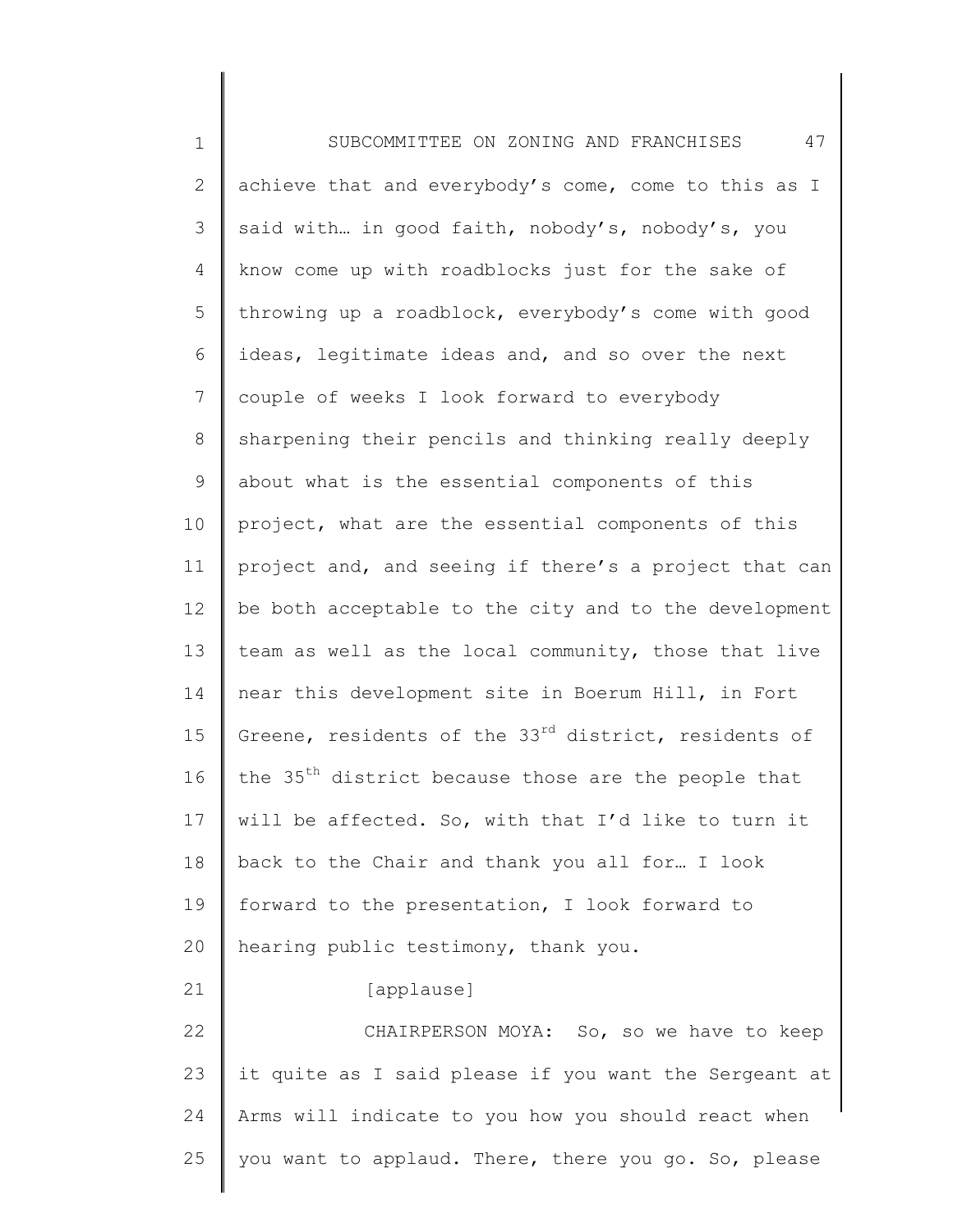1 2 3 4 5 SUBCOMMITTEE ON ZONING AND FRANCHISES 48 just let us be mindful of, of, of the time and of the people that are here to testify. Before I, I begin is everyone on this panel part of the applicant's panelist? You have to turn on your microphone.

7 8 9 10 11 12 JENNIFER MALDONADO: Okay, Jennifer Maldonado and Jared Della Valle are the presenters and we have Carol Rosenthal here from Fried Frank for any zoning questions and Jay Marcus who is with the 5<sup>th</sup> Avenue Committee, who is our housing partner on this project that can answer any questions that the committee may have as well.

6

13 14 15 CHAIRPERSON MOYA: Okay. So, we have you Jared, Jennifer. So, I now ask the Council to please swear in the panel.

16 17 18 19 20 21 COMMITTEE CLERK: Do you each swear or affirm that the testimony that you're about to give will be the truth, the whole truth and nothing but the truth and that you will answer all questions truthfully, please use your mics, state your name and make the affirmation.

22 23 24 25 JENNIFER MALDONADO: Jennifer Maldonado, yes. JARED DELLA VALLE: Jared Della Valle, I do.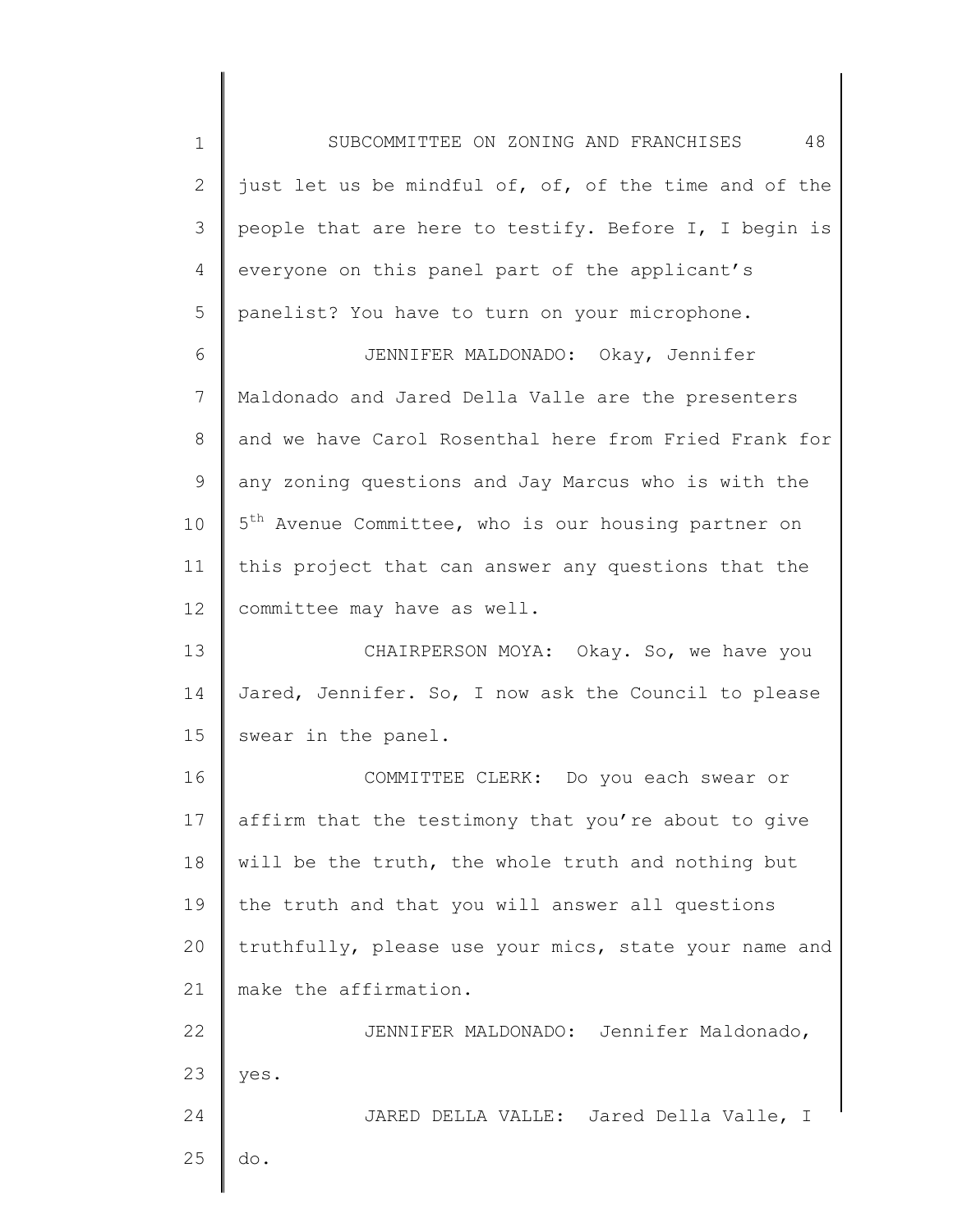| $\mathbf 1$ | 49<br>SUBCOMMITTEE ON ZONING AND FRANCHISES           |
|-------------|-------------------------------------------------------|
| 2           | CAROL: Carol Rosenthal, yes.                          |
| 3           | CHAIRPERSON MOYA: You have to [cross-                 |
| 4           | $talk$ ]                                              |
| 5           | JAY MARCUS: Jay Marcus, yes.                          |
| 6           | CHAIRPERSON MOYA: You, you may begin.                 |
| 7           | JENNIFER MALDONADO: Good morning                      |
| 8           | Chairman Moya and the assembly I'm sorry, and the     |
| 9           | committee members present. I'm Jennifer Maldonado,    |
| 10          | the Executive Director of the Educational             |
| 11          | Construction Fund or ECF. We want to thank you for    |
| 12          | allowing us to present the 80 Flatbush project to     |
| 13          | your committee today. ECF is a public benefit         |
| 14          | corporation that was founded in the 70's to build     |
| 15          | public school facilities for the New York City        |
| 16          | Department of Education throughout the five boroughs  |
| 17          | from Mott Haven to East to the upper East side, West  |
| 18          | Harlem to Chinatown. ECF has a unique funding model   |
| 19          | that allows us to build school facilities without the |
| 20          | use of capital funding. This model allows for us to   |
| 21          | build schools outside of using SCA capital dollars.   |
| 22          | As you are aware the SCA capital plan is amended each |
| 23          | year and identifies the overall needs for school      |
| 24          | districts throughout the city. The plan describes the |
| 25          | overall need, funded need and unfunded need for each  |
|             |                                                       |

 $\begin{array}{c} \hline \end{array}$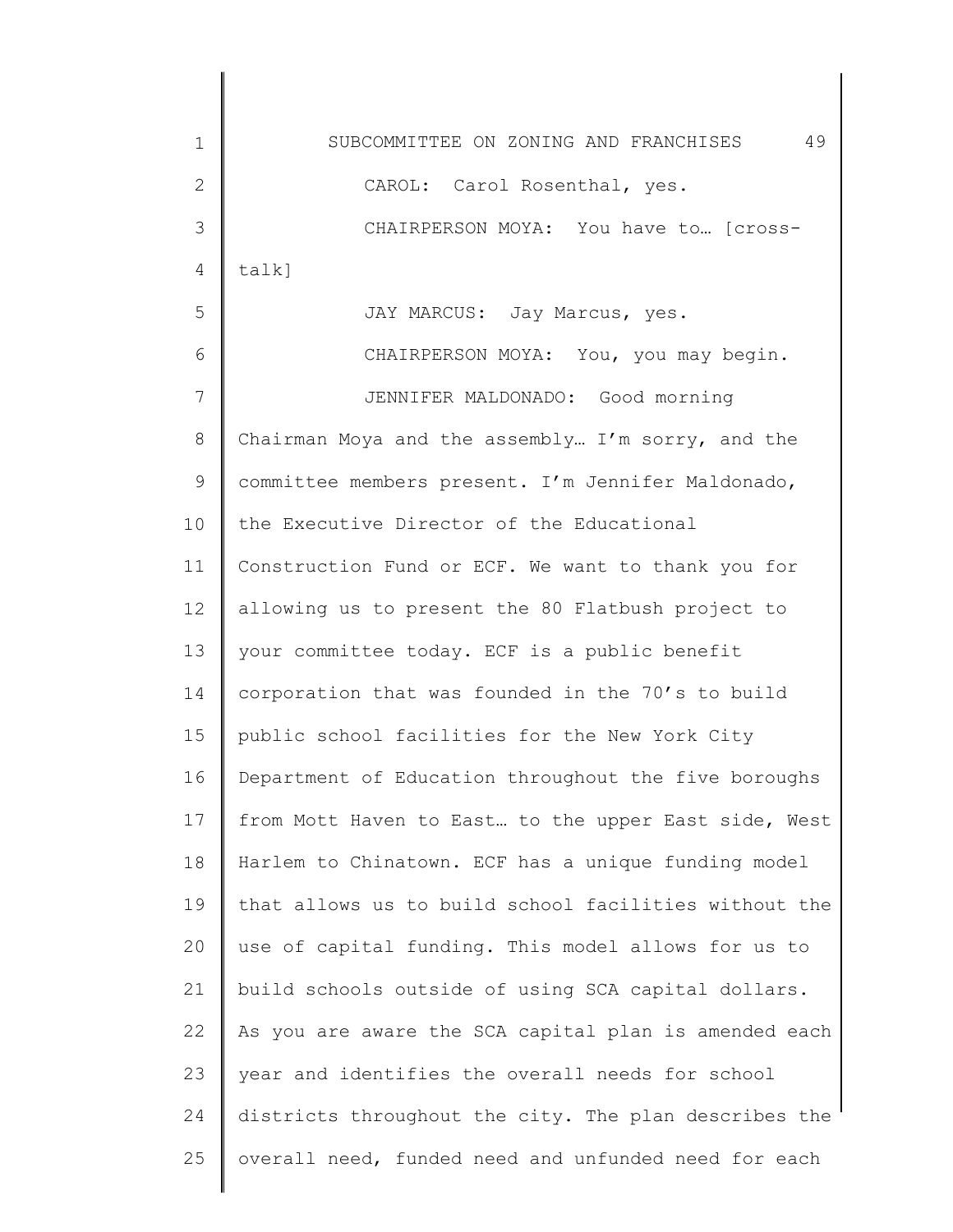1 2 3 4 5 6 7 8 9 10 11 12 13 14 15 16 17 18 19 20 21 22 23 24 25 SUBCOMMITTEE ON ZONING AND FRANCHISES 50 district. Funded need is just that, seats that have been earmarked for funding. Unfunded needs are those needed seats that have no identified funding sources. EC help… ECF helps to build those unfunded seats. ECF does not receive budget appropriations from the federal, state or city government instead leverages the value of existing DOE sites in areas where additional density is appropriate and when there is identified school need. 80 Flatbush is in one such location, a site in a transit ridge downtown area with an aging DOE facility and a neighborhood school seat need. The DOE property is occupied by the Khalil Gibran International Academy which is New York City's first Arabic language public high school. It is housed in a 150-year structure which has severe facility limitations; there is no gymnasium or auditorium, the cafeteria is inadequate, and, in the basement, many floors have no bathrooms or water faucets, there is no ADA accessibility and the building's systems are undersized and outdated. The school's principal, Mr. Hamann, has noted on several occasions that while he has great success recruiting incoming high school students because of the school's academic rigor and cultural connection, he loses kids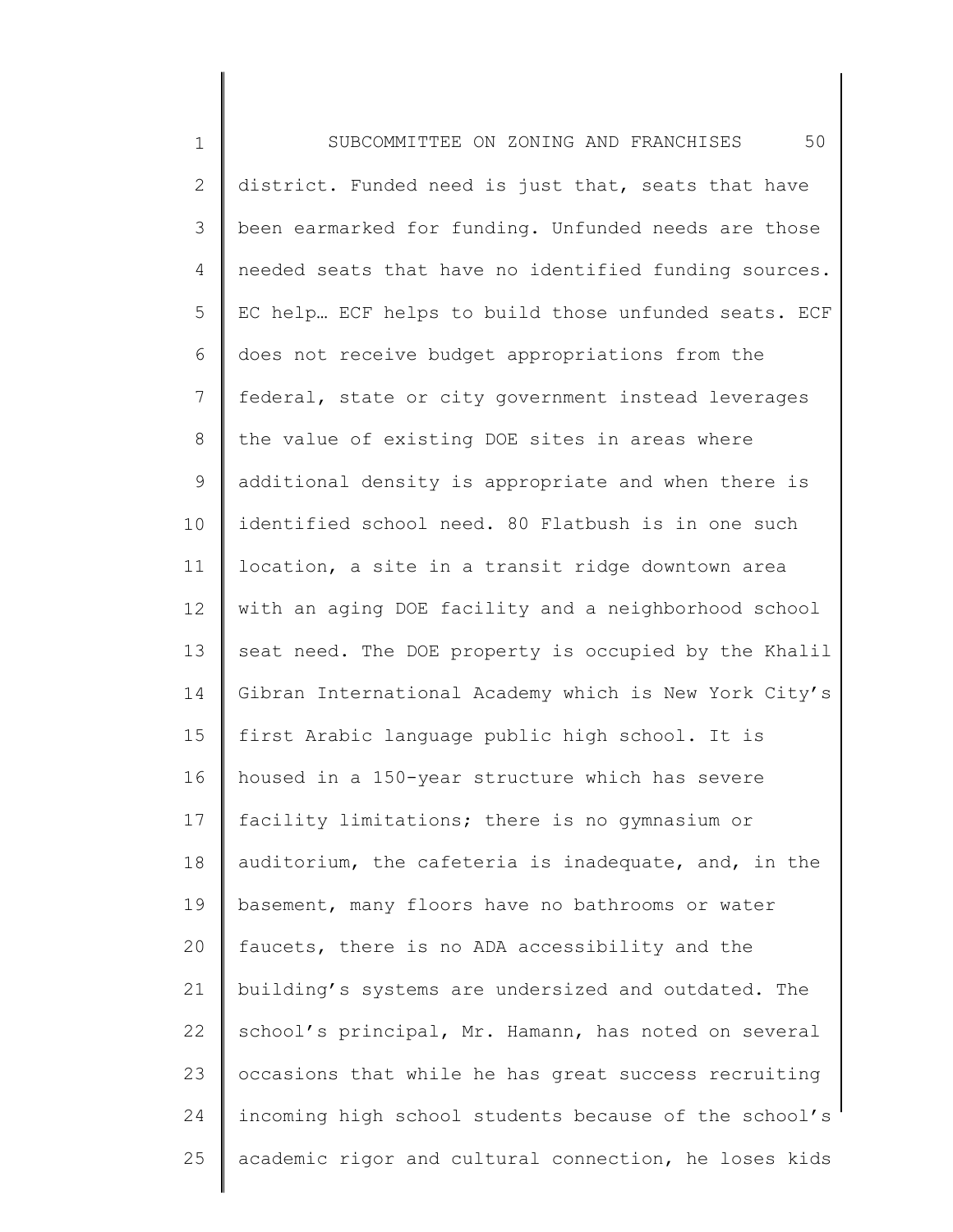1 2 3 4 5 6 7 8 9 10 11 12 13 14 15 16 17 18 19 20 21 22 23 24 25 SUBCOMMITTEE ON ZONING AND FRANCHISES 51 often after freshman year due to the inadequate facilities. With the recent growth in downtown Brooklyn, the area is in need of additional elementary school seat capacity. The site is in district 15, subdistrict three which has an unfunded elementary school seat need of 1078 seats. Similar unfunded seat needs exist in the surrounding district 15 and district 13 subdistricts. More than 5,000 new residential units are planned in district 15 within close proximity to this site. This is not a new issue; the DOE has heard a consistent and clear message from local elected officials and the community regarding the need for new school seats going back to 2012. As it relates to this specific project we've heard a diverse set of voices advocating for more elementary school seats than the project currently contemplates. I've been pushing the design team and the development team to find ways to increase the school's efficiency and add more elementary school seats as well as working with the DOE to address the makeup of the enrollment of the elementary school. Both the facility challenges of the Khalil Gibran school and the elementary school seat need at this site make it an ideal candidate for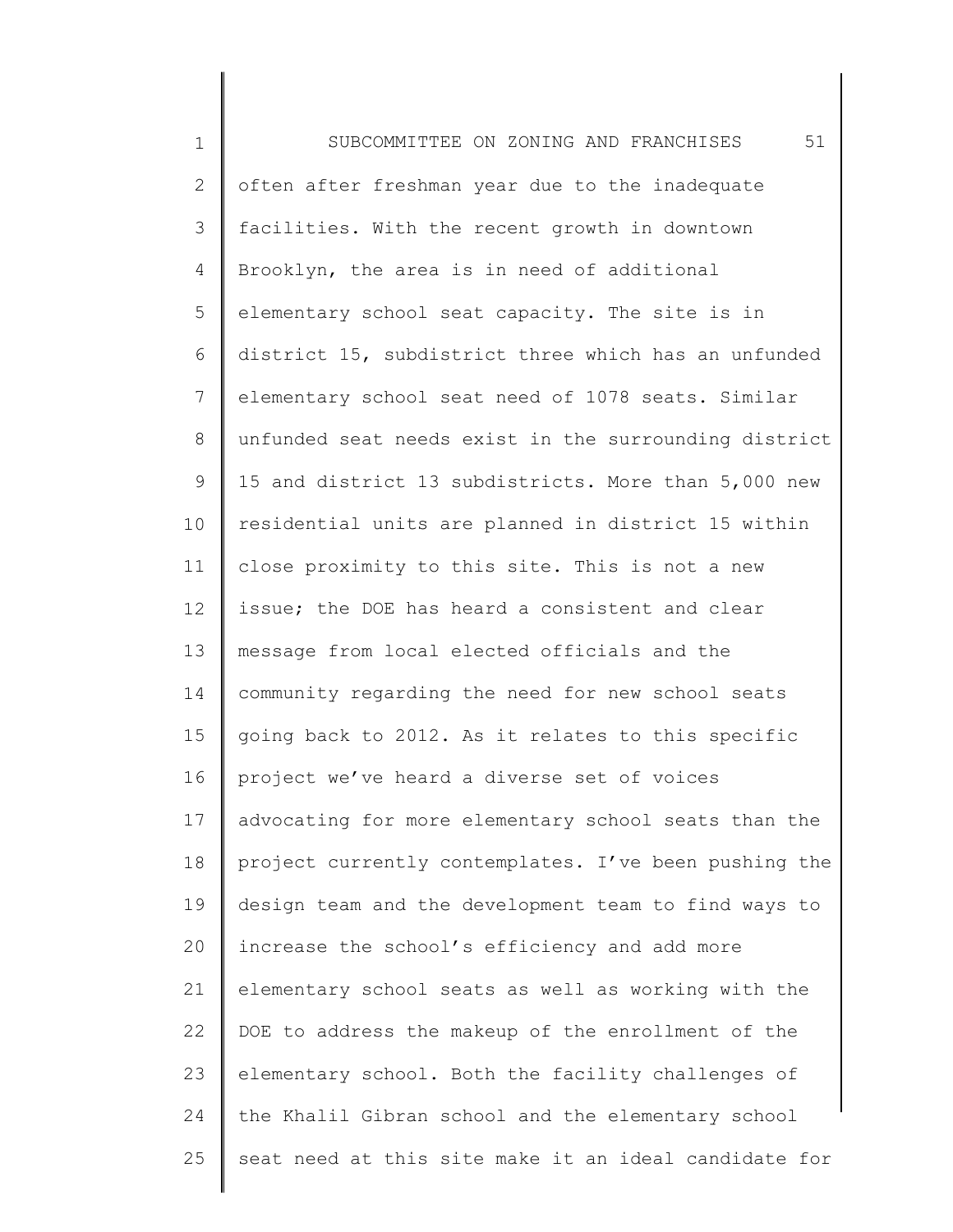| $\mathbf 1$    | 52<br>SUBCOMMITTEE ON ZONING AND FRANCHISES                 |
|----------------|-------------------------------------------------------------|
| $\mathbf{2}$   | an ECF project. In June of 2016 ECF issued a request        |
| 3              | for expressions of interest, we received multiple           |
| 4              | responses and Alloy Development was ultimately              |
| 5              | selected in April of 2017. We've worked                     |
| 6              | collaboratively to prepare our ULURP application            |
| $\overline{7}$ | which was certified in February of this year. I'll          |
| 8              | now turn it over to Jared Della Valle, CEO of Alloy         |
| 9              | Development to present the project.                         |
| 10             | JARED DELLA VALLE: Thank you Jen. Alloy                     |
| 11             | is a Brooklyn based design and development company          |
| 12             | based in Dumbo almost entirely comprised of                 |
| 13             | architects. We're 12 years old and live and work            |
| 14             | predominantly in Brooklyn, this will be our fifth           |
| 15             | project in this community board, a place where I have       |
| 16             | lived for the last 18 years and I should mention that       |
| 17             | since being designated we've partnered with 5 <sup>th</sup> |
| 18             | Avenue Committee as our affordable housing not-for          |
| 19             | profit partner, they are one of Brooklyn's oldest and       |
| 20             | most well respected affordable housing developers and       |
| 21             | advocates. Jay Marcus is here today with us to answer       |
| 22             | any questions that you may have regarding the               |
| 23             | affordability. Jennifer discussed the school need;          |
| 24             | the development proposal addresses two other critical       |
| 25             | needs both housing and office space. As you well know       |
|                |                                                             |

║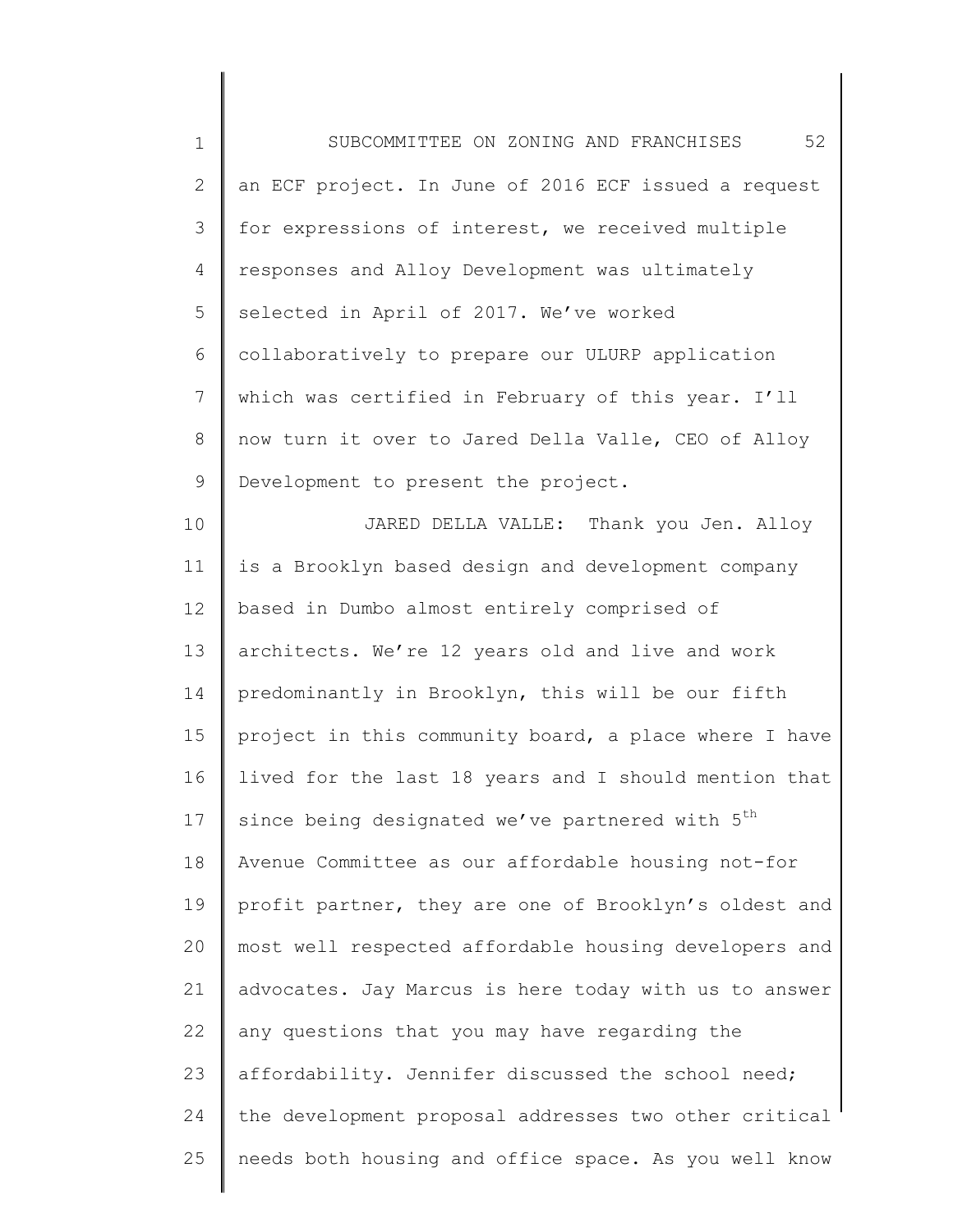1 2 3 4 5 6 7 8 9 10 11 12 13 14 15 16 17 18 19 20 21 22 23 24 25 SUBCOMMITTEE ON ZONING AND FRANCHISES 53 New York City is suffering from unprecedented housing crisis for the large and growing percentage of New Yorkers who are rent burdened across many income levels and especially severe at the lowest income levels. To address this housing crisis, we must build more housing, both affordable housing and market rate housing but we need to be strategic about where this housing is built. 80 Flatbush is located in downtown Brooklyn adjacent to Boerum Hill, this is a wealthy part of the city which has higher than average incomes, median home prices approaching two million dollars and average rents of 3,000 dollars a month. The threat of displacement is low, and an opportunity exists to create more economic diversity through the provision of new affordable housing. The housing crisis affects all communities and the efforts to address it should be shared equally across the city. Our project provides approximately 200 units of permanently affordable housing at an average of 60 percent of the area median income, at least ten percent of the residential units will be at or below 40 percent of the area median income which translates to an annual income of residents as low as 29,000 dollars a year. We would be happy to answer any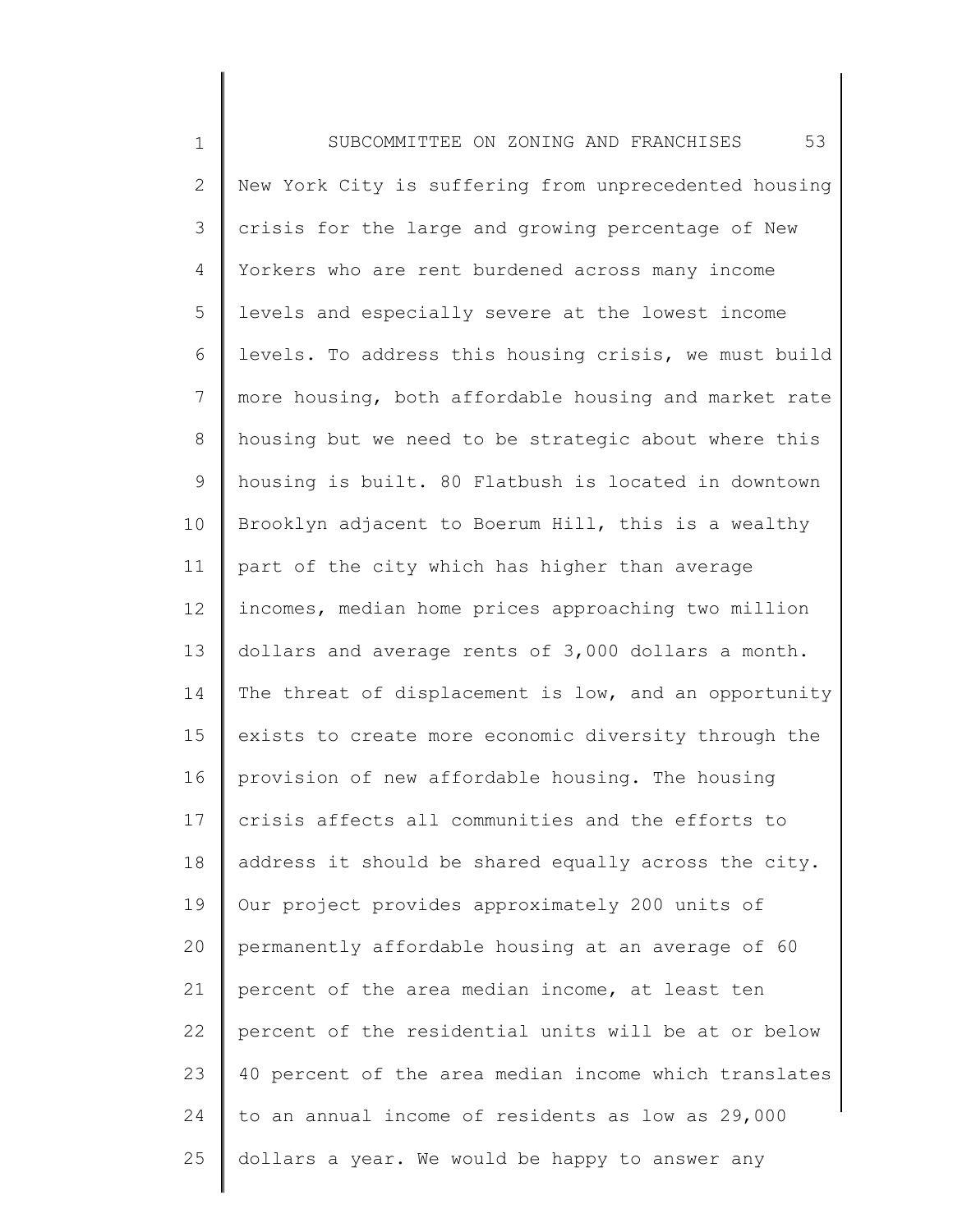1 2 3 4 5 6 7 8 9 10 11 12 13 14 15 16 17 18 19 20 21 22 23 24 25 SUBCOMMITTEE ON ZONING AND FRANCHISES 54 questions you may have on affordable housing. Downtown Brooklyn is also facing a shortage of office space, it is the third largest business district in the city but has the lowest vacancy rate making it difficult for local businesses to grow and to stay in the borough. 80 Flatbush was designed to address these diverse needs; schools, affordable housing, and office space while accounting for sustainability goals including easy access to transportation. 80 Flatbush is prominently located on Flatbush Avenue, Brooklyn's, Brooklyn's oldest thoroughfare in downtown Brooklyn, it is part of the special downtown Brooklyn district which is surrounded by several brownstone neighborhoods. It is one of the most transit rich sites in all of New York City across the street from Atlantic Terminal and accessible to 26 different train and bus lines making it one of the most transit rich locations in the nation. The site is a full city block bounded by Flatbush Avenue, Schermerhorn Street, Third Avenue and State Street. Alloy Development controls two thirds… two thirds of this site with the remaining owned by New York City Department of Education and occupied by Khalil Gibran. The area's rich access to transportation help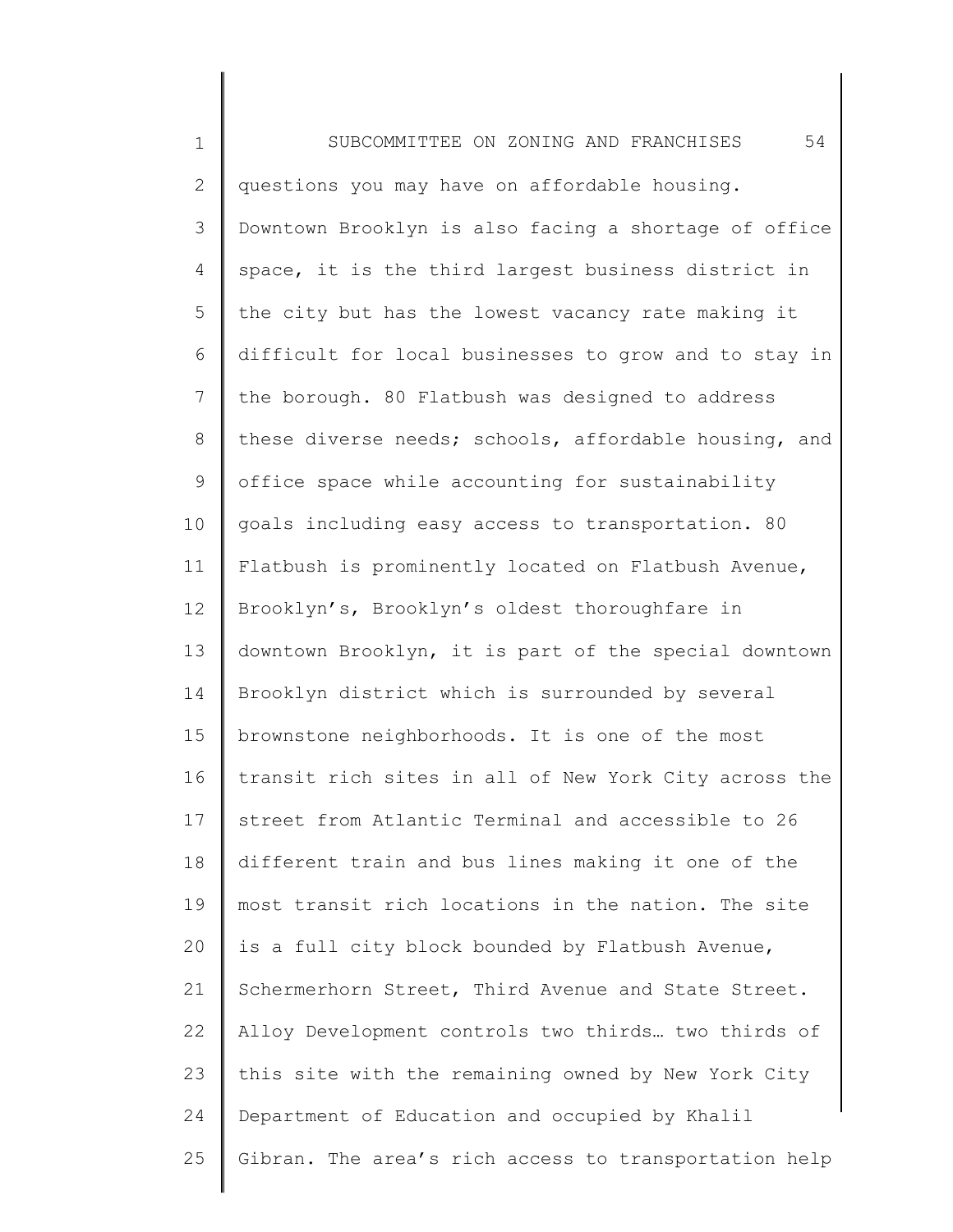1 2 3 4 5 6 7 8 9 10 11 12 13 14 15 16 17 18 19 20 21 22 23 24 25 SUBCOMMITTEE ON ZONING AND FRANCHISES 55 catalyze the development of a dense new urban center almost 100 years ago with the construction of the Williamsburg Savings Bank. Here are some old Brooklyn Daily Eagle headlines predicting this specific area would become a skyscraper district that would rival Times Square or Grand Central. This area has long history of high and low density co-existing in close proximity and the city has put in place protections over the last 50 years to ensure historic Boerum Hill is protected. The Boerum Hill historic district was first created in 1973, at the request of the local community the area South of Atlantic was downzoned in 2011 to protect neighborhood character and earlier this year LPC nearly doubled the size of the Boerum Hill historic district. And as you can see in this aerial image of the site many of the predictions from the early 1900's has come to pass, from right to left you can see the site's proximity to Atlantic Terminal, the Williamsburg Savings Bank and the recently completed developments of 300 Ashland, the Gotham and the HUB. The project seeks to address the needs previously described through a mixed of uses; this includes 735,000 square feet of housing of which 147,500 square feet would be permanently affordable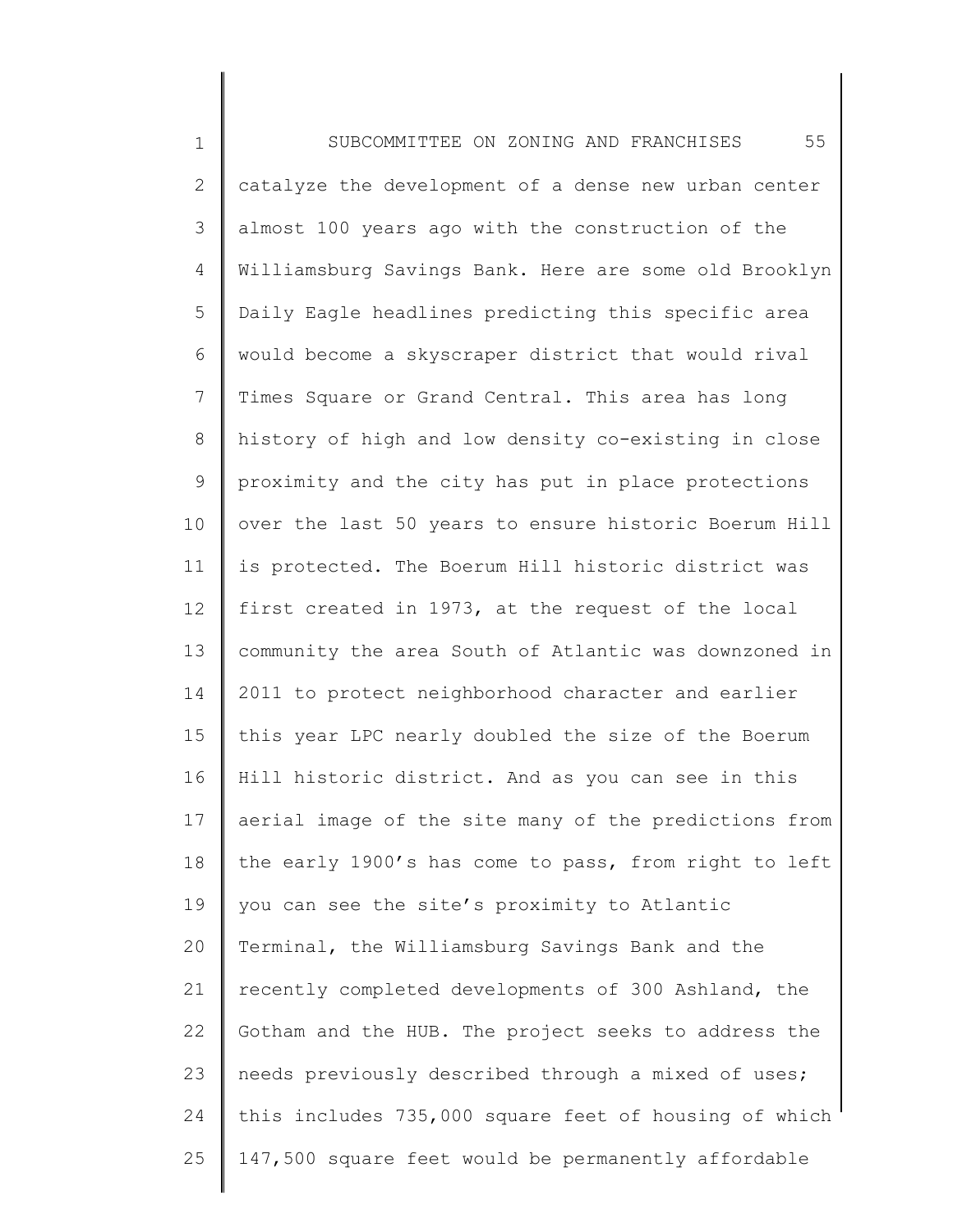| $\mathbf 1$     | 56<br>SUBCOMMITTEE ON ZONING AND FRANCHISES           |
|-----------------|-------------------------------------------------------|
| 2               | and 210,000 square feet would be owned by ECF,        |
| 3               | 200,000 square feet of office space, 115,000 square   |
| $\overline{4}$  | feet of new schools. I would note that it's actually  |
| 5               | 150,000 gross square feet of schools nearly tripling  |
| 6               | the size of the existing Khalil Gibran, 40,000 square |
| $7\phantom{.0}$ | feet are retail and 10,000 square feet are of         |
| $8\,$           | cultural. Since the RFPI was announced over two years |
| 9               | ago our approach has been to make the design process  |
| 10              | as inclusive as possible and I thank the Council      |
| 11              | Member for acknowledging the process we've had with   |
| 12              | the community. Over the last 24 months we have held   |
| 13              | over 120 meetings with local stakeholders and have    |
| 14              | met with our neighbors to ensure that we could listen |
| 15              | to concerns and respond by making changes to our      |
| 16              | proposal, that engagement has been instrumental in    |
| 17              | shaping the project's design. Our master plan started |
| 18              | by locating the program on the site contextually      |
| 19              | enabling us to relate to the neighborhood as it       |
| 20              | exists today and to ensure a smooth programmatic      |
| 21              | transition. There's a large difference between the    |
| 22              | lower school entrance and residential entrance across |
| 23              | from the townhouses on State Street and office high   |
| 24              | school, office and retail along Flatbush. We          |
| 25              | committed our team to preserving the existing         |
|                 |                                                       |

║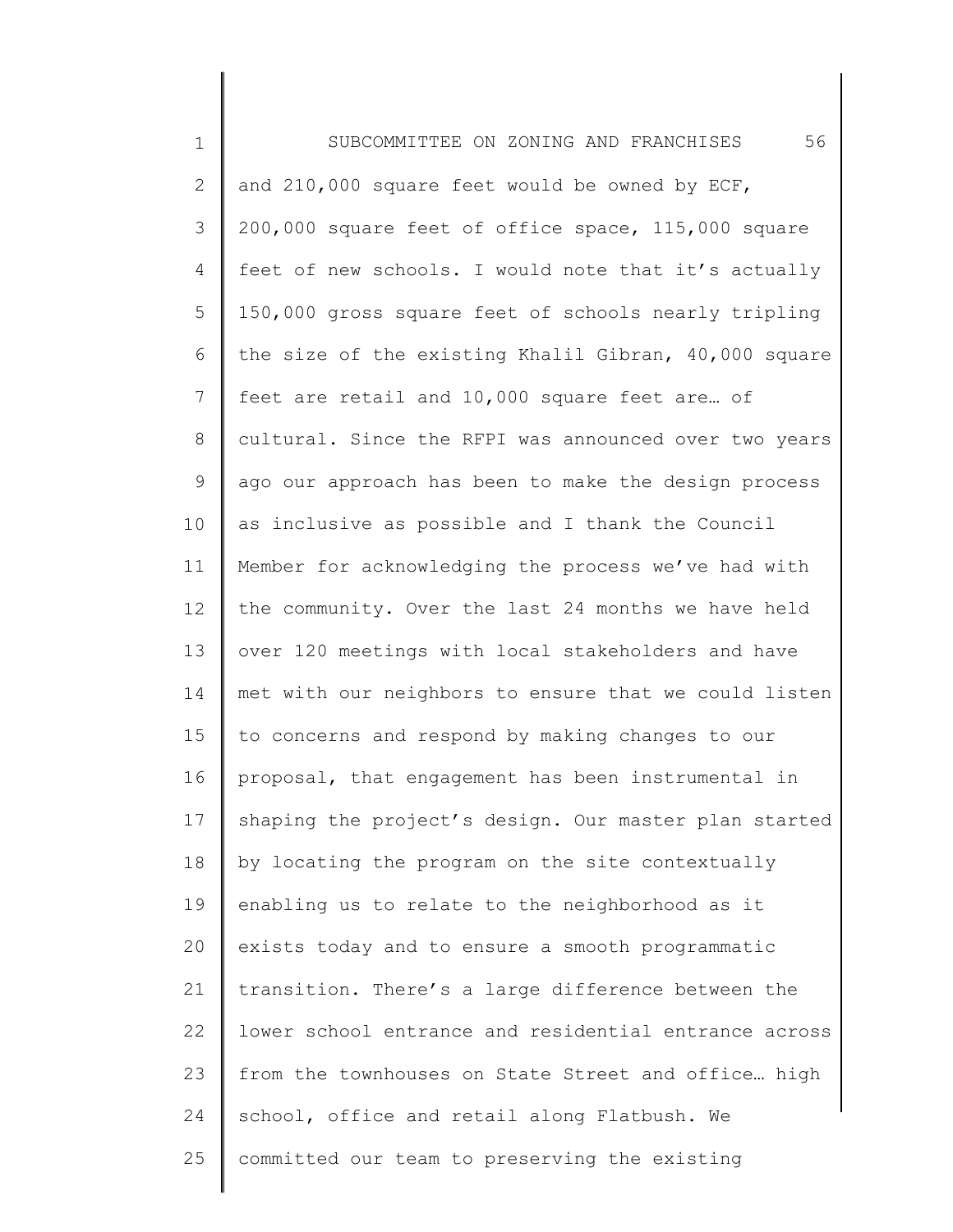1 2 3 4 5 6 7 8 9 10 11 12 13 14 15 16 17 18 19 20 21 22 23 24 25 SUBCOMMITTEE ON ZONING AND FRANCHISES 57 buildings to ensure that the character of the neighborhood fabric would remain, it was in fact the very first request we received from the community. we determined that the new school should in fact have independent expressions, should feel civic in their quality and recognizable as schools, we did not want the schools to be unidentifiable and buried in the podium of a tower. The KG high school fronts Flatbush and the primary school fronts State Street. The schools will be designed by architecture research office and we're excited about building  $21^{st}$  century schools that speak to our cultural and environmental values. The project design has been shaped and modified by community, community input, we met with the community prior to responding to the RFPI and initiating design which has had broad impacts. In our initial meetings with the community it became apparent that preservation of the existing buildings should be a basic principal of the master plan, we agree with that principal and have maintained this as an important aspect of our proposal. We learned that the school entrances should be separated and that the high school entrance should stay on Flatbush and that the proposed lower school entrance should be on State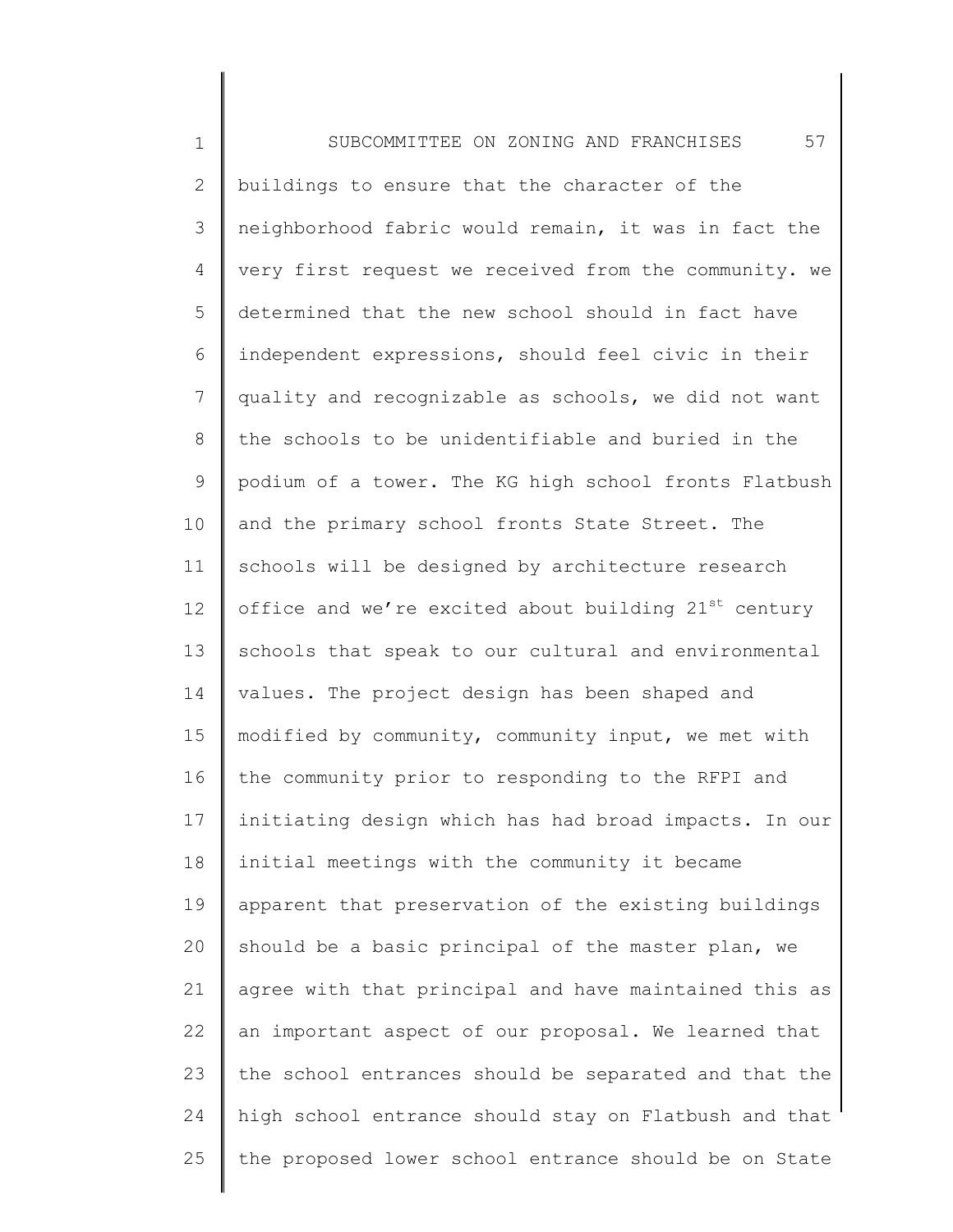1 2 3 4 5 6 7 8 9 10 11 12 13 14 15 16 17 18 19 20 21 22 23 24 25 SUBCOMMITTEE ON ZONING AND FRANCHISES 58 Street. We similarly learned that our State Street neighbors believe that parking was both not necessary given its proximity to Atlantic Terminal and that it would be dilutive to the experience of their street and as a result we have submitted our proposal absent parking. Additionally, and in collaboration with our neighbors we are seeking relief on the loading berth requirements to avoid truck, truck traffic and to better manage trash removal. In our design workshops with local residents we have modified our initial design response to include a lowered street wall along State Street to mimic the scale of the townhouses on the South side and to set back the position of both towers to make for a smooth transition. We learned through our meetings that the skyscrapers that were recently completed in downtown Brooklyn met the sky with uninspired mechanical systems which led us to conceal our equipment in thoughtfully designed bulk heads that matched the quality and character of the tower itself. We also modified our originally proposed phase one tower to be in dialogue with the Williamsburg Savings Bank through the creation of a series of setbacks and lastly, we addressed concerns about the materiality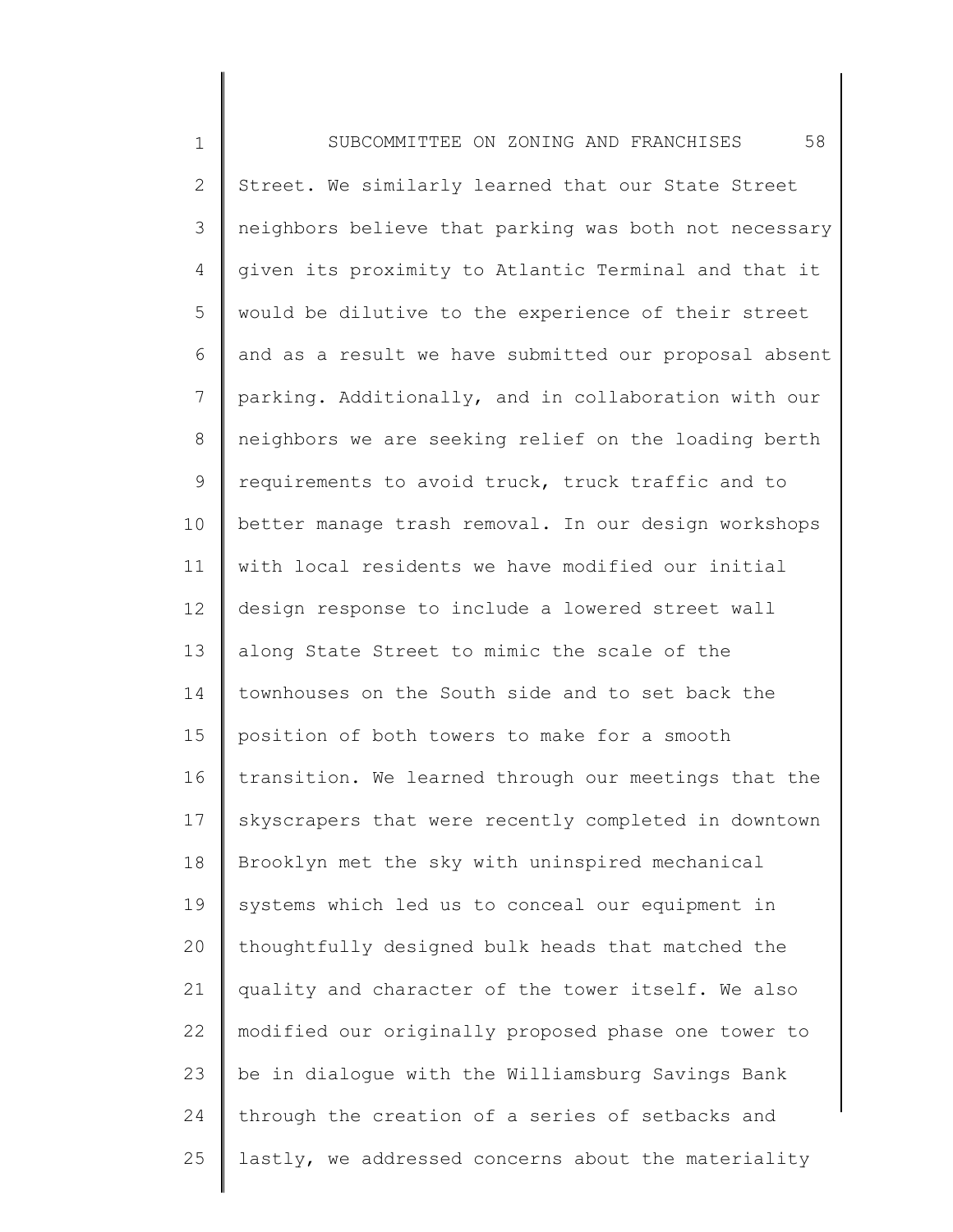1 2 3 4 5 6 7 8 9 10 11 12 13 14 15 16 17 18 19 20 21 22 23 24 25 SUBCOMMITTEE ON ZONING AND FRANCHISES 59 of our initially proposed façade systems and modified them to be masonry and to have more opaque services making them less glassy. To briefly review the project, project's components the phase one tower is a triangular building that celebrates the intersection of Flatbush Avenue with State Street very much like the flatiron building, building celebrates the intersection of 5<sup>th</sup> Avenue and Broadway. It responds to the Williamsburg Savings Bank in materiality, height and setbacks, the position of the tower also preserves views of the Williamsburg Savings Bank from the primary view corridors. On the other hand, the phase two tower arises from the courtyard created between the existing historic buildings and transforms across the site to orient itself towards Flatbush. Here's an aerial rendering of both towers and the context of the newly formed Brooklyn skyline. The project is designed to address the adjacent residential context on State Street through the location of program, setbacks, materiality and historic preservation. This is an axonometric drawing illustrating the relationship of the buildings on our site and our transitional massing strategy, this drawing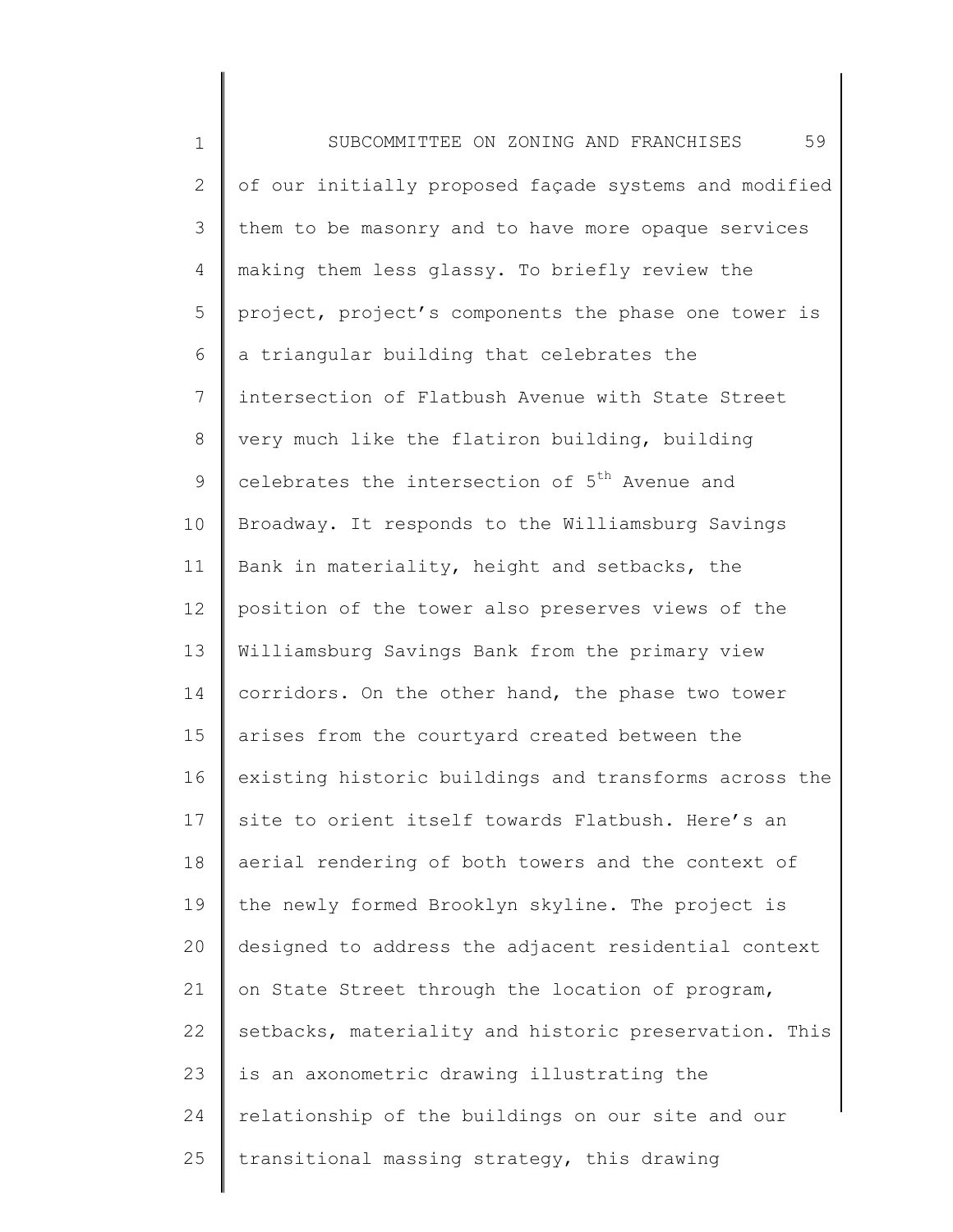1 2 3 4 5 6 7 8 9 10 11 12 13 14 15 16 17 18 19 20 21 22 23 24 25 SUBCOMMITTEE ON ZONING AND FRANCHISES 60 illustrates the preservation of the existing buildings on the corner of 3<sup>rd</sup> and State. The recessed courtyard entrance of the lower school, the civic identity of the lower school with matching massing and materiality, tripped out playground and the setbacks and street wall experience of our phase one tower. This is an axonometric drawing of the street experience along  $3^{rd}$ , Schermerhorn, and Flatbush Avenue, you can see how the existing structures are repurposed and preserved and how the phase two building fits between them, you can also see how the Khalil Gibran is expressed and celebrated as a civic building and how the massing changes as it gets closer to Atlantic Terminal to allow for retail. We've also located our commercial entries along Flatbush. This is a rendering of our proposed buildings as seen from the entrance to Mark Morris in the Brooklyn cultural district. This is a rendering of the entrance to the new cultural facility with the entrance to the Khalil Gibran in the background. We are very excited to build two new schools to provide the additional land necessary to accommodate the program that is so desperately needed, to create over 3,000 jobs, approximately 200 permanently affordable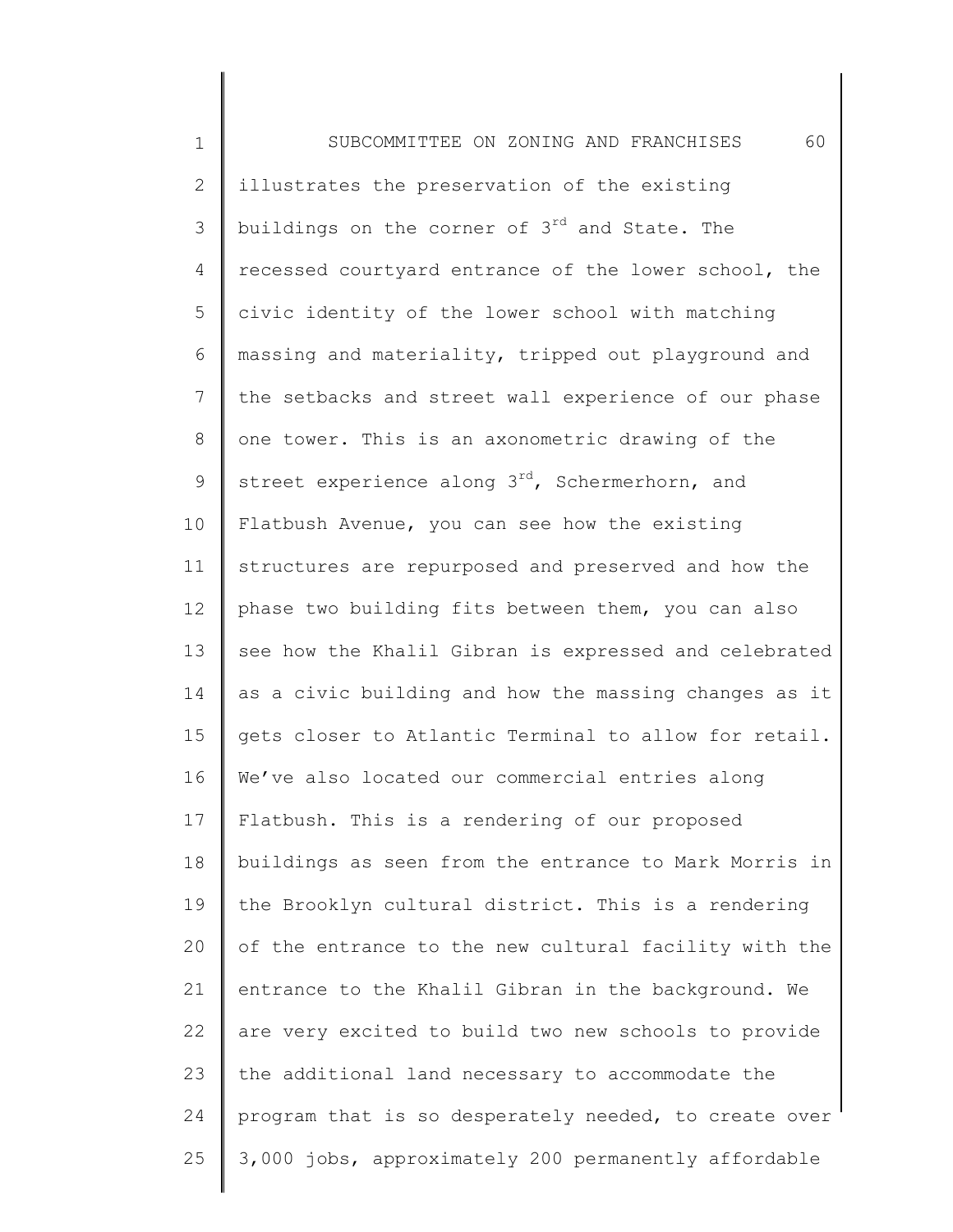1 2 3 4 5 6 7 8 9 10 11 12 13 14 15 16 17 18 19 20 21 22 23 24 SUBCOMMITTEE ON ZONING AND FRANCHISES 61 housing units and a new cultural facility. All told 80 Flatbush affords over 230 million dollars in public benefit at zero cost to the city of New York. We hired three local consultants to create a project equity plan to ensure that project related employment, housing and economic opportunities are widely accessible especially to historically disenfranchised communities. I have copies of the plan to share with you today. We want this project to be a model for equity development in our city, a project rich in public benefits at a site that is accessible to 26 train and bus lines, in a wealthy neighborhood where the threat of displacement is low and with a commitment to best in class equitable development practices. We attempted to run an inclusive public review process and are committed to creating an inclusive place. We want to thank Council Members for offering us this forum, we look forward to hearing your comments, answering your questions and listening to the public testimony this afternoon. Thank you very much. CHAIRPERSON MOYA: Thank you, thank you for your testimony, just a couple of questions. Based

25 on your presentation and what you've been saying, so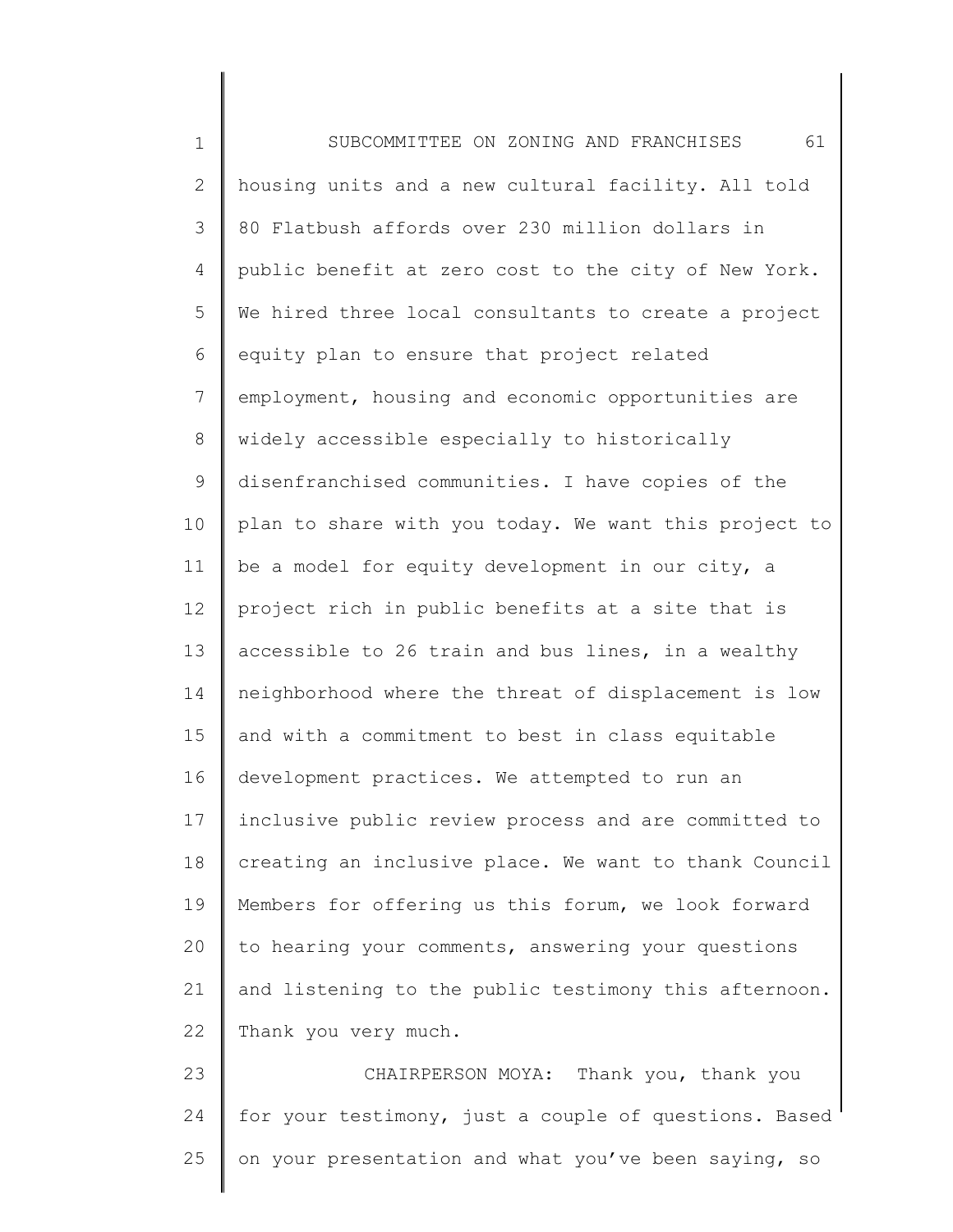| $\mathbf 1$ | 62<br>SUBCOMMITTEE ON ZONING AND FRANCHISES           |
|-------------|-------------------------------------------------------|
| 2           | you believe that the building will be in line with    |
| 3           | the neighborhood's characteristic?                    |
| 4           | JARED DELLA VALLE: Yes, I do. I think                 |
| 5           | this is a unique location in downtown Brooklyn across |
| 6           | from what has been planned as the skyscraper          |
| 7           | district. I agree that there is a juxtaposition of    |
| 8           | both low scale and high-density buildings but those   |
| 9           | have existed for the last 100 years peacefully. I     |
| 10          | don't think anybody who lives on Saint Felix or near  |
| 11          | the Williamsburg Savings Bank would suggest that that |
| 12          | juxtaposition has not been valuable to their          |
| 13          | experience on a daily basis so                        |
| 14          | CHAIRPERSON MOYA: And maybe you said                  |
| 15          | this in your presentation and I might have missed it  |
| 16          | but what's the average height of the buildings in     |
| 17          | that area?                                            |
| 18          | JARED DELLA VALLE: The average height of              |
| 19          | what the townhouses or the average [cross-talk]       |
| 20          | CHAIRPERSON MOYA: of buildings [cross-                |
| 21          | talk]                                                 |
| 22          | JARED DELLA VALLE:  height of the                     |
| 23          | skyscrapers [cross-talk]                              |
| 24          | CHAIRPERSON MOYA: Skyscrapers [cross-                 |
| 25          | talk]                                                 |
|             |                                                       |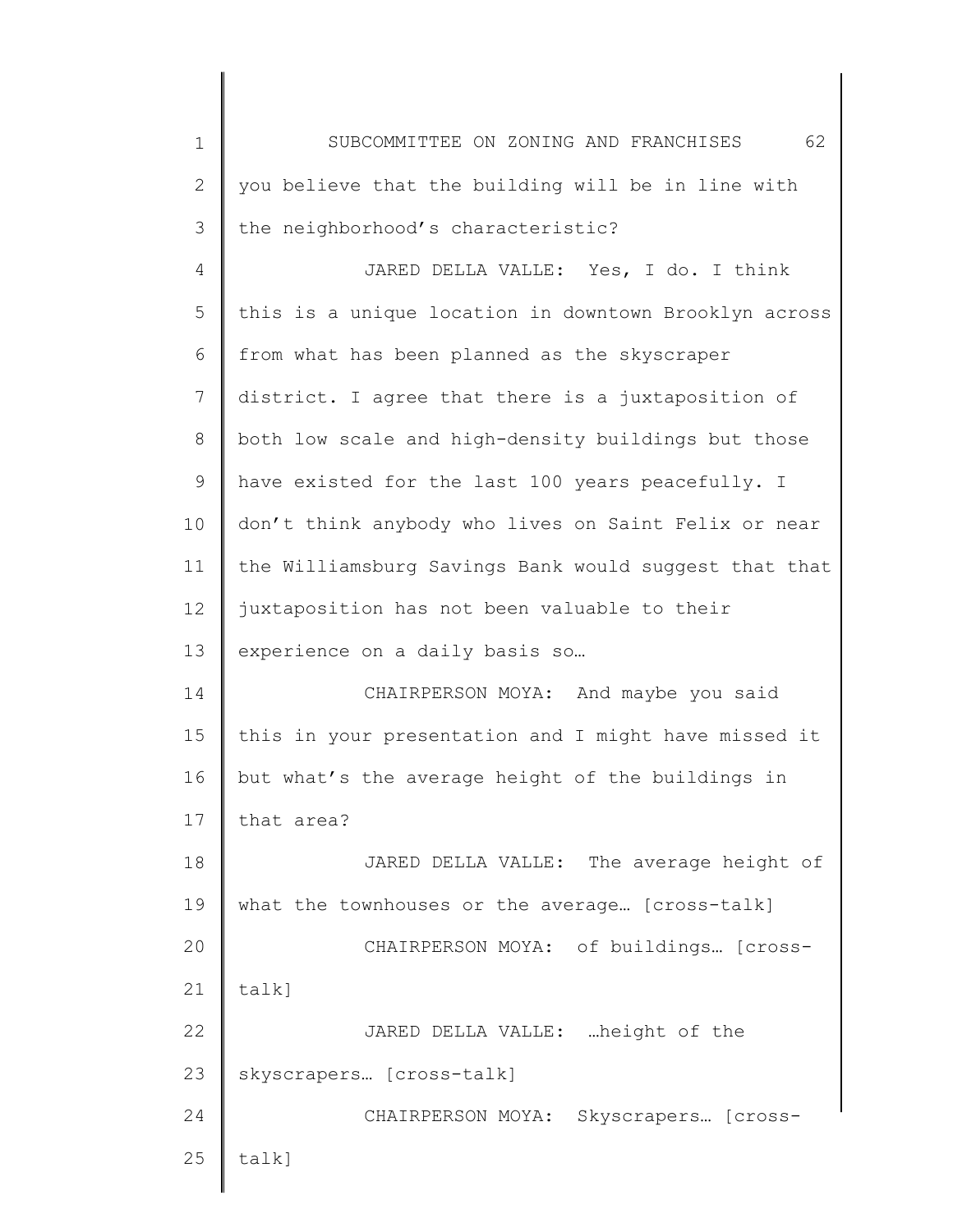1 2 3 4 5 6 7 8 9 10 11 12 13 14 15 16 17 18 19 20 21 22 23 24 25 SUBCOMMITTEE ON ZONING AND FRANCHISES 63 JARED DELLA VALLE: …along Flatbush? CHAIRPERSON MOYA: Yeah… JARED DELLA VALLE: Along Flatbush there are ten skyscrapers that are in excess of 500 feet and I think the top one is 660 feet with one in construction that's 1,066 and I think the lowline brownstone community is largely 50 feet… 50 to 55 feet that matches our State Street, street wall. CHAIRPERSON MOYA: Okay. So, how many projects has ECF completed in its history? JENNIFER MALDONADO: Approximately 18. CHAIRPERSON MOYA: And what percentage of this development site is owned by SCA, ECF versus the private developer? JENNIFER MALDONADO: So, the city portion of this where the school is located is approximately 23 percent, I think that's what… 23 percent of the parcel itself. CHAIRPERSON MOYA: 23 percent is owned by… JENNIFER MALDONADO: The… by the city of New York.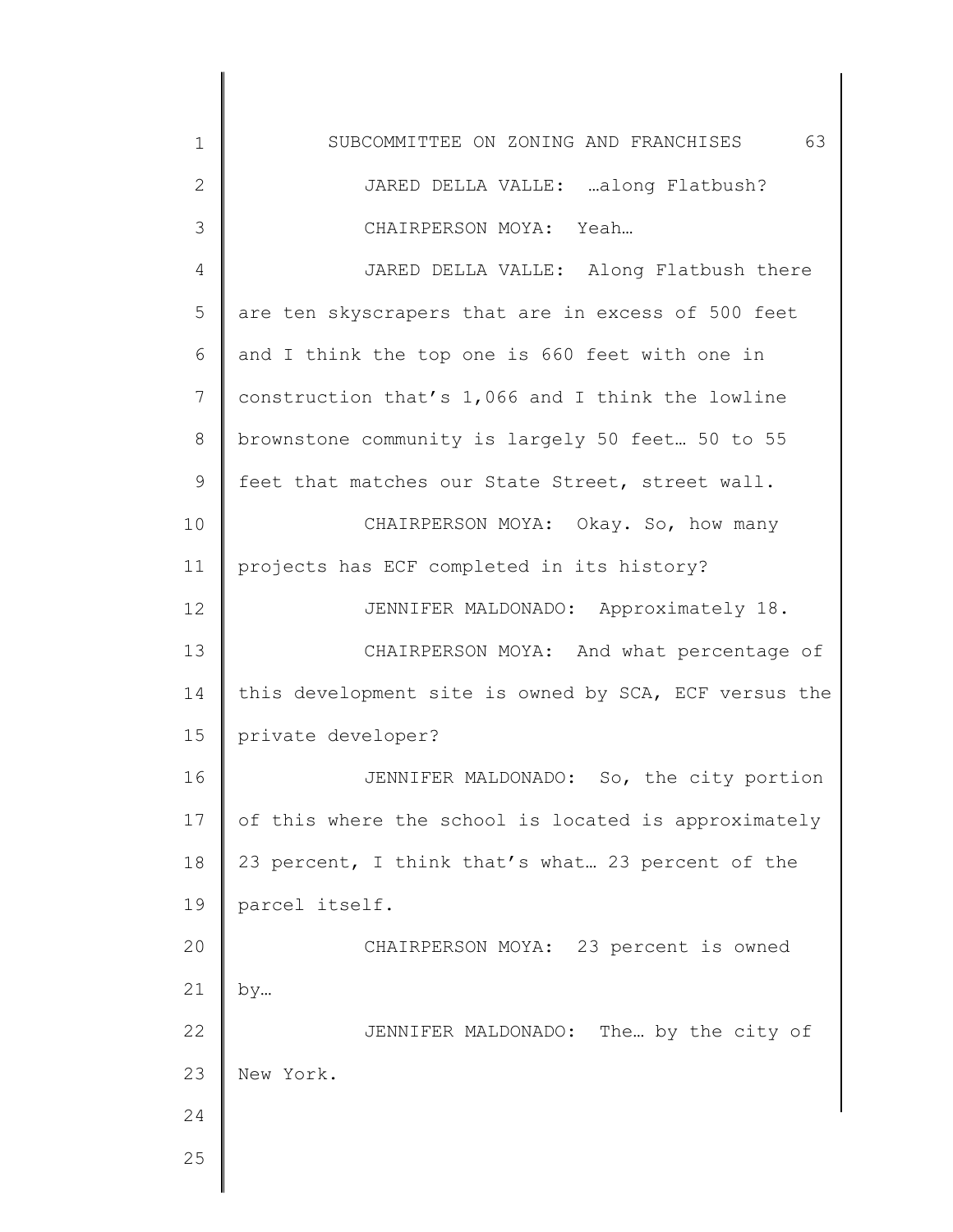| 1             | 64<br>SUBCOMMITTEE ON ZONING AND FRANCHISES           |
|---------------|-------------------------------------------------------|
| 2             | CHAIRPERSON MOYA: And has ECF ever                    |
| 3             | undertaken a similar project where the majority of    |
| 4             | the site is on private land?                          |
| 5             | JENNIFER MALDONADO: No, not, not before,              |
| 6             | we have not done this before in this kind of a        |
| 7             | configuration.                                        |
| 8             | CHAIRPERSON MOYA: And has ECF ever used               |
| $\mathcal{G}$ | an 18 FAR district in prior projects?                 |
| 10            | JENNIFER MALDONADO: No, this is the                   |
| 11            | first time.                                           |
| 12            | CHAIRPERSON MOYA: Is this project                     |
| 13            | $[cross-talk]$                                        |
| 14            | JENNIFER MALDONADO: Actually [cross-                  |
| 15            | talk]                                                 |
| 16            | CHAIRPERSON MOYA:  seen as a precedent                |
| 17            | [cross-talk]                                          |
| 18            | JENNIFER MALDONADO:  Can I [Cross-talk]               |
| 19            | CHAIRPERSON MOYA:  for future ECF                     |
| 20            | projects?                                             |
| 21            | JENNIFER MALDONADO: No, each, each ECF                |
| 22            | project is different and I just wanted to take a step |
| 23            | back and say I would have to check on whether our     |
| 24            | project, the Verizon building which is right down the |
| 25            | street here may have a higher FAR that was done in    |
|               |                                                       |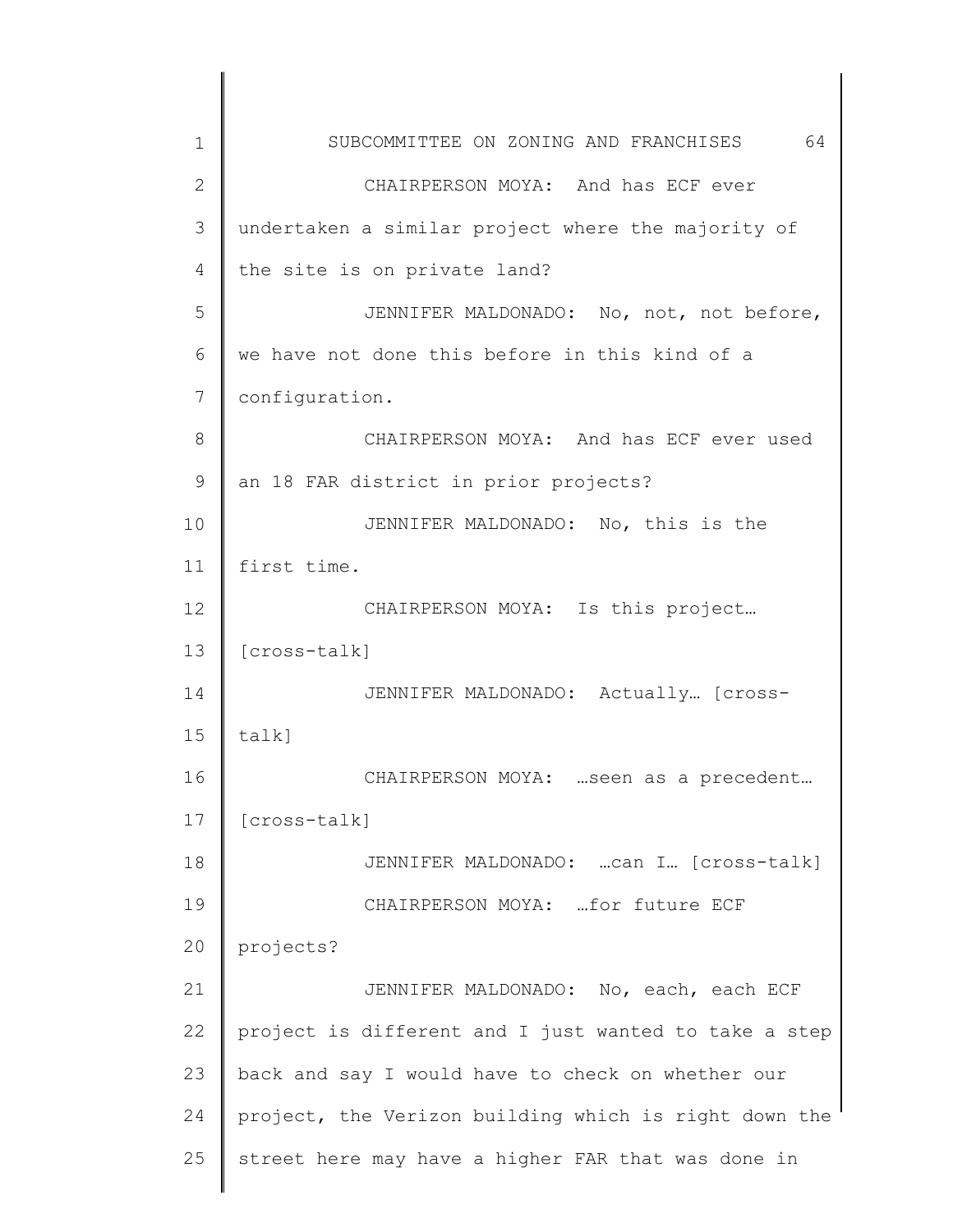| $\mathbf 1$ | 65<br>SUBCOMMITTEE ON ZONING AND FRANCHISES           |
|-------------|-------------------------------------------------------|
| 2           | the 70's so there may be something that has a higher  |
| 3           | FAR in this downtown Manhattan area.                  |
| 4           | CHAIRPERSON MOYA: Okay. What percentage               |
| 5           | of the MIH requirements is being waived as part of    |
| 6           | the proposed special permit?                          |
| 7           | CAROL: So, the MIH, mandatory                         |
| 8           | inclusionary housing requires generally 25 to 30      |
| 9           | percent of the residential floor area be affordable,  |
| 10          | in our case we are having for phase two we have 28    |
| 11          | percent affordable, we're using the 25 percent AMIs,  |
| 12          | we have 28 percent, of the project as a whole it's 20 |
| 13          | percent affordable.                                   |
| 14          | CHAIRPERSON MOYA: Okay. Is there a                    |
| 15          | commitment to good jobs on this project?              |
| 16          | JARED DELLA VALLE: Yes, absolutely.                   |
| 17          | Thank you for asking, we have a partnership with 32   |
| 18          | BJ which we've already signed and as I mentioned      |
| 19          | earlier we, we will issue the equity plan that we've  |
| 20          | proposed, we've self-established our own goals        |
| 21          | regarding both MWBE and local business goals at 30    |
| 22          | percent in addition to a fairly robust plan to ensure |
| 23          | that we create job awareness, job training and job    |
| 24          | opportunities for the local community and one of the  |
| 25          | three equity officers that we hired will be managing  |
|             |                                                       |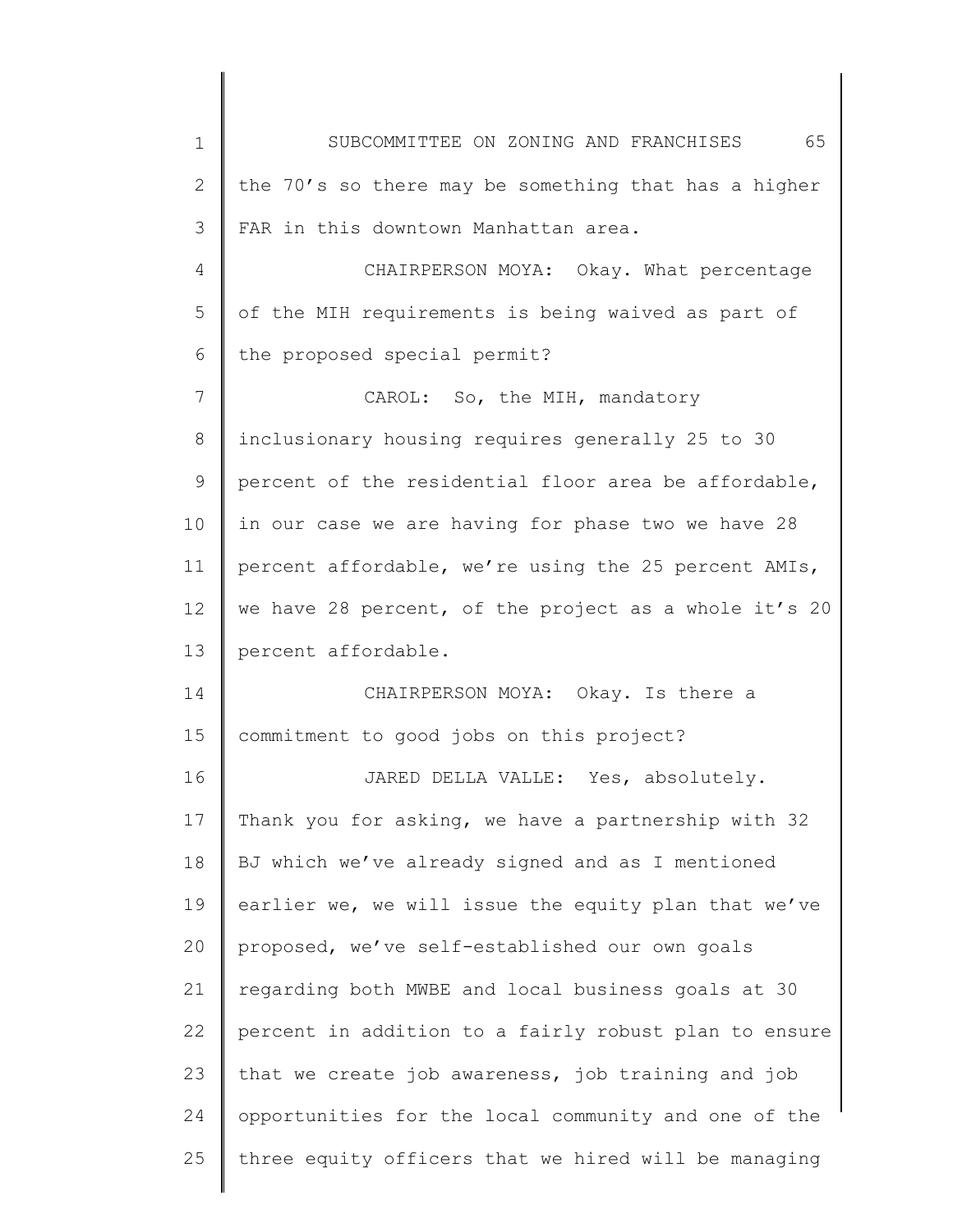1 2 3 4 5 6 7 8 9 10 11 12 13 14 15 16 17 18 19 20 21 22 23 24 SUBCOMMITTEE ON ZONING AND FRANCHISES 66 that for us going forward who is a member of the local community and has a lot of success in, in pursuing both local, local hiring and of course fair wages. CHAIRPERSON MOYA: Okay. And how many new residences and on-site workers are expected to be generated by this development if it moves forward as proposed? JARED DELLA VALLE: The, the total number of proposed residences is 922, the total job creation on this project is 1,500 permanent jobs and 1,500 temporary jobs for a total of 3,000 jobs. CHAIRPERSON MOYA: Okay. And the last question is do you have plans to respond to the community and borough president's office on the height and scale of the building? JARED DELLA VALLE: We very much enjoyed our dialogue with the community, with the borough president and with the Council Member, we think design being that we're an architecture company at heart where most of us are architects we believe that design is an opportunity to solve a lot of problems and we look forward to working with the council

25 member to address some of the concerns that we heard.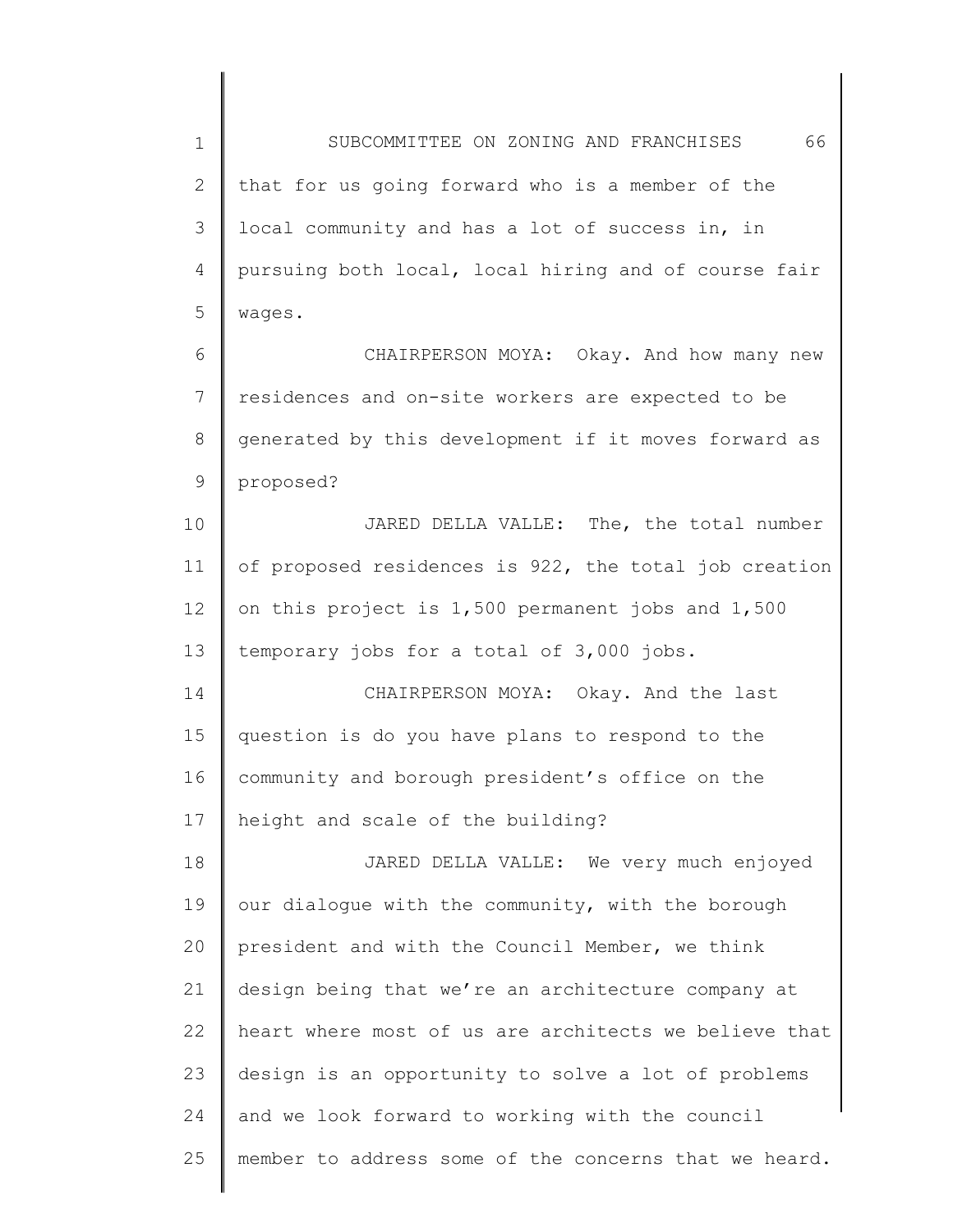| $\mathbf 1$ | 67<br>SUBCOMMITTEE ON ZONING AND FRANCHISES           |
|-------------|-------------------------------------------------------|
| 2           | We, we believe the height is appropriate here, with   |
| 3           | that said we're listening carefully.                  |
| 4           | CHAIRPERSON MOYA: Great, thank you, I'm               |
| 5           | now going to turn it over to Council Member Levin. I, |
| 6           | I just want to mention that we've been joined by      |
| 7           | Council Member Rivera.                                |
| 8           | COUNCIL MEMBER LEVIN: Thank you Chair.                |
| 9           | Thank you all for your testimony. So, I have a set of |
| 10          | questions, I might jump around a little bit, so I     |
| 11          | apologize in advance if I do that. First off can we   |
| 12          | I, I, I'd like to know a little bit more about how    |
| 13          | ECF works so what how, how does the structure of a    |
| 14          | project like this work, this is so can you explain    |
| 15          | that a little bit and maybe I'll just call, call      |
| 16          | question that?                                        |
| 17          | JENNIFER MALDONADO: So [Cross-talk]                   |
| 18          | COUNCIL MEMBER LEVIN: Financially, how                |
| 19          | does that work?                                       |
| 20          | JENNIFER MALDONADO: Oh, financially. So,              |
| 21          | ECF, the project the property is conveyed to ECF by   |
| 22          | the city for the purposes of the development of the   |
| 23          | property [cross-talk]                                 |
| 24          | COUNCIL MEMBER LEVIN: So, the site the                |
| 25          | site right now is city owned?                         |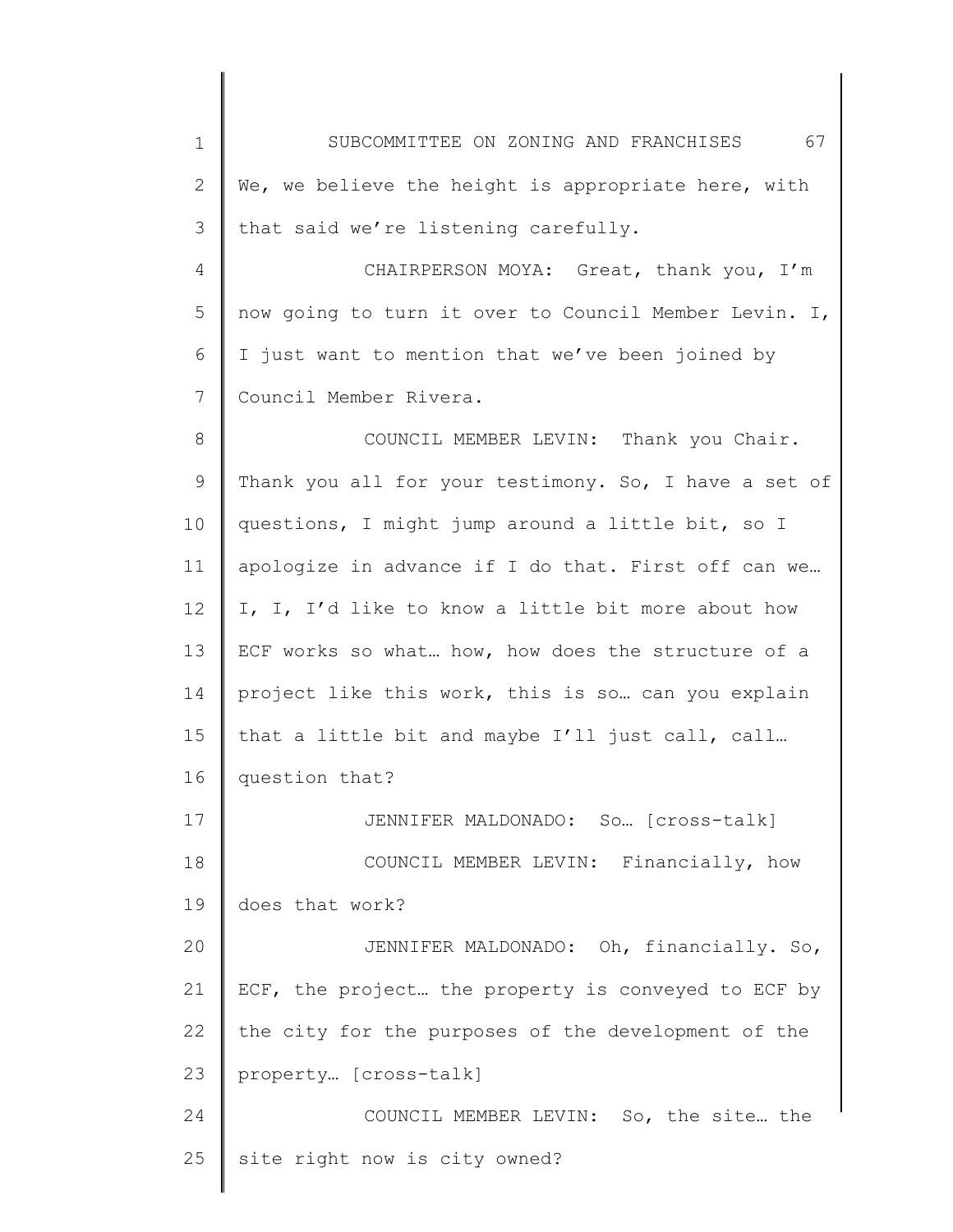1 2 3 4 5 6 7 8 9 10 11 12 13 14 15 16 17 18 19 20 21 22 23 24 25 SUBCOMMITTEE ON ZONING AND FRANCHISES 68 JENNIFER MALDONADO: Correct… [crosstalk] COUNCIL MEMBER LEVIN: Part, partially… JENNIFER MALDONADO: Its owned by the city, the… [cross-talk] COUNCIL MEMBER LEVIN: The school building? JENNIFER MALDONADO: The school building is owned by the city that's conveyed to ECF for the purposes of the development of the site for a mixeduse development structure that would include a school. COUNCIL MEMBER LEVIN: Okay, so right now it's publicly owned land? JENNIFER MALDONADO: Correct. COUNCIL MEMBER LEVIN: And that's conveyed to ECF, ECF then retains ownership of that land or… [cross-talk] JENNIFER MALDONADO: Correct… [crosstalk] COUNCIL MEMBER LEVIN: …that… [crosstalk] JENNIFER MALDONADO: We retain ownership of that land, we enter into a lease agreement with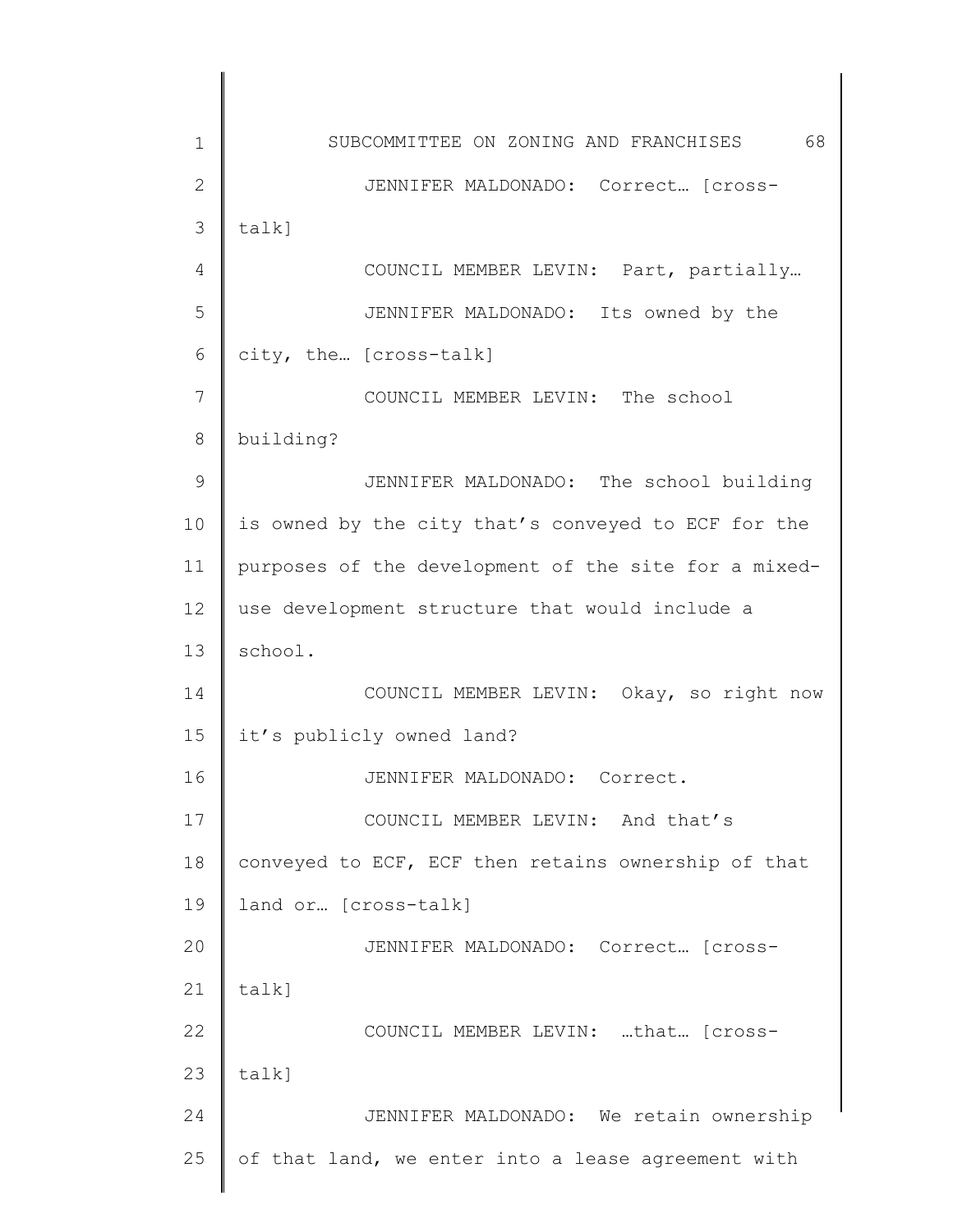1 2 3 4 5 6 7 8 9 10 11 12 13 14 15 16 17 18 19 20 21 22 23 24 25 SUBCOMMITTEE ON ZONING AND FRANCHISES 69 the developer for a number of years be that 75 years or 99 years those… [cross-talk] COUNCIL MEMBER LEVIN: So, if… so, then they will take… they will take a long-term lease on the site owned by ECF? JENNIFER MALDONADO: Correct. COUNCIL MEMBER LEVIN: But that… but that lease term is, is… [cross-talk] JENNIFER MALDONADO: 70… [cross-talk] COUNCIL MEMBER LEVIN: Nine… 75 or 99… [cross-talk] JENNIFER MALDONADO: 75 to 99 years… [cross-talk] COUNCIL MEMBER LEVIN: …years… [crosstalk] JENNIFER MALDONADO: …with… and it's a lease, it's not a sale of the property it's a… [cross-talk] COUNCIL MEMBER LEVIN: But a 99-year lease in, in many cases… [cross-talk] JENNIFER MALDONADO: Correct… [crosstalk] COUNCIL MEMBER LEVIN: …is seen in lieu of a sale, it's a… [cross-talk]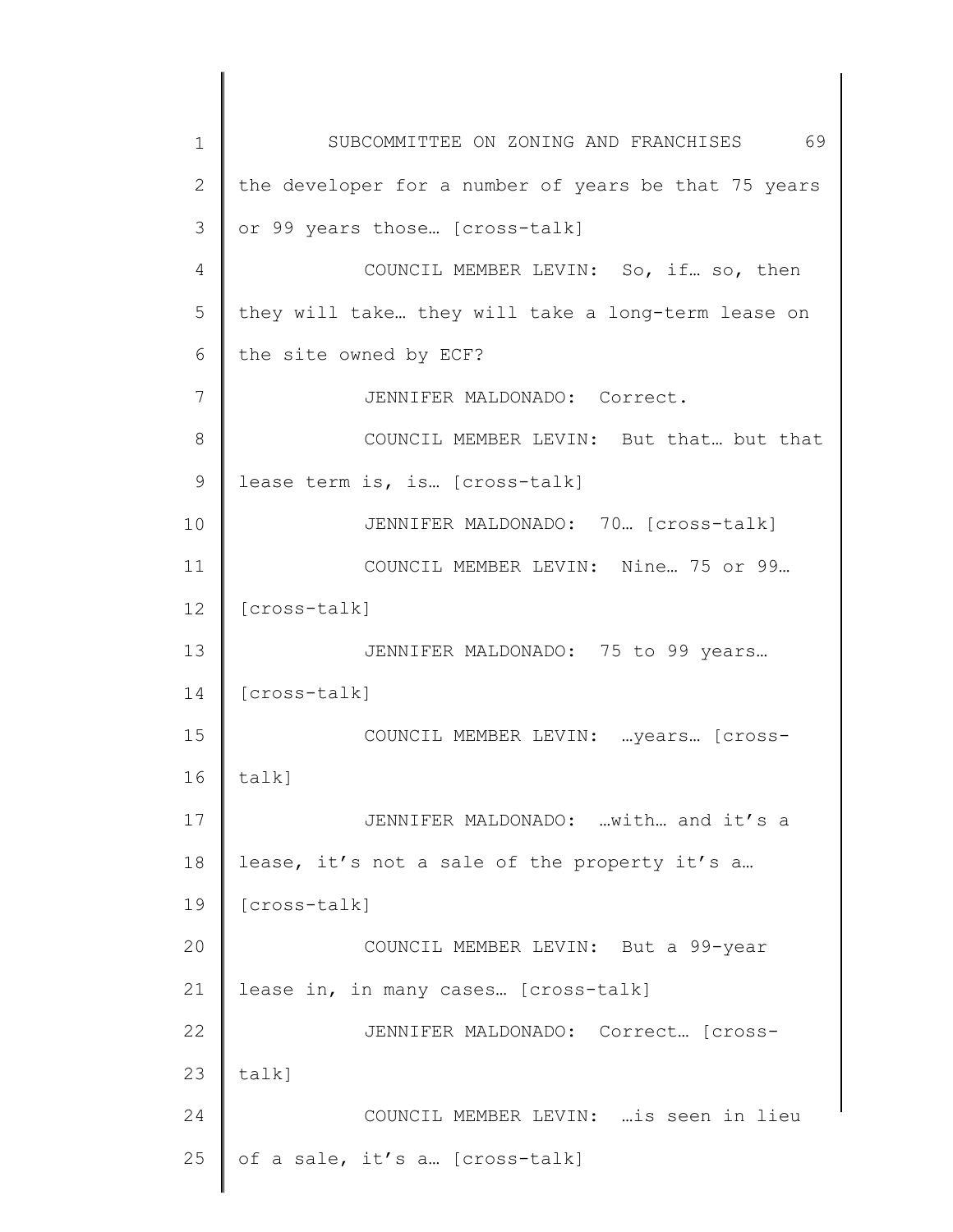1 2 3 4 5 6 7 8 9 10 11 12 13 14 15 16 17 18 19 20 21 22 23 24 25 SUBCOMMITTEE ON ZONING AND FRANCHISES 70 JENNIFER MALDONADO: Correct… [crosstalk] COUNCIL MEMBER LEVIN: …it's a, a longterm lease like that… [cross-talk] JENNIFER MALDONADO: Correct… [crosstalk] COUNCIL MEMBER LEVIN: …effectively is… conveys… [cross-talk] JENNIFER MALDONADO: Correct… [crosstalk] COUNCIL MEMBER LEVIN: …ownership principals? JENNIFER MALDONADO: Correct. COUNCIL MEMBER LEVIN: Okay… JENNIFER MALDONADO: Understood but the land, the land itself typically is city property after 99-year lease ends. COUNCIL MEMBER LEVIN: Okay and, and then financial… so, then ECF… [cross-talk] JENNIFER MALDONADO: Enters into a financial agreement with the developer and the developer pays to ECF the rent on the property as well as tax equivalency on that property.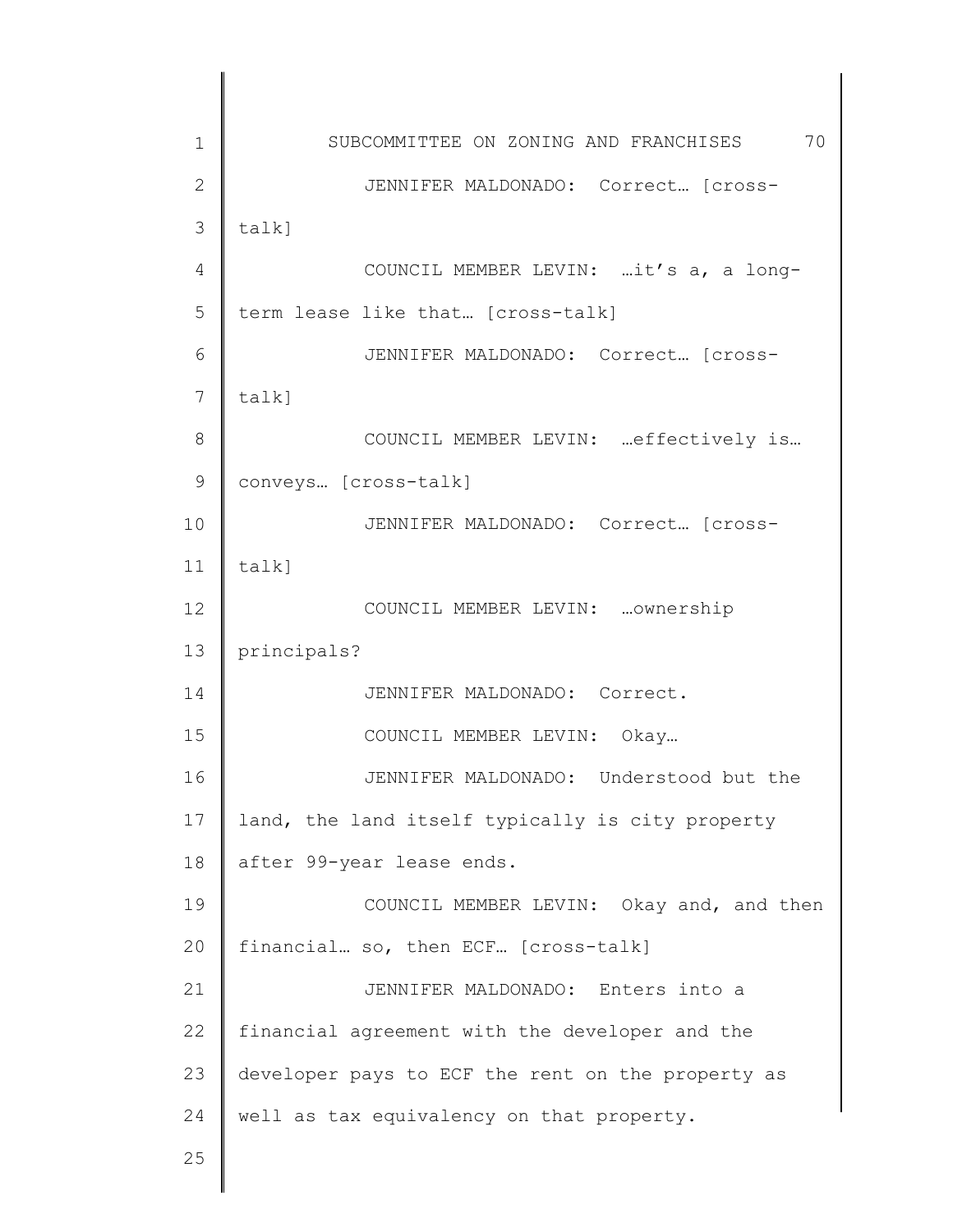1 2 3 4 5 6 7 8 9 10 11 12 13 14 15 16 17 18 19 20 21 22 23 24 25 SUBCOMMITTEE ON ZONING AND FRANCHISES 71 COUNCIL MEMBER LEVIN: So… as well as tax? JENNIFER MALDONADO: Tax equivalency, tax… [cross-talk] COUNCIL MEMBER LEVIN: Okay, tax equivalency, okay so the tax equivalency then is… [cross-talk] JENNIFER MALDONADO: Correct… [crosstalk] COUNCIL MEMBER LEVIN: …paid then to ECF? JENNIFER MALDONADO: Correct. COUNCIL MEMBER LEVIN: And that's the basis for the bonds that are… [cross-talk] JENNIFER MALDONADO: Correct and we float bonds… [cross-talk] COUNCIL MEMBER LEVIN: …issued… [crosstalk] JENNIFER MALDONADO: …for 30 years or 40 years and those bonds are paid directly at the beginning or end of construction and that, that service is paid for those 30, 30, 40 years through the rent and tax equivalency that's paid to ECF. COUNCIL MEMBER LEVIN: Has ECF and Alloy entered into a, a contract on those rent terms?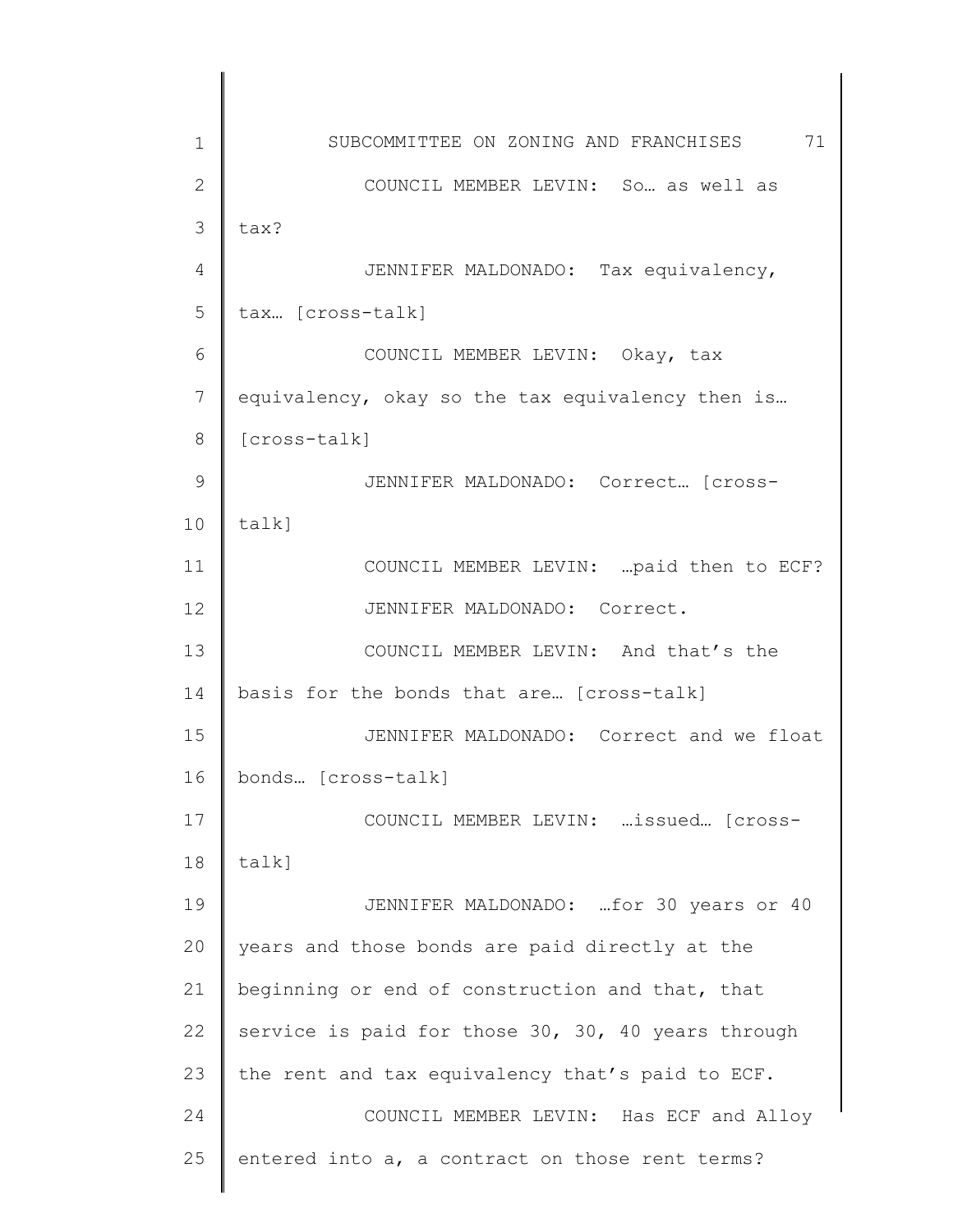| $\mathbf 1$    | 72<br>SUBCOMMITTEE ON ZONING AND FRANCHISES          |
|----------------|------------------------------------------------------|
| $\overline{2}$ | JENNIFER MALDONADO: We have a term sheet             |
| 3              | agreement, correct, that has the rental terms        |
| 4              | established, we still have our lease and our         |
| 5              | development agreement that's still being worked out  |
| 6              | right now.                                           |
| 7              | COUNCIL MEMBER LEVIN: Okay, can you                  |
| 8              | share with us what the rental terms are right now?   |
| $\mathcal{G}$  | JENNIFER MALDONADO: Not at this point                |
| 10             | but once we sign everything I'm happy to share that  |
| 11             | with you.                                            |
| 12             | COUNCIL MEMBER LEVIN: Okay, when                     |
| 13             | [cross-talk]                                         |
| 14             | JENNIFER MALDONADO: It's still it's                  |
| 15             | we're still negotiating particular things within the |
| 16             | within the lease so as soon as all of that's signed  |
| 17             | on approval we can share that with you.              |
| 18             | COUNCIL MEMBER LEVIN: And that will be               |
| 19             | before or after the council were to take a is to     |
| 20             | take a vote on this?                                 |
| 21             | JENNIFER MALDONADO: It would be after,               |
| 22             | again it's with, with [cross-talk]                   |
| 23             | COUNCIL MEMBER LEVIN: Okay [Cross-talk]              |
| 24             | JENNIFER MALDONADO:  some it's with                  |
| 25             | approvals [cross-talk]                               |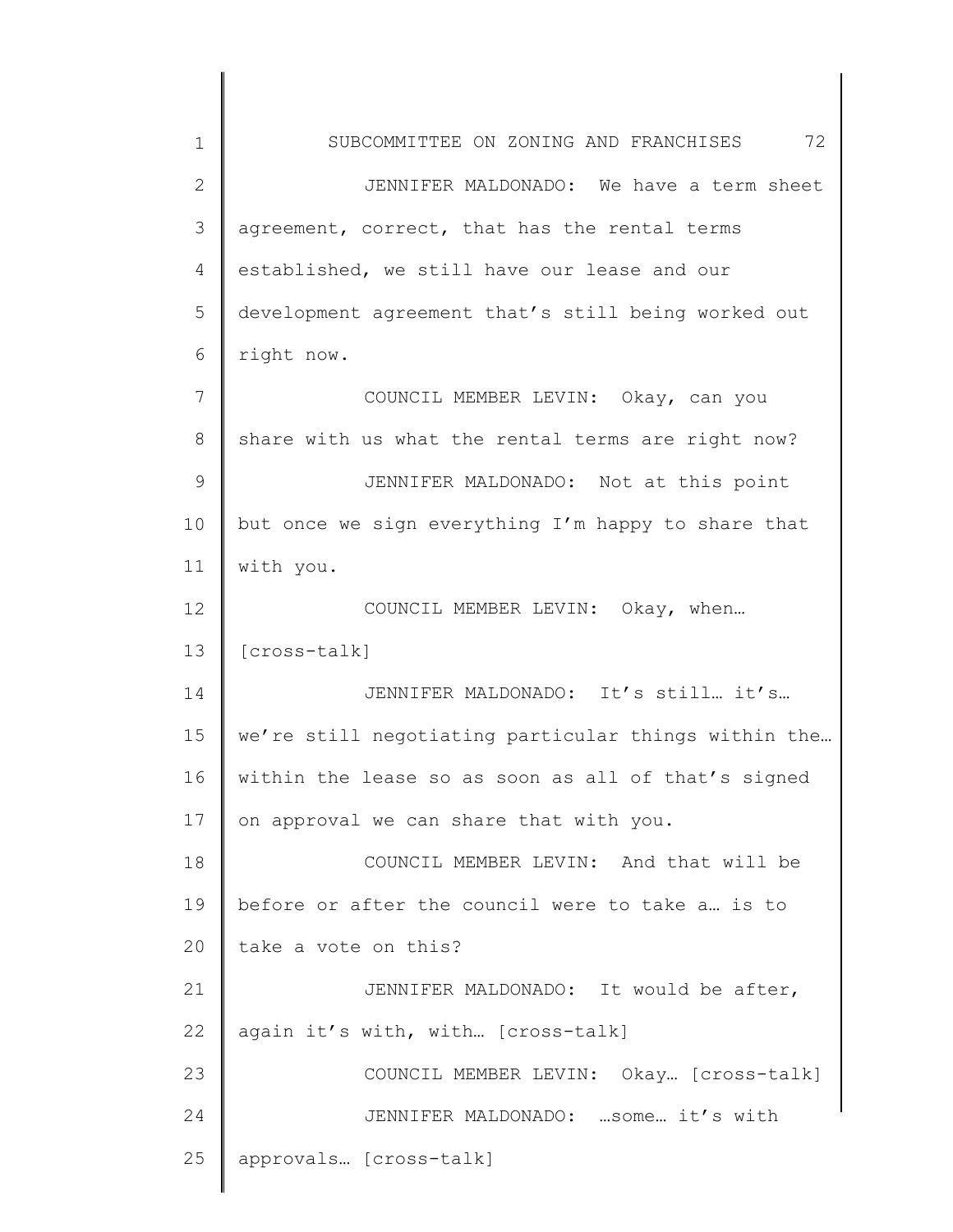| 1  | SUBCOMMITTEE ON ZONING AND FRANCHISES 73            |
|----|-----------------------------------------------------|
| 2  | COUNCIL MEMBER LEVIN: Uh-huh [cross-                |
| 3  | $talk$ ]                                            |
| 4  | JENNIFER MALDONADO: it's contingent on              |
| 5  | the approvals that's part of the, the, the approval |
| 6  | process, I'm happy to discuss [cross-talk]          |
| 7  | COUNCIL MEMBER LEVIN: So, just I just,              |
| 8  | just I'm just trying to put [cross-talk]            |
| 9  | JENNIFER MALDONADO: No, I understand                |
| 10 | [cross-talk]                                        |
| 11 | COUNCIL MEMBER LEVIN:  some kind of                 |
| 12 | context [cross-talk]                                |
| 13 | JENNIFER MALDONADO: what you're asking              |
| 14 | [cross-talk]                                        |
| 15 | COUNCIL MEMBER LEVIN: so, for example               |
| 16 | when we did the library, the purchase price of the  |
| 17 | library and that was a sale [cross-talk]            |
| 18 | JENNIFER MALDONADO: Uh-huh [cross-talk]             |
| 19 | COUNCIL MEMBER LEVIN: at downtown                   |
| 20 | Brooklyn on, on Plaza West, the, the price of the   |
| 21 | sale was, was set prior to the council, you know    |
| 22 | taking action and so it was [cross-talk]            |
| 23 | JENNIFER MALDONADO: Uh-huh [Cross-talk]             |
| 24 | COUNCIL MEMBER LEVIN: it's kind of                  |
| 25 | clear what the the reason I ask is that, you know   |
|    |                                                     |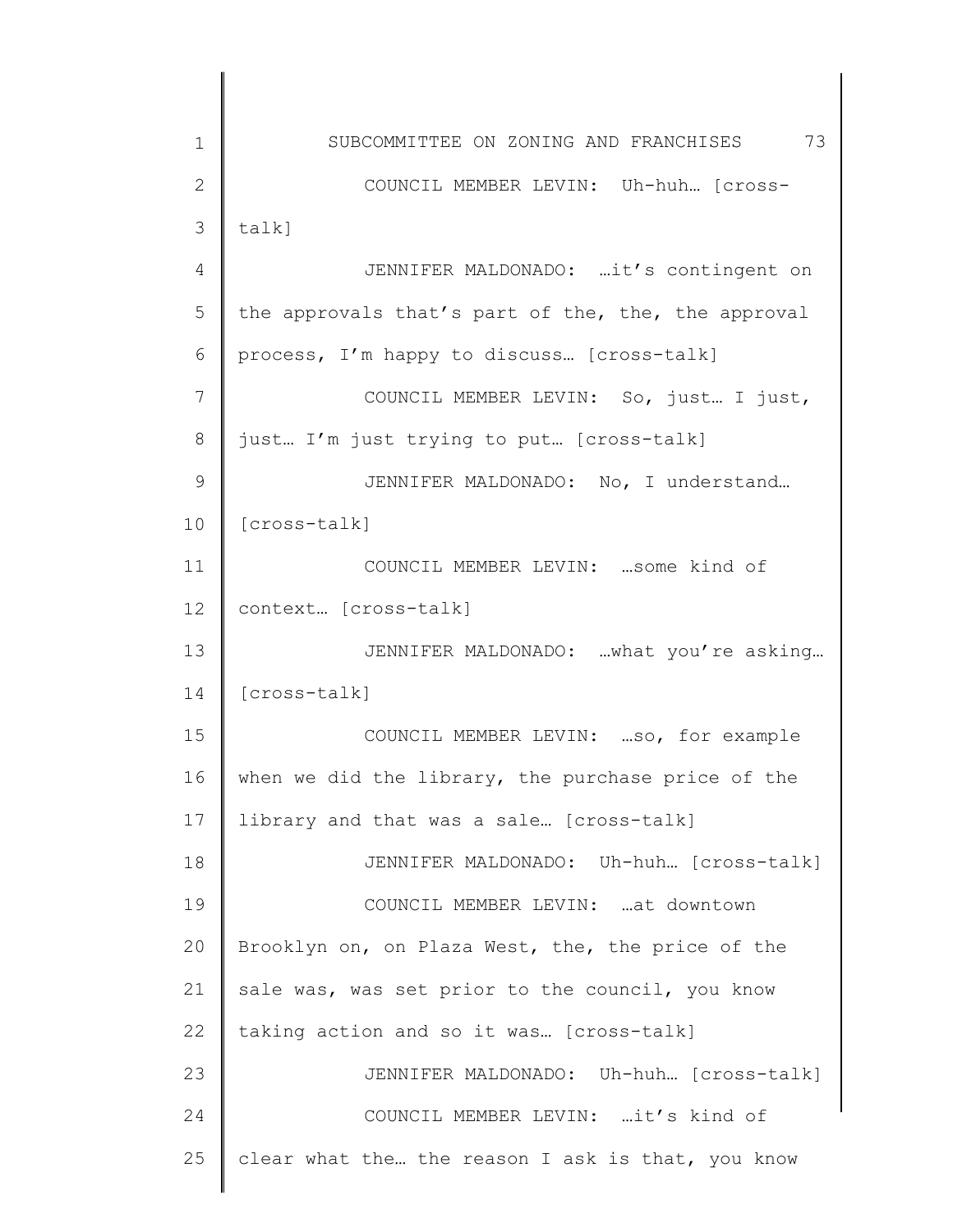| $1\,$           | 74<br>SUBCOMMITTEE ON ZONING AND FRANCHISES           |
|-----------------|-------------------------------------------------------|
| $\mathbf{2}$    | this project as, as in other projects where in that   |
| $\mathcal{S}$   | case it was a, a disposition but in this case where   |
| 4               | the, the city financial agreement with the developer  |
| 5               | is integral to driving in some sense the, the scale   |
| 6               | of the project or, or what or what the project        |
| $7\phantom{.0}$ | entails it's, it's helpful for us to know how you     |
| 8               | know how this project is, is set to work so that we   |
| $\mathsf 9$     | can get a good sense of what you know what is         |
| 10              | necessary as [cross-talk]                             |
| 11              | JENNIFER MALDONADO: Uh-huh [Cross-talk]               |
| 12              | COUNCIL MEMBER LEVIN:  a result so you,               |
| 13              | you know if, if, if all of this if, if we were able   |
| 14              | to get two schools and affordable housing at a 10     |
| 15              | FAR, you know presumably that's what the city would   |
| 16              | be proposing but [cross-talk]                         |
| 17              | JENNIFER MALDONADO: Uh-huh [Cross-talk]               |
| 18              | COUNCIL MEMBER LEVIN:  I think, you know              |
| 19              | unless I'm wrong it seems as if to me the scale of    |
| 20              | the project that's proposed is driven by the cost     |
| 21              | associated with the benefits that's proposed, is that |
| 22              | right?                                                |
| 23              | JENNIFER MALDONADO: Correct, correct. I               |
| 24              | will get back to you, I will I will [cross-talk]      |
| 25              | COUNCIL MEMBER LEVIN: Okay [cross-talk]               |
|                 |                                                       |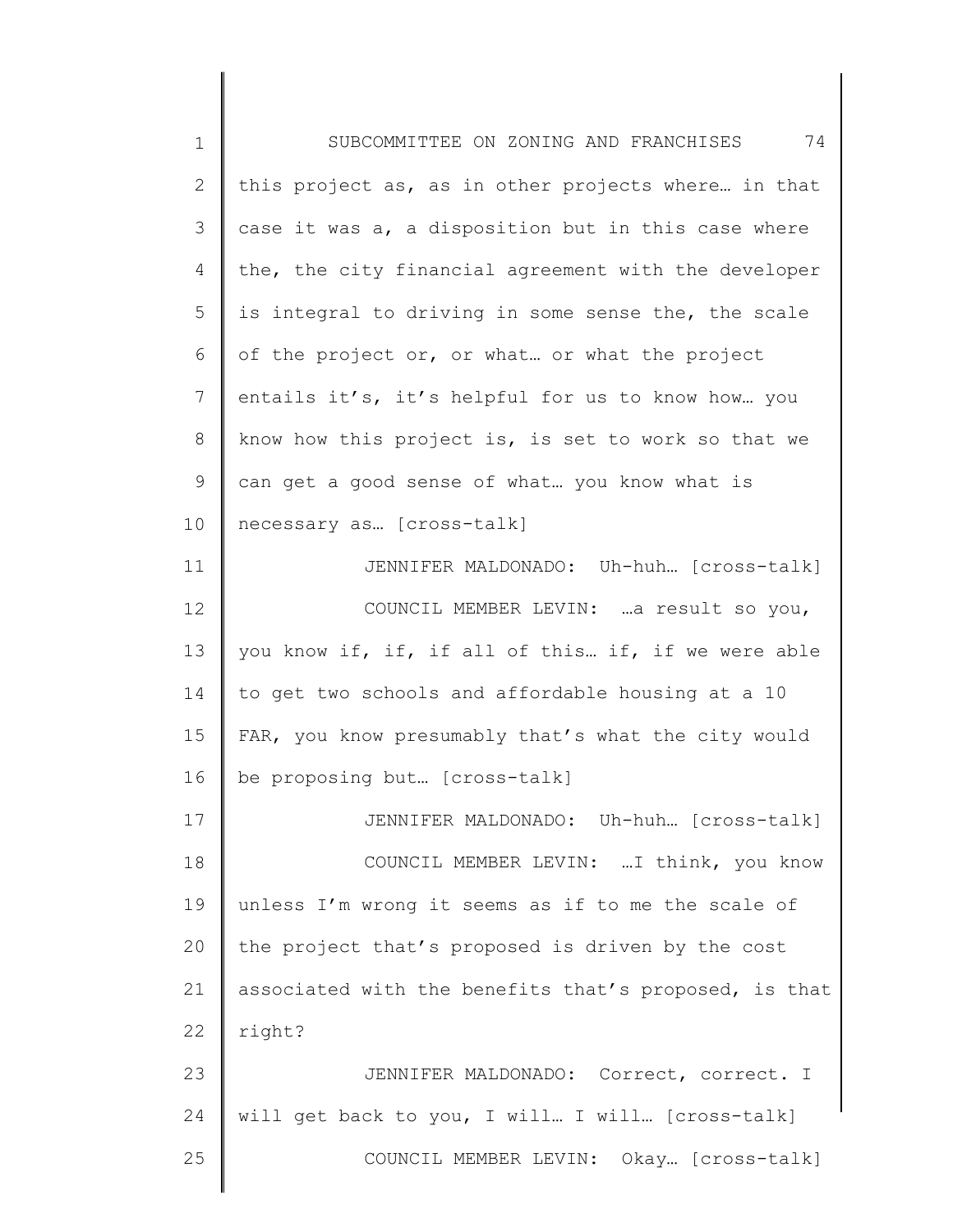| 1            | SUBCOMMITTEE ON ZONING AND FRANCHISES 75             |
|--------------|------------------------------------------------------|
| $\mathbf{2}$ | JENNIFER MALDONADO: tell you that I                  |
| 3            | will get back to you and I will [cross-talk]         |
| 4            | COUNCIL MEMBER LEVIN: Okay [Cross-talk]              |
| 5            | JENNIFER MALDONADO: tell you and, and                |
| 6            | we can we can have a conversation in the next few    |
| 7            | hours and I can [cross-talk]                         |
| 8            | COUNCIL MEMBER LEVIN: Sure [cross-talk]              |
| 9            | JENNIFER MALDONADO: walk through what                |
| 10           | my legal structure allows for.                       |
| 11           | COUNCIL MEMBER LEVIN: Okay, yeah, it'd               |
| 12           | be helpful to know.                                  |
| 13           | JENNIFER MALDONADO: Okay.                            |
| 14           | COUNCIL MEMBER LEVIN: But okay and then              |
| 15           | the debt service is then paid through what mechanism |
| 16           | through the it's paid through the lease, the so,     |
| 17           | the lease [cross-talk]                               |
| 18           | JENNIFER MALDONADO: Correct [cross-                  |
| 19           | talk]                                                |
| 20           | COUNCIL MEMBER LEVIN:  payments paid for             |
| 21           | the debt [cross-talk]                                |
| 22           | JENNIFER MALDONADO: Correct [cross-                  |
| 23           | talk]                                                |
| 24           | COUNCIL MEMBER LEVIN:  service?                      |
| 25           |                                                      |
|              |                                                      |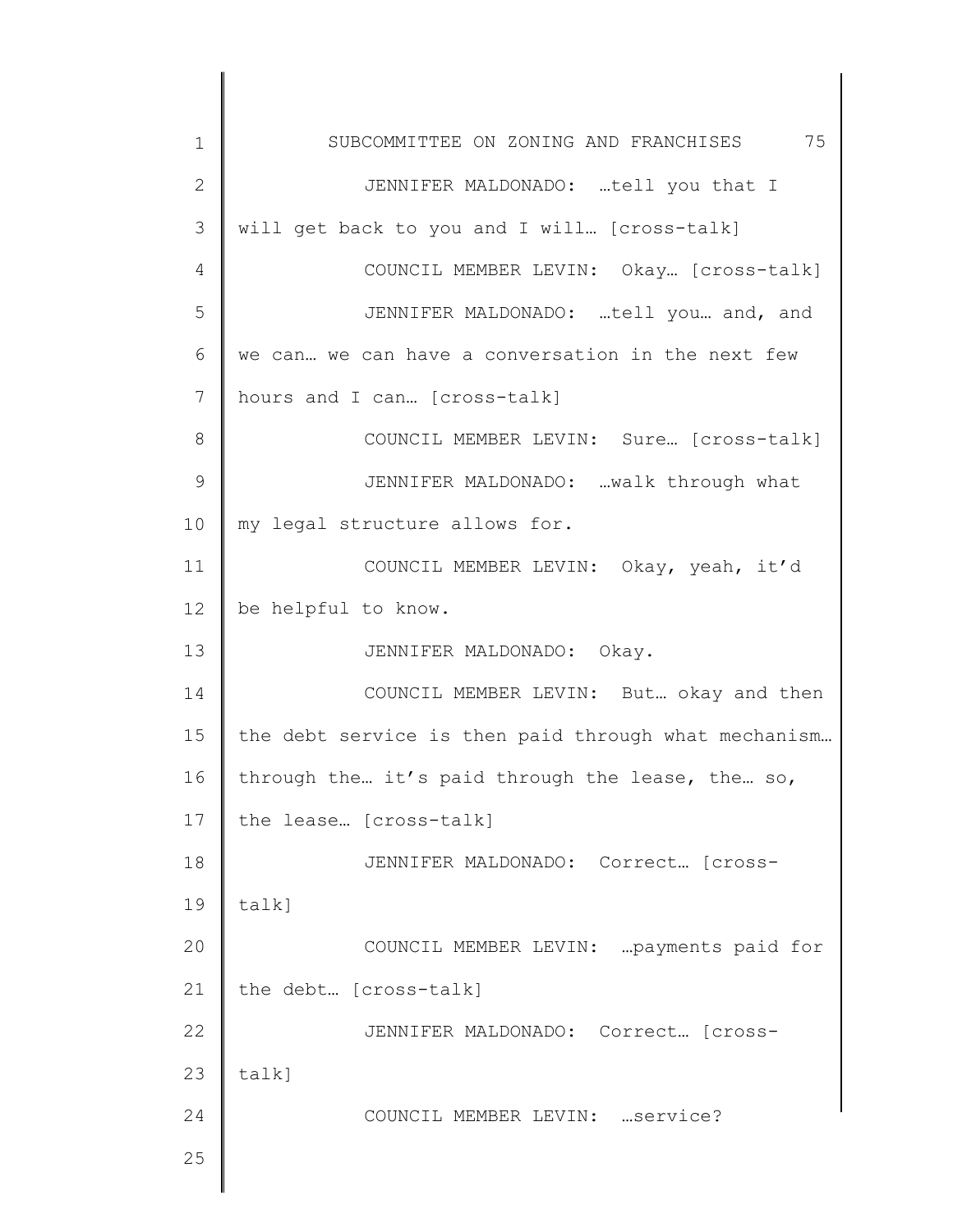| $\mathbf 1$    | 76<br>SUBCOMMITTEE ON ZONING AND FRANCHISES           |
|----------------|-------------------------------------------------------|
| $\mathbf{2}$   | JENNIFER MALDONADO: Correct, the lease                |
| 3              | and tax equivalency pay for the debt service,         |
| 4              | correct.                                              |
| 5              | COUNCIL MEMBER LEVIN: Okay, so the tax                |
| 6              | equivalency because they're not then paying property  |
| $7\phantom{.}$ | taxes moves forward, there's a long-term tax          |
| 8              | abatement, is that right?                             |
| $\mathcal{G}$  | JENNIFER MALDONADO: Correct. I'm sorry?               |
| 10             | CAROL: The, the ECF unit is not paying                |
| 11             | taxes, the rest of the property is privately owned,   |
| 12             | the privately-owned units they're subject to real     |
| 13             | property taxes but the, the unit that's owned by the  |
| 14             | government, the ECF unit which is the unit that's     |
| 15             | being leased to pay with who's rental payments are    |
| 16             | [cross-talk]                                          |
| 17             | COUNCIL MEMBER LEVIN: Right [cross-                   |
| 18             | $talk$ ]                                              |
| 19             | CAROL:  paying off the bond that, that                |
| 20             | particular unit and the unit owned by the city is not |
| 21             | subject to taxes so that's where the payments in lieu |
| 22             | of taxes come in, but the privately-owned property is |
|                | all subject to taxes.                                 |
|                |                                                       |
|                |                                                       |
| 23<br>24<br>25 |                                                       |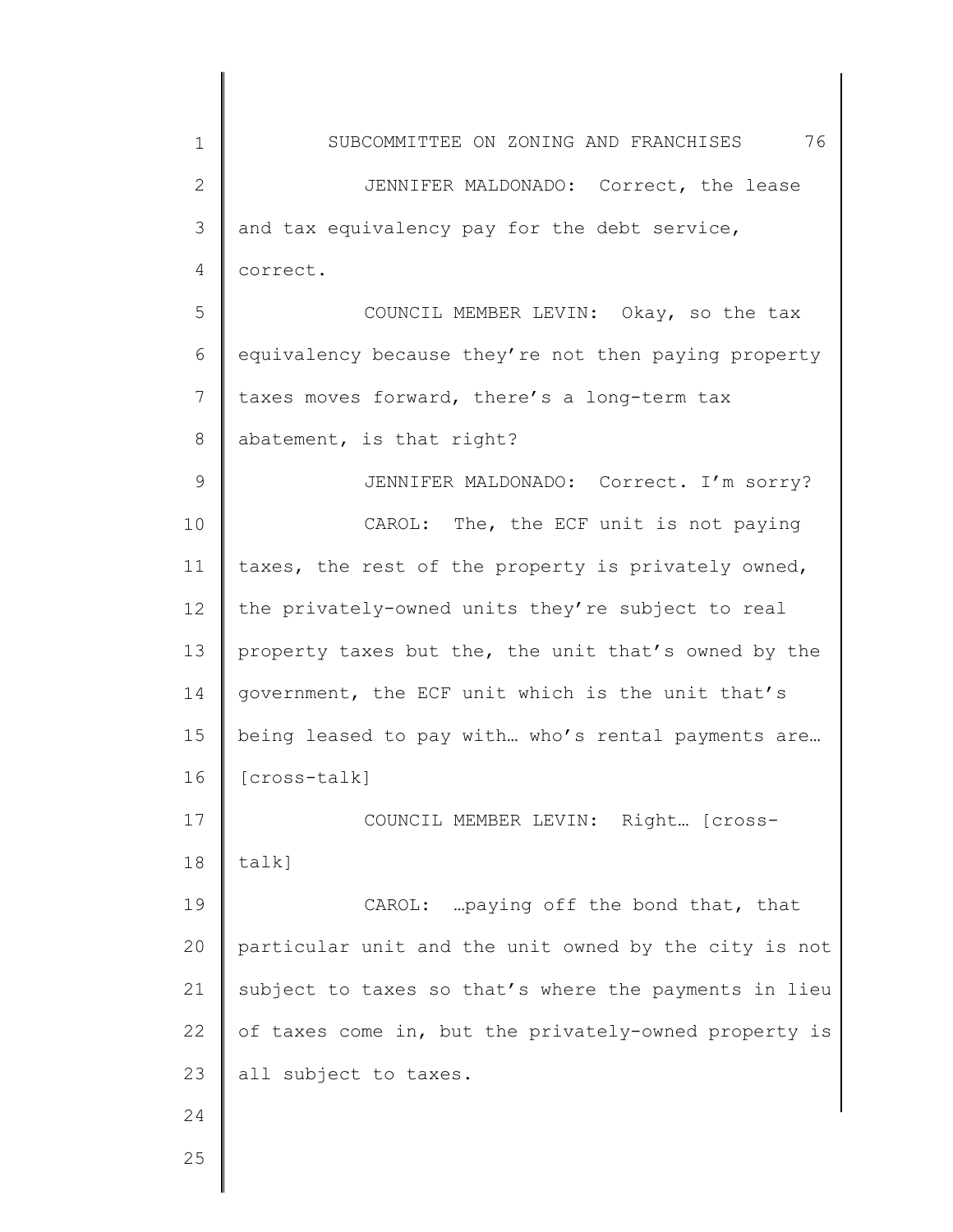| 1             | SUBCOMMITTEE ON ZONING AND FRANCHISES 77             |
|---------------|------------------------------------------------------|
| $\mathbf{2}$  | COUNCIL MEMBER LEVIN: Okay, do we know               |
| 3             | what the as proposed what that tax equivalency would |
| 4             | be annually?                                         |
| 5             | JENNIFER MALDONADO: I don't have that                |
| 6             | off the top of my head [cross-talk]                  |
| 7             | JARED DELLA VALLE: But it's based on the             |
| 8             | assessor's office?                                   |
| $\mathcal{G}$ | JENNIFER MALDONADO: Yes, it's [cross-                |
| 10            | talk]                                                |
| 11            | COUNCIL MEMBER LEVIN: However, they                  |
| 12            | would [cross-talk]                                   |
| 13            | JENNIFER MALDONADO: The DOF gives you a              |
| 14            | certain [cross-talk]                                 |
| 15            | COUNCIL MEMBER LEVIN: Right, so then                 |
| 16            | that [cross-talk]                                    |
| 17            | JENNIFER MALDONADO: But I can [cross-                |
| 18            | talk]                                                |
| 19            | COUNCIL MEMBER LEVIN: that wouldn't be               |
| 20            | assessed until the thing is built [cross-talk]       |
| 21            | JENNIFER MALDONADO: Correct [cross-                  |
| 22            | $talk$ ]                                             |
| 23            | COUNCIL MEMBER LEVIN: Right [cross-                  |
| 24            | $talk$ ]                                             |
| 25            | JENNIFER MALDONADO: Correct.                         |
|               |                                                      |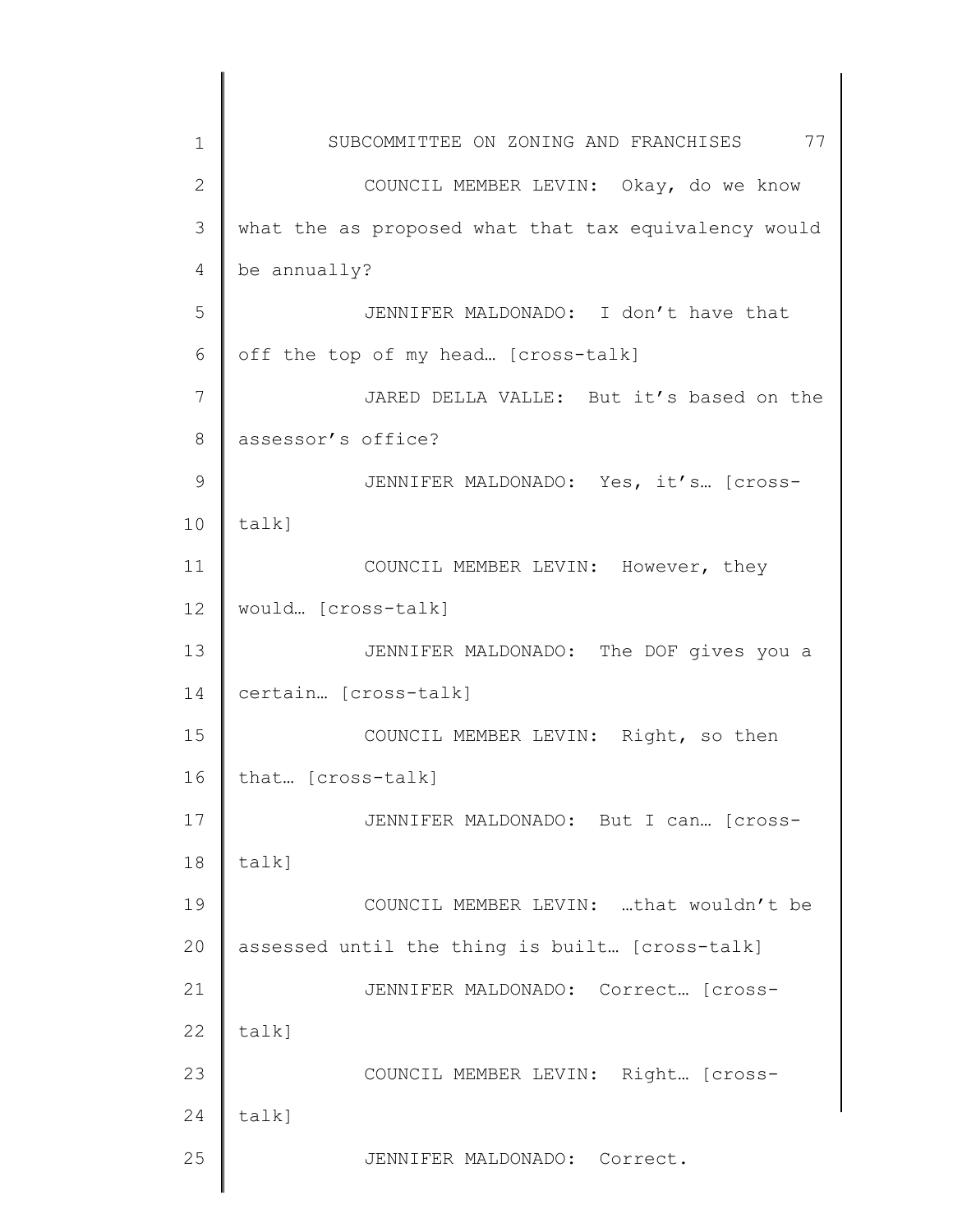| 1             | SUBCOMMITTEE ON ZONING AND FRANCHISES 78             |
|---------------|------------------------------------------------------|
| $\mathbf{2}$  | COUNCIL MEMBER LEVIN: But presumably how             |
| 3             | many units are we talking about there?               |
| 4             | JARED DELLA VALLE: In the ECF portion?               |
| 5             | COUNCIL MEMBER LEVIN: Yeah, residential              |
| 6             | units?                                               |
| 7             | JARED DELLA VALLE: About 225 units.                  |
| 8             | COUNCIL MEMBER LEVIN: Okay, so 200 the               |
| $\mathcal{G}$ | so, so another words the, the, the city is foregoing |
| 10            | tax revenue, property tax revenue on, on that set    |
| 11            | number of units that would otherwise be paid to, to  |
| 12            | the city, so in order to get the in order I mean     |
| 13            | it's, it's paying for something, it's paying for     |
| 14            | schools?                                             |
| 15            | JENNIFER MALDONADO: Correct.                         |
| 16            | COUNCIL MEMBER LEVIN: But, but that's                |
| 17            | but the city is in some sense foregoing future       |
| 18            | revenue by, by this structure?                       |
| 19            | JENNIFER MALDONADO: There is no revenue              |
| 20            | currently on the structure, there's no taxes on the  |
| 21            | structure as it stands right now, there's a [cross-  |
| 22            | talk]                                                |
| 23            | COUNCIL MEMBER LEVIN: Right [cross-                  |
| 24            | talk]                                                |
| 25            |                                                      |
|               |                                                      |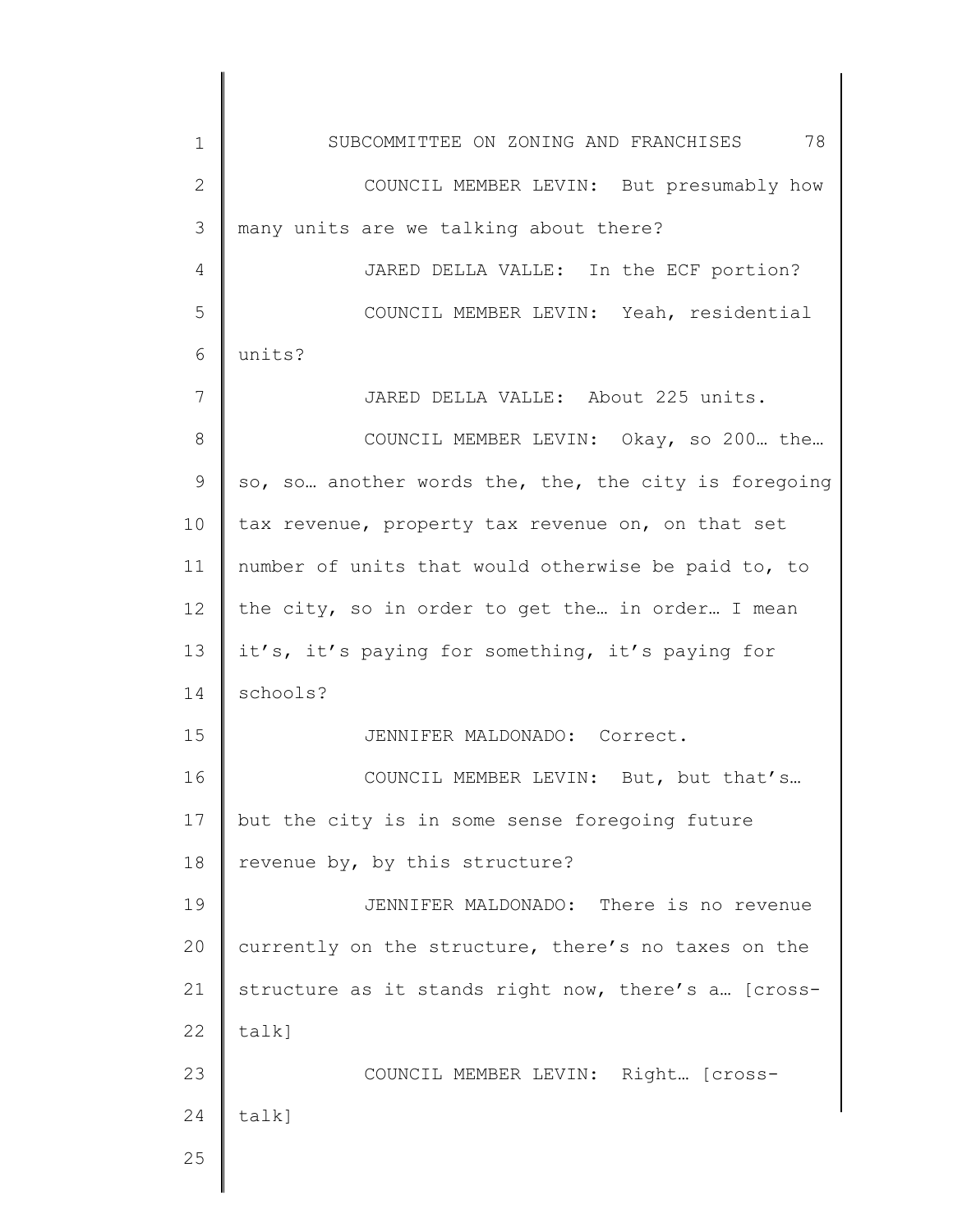| $\mathbf 1$     | 79<br>SUBCOMMITTEE ON ZONING AND FRANCHISES          |
|-----------------|------------------------------------------------------|
| $\mathbf{2}$    | JENNIFER MALDONADO:  school that sits                |
| 3               | there, there's no income generated from that school  |
| 4               | as it currently sits now. So, yes, under a           |
| 5               | development scenario where there would be two new    |
| 6               | schools at approximately 100 plus million dollars,   |
| $7\phantom{.0}$ | yes, there will be those that tax equivalency pays   |
| 8               | for those schools to be built, correct.              |
| $\mathsf 9$     | COUNCIL MEMBER LEVIN: Right. Okay, it's              |
| 10              | hard to I guess get a sense of it and maybe we could |
| 11              | do in a find out what the local tax assessments are  |
| 12              | on you know and, and try to draw some conclusions of |
| 13              | what 200 and 225 units would be in today's dollars   |
| 14              | in terms of annual foregone revenue it'd just be     |
| 15              | helpful to kind of know and but I think just to kind |
| 16              | of clarify that nothing is and it's not as if it's   |
| 17              | totally free or it's totally you know that the word  |
| 18              | you know that these schools are being created        |
| 19              | entirely for free because we are foregoing tax       |
| 20              | revenue as a I mean it's just a it's a it's a        |
| 21              | judgement call but you know and we're deciding to,   |
| 22              | to, to spend the money by foregoing the taxes and    |
| 23              | building the schools.                                |
| 24              | CAROL: I agree that nothing is nothing               |
|                 |                                                      |

25 is free in this world and I completely agree with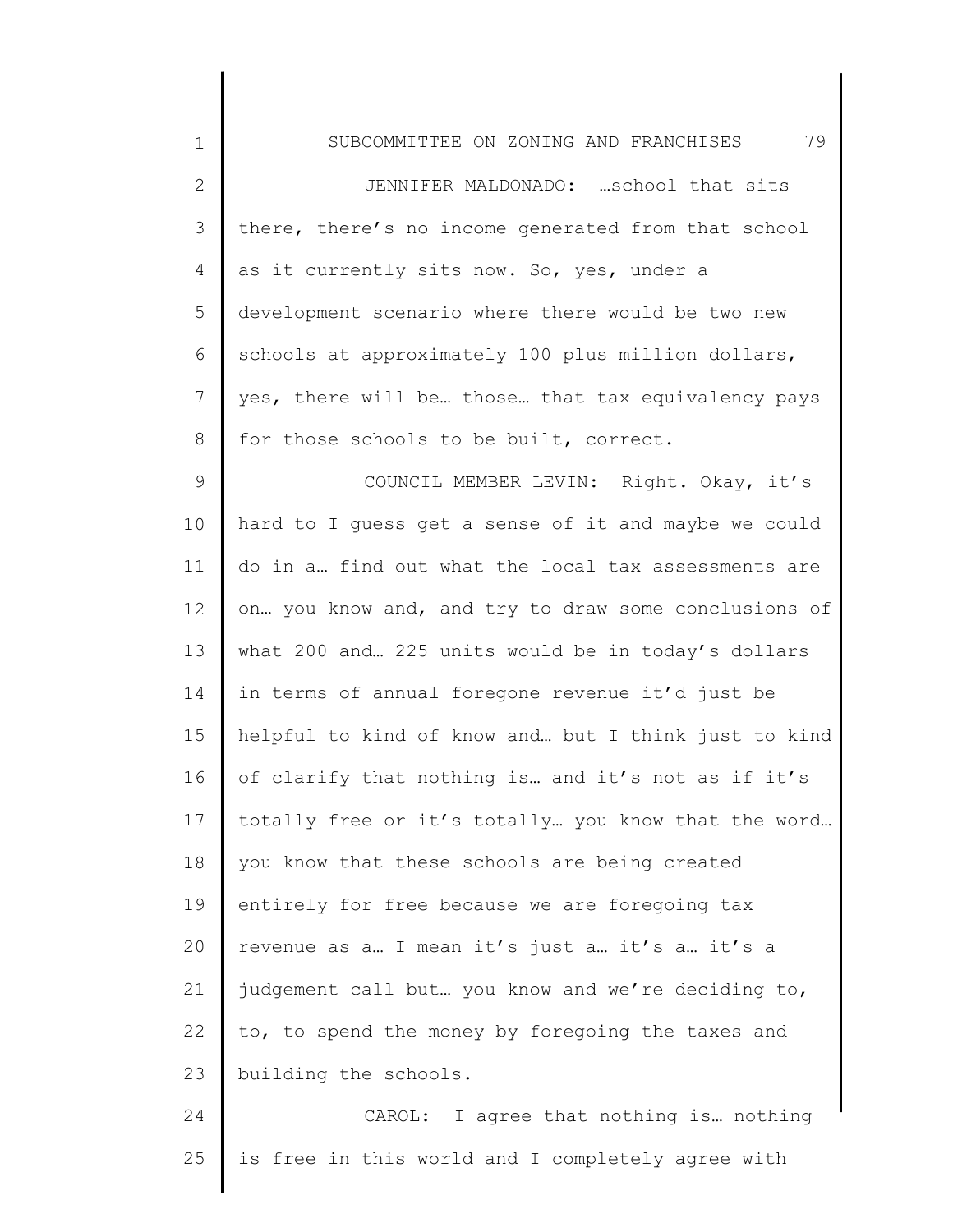1 2 3 4 5 6 7 8 9 10 11 12 13 14 15 16 17 18 19 20 21 22 23 24 25 SUBCOMMITTEE ON ZONING AND FRANCHISES 80 that, in this case you're taking property owned by the city, the 23 percent is owned by the city which currently doesn't pay taxes… [cross-talk] COUNCIL MEMBER LEVIN: Right, of course… [cross-talk] CAROL: …and you're trading that in for the two schools and you're trading that in for the ECF unit so if you take the… what's there now and upzone it you get those, those sites. COUNCIL MEMBER LEVIN: And 900-foot building so that's… I mean that's… [cross-talk] CAROL: Yes, you get the rest of the development too and that, that's a part of the development that does… that's privately owned and will be treated as if it's privately owned for tax purposes as well. COUNCIL MEMBER LEVIN: Right, I think it's just helpful for I think for us here and the general public to kind of understand the structure of how this really works and so that's kind of… okay, I think we've… I think we've addressed that. Question of just zoning framework, so I just want to kind of go through the history here. When was the C6-2 zoned, mapped on this block?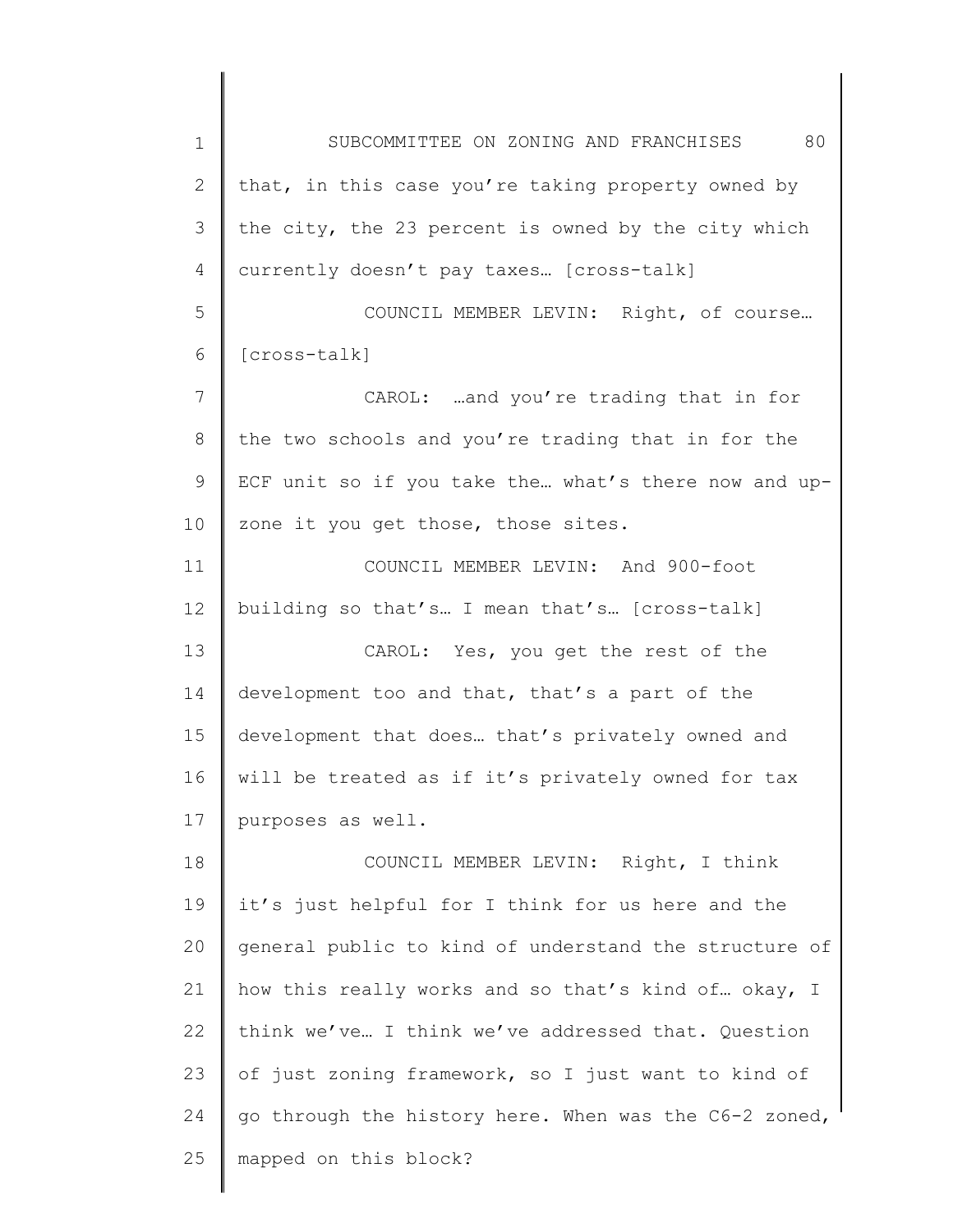1 2 3 4 5 6 7 8 9 10 11 12 13 14 15 16 17 18 19 20 21 22 23 24 25 SUBCOMMITTEE ON ZONING AND FRANCHISES 81 CAROL: Well you had the 2001 re-zoning and you had the 2004 re-zoning… [cross-talk] COUNCIL MEMBER LEVIN: Okay… [cross-talk] CAROL: …so, the 2004 is when the current C6-2 was put into place. COUNCIL MEMBER LEVIN: When was it… what was in 2001? CAROL: You know I don't remember… it was a little bit lower… [cross-talk] COUNCIL MEMBER LEVIN: A little bit lower… [cross-talk] CAROL: …but not a lot lower. COUNCIL MEMBER LEVIN: Right, it was… there's… I know that there was that, that 2001 rezoning. Prior to 2001 it was a C6-1, is that right… or was that 2001? CAROL: I don't remember… I don't… I don't know, really know… COUNCIL MEMBER LEVIN: Okay, we could look at that. And the density permitted by C6-2 which is the current use? CAROL: It's 6.5 for community facility and up to 6.02 for residential.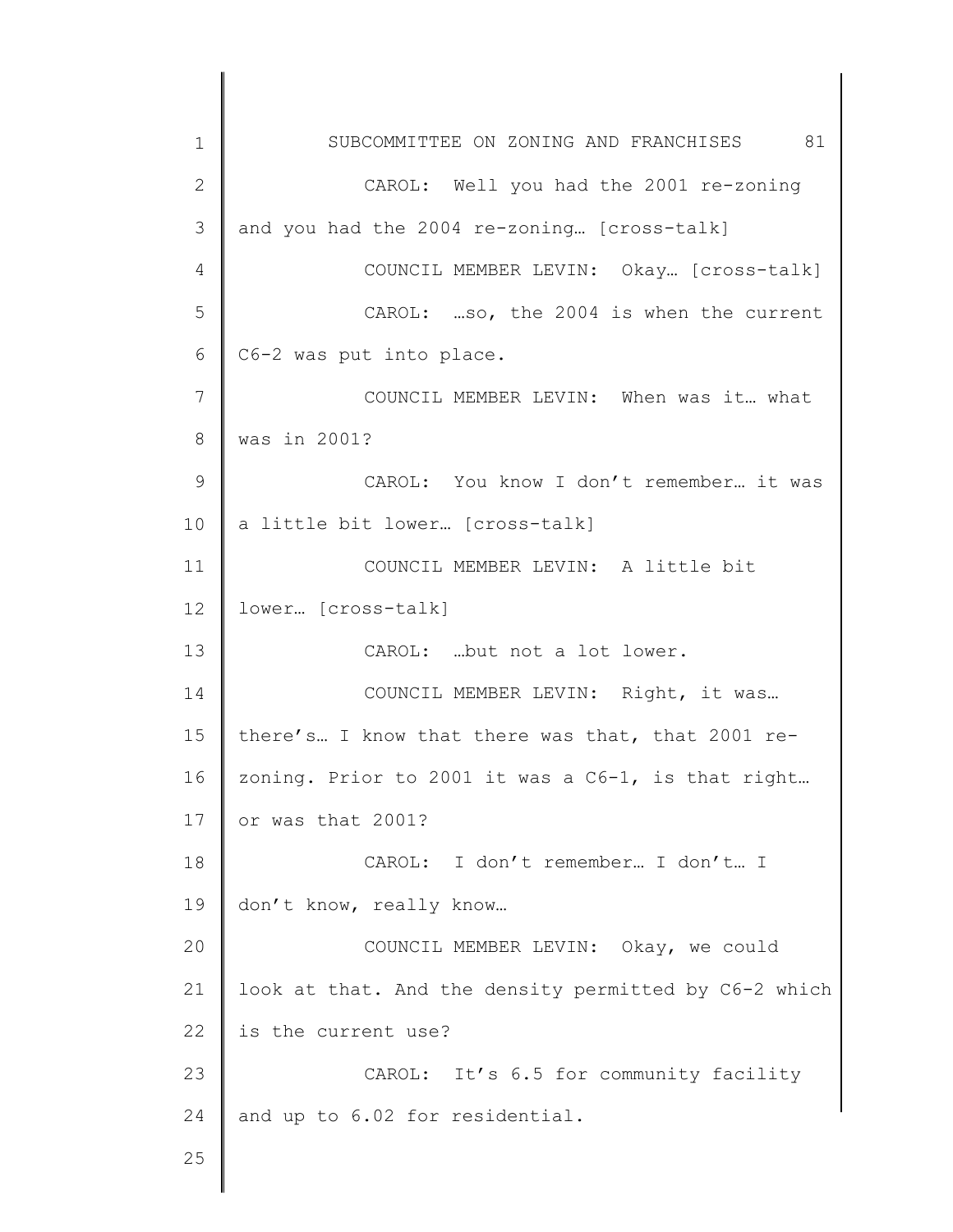1 2 3 4 5 6 7 8 9 10 11 12 13 14 15 16 17 18 19 20 21 22 23 24 25 SUBCOMMITTEE ON ZONING AND FRANCHISES 82 COUNCIL MEMBER LEVIN: So, 6.5 for community facility means there is a certain… what… how much of that is, is for residential? CAROL: You can do up to 6.02 for residential and then the remainder could be community facility to get to… [cross-talk] COUNCIL MEMBER LEVIN: .03 for… [crosstalk] CAROL: …the maximum… [cross-talk] COUNCIL MEMBER LEVIN: …community facility… CAROL: …to get to, to the maximum of 6.0 or you could do a fully 6.5 community facility, there's a… there's a range. COUNCIL MEMBER LEVIN: Sure. CAROL: Yeah… [cross-talk] COUNCIL MEMBER LEVIN: Right, that'd be a lot of community facility. CAROL: That'd be a lot of community facility… [cross-talk] COUNCIL MEMBER LEVIN: Yeah. Okay, so six commercial… 6.02 residential, 6.5… sorry, okay, 6.5 community so that's 4.5 community facility plus your six point… I'm sorry, your… that's 4.8 community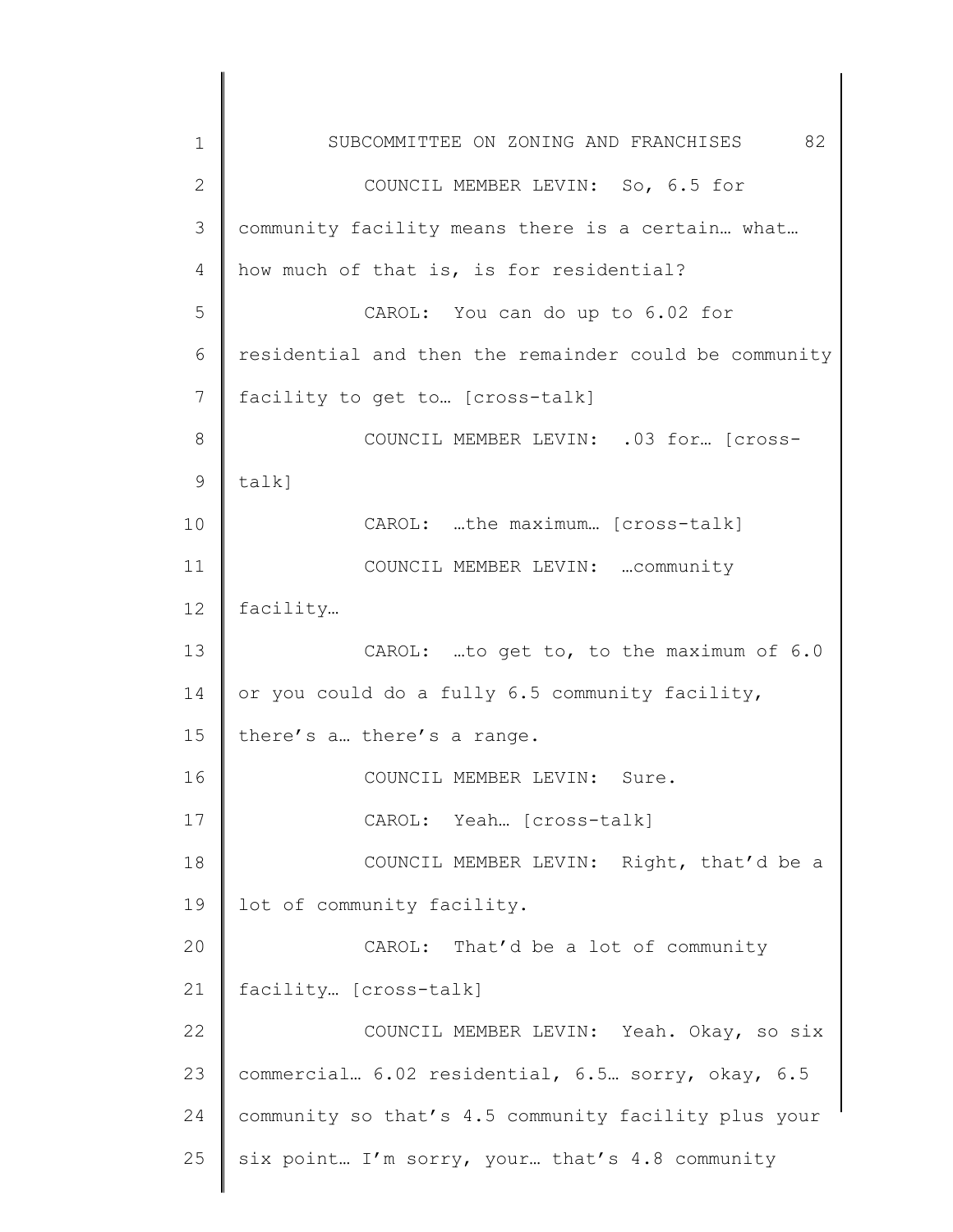1 2 3 4 5 6 7 8 9 10 11 12 13 14 15 16 17 18 19 20 21 22 23 24 25 SUBCOMMITTEE ON ZONING AND FRANCHISES 83 facility… of the actual community facility on top of your 6.02 residential on your current zoning, right? CAROL: So, it's 6.02 residential and then another .3 FAR to get to the 6.5. COUNCIL MEMBER LEVIN: .3, okay. Sorry, my math is… okay, what is the… and so, so that's six, right? What is the current highest density in downtown Brooklyn in the zone… special downtown Brooklyn zone? CAROL: I believe it's 15. COUNCIL MEMBER LEVIN: 15 and there's one… there's one and since we just did this a couple of years ago at 141 Willoughby that's 15, right? CAROL: There's 15… [cross-talk] COUNCIL MEMBER LEVIN: Nine at… nine residential, six commercial. … CAROL: Sure. COUNCIL MEMBER LEVIN: But the rest of downtown Brooklyn maxes at 12, right? CAROL: 12, right. COUNCIL MEMBER LEVIN: And that's… so, if you were to… if… you know just for everybody's kind of understanding here, if you're walking around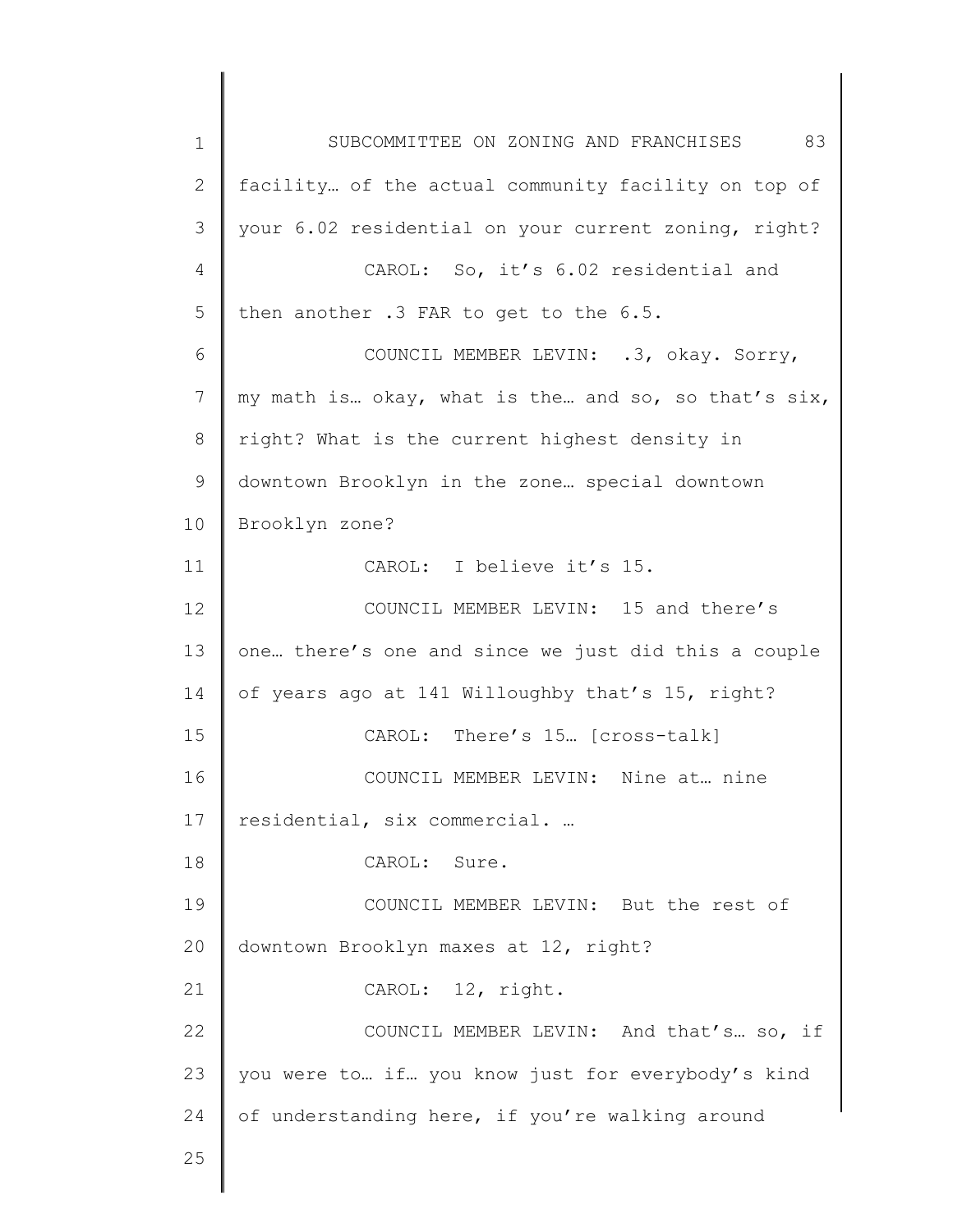1 2 3 4 5 6 7 8 9 10 11 12 13 14 15 16 17 18 19 20 21 22 23 24 25 SUBCOMMITTEE ON ZONING AND FRANCHISES 84 downtown Brooklyn, you see all the tall buildings in downtown Brooklyn that is 12 FAR? CAROL: Yes, although I will point out that if you look a little bit further in the past as the… we showed you on the slides there are buildings… older buildings at 21… [cross-talk] COUNCIL MEMBER LEVIN: Right… [crosstalk] CAROL: …23… [cross-talk] COUNCIL MEMBER LEVIN: Yeah… [cross-talk] CAROL: …that have been built and are part of the fabric of the community and well beloved and exist next to a low rise so even though in recent days, you know you're at 12 to 15 some would say whether that's correct planning or not is I guess I'm here to address but in many years prior there have been taller buildings, bigger buildings. COUNCIL MEMBER LEVIN: Largely in the 20's… in the 20's mostly, right, I mean that's when… because it was prior to the 1961… 1960… prior to the 60's… [cross-talk] CAROL: Prior to '61, yes… COUNCIL MEMBER LEVIN: Prior to 61… [cross-talk]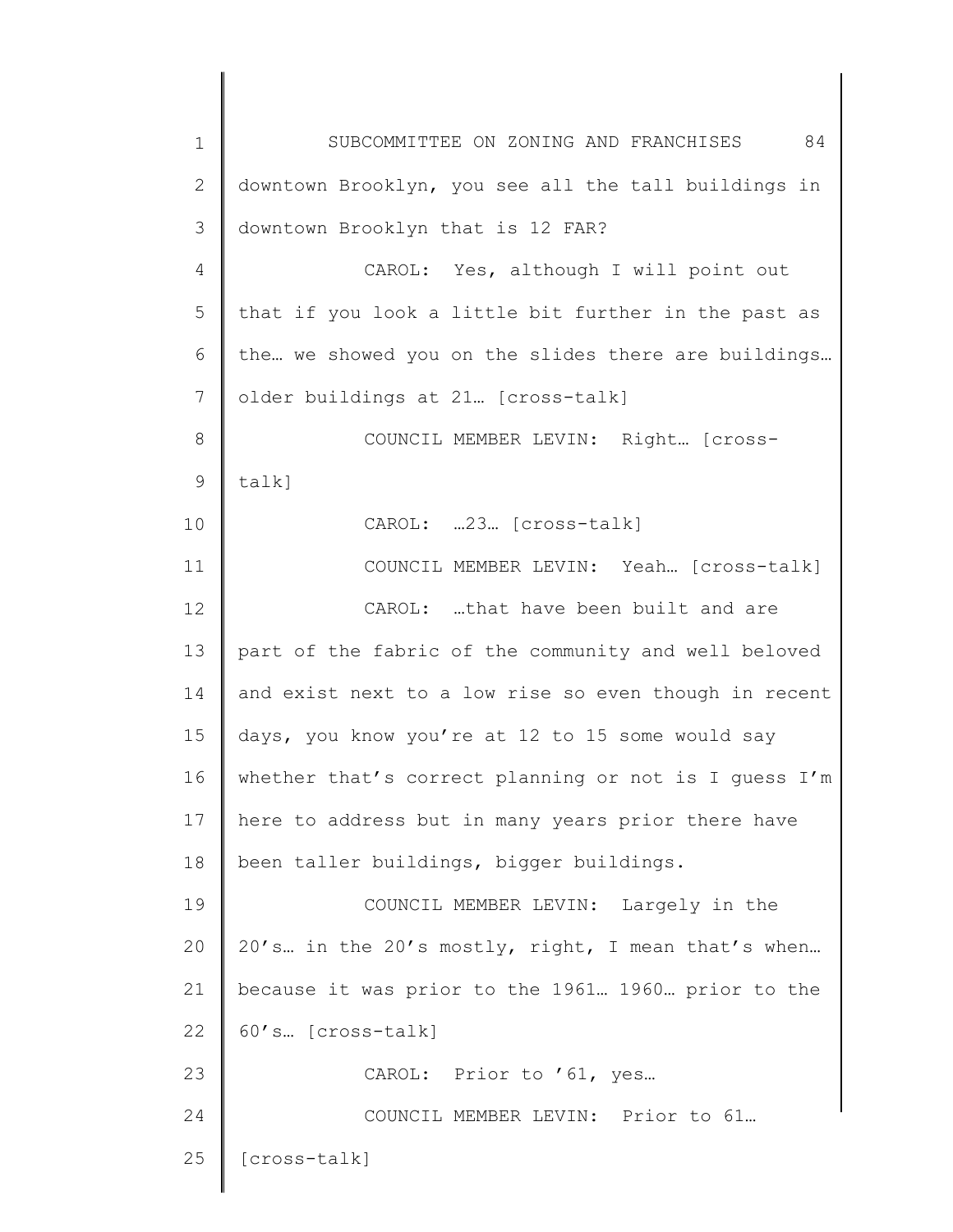| $\mathbf 1$  | 85<br>SUBCOMMITTEE ON ZONING AND FRANCHISES           |
|--------------|-------------------------------------------------------|
| $\mathbf{2}$ | CAROL: Prior to the right.                            |
| 3            | COUNCIL MEMBER LEVIN: So, prior to I                  |
| 4            | mean it they this could go back into the whole        |
| 5            | history of zoning in New York City but prior to '61   |
| 6            | we did not have the zoning tools that we have today,  |
| 7            | is that right?                                        |
| 8            | CAROL: You had zoning tools they were                 |
| $\mathsf 9$  | different.                                            |
| 10           | COUNCIL MEMBER LEVIN: They were                       |
| 11           | different. And but, but you know 1961 was how many    |
| 12           | years ago, 50, 57 years ago so, so for basically the  |
| 13           | last 60 years we've decided that we're going to put a |
| 14           | framework in place that's going to put some limits on |
| 15           | that zoning so, I mean in my mind, you know that's,   |
| 16           | that's great, Williamsburg Savings Bank, it's a       |
| 17           | beautiful building, other buildings that were built   |
| 18           | in downtown, Bellatel Lofts, beautiful building, 75   |
| 19           | Livingston, very, very beautiful building, 16 Court,  |
| 20           | 26 Court but, but those are those belong to a kind    |
| 21           | of bygone era, we, we have we dropped that a long     |
| 22           | time ago.                                             |
| 23           | CAROL: Well you know if I may [cross-                 |
| 24           | talk]                                                 |
| 25           | COUNCIL MEMBER LEVIN: Sure, yeah                      |
|              |                                                       |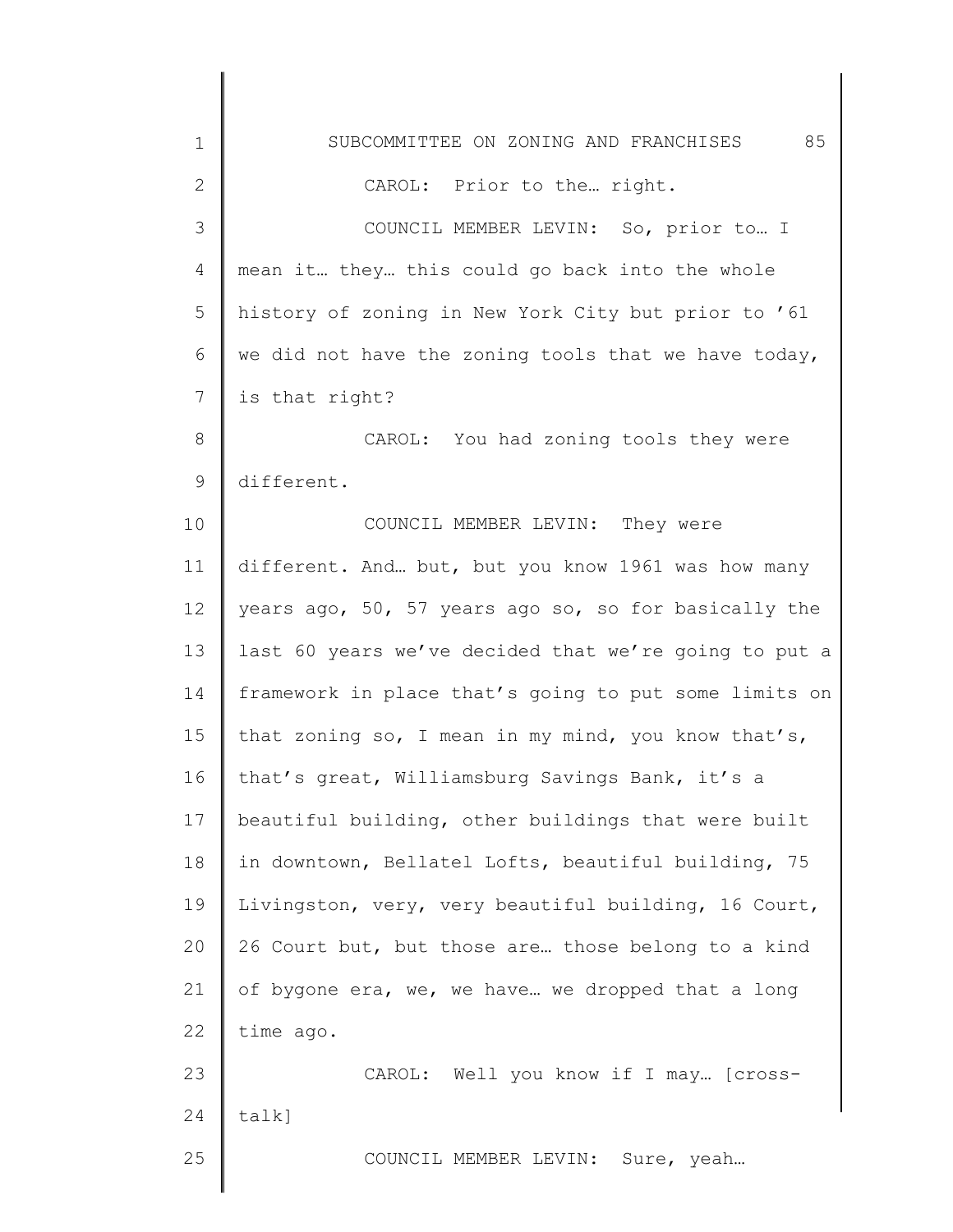| $\mathbf 1$  | 86<br>SUBCOMMITTEE ON ZONING AND FRANCHISES           |
|--------------|-------------------------------------------------------|
| $\mathbf{2}$ | CAROL: As pointed out in our slides                   |
| 3            | downtown Brooklyn is the third largest central        |
| 4            | business district in the city                         |
| 5            | COUNCIL MEMBER LEVIN: Uh-huh                          |
| 6            | CAROL: the other central business                     |
| 7            | districts including Midtown, lower Manhattan, Hudson  |
| 8            | Yards they are now at FARs of 21, 23, even up to 33   |
| 9            | $[cross-talk]$                                        |
| 10           | COUNCIL MEMBER LEVIN: Uh-huh [Cross-                  |
| 11           | $talk$ ]                                              |
| 12           | CAROL: so, I think in what's                          |
| 13           | happening, you know as our city has grown and         |
| 14           | expanded and we need more housing and we need offices |
| 15           | those floor areas have grown, hopefully in places     |
| 16           | where it makes sense like downtown business districts |
| 17           | and near transportation [cross-talk]                  |
| 18           | COUNCIL MEMBER LEVIN: Yeah [Cross-talk]               |
| 19           | CAROL: So, while it's correct that the                |
| 20           | currently you have the 15 as the highest in that      |
| 21           | particular district, city and for buildings, more     |
| 22           | recent buildings there is history both old and in     |
| 23           | other places within the city of high density          |
| 24           | buildings.                                            |
| 25           | COUNCIL MEMBER LEVIN: Right.                          |
|              |                                                       |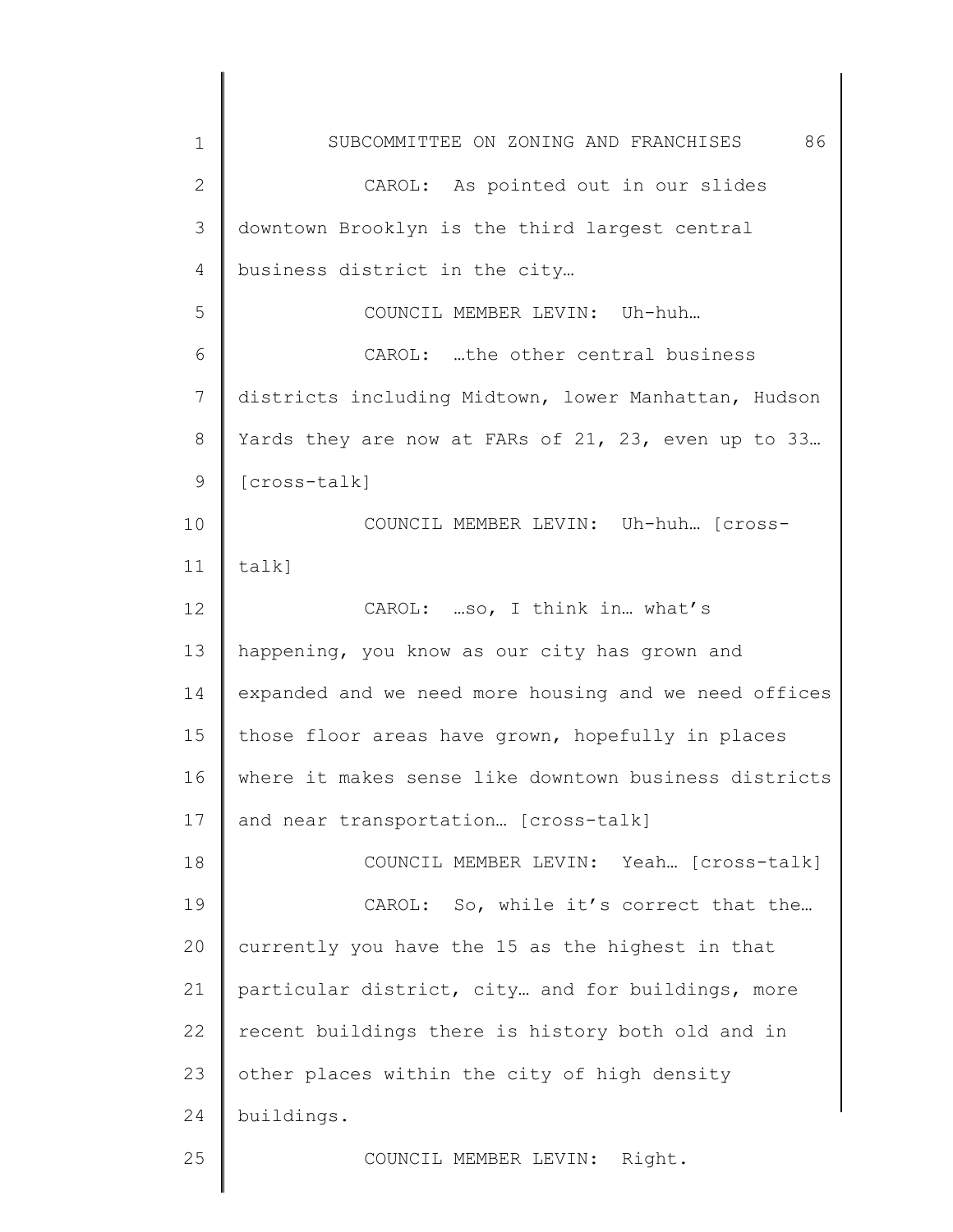| $\mathbf 1$  | 87<br>SUBCOMMITTEE ON ZONING AND FRANCHISES           |
|--------------|-------------------------------------------------------|
| $\mathbf{2}$ | JARED DELLA VALLE: If I could add just                |
| 3            | part in part to that, the post war era in Brooklyn    |
| 4            | was not an era of growth as you may recall, there's a |
| 5            | lot of flight and other things that happened during   |
| 6            | that era and it wasn't until the 70's and 80's where  |
| 7            | the current residents Boerum Hill and Fort Greene     |
| 8            | started to move in and change the nature of the       |
| 9            | neighborhood for which we're all grateful, Brooklyn   |
| 10           | has grown the population has grown between 2010 and   |
| 11           | 2017 by 144,000 people [cross-talk]                   |
| 12           | COUNCIL MEMBER LEVIN: Uh-huh [cross-                  |
| 13           | $talk$ ]                                              |
| 14           | JARED DELLA VALLE: which is an increase               |
| 15           | of 5.7 percent and so time and where we are at        |
| 16           | different moments of time and moments of development  |
| 17           | are instructive [cross-talk]                          |
| 18           | COUNCIL MEMBER LEVIN: Uh-huh [cross-                  |
| 19           | $talk$ ]                                              |
| 20           | JARED DELLA VALLE: I mean the district,               |
| 21           | downtown Brooklyn has changed fairly dramatically     |
| 22           | over the last number of years as I'm sure our         |
| 23           | neighbors can attest and share their frustration with |
| 24           | but we need to accommodate that type of growth        |
| 25           | through more progressive zoning strategies like this, |
|              |                                                       |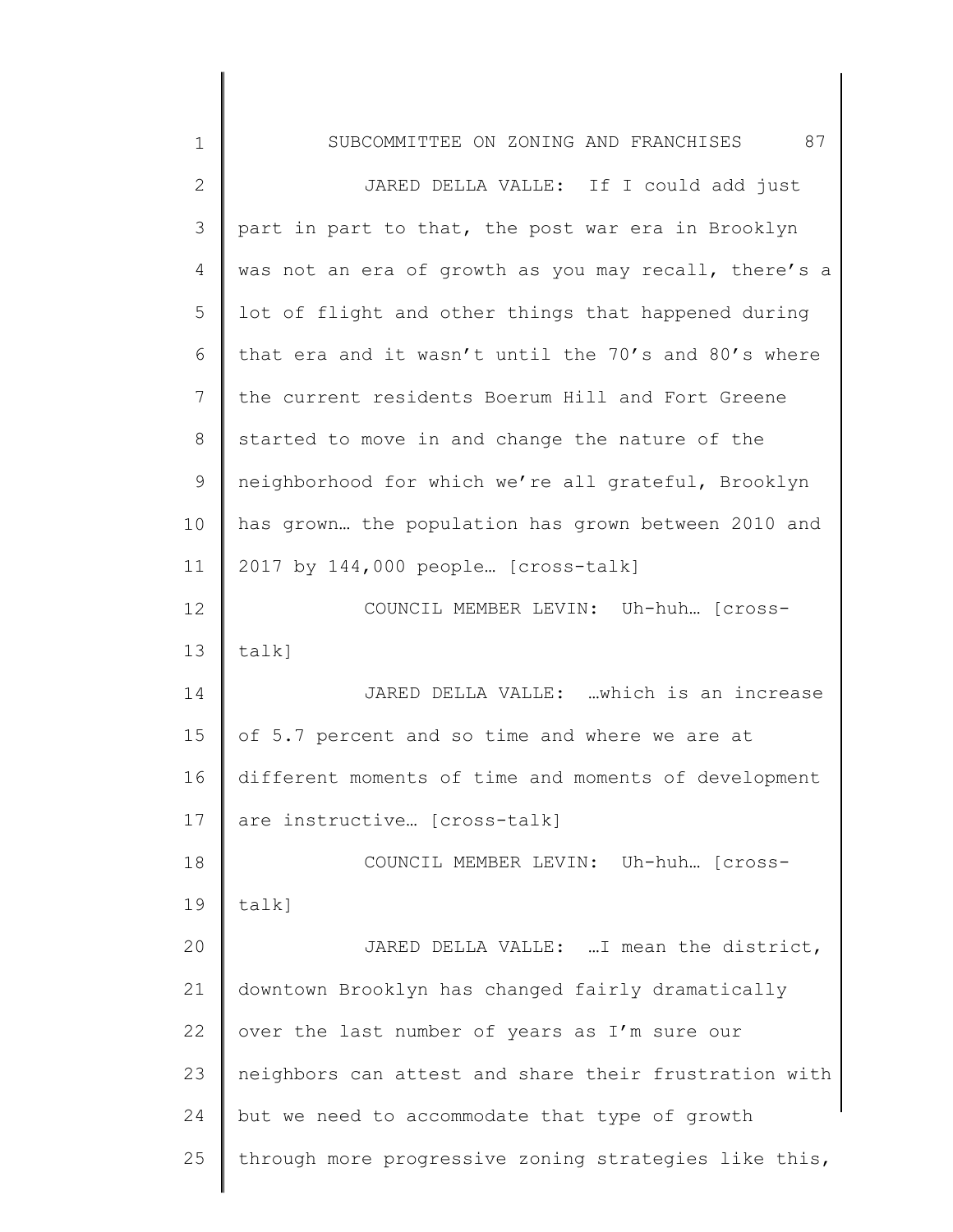| $\mathbf 1$    | 88<br>SUBCOMMITTEE ON ZONING AND FRANCHISES           |
|----------------|-------------------------------------------------------|
| 2              | we're about to outpace Chicago as becoming the third  |
| 3              | largest city in the United States by the year 2020    |
| 4              | [cross-talk]                                          |
| 5              | COUNCIL MEMBER LEVIN: Uh-huh [cross-                  |
| 6              | talk]                                                 |
| $\overline{7}$ | JARED DELLA VALLE: which is, you know                 |
| 8              | important to be thinking forward [cross-talk]         |
| 9              | COUNCIL MEMBER LEVIN: Sure [cross-talk]               |
| 10             | JARED DELLA VALLE:  not just reflecting               |
| 11             | on the past.                                          |
| 12             | COUNCIL MEMBER LEVIN: Right, right.                   |
| 13             | Appreciate that. So, looking at the stated rational   |
| 14             | then for this block in 2004 quoting from the zoning   |
| 15             | resolution article 10, chapter one, special downtown  |
| 16             | Brooklyn district, the special downtown Brooklyn      |
| 17             | district established in this resolution is designed   |
| 18             | to promote and protect public health, safety and      |
| 19             | general welfare. These general goals and include      |
| 20             | among others the following specific purposes; to      |
| 21             | create and then move forward to letter C, to create   |
| 22             | and provide a transition between the downtown         |
| 23             | commercial core and lower scale residential           |
| 24             | communities of Fort Greene, Boerum Hill and Cobble    |
| 25             | Hill and Brooklyn Heights; D, to encourage the design |
|                |                                                       |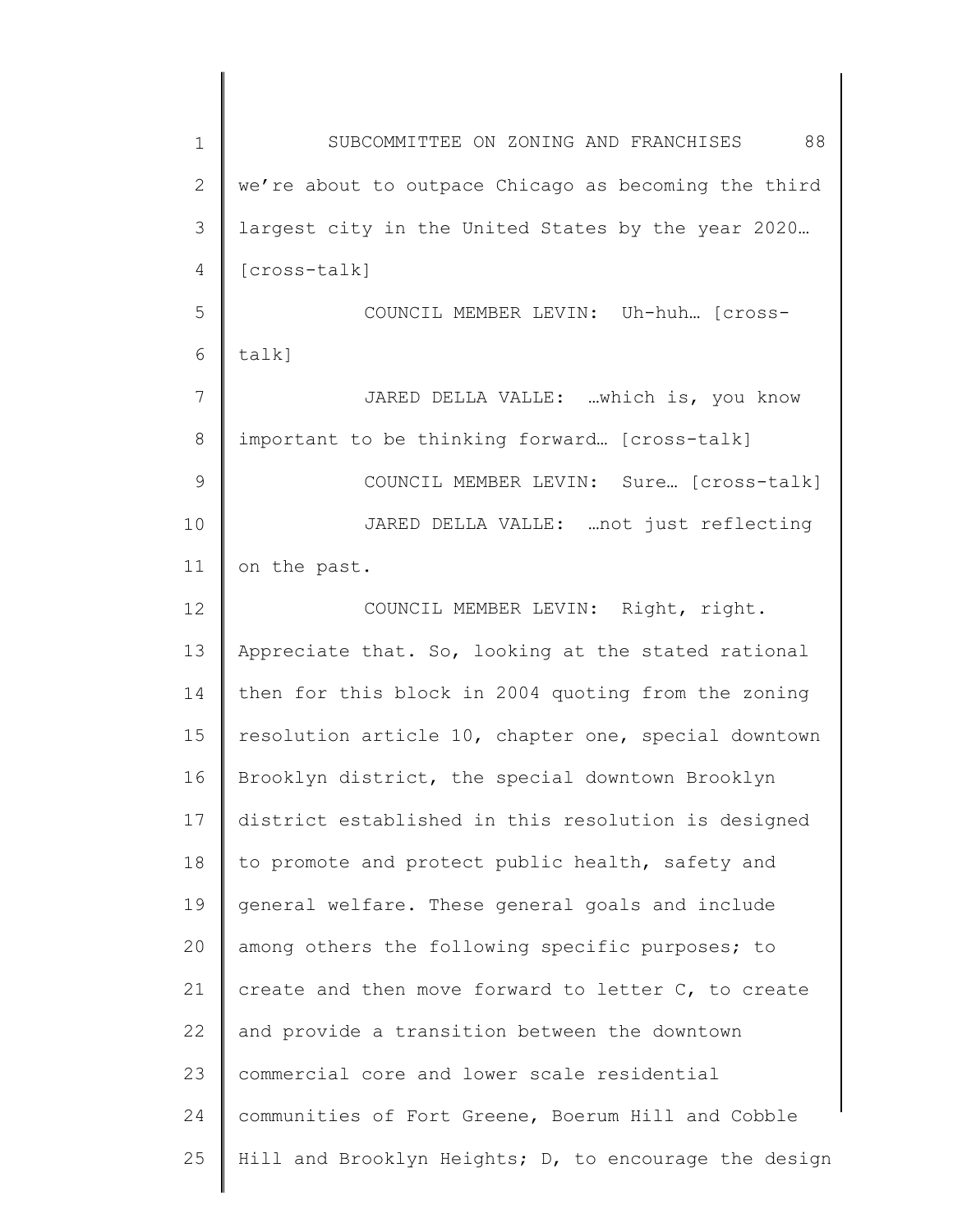| $1\,$          | 89<br>SUBCOMMITTEE ON ZONING AND FRANCHISES           |
|----------------|-------------------------------------------------------|
| $\overline{2}$ | of new buildings that are in character with the area  |
| 3              | and then this block specifically was noted in the CPC |
| 4              | report in 2004 as a transition between the adjacent   |
| 5              | higher density zoning districts and the midrise       |
| 6              | residential neighborhoods. So, my question is, is     |
| $\overline{7}$ | this proposal is this is it still the policy of the   |
| 8              | city that there ought to be transitional zoning       |
| 9              | blocks?                                               |
| 10             | CAROL: So, let me address that with                   |
| 11             | three maybe four points.                              |
| 12             | COUNCIL MEMBER LEVIN (: Okay.                         |
| 13             | CAROL: So, the in 2001 and 2000 in                    |
| 14             | 2001 the city created the limited height district,    |
| 15             | which, which capped heights at 210 feet and called    |
| 16             | that the transitional zoning district [cross-talk]    |
| 17             | COUNCIL MEMBER LEVIN: Okay [cross-talk]               |
| 18             | CAROL: that specifically and did not                  |
| 19             | include this block, it didn't include anything along  |
| 20             | Flatbush, it ended between 3rd and State and          |
| 21             | Schermerhorn. So, there was a very specific zoned     |
| 22             | limited height district. The other relative the       |
| 23             | other point though is that what's changed since 2004  |
| 24             | and now is as Jared was pointing out with the         |
| 25             | planning is incredible, I mean the growth in          |
|                |                                                       |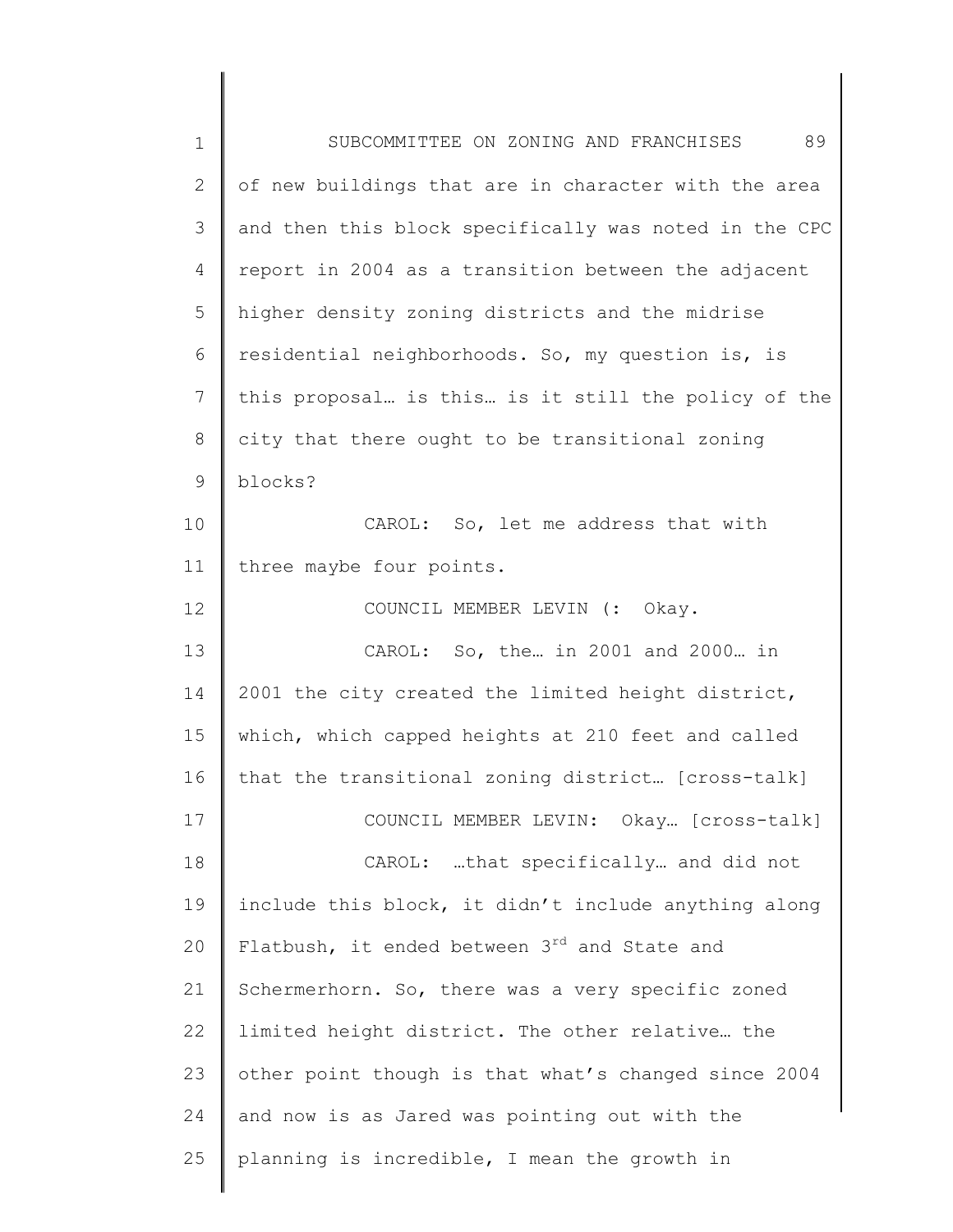| $\mathbf 1$    | 90<br>SUBCOMMITTEE ON ZONING AND FRANCHISES           |
|----------------|-------------------------------------------------------|
| $\mathbf{2}$   | Brooklyn, the growth in, in, in a lot of areas. So,   |
| 3              | zoning we don't think of as static that's why you     |
| 4              | hear applications all the time because the city is    |
| 5              | growing and changing and we're always looking to see  |
| 6              | planning not for 2004 but 2000 2030 etcetera so,      |
| $7\phantom{.}$ | the so, things do, do change but the other point is   |
| 8              | that this is in addition to our zoning. We, we are    |
| $\mathsf 9$    | very sensitive to the fact that you have brownstones  |
| 10             | and we need to plan on a block that really bridges,   |
| 11             | you know two different districts and we're doing that |
| 12             | through our special permit, through not zoning which  |
| 13             | is a very sort of general, you know general [cross-   |
| 14             | $talk$ ]                                              |
| 15             | COUNCIL MEMBER LEVIN: Block tools                     |
| 16             | [cross-talk]                                          |
| 17             | CAROL: rules [cross-talk]                             |
| 18             | COUNCIL MEMBER LEVIN: Block tools                     |
| 19             | [cross-talk]                                          |
| 20             | CAROL: general rules through our                      |
| 21             | special permit and the design we've listened to the   |
| 22             | State Street residents, we have set backs on State    |
| 23             | Street, we have a lower rise, we don't have the       |
| 24             | parking so through the use of more refined zoning     |
| 25             | techniques [cross-talk]                               |
|                |                                                       |

 $\begin{array}{c} \hline \end{array}$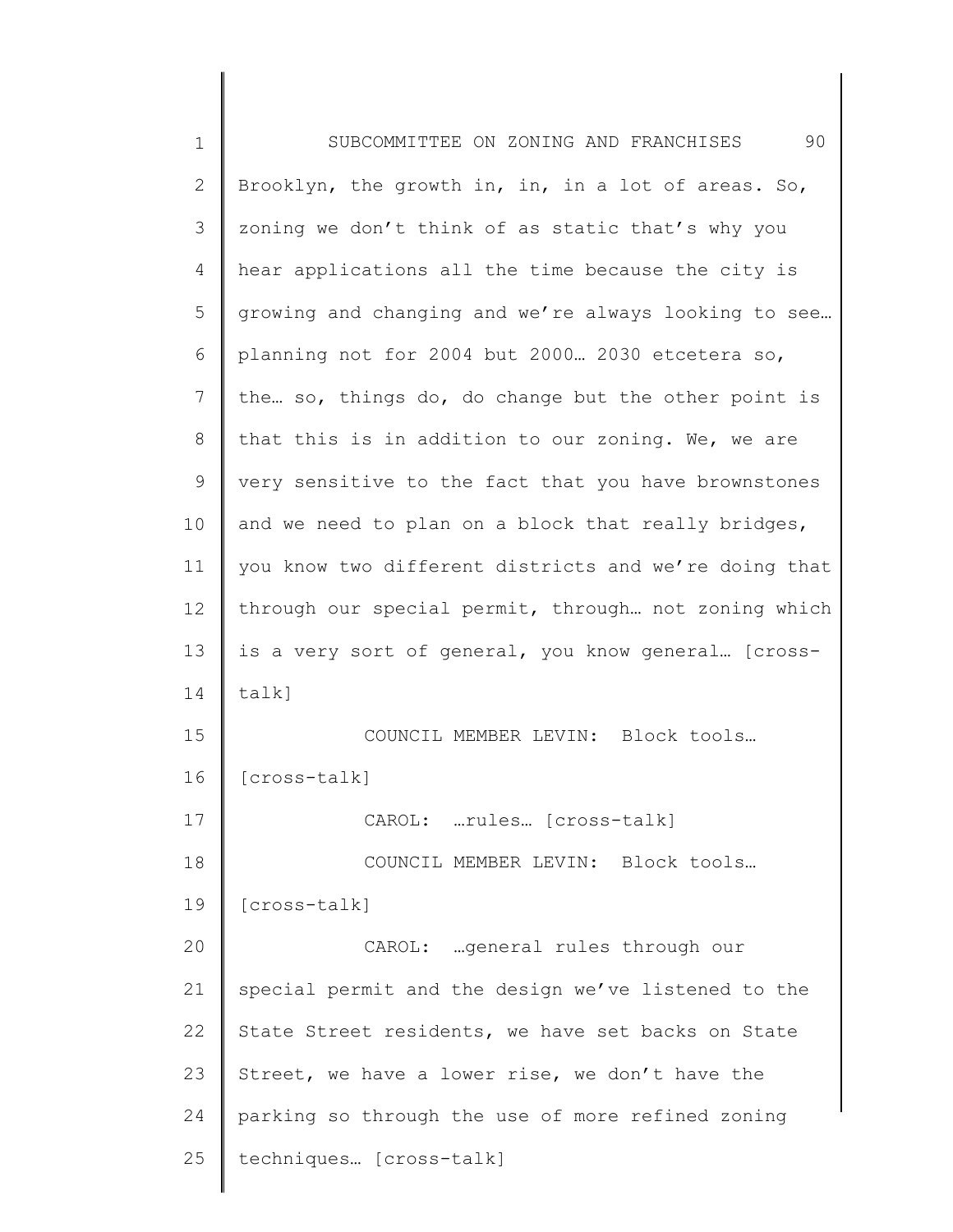1 2 3 4 5 6 7 8 9 10 11 12 13 14 15 16 17 18 19 20 21 22 23 24 25 SUBCOMMITTEE ON ZONING AND FRANCHISES 91 COUNCIL MEMBER LEVIN: Uh-huh… [crosstalk] CAROL: …we believe you can bridge the different communities around a particular site. COUNCIL MEMBER LEVIN: Okay, but back to the… you mentioned 2001 height limited district but 2004 identified this block as transitional, is that… [cross-talk] CAROL: There were… [cross-talk] COUNCIL MEMBER LEVIN: …right? CAROL: The zoning resolution kept the limited height district as it was, they didn't see… they didn't focus on this block when they did, they said okay, it's between and so they did see it as a block that's between a… or bridging two different districts so if you want to… [cross-talk] COUNCIL MEMBER LEVIN: A transition… [cross-talk] CAROL: …call it… fine, you can call it a transition if you will. COUNCIL MEMBER LEVIN: Okay. I think it's important, I think it's, it's, it's very important… [cross-talk] CAROL: It's important… [cross-talk]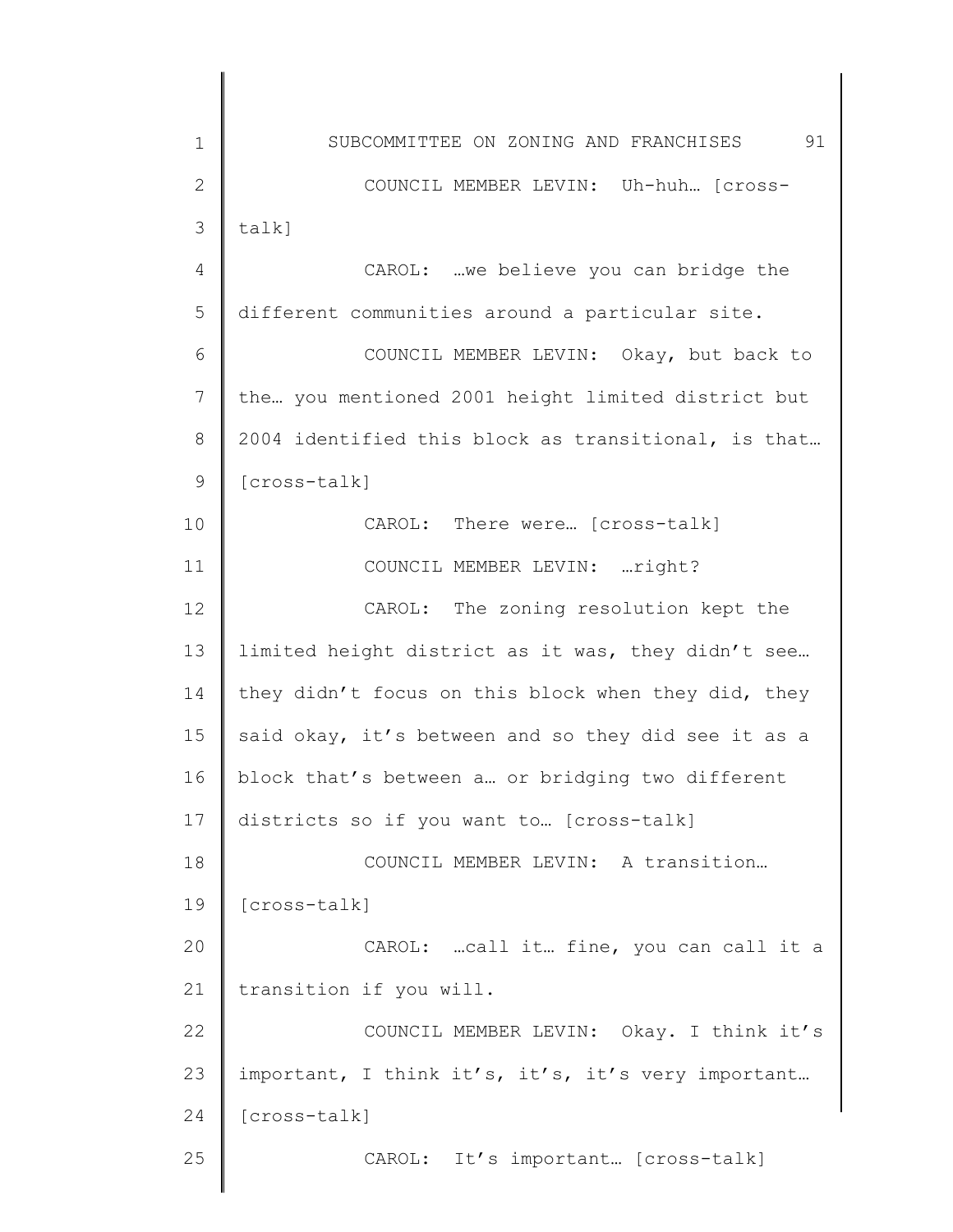1 2 3 4 5 6 7 8 9 10 11 12 13 14 15 16 17 18 19 20 21 22 23 24 25 SUBCOMMITTEE ON ZONING AND FRANCHISES 92 COUNCIL MEMBER LEVIN: It was… [crosstalk] CHAIRPERSON MOYA: Folks please… COUNCIL MEMBER LEVIN: You know the, the, the CPC report in 2004 set forward that this block ought to be transitional and it's just… it's, it's a logical thing, it's not… I, I, I… nobody here is denying that Flatbush Avenue has a high density, nobody here… [cross-talk] [applause] CHAIRPERSON MOYA: Folks, folks… hold on, I'm sorry… I'm sorry Council Member, please, please keep your applause to yourself, we told you what you need to do if you feel that you agree with this, let's be respectful to the people who are testifying and to the Councilman who is asking these questions, okay? Thank you very much. COUNCIL MEMBER LEVIN: So, nobody is denying that Flatbush Avenue has a higher density, nobody is denying that it's a transit rich area, that it's proximity to Atlantic Terminal is, is… you know close to ideal when it comes to proximity to, to, to transit options so nobody is denying any of that it's just that from a… the, the, the underpinning, the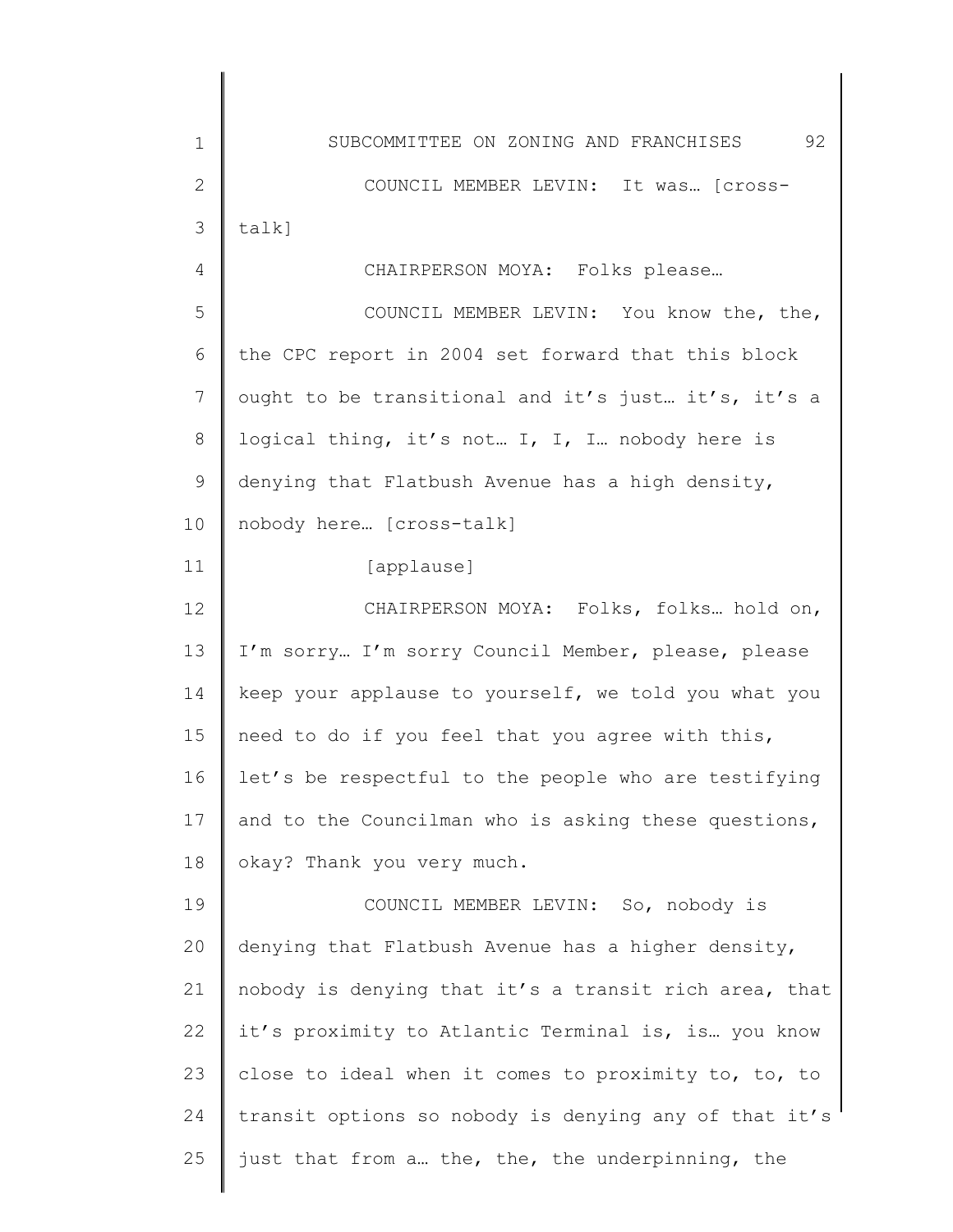1 2 3 4 5 6 7 8 9 10 11 12 13 14 15 16 17 18 19 20 21 22 23 24 25 SUBCOMMITTEE ON ZONING AND FRANCHISES 93 rational for why it is zoned C6-2 today is because it's in between at a 6.5 it's in between two or 2.2 R6B on State Street to 12, you know on Flatbush and so it, it provides that transition, it's just in between the two, you know and so proposed now… I mean just… you know it… you're going from a 12 to an 18 to a 2.2 and, and so that's just… it's, it's… design is, is important, it's totally important, a well designed building is better than a poorly designed building or a complex of buildings and I appreciate the intent here and I appreciate the willingness on Alloy's part to… you know to really dive into those elements, the architectural elements, the design elements but there's only… there's only so much that, that that can do when still working with a framework or a paradigm that now discards the underpinning or rational set forward in 2004 for why this was zoned the way it is. Now again you have… you know the schools are important, its an ECF project, I realize that this project would not be in this configuration or even probably here today if it was just a private project without an ECF component, I get that. The question is just how do you balance those things when you are… you know that may… that may be an incentive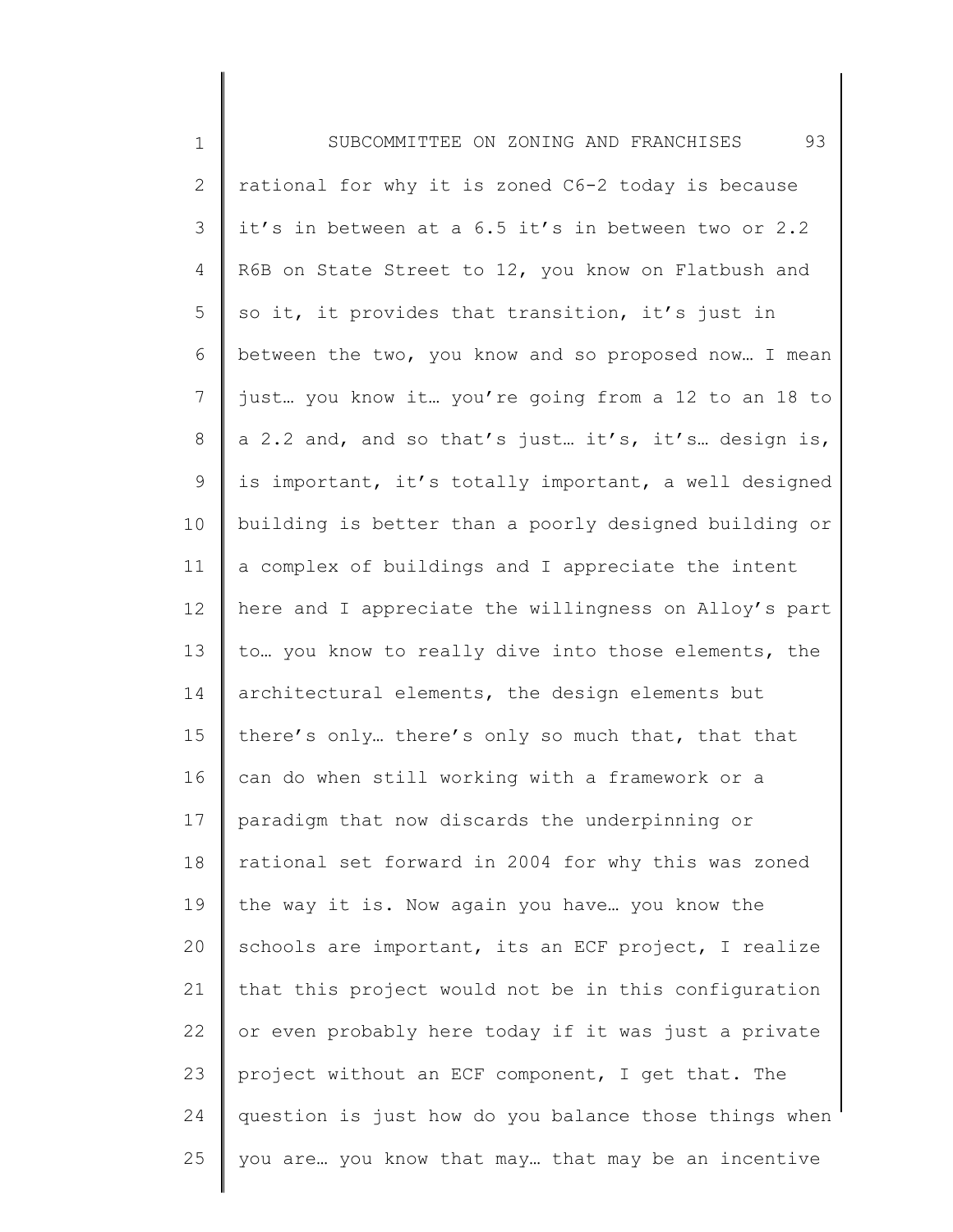1 2 3 4 5 6 7 8 9 10 11 12 13 14 15 16 17 18 19 20 21 22 23 24 SUBCOMMITTEE ON ZONING AND FRANCHISES 94 to increase the density on a transitional block, the, the question is just what's… is it… you know is it… is that then kind of blows the rational out of the water and it can't go back, you can't then go say well… you know it's, it's hard… I don't… I, I don't want to rationalize it, I don't want to say well, you know the design elements make it so it's better and some set backs and so on and so forth if it's really still kind of outside… if… it just… it, it… we are now casting off that, that rational for its… for its particular zoning and I think that that… its been frankly frustrating not just from the development team but others as well in the administration to… where it's, it's been real reluctance to use the word transitional and I picked up on that, I've noticed that like nobody wants to use the word transitional because that then gives validity to that framework and not the proposed framework and so that's… I'm very… it's, it's very… it's been a studious avoidance of the word transitional… CAROL: I just… I, I want to again point out the 23 FAR building next to brownstones have done very well for the last 100 years and I think they

could do very well for another 100 years especially

25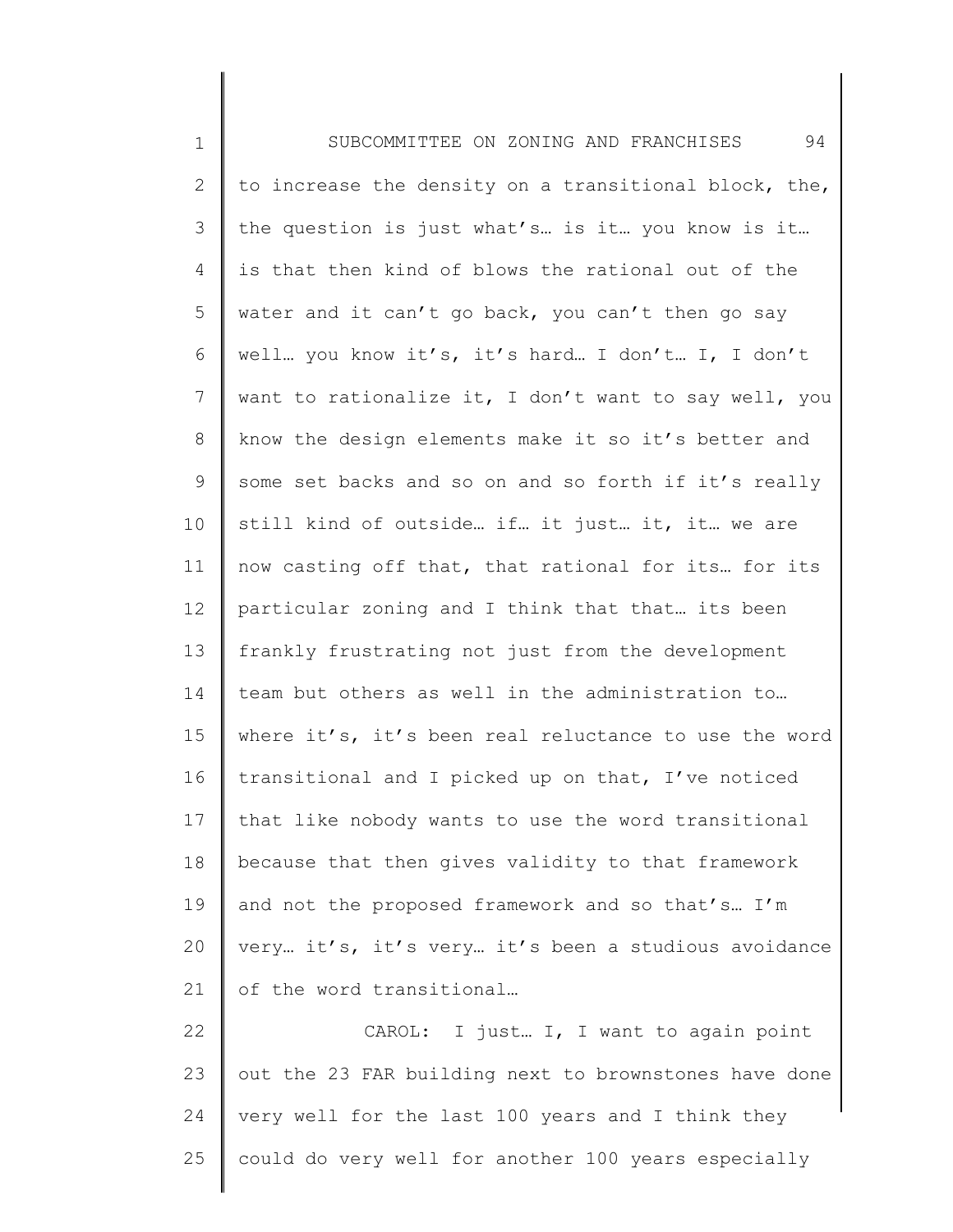1 2 3 4 5 6 SUBCOMMITTEE ON ZONING AND FRANCHISES 95 where through the tools that we are provided we can accommodate some of that so that's, you know our view and our view is that there's a desperate need for housing and housing and office and these other things and we can do that in a way that makes sense.

7 8 9 10 11 12 13 14 15 16 17 18 19 20 21 22 23 24 25 COUNCIL MEMBER LEVIN: So… [cross-talk] JARED DELLA VALLE: I would only just add one quick anecdote, the use of the transition is a complicated one and agree Steve, you know so much of this is about design, right and how… and how you handle design, I think that the difference between the Schermerhorn transitional zone which was explicitly articulated with very specific height controls this site on it's as of right basis has an ultimate height that is 580 feet tall which exceeds that of the Williamsburg Savings Bank by some 60 something feet as an as of right proposal with no benefit and so I think that, you know it's incumbent upon us and the process that we lead with the community and, and together with you as our council person to help guide the discussion in order to manage the duality of these things and I think both the intent of what was drafted at the time can be questioned because this site did not have height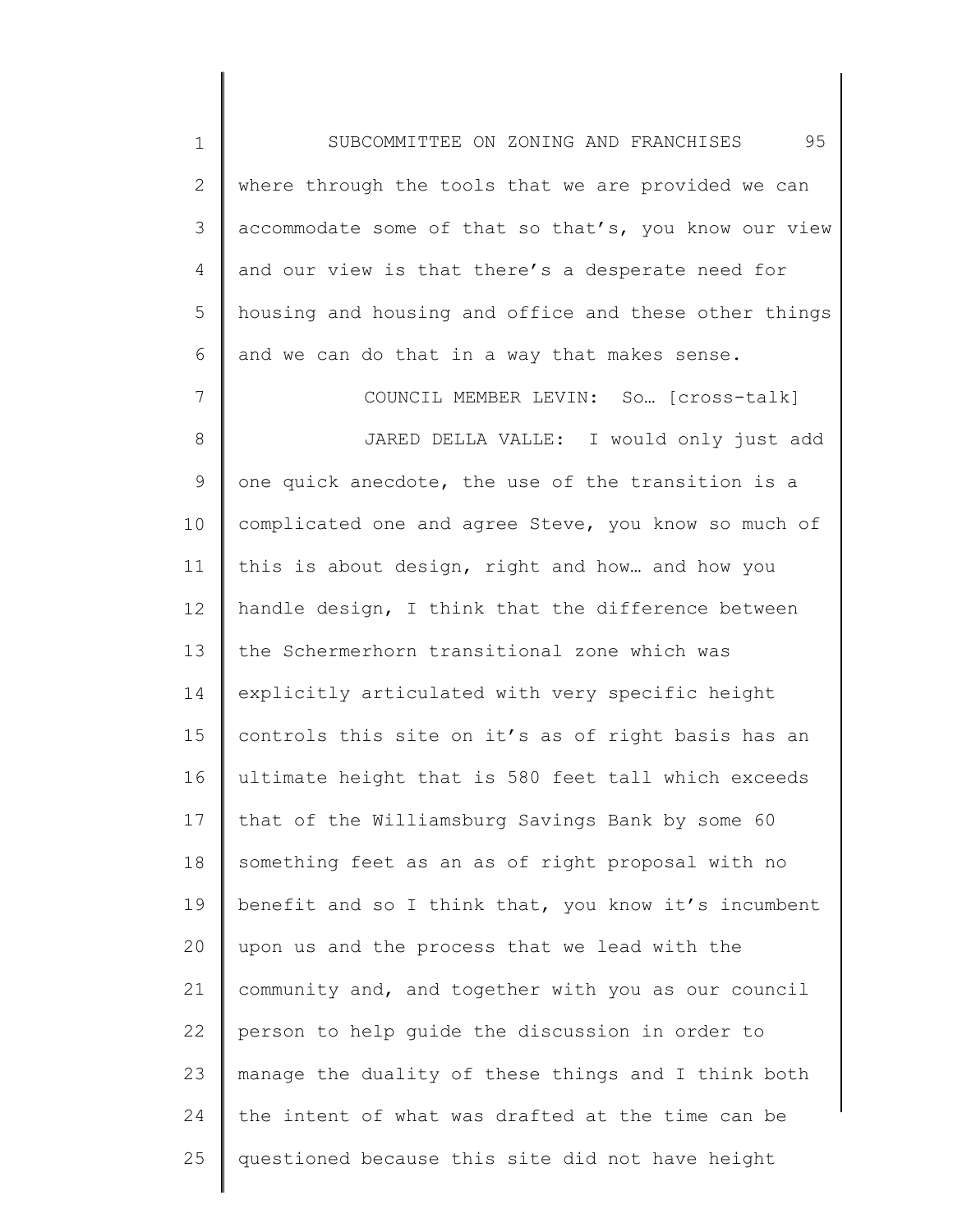| $\mathbf 1$  | 96<br>SUBCOMMITTEE ON ZONING AND FRANCHISES           |
|--------------|-------------------------------------------------------|
| $\mathbf{2}$ | control and we have to look at today and the context  |
| 3            | of today and how downtown Brooklyn has changed over   |
| 4            | the years which is to rely on text that is, you know  |
| 5            | 14 years old as the indicator about what we should do |
| 6            | for the future is a complicated and nuanced matter    |
| 7            | which is not to say I'm disavowing the need to work   |
| $8\,$        | together as I suggested [cross-talk]                  |
| $\mathsf 9$  | COUNCIL MEMBER LEVIN: Yeah [cross-talk]               |
| 10           | JARED DELLA VALLE: before its important               |
| 11           | but I have faith in our capacity as a team and I, I   |
| 12           | think we've shown that today that we can use this and |
| 13           | I, I also don't want to confuse height and density.   |
| 14           | COUNCIL MEMBER LEVIN: I don't either.                 |
| 15           | Right, I think that that's I think that's important,  |
| 16           | you know and this is you know I've been doing this    |
| 17           | for eight and a half years and you know I've been     |
| 18           | there it's, it's they're very different things,       |
| 19           | very, very different things and, and you know a tall, |
| 20           | well designed building that has, you know less of an  |
| 21           | impact on shadow and on streets, you know the street  |
| 22           | experience is, you know is not necessarily worse so I |
| 23           | just you know I, I want to make that distinction as   |
| 24           | well that's why I'm talking about density, that's why |
| 25           | I'm actually not talking about height. Frankly,       |
|              |                                                       |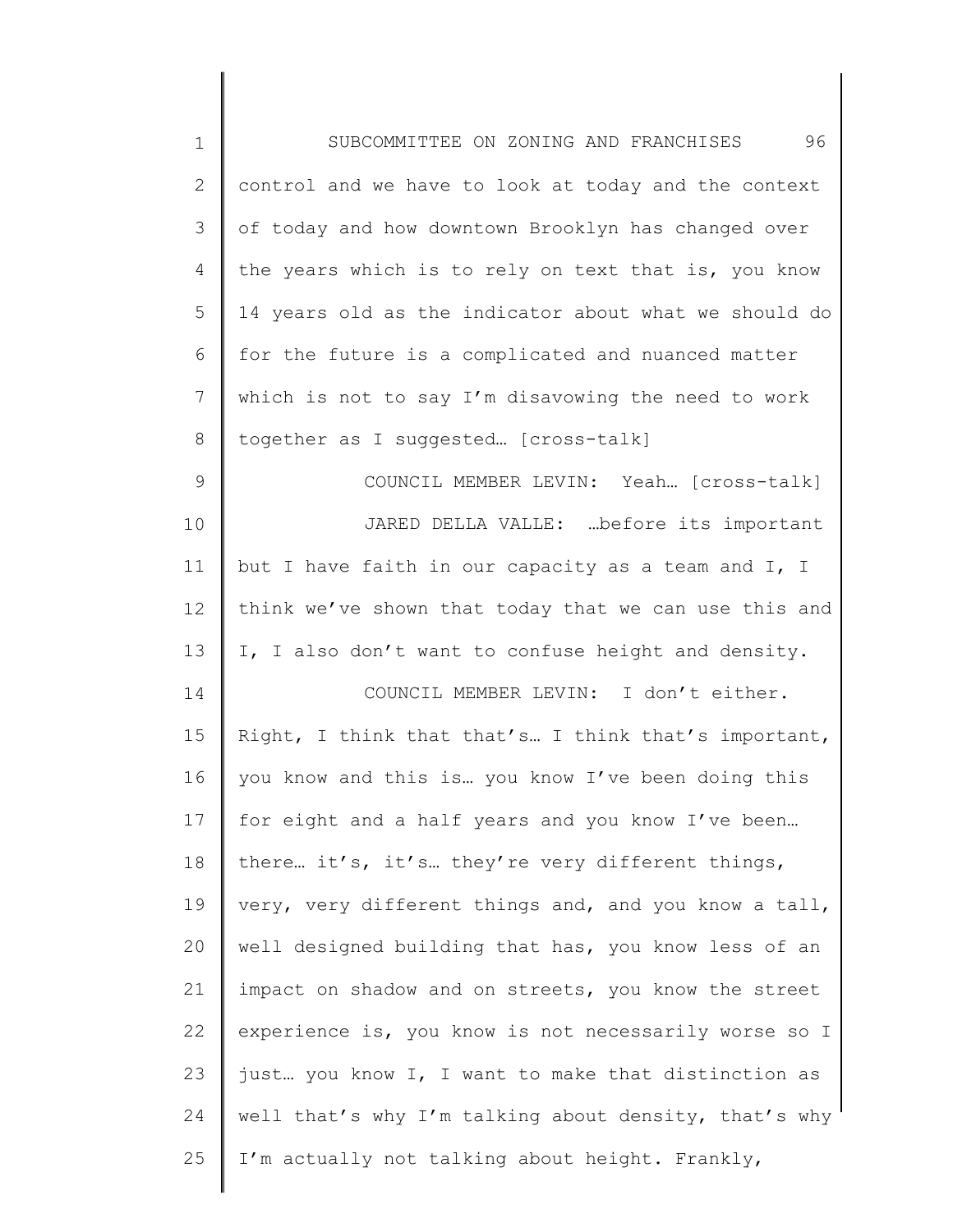| $\mathbf 1$    | 97<br>SUBCOMMITTEE ON ZONING AND FRANCHISES           |
|----------------|-------------------------------------------------------|
| $\overline{2}$ | height doesn't really matter to me that much, it's    |
| 3              | about the scale, it's about the, the, the experience  |
| 4              | of the local residents and density is the thing that  |
| 5              | impacts experience more than height and I think that  |
| 6              | that's generally agreed as a zoning idea. I mean I do |
| 7              | want to I mean I it's I don't know if anyone here     |
| 8              | is an expert on this question but from my             |
| 9              | understanding just as it's been out in the press the  |
| 10             | there's not there's a shortage obviously of           |
| 11             | affordable housing, I see that every day, I have a    |
| 12             | lot of constituents who are in dire need of           |
| 13             | affordable housing, we don't have a shortage of       |
| 14             | residential units in downtown Brooklyn, I mean is     |
| 15             | that fair? I mean is there right now we're at I       |
| 16             | mean the residential vacancy rate in downtown         |
| 17             | Brooklyn is probably higher than I would think other  |
| 18             | residential neighborhoods.                            |
| 19             | JARED DELLA VALLE: I think you'll hear                |
| 20             | in public testimony today from one of the experts in  |
| 21             | the field that actually all of the units that came    |
| 22             | online over the last couple of months which have been |
| 23             | a lot of them have largely been absorbed and the      |
| 24             | population density that we're seeing is a blip in the |
| 25             | large spectrum of how many residents we're            |
|                |                                                       |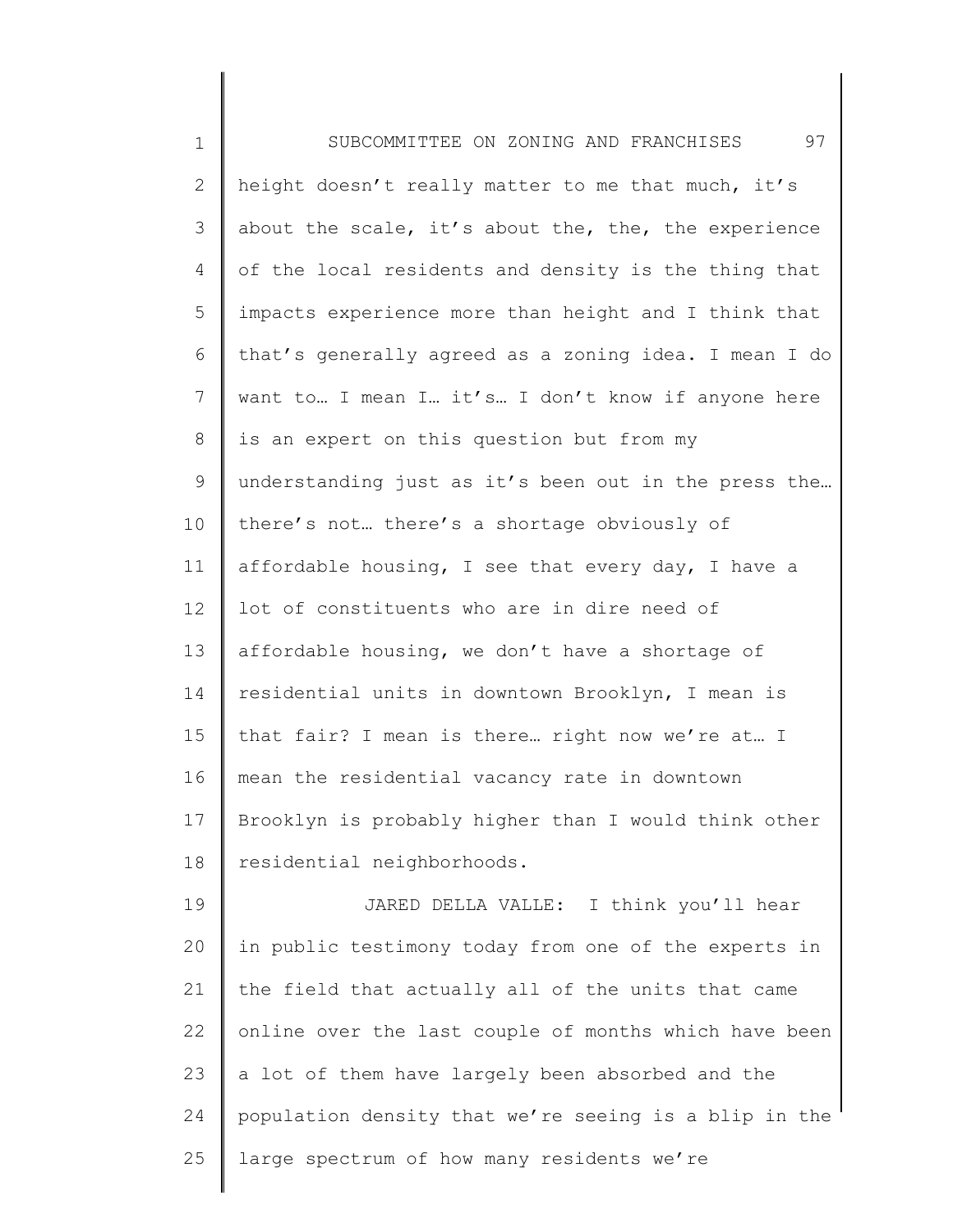1 2 3 4 5 6 7 8 9 10 11 12 13 14 15 16 17 18 19 20 21 22 23 24 SUBCOMMITTEE ON ZONING AND FRANCHISES 98 anticipating. This is a large development with a lot of housing units but nothing near what the city needs. We can see that supply and demand works with the inventory that's happened here where pricing pressure has in fact helped… [cross-talk] COUNCIL MEMBER LEVIN: Uh-huh… [crosstalk] JARED DELLA VALLE: …right, a number of units come on the market, people see incentives for housing units that has proven to be valuable to help temper the skyrocketing rents that people are seeing. We noted 3,000 dollars a square foot... I mean 3,000 dollars for an apartment before, that number in times when all of these units don't come online at the same time is like 3,600, 3,800, it gets worse so supply and demand works and like it or not Brooklyn is one of the best cities in the United States and we're all proud of that and that is something that we need to accommodate it's growth, if we anticipate another 144,000 people which I would be willing to bet it's more over the next decade you can bet that there's not nearly enough units coming online and that the city should be thinking about higher density areas.

25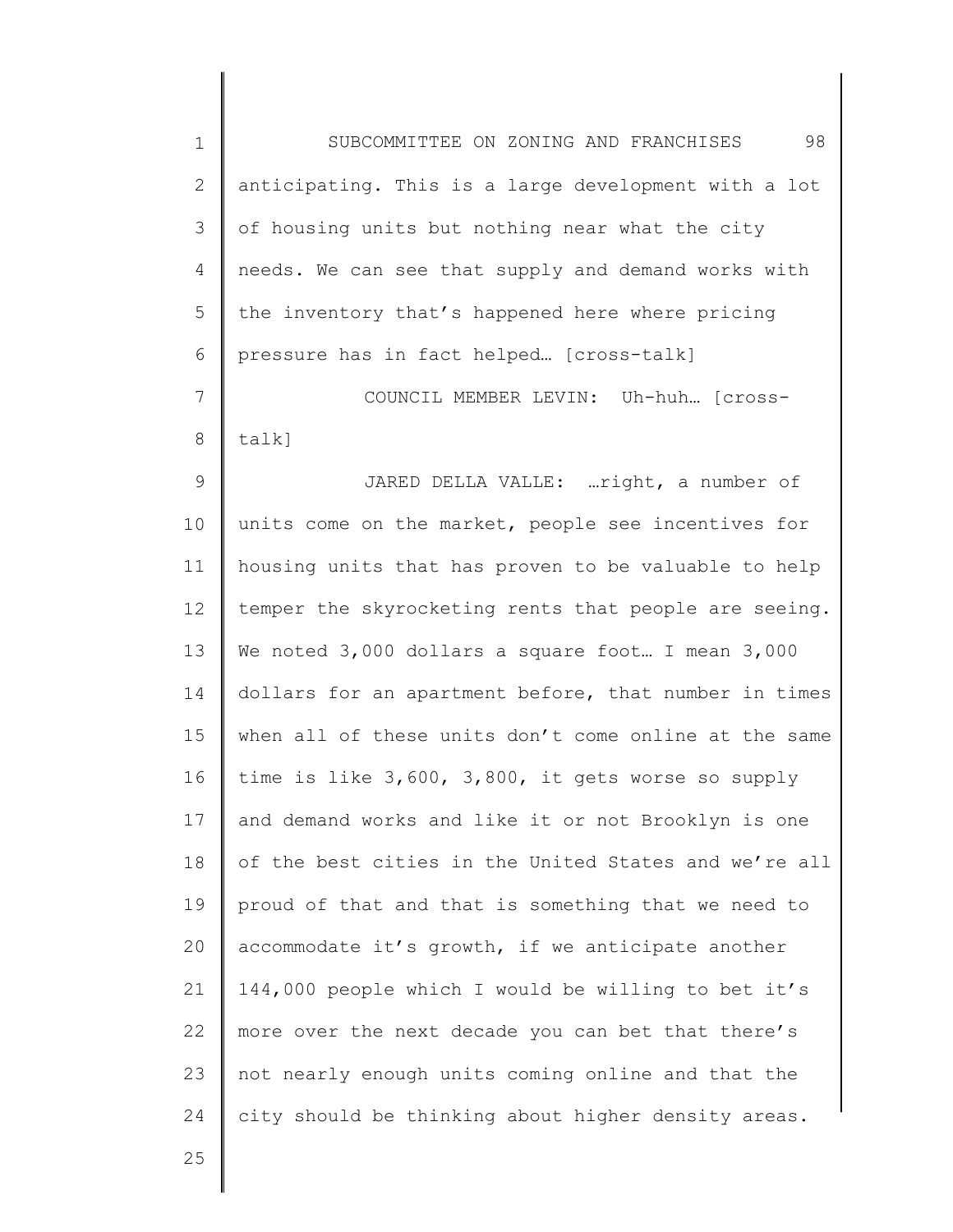| $\mathbf 1$     | 99<br>SUBCOMMITTEE ON ZONING AND FRANCHISES           |
|-----------------|-------------------------------------------------------|
| $\mathbf{2}$    | COUNCIL MEMBER LEVIN: Yeah, I mean                    |
| 3               | there's a counter argument to that which is this idea |
| 4               | of kind of secondary displacement and what the        |
| 5               | surround you know what the impact is if you bring on  |
| 6               | a lot of market rate units particularly in the high   |
| $7\phantom{.0}$ | rise setting where you are getting 3,000 dollars a    |
| 8               | month for a one bedroom apartment that then does have |
| 9               | a secondary impact in the surrounding community on    |
| 10              | rent stabilized units, pressure upper pressure on     |
| 11              | rent stabilized units, unregulated pressure on, on    |
| 12              | non-rent stabilized units that may be, you know       |
| 13              | affordable-ish so, you know one bedroom going for     |
| 14              | 2,000, you know it kind of that kind of the big       |
| 15              | picture, you know you do see that you know if you     |
| 16              | have more units yeah, if you have more units coming   |
| 17              | online and tranches and that might drive down the     |
| 18              | 3,600 to 3,000 but that also has the impact on the    |
| 19              | 1,800 or 2,000 dollar one bedroom three blocks away   |
| 20              | that now gets, gets pushed upwards so there's a       |
| 21              | counter argument that I, I, I don't think we're going |
| 22              | to resolve that all today. Okay, but going back, I    |
| 23              | mean I just want to reiterate this is a transitional  |
| 24              | block under the current zoning framework, under the   |
| 25              | current as it is in law, it is a transitional block,  |
|                 |                                                       |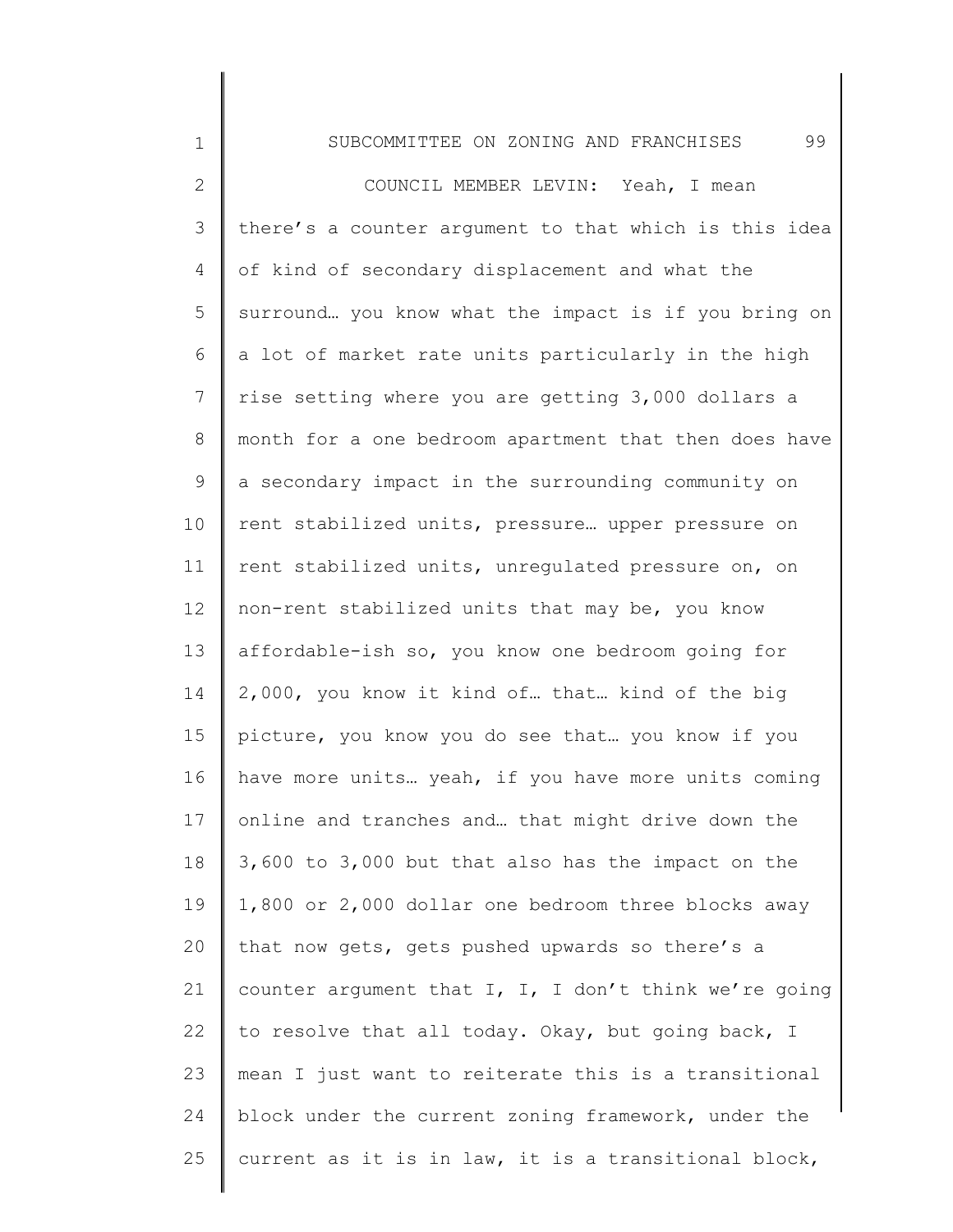| $\mathbf 1$   | SUBCOMMITTEE ON ZONING AND FRANCHISES                 |
|---------------|-------------------------------------------------------|
| $\mathbf{2}$  | I consider it a transitional block and, and           |
| $\mathcal{S}$ | therefore, you know that's seriously something we're  |
| 4             | going to have to try to reconcile over the next, you  |
| 5             | know couple of weeks. Mr. Chairman I'm sorry, I just  |
| 6             | have a couple more topics here to, to address. Okay,  |
| 7             | school seats, elementary school seats. So, how many   |
| $8\,$         | of how many I'm just going to set aside Khalil        |
| $\mathsf 9$   | Gibran, I think that that issue is kind of well       |
| 10            | addressed, the building itself is unsuitable for as   |
| 11            | it is for a high school, it's a school that has, has  |
| 12            | been through all types of difficulty and              |
| 13            | discrimination and you know I was very moved to go to |
| 14            | their to their graduation this year and was talking   |
| 15            | to Principal Hamann and he mentioned to me that they  |
| 16            | had students that were not allowed back in the United |
| 17            | States after visiting family due to the Trump         |
| 18            | administration travel ban, they were visiting family  |
| 19            | in Yemen and, and that's so this is a this is a, a    |
| 20            | student body that I think needs the support and of,   |
| 21            | of us as a city government so and, and their          |
| 22            | existing school building is not suitable so that's,   |
| 23            | that's accepted. For an elementary school what, what  |
| 24            | is the so what would be the impact to elementary      |
| 25            | school seats of this development?                     |
|               |                                                       |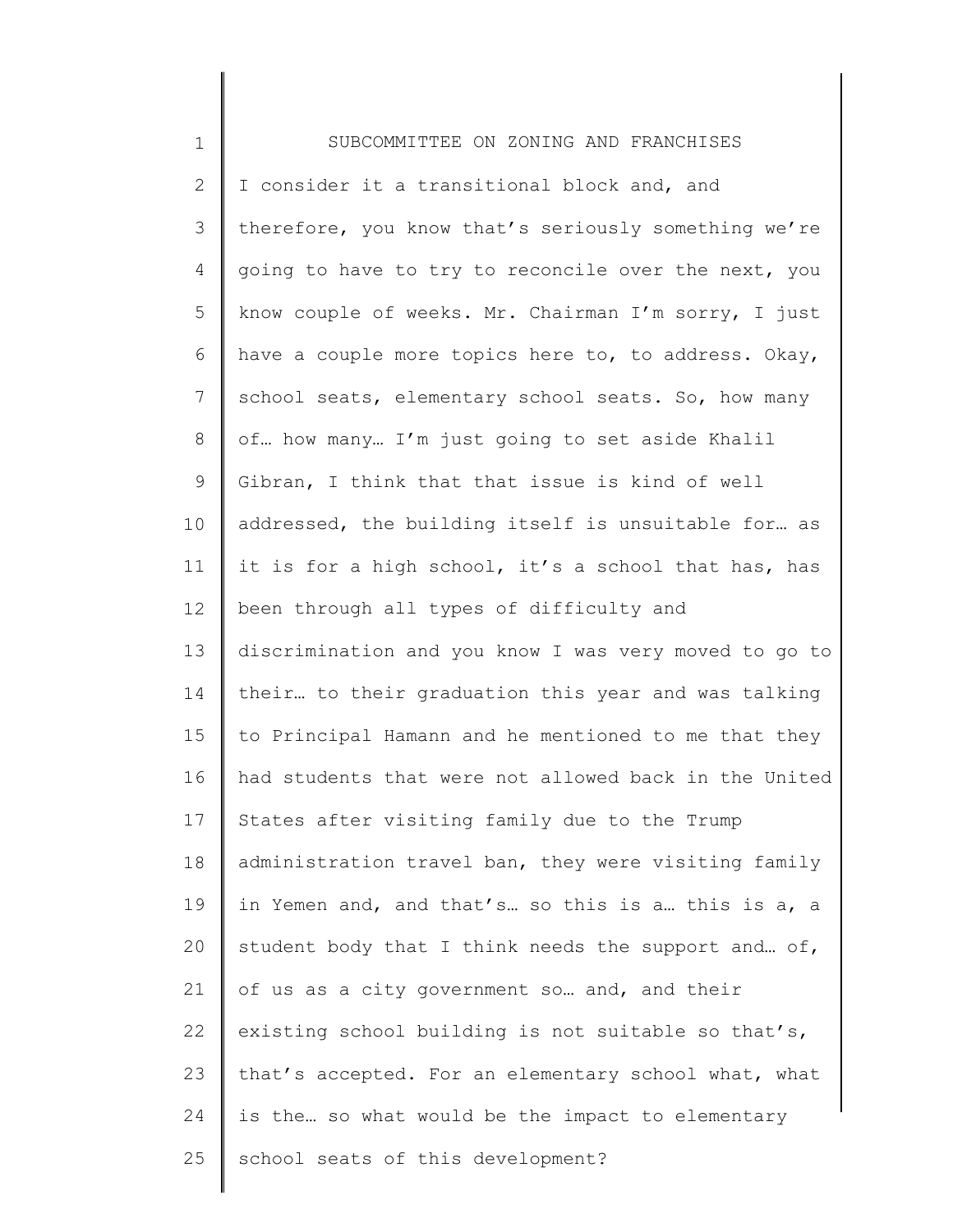| $\mathbf 1$    | SUBCOMMITTEE ON ZONING AND FRANCHISES                |
|----------------|------------------------------------------------------|
| $\overline{2}$ | JENNIFER MALDONADO: We I think we                    |
| $\mathfrak{Z}$ | looked at it and it was approximately 164, I believe |
| 4              | that's the net total of school seats, new school     |
| 5              | seats [cross-talk]                                   |
| 6              | CAROL: Use, use I was going to say                   |
| 7              | using [cross-talk]                                   |
| 8              | JENNIFER MALDONADO: Excuse me, sorry                 |
| $\mathsf 9$    | [cross-talk]                                         |
| 10             | CAROL:  conservative [cross-talk]                    |
| 11             | JENNIFER MALDONADO: Yeah [Cross-talk]                |
| 12             | CAROL:  environmental review we got I                |
| 13             | think 169. [cross-talk]                              |
| 14             | COUNCIL MEMBER LEVIN: We have 168 but                |
| 15             | or sorry, 186, excuse me [cross-talk]                |
| 16             | JARED DELLA VALLE: 186 is the impact of              |
| 17             | schools, 168 is the net benefit of school, school    |
| 18             | seats created by the project.                        |
| 19             | COUNCIL MEMBER LEVIN: Right, okay, so                |
| 20             | 186 is, is the number of school seats that will be   |
| 21             | taken up by the project?                             |
| 22             | JARED DELLA VALLE: Correct                           |
| 23             | COUNCIL MEMBER LEVIN: And then 168 is                |
| 24             | the [cross-talk]                                     |
| 25             |                                                      |
|                |                                                      |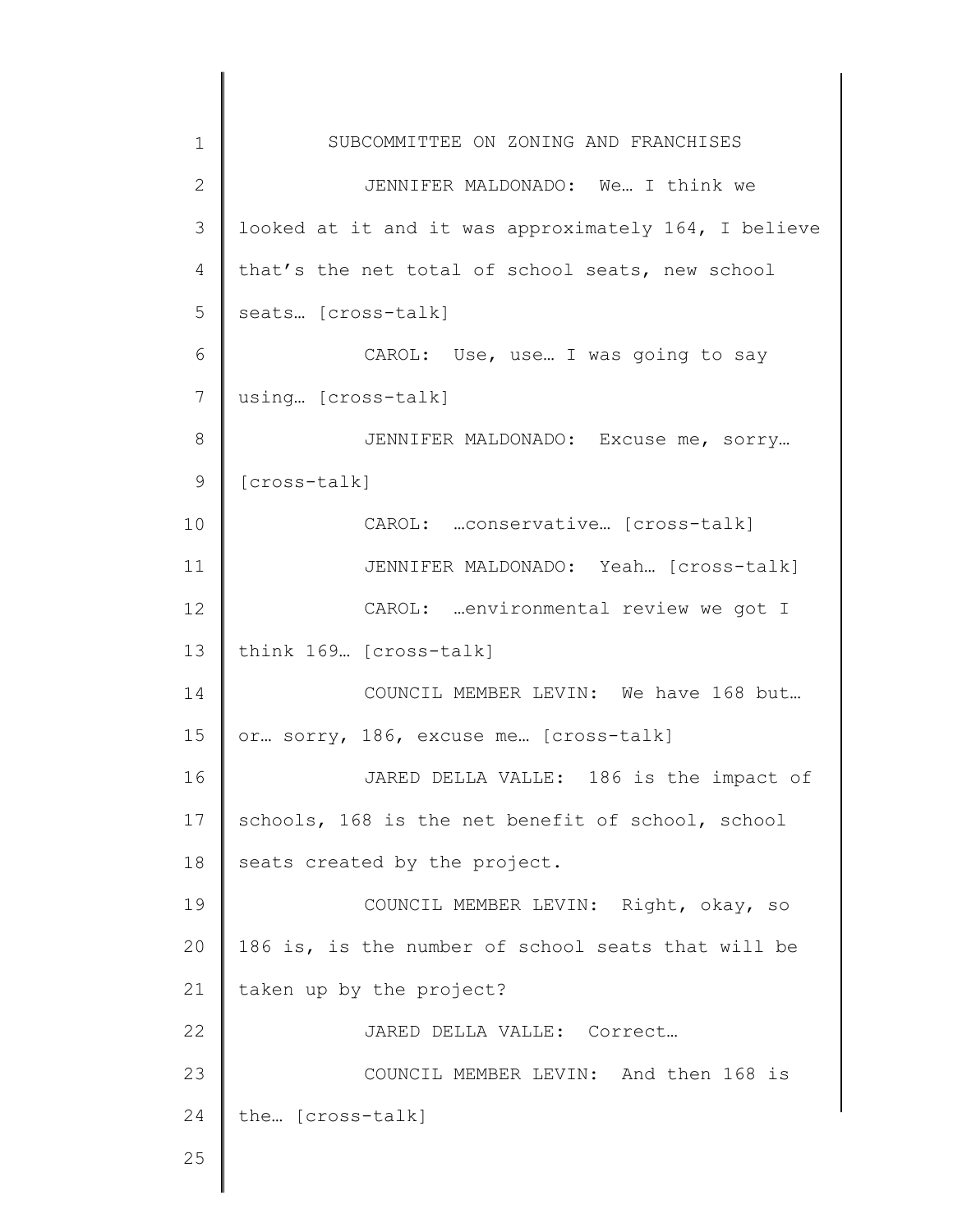1 2 3 4 5 6 7 8 9 10 11 12 13 14 15 16 17 18 19 20 21 22 23 24 25 SUBCOMMITTEE ON ZONING AND FRANCHISES JENNIFER MALDONADO: Correct... [crosstalk] COUNCIL MEMBER LEVIN: …is the benefit… is the… is the, the additional seats so… [cross-talk] JENNIFER MALDONADO: Correct… [crosstalk] COUNCIL MEMBER LEVIN: …186 plus 168 gets you to about 350? JENNIFER MALDONADO: Correct. COUNCIL MEMBER LEVIN: Right, so, so an elementary school of 350? JENNIFER MALDONADO: Uh-huh. COUNCIL MEMBER LEVIN: How does that… where is that in the range of elementary school sizes, what percentile of elementary school sizes is that in the DOE portfolio? JENNIFER MALDONADO: So, within downtown Brooklyn you have PS32 which has a capacity of 286, PS39 and Park Slope with 230, PS118 and Park Slope with 198. COUNCIL MEMBER LEVIN: Okay… JENNIFER MALDONADO: So, that's in your surrounding areas. COUNCIL MEMBER LEVIN: Okay… [cross-talk]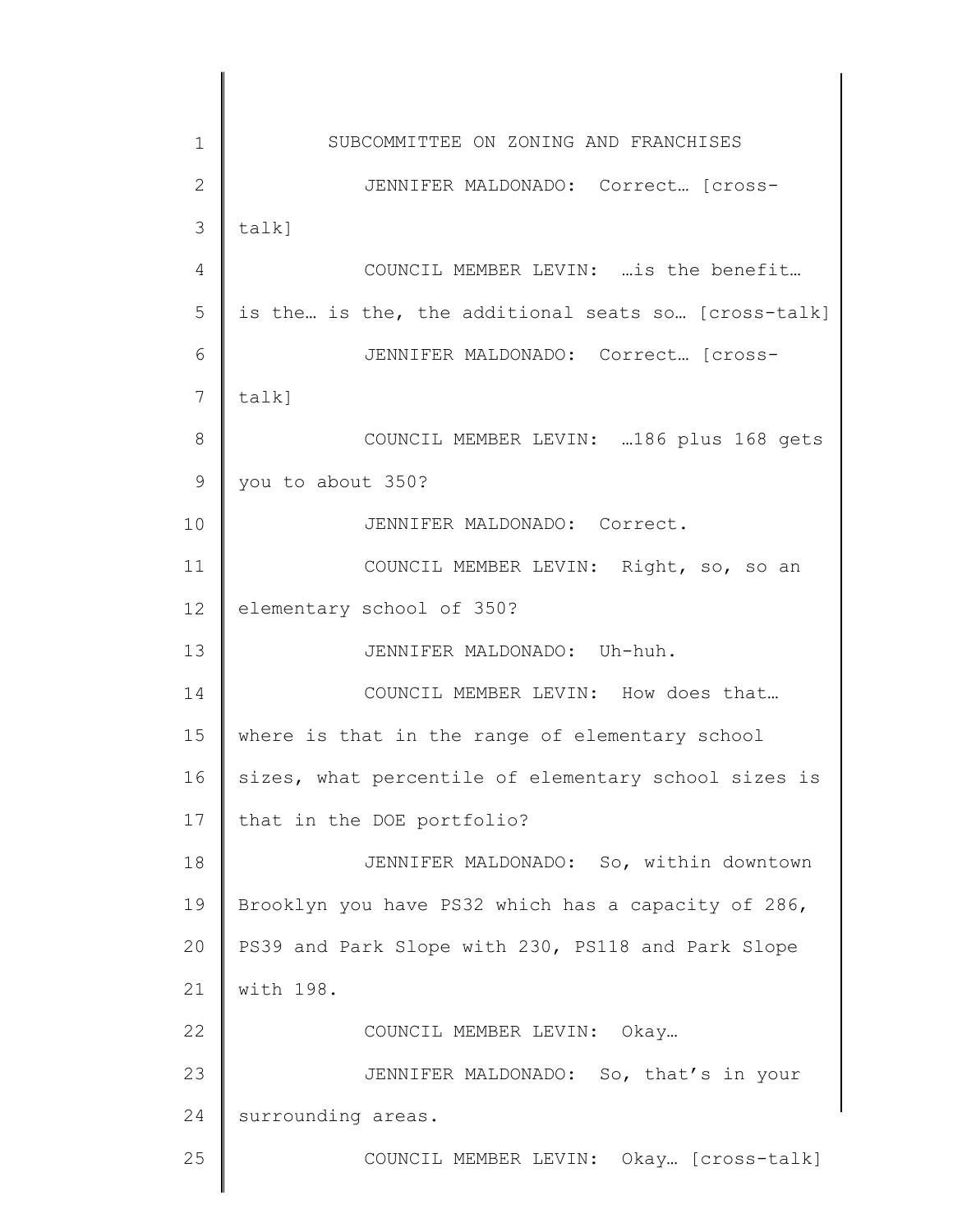| $\mathbf 1$     | SUBCOMMITTEE ON ZONING AND FRANCHISES                 |
|-----------------|-------------------------------------------------------|
| $\overline{2}$  | JENNIFER MALDONADO: So, obviously those               |
| 3               | numbers larger in some areas, smaller in some areas,  |
| 4               | it's a range, there is not one, one size fits all     |
| 5               | [cross-talk]                                          |
| 6               | COUNCIL MEMBER LEVIN: But it's about two              |
| $7\phantom{.0}$ | classes a grade, right, if you're talking about 30    |
| 8               | kids in a class and K through five plus Pre-K         |
| 9               | [cross-talk]                                          |
| 10              | JENNIFER MALDONADO: Uh-huh [Cross-talk]               |
| 11              | COUNCIL MEMBER LEVIN:  so, I don't know,              |
| 12              | 360 divided by 6, 60, 30 kids in a class, two classes |
| 13              | a grade, right?                                       |
| 14              | JENNIFER MALDONADO: Uh-huh.                           |
| 15              | COUNCIL MEMBER LEVIN: So okay, so                     |
| 16              | that's, that's what we're talking about now. Now you  |
| 17              | went through the kind of school seat need broken down |
| 18              | by district, sub-district, what's, what's funded,     |
| 19              | what's not funded. Do you what, what is the zone for  |
| 20              | this building right now, which zone is it in?         |
| 21              | JENNIFER MALDONADO: It would be 15, sub-              |
| 22              | district three.                                       |
| 23              | COUNCIL MEMBER LEVIN: Okay, but which                 |
| 24              | which school zone, which elementary school zone?      |
| 25              |                                                       |
|                 |                                                       |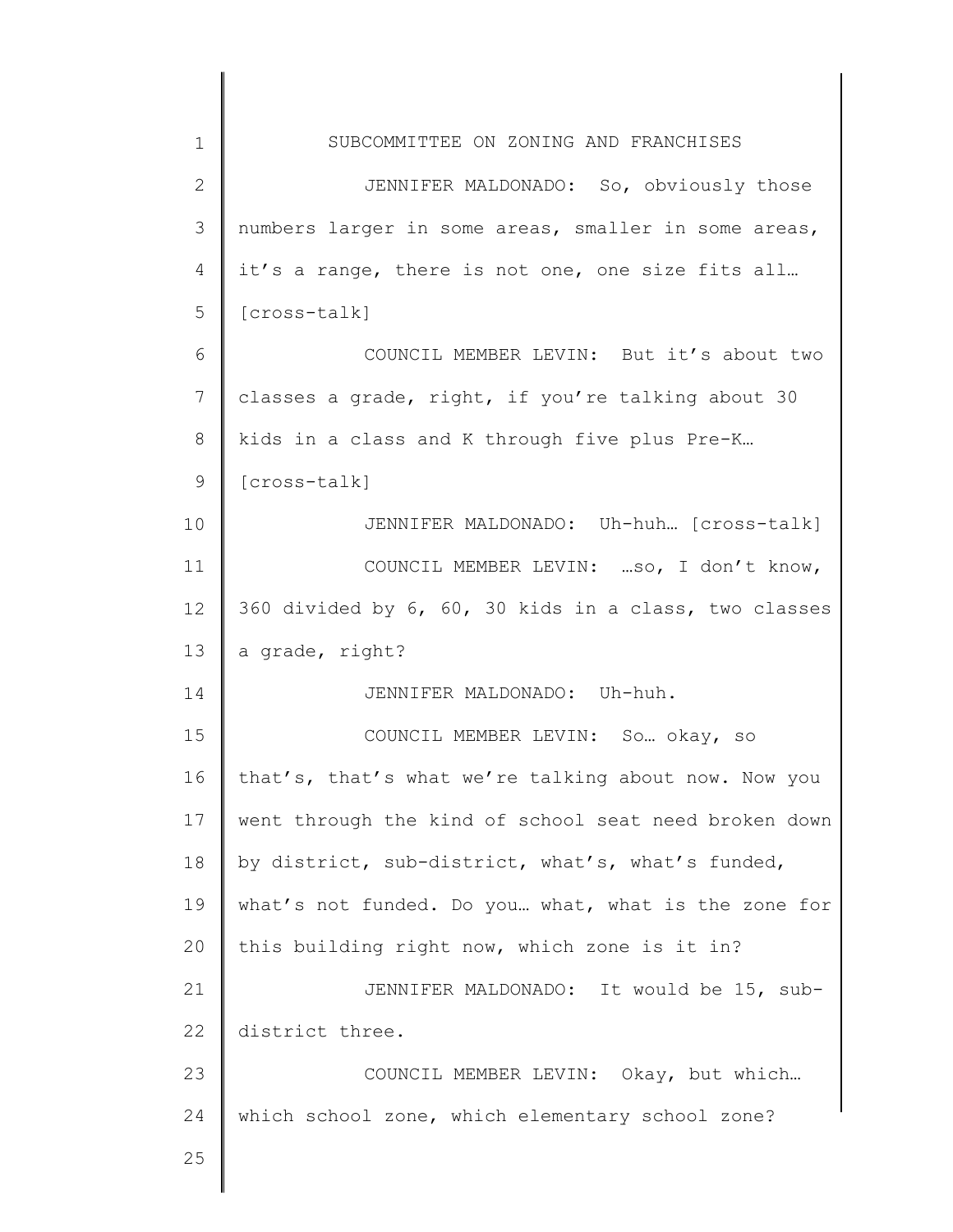| $\mathbf 1$   | SUBCOMMITTEE ON ZONING AND FRANCHISES               |
|---------------|-----------------------------------------------------|
| $\mathbf{2}$  | JENNIFER MALDONADO: I think it's is it              |
| 3             | I'm I would I don't recall off the top of my head   |
| 4             | [cross-talk]                                        |
| 5             | COUNCIL MEMBER LEVIN: 30. it's 38.                  |
| 6             | [cross-talk]                                        |
| 7             | JENNIFER MALDONADO: 38 [cross-talk]                 |
| 8             | COUNCIL MEMBER LEVIN: 38. [cross-talk]              |
| $\mathcal{G}$ | JENNIFER MALDONADO: 38. [cross-talk]                |
| 10            | COUNCIL MEMBER LEVIN: 38. [cross-talk]              |
| 11            | JENNIFER MALDONADO:  okay [cross-talk]              |
| 12            | COUNCIL MEMBER LEVIN: Okay, so 38, do we            |
| 13            | know the capacity of 38?                            |
| 14            | JENNIFER MALDONADO: 38 right now is                 |
| 15            | about I know that there's an available seat need of |
| 16            | about 85 seats at 38.                               |
| 17            | COUNCIL MEMBER LEVIN: 85 seats?                     |
| 18            | JENNIFER MALDONADO: Correct.                        |
| 19            | COUNCIL MEMBER LEVIN: Do we know what               |
| 20            | do we know what the percentage is of, of zoned      |
| 21            | children that go to 38?                             |
| 22            | JENNIFER MALDONADO: I'm not as familiar             |
| 23            | with that, quite honestly there's representatives   |
| 24            | here from DOE enrollment as well as DOE district    |
| 25            |                                                     |
|               |                                                     |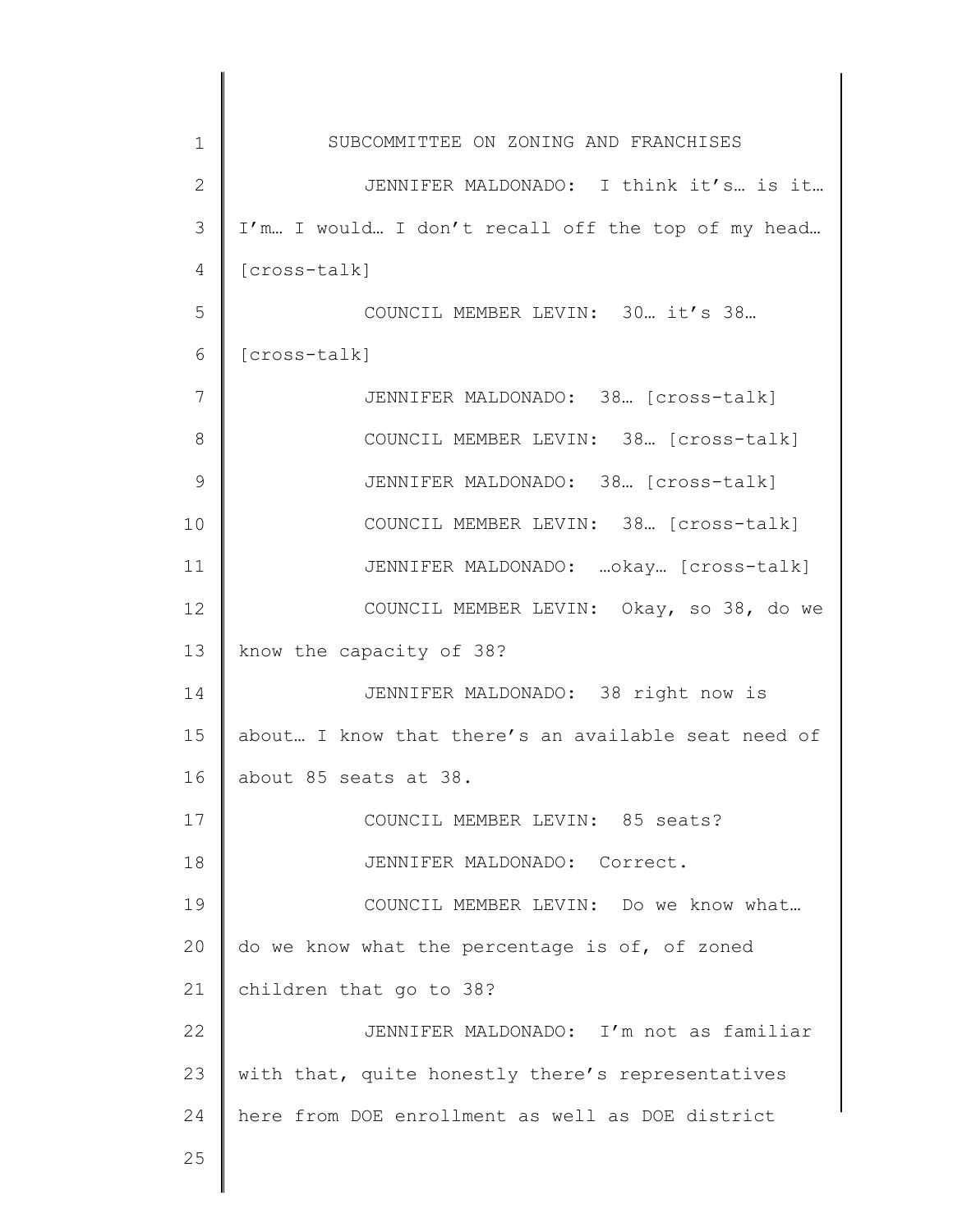1 2 3 4 5 6 7 8 9 10 11 12 13 14 15 16 17 18 19 20 21 22 23 24 25 SUBCOMMITTEE ON ZONING AND FRANCHISES planning that can speak with a little more certitude about that… [cross-talk] COUNCIL MEMBER LEVIN: So, the next panel, okay… [cross-talk] JENNIFER MALDONADO: Correct, correct. COUNCIL MEMBER LEVIN: Okay, my understanding is it's about 30 percent of zoned kids are going to 38. JENNIFER MALDONADO: Correct, that may… you may be correct, I don't want to say that you aren't… [cross-talk] COUNCIL MEMBER LEVIN: Okay… [cross-talk] JENNIFER MALDONADO: …but you may be correct. COUNCIL MEMBER LEVIN: It's also my understanding in the last several years 38 has introduced a GNT program that has about 250 students… JENNIFER MALDONADO: Uh-huh. COUNCIL MEMBER LEVIN: Now GNT programs are good, I'm not saying that… anything bad about a GNT program but from a… from a planning perspective if we have this dire seat need today or into the future in 38's zone then is it wise policy and this may be a question for the next panel but is it wise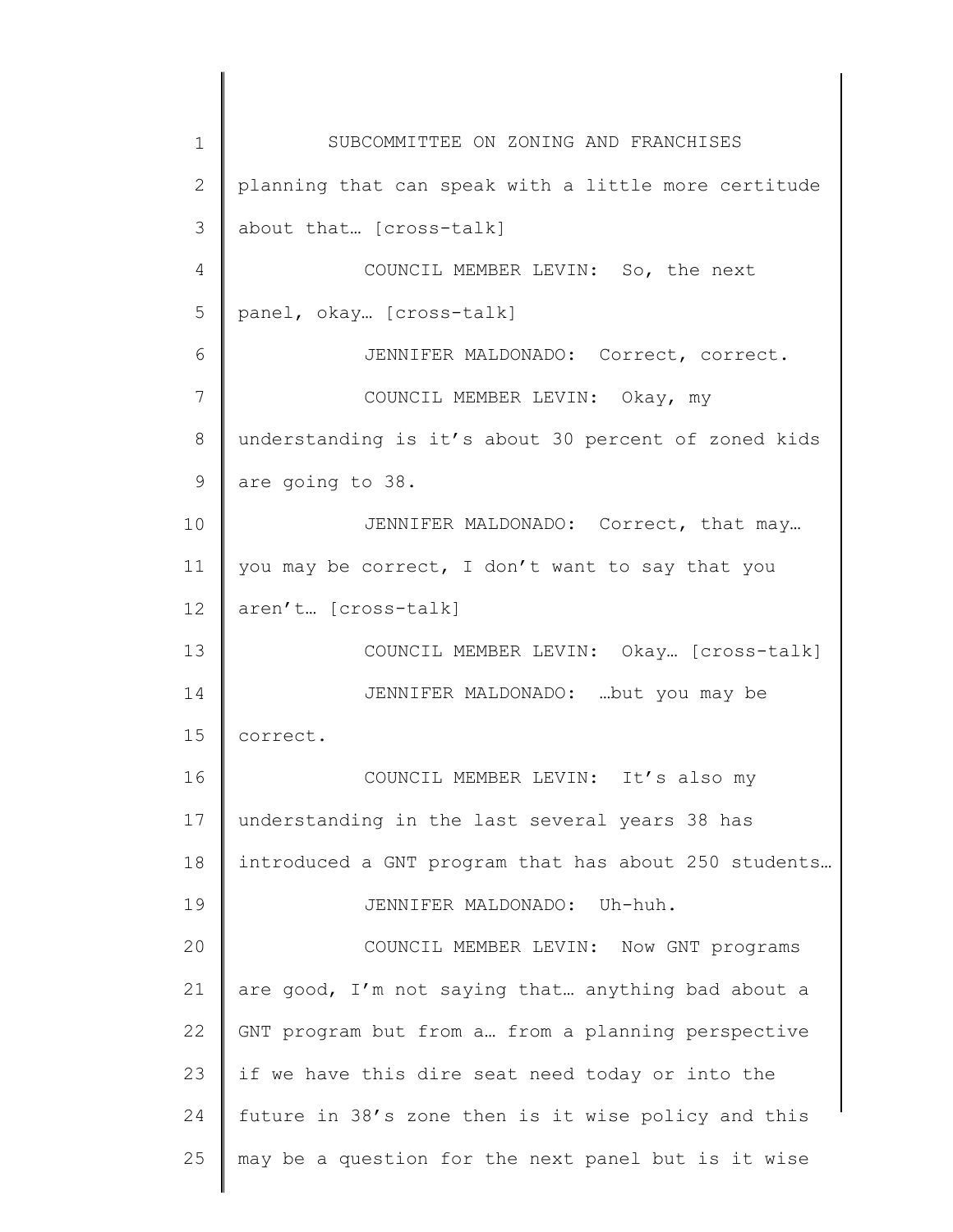1 2 3 4 5 6 7 8 9 10 11 12 13 14 15 16 17 18 19 20 21 22 23 24 25 SUBCOMMITTEE ON ZONING AND FRANCHISES policy then to have a GNT program taking up half of the seats currently occupied in that school when we have a big seat need and we're using this as a rational to say okay well we're going to… we need this 168 seats, this net 168 seats, we, we need this desperately, that's, that's, that's in large part the rational for this proposal as proposed if at the same time in the zone there's 250 seats that we just kind of gave away to the whole district and beyond because we really weren't filling them with, with zoned kids, I mean there's only 30 percent of zoned kids who are actually going to the school so, you know I just… it's, it's… you know to me it's kind of like okay, so we're, we're using this as a rational, we got to get the seats because we need the seats, got to get the seats in downtown Brooklyn, you know going back nothing is for free but this is how we're deciding to spend the foregone tax dollars to do this when at the same time okay, yeah do whatever at 38 like let 38 be, be 80 percent filled and half of the students that are in the building are from a GNT program that's not meeting the zoned kid's needs. If that… if the zoned kids… if, if there's really that need in the zone…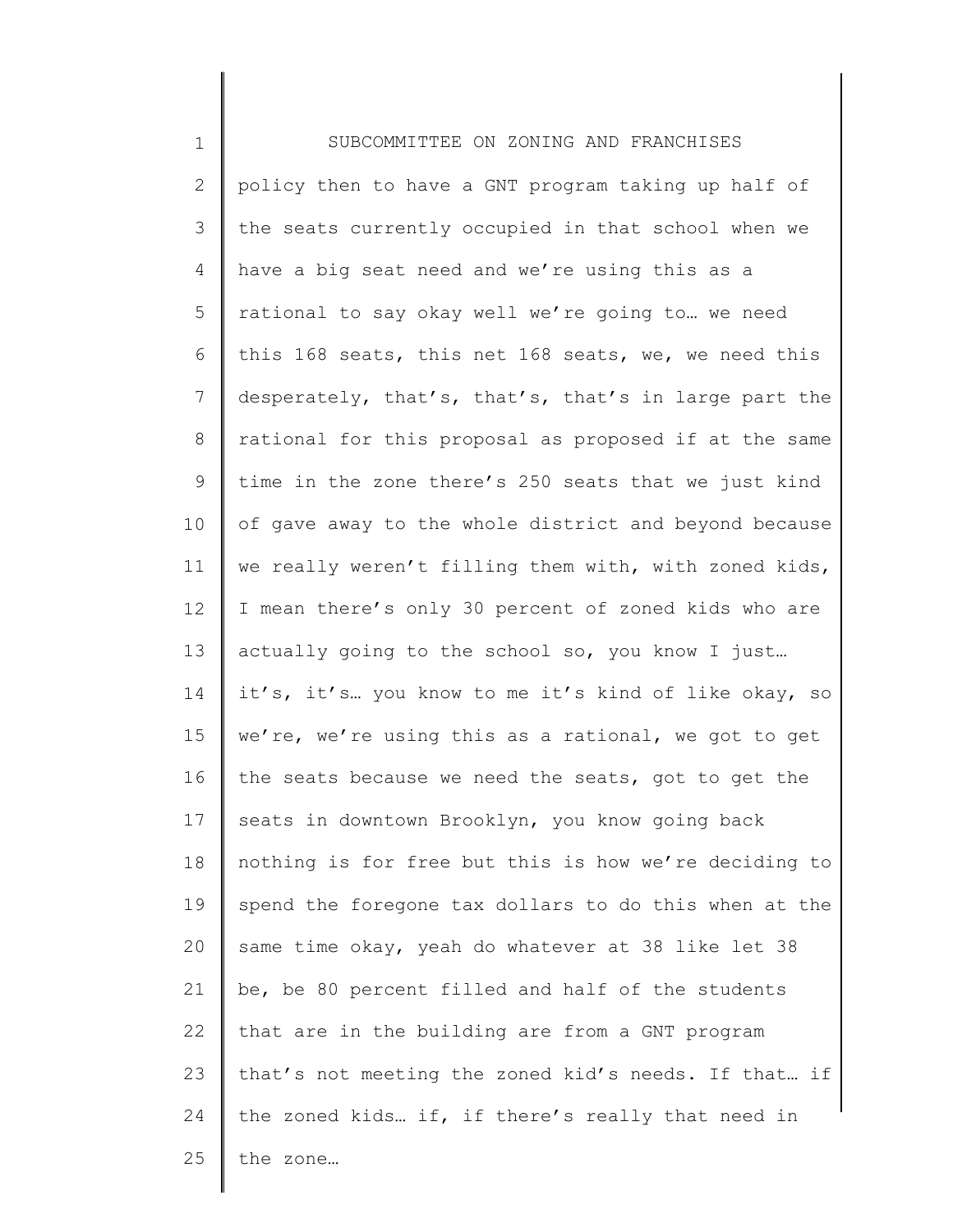| $\mathbf 1$    | SUBCOMMITTEE ON ZONING AND FRANCHISES                 |
|----------------|-------------------------------------------------------|
| $\mathbf{2}$   | JENNIFER MALDONADO: Right, so I'm not                 |
| 3              | going to be able to speak to you about specific ed    |
| 4              | DOE policy and DOE is here in the room and I think    |
| 5              | that is better answered by them. I can tell you that  |
| 6              | what ECF does is it builds school buildings to fill   |
| $\overline{7}$ | seat need and DOE has a number of resources,          |
| $\,8\,$        | methodologies that they have within their tool kit to |
| $\mathsf 9$    | speak to how school enrollment should be in any       |
| 10             | school and I think it's part of a larger              |
| 11             | conversation, a conversation that I believe DOE has   |
| 12             | had with you on certain occasions, I think it's a     |
| 13             | continuing conversation in terms of enrollment in     |
| 14             | this school that's still up for discussion, there's   |
| 15             | been discussion and we've had discussions with your   |
| 16             | office as well about this not being a zoned school    |
| 17             | perhaps, this may being a choice school, this may     |
| 18             | being a diversity program school and there's a number |
| 19             | of factors that I believe the DOE can speak to about  |
| 20             | 38 and all of the surrounding school buildings in     |
| 21             | that neighborhood so, I [cross-talk]                  |
| 22             | COUNCIL MEMBER LEVIN: Okay, they're                   |
| 23             | going to be up here [cross-talk]                      |
| 24             | JENNIFER MALDONADO:  you know [Cross-                 |
| 25             | talk]                                                 |
|                |                                                       |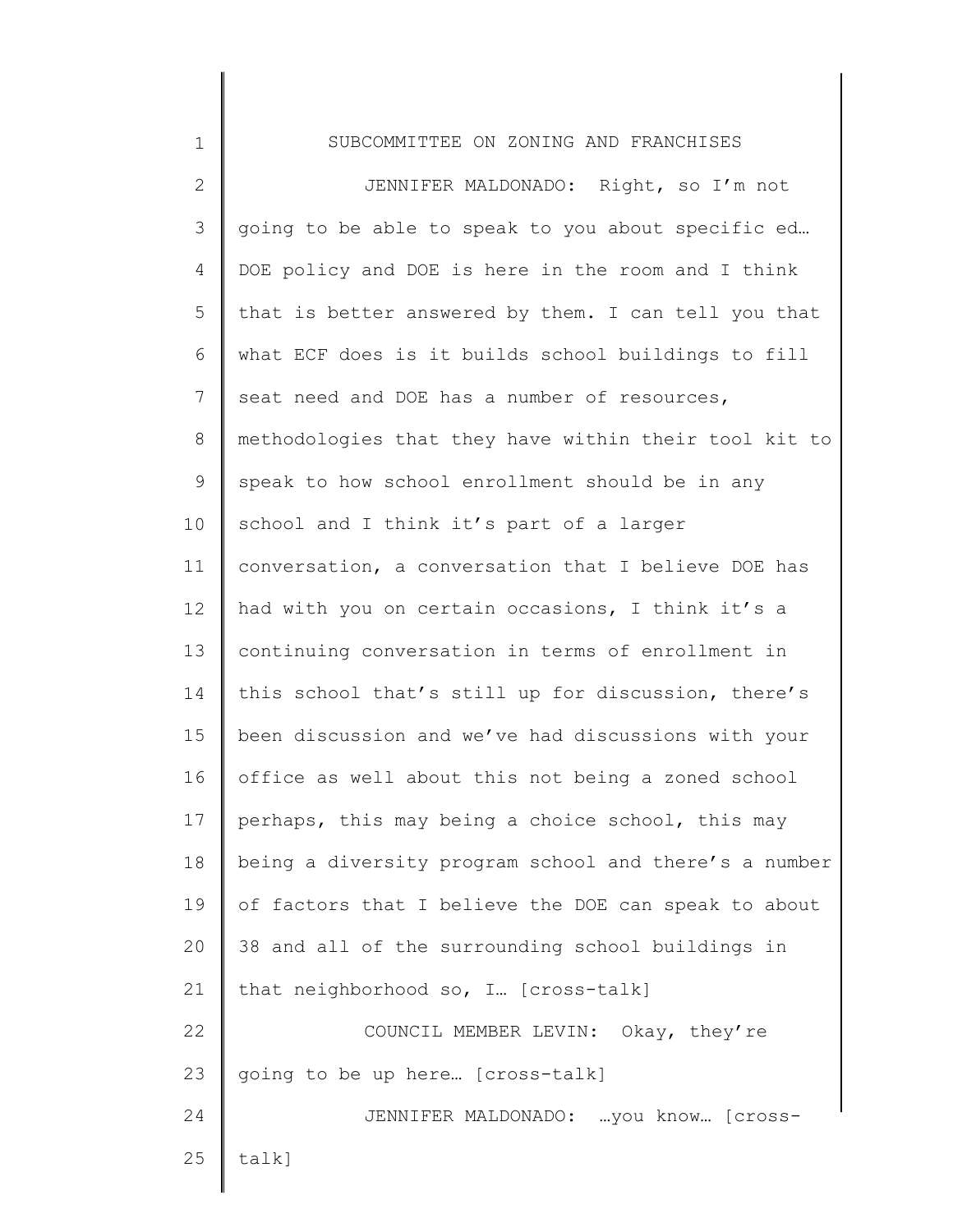| $\mathbf 1$    | SUBCOMMITTEE ON ZONING AND FRANCHISES                          |
|----------------|----------------------------------------------------------------|
| $\mathbf{2}$   | COUNCIL MEMBER LEVIN:  next on the next                        |
| 3              | panel, okay so                                                 |
| $\overline{4}$ | JENNIFER MALDONADO: They're, they're                           |
| 5              | signed up.                                                     |
| 6              | COUNCIL MEMBER LEVIN: Okay                                     |
| 7              | JENNIFER MALDONADO: So, I think that's                         |
| $8\,$          | better suited to that question but again from ECF's            |
| $\mathcal{G}$  | perspective it's a school building seat need that we           |
| 10             | look at based on what the seat need is in the area             |
| 11             | and how that's how that admission policy works is              |
| 12             | directed by the Department of Education.                       |
| 13             | COUNCIL MEMBER LEVIN: Okay. I'll take up                       |
| 14             | all the school issues with the next panel. Loading             |
| 15             | dock, this has been an issue I've heard about since            |
| 16             | day one. Right now, where's the loading dock                   |
| 17             | proposed?                                                      |
| 18             | JARED DELLA VALLE: The loading dock is                         |
| 19             | currently well there are two loading docks, one is             |
| 20             | proposed on 3 <sup>rd</sup> , one is proposed on State and for |
| 21             | purposes of context I would offer that our as of               |
| 22             | right scenario requires two loading docks on State             |
| 23             | Street for our existing as of right proposal and               |
| 24             | parking garage which means four cross cuts                     |
| 25             | essentially across the sidewalks. Our proposal                 |
|                |                                                                |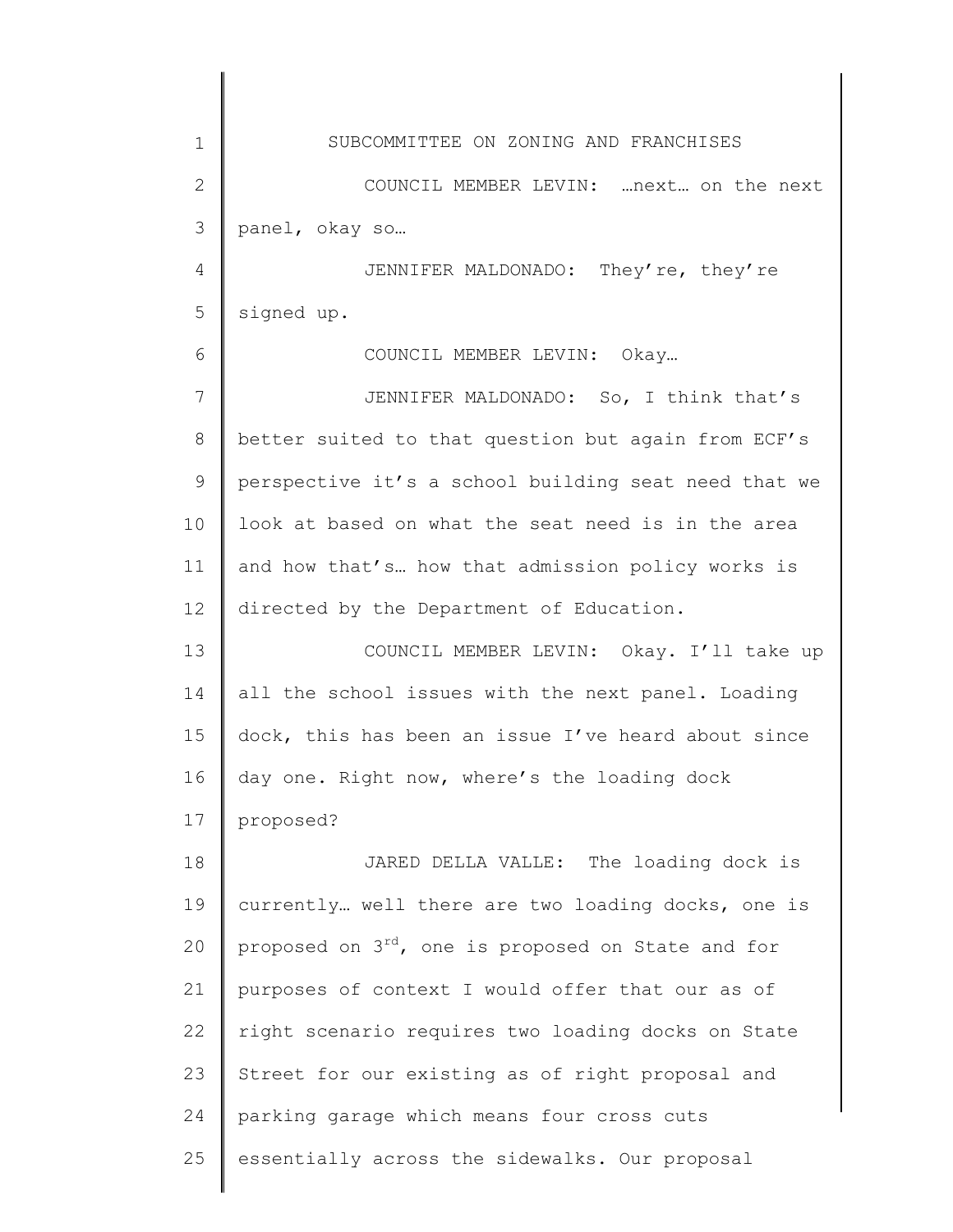| $\mathbf 1$    | SUBCOMMITTEE ON ZONING AND FRANCHISES                           |
|----------------|-----------------------------------------------------------------|
| $\overline{2}$ | currently includes one on State Street, we produced             |
| 3              | the loading dock requirement from two with City                 |
| 4              | Planning and in conjunction with our neighbors and              |
| 5              | eliminated parking all together meaning we went from            |
| 6              | four to one. We are still proposing a loading dock on           |
| $\overline{7}$ | 3 <sup>rd</sup> as well and we're working with DSNY and working |
| 8              | with our community on a schedule to monitor                     |
| 9              | deliveries, pick up that we manage through lease and            |
| 10             | trash removal and best practices in how we manage               |
| 11             | trash with them.                                                |
| 12             | COUNCIL MEMBER LEVIN: So okay, so a                             |
| 13             | couple of things, you mentioned that the, the                   |
| 14             | requirement for parking has been eliminated, right?             |
| 15             | JARED DELLA VALLE: Correct, we've                               |
| 16             | proposed that with City Planning and that was                   |
| 17             | approved unanimously last week.                                 |
| 18             | COUNCIL MEMBER LEVIN: Does that have                            |
| 19             | just in real in terms real terms does that have a               |
| 20             | financial impact on this development?                           |
| 21             | JARED DELLA VALLE: I mean it's, it's                            |
| 22             | lost revenue, it's also lost expense. I think parking           |
| 23             | in that neighborhood has proven to be valuable for              |
| 24             | people, I mean I think there's a reason why some of             |
| 25             | the large developments have many hundreds of parking            |
|                |                                                                 |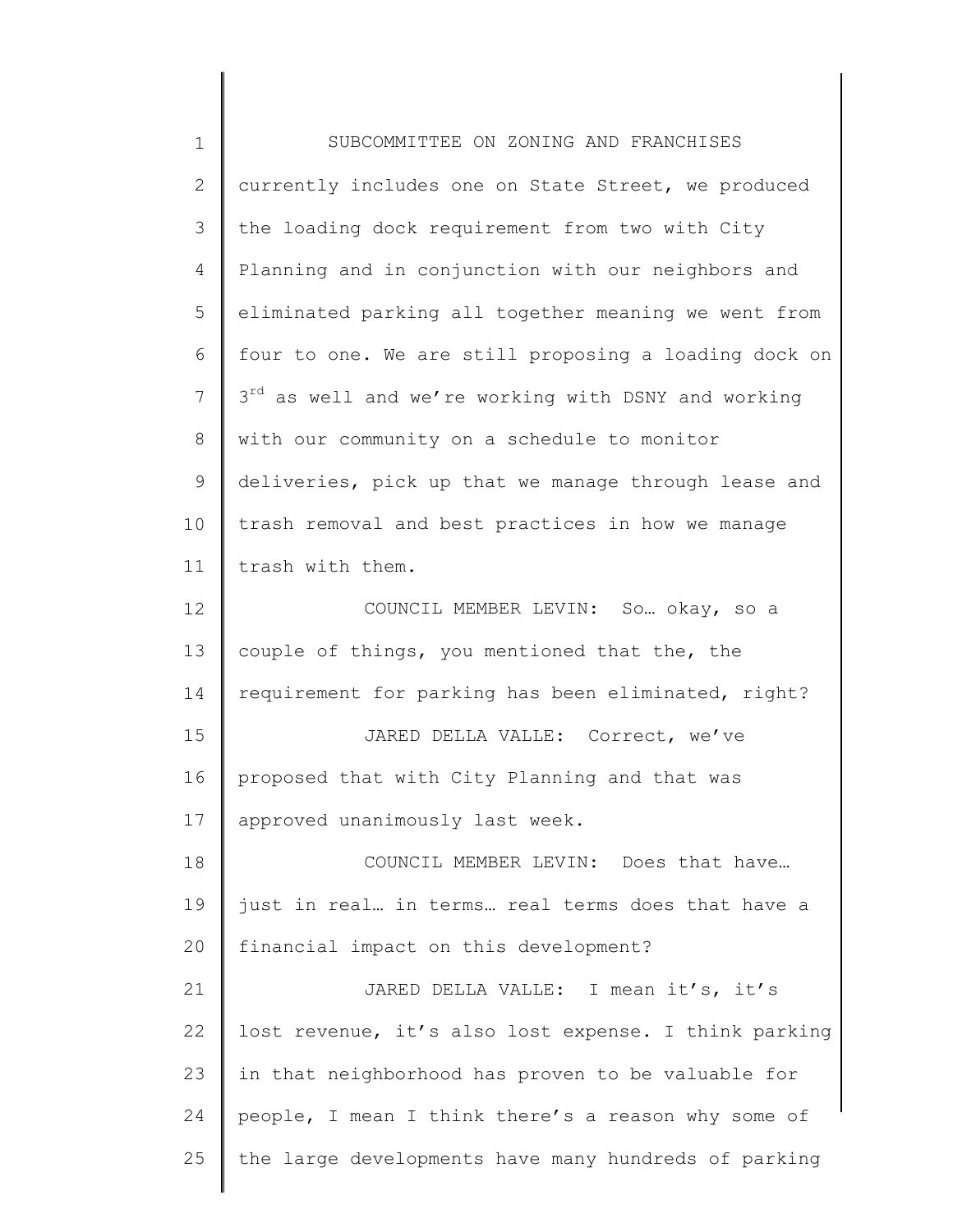1 2 3 4 5 6 7 8 9 10 11 12 13 14 15 16 17 18 19 20 21 22 SUBCOMMITTEE ON ZONING AND FRANCHISES spaces, it also limits who are audience might be on the residential side meaning that we might lose certain tenants based on not having available parking. Our hope is that, that that succession which we believe in is a good one and that we're celebrating sustainable practices by having people self-select to live here by virtue of its access to transportation. COUNCIL MEMBER LEVIN: Okay. So, in terms of deliveries, right, now we are in a… we haven't moved entirely to, to drone based deliveries in New York City yet so for the time being we still rely on UPS and FedEx and the, the USPS for all of our Amazon Prime, you know the, the tens and tens of millions of people that get Amazon Prime, right, so did you… did you know that, that those companies that do deliveries actually don't pay for their double parking tickets, did you know that they have an arrangement with the New York City Department of Finance where they're… when they contest, they actually… there's this whole arrangement that they

have where actually they pay no… they pay no ticket,

they pay no fine on double parking, they pay a fine

parking in a bus stop or a… or a fire hydrant but

23

24

25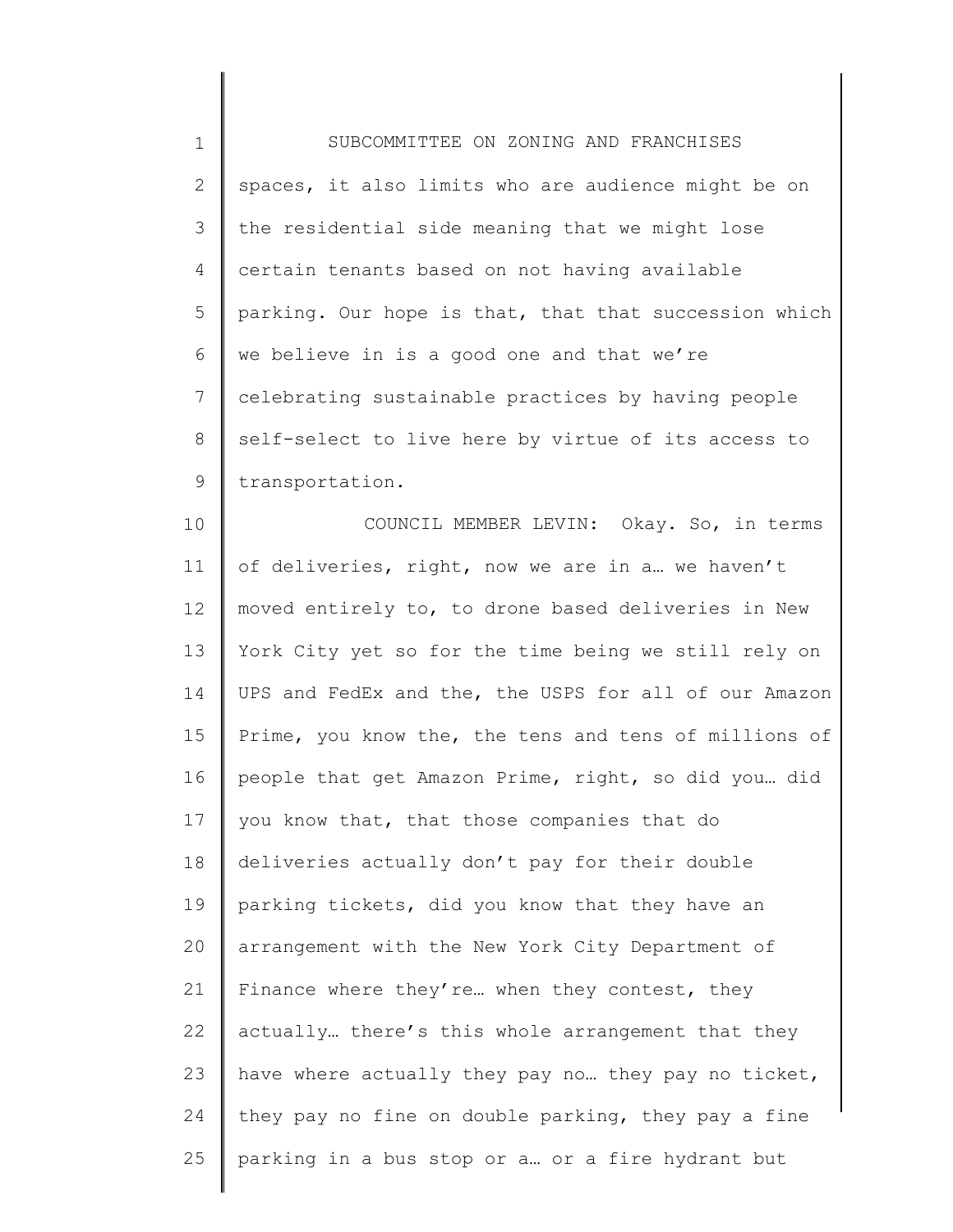1 2 3 SUBCOMMITTEE ON ZONING AND FRANCHISES double parking gets written down as zero when it's issued, did you know that?

4 5 6 7 8 9 10 11 12 13 14 15 JARED DELLA VALLE: I didn't but it's one of the successes that we've had I think with the neighborhood by eliminating a loading birth we created a loading zone, State Street is a narrow street and the loading zone that we proposed would e essentially from our, our loading… our loading birth all the way to the point of Flatbush which creates a natural spot for people to pull in and actually have a spot where nobody else can park so that they don't double park and in that instance block traffic and create traffic down the street where people can't pass. So… [cross-talk]

16 17 18 19 20 21 22 23 24 25 COUNCIL MEMBER LEVIN: And how about  $3^{rd}$ Avenue so no...  $3^{rd}$  Avenue all traffic that goes from Bay Ridge through Gowanus and Park Slope, you know Sunset Park everybody going North from like the Verrazano Bridge, you know or like on the local streets is going up  $4^{th}$  Avenue and then everybody's got to go left and then go up  $3<sup>rd</sup>$  Avenue in order to get to the BQE or the Manhattan Bridge or the Brooklyn Bridge. The traffic… I don't… I don't… I drive, I, I don't think there's ever a time when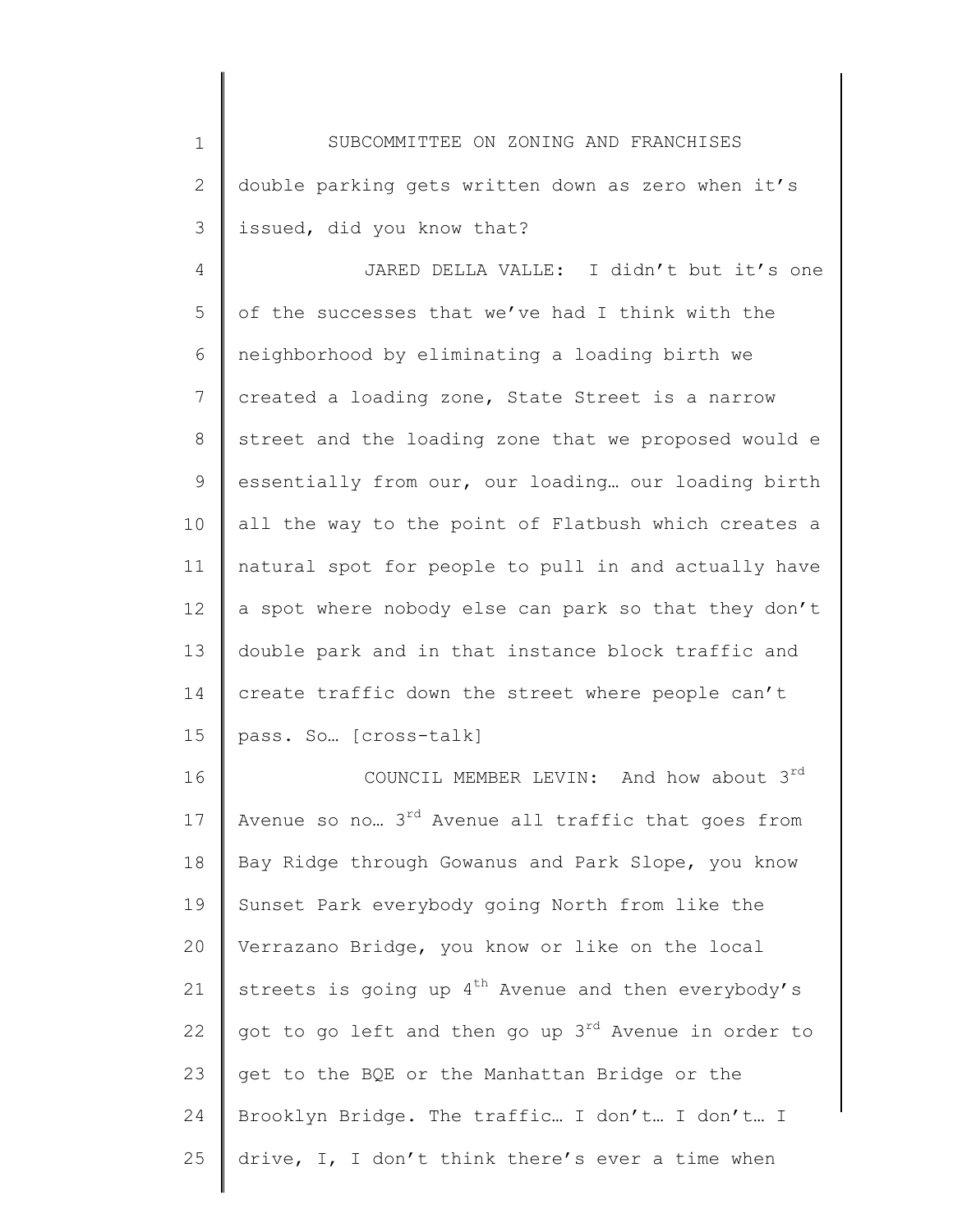| $\mathbf 1$     | SUBCOMMITTEE ON ZONING AND FRANCHISES                            |
|-----------------|------------------------------------------------------------------|
| $\mathbf{2}$    | there's not actually a line of cars from on 3rd                  |
| 3               | Avenue from Schermerhorn to State to Atlantic                    |
| 4               | sometimes down Atlantic, sometimes down 4 <sup>th</sup> you know |
| 5               | going so forth, it depends on what time of day but               |
| 6               | there's always right, right there because you it's,              |
| $7\phantom{.0}$ | it's this weird Z shaped thing you have to do. How,              |
| 8               | how, how is that how are you what if a truck has to              |
| $\mathsf 9$     | back into I mean how's a truck supposed to be                    |
| 10              | backing into a loading dock when there's literally               |
| 11              | never not cars present, there's always cars present              |
| 12              | on that block of 3 <sup>rd</sup> Avenue between Schermerhorn and |
| 13              | State, always, there's never not?                                |
| 14              | JARED DELLA VALLE: I would defer to our,                         |
| 15              | our transportation team AKRF who worked carefully on             |
| 16              | studying the number of intersections, we in fact have            |
| 17              | included a dramatically increased number of                      |
| 18              | intersections in reviewing this analysis and I think             |
| 19              | a lot of the mitigation measures that happen are, you            |
| 20              | know adjustments to signal, signal timing, etcetera              |
| 21              | and I believe in fact the FEIS has an obligation for             |
| 22              | us to include an additional traffic light. In                    |
| 23              | addition to that from the maneuvering [cross-talk]               |
| 24              | COUNCIL MEMBER LEVIN: An, an additional                          |
| 25              | [cross-talk]                                                     |
|                 |                                                                  |

║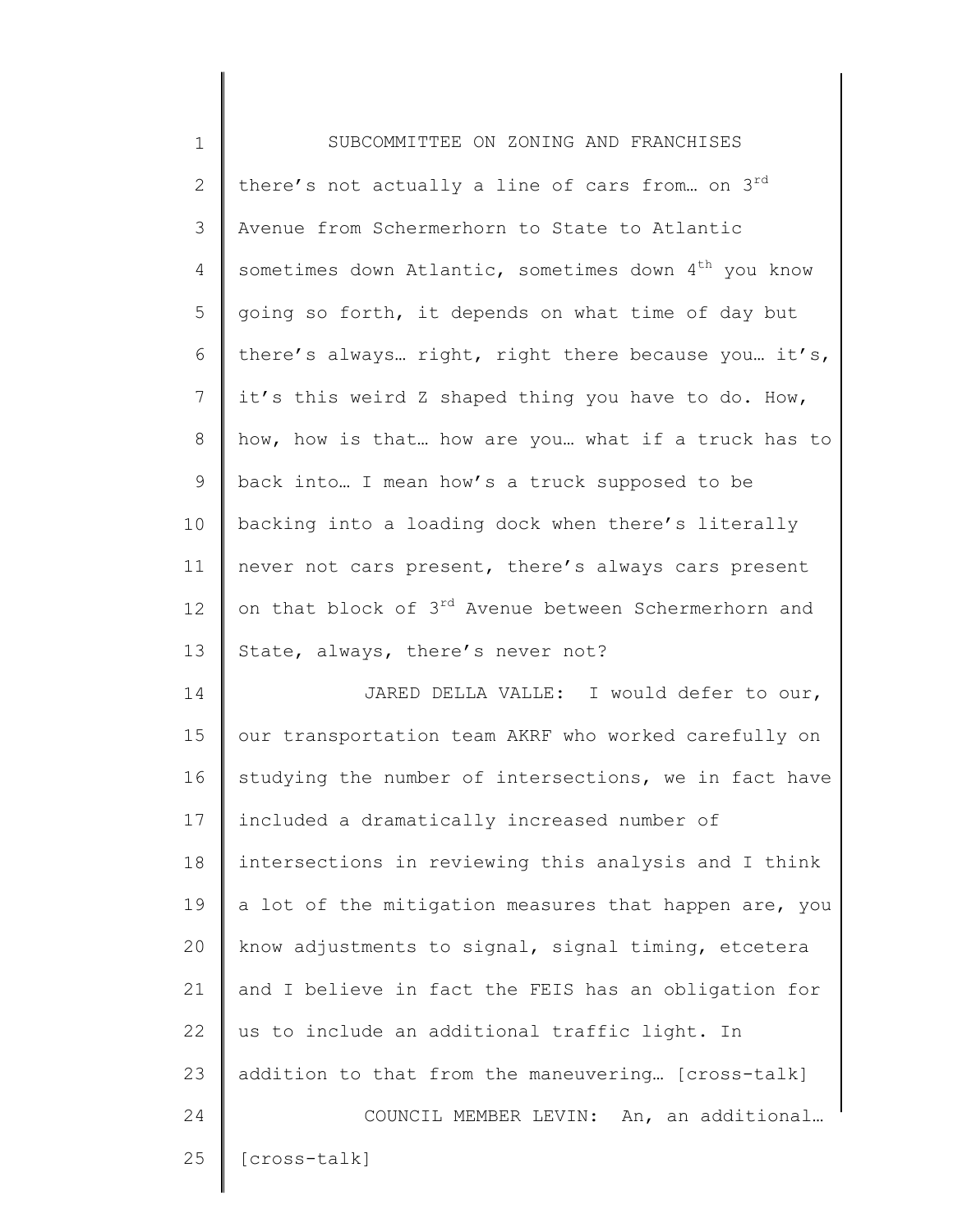1 2 3 4 5 6 7 8 9 10 11 12 13 14 15 16 17 18 19 20 21 22 23 24 25 SUBCOMMITTEE ON ZONING AND FRANCHISES JARED DELLA VALLE: …perspective… [crosstalk] COUNCIL MEMBER LEVIN: …traffic light? JARED DELLA VALLE: No, I believe there's an additional traffic light that we're supporting, and the specifics of the turning radius is and the logistics around parking I would defer to them, it's something that requires careful consideration… [cross-talk] COUNCIL MEMBER LEVIN: And they're here? JARED DELLA VALLE: They are here. COUNCIL MEMBER LEVIN: Do they want to speak to that? JARED DELLA VALLE: Patrick from AKRF here? COUNCIL MEMBER LEVIN: Yeah, you got to… you got to say your name and speak into the microphone. PATRICK BLANCHFIELD: My name is Patrick… COUNCIL MEMBER LEVIN: You got to press the button. PATRICK BLANCHFIELD: My name is Patrick Blanchfield, AKRF.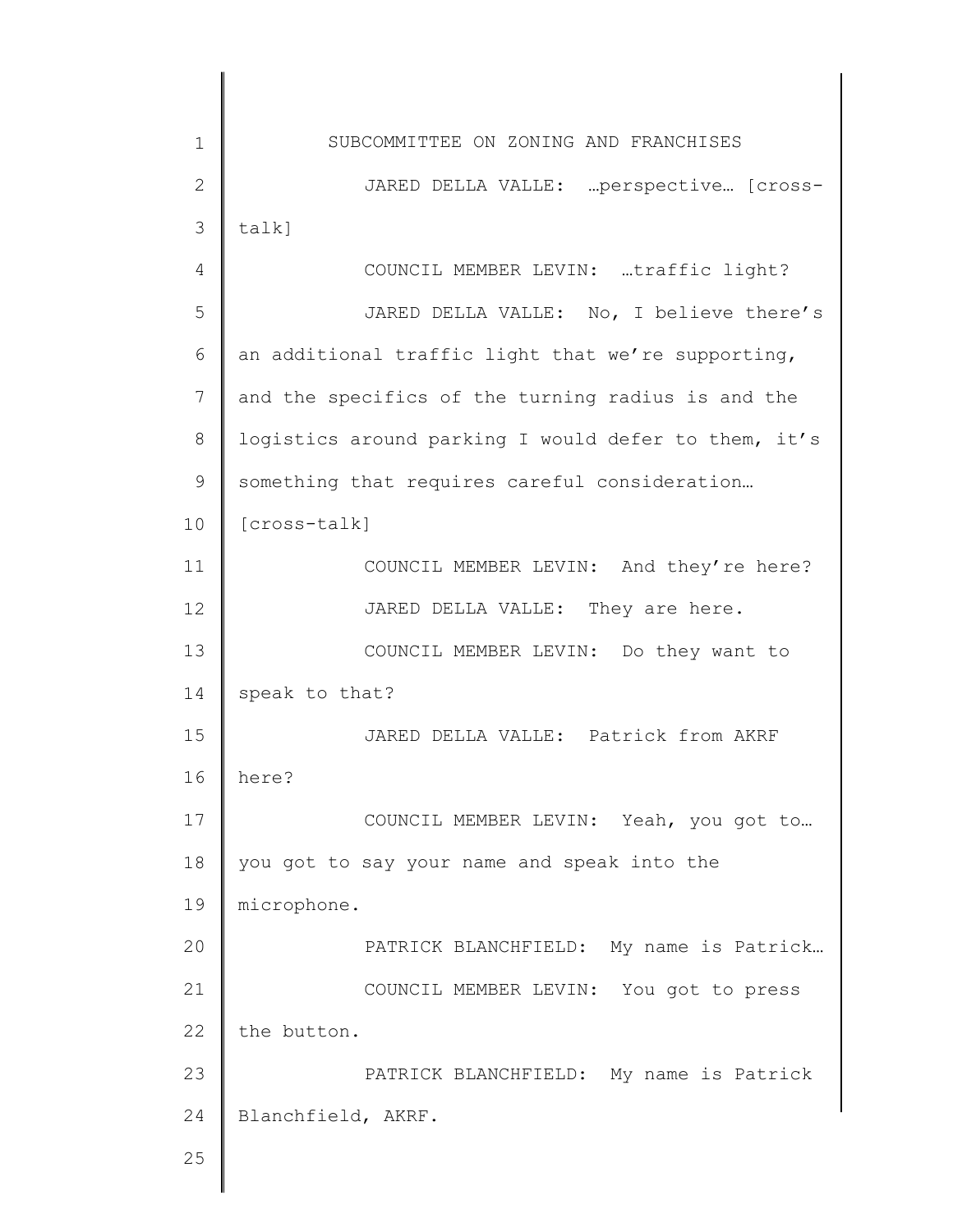| $\mathbf 1$     | SUBCOMMITTEE ON ZONING AND FRANCHISES                |
|-----------------|------------------------------------------------------|
| $\mathbf{2}$    | COUNCIL MEMBER LEVIN: Okay, how is a                 |
| 3               | truck supposed to park on 3 <sup>rd</sup> Avenue?    |
| $\overline{4}$  | PATRICK BLANCHFIELD: I am getting that               |
| 5               | answer right now [cross-talk]                        |
| 6               | COUNCIL MEMBER LEVIN: Okay. It's, it's               |
| $7\phantom{.0}$ | going to be [cross-talk]                             |
| 8               | PATRICK BLANCHFIELD: I [cross-talk]                  |
| $\mathcal{G}$   | COUNCIL MEMBER LEVIN: It's going to be               |
| 10              | really hard, you can come up like during the next    |
| 11              | panel or something like that if you want if you're   |
| 12              | waiting for just to kind of                          |
| 13              | DAVID MCCARTY: Sorry, David Macarty from             |
| 14              | Alloy, I just want to add one thing which is we also |
| 15              | have a loading zone proposed for 3rd Avenue as well  |
| 16              | so there's currently a bus stop, an MTA bus stop     |
| 17              | [cross-talk]                                         |
| 18              | COUNCIL MEMBER LEVIN: Uh-huh [cross-                 |
| 19              | talk]                                                |
| 20              | DAVID MCCARTY: the MTA has studied the               |
| 21              | relocation of that bus stop one block South which    |
| 22              | they found to be feasible and that allows for a      |
| 23              | loading zone on 3rd Avenue between State and         |
| 24              | Schermerhorn [cross-talk]                            |
| 25              |                                                      |
|                 |                                                      |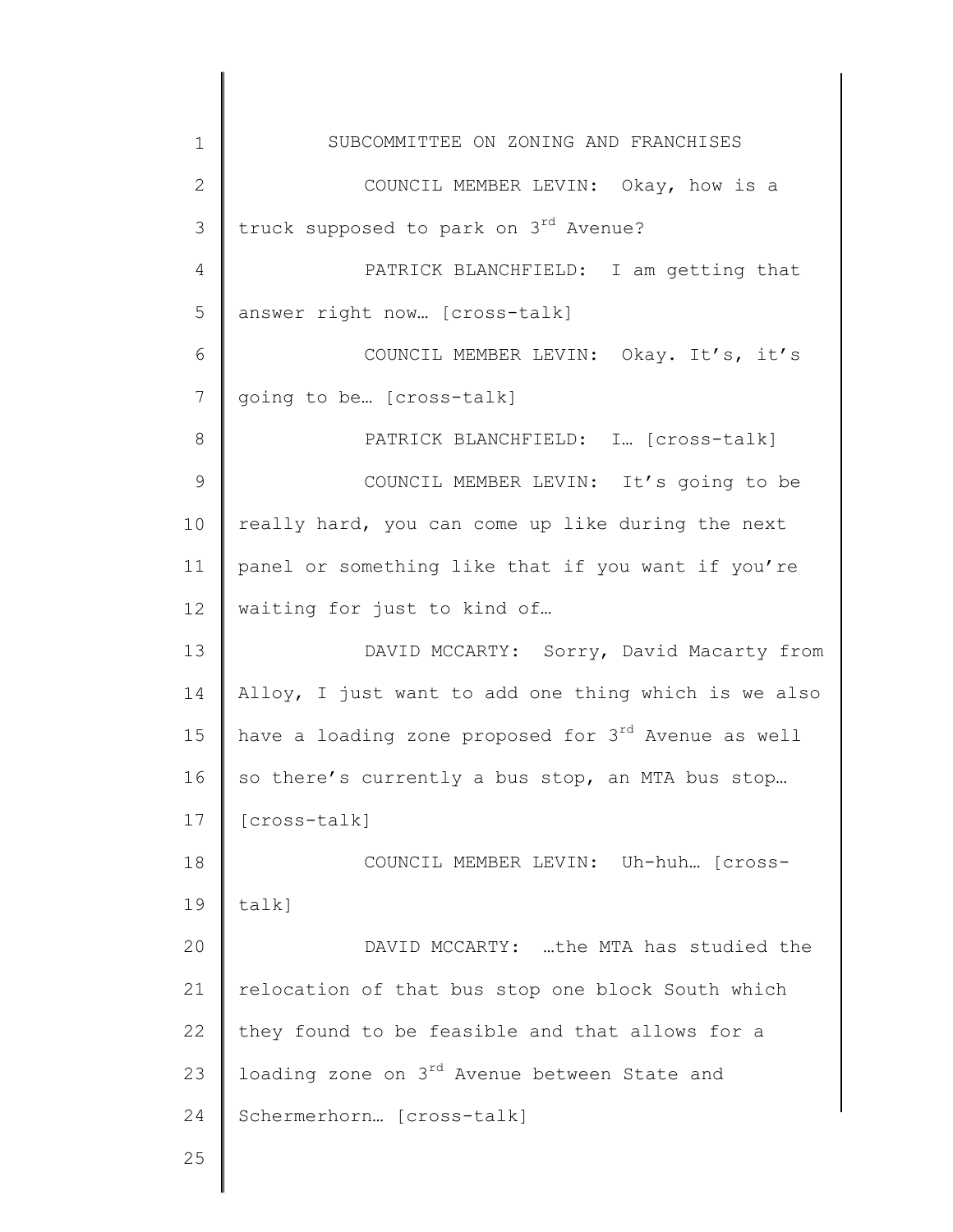3 talk]

1

2

4 5 DAVID MCCARTY: …and that should assist trucks and some their turning as well.

6 7 8 9 10 11 12 13 14 15 16 17 18 19 20 21 22 23 24 25 COUNCIL MEMBER LEVIN: Okay, I just… I'm in downtown Brooklyn a lot, I will say this nobody, nobody follows the, the, the traffic sign… you know the signs, the, the parking signs in downtown Brooklyn, it's like a… kind of unkept secret that like between, between whatever, your city agencies, all… go on Adams Street and see the… see that median going north towards the Brooklyn Bridge at any time of day and you'll see just people just fragrantly… you know and if there's a single car there that loading zone is pointless, if there's a single car there that loading zone will not work and so I'm just… you know again FedEx, UPS, whoever they don't pay double parking tickets, they can get them and they just throw them out, they're… they… there's… we, we forego millions and millions of dollars a year because of unpaid… because of a deal that the city has with FedEx and UPS that, that they don't… they don't pay the double parking so double parking on  $3^{rd}$ Avenue and State Street is kind of a nightmare and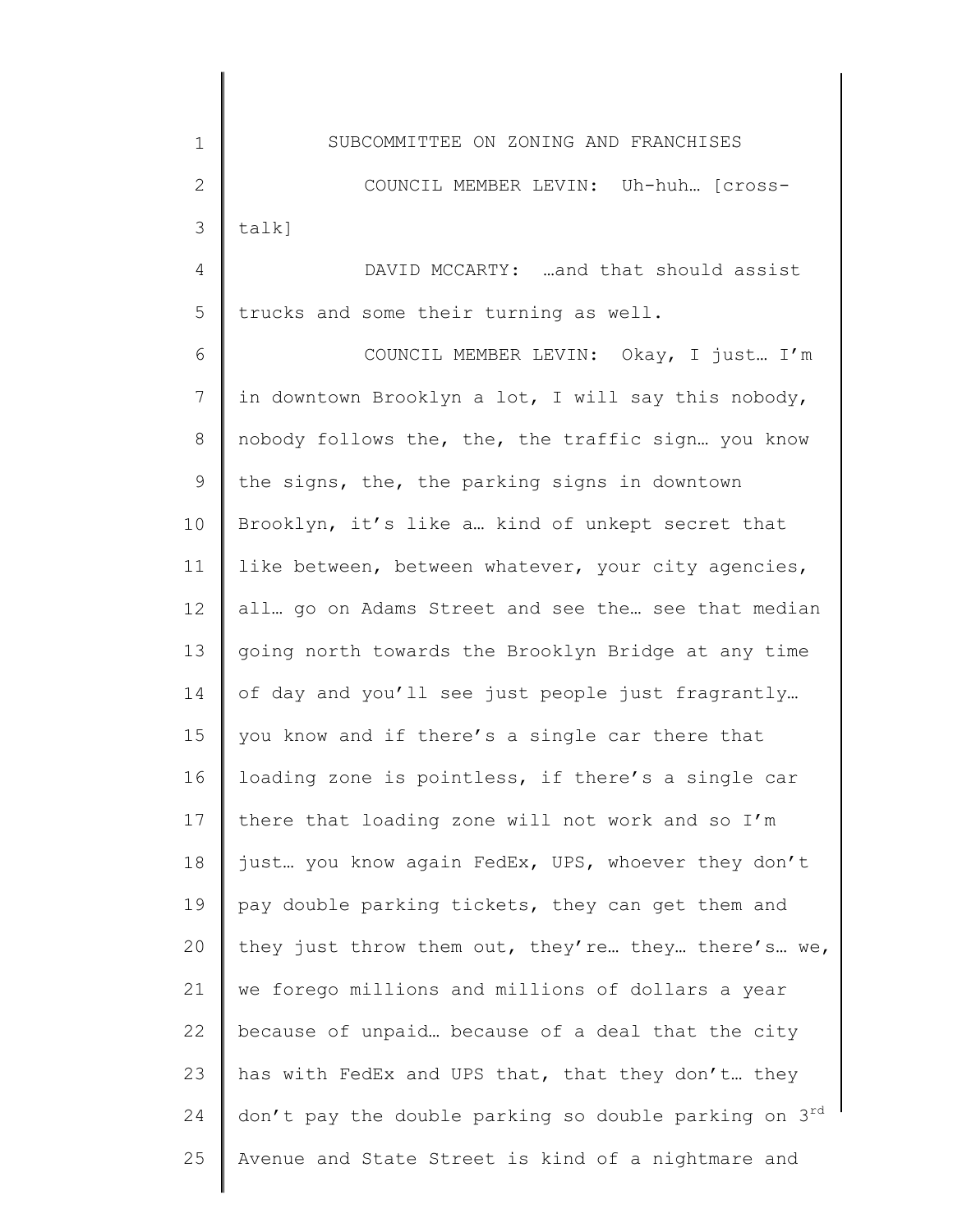| $\mathbf 1$  | SUBCOMMITTEE ON ZONING AND FRANCHISES                 |
|--------------|-------------------------------------------------------|
| $\mathbf{2}$ | they're going to do it so this all leads to my        |
| 3            | question of why are we not doing the loading dock on  |
| 4            | Schermerhorn Street on the North side of the site on  |
| 5            | that little part where you can turn right onto        |
| 6            | Flatbush Avenue, why not do it there instead of on    |
| 7            | State Street or on 3rd Avenue?                        |
| 8            | DAVID MCCARTY: Jared I can speak to this              |
| 9            | if it's helpful. We did receive that proposal from    |
| 10           | the community, we took it to the Department of        |
| 11           | Transportation to assess its feasibility and they     |
| 12           | determined that it was unfeasible for a few reasons.  |
| 13           | One, the road width is 20 feet versus 30 feet on      |
| 14           | State Street which creates turning radius issues for  |
| 15           | trucks as they reverse into the spot, it means and we |
| 16           | can share with you after this the turning radius      |
| 17           | studies but the trucks essentially have to go up on   |
| 18           | the curb and fairly significantly up on the curb to   |
| 19           | make the turn work so that was their number one       |
| 20           | concern [cross-talk]                                  |
| 21           | COUNCIL MEMBER LEVIN: Which curb, the                 |
| 22           | [cross-talk]                                          |
| 23           | DAVID MCCARTY: The it's Temple Square                 |
| 24           | the Plaza of Temple Square which is pedestrian island |
| 25           | I think they call it.                                 |
|              |                                                       |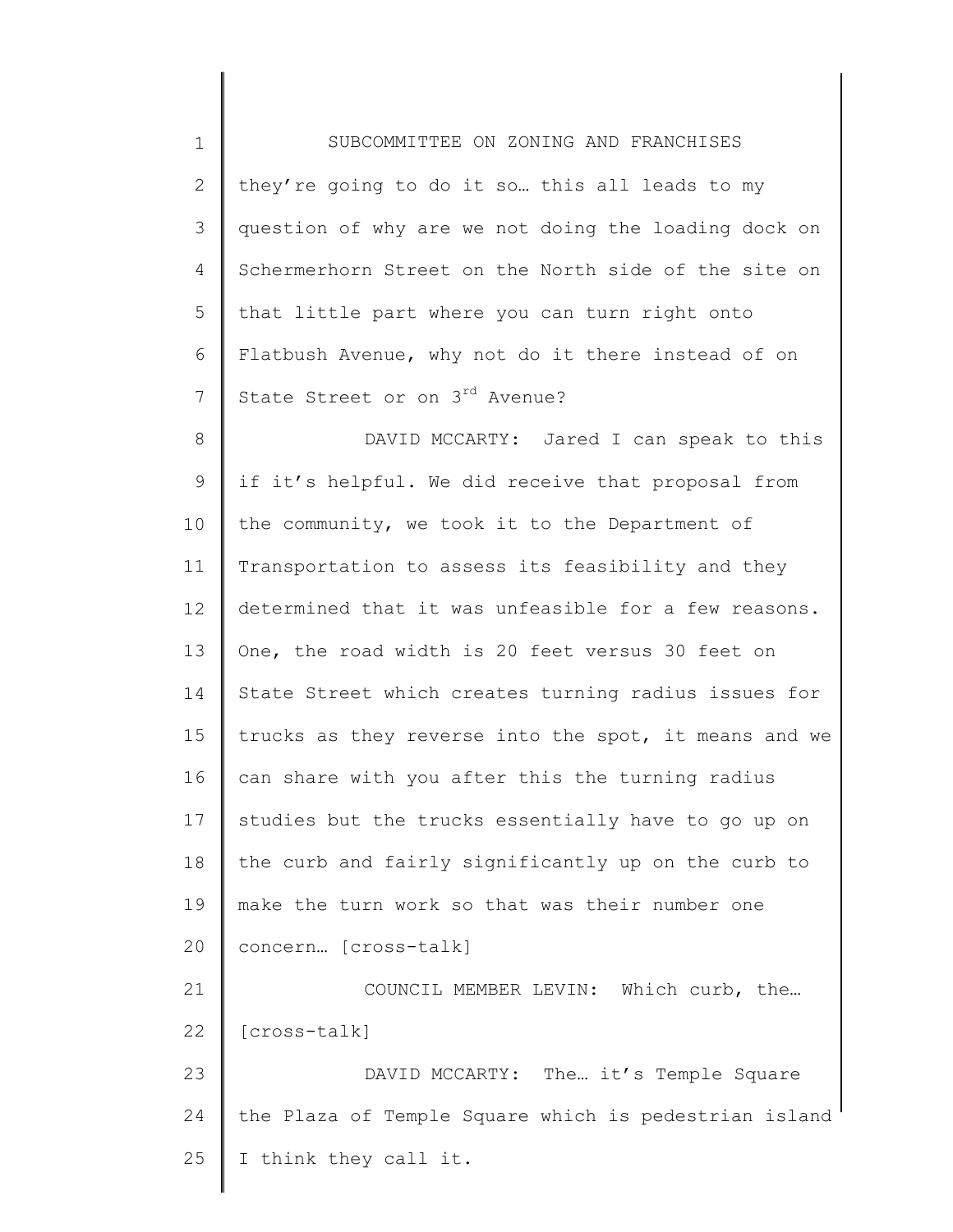| 1              | SUBCOMMITTEE ON ZONING AND FRANCHISES                         |
|----------------|---------------------------------------------------------------|
| $\overline{2}$ | COUNCIL MEMBER LEVIN: Uh-huh                                  |
| 3              | DAVID MCCARTY: So, that was their first                       |
| 4              | concern, it was a pedestrian one. Similarly, for              |
| 5              | trucks to reverse into the loading dock they have to          |
| 6              | go into the crosswalk that crosses from the North             |
| 7              | side of Schermerhorn Street to Temple Square and that         |
| 8              | was a pedestrian vehicular conflict that they really          |
| 9              | were uncomfortable with. So, from their perspective           |
| 10             | it is an unfeasible solution just given the road              |
| 11             | dimensions. It also from a planning perspective would         |
| 12             | eliminate the possibility of the pedestrian plaza             |
| 13             | that DOT has proposed as part of their pedestrian             |
| 14             | safety plan that you were involved with obviously.            |
| 15             | COUNCIL MEMBER LEVIN: You know I love                         |
| 16             | pedestrian plazas but like if it means a workable             |
| 17             | solution for 3 <sup>rd</sup> Avenue and State Street I'm okay |
| 18             | with like not doing a pedestrian plaza.                       |
| 19             | DAVID MCCARTY: That was not the primary                       |
| 20             | concern, the primary concern was pedestrian safety            |
| 21             | and they determined that it's unfeasible, we can              |
| 22             | share all of that information with you.                       |
| 23             | COUNCIL MEMBER LEVIN: Okay, I mean                            |
| 24             | obviously as, as you all know I mean that's a that's          |
| 25             | a problem again they pay [cross-talk]                         |
|                |                                                               |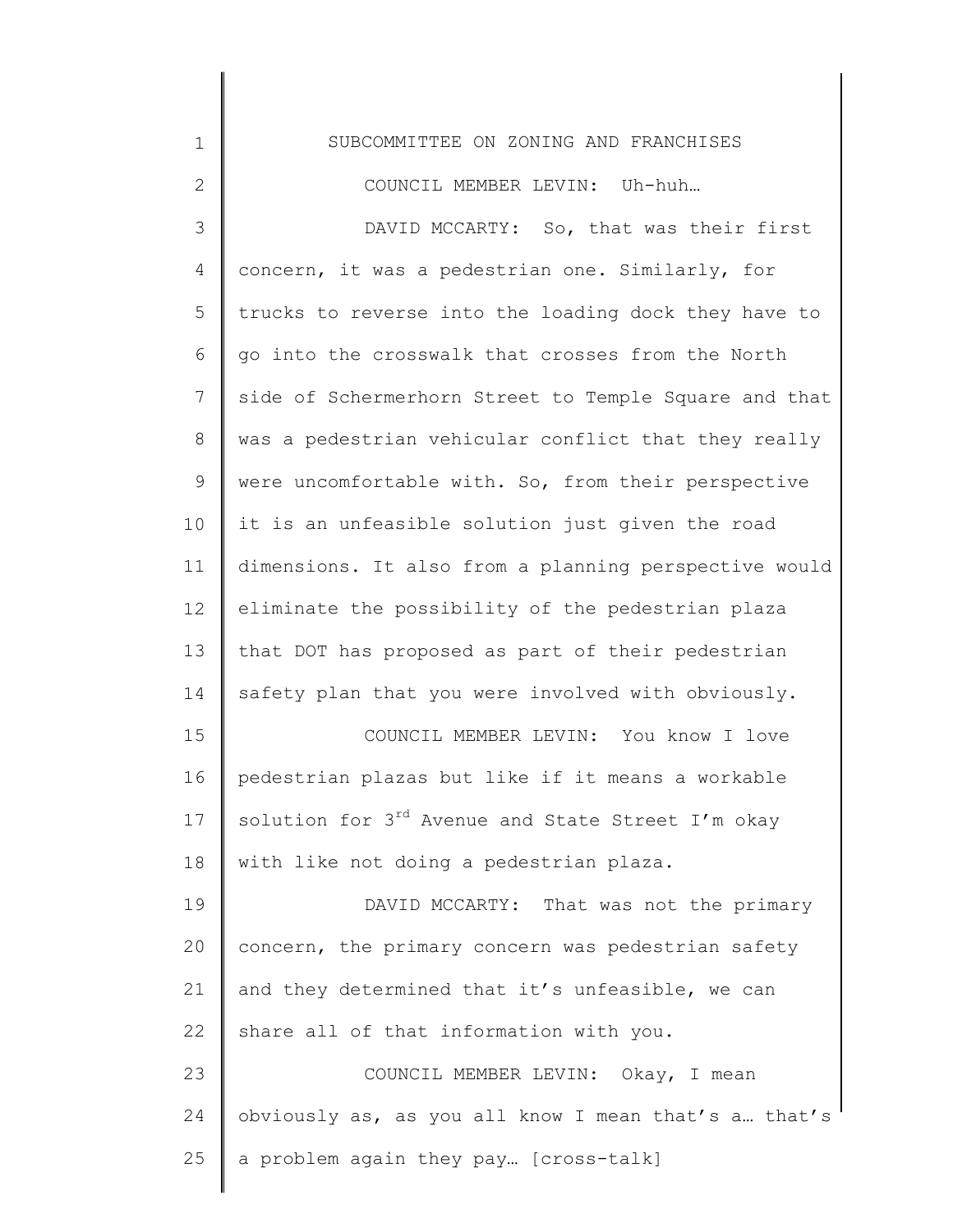| $\mathbf 1$     | SUBCOMMITTEE ON ZONING AND FRANCHISES                 |
|-----------------|-------------------------------------------------------|
| $\mathbf{2}$    | DAVID MCCARTY: We under [cross-talk]                  |
| 3               | COUNCIL MEMBER LEVIN:  no parking                     |
| 4               | tickets for double parked cars, there's no incentive  |
| 5               | whatsoever for them to not double park because they   |
| 6               | could care less if they're backing up traffic, who    |
| $7\phantom{.0}$ | cares they just got to make their deliveries, right,  |
| 8               | because everybody's got to get their Amazon Prime,    |
| 9               | everybody's got to get their Amazon Prime.            |
| 10              | DAVID MCCARTY: Understood [cross-talk]                |
| 11              | COUNCIL MEMBER LEVIN:  everyday,                      |
| 12              | multiple times a day.                                 |
| 13              | DAVID MCCARTY: We have heard the                      |
| 14              | community's concern really loud and clear on this     |
| 15              | issue, we've made good efforts to try to get to a     |
| 16              | better place than we started and certainly a better   |
| 17              | place than the as of right plan would require us to   |
| 18              | do, we understand that we're not all the way there    |
| 19              | yet and we have ideas for how to continue to work     |
| 20              | through this but it's going to take time for us to    |
| 21              | work through that with the community and you and some |
| 22              | of it's going to have to happen you know phase two    |
| 23              | as an example is several years out so we don't know   |
| 24              | what in five years what the vehicular patterns are    |
| 25              |                                                       |

∥ ∥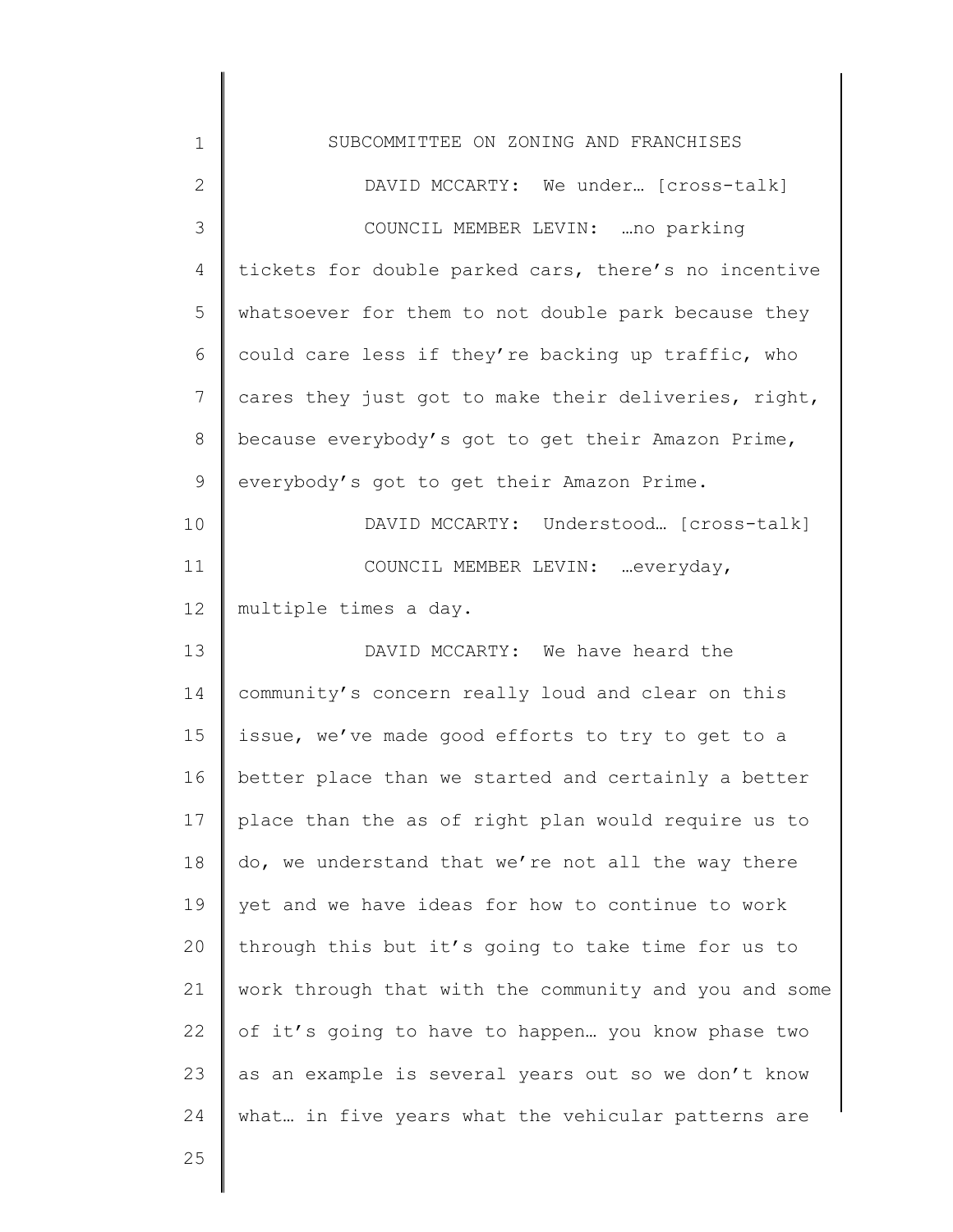| $\mathbf 1$     | SUBCOMMITTEE ON ZONING AND FRANCHISES                |
|-----------------|------------------------------------------------------|
| $\overline{2}$  | going to be like, it's going to take time to solve   |
| 3               | that stuff.                                          |
| 4               | COUNCIL MEMBER LEVIN: Okay, so this is               |
| 5               | something we're just going to have to continue to    |
| 6               | talk about.                                          |
| $7\overline{ }$ | DAVID MCCARTY: Yep.                                  |
| 8               | COUNCIL MEMBER LEVIN: Alright, thanks.               |
| 9               | Alright, I'm going to turn it back over I have other |
| 10              | questions but I really I want to be sensitive to     |
| 11              | everyone's time, I'm going to turn it back over to   |
| 12              | the Chairman, thank you.                             |
| 13              | CHAIRPERSON MOYA: Thank you Council                  |
| 14              | Member. So, thank you very much for your testimony   |
| 15              | today, the panel is dismissed. Just a quick          |
| 16              | announcement, if you're going to leave between now   |
| 17              | and two p.m. please exit from the side entrance,     |
| 18              | please don't go out through the back, there is a     |
| 19              | press conference going on downstairs, so we ask you  |
| 20              | to please exit from the side. Oh, thank you for      |
| 21              | joining us Council Member Torres, I really           |
| 22              | appreciate we're just going to pause in the          |
| 23              | testimonies to take a vote.                          |
| 24              |                                                      |
| 25              |                                                      |
|                 |                                                      |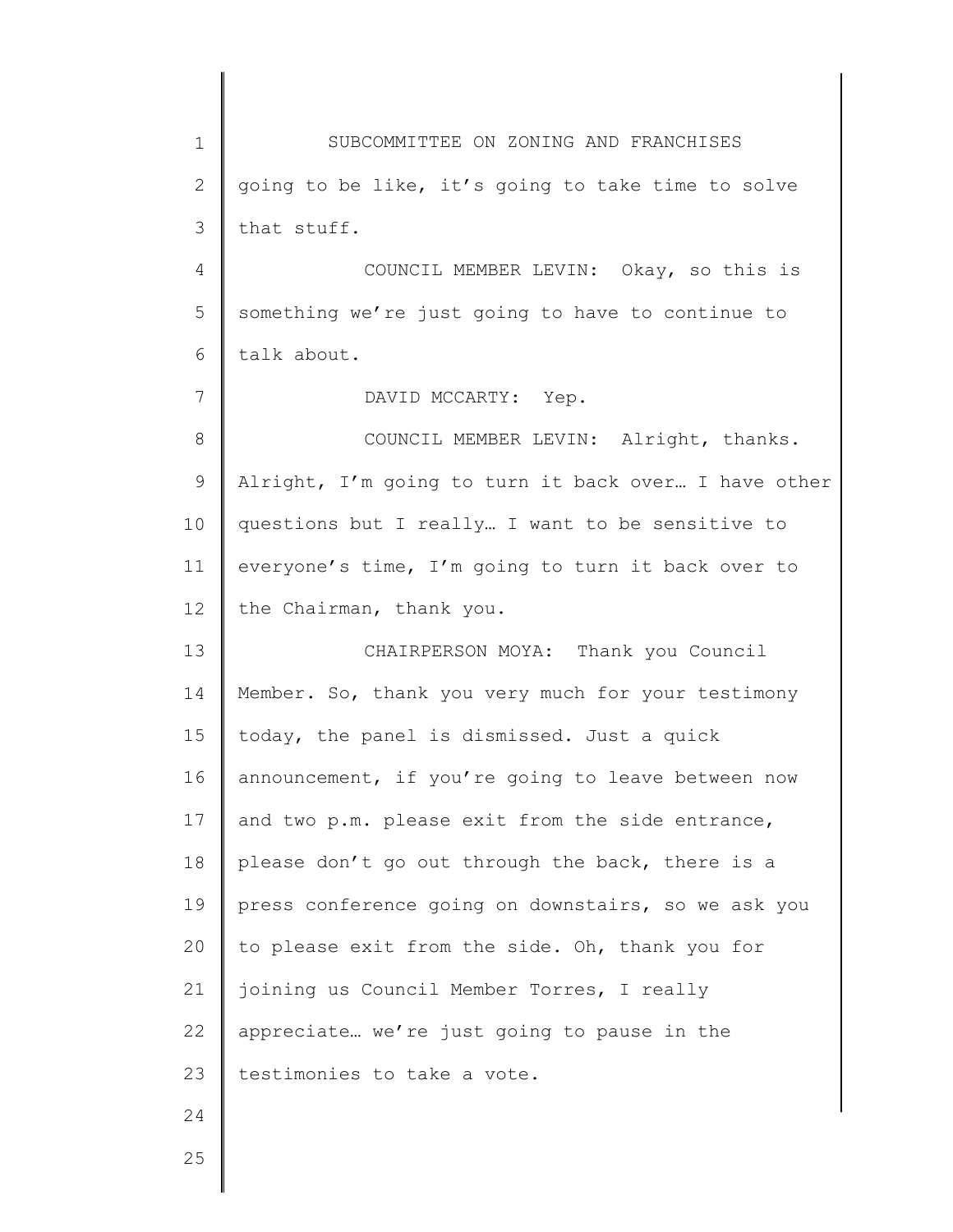| $\mathbf{1}$ | SUBCOMMITTEE ON ZONING AND FRANCHISES                    |
|--------------|----------------------------------------------------------|
| 2            | COMMITTEE CLERK: This is the continued                   |
| 3            | vote on Land Use Items 164 and 165 to approve with       |
| 4            | modifications, Council Member Rivera?                    |
| 5            | COUNCIL MEMBER RIVERA: On Land Use                       |
| 6            | Numbers 164 and 165 I have to recuse myself, my          |
| 7            | husband is director of Operations for Camber.            |
| 8            | COMMITTEE CLERK: Torres?                                 |
| 9            | COUNCIL MEMBER TORRES: I vote aye.                       |
| 10           | COMMITTEE CLERK: The Land Use Items are                  |
| 11           | approved with modifications by a vote of seven in the    |
| 12           | affirmative, one abstention and no negatives and         |
| 13           | referred to the full Land Use Committee.                 |
| 14           | CHAIRPERSON MOYA: Thank you. I will now                  |
| 15           | call up the next panel and it's very good to see my      |
| 16           | good friend and former colleague Assembly Member Jo      |
| 17           | Anne Simon and we also have William Candell and Dan      |
| 18           | Hildreth from DOE. If you can just turn on your          |
| 19           | microphones and please state your name.                  |
| 20           | DANIEL HILDRETH: My name's Daniel                        |
| 21           | Hildreth from the Department of Education.               |
| 22           | JO ANNE SIMON: Hi, Assembly Member Jo                    |
| 23           | Anne Simon, downtown Brooklyn, 52 <sup>nd</sup> Assembly |
| 24           | District.                                                |
| 25           |                                                          |
|              |                                                          |

 $\begin{array}{c} \hline \end{array}$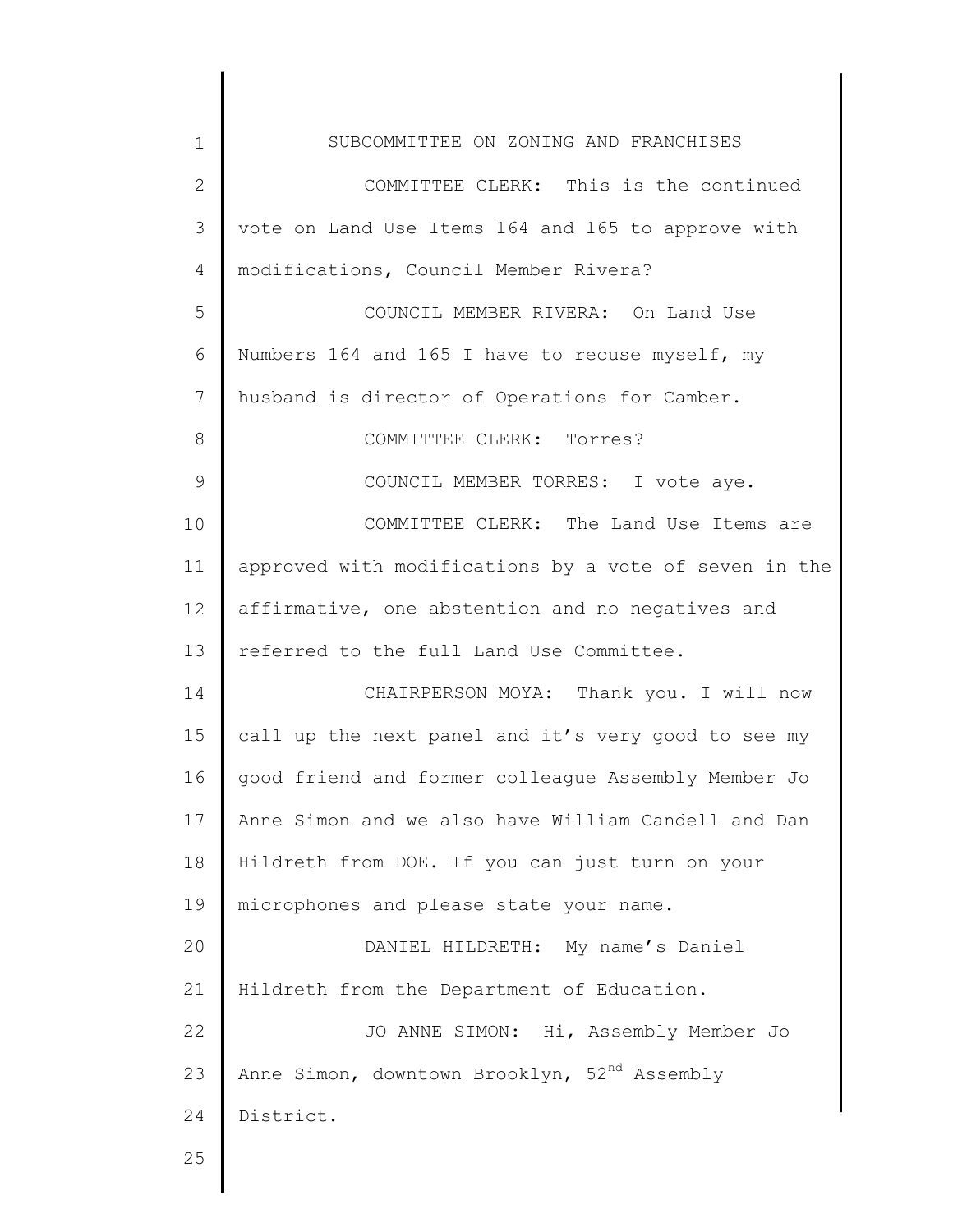1 2 3 4 5 6 7 8 9 10 11 12 13 14 15 16 17 18 19 20 21 22 23 24 25 SUBCOMMITTEE ON ZONING AND FRANCHISES WILLIAM CANDELL: Will Candell, Department of Education. CHAIRPERSON MOYA: Thank you, you may begin. WILLIAM CANDELL: Hello everyone, my name is Will Candell speaking from the Department of Education, the Office of District Planning. The DOE believes that 80 Flatbush will create a much needed 350 seat elementary school. With the additional students coming from the 80 Flatbush building, DOE anticipates a net gain of 164 seats that can be used to alleviate existing and project to overcrowding in the surrounding arear. District 15 faces growth and capacity challenges at the elementary school level. Over the past five years elementary school enrollment in D15 has increased by 15 percent, the majority of elementary schools are overutilized and many have zoned wait lists. Among other planned capacity projects in the district a new school at 80 Flatbush can play a part in addressing these broad overcrowding challenges. In addition, there are approximately 6,000 other new or permanent housing units planned in the elementary school zone surrounding 80 Flatbush. If this project does move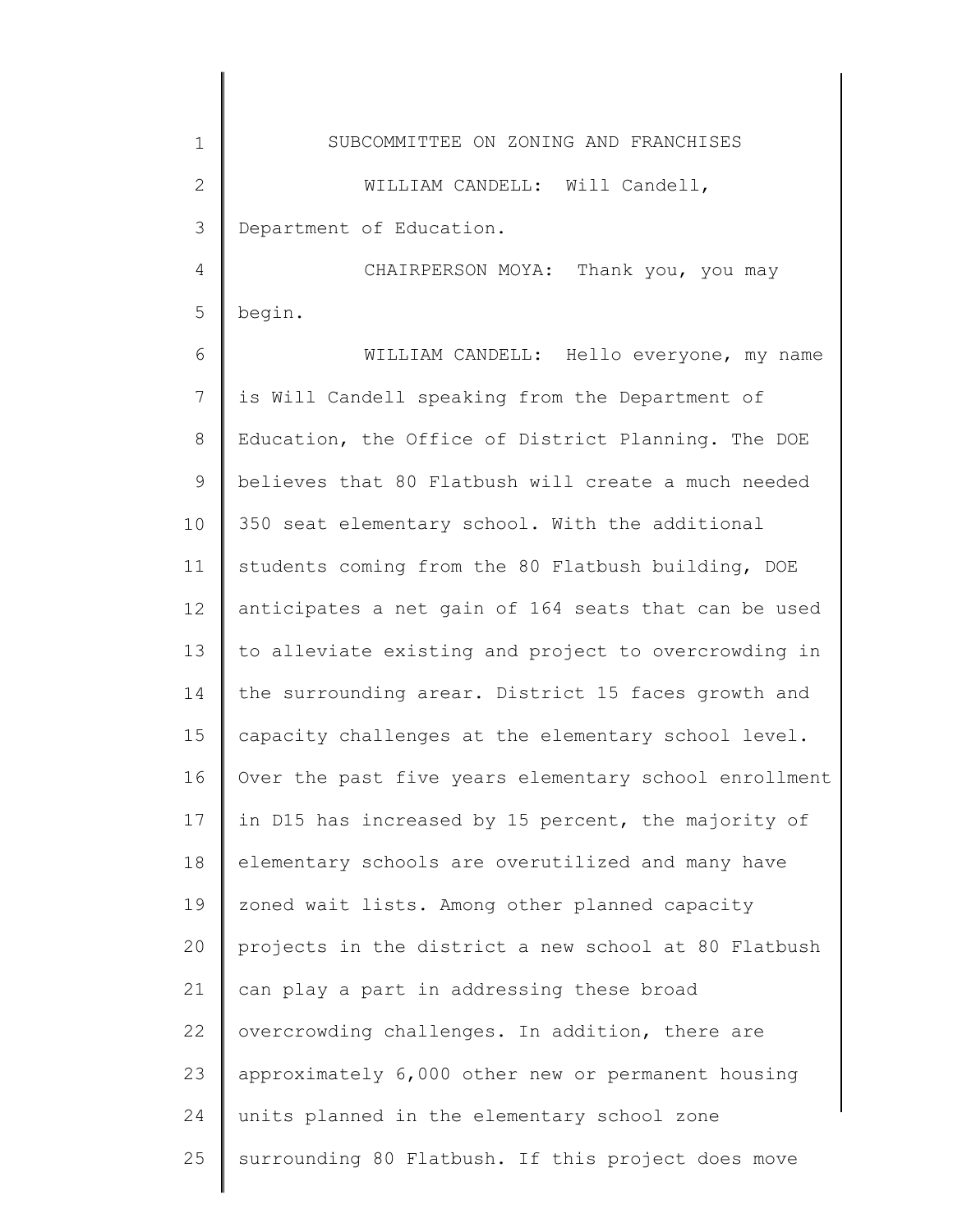1 2 3 4 5 6 7 8 9 10 11 12 13 14 15 16 17 18 19 SUBCOMMITTEE ON ZONING AND FRANCHISES forward and a new elementary school is opened the DOE will work with community members through the CEC to develop plans for how the new school will admit students and we'll do that in a way that will be reflected to district needs and priorities. So, for example, the enrollment method could be a standard geographical zone, or it could be a shared zone or a choice school with special programming to attract, attract a diverse student body or give priority to certain student, student populations such as English language learners, students in temporary housing or students who qualify for free and reduced lunch. And so, given the existing overcrowding challenges and projected growth in the area the DOE supports this project. JO ANNE SIMON: So, thank you. I represent the areas of downtown Brooklyn; Boerum Hill, Park Slope, Gowanus, Cobble Hill, Carroll Gardens, Dumbo and so I am here today to speak on

20 21 22 23 24 25 behalf of the community that I represent and in fact Boerum Hill is the community in which I live. As former president of the Boerum Hill Association I was very involved with many of these rezoning's and the, the unified bulk of 2001 as well as the downtown plan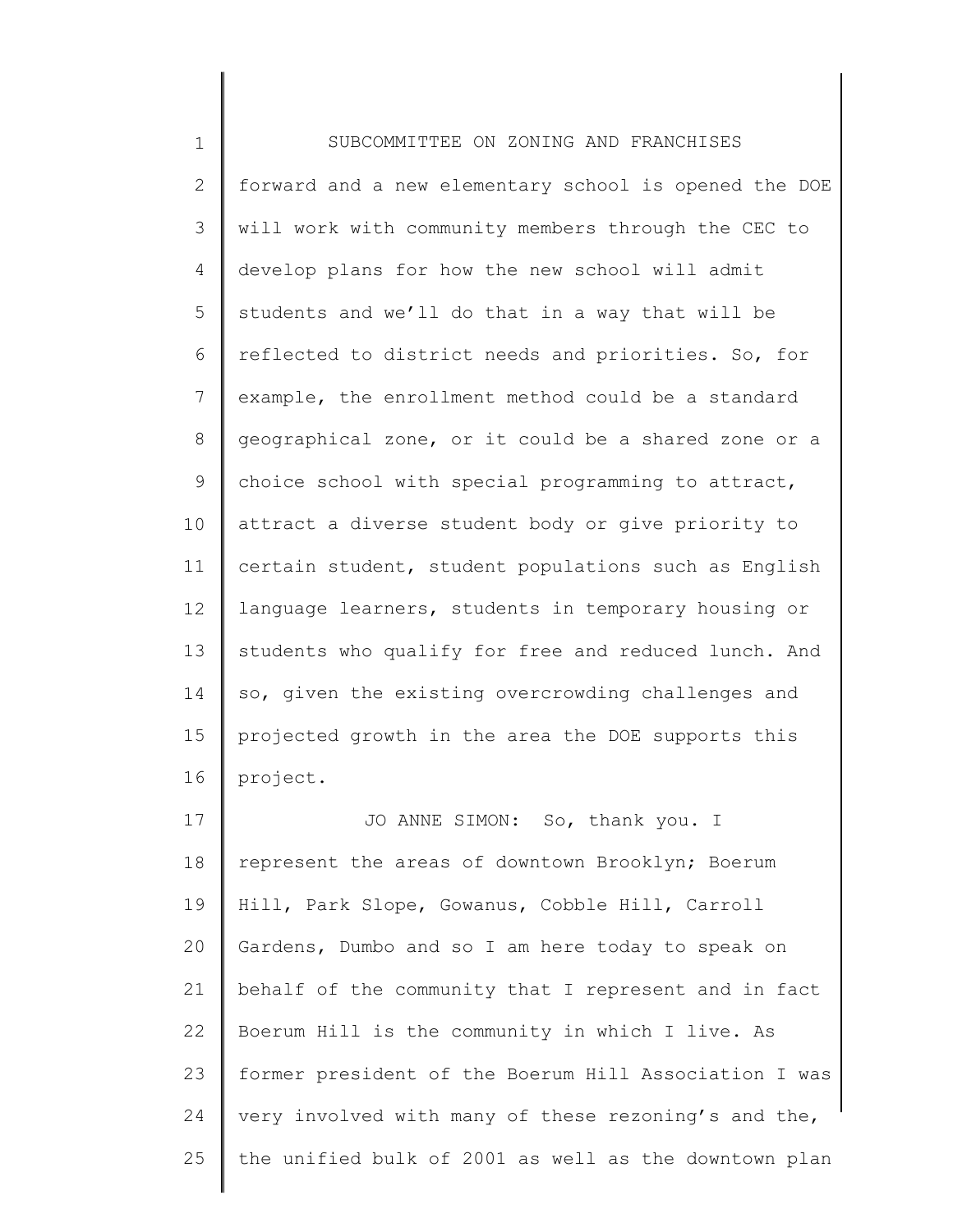| $\mathbf 1$    | SUBCOMMITTEE ON ZONING AND FRANCHISES                 |
|----------------|-------------------------------------------------------|
| $\mathbf{2}$   | in 2004. And I would just like to say that there's    |
| 3              | overwhelming community opposition to this proposal.   |
| 4              | There have been tweaks to the plan but frankly        |
| 5              | they've been underwhelming and not addressing the     |
| 6              | core concerns of the community which has been density |
| $\overline{7}$ | and the overwhelming density of getting three times   |
| 8              | the available FAR at this site for no reason that     |
| 9              | seems justified. This would be the first FAR of 18 in |
| 10             | downtown in Brooklyn and it does appear to be a       |
| 11             | significant overreach. They can build, they can build |
| 12             | as of right, they can build and make money as of      |
| 13             | right at the FAR of six. There's no question that     |
| 14             | school seats are needed but I don't believe that      |
| 15             | there's an effective trade of a building the size of  |
| 16             | the Chrysler building in exchange for 168 school      |
| 17             | seats which would be the net positive that the        |
| 18             | developer asserts would be the case. District 15, CEC |
| 19             | suggest that in fact it would be a net negative of I  |
| 20             | believe 140 seats, either way this is not a good      |
| 21             | enough deal to, to make the shiny object of the       |
| 22             | school be what it is that makes this, this project go |
| 23             | forward. It is only about 15 percent of the           |
| 24             | available FAR would be the schools. We believe that   |
| 25             | clearly Khalil Gibran needs a better foot a better    |
|                |                                                       |

∥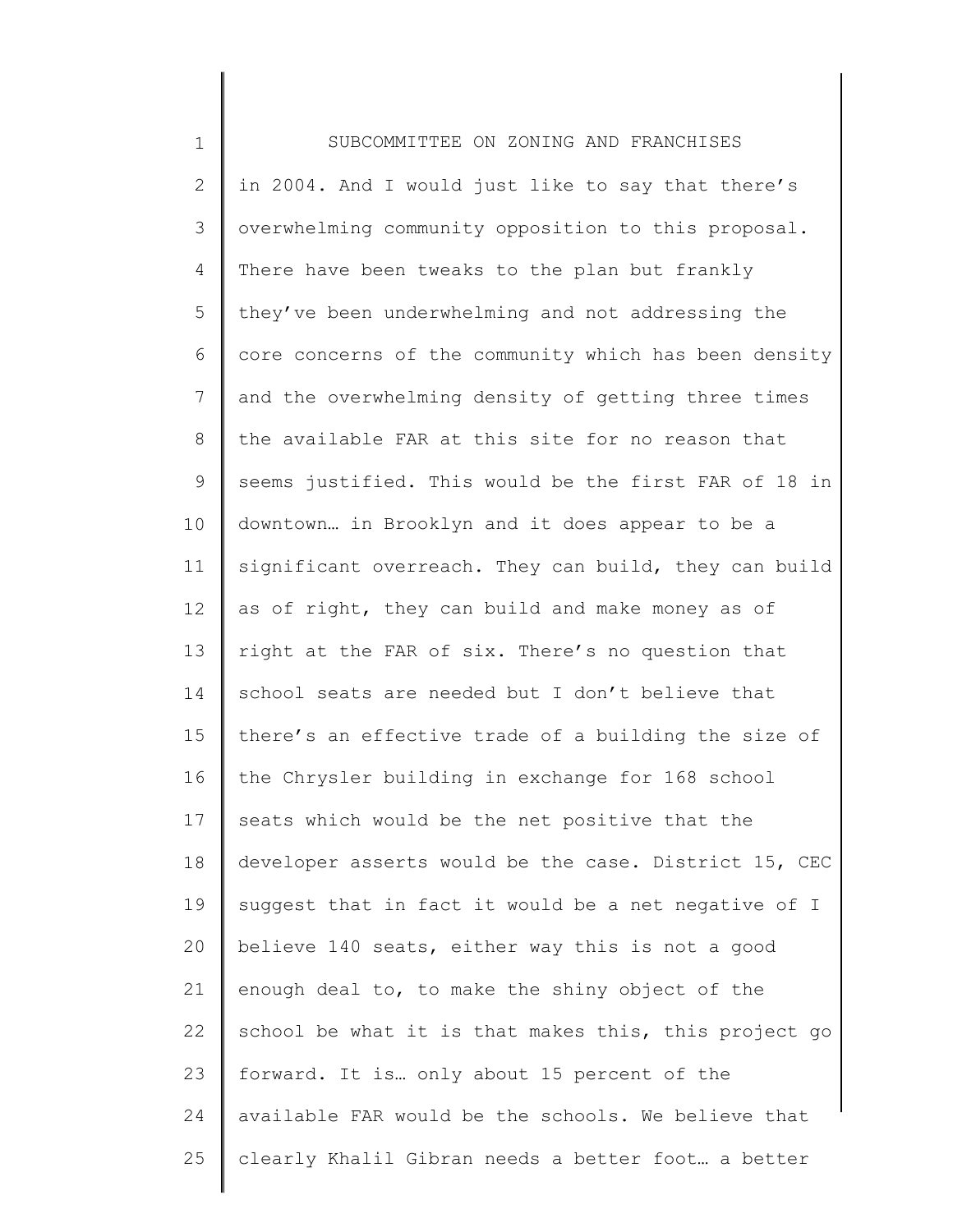| $\mathbf 1$    | SUBCOMMITTEE ON ZONING AND FRANCHISES                             |
|----------------|-------------------------------------------------------------------|
| $\mathbf{2}$   | facility, it doesn't even have to be there, they need             |
| 3              | a better high school there's no question about that               |
| 4              | and there's no question that we need additional                   |
| 5              | seats, we don't necessarily need them there and we                |
| 6              | can't ignore PS38 which has a 30 percent enrollment               |
| $7\phantom{.}$ | of students from within the zone. Quite frankly you               |
| 8              | may have heard the expression, the rent is too damn               |
| 9              | high, in this case it's the density that would be too             |
| 10             | damn high. This is a really, really challenging                   |
| 11             | intersection, this is where Flatbush, $4^{th}$ , Atlantic,        |
| 12             | 3 <sup>rd</sup> Avenue, Schermerhorn come in together. It is very |
| 13             | hard to demonstrate that you can get worse than an F              |
| 14             | in terms of your traffic congestion but we in fact                |
| 15             | will experience that worse than an F. So, it is a                 |
| 16             | really cold comfort for someone to essentially                    |
| 17             | assert, it already stinks, it'll just be worse,                   |
| 18             | that's not really very helpful to us and there are 16             |
| 19             | unmitigable intersections as a result of this                     |
| 20             | project. Senator Montgomery and I specifically asked              |
| 21             | last year for a thorough and transparent disclosure               |
| 22             | of the following information; the terms of the lease              |
| 23             | of the city owned land to the developer, the cost of              |
| 24             | the tax-exempt bonds and every other city or state                |
| 25             | subsidy including tax abatements for this project and             |
|                |                                                                   |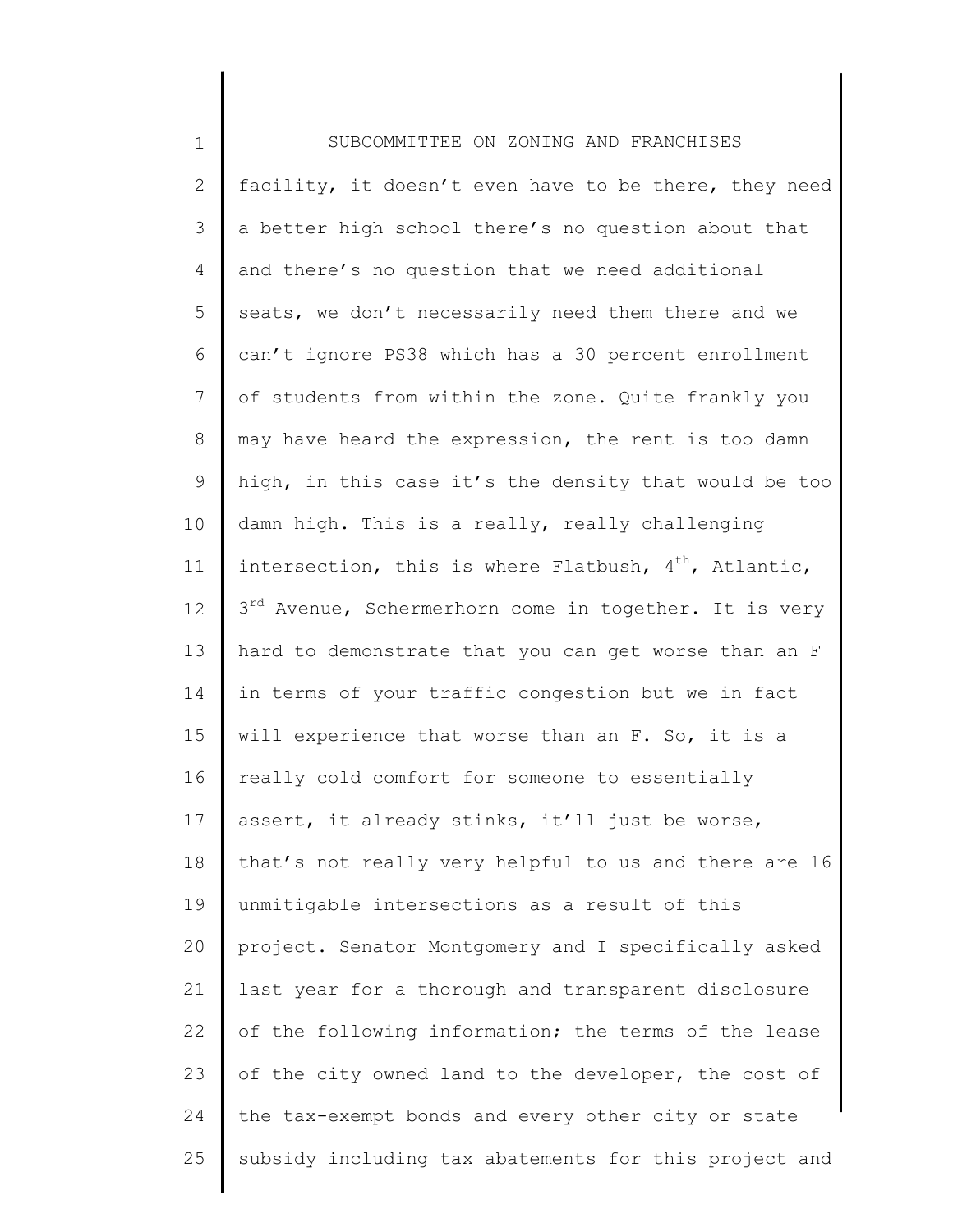1 2 3 4 5 6 7 8 9 10 11 12 13 14 15 16 17 18 19 20 21 22 23 24 25 SUBCOMMITTEE ON ZONING AND FRANCHISES where the RFP response of Alloy can be found. We have received no response to those requests which have been made numerous times. Housing, we are… this proposes 200 units of housing, of affordable housing, it also would put in 720 units of luxury housing. The reality is this, this project highlights a basic problem in our city and that is we cannot build our way out of our housing crisis by building 80 percent even 70 percent luxury housing around it, it absolutely shifts up the, the rent pressures, the cost of living in that area. I've been living in Boerum Hill for 35 years, I know very well what it was like before, I know very much how the rezoning of downtown plan which was never meant to be residential and expected maybe about 1,000 units, we ended up with ten years later 11,000 units and more on deck. So, it was never intended to be residential, there's no park space, there's no amenities, it is through the rezoning that has increased the pressure so that we have displaced people. It is also cold comfort to say we've already displaced all those people, well we haven't really displaced everybody, we have seniors every day of the week who are struggling to make ends meet in their homes and to be able to maintain their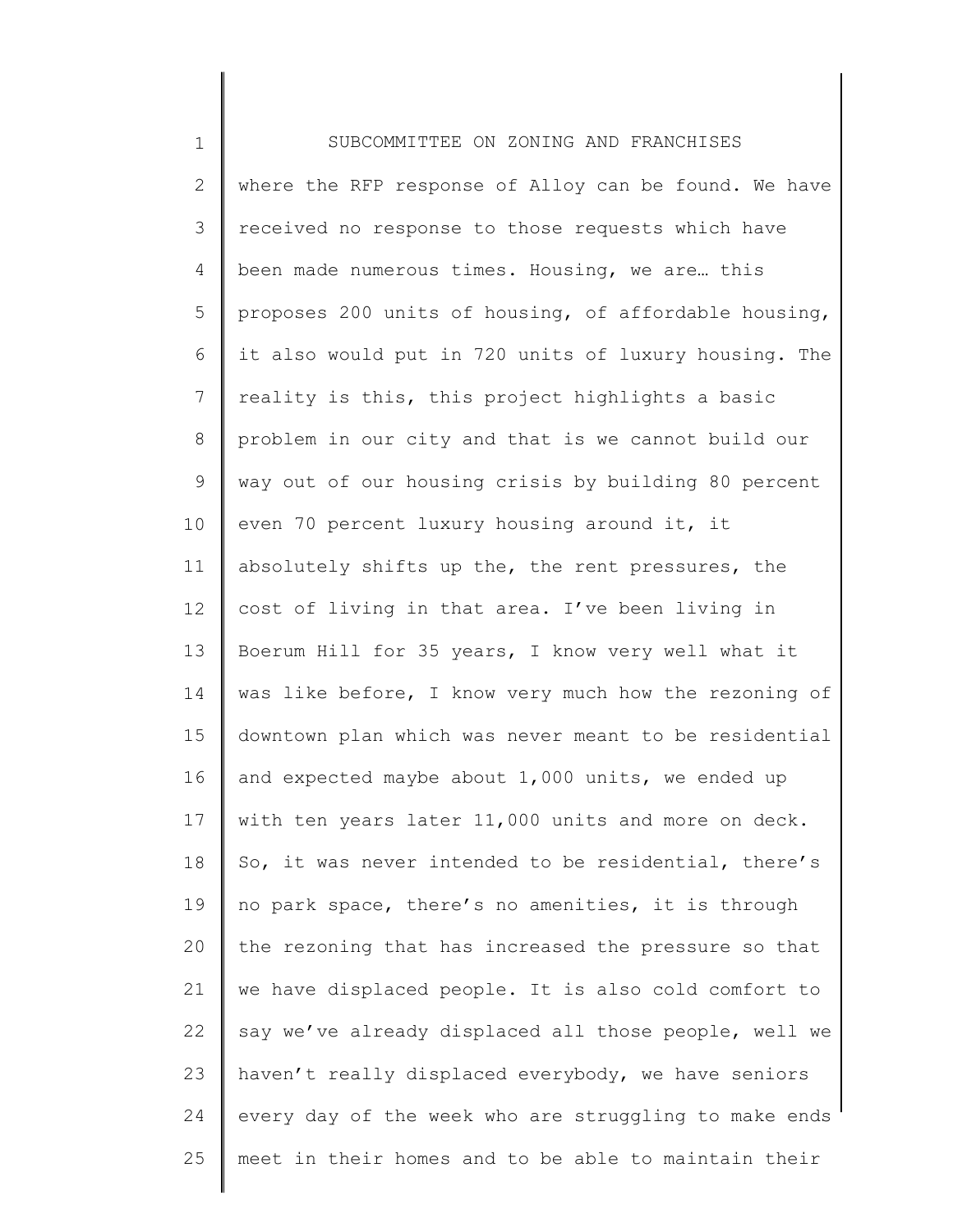1 2 3 4 5 6 7 8 9 10 11 12 13 14 15 16 17 18 19 20 21 22 23 24 25 SUBCOMMITTEE ON ZONING AND FRANCHISES homes in and around the, the downtown Brooklyn area and the Boerum Hill. In 2001 the unified bulk program which actually was… went over like a lead balloon in most part of the city and was withdrawn but in fact Beorum Hill negotiated for that step-down transitional approach to the, the, the neighborhood and that was carried through in the 2004 rezoning. The developer unfortunately ignores the fact that this, this project will in fact exacerbate the problems that we have all over the city which has to do with the pressure on rents. So, we're not building our way out of this housing crisis, we're just perpetuating it and we are only going to make it worse by building 720 luxury units and having commercial space at this location. It is just too much and it is totally inappropriate for this site and yes, it is in Boerum Hill so I'm going to debate because I kind of know Boerum Hill's boundaries, was president for six years, I've had a lot to do with this and I, I will take that debate any time about whether or not it's in downtown Brooklyn or Boerum Hill. And let me just say one thing is that this is a community that actually understands development and doing development the right way and I call your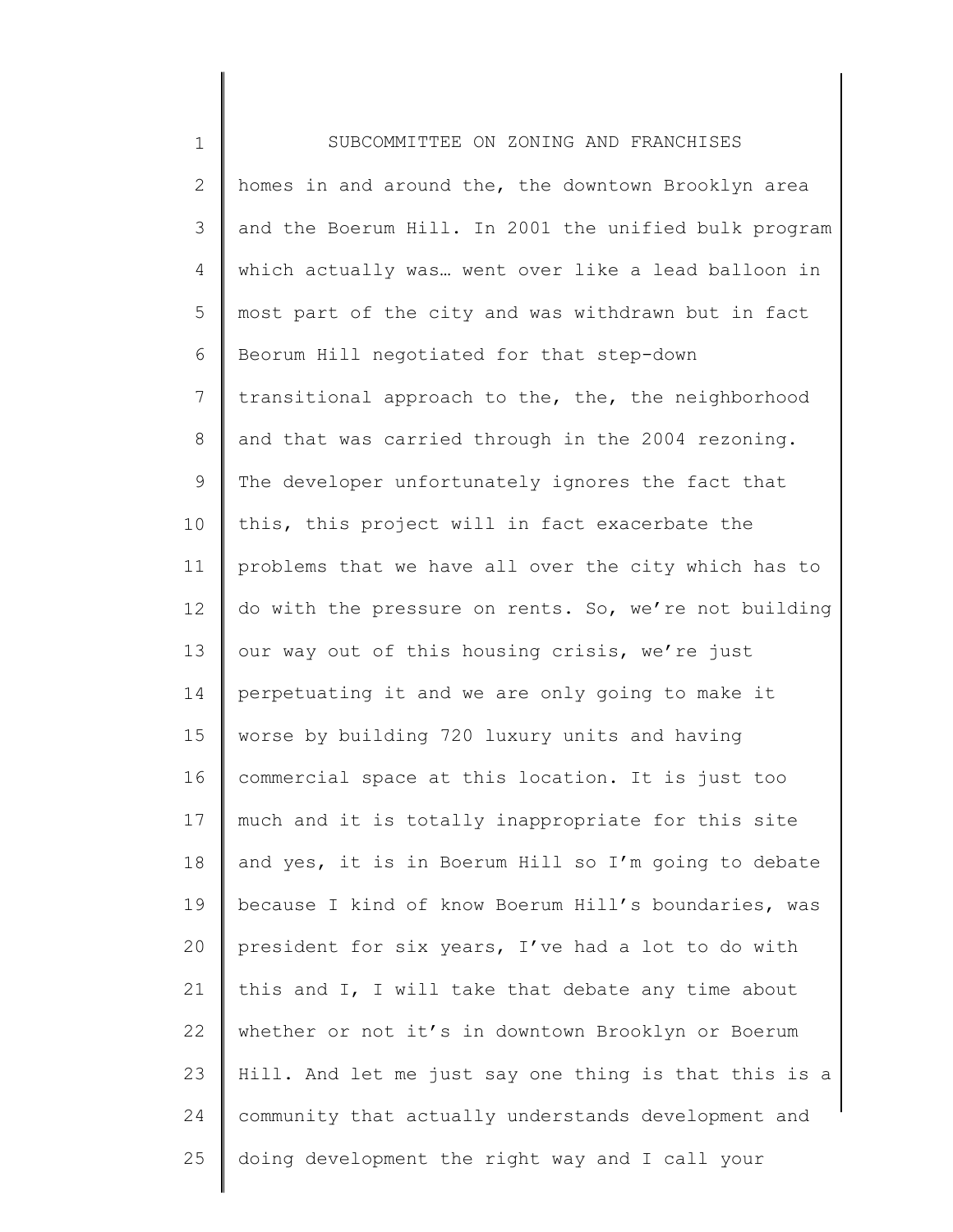1 2 3 4 5 6 7 8 9 10 11 12 13 14 15 16 17 18 19 20 21 22 23 24 25 SUBCOMMITTEE ON ZONING AND FRANCHISES attention to the Hoyt Schermerhorn project which began when I was president of the Boerum Hill Association and I worked on extensively even after I left the presidency of that organization and that is where we've had vacant lots, lots that were used for parking lots, we knew we needed to develop that area, it was an urban renewal area, 37 and a half percent low to moderate income housing, we came together, we argued amongst ourselves for sure for a period of time, we ended up with unanimous principles; Borough President Howard Golden, see I'm dating myself, actually got ESD to work with us to develop that property, you don't hear about that and you don't hear about it for one reason, nobody's arguing about it, it's working, it's working for the benefit of the community, it's working for the benefit of the developers who were involved, they have not been harmed in any way by not overreaching and I will leave you with that and I'm happy to answer any questions that you may have, thank you. CHAIRPERSON MOYA: Thank you. DANIEL HILDRETH: Good afternoon, my name is Daniel Hildreth, I work in the Office of Student Enrollment, I manage kindergarten admissions in that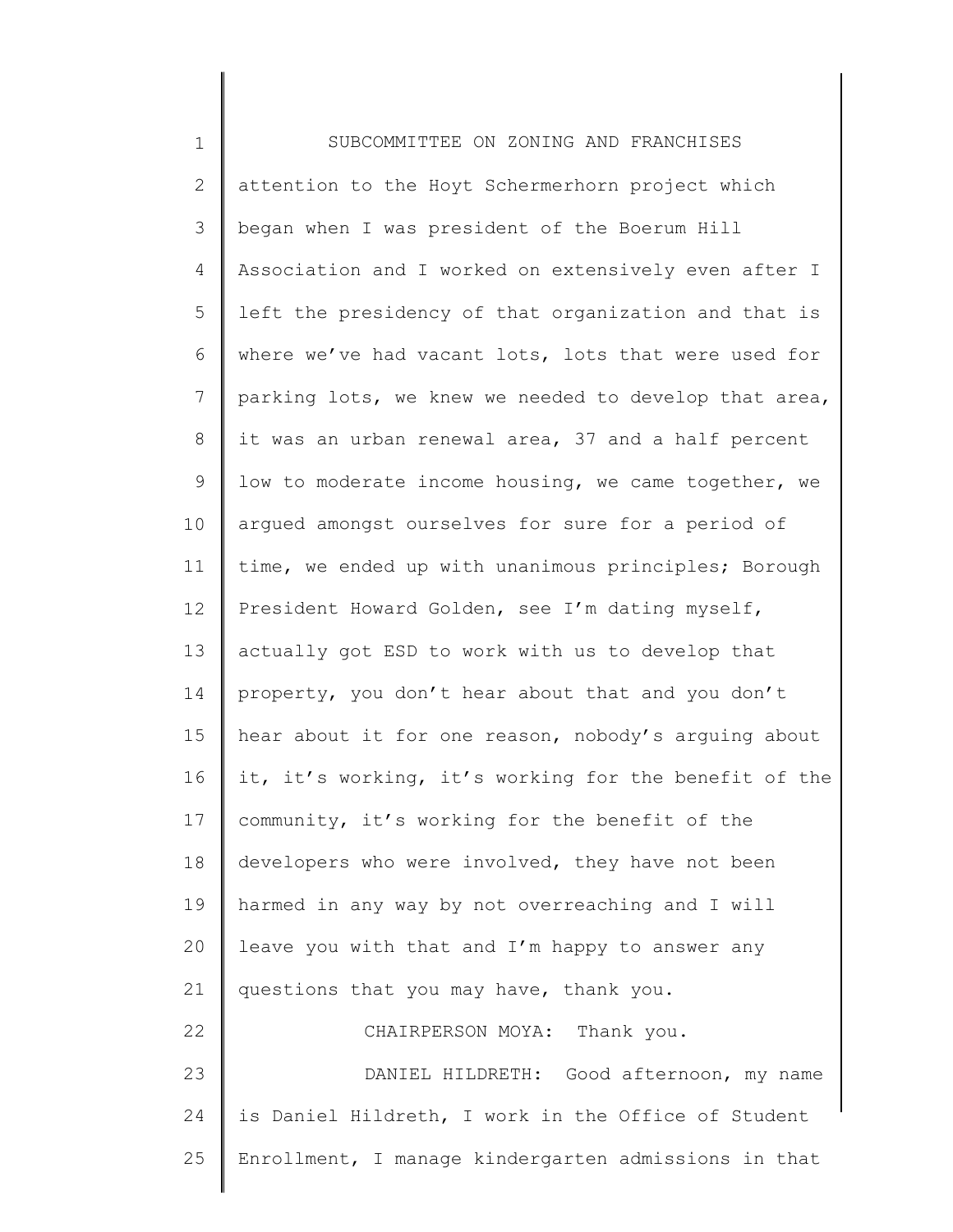| $1\,$          | SUBCOMMITTEE ON ZONING AND FRANCHISES                 |
|----------------|-------------------------------------------------------|
| $\mathbf{2}$   | office. I'm here to speak about the overcrowding in   |
| 3              | District 15 which is best exemplified by a zoned wait |
| 4              | list for elementary school. A zoned waitlist means    |
| 5              | that a school has more zoned applicants that are      |
| 6              | interested in attending it than available seats and   |
| $\overline{7}$ | this is just one measure of seat need in a district   |
| 8              | or neighborhood. District 15 has had seven elementary |
| 9              | schools with zoned waitlists over the past four       |
| 10             | years, it is tied for the fourth highest district in  |
| 11             | the city for the number of schools with zoned         |
| 12             | waitlists during that time. PS58 has had a zoned      |
| 13             | waitlist each year for the past four years, one of    |
| 14             | only 12 elementary schools in the city for which that |
| 15             | is true and nearby neighborhoods specifically have    |
| 16             | been overcrowded over the last four years with Cobble |
| 17             | Hill and Carroll Gardens each with an elementary      |
| 18             | school with a zoned waitlist but we see this need     |
| 19             | spread out across the district with Park Slope having |
| 20             | two schools with zoned waitlists, Windsor Terrace     |
| 21             | with a single school and Sunset Park with two schools |
| 22             | with zoned waitlists and this is just in District 15  |
| 23             | with three more schools in District 20 nearby in a    |
| 24             | similar situation but having enough elementary school |
| 25             | seats allows for better planning for families and     |
|                |                                                       |

║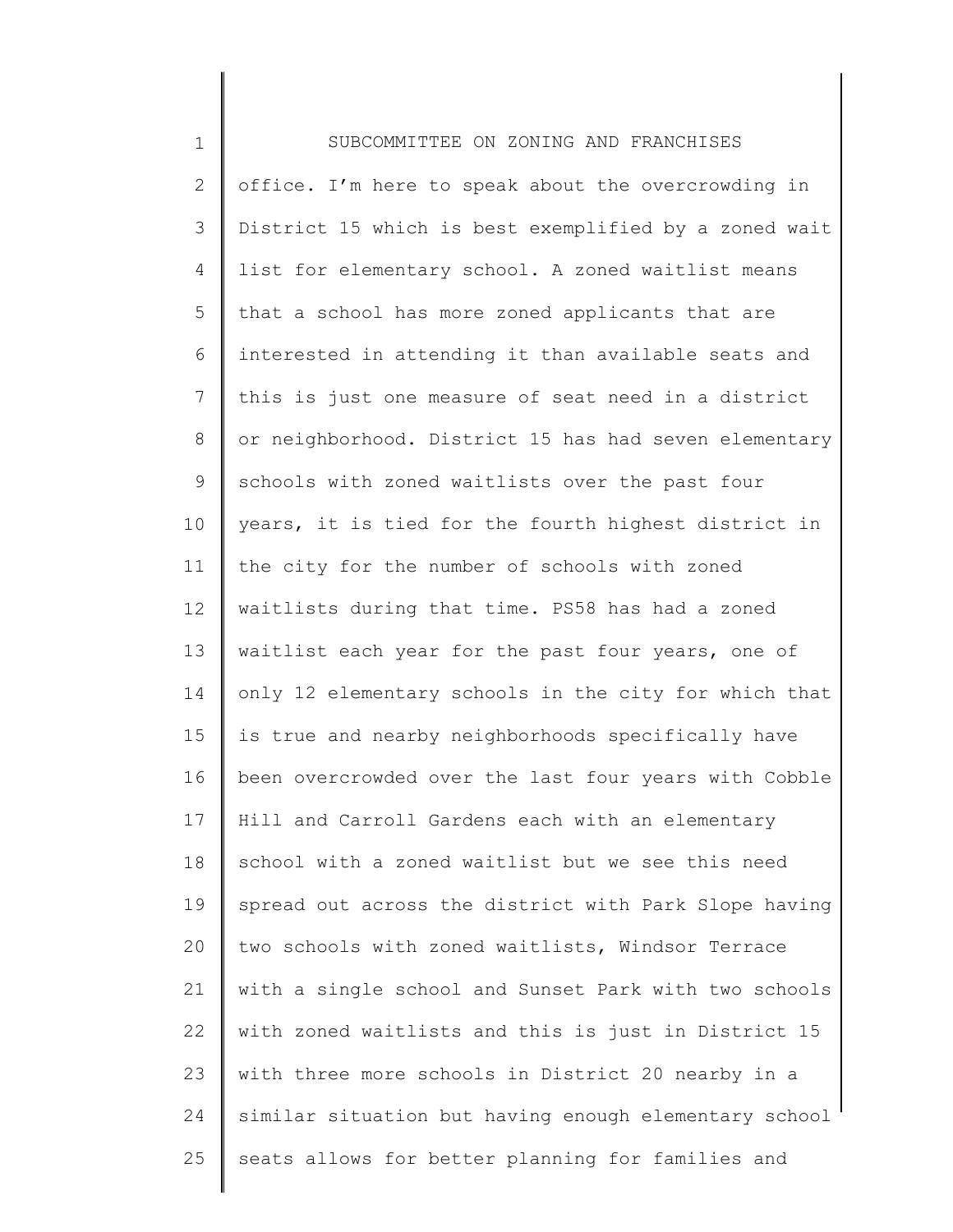| $\mathbf 1$  | SUBCOMMITTEE ON ZONING AND FRANCHISES                 |
|--------------|-------------------------------------------------------|
| $\mathbf{2}$ | schools, it reduces the uncertainty for families who  |
| 3            | are zoned to schools with zoned waitlists, it also    |
| 4            | alleviates the choice process and provides more       |
| 5            | options to families and a lack of seats really means  |
| 6            | the potential cut of specialized programming such as  |
| 7            | gifted and talented programs, Pre-K and cluster space |
| 8            | for students. Thank you.                              |
| $\mathsf 9$  | COUNCIL MEMBER LEVIN: I want to thank                 |
| 10           | you thank this panel very much, Assembly Member       |
| 11           | Simon thank you for bringing a lot of clarity to this |
| 12           | issue and, and for your very helpful not just         |
| 13           | testimony but willingness to work and I look forward  |
| 14           | to working with you over the next couple of weeks.    |
| 15           | So, if you go out of town well I'll be calling you on |
| 16           | your cell and, and, and vice versa let's, let's       |
| 17           | definitely keep in touch but, but I appreciate also   |
| 18           | the work that you did with Beorum Hill Association    |
| 19           | on in the Hoyt Schermerhorn Task Force, for putting   |
| 20           | forward a community driven example that we really     |
| 21           | should be following, we didn't follow it in 2004, we  |
| 22           | didn't follow it in Williamsburg in 2005 and, and     |
| 23           | you're right, I hear about the consequences of the    |
| 24           | 2004 rezoning as do you all the time, we seem to      |
| 25           | continually have to make up for the deficiencies of   |
|              |                                                       |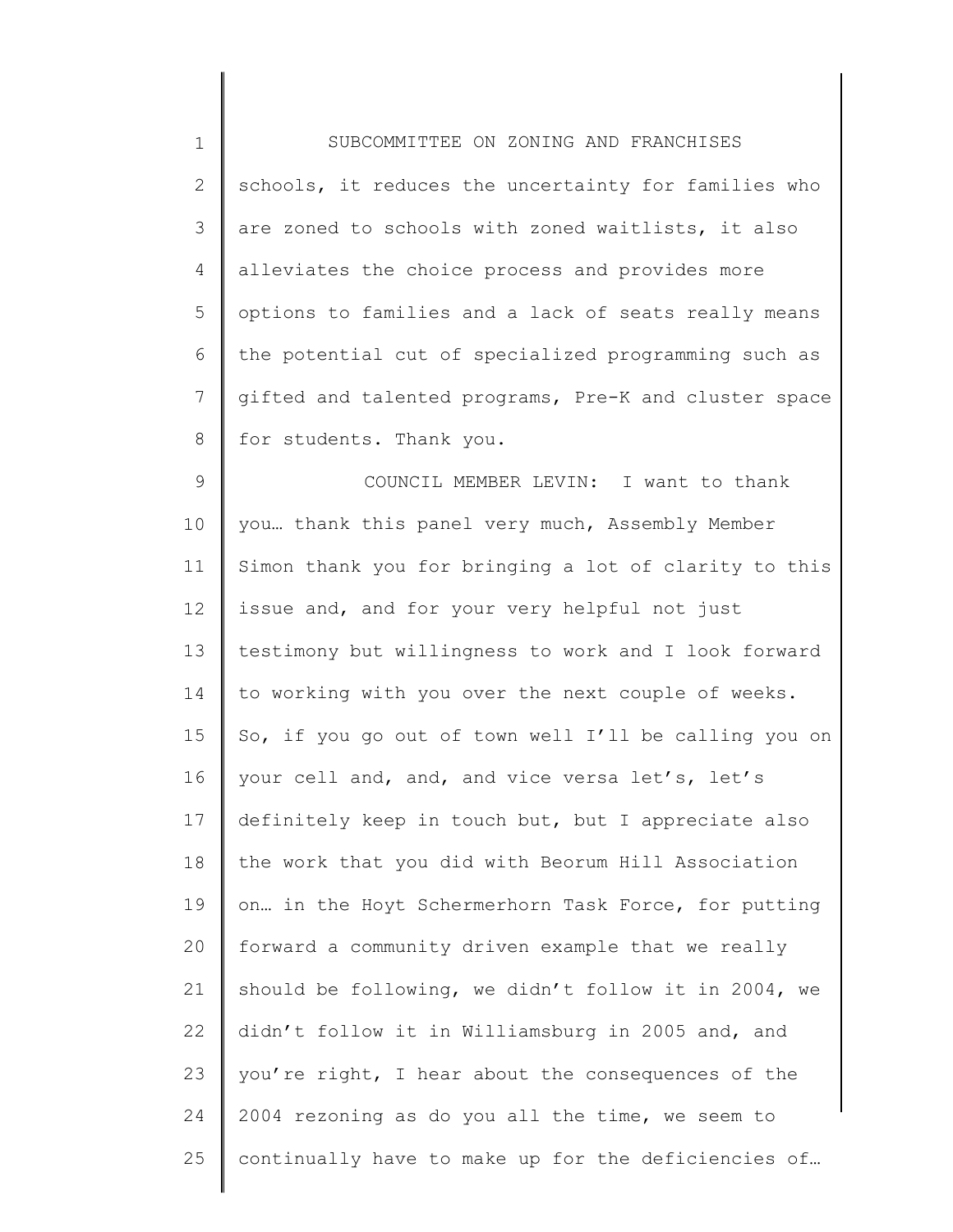1 2 3 4 5 6 7 8 9 10 11 12 13 14 15 16 17 18 19 20 21 22 23 24 25 SUBCOMMITTEE ON ZONING AND FRANCHISES at the time and in 2005 Williamsburg, I mean I can't walk down the street, that's where I live in Greenpoint, I can't walk down the street without, without hearing about it now 13 years later so… [cross-talk] JO ANNE SIMON: I testified about that too. COUNCIL MEMBER LEVIN: But, but I, I greatly appreciate the example and, and look forward to working with you. For, for DOE, okay, so the zoned waitlist is in, in D15 is what like cumulatively all together? DANIEL HILDRETH: So, for this past year we have like… COUNCIL MEMBER LEVIN: I'll bring up my calculator here… DANIEL HILDRETH: Nearly 40 students on zoned waitlists. COUNCIL MEMBER LEVIN: 40 students in total? DANIEL HILDRETH: In total. COUNCIL MEMBER LEVIN: So, all… [crosstalk] DANIEL HILDRETH: Right now… [cross-talk]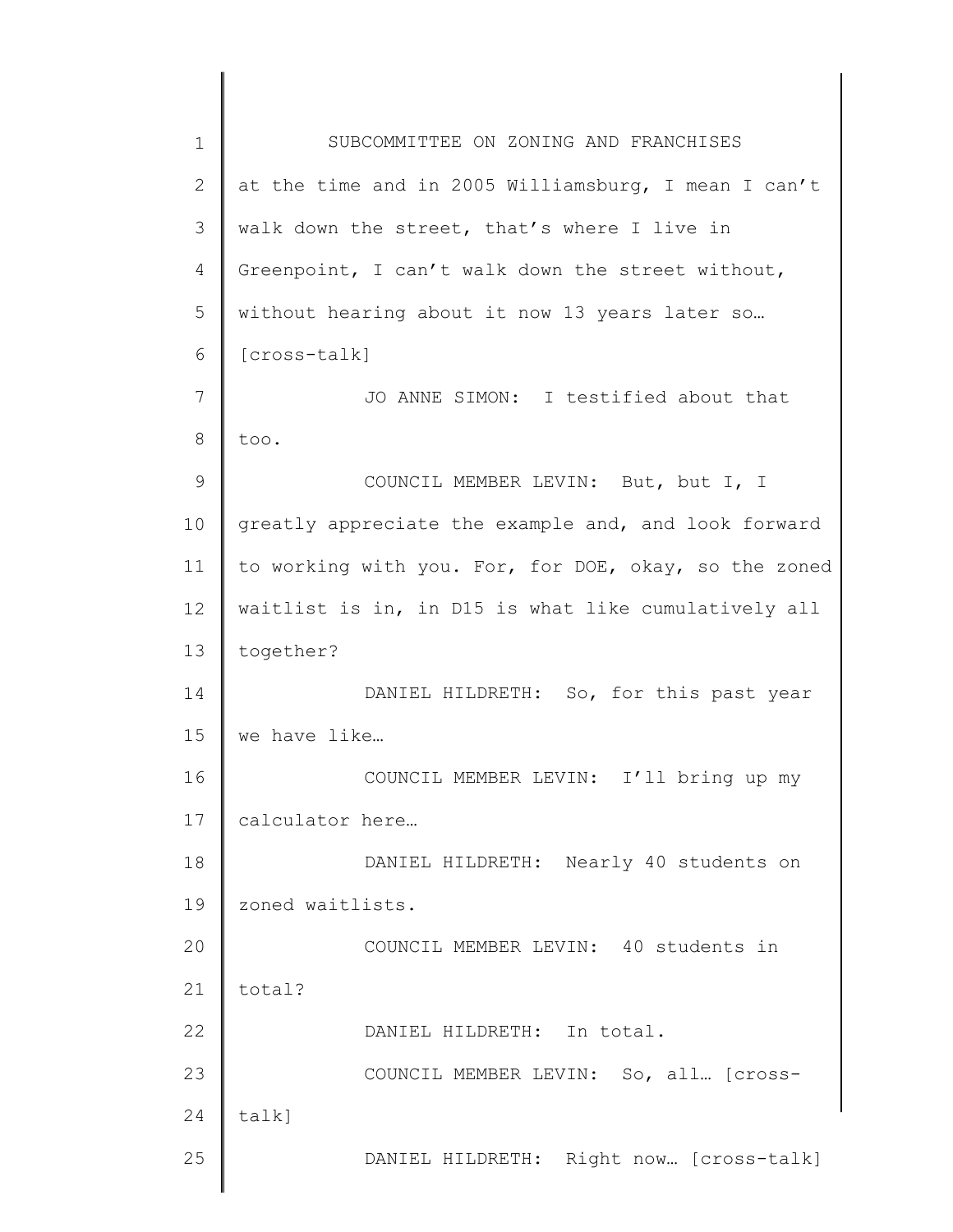| $\mathbf 1$  | SUBCOMMITTEE ON ZONING AND FRANCHISES                 |
|--------------|-------------------------------------------------------|
| $\mathbf{2}$ | COUNCIL MEMBER LEVIN:  58 has a zoned                 |
| 3            | waitlist of                                           |
| 4            | DANIEL HILDRETH: 58 has a zoned waitlist              |
| 5            | of approximately 10 students [cross-talk]             |
| 6            | COUNCIL MEMBER LEVIN: Okay [Cross-talk]               |
| 7            | DANIEL HILDRETH: last we pulled that,                 |
| 8            | that point  yeah.                                     |
| 9            | COUNCIL MEMBER LEVIN: Okay, so 40 okay.               |
| 10           | The do you view I mean this is a relatively small     |
| 11           | elementary school, right, at 350 seats that's do you  |
| 12           | know where that is in the continuum of elementary     |
| 13           | schools, what percentile that would be roughly?       |
| 14           | DANIEL HILDRETH: I'd put it at about                  |
| 15           | middle of the road in terms of size, some of the      |
| 16           | largest elementary schools nearing 1,000 students     |
| 17           | [cross-talk]                                          |
| 18           | COUNCIL MEMBER LEVIN: Right [Cross-                   |
| 19           | $talk$ ]                                              |
| 20           | DANIEL HILDRETH:  SO                                  |
| 21           | COUNCIL MEMBER LEVIN: Right. I mean do                |
| 22           | you see 350 seats in D15 as moving the needle in      |
| 23           | terms of capacity in D15 honestly?                    |
| 24           | DANIEL HILDRETH: I do, I mean it, it's                |
| 25           | my role to place every student within the district in |
|              |                                                       |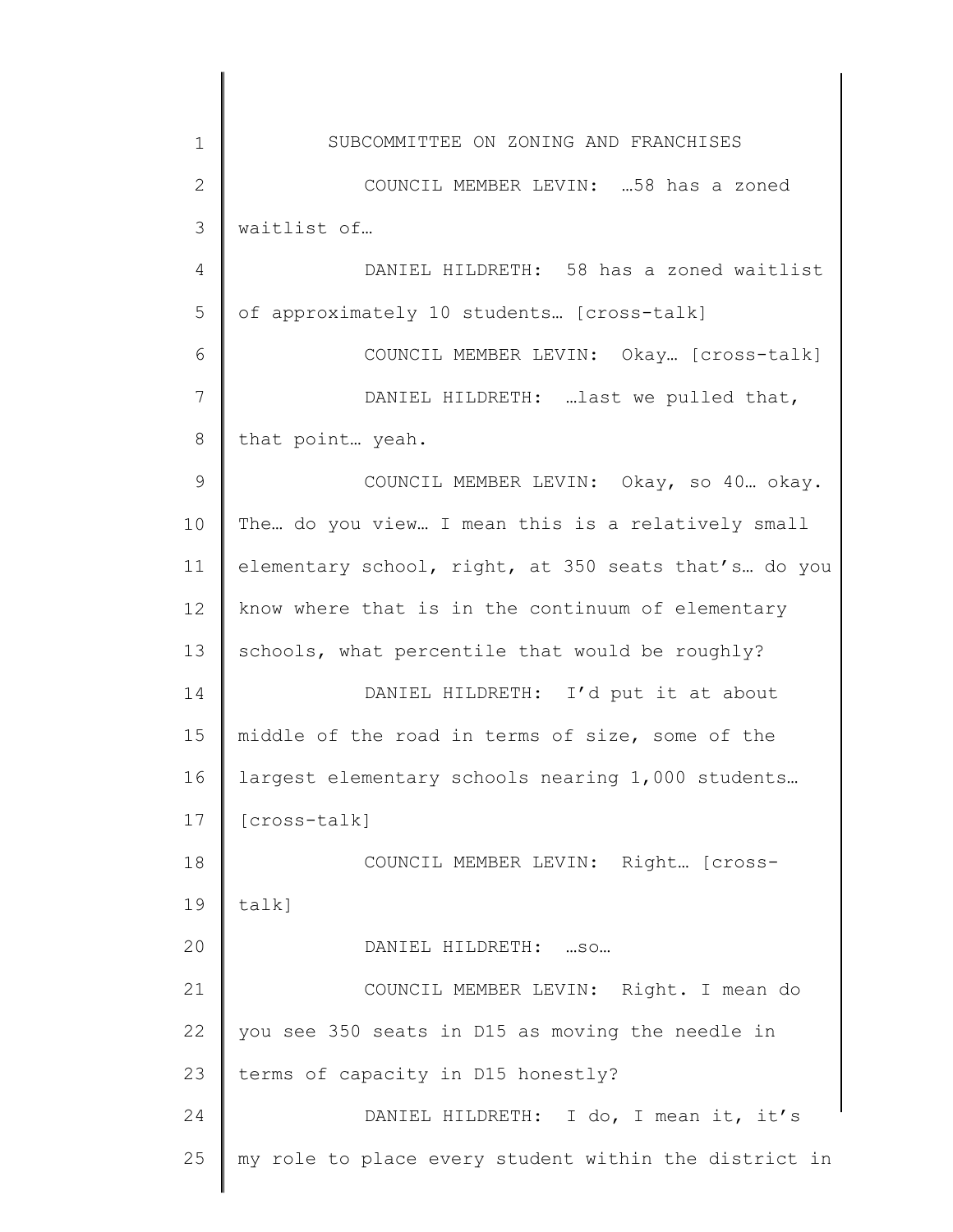| 1  | SUBCOMMITTEE ON ZONING AND FRANCHISES                 |
|----|-------------------------------------------------------|
| 2  | a public school and we'll take seats where ever we    |
| 3  | can get them, and 350 seats does alleviate a problem, |
| 4  | it, it kind of [cross-talk]                           |
| 5  | COUNCIL MEMBER LEVIN: Sorry, just to                  |
| 6  | say 168 seats really because that's our net [cross-   |
| 7  | talk]                                                 |
| 8  | DANIEL HILDRETH: To add                               |
| 9  | COUNCIL MEMBER LEVIN: Yeah                            |
| 10 | DANIEL HILDRETH: We'll take them where                |
| 11 | ever we can get them.                                 |
| 12 | COUNCIL MEMBER LEVIN: Uh-huh. This is                 |
| 13 | right now zoned in PS38's zone?                       |
| 14 | DANIEL HILDRETH: That's my                            |
| 15 | understanding.                                        |
| 16 | COUNCIL MEMBER LEVIN: Is there capacity               |
| 17 | at 38 right now?                                      |
| 18 | DANIEL HILDRETH: I don't have that on me              |
| 19 | right now.                                            |
| 20 | COUNCIL MEMBER LEVIN: okay, the                       |
| 21 | percentage of, of zoned kids going to 38?             |
| 22 | DANIEL HILDRETH: Also, not something I                |
| 23 | brought with me.                                      |
| 24 | COUNCIL MEMBER LEVIN: Okay, it's                      |
| 25 | something that I would [cross-talk]                   |
|    |                                                       |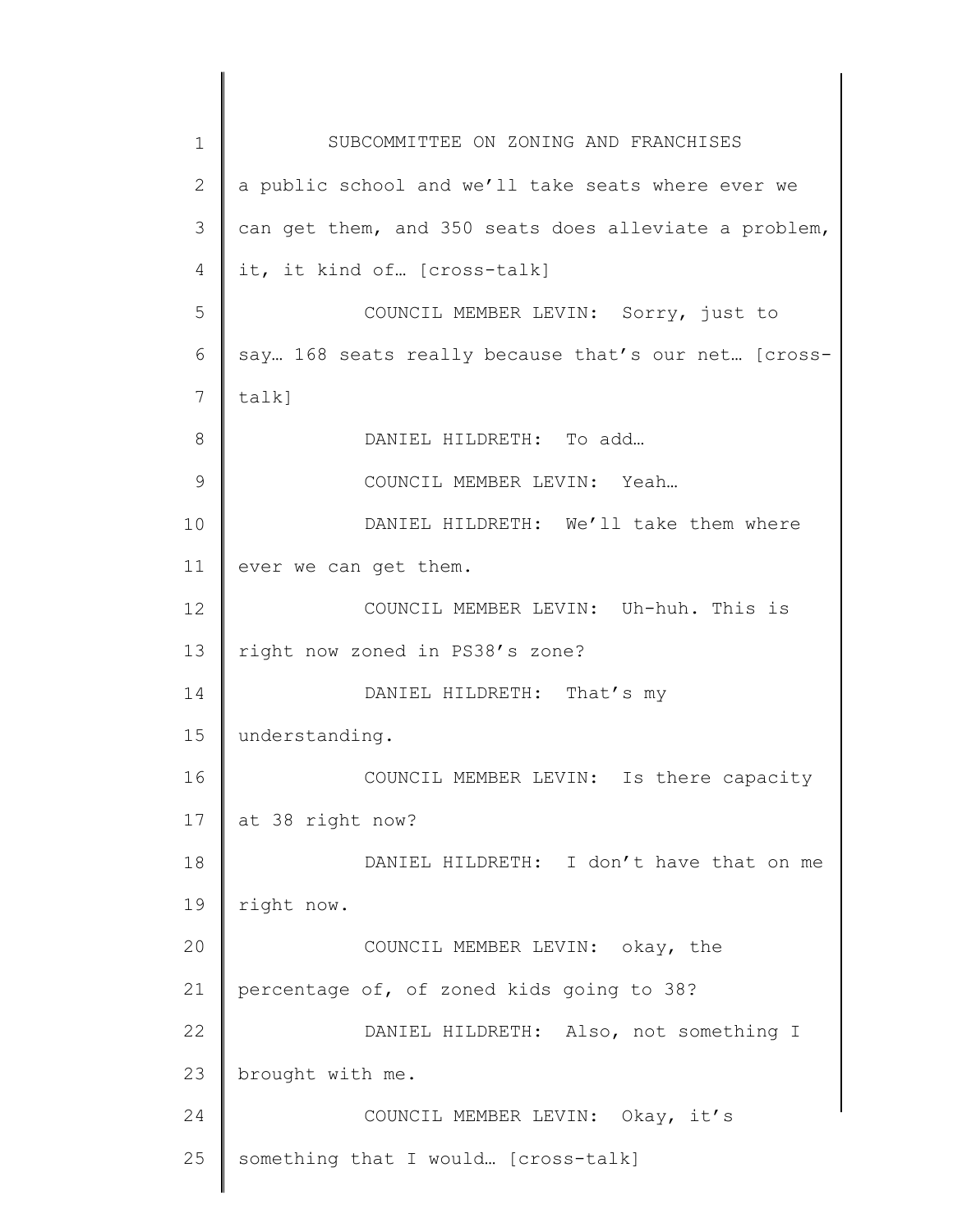| $\mathbf 1$    | SUBCOMMITTEE ON ZONING AND FRANCHISES                 |
|----------------|-------------------------------------------------------|
| $\mathbf{2}$   | DANIEL HILDRETH: Uh-huh [cross-talk]                  |
| 3              | COUNCIL MEMBER LEVIN:  I look forward to              |
| 4              | getting as quickly as possible. And the number of GNT |
| 5              | students in 38?                                       |
| 6              | DANIEL HILDRETH: Something we'd be happy              |
| $\overline{7}$ | to provide.                                           |
| 8              | COUNCIL MEMBER LEVIN: Okay [cross-talk]               |
| $\mathcal{G}$  | DANIEL HILDRETH: One thing I do know                  |
| 10             | anecdotally about 38's GNT program is that it's not   |
| 11             | filled to capacity and that it may include zoned      |
| 12             | students within the GNT program itself so the idea    |
| 13             | [cross-talk]                                          |
| 14             | COUNCIL MEMBER LEVIN: May?                            |
| 15             | DANIEL HILDRETH: Very likely [cross-                  |
| 16             | talk]                                                 |
| 17             | COUNCIL MEMBER LEVIN: 250 seats [cross-               |
| 18             | talk]                                                 |
| 19             | DANIEL HILDRETH: Very, very [cross-                   |
| 20             | talk]                                                 |
| 21             | COUNCIL MEMBER LEVIN:  so [cross-talk]                |
| 22             | DANIEL HILDRETH:  common for a district               |
| 23             | GNT [cross-talk]                                      |
| 24             | COUNCIL MEMBER LEVIN: but [cross-talk]                |
| 25             |                                                       |
|                |                                                       |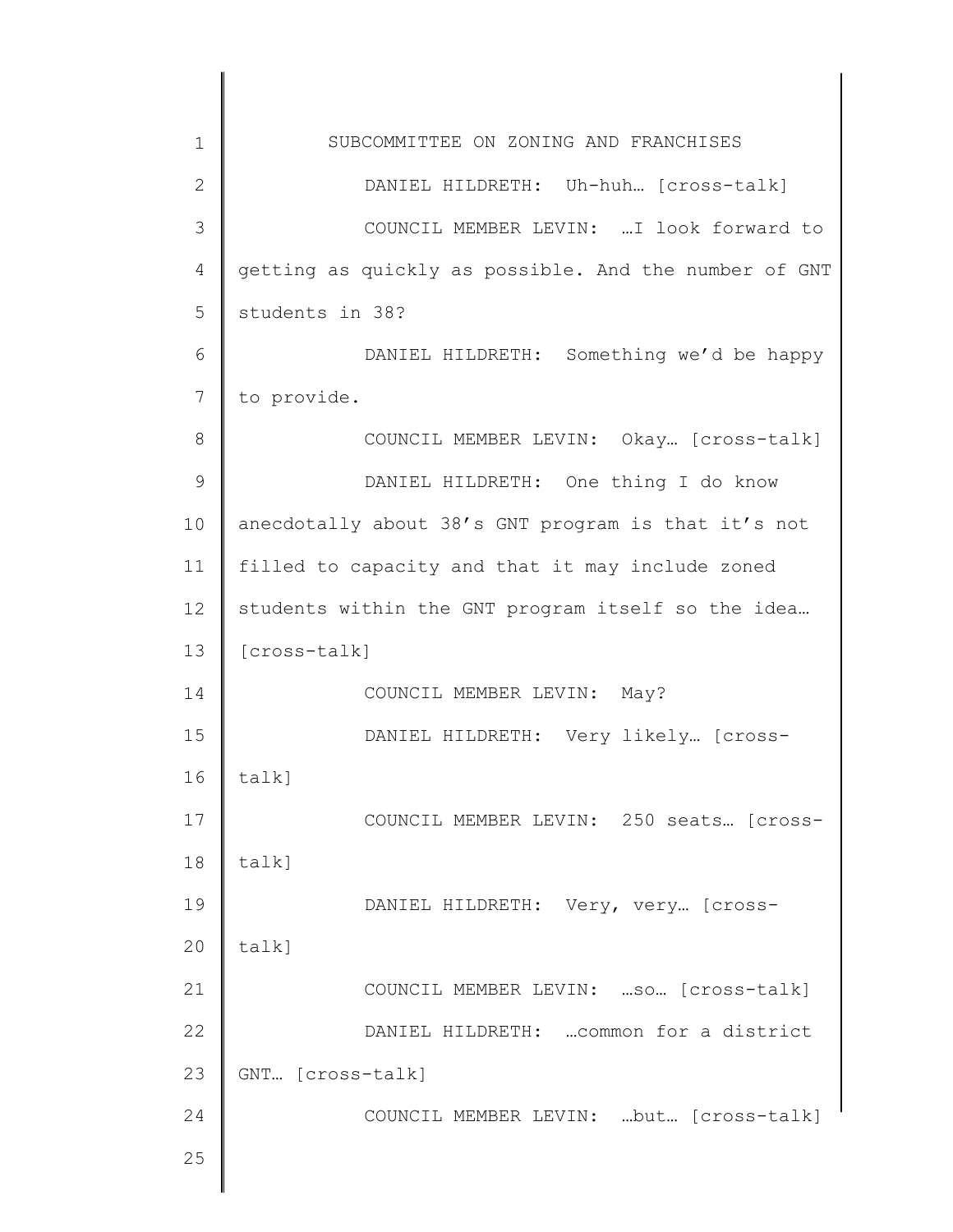1 2 3 4 5 6 7 8 9 10 11 12 13 14 15 16 17 18 19 20 21 22 23 24 25 SUBCOMMITTEE ON ZONING AND FRANCHISES DANIEL HILDRETH: …program to… [crosstalk] COUNCIL MEMBER LEVIN: Yeah, yeah… no… [cross-talk] DANIEL HILDRETH: …include the zone as well. COUNCIL MEMBER LEVIN: Understood, I mean that would be logical I would think that like some kids… [cross-talk] DANIEL HILDRETH: Some… [cross-talk] COUNCIL MEMBER LEVIN: …among 250 would be from the zone. The point is that I haven't seen from DOE a strategy of ensuring that 38 is meeting the zoned need or the sub-district need, or the district need necessarily as the top priority, that… and that's been a… that's been a policy decision by the DOE. If… it's… another words if school… if school seats for the zone or sub-district were the top priority so that… so that we're, you know putting an imposition on neighbors by building a almost 1,000 foot building right across the street from them on what's now a school, what… you know if that's the top priority then I just don't understand why, why then we have not been focusing our attention on increasing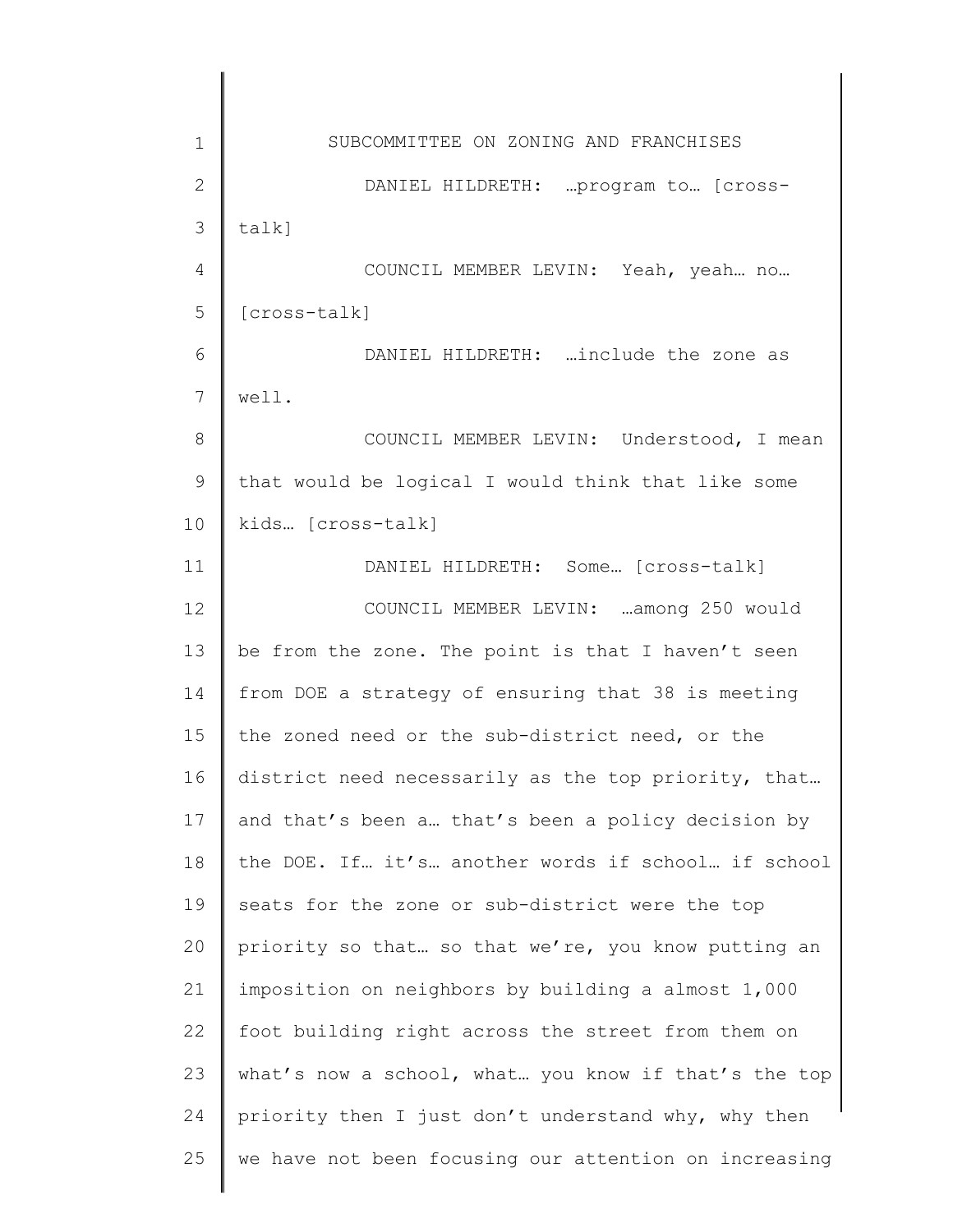| $\mathbf 1$ | SUBCOMMITTEE ON ZONING AND FRANCHISES                 |
|-------------|-------------------------------------------------------|
| 2           | the enrollment at 38 and having 38 start to meet      |
| 3           | those needs first because this isn't again nothing    |
| 4           | is for free here. In addition to the foregone tax     |
| 5           | dollars, I mean we're putting a thousand-foot         |
| 6           | building across the street from like a 40-foot        |
| 7           | building, that's what we're talking about. So, like   |
| 8           | it's not nothing, it's not I mean it's, it's you      |
| 9           | know it's not just a couple of extra stories that     |
| 10          | we're adding to and we're getting two new schools,    |
| 11          | that's not what's happening here, we're building like |
| 12          | a thousand foot building like across the street from  |
| 13          | townhouses because we because we've got to address    |
| 14          | this seat need but it's like in the zone itself, we   |
| 15          | have the capacity actually and we haven't really been |
| 16          | prioritizing enrolling those zoned kids because I     |
| 17          | mean if you want to compare it to the other local     |
| 18          | zones I heard that 261's local zoned kid percentage   |
| 19          | is like 60 percent so yeah, 60 percent at 261, 30     |
| 20          | percent at 38, you know it's like why hasn't that     |
| 21          | been a priority?                                      |
| 22          | DANIEL HILDRETH: I mean I don't think                 |
| 23          | that my office looks at it in quite that same way, in |
| 24          | that we see 38 as meeting the needs of the zoned in   |
| 25          | that family who are interested in attending there     |
|             |                                                       |

∥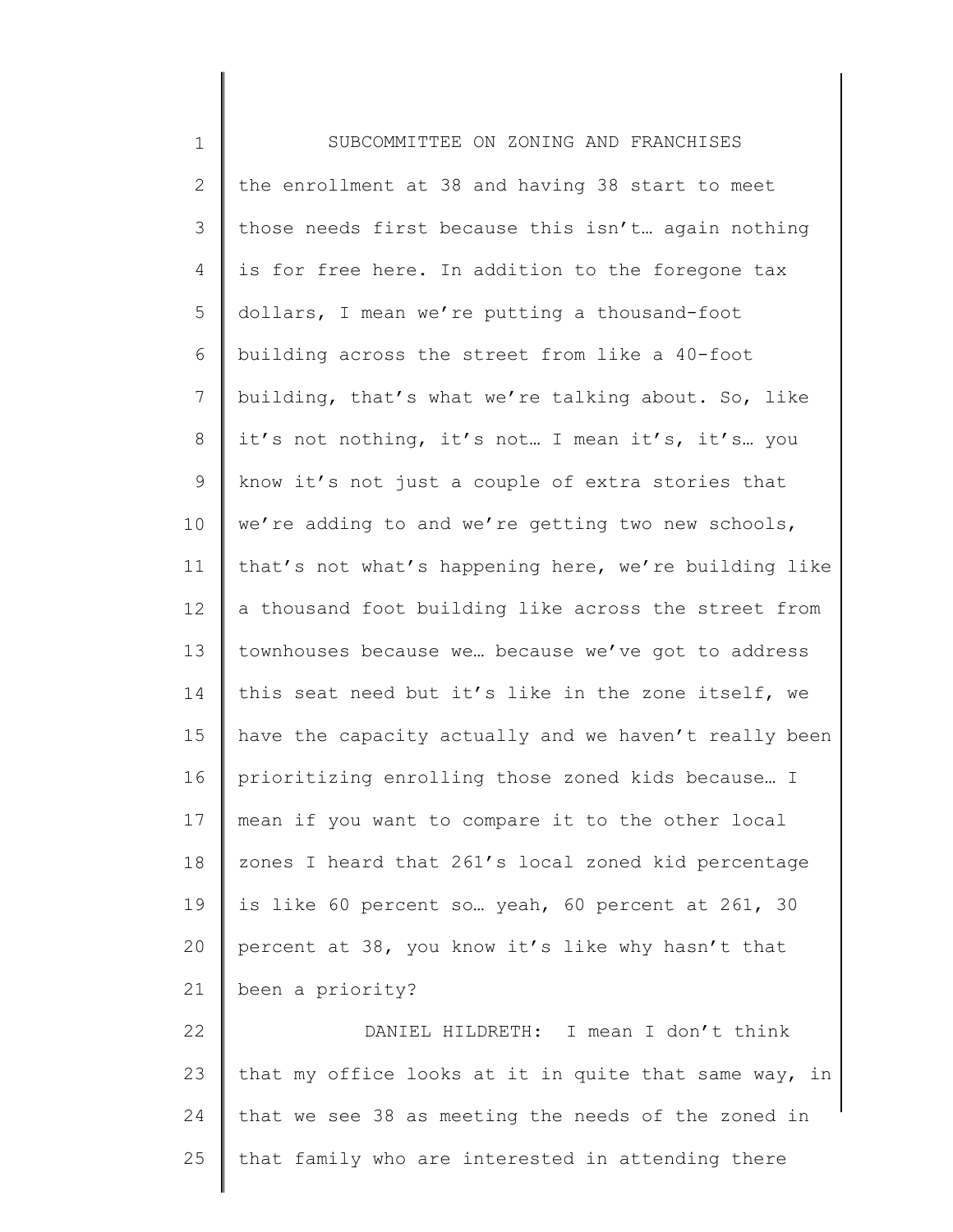1 2 3 4 5 6 7 8 9 10 11 12 13 14 15 16 17 18 19 20 21 22 23 24 25 SUBCOMMITTEE ON ZONING AND FRANCHISES have a seat available and that that may not always be true with impending developments that are coming online over the course of the next five years and that this new site would be able to alleviate future overcrowding that may occur within the district. COUNCIL MEMBER LEVIN: Right, now I can't hold you accountable to this because I don't think you were there in 2004 but this, this project is creating a seat need for elementary school students. In 2004, we gave every developer in downtown Brooklyn the option to build housing and we did not put a single SCA funded school in downtown Brooklyn at the time because I had to spend the last with Jo Anne and Tish and Lori and Eric Adams and Marty Markowitz like we had to spend the last eight years trying to fight to put an elementary school in downtown Brooklyn so it just… it's kind of strange to me that, you know you have dozens and dozens of housing developments that have come online as a result of the 2004 rezoning, there was zero planning for schools, now if nobody's thought that they were going to… at least… everyone says that nobody thought they were going to build residential but we allowed for it, I… it's, it's irresponsible to not think that somebody might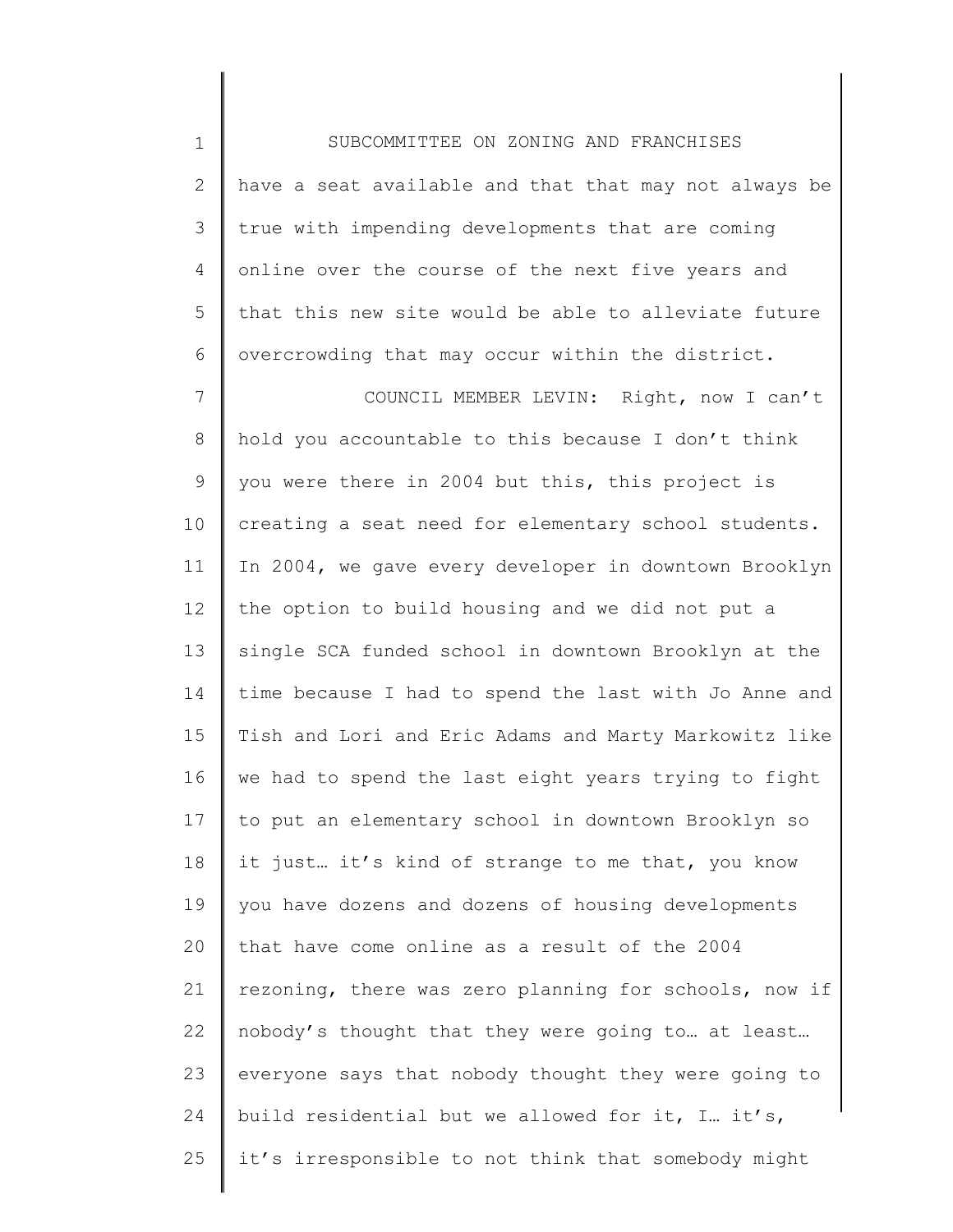| $\mathbf 1$  | SUBCOMMITTEE ON ZONING AND FRANCHISES                 |
|--------------|-------------------------------------------------------|
| $\mathbf{2}$ | build residential and then honestly they started      |
| 3            | building residential in like '06, I mean when was     |
| 4            | that Toren the Toren, the Oro, the Avalon those were  |
| 5            | all built in like 2006 so it was a couple years       |
| 6            | later, they had plenty of time to address it since    |
| 7            | then but we but it's been like pulling teeth to get   |
| 8            | I mean we got D13 school that's going to I don't      |
| 9            | even know if it's going to be an elementary school. I |
| 10           | talked to the developers a couple of months ago and   |
| 11           | they said oh that's going to be a middle school, I    |
| 12           | don't know I thought that the administration told me  |
| 13           | it was going to be an elementary school. So, it just  |
| 14           | this is all kind of haphazard, we're saying oh we'll  |
| 15           | take it where we can get it, there's no real planning |
| 16           | involved, there's no real planning on where it's      |
| 17           | going to be, on, on which, which seat needs we're     |
| 18           | meeting so you can understand just like if there's    |
| 19           | you know 38 isn't very far away either, I mean it's   |
| 20           | only about three or four blocks away. So, what I've   |
| 21           | not seen from the Department of Education in my eight |
| 22           | and a half years here is any consistent real planning |
| 23           | for school seats in downtown Brooklyn, that I have    |
| 24           | not seen, I've seen a haphazard, we'll take it where  |
| 25           | we can get it approach, this is not, not acceptable,  |
|              |                                                       |

∥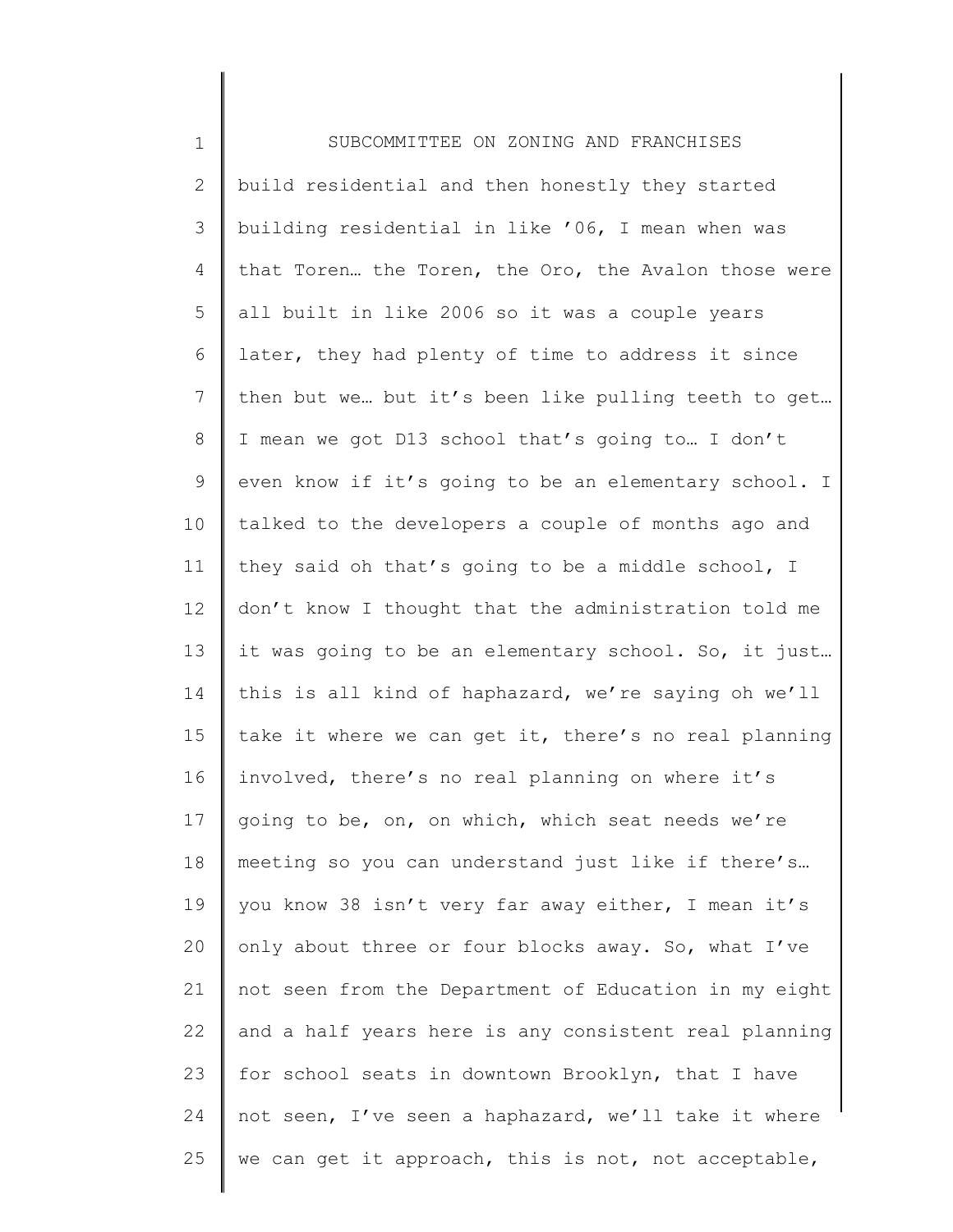1 2 3 SUBCOMMITTEE ON ZONING AND FRANCHISES it's not sufficient so, I'll leave it at that. Thank you.

4 5 6 7 8 9 10 11 12 13 14 15 16 CHAIRPERSON MOYA: Thank you very much for your testimony today, the panel is dismissed, and we are now going to be calling up the next panel. I just want to remind everyone that we are… we have a lot of people here to testify so the two-minute clock is coming up for everyone's testimony. We have Leslie Carilio, Sam Bernstein, Angela Pinsky, Regina Mayor, Myer. Les… do we have Leslie? Oh, Cassie, I'm sorry I thought that was an L, Cassie from 32BJ, Carilio? No, okay. Pasquale Vallone? Angela Pinski, Angela? She left. Hannah Birnbaum? Just we'll begin with, with you Hannah and just please state your name and you may begin your testimony.

17 18 19 20 21 22 23 24 25 HANNAH BIRNBAUM: Good afternoon, my name is Hannah Birnbaum. Good afternoon Council Member Levin and Chair Moya. I coordinate 32BJ's work on new development and I want to share our union's strong support for this project which epitomizes what we mean when we call for responsible development. As you know downtown Brooklyn and the surrounding neighborhoods are a center of development activity. We are pleased that Alloy's commitment to providing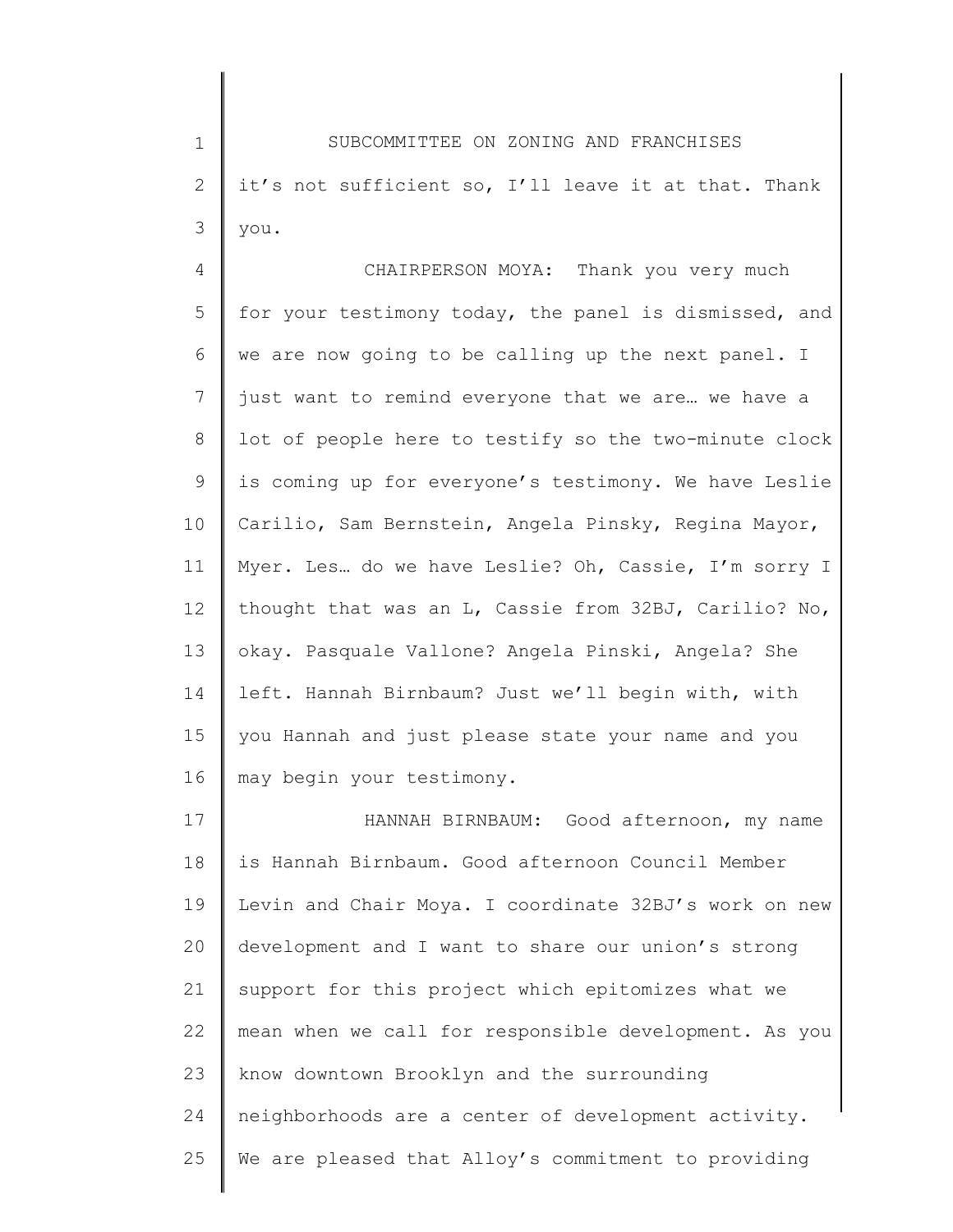| $\mathbf 1$  | SUBCOMMITTEE ON ZONING AND FRANCHISES                 |
|--------------|-------------------------------------------------------|
| $\mathbf{2}$ | good jobs will not only provide a path to economic    |
| 3            | securities for the people who work at the new project |
| 4            | but will also set an important standard for other     |
| 5            | an, an important standard for others who are building |
| 6            | in the community. We also support this project        |
| 7            | because we are acutely aware of the need for          |
| 8            | affordable housing in this community. roughly 1,600   |
| 9            | of our members work in downtown Brooklyn and could    |
| 10           | directly benefit from 200 units of affordable housing |
| 11           | built under the MIH program. For the commitment to    |
| 12           | good jobs with family sustaining wages and benefits   |
| 13           | as well as affordable housing we believe that 80      |
| 14           | Flatbush will help make this expensive part of        |
| 15           | Brooklyn a more equitable and, and inclusive          |
| 16           | community for working people 32BJ members included    |
| 17           | and we hope you'll support the project, thank you.    |
| 18           | CHAIRPERSON MOYA: Thank you, you may                  |
| 19           | begin, yep.                                           |
| 20           | REGINA MYER: Good after [cross-talk]                  |
| 21           | CHAIRPERSON MOYA: Just                                |
| 22           | REGINA MYER: Me too. Good afternoon                   |
| 23           | Chair Moya and members of the city council. My name   |
| 24           | is Regina Myer, President of the Downtown Brooklyn    |
| 25           | Partnership. On behalf of the partnership I'd like to |
|              |                                                       |

║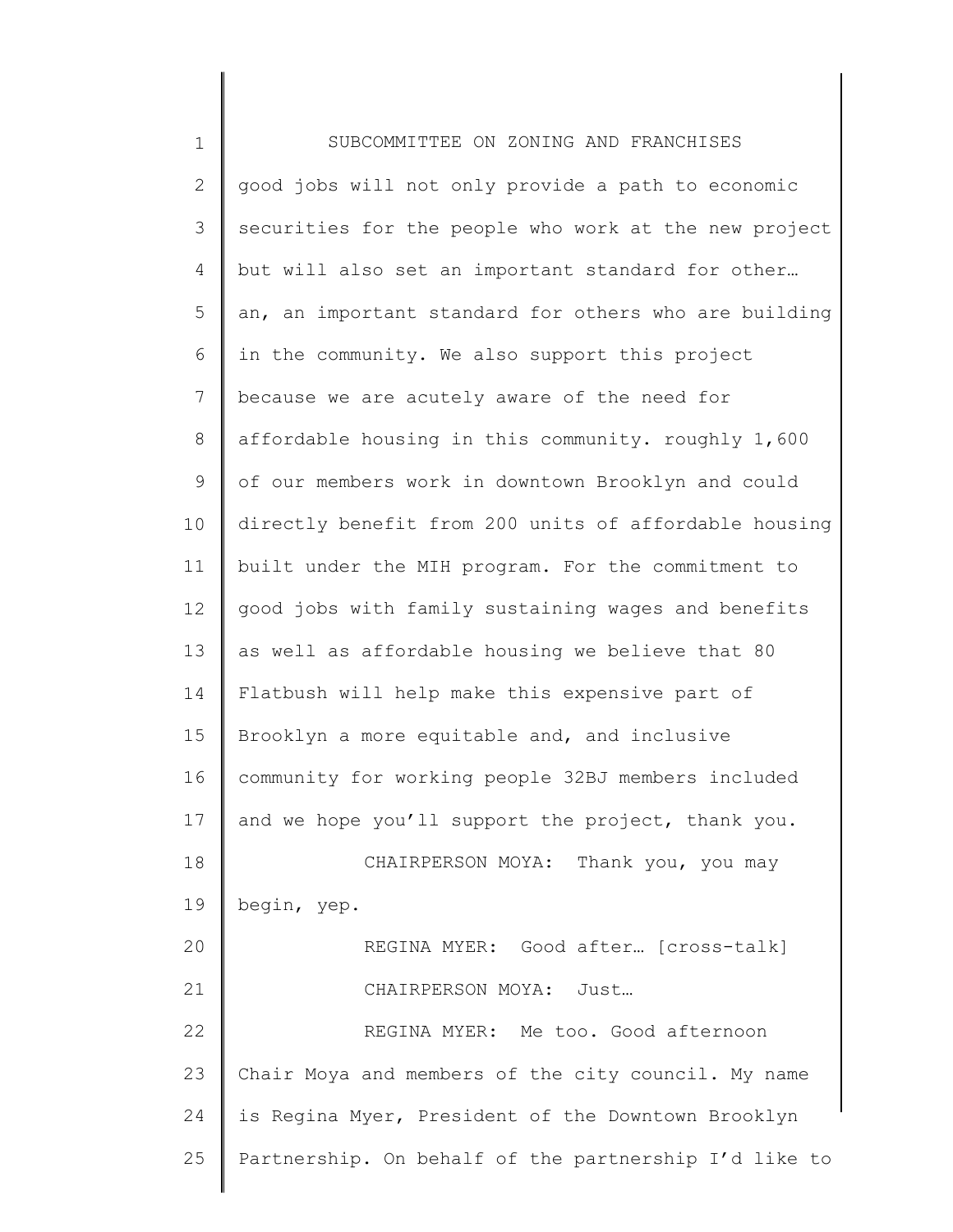1 2 3 4 5 6 7 8 9 10 11 12 13 14 15 16 17 18 19 20 21 22 23 24 25 SUBCOMMITTEE ON ZONING AND FRANCHISES express our strong support for ECF and Alloy's development at 80 Flatbush. This proposal exemplifies a truly mixed-use development bringing affordable housing, two public schools, cultural and community facilities and class A office space, space to the heart of downtown Brooklyn. The project delivers all of this public benefit without the use of any city capital funds at one of the most transit rich locations in New York City. Sited on Flatbush Avenue across from Atlantic Terminal, 80 Flatbush is a model location for the type of high density development needed across the city today. With its extensive access to transit across from nearly every subway line in this city as well as the rail… the Long Island Railroad is the exact location where we should be concentrating growth. It's particularly vital that we build affordable housing near transit and job hubs like downtown Brooklyn. Among the benefits, the 200 units of permanently affordable housing for low and very low-income households would allow families of various means to call downtown Brooklyn home. The new 300 seat… 350 seat elementary school and replacement facility for Khalil Gibran International Academy are critical to our growing neighborhood. 80 Flatbush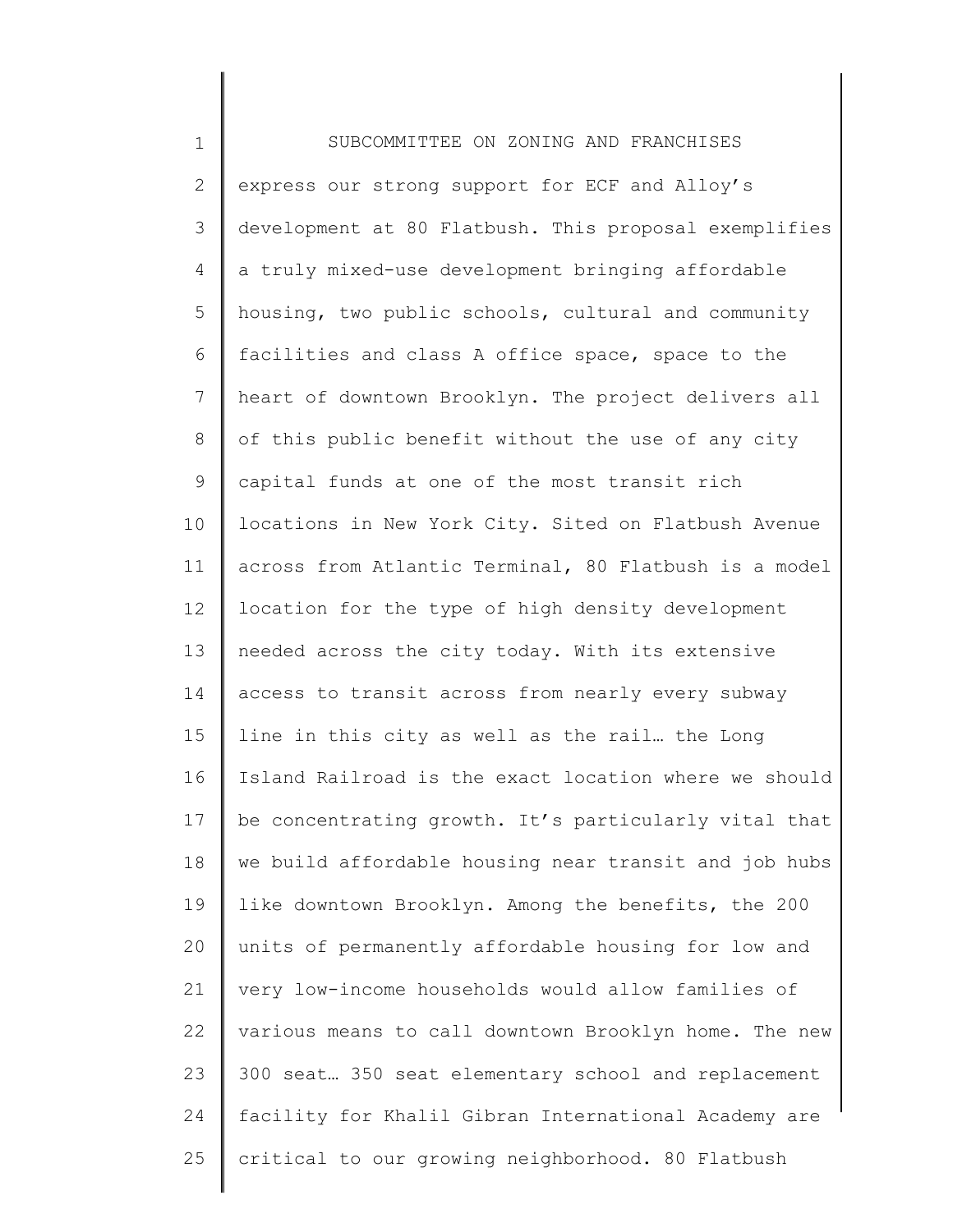| $\mathbf 1$     | SUBCOMMITTEE ON ZONING AND FRANCHISES                 |
|-----------------|-------------------------------------------------------|
| $\mathbf{2}$    | also supports bringing jobs to downtown Brooklyn with |
| 3               | 200 square thousand square feet of new office space.  |
| 4               | New office development here can further establish our |
| 5               | borough's downtown as an emerging innovation hub and  |
| 6               | job creator and provide additional economic           |
| $7\overline{ }$ | opportunities for residents. Lastly, the project      |
| $\,8\,$         | provides a new cultural facility adjacent to the      |
| 9               | thriving Brooklyn cultural district which is in       |
| 10              | greatly in great need of subsidized space. We         |
| 11              | believe 80 Flatbush fulfills community needs          |
| 12              | essential to sustaining growth in downtown Brooklyn   |
| 13              | and across the borough. It's emblematic of the type   |
| 14              | of modern urban development that fits on Flatbush     |
| 15              | Avenue in line with the rest of the neighborhood. I   |
| 16              | urge you to make it a reality.                        |
| 17              | CHAIRPERSON MOYA: Thank you.                          |
| 18              | PASQUALE VALLONE: Good afternoon Council              |
| 19              | Member Levin and Chair Moya. My name is Pasquale, I   |
| 20              | am a porter at 10 Hudson Yards and I'm here to speak  |
| 21              | on behalf of my union, 32BJ SEIU. 32BJ is the largest |
| 22              | property service union in the country. We represent   |
| 23              | 80,000 building service workers in New York City      |
| 24              | including workers who clean and maintain buildings    |
| 25              | like the ones we are discussing today. I am           |
|                 |                                                       |

║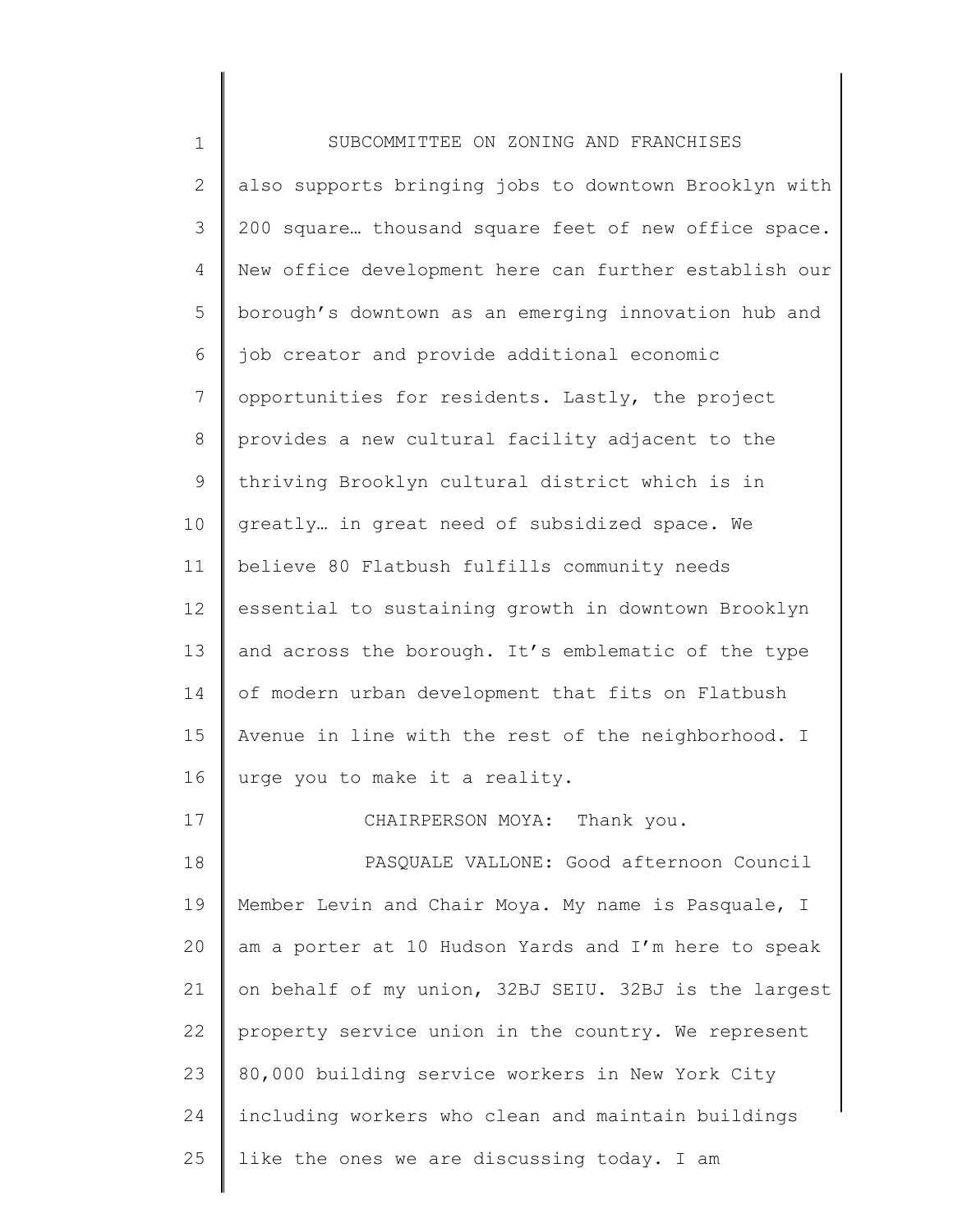1 2 3 4 5 6 7 8 9 10 11 12 13 14 15 16 SUBCOMMITTEE ON ZONING AND FRANCHISES testifying on behalf of 32BJ to express our union's strong support for the development of 80 Flatbush in downtown Brooklyn. The project's developer, Alloy Development is a responsible developer that has committed to creating good paying jobs at the site. In addition, we strongly support the project's commitment to the development of much needed affordable housing in this increasingly expensive neighborhood. The 80 Flatbush project stands as a model of responsible development in our city. By creating good jobs that pay a fair wage and provide good benefits, Alloy Development will help, help its workers continue to live, raise their kids and retire in New York City. Thank you. SAM BERNSTEIN: Good afternoon, thank you Chair Moya and the members of the Subcommittee on

17 18 19 20 21 22 23 24 25 Zoning and Franchise, Franchises for hearing our testimony today. My name is Sam Bernstein and I'm here on behalf of the New York Building Congress and I'm pleased to offer our support, support for the proposed changes at Flat… at 80 Flatbush. If improved in its entirety, the proposed zoning will allow private developer to partner with the Educational Construction Fund to create immense public benefits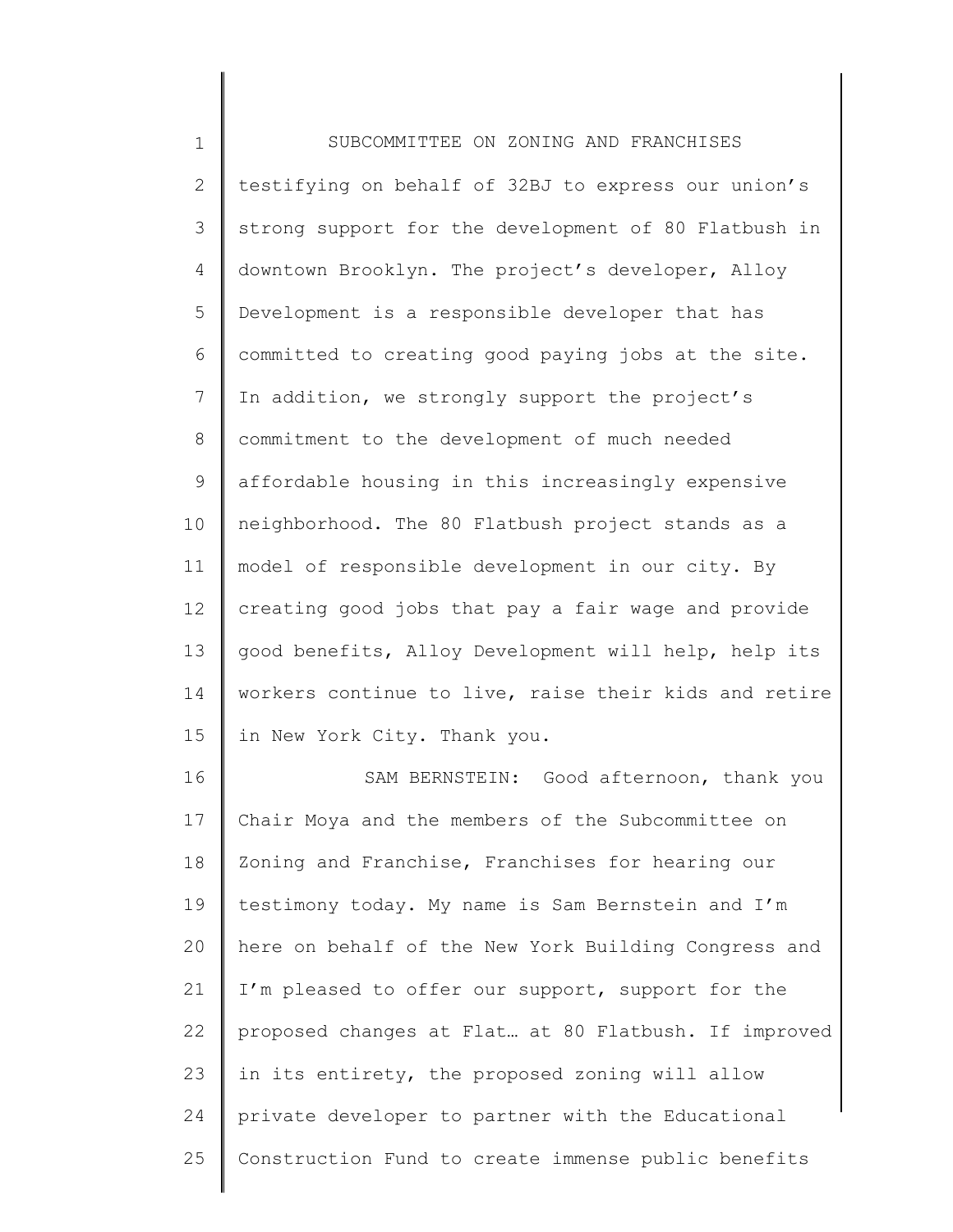| $\mathbf 1$    | SUBCOMMITTEE ON ZONING AND FRANCHISES                 |
|----------------|-------------------------------------------------------|
| $\mathbf{2}$   | including substantial new housing available to all    |
| 3              | income levels, a new major cultural space, and modern |
| $\overline{4}$ | school facilities at an important cross road in New   |
| 5              | York City. This is a value of 230 million dollars in  |
| 6              | public benefits. The city's development to affordable |
| $7\phantom{.}$ | housing has been the hallmark of Mayor De Blasio's    |
| $8\,$          | administration and as Council Member Reynoso and      |
| 9              | other elected officials have noted it is critically   |
| 10             | important that the rezoning contribute to the         |
| 11             | creation of new affordable units across the city in   |
| 12             | low income and more affluent neighborhoods alike. The |
| 13             | proposed 80 Flatbush development will help achieve    |
| 14             | this goal by providing 200 permanently affordable     |
| 15             | homes. It is important this important project is      |
| 16             | also a model of the type of public private            |
| 17             | partnerships that uses zoning as a tool to help       |
| 18             | create desperately needed infrastructure, typically   |
| 19             | elementary school seats. The proposed 80 Flatbush     |
| 20             | development will create 350 new elementary school     |
| 21             | seats and a brand new 350 seat school at KGIA. Among  |
| 22             | the other benefits I would also highlight the at      |
| 23             | the revised zoning will create an envelope permitting |
| 24             | 200,000 square foot of class A office space.          |
| 25             | Employers are seeking out parts of our city to        |
|                |                                                       |

∥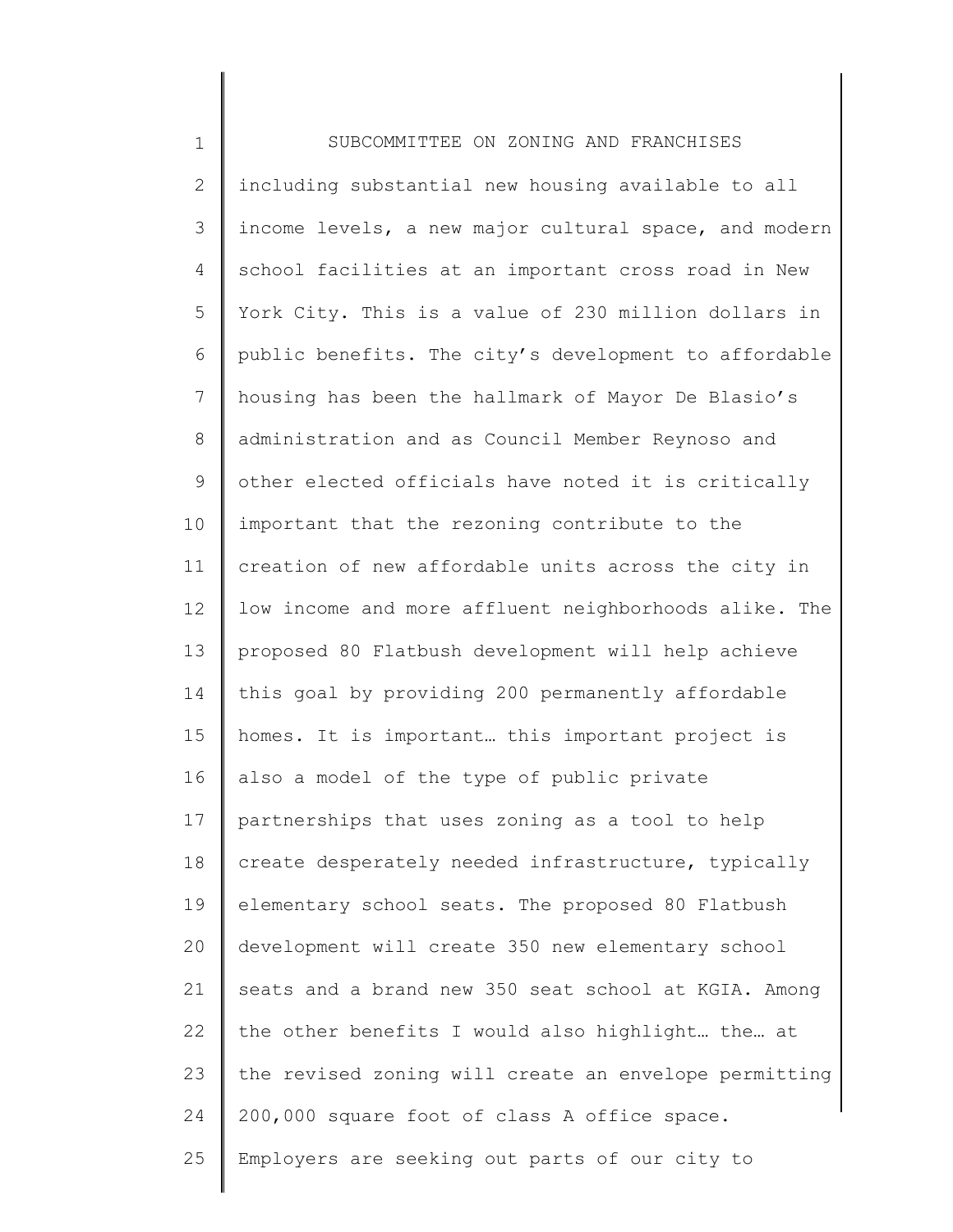| $\mathbf 1$    | SUBCOMMITTEE ON ZONING AND FRANCHISES                 |
|----------------|-------------------------------------------------------|
| $\mathbf{2}$   | establish job centers that did not exist before and   |
| 3              | downtown Brooklyn stands poised to become the third   |
| 4              | major central business district in the city and the   |
| 5              | first outside of Manhattan. Alloy Development has,    |
| 6              | has developed a once in a lifetime generate           |
| $\overline{7}$ | opportunity to create a multiple use program that     |
| 8              | will be part of the community and include the         |
| 9              | surrounding neighborhoods. The Building Congress      |
| 10             | urges the Subcommittee to improve the entirety of the |
| 11             | proposed zoning changes for a project that will       |
| 12             | create a new economic opportunity and immense public  |
| 13             | benefits for the Brook City and Brooklyn. Thank you   |
| 14             | very much for listening to this testimony.            |
| 15             | CHAIRPERSON MOYA: Thank you all for your              |
| 16             | testimony today, the panel is dismissed, and I would  |
| 17             | like now to call up the next panel. Lisa Veringcamp,  |
| 18             | Jonathan Glazer, Seth Meyerowitz, Daughtry            |
| 19             | Carstarphen. If you can just please state your name   |
| 20             | you may begin your testimony, yep. We'll start up     |
| 21             | there.                                                |
| 22             | DAUGHTRY CARSTARPHEN: My name is                      |
| 23             | Daughtry Carstarphen, I'm a registered architect who  |
| 24             | builds affordable housing, I'm a community member, a  |
| 25             | mother with two kids in district 15 schools and I     |
|                |                                                       |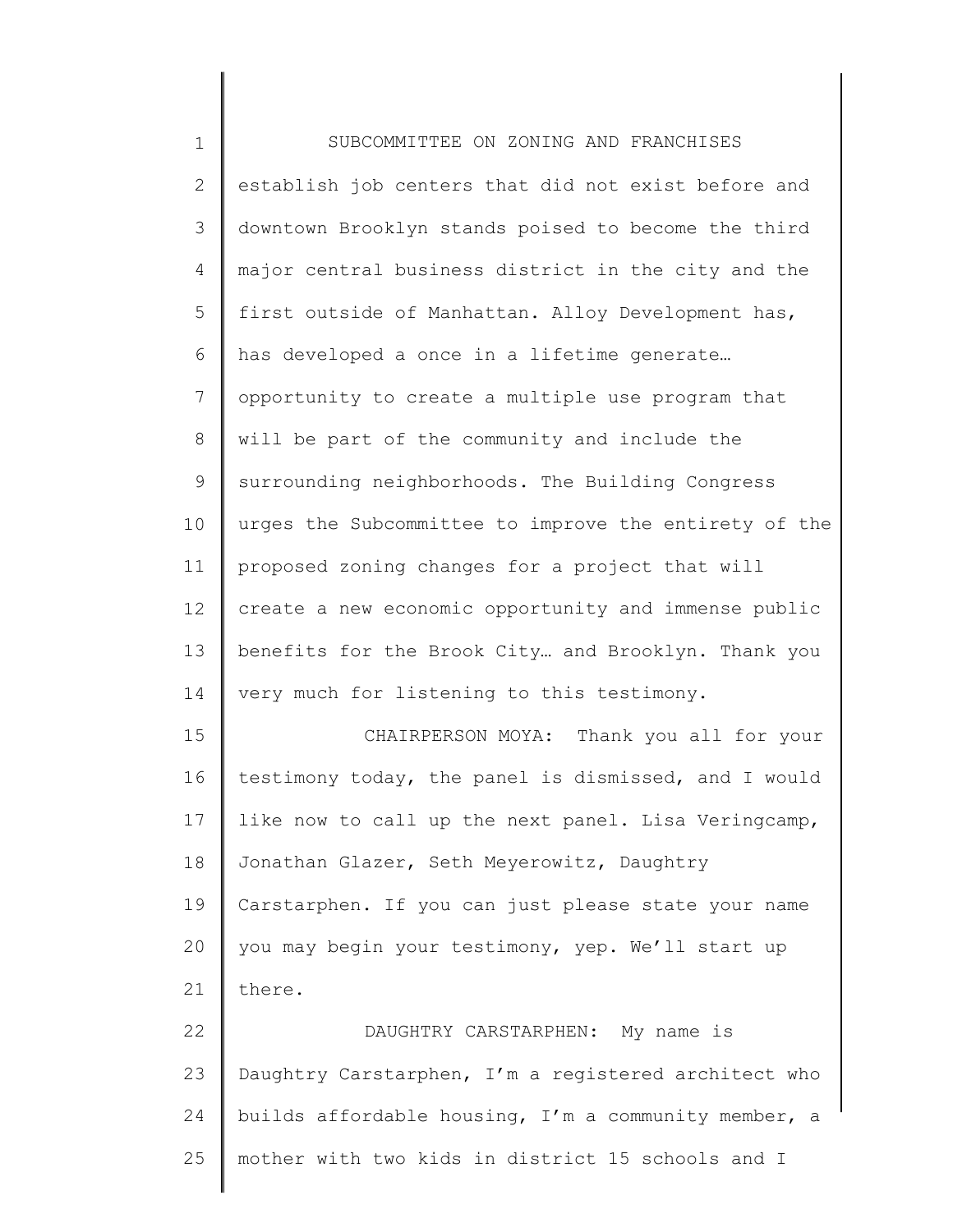| $\mathbf 1$ | SUBCOMMITTEE ON ZONING AND FRANCHISES                 |
|-------------|-------------------------------------------------------|
| 2           | live at 546 State Street. I'm here to talk about the  |
| 3           | loading docks. 80 Flatbush proposes two loading       |
| 4           | docks, one of which is positioned mid-block on State  |
| 5           | Street between the project's lower school main entry  |
| 6           | and the residential entry of a 38-story phase one     |
| 7           | office tower. Though the dimensions of this dock have |
| 8           | not been shared it's assumed to hold two births.      |
| 9           | State Street is unique in that it hosts the zoning    |
| 10          | district boundary between the current C6-2 commercial |
| 11          | district to the North and the R6B residential         |
| 12          | district to the South. The district boundary is in    |
| 13          | the middle of the street. According to the DOT map at |
| 14          | DOT dot info, State Street measures less than 30 feet |
| 15          | wide from curb to curb. Further, surveys indicate     |
| 16          | property to property line boundary with 55 feet. Per  |
| 17          | the current zoning resolution, 36-683 loading births  |
| 18          | located within 60 feet of, of a resident's district   |
| 19          | boundary shall be enclosed within a building and no   |
| 20          | entrance to or exit from the birth onto the street    |
| 21          | shall be less than 30 feet from the district          |
| 22          | boundary. We therefore concur that the current zoning |
| 23          | resolution that the loading dock may not be           |
| 24          | positioned on State Street but perhaps most           |
| 25          | importantly is the fact that the location of the      |
|             |                                                       |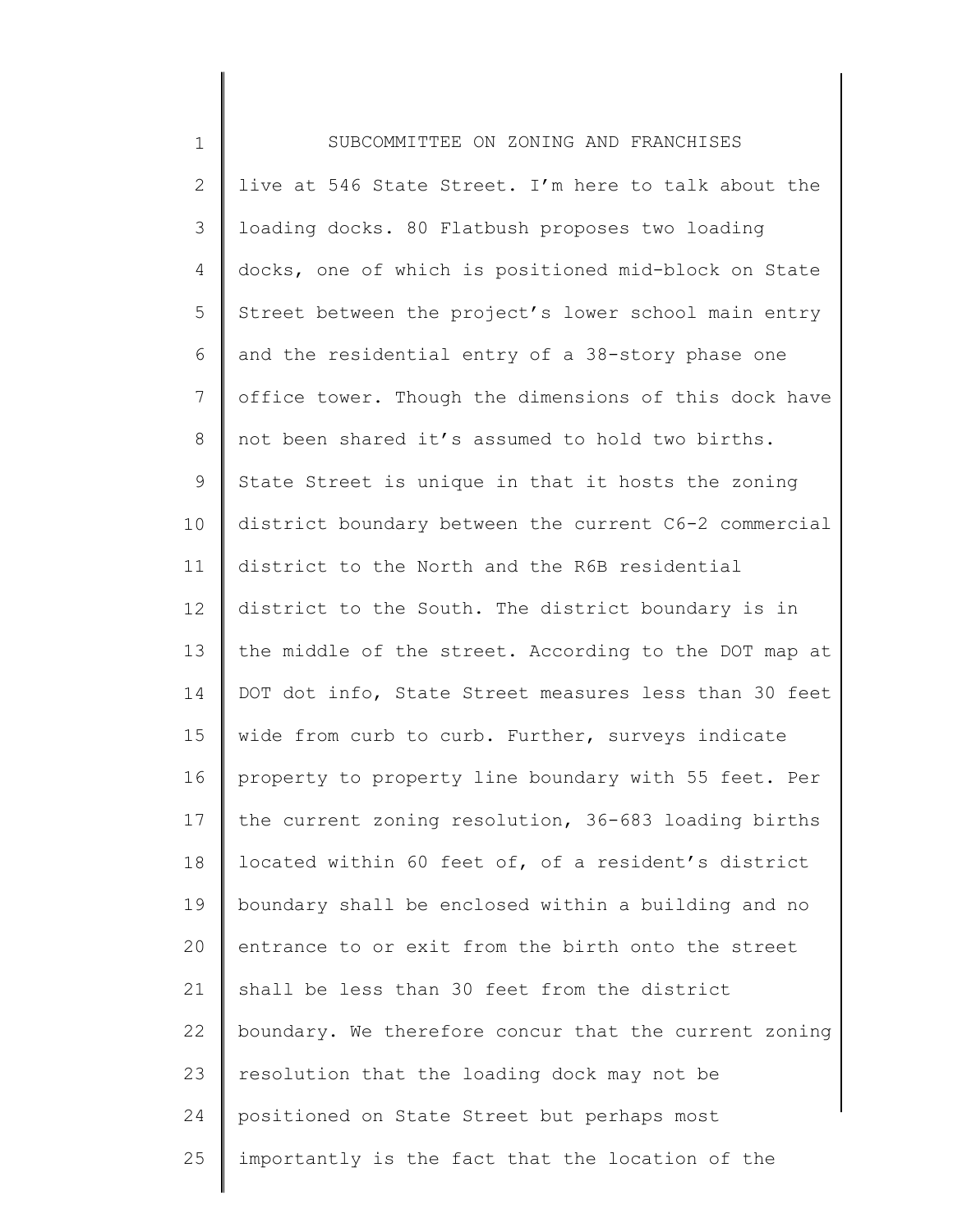| $\mathbf 1$ | SUBCOMMITTEE ON ZONING AND FRANCHISES                           |
|-------------|-----------------------------------------------------------------|
| 2           | loading dock between the lower school entry and the             |
| 3           | residential entry of the phase one office tower sits            |
| 4           | up a major conflict between programs, positions and             |
| 5           | large and it positions large delivery service and               |
| 6           | sanitation vehicles in the same street space as 350             |
| 7           | elementary school children and hundreds of occupants            |
| 8           | in the phase one tower. Trucks turn off 3 <sup>rd</sup> Avenue, |
| 9           | past the elementary school, travel down residential             |
| 10          | State Street then have to turn approximately 75                 |
| 11          | degrees to the loading dock then the trucks will have           |
| 12          | to back out onto State Street before traveling to the           |
| 13          | pedestrian dense intersection of State Street and               |
| 14          | Flatbush Avenue. This will interrupt access along the           |
| 15          | sidewalk multiple times a day, exacerbate existing              |
| 16          | traffic problems and endanger the pedestrian rich               |
| 17          | environment; no loading dock on State Street. Thank             |
| 18          | you.                                                            |
| 19          | CHAIRPERSON MOYA: Thank you.                                    |
| 20          | SETH MEYEROWITZ: Good morning, my name                          |
| 21          | is Seth Meyerowitz, I've been a resident of Boerum              |
| 22          | Hill since 1989 and raise my family in the                      |
| 23          | neighborhood. I'm a strong supporter of more                    |
| 24          | affordable housing, better schools and transit for a            |
| 25          | our community but I do not believe that 80 Flatbush             |
|             |                                                                 |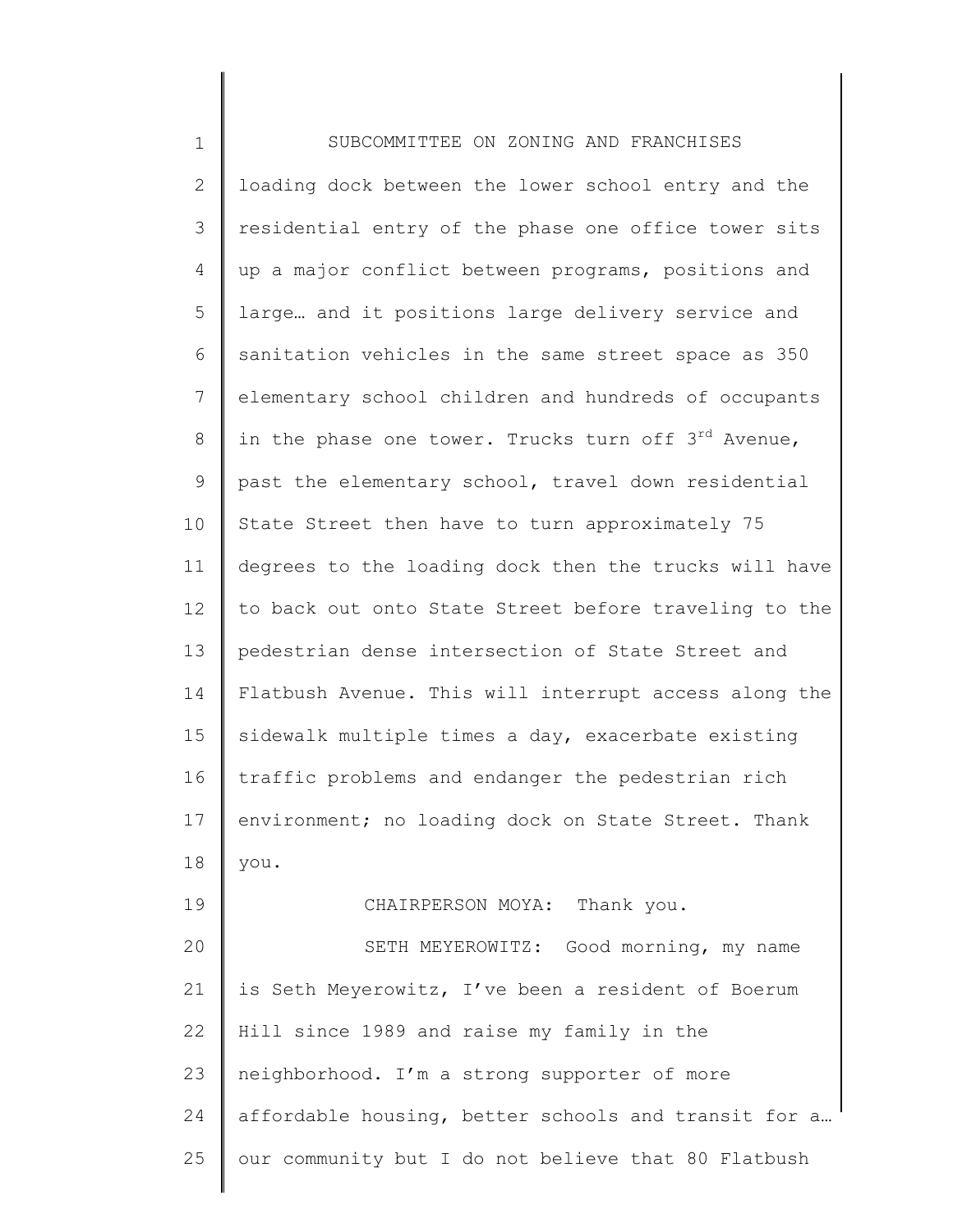1 2 3 4 5 6 7 8 9 10 11 12 13 14 15 16 17 18 19 20 21 22 23 24 SUBCOMMITTEE ON ZONING AND FRANCHISES is the way to provide these needed investments for our city. I fear that 80 Flatbush will provide out of scale benefits to its developers while casting an unacceptable shadow on the neighborhood, excessive density and not leave adequate benefits for our community. The developers of this project have no track record in building schools or executing developments of this scale. This project is… still requires much more information and much more transparency before we can properly access that it's providing a balance in terms of what we need for our community and, and also to be able to justify the negative externalities of the project. Yes, the press of our city's needs means that the density of our neighborhoods will increase but how much density is too much density. We owe it to our self to demand a meaningful accounting that compares the cost of direct investment in schools and affordable housing with the true cost of this project to our city and our neighborhood. Absent that analysis, we can only conclude that 80 Flatbush is out of balance with giveaway to unproven… and, and an unproven benefits and negative externalities for our neighborhood that

25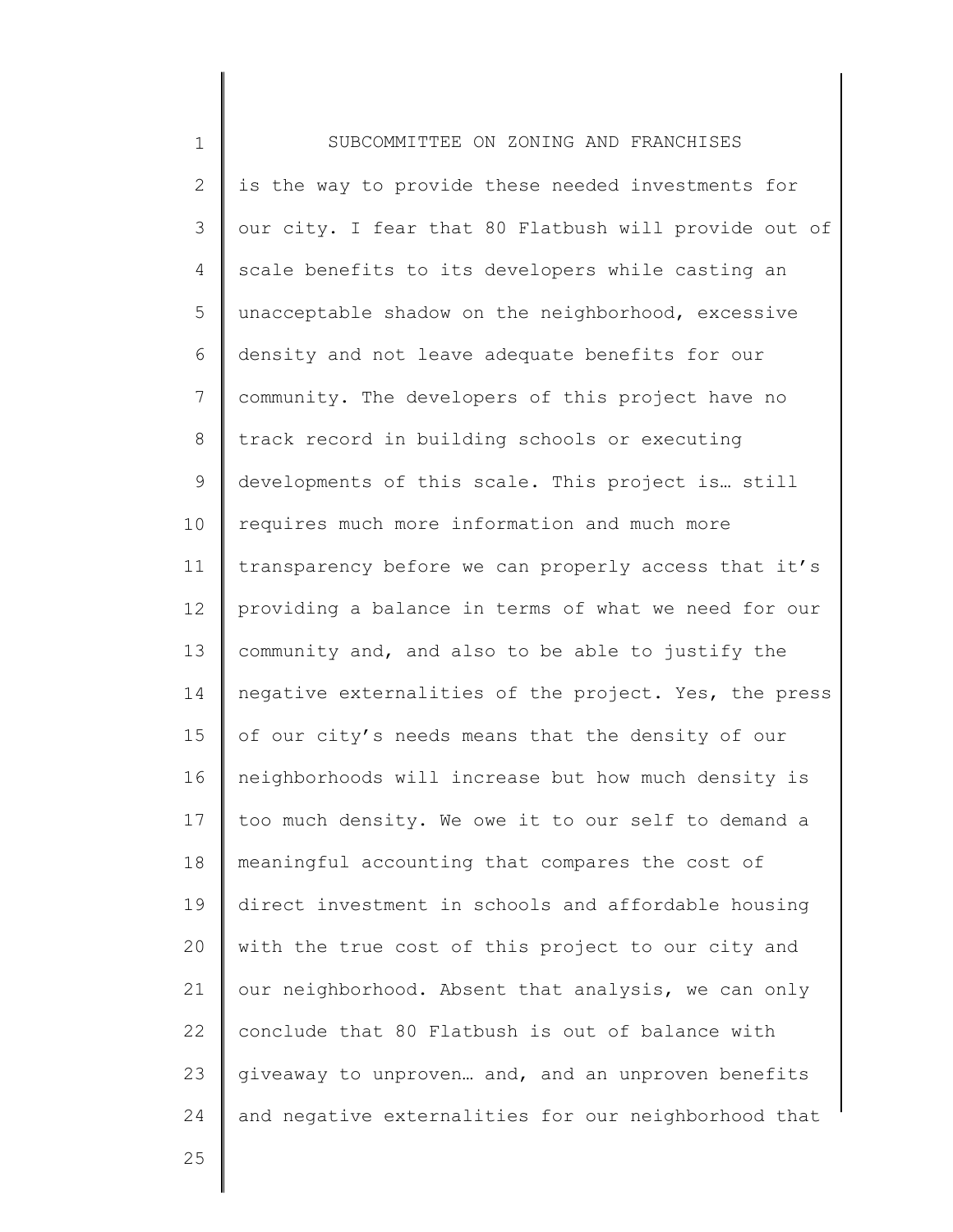1 2 3 SUBCOMMITTEE ON ZONING AND FRANCHISES have not yet been adequately taken, taken account of. Thank you.

4 5 6 7 8 9 10 11 12 13 14 15 16 17 18 19 20 21 22 23 24 LISA VERINCAMP: Hi, my name's Lisa Verincamp, I live in Fort Greene, Brooklyn, a wonderful neighborhood that's developing very quickly. I actually welcome development in the neighborhood but I am very concerned about 80 Flatbush. The plans call for a 73-story tower, twice the height of buildings around it. the plans also call for a 38-story tower with minimal setbacks but both of these… both of these buildings violate zoning rules that are in place for this lot and as Councilman Levin said there are very good reasons to have zoning rules to allow for sensible development and quality of life for people living there. We don't want to have too many tall shadows, wind tunnels, overcrowding on already busy streets, parks, subways and schools and out of proportion development to… next to tiny brownstones. The development does offer schools which we desperately need but the sheer size of the building will take up many of the seats available and aren't good enough to massively increase the FAR on this lot from six to 18. Please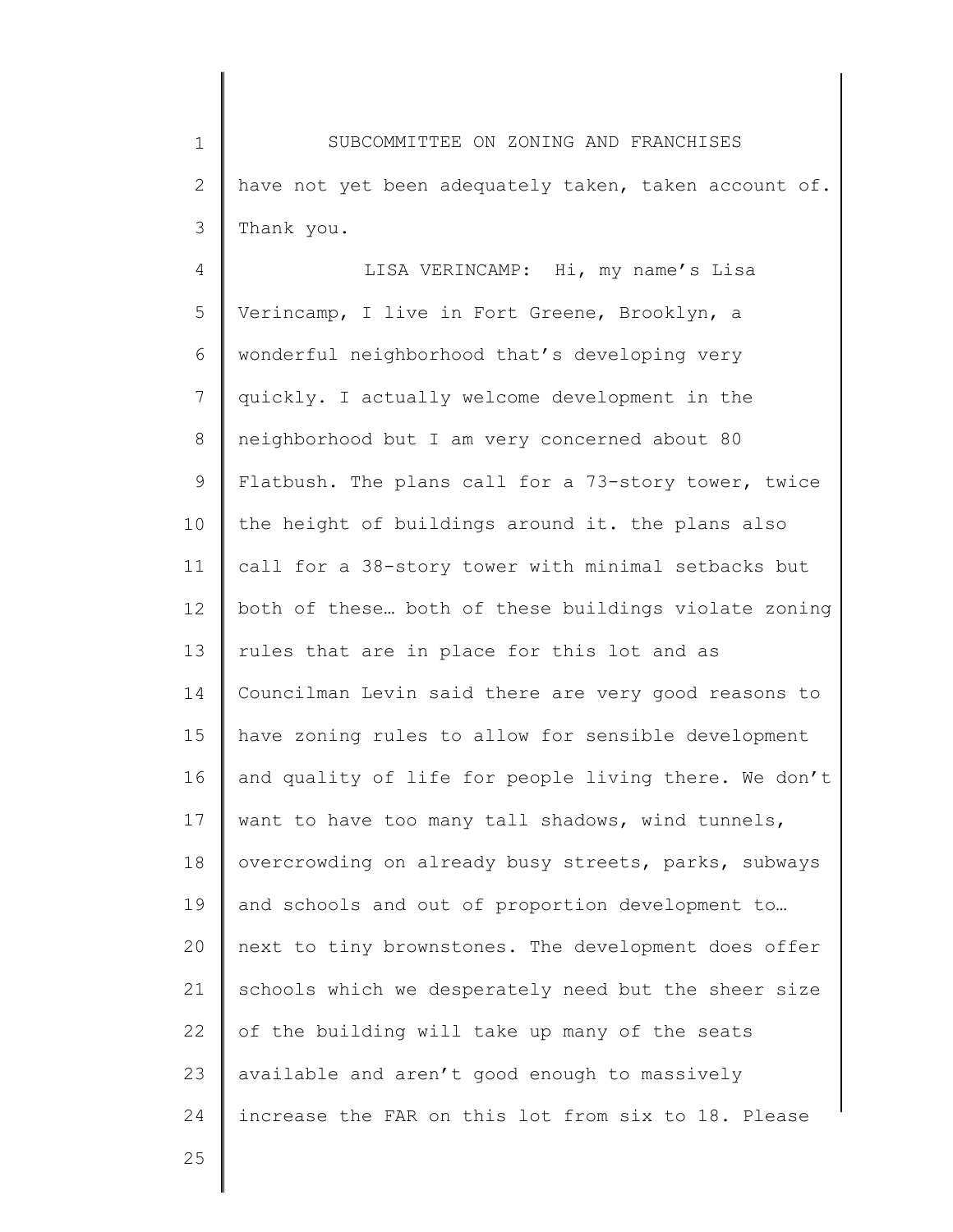1 2 3 SUBCOMMITTEE ON ZONING AND FRANCHISES vote no and redo this development to something more matched to the neighborhood. Thank you.

4 5 6 7 8 9 10 11 12 13 14 15 16 17 18 19 20 21 22 23 24 25 JONATHAN GLAZER: Hi, my name is… my name is Jonathan Glazer, I live on the 400 block of State Street and I just want to thank Jo Anne Simon, my neighbor for making her comments and for the questions raised by Councilman Levin. I just want to mention a couple of things, I'll put aside my written testimony. If we want to talk about the history of the project we need to have an open and honest discussion. The Williamsburg Bank building was built in two years, this project is slated to be built in eight years, the FARs that were mentioned previously regarding 21 and 20 are much lower buildings. The build… the Williamsburg Bank building does not have the same proximity to a row of townhouses that this project will have. The Williamsburg Bank building was also built at the height of a real estate building, it was put together by a group of industrious dentists who wanted to make money off of this giant boom that was approaching Brooklyn. It ended up being not fully occupied and for basically the next 70 years nothing reached the same level as that building. We are… we have to identify that we may be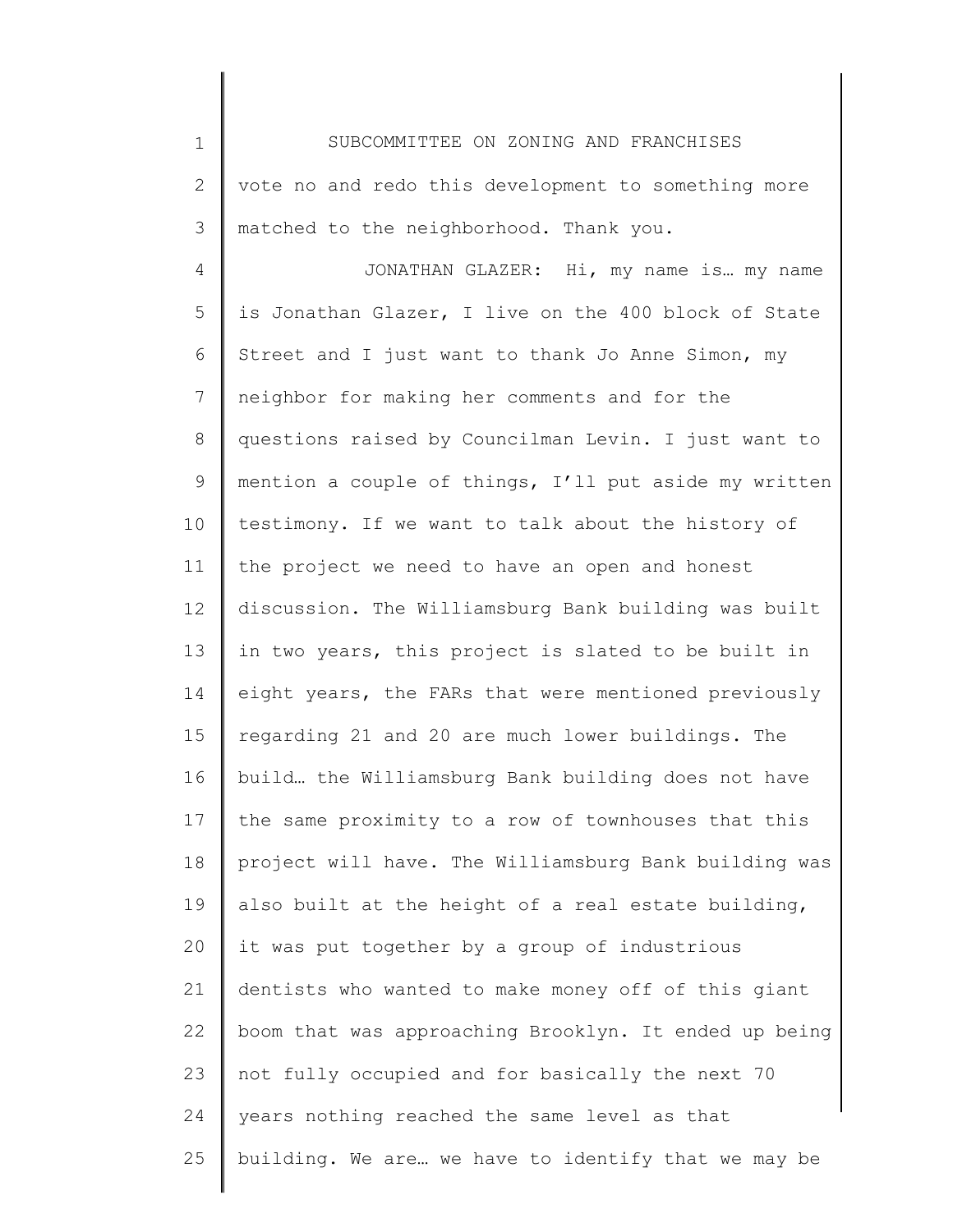| $\mathbf 1$  | SUBCOMMITTEE ON ZONING AND FRANCHISES                 |
|--------------|-------------------------------------------------------|
| $\mathbf{2}$ | a point in the business cycle that this is a peak of, |
| 3            | of development and going forward there may not be     |
| 4            | the, the demand that we've seen in the last 140,000   |
| 5            | people that we've seen over the last five years in    |
| 6            | Brooklyn. There are cycles that have come and gone,   |
| 7            | the Williamsburg Bank building was built at a certain |
| 8            | peak in the cycle and it was not surpassed until      |
| 9            | recently. We may go be heading into the same level    |
| 10           | of the cycle and we must be aware of that. We have to |
| 11           | find a data point to address our planning towards and |
| 12           | as Council Member Levin has done has mentioned it is  |
| 13           | subsequent it has previously been done in a very      |
| 14           | haphazard manner and we have to avoid doing that in   |
| 15           | the future. Thank you very much.                      |
| 16           | CHAIRPERSON MOYA: Thank you. Thank you                |
| 17           | all for your testimony [cross-talk]                   |
| 18           | COUNCIL MEMBER LEVIN: And I just I just               |
| 19           | want to thank this panel for your engagement, I look  |
| 20           | forward to continuing to work with you very much in   |
| 21           | earnest over the next several weeks, thank you.       |
| 22           | CHAIRPERSON MOYA: Thank you. The next                 |
| 23           | panel; Peter Gee, Jessica Lazar or Jess Lazar, Sarah  |
| 24           | Willard, Kirk Goodrich.                               |
|              |                                                       |

25

Ι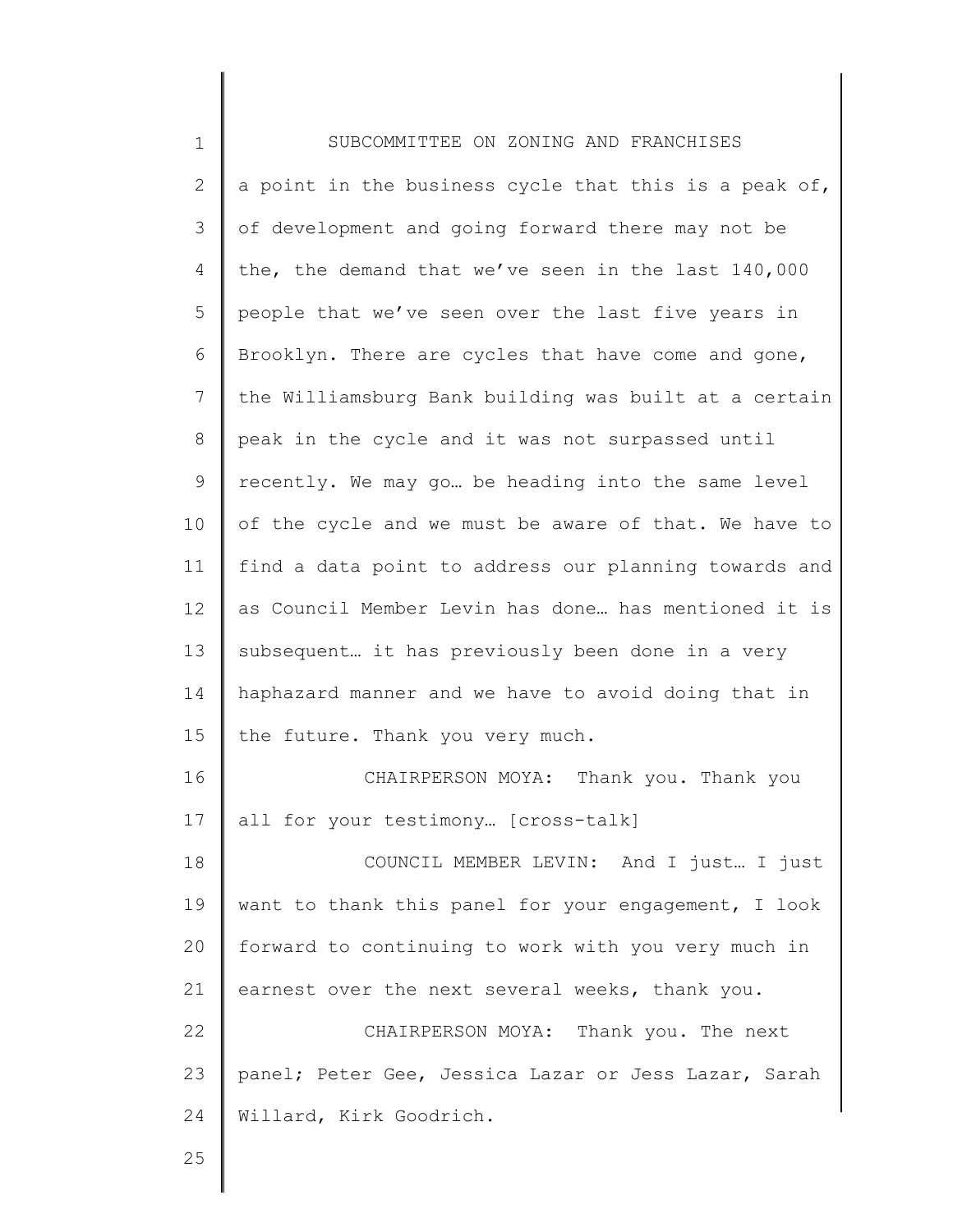## SUBCOMMITTEE ON ZONING AND FRANCHISES

1

2 3 4 5 6 7 8 9 10 11 12 13 14 15 16 17 18 19 20 21 22 23 24 25 PETER GEE: Good morning, my name is Peter Gee and I'm a, a Board Member at Fifth Avenue Committee also known as FAC. As many of you know FAC is a 40-year-old non-profit comprehensive community development organization whose mission is to advance economic and social justice. We have built 900 units of affordable housing and have a development pipeline of 1,100 more affordable units in South Brooklyn and in Jamaica, Queens. FAC has been a vocal proponent of mandatory inclusionary housing for more than 15 years and believe that stronger housing markets like the one that exists at this site are exactly where New York City should be mapping, mapping mandatory inclusionary housing since the city subsidy is not required to reach its goals. The demand for affordable housing cannot be overstated especially housing at or below 60 percent of AMI which this project will be. FAC decided to partner with 80… with Alloy on 80 Flatbush because they have demonstrated a commit… a commitment to community engagement and significant public benefits. They agreed to the most deeply affordable mandatory inclusionary housing option, option one and to work with FAC to exceed what option one requires. The permanently affordable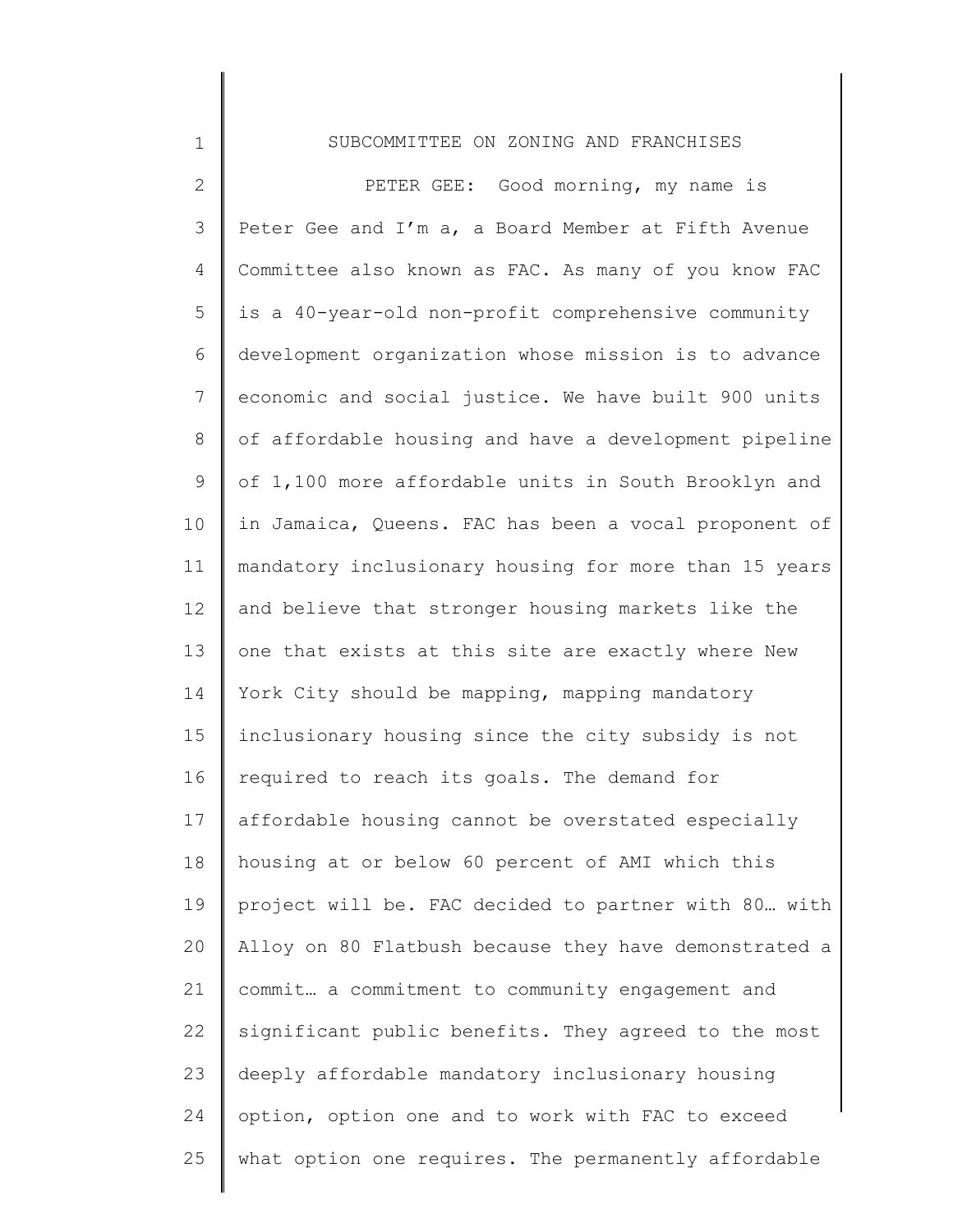1 2 3 4 5 6 7 8 9 10 SUBCOMMITTEE ON ZONING AND FRANCHISES housing at 80 Flatbush will also include units set aside for families coming out of the New York City shelter system where tonight more than 60,000 people, two thirds of them child… two thirds of them children are spending the night. 80 Flatbush represents how we can… how we can do development better and FAC, FAC believes that this project adds important vital public benefits. We urge the council to support this project. Thank you.

11 12 13 14 15 16 17 18 19 20 21 22 23 24 25 JESSIE LAZAR: Good afternoon, my name is Jessie Lazar, I'm a resident of Park Slope. I lived in Brownstone, Brooklyn for 11 years and I'm here today to speak in strong support of the 80 Flatbush project. Some changes we've seen to zoning and the Brooklyn skyline over the last few years have been better than others and I believe this is one of the better ones we've seen so far. We've heard a lot about, about this project, we know about the 20 percent affordable units, we know about the brand new public elementary school and the new high school and we also know that there's a new cultural institution in the preserve historic building that will be in the future. This is particularly important to me, I think it's great to have new restaurants and movie theaters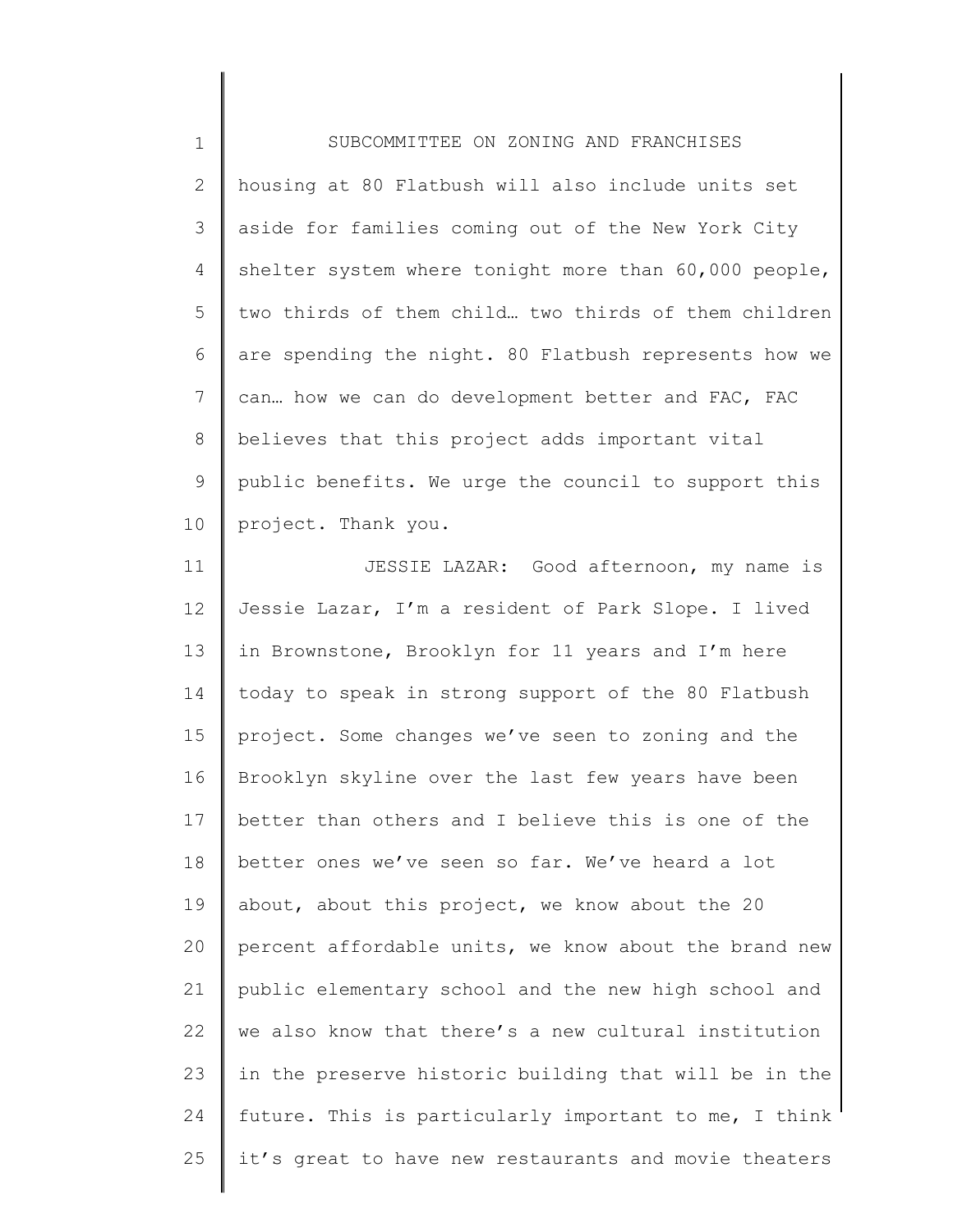| $\mathbf 1$    | SUBCOMMITTEE ON ZONING AND FRANCHISES                 |
|----------------|-------------------------------------------------------|
| $\mathbf{2}$   | around here as part of around this neighborhood but   |
| 3              | cultural facilities have deeper and longer lasting    |
| 4              | impacts on communities than commercial facilities do. |
| 5              | On top of that, that institution will face Flatbush   |
| 6              | Avenue which brings me to my next point. Flatbush     |
| $\overline{7}$ | Avenue is like Brooklyn's main street, it should be   |
| $8\,$          | attractive, safe and urbanistic ally activated not    |
| $\mathsf 9$    | just a dead space between affluent brownstone         |
| 10             | neighborhoods. It is a wide commercial boulevard      |
| 11             | close to major transit hubs and is the ideal place    |
| 12             | for density and height, it is not a quiet street in   |
| 13             | the center of a sleepy brownstone neighborhood. It's  |
| 14             | plain to anyone who has ever been on that street that |
| 15             | a large building on Flatbush Avenue would not be      |
| 16             | disruptive to the vast majority of Brooklynites. In   |
| 17             | fact, if it's not an appropriate place to build this  |
| 18             | way I don't where is. In the last few years up-zoning |
| 19             | has increased density in less wealthy, less white     |
| 20             | neighborhood context perhaps without as much          |
| 21             | complaint from affluent homeowners. The public goods  |
| 22             | and community assets this project will provide stand  |
| 23             | out in an area where other new development has mostly |
| 24             | served wealthy newcomers or helped drive up property  |
| 25             | values for those already fortunate enough to own a    |
|                |                                                       |

∥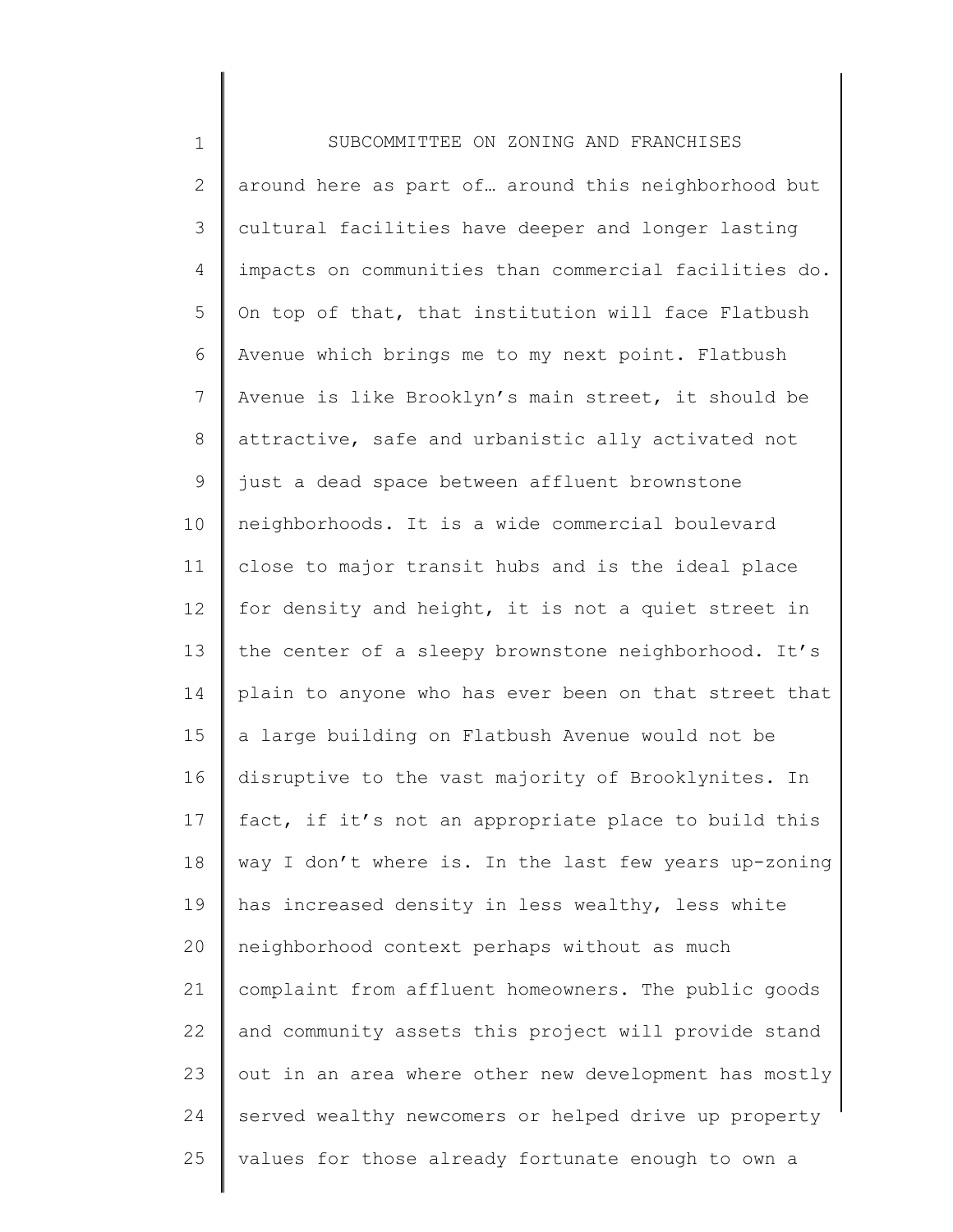1 2 3 4 5 6 7 8 9 10 11 12 13 14 15 16 17 18 19 20 21 22 23 24 25 SUBCOMMITTEE ON ZONING AND FRANCHISES piece of this increasingly unaffordable city. I support this project for creating these kinds of assets and for showing a smart and civic way to do large scale development in Brooklyn. Thank you. SARAH WILLARD: My name is Sarah Willard and I'm an 18 year resident of New York City, a Brooklyn resident, a mother of three, a business owner and a former board member of the Rent Guidelines Board and I'm here to give my unconditional support to the scope and scale of 80 Flatbush and this is the second time that I have spoken on behalf of this project but I… as I hear a lot of the, the public comments and debate I want to underscore some facts that impact all of us on both sides of the debate. As a former board member of the New York City Rent Guidelines Board, our entire existence was predicated on the fact that New York City has been in a declared housing state of emergency which for clarity is a citywide vacancy rate for all housing, all housing affordable or otherwise at less than five percent. Economists have determined that a healthy and fair market place needs at least five percent or greater vacancy in order to perform efficiently, efficiently for both tenants and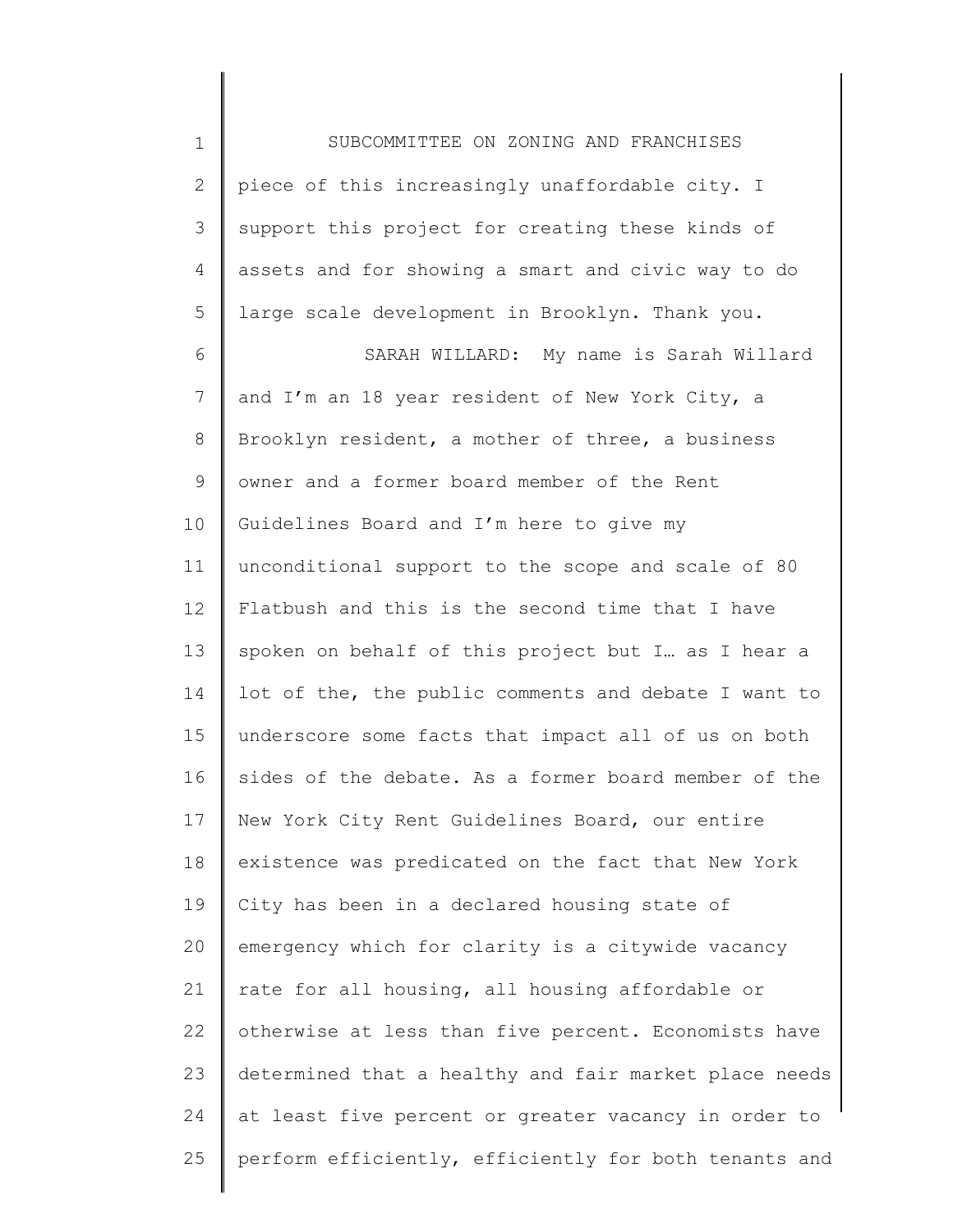| $\mathbf 1$ | SUBCOMMITTEE ON ZONING AND FRANCHISES                 |
|-------------|-------------------------------------------------------|
| 2           | owners but since New York City has been below five    |
| 3           | percent the, the for since that time, the 1974        |
| 4           | emergency tenant protection act was enacted in state  |
| 5           | law to in order to protect tenants and help           |
| 6           | alleviate what ensued, sky rocketing rents. Today the |
| 7           | citywide vacancy rate stands just over three percent, |
| 8           | this means that we are still in a continued state of  |
| $\mathsf 9$ | housing emergency. The vacancy rate is not a          |
| 10          | byproduct of sky rocketing rents, but rather high     |
| 11          | rents are a byproduct of vacancy rate. Housing supply |
| 12          | does not equal housing demand and in more             |
| 13          | importantly housing demand far exceeds the supply and |
| 14          | we cannot, do not want to curb demand for this great  |
| 15          | city but we can tip the balance on the supply side.   |
| 16          | And I want to clarify something Council Person Levin  |
| 17          | that you had mentioned about the 1920's, the vacancy  |
| 18          | rate in New York City in 1920 was one percent and at  |
| 19          | that point the city had enacted a, a very similar     |
| 20          | program of allowing buildings to be built that's      |
| 21          | where you got your buildings.                         |
| 22          | CHAIRPERSON MOYA: Thank you.                          |
| 23          | KIRK GOODRICH: Good afternoon, my name                |
| 24          | is Kirk Goodrich, I'm a partner at Monadnock          |
| 25          | Development and I'm speaking in support of 80         |
|             |                                                       |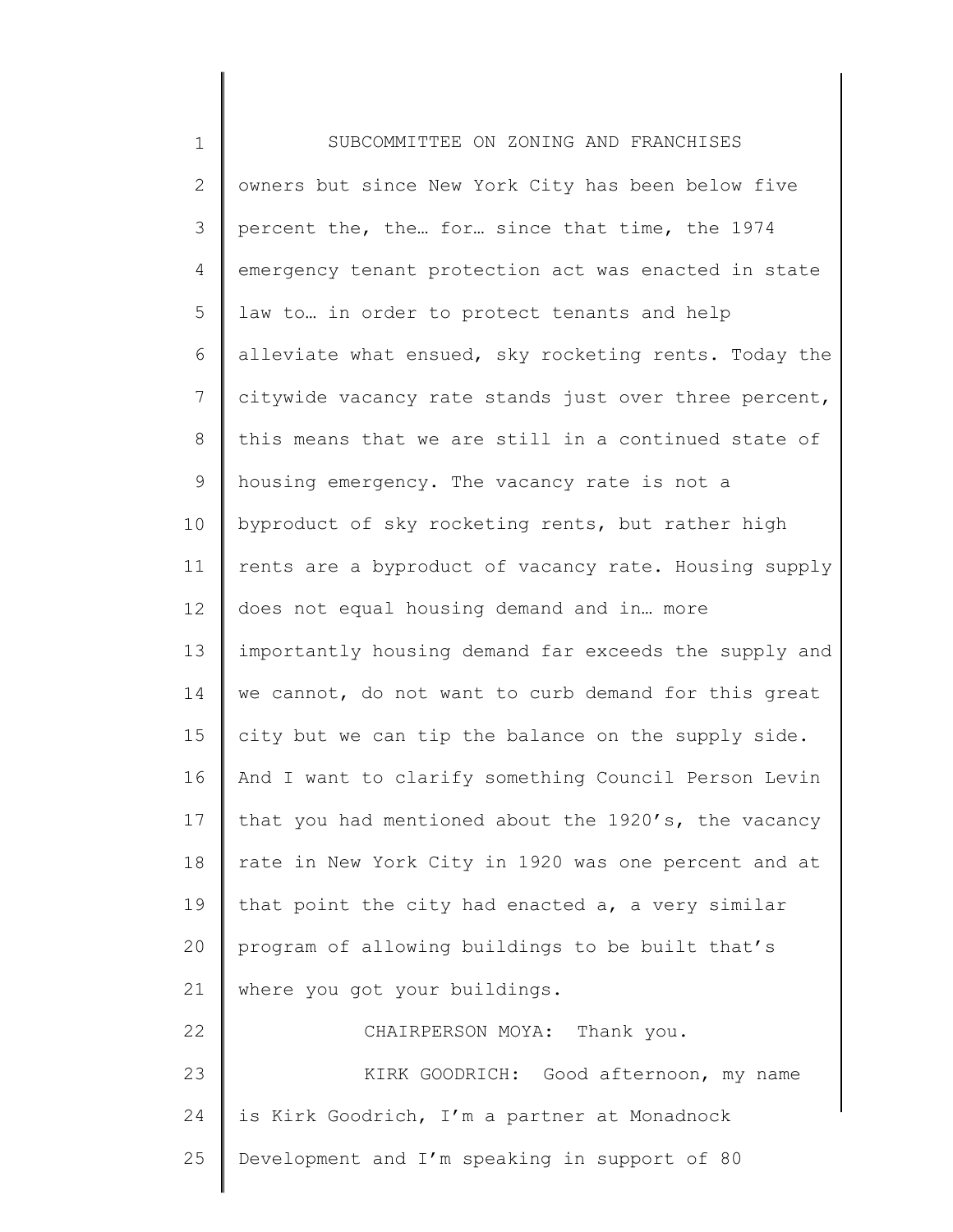1 2 3 4 5 6 7 8 9 10 11 12 13 14 15 16 17 18 19 20 21 22 23 24 25 SUBCOMMITTEE ON ZONING AND FRANCHISES Flatbush Avenue. So, the city is in the midst... in the midst of an affordable housing crisis and a fair housing crisis. The affordable housing crisis is reflected by 60,000 people in shelter, in homeless shelters, 22,000 of those are kids, the typical affordable apartment that goes through a lottery at HPD you get three to 400 applicants. In our Compass residence's project in the Bronx we got 74,000 applications for 200 apartments. The fair housing crisis is fairly simple, all poor people can't live in the Bronx and East New York, there has to be an opportunity for poor families and individuals to have affordable housing in high rent, high opportunity areas and in my professional opinion what we ought to be doing is fast tracking rezoning's in high opportunity, high rent areas just like 80 Flatbush is located in an area that, that fits that description and fundamentally creating as much density as possible and delivering as much affordable housing to the market place as possible. I think from, from the perspective of, you know folks in the affordable housing world we lament the… you know the lack of affordable housing in areas, you know like downtown Brooklyn. I think… we only have a certain amount of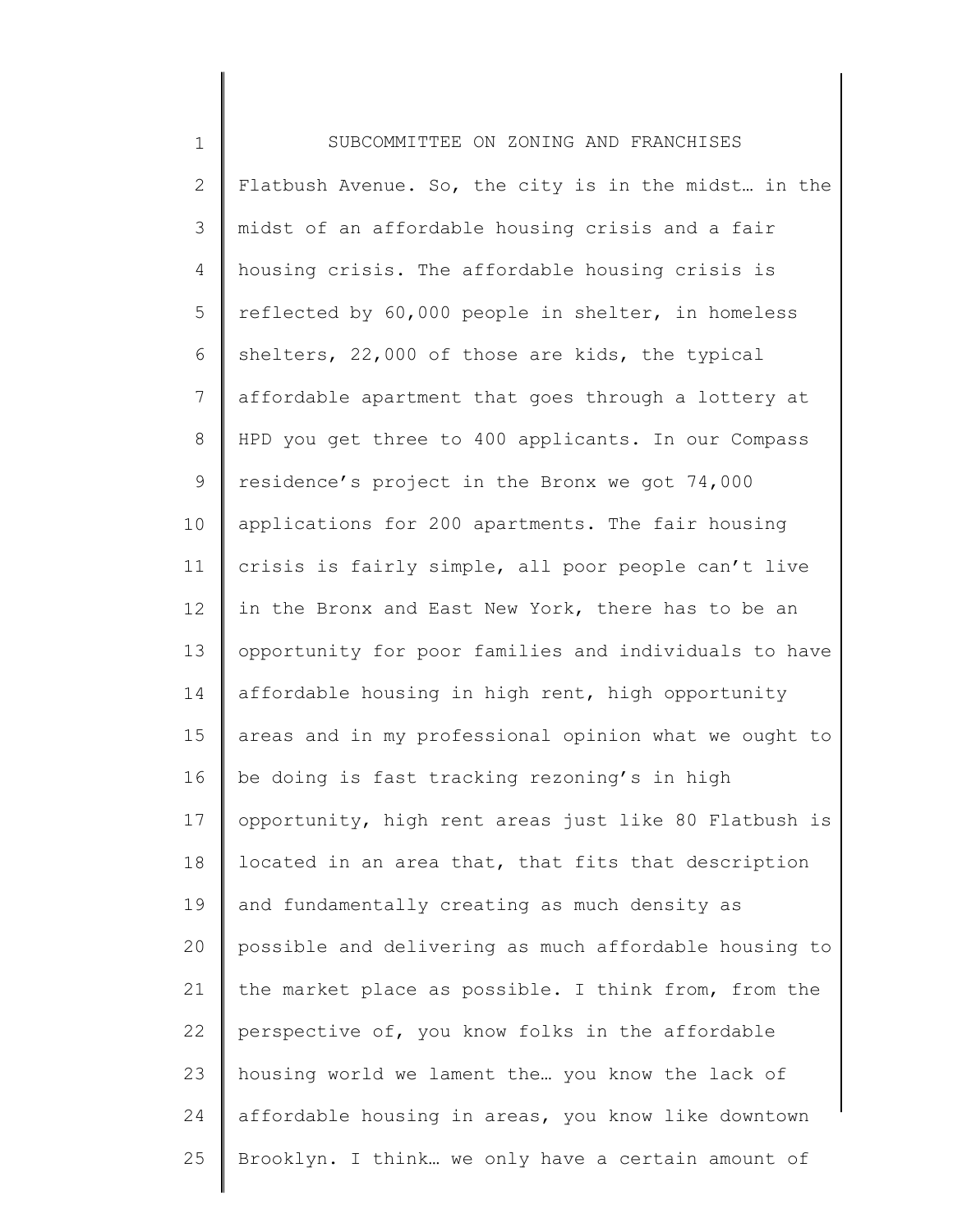| $1\,$          | SUBCOMMITTEE ON ZONING AND FRANCHISES                 |
|----------------|-------------------------------------------------------|
| $\mathbf{2}$   | tools to address that, the city doesn't own as much   |
| $\mathcal{S}$  | vacant properties as they in, in these areas as they  |
| 4              | did 20 or 30 or 40 years ago, the tool we have is     |
| 5              | mandatory inclusionary housing in the context of      |
| 6              | rezoning's like this one and if we fail to deliver    |
| $7\phantom{.}$ | affordable housing in a situation like this I think   |
| 8              | we will have an ongoing affordable housing crisis and |
| $\mathsf 9$    | a continued fair housing crisis. Thank you.           |
| 10             | CHAIRPERSON MOYA: Thank you. Thank you                |
| 11             | for your testimony today and we are moving now to the |
| 12             | next panel. We have William Harris, Howard Kolins,    |
| 13             | Mable Long and Bill Shodrick. Is did he leave or he   |
| 14             | left, okay. Mary Katherine Michiels, Michiels Kibler. |
| 15             | Okay, we can begin with                               |
| 16             | HOWARD KOLINS: Thank you [cross-talk]                 |
| 17             | CHAIRPERSON MOYA: Thank you.                          |
| 18             | HOWARD KOLINS: My name is Howard Kolins,              |
| 19             | I'm the current President of the Boerum Hill          |
| 20             | Association and I speak for over 10,000 members of my |
| 21             | community when we reject the unprecedented tripling   |
| 22             | of the FAR to 18. We call for the city to adhere to   |
| 23             | its own statement regarding transitional zoning which |
| 24             | is specifically referred to in Chapter one of the     |
| 25             | special downtown Brooklyn district general purposes.  |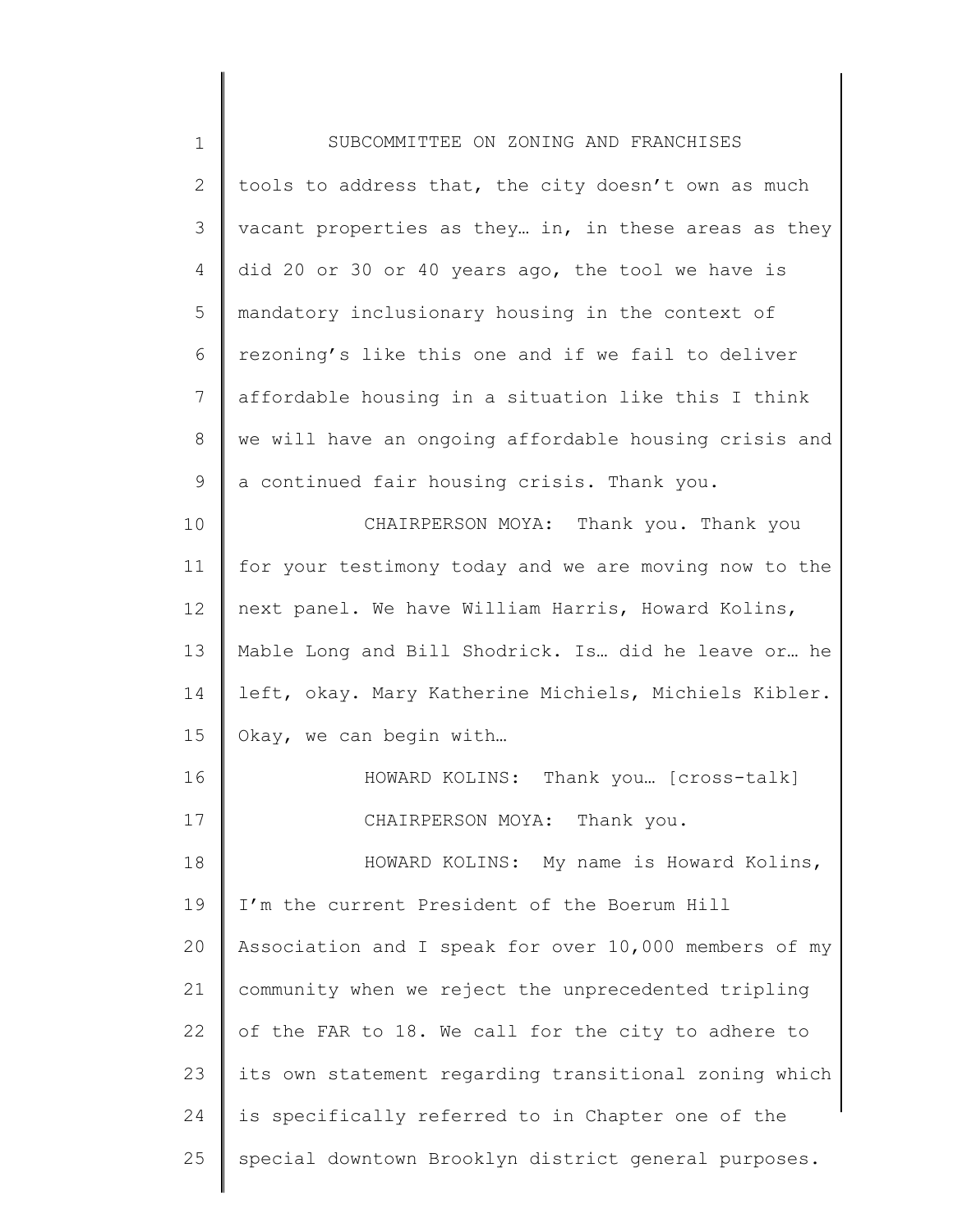1 2 3 4 5 6 7 8 9 10 11 12 13 14 15 16 17 18 19 20 21 22 23 24 25 SUBCOMMITTEE ON ZONING AND FRANCHISES Steve Levin mentioned this earlier, but I will quote, "to create and provide a transition between the downtown commercial core, lower scale residential communities of Fort Greene, Boerum Hill, Cobble Hill and Brooklyn Heights", that sounds like a promise to me and our community… our community board agreed with us voting 32 against, one in favor and five abstentions. The Borough President, Eric Adams agreed by also recommending reducing the FAR. Let me be clear, our position is far from NIMBY, we simply ask for a better plan one that is intelligent, one that words to blend and protect the properties that are immediately adjacent to the development site and one that does not with… ignore our residences that are so close to tower one and tower two. For the last 14 months our consistent call has opposed to the tripling of the FAR, out of scale and a bad precedent for Brooklyn, to eliminate the egregious State Street loading dock and keep the trash off of State Street, create transition, we suggested building R6B townhouses on the North side of State to match the South side of the street, create transition by requiring a 50 foot set back from  $3<sup>rd</sup>$  Avenue for any new building over four stories, build one new tower,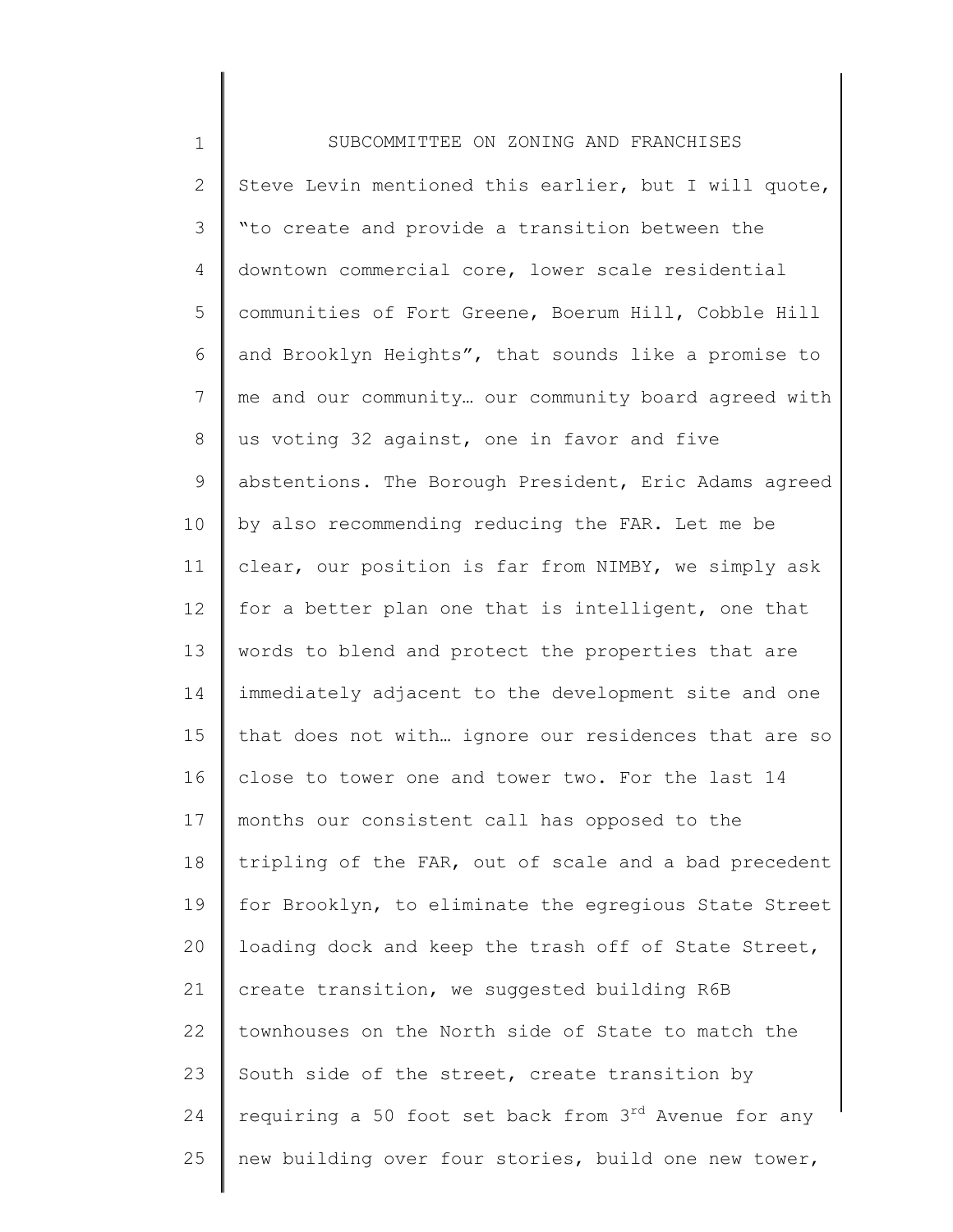| $1\,$          | SUBCOMMITTEE ON ZONING AND FRANCHISES                 |
|----------------|-------------------------------------------------------|
| $\mathbf{2}$   | one new school, we welcome a new high school, we      |
| 3              | questioned the positioning of an elementary school at |
| 4              | the most disastrous traffic location in Brooklyn. And |
| 5              | no matter what you do re-locate that high school      |
| 6              | during eight years of construction. The position is   |
| $7\phantom{.}$ | hardly NIMBY, 11,000 dwelling units so far and        |
| $\,8\,$        | another 9,000 coming that's a pretty big back yard.   |
| $\mathsf 9$    | Simply put, put we reject the FAR of 18 and demand a  |
| 10             | conversation of what can be built intelligently and   |
| 11             | appropriately at this site. We ask for balance, thank |
| 12             | you.                                                  |
| 13             | CHAIRPERSON MOYA: Thank you. Push the                 |
| 14             | button, thank you.                                    |
| 15             | MABLE LONG: Yes, my name is Mable Long,               |
| 16             | I'm a resident in Fort Greene, I actually live in the |
| 17             | clock tower, one Hanson Place which I've seen some of |
| 18             | the photographs of the building and every time I look |
| 19             | at the building and I also think that there are many  |
| 20             | that I can represent many of the residents in         |
| 21             | Brooklyn it's as truly as an iconic building for      |
| 22             | Brooklyn and it almost serves as an identity for      |
| 23             | Brooklyn as a borough and in fact when I heard about  |
| 24             | the, the, the height of the building and it was built |
| 25             | at that time and it's being referenced currently to   |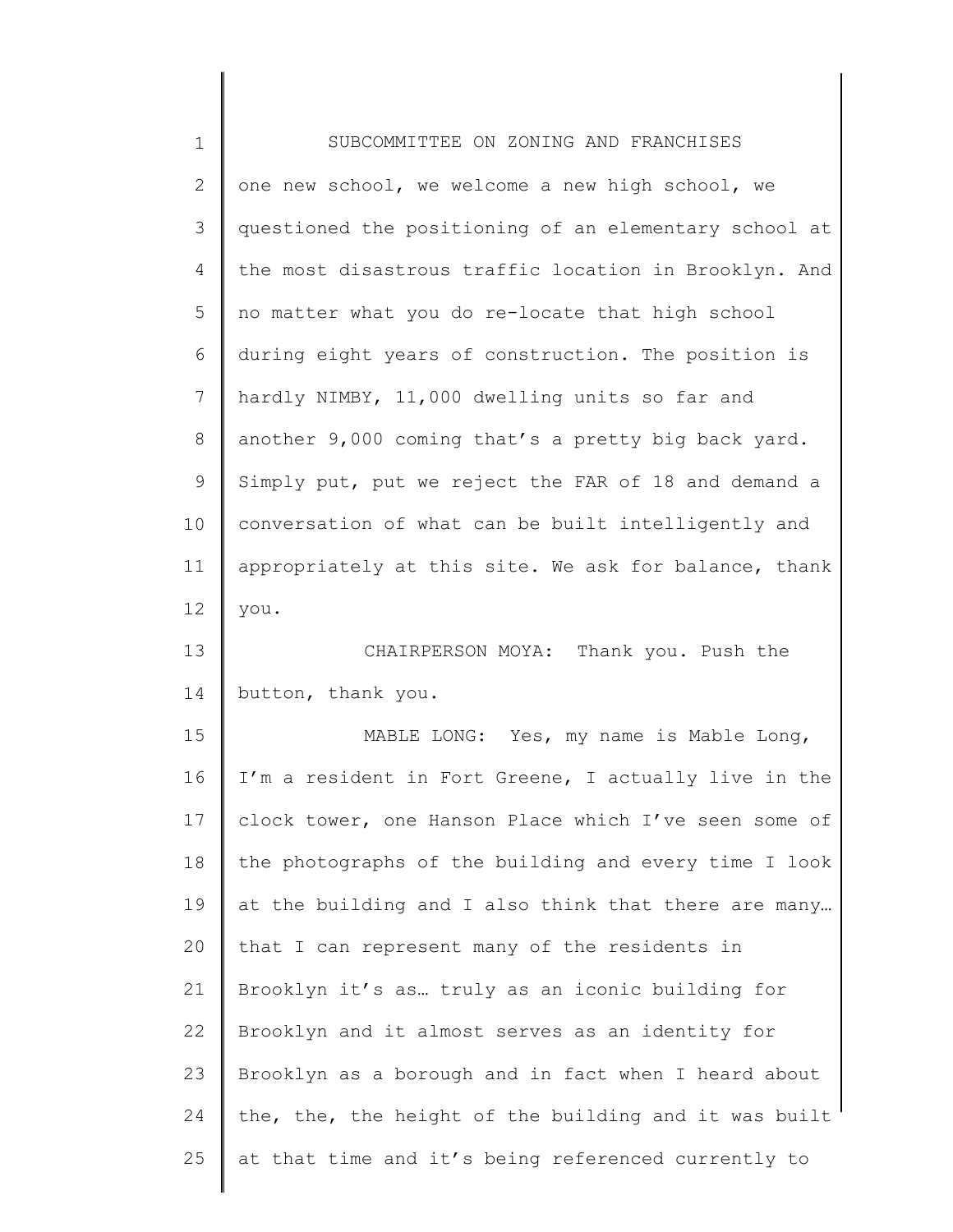1 2 3 4 5 6 7 8 9 10 11 12 13 14 15 16 17 18 19 20 21 22 23 24 25 SUBCOMMITTEE ON ZONING AND FRANCHISES the… to the current 80 Flatbush project I, I actually thought about the fact that when this building was built it was the only building that was at this height for many years until probably the last eight years when new buildings were built around it that either are at the same height or, or higher than that but when the building was built it was actually to me and I read about the history of the building and was actually served almost as a… as a lighthouse to the residents in Brooklyn in terms of when people went to work they looked up to the building and look up at the clock and they… and the clock gave the time to the… to the residents of the building so I think that that's a lot of identity to the building as well as the, the site line that the residents have to that building that really serves a very good purpose and a history of the building and, and of… also of the borough. I also think that the references of what the downtown Brooklyn looked like relative to downtown Manhattan when Council Levin spoke earlier with regard to when he traveled and he saw downtown Brooklyn which is actually almost is in… indistinguishable to downtown Manhattan as well as the reference to the transport hub of Atlantic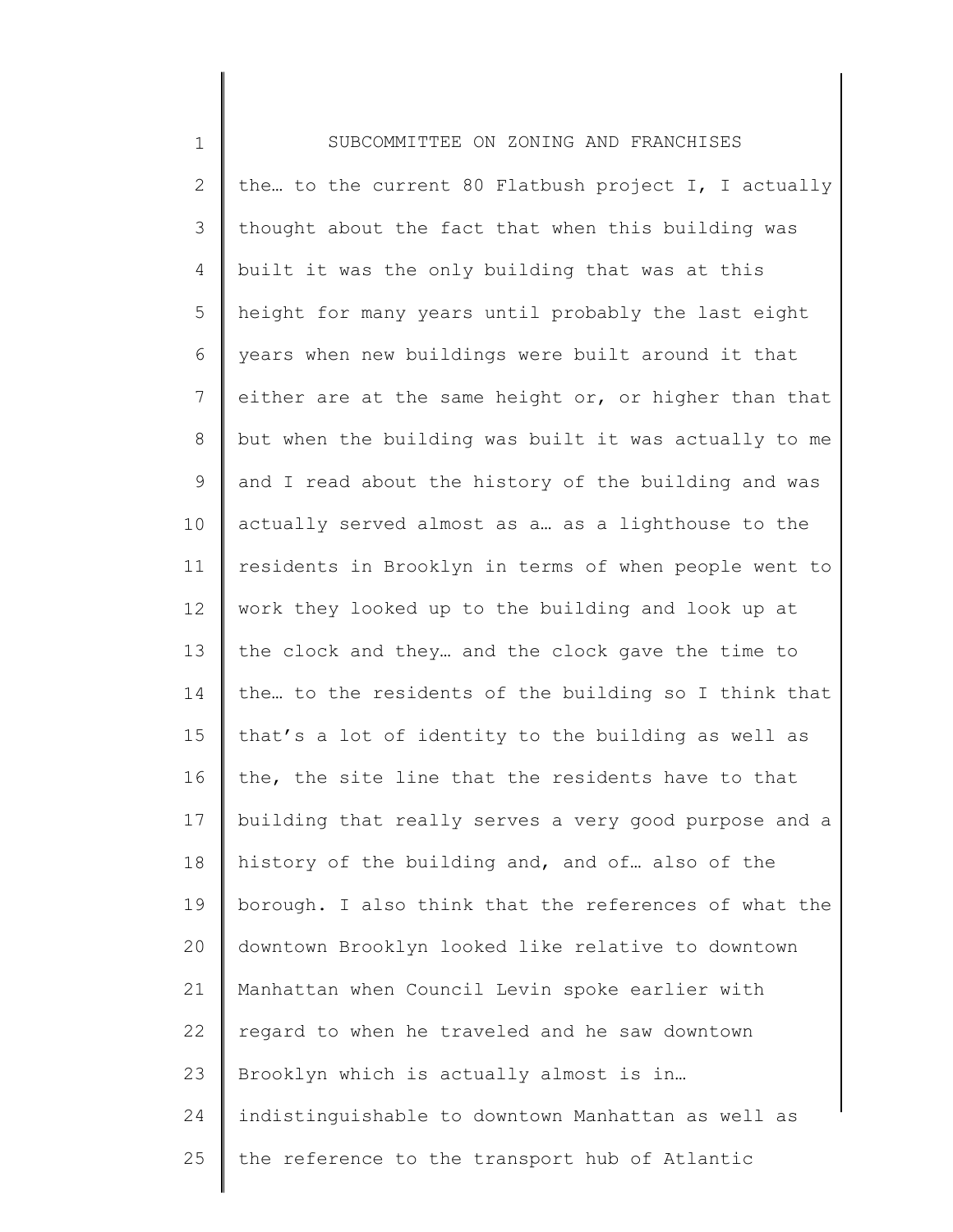| $\mathbf 1$   | SUBCOMMITTEE ON ZONING AND FRANCHISES                 |
|---------------|-------------------------------------------------------|
| $\mathbf{2}$  | Terminal to Times Square and I also want to ask all   |
| 3             | of us whether we want to also have some               |
| 4             | differentiation of the five boroughs of New York City |
| 5             | relative to each other as opposed to be, being as     |
| 6             | close to Manhattan as possible which I do not believe |
| 7             | that is the purpose. Thank you.                       |
| 8             | CHAIRPERSON MOYA: Thank you.                          |
| $\mathcal{G}$ | MICHAEL DEVICK: Good afternoon. I am                  |
| 10            | Michael Devick, a 37-year resident of Boerum Hill and |
| 11            | I want to address two issues read for you regarding   |
| 12            | this project which I strongly oppose. First the       |
| 13            | project weakness regards the context of the Boerum    |
| 14            | Hill neighborhood which is adjacent to the project    |
| 15            | site. Most of Boerum Hill contains three and four-    |
| 16            | story residences where R6B zoning prevails. The       |
| 17            | primary commercial corridors, Atlantic Avenue and     |
| 18            | Smith Street are zoned R7A and R6A respectfully which |
| 19            | imposed 80 to 85 foot or 70 to 75-foot height         |
| 20            | restrictions. Constructing a 900-foot-tall            |
| 21            | residential tower along with a second slightly        |
| 22            | shorter tower at the site ignores any idea from the   |
| 23            | 2004 transitional zoning thus and is grossly out of   |
| 24            | scale with the neighborhood. Second, the population   |
| 25            | density in which this project would produce is        |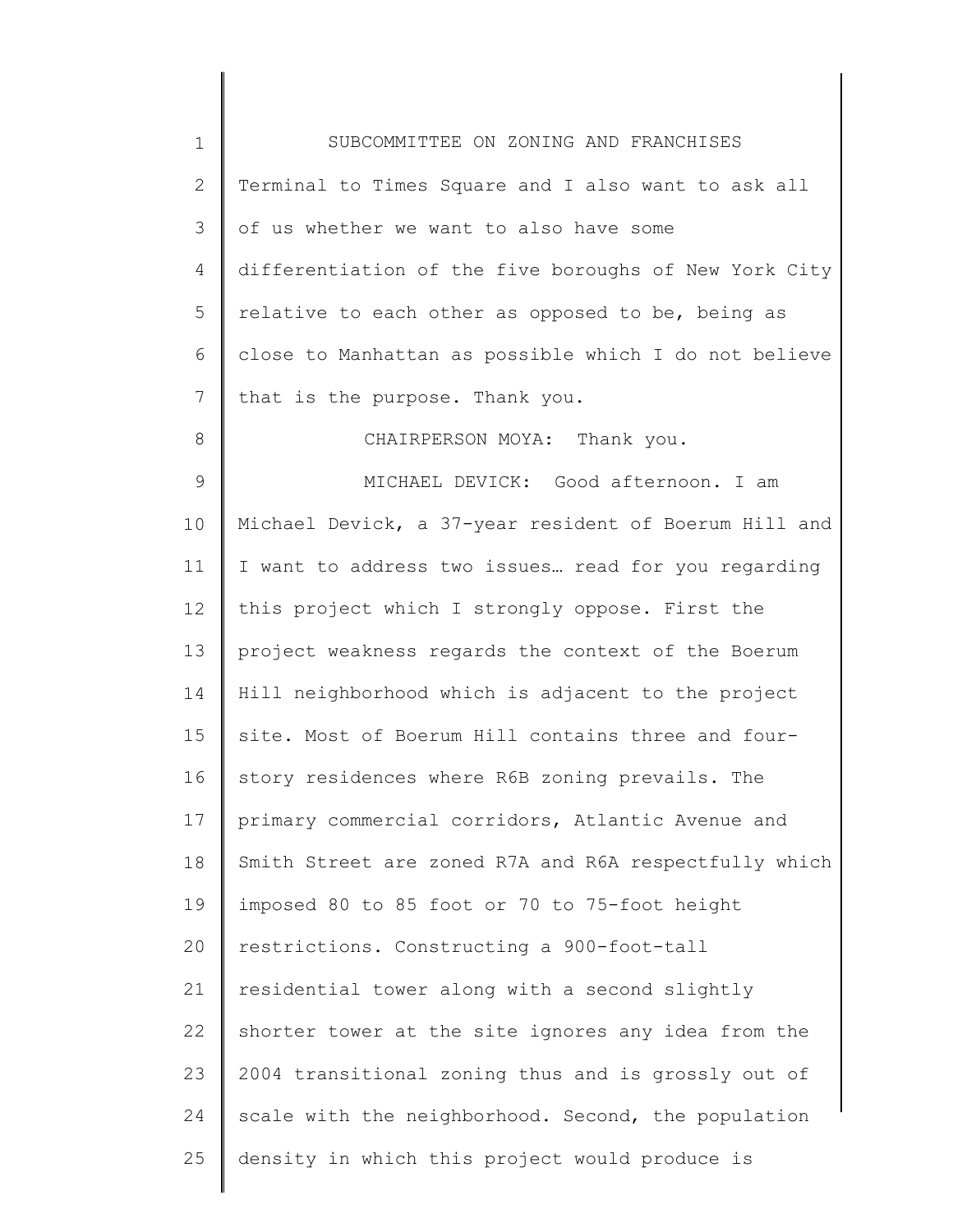| $1\,$          | SUBCOMMITTEE ON ZONING AND FRANCHISES                 |
|----------------|-------------------------------------------------------|
| $\mathbf{2}$   | overwhelming; building 900 apartment units, multiple  |
| $\mathcal{S}$  | stories of commercial office space, land level retail |
| 4              | establishments, two schools and the cultural center   |
| 5              | on one trapezoid shaped block will severely affect    |
| 6              | traffic, pedestrian safety including elementary       |
| $\overline{7}$ | school aged children, mass transit, sanitation and    |
| $8\,$          | sewage systems. There is a reason this site is        |
| $\mathsf 9$    | currently zoned for a floor area ratio of 6.0 and as  |
| 10             | much as it reflects an assessment of what the         |
| 11             | environmental impact of the site could withstand. The |
| 12             | zoning variance requested by this project should      |
| 13             | would triple that ratio and flies in the face of      |
| 14             | sensible and empirical base urban planning.           |
| 15             | CHAIRPERSON MOYA: Thank you.                          |
| 16             | MARY KATHERINE MICHIELS-KIBLER: Hi, I'm               |
| 17             | Mary Katherine Michiels Kibler and I'm a member of    |
| 18             | the Rockwell Community Place Garden over here. I      |
| 19             | moved to the Fort Greene downtown Brooklyn            |
| 20             | neighborhood just two months ago and I was surprised  |
| 21             | to find the Rockwell Community Garden so sorry, so    |
| 22             | close or sorry, I'm at the wrong place I was          |
| 23             | surprised to find a lush garden at the intersection   |
| 24             | of large thoroughfares but delighted that I would     |
| 25             | have access to such a beautiful space. I was quickly  |
|                |                                                       |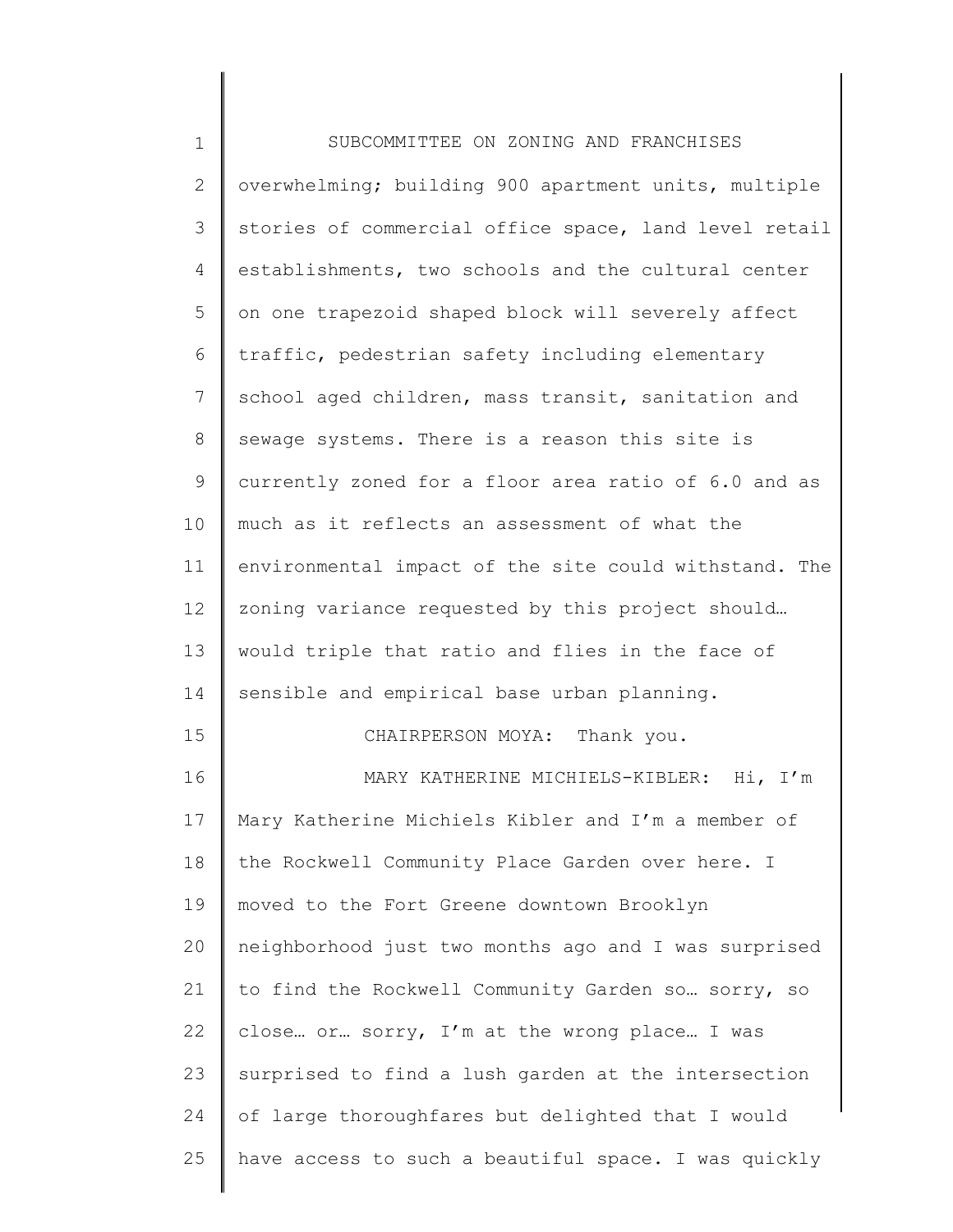| $\mathbf 1$     | SUBCOMMITTEE ON ZONING AND FRANCHISES                 |
|-----------------|-------------------------------------------------------|
| 2               | welcomed in by the community gardeners and told I     |
| 3               | could enjoy the space whenever I wanted. They offered |
| 4               | me fresh food from the garden and told me the history |
| 5               | of the neighborhood including the 40-year history of  |
| 6               | the garden and made me feel more at home than any     |
| $7\phantom{.0}$ | other cultural space in the neighborhood. Gardens     |
| 8               | have a direct relationship with or sorry the shade    |
| 9               | created by the existing plan for 80 Flatbush would    |
| 10              | prohibit the diverse and lush growth of the garden as |
| 11              | well as overwhelm the neighborhood with traffic.      |
| 12              | Gardens have a direct relationship with an improved   |
| 13              | quality of life for urban dwellers and I have felt    |
| 14              | this to be true in my experience of moving to         |
| 15              | Brooklyn. it would be a true loss for the current and |
| 16              | future residents not to experience the many benefits  |
| 17              | of a communal green space. I look forward to the      |
| 18              | improvements coming to this changing neighborhood,    |
| 19              | but development must not come at the expense of green |
| 20              | space, sunlight and existing community. Yes, thank    |
| 21              | you.                                                  |
| 22              | CHAIRPERSON MOYA: Thank you. Thank you                |
| 23              | all for your testimony.                               |
| 24              | COUNCIL MEMBER LEVIN: Thank you very                  |
| 25              | much for your testimony as well and on the garden     |
|                 |                                                       |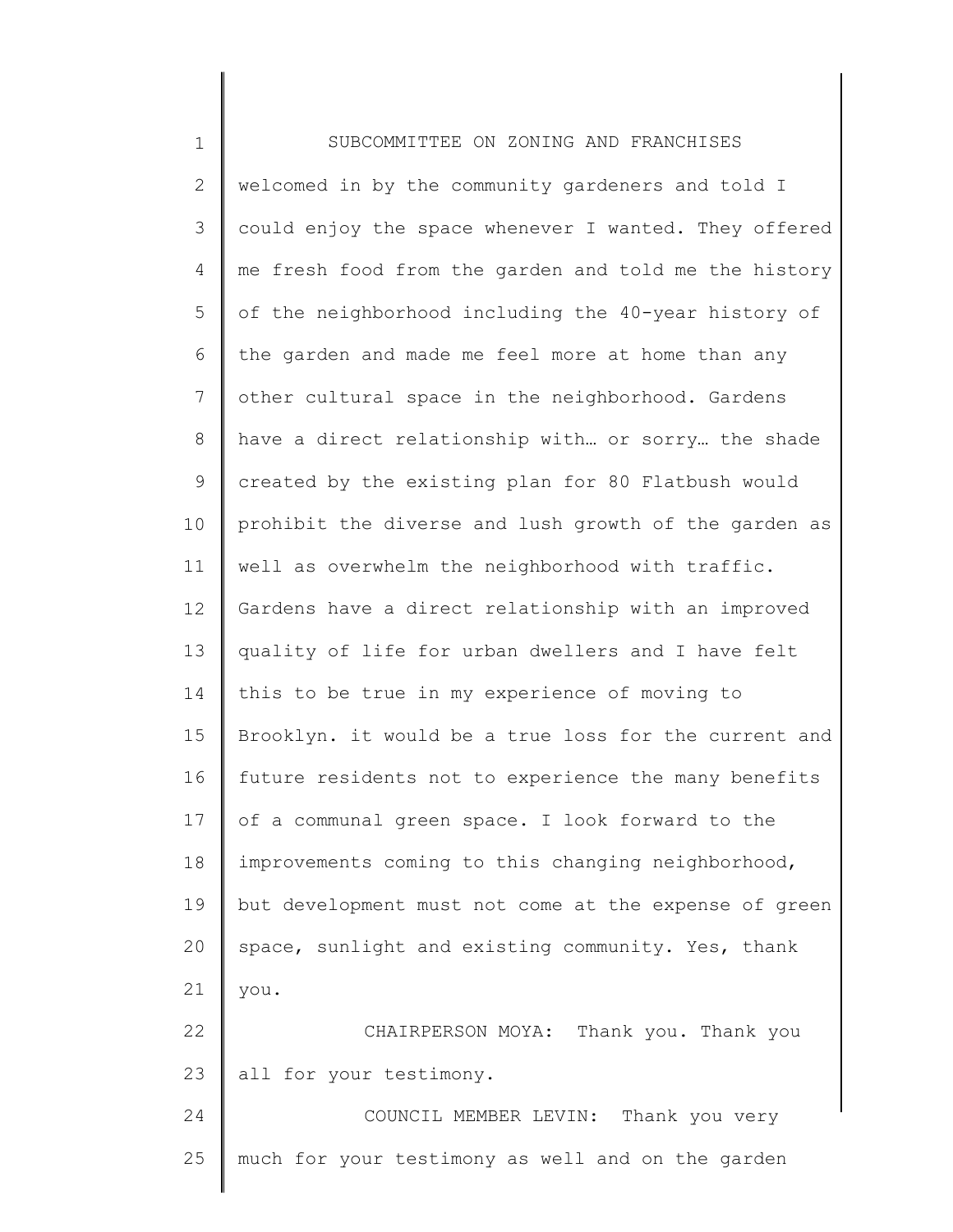1 2 3 4 5 6 7 8 9 10 11 12 13 14 15 16 17 18 19 20 21 22 23 24 25 SUBCOMMITTEE ON ZONING AND FRANCHISES front we'll be examining over the next couple of weeks how we can minimize that impact, you know if the project goes forward, but I know about the garden, I love the garden, thank you. CHAIRPERSON MOYA: Nancy Pack, Pack... okay, Nancy; Claire Wise; Jill Montague; Chris Havens, Chris Havens? No. Jill Montane? No. Claire Wise? No. Andrew Bernheimer; Irene Moussa, yes, okay and Buck Schellenberg? He left… COUNCIL MEMBER LEVIN: I just want to apologize to this panel I have to run downstairs to something, but I will… I will go back and make sure to, to watch the testimony but I appreciate your being here in advance so… but I apologize I got to run down to… something with the Mayor, thank you. CHAIRPERSON MOYA: Basha, Basha Gerhards. Yeah, we can start. NANCY PACKES: Good afternoon Chairman Moya. My name is Nancy Packes, I'm a consultant to the Real Estate Industry in the Planning of Rental Development and I'd like to address some issues that I don't think were addressed by many of the prior speakers namely supply and demand. We are at the tail end of a 50 year high in supply of new units in the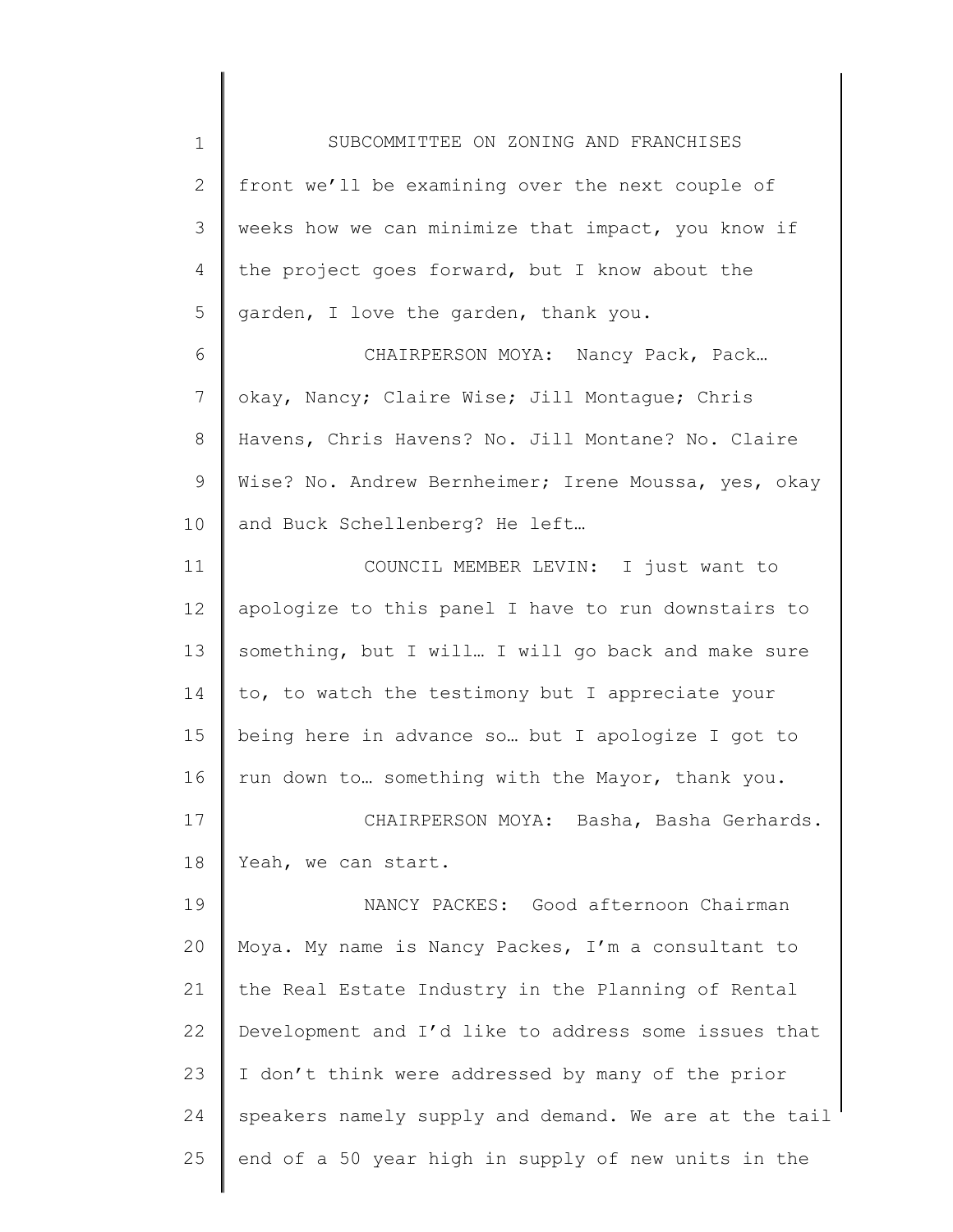| $\mathbf 1$  | SUBCOMMITTEE ON ZONING AND FRANCHISES                 |
|--------------|-------------------------------------------------------|
| $\mathbf{2}$ | city. I have personally been involved in the rental   |
| 3            | of five buildings in downtown Brooklyn including      |
| 4            | currently the hub which is very near 80 Flatbush. I   |
| 5            | in my personal experience I can tell you that the     |
| 6            | units are being absorbed as they come on the market,  |
| 7            | if this were not the case the vacancy rate would be   |
| $8\,$        | higher. So, after 2019 there's almost no new supply   |
| 9            | in the pipeline, we are in a position where the       |
| 10           | economy in New York is transforming to an information |
| 11           | kind of technology creative platform which is the     |
| 12           | best thing that could happen to the city. We've       |
| 13           | regenerated the entire economic base. The addition of |
| 14           | population to the city is certainly not being met     |
| 15           | even by this 50-year high supply in units and after   |
| 16           | '19 the supply is gone. You really can't build        |
| 17           | rentals in Manhattan any more, the price of land is   |
| 18           | too high, so downtown Brooklyn has become a place     |
| 19           | where people want to be. Also of course many people   |
| 20           | have mentioned that the transportation connection for |
| 21           | 80 Flatbush is so convenient and so desirable for New |
| 22           | York City residents. I think that the density will    |
| 23           | address the need for housing immediately, not in the  |
| 24           | future, not what's happening in five or ten years but |
| 25           | the need that we have right now for a growing         |
|              |                                                       |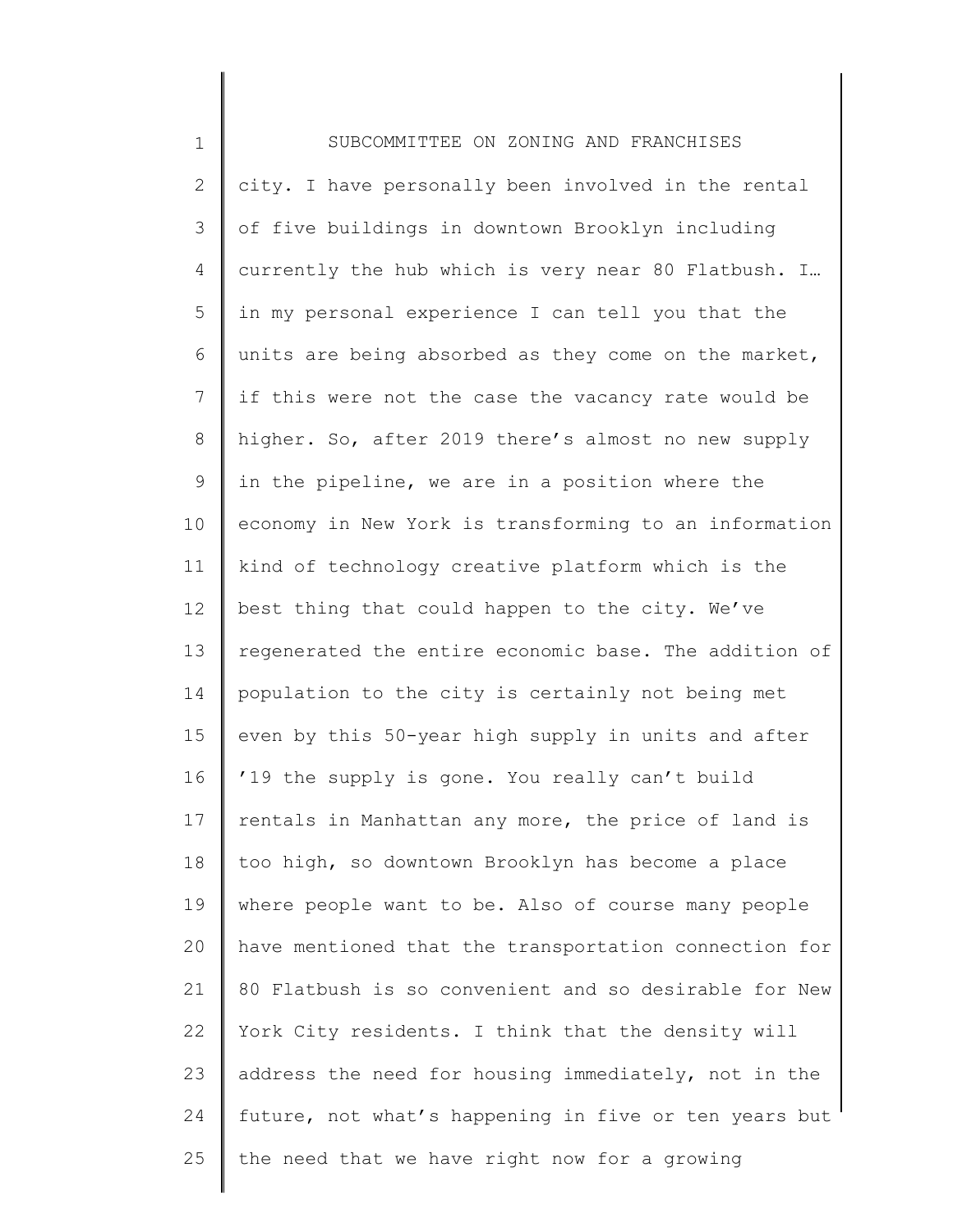1 2 3 4 5 6 SUBCOMMITTEE ON ZONING AND FRANCHISES population. There are very, very few sites left in downtown Brooklyn to accommodate this kind of density, so I think that the density has an appropriate place and I hope that this project wins approval. Thank you.

7 8 9 10 11 12 13 14 15 16 17 18 19 20 21 22 23 24 25 ANDREW BERNHEIMER: Good afternoon, my name is Andrew Bernheimer, I am the principal of Bernheimer Architecture, a small practice located in downtown Brooklyn and an Assistant Professor of Architecture at Parsons School of Design where I teach in the Master of Architecture program. Full disclosure, Jared Della Valle of Alloy Development is one of my oldest friends and from 1996 through 2011 we shared an architectural practice, Della Valle Bernheimer which dedicated itself to positively impacting the construction environment of New York City. I'm here now no longer as a partner to Jared nor simply as a friend but as a fellow citizen designer deeply invested through my own practice and my teaching in creating a diverse, beautiful more equitable city. It is in this context that I offer my strong support for the development at 80 Flatbush. Our city can and must accommodate ambitious projects like this. Our city should make room for 80 Flatbush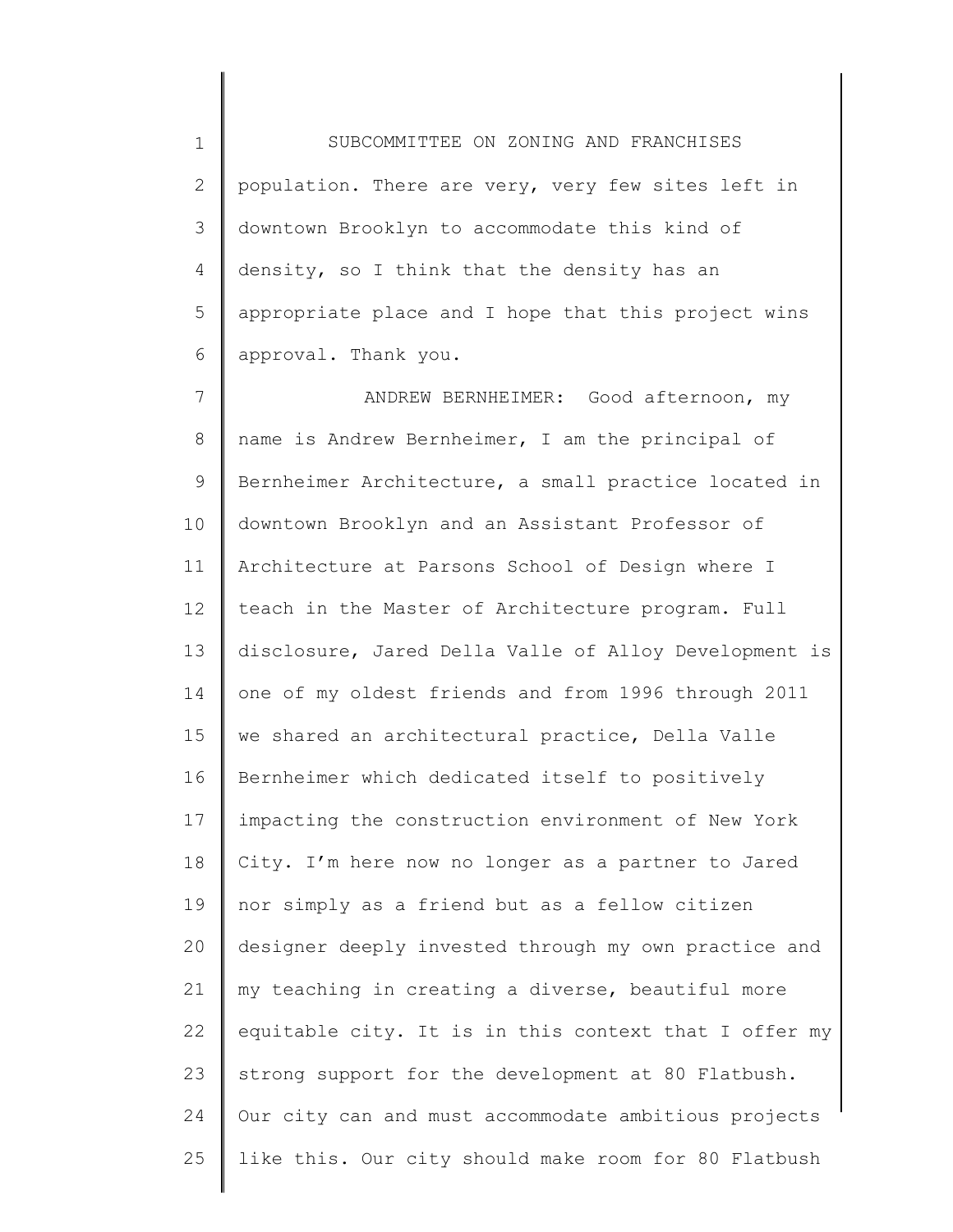1 2 3 4 5 6 7 8 9 10 11 12 13 14 15 16 17 18 19 20 21 22 23 24 25 SUBCOMMITTEE ON ZONING AND FRANCHISES because it is aspirational and fundamentally optimistic, it acknowledges the needs of our growing diverse city, providing space for teaching and learning while providing housing for those in need. Brooklynites and after 18 years in the borough I fancy myself one, say to others that it isn't just a borough but a city in its own right, it is thus imperative that we look towards the future of this city within this larger metropolis. There is still time for design to be refined, for heights to be adjusted, for ranges of affordability to be discussed. I have been open with Alloy about some of my own concerns about this project, but these are in the… in the larger context small things compared to the needs that this project addresses. This, this development imagines a vibrant better place that is our present and most importantly our future and I hope that it gains your support. Thank you. IRENE MOUSSA: My name is Irene Moussa… [cross-talk] CHAIRPERSON MOYA: You have to push the button for the microphone, thank you. IRENE MOUSSA: Good morning everyone. My name is Irene Moussa and I'm the Parent Coordinator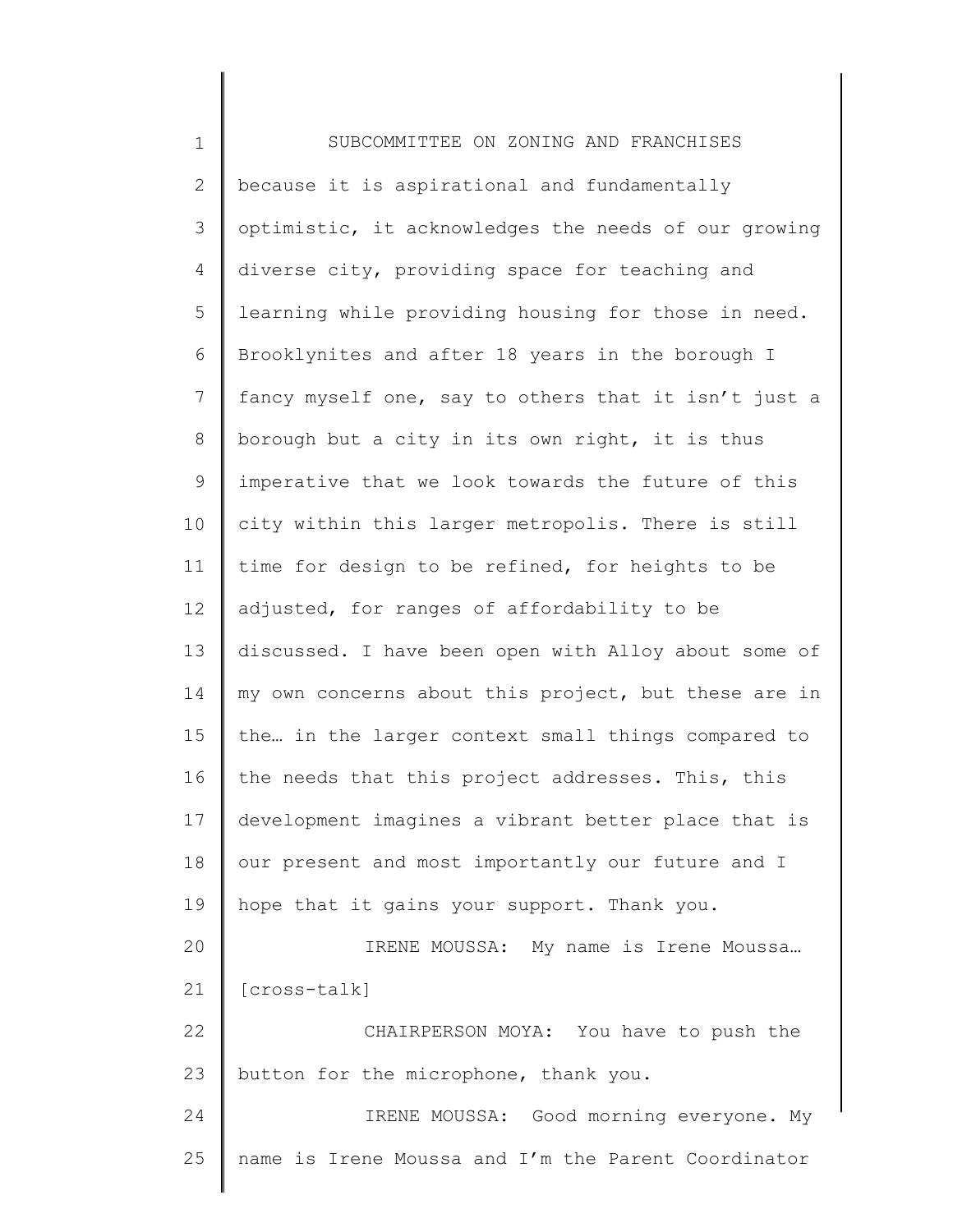| $\mathbf 1$    | SUBCOMMITTEE ON ZONING AND FRANCHISES                 |
|----------------|-------------------------------------------------------|
| $\mathbf{2}$   | for Khalil Gibran International Academy. We are a     |
| 3              | small school, a school of about 270 students that     |
| 4              | have done remarkably well academically considering    |
| 5              | the circumstances they face inside and outside the    |
| 6              | classroom. Our kids walk into the school where they   |
| $7\phantom{.}$ | are embraced for who they are and celebrated for      |
| 8              | where they come from. However as much as we support   |
| 9              | them they are still met with inequity. Like Mr.       |
| 10             | Hamann and previously said the integrity of the       |
| 11             | outside world is one thing the inequity, inequity of  |
| 12             | the their school building is another. After a number  |
| 13             | of hearings like this I am sure many of you have      |
| 14             | heard about the current remediations of our building, |
| 15             | the inside of the building does not meet the          |
| 16             | aesthetically of its exterior. This building does not |
| 17             | allow our kids to flourish, to play, to have the      |
| 18             | advantages of other schools. We struggle with         |
| 19             | gymnasiums with to allow our kids proper physical     |
| 20             | education, without an auditorium to allow for larger  |
| 21             | group activities, meetings, town halls, without       |
| 22             | bathrooms on each floor, floor. Without dedicated and |
| 23             | a proper appropriate computer or art rooms, without   |
| 24             | working water faucets, without natural light in our   |
| 25             | cafeteria space, without enough standard sized        |
|                |                                                       |

∥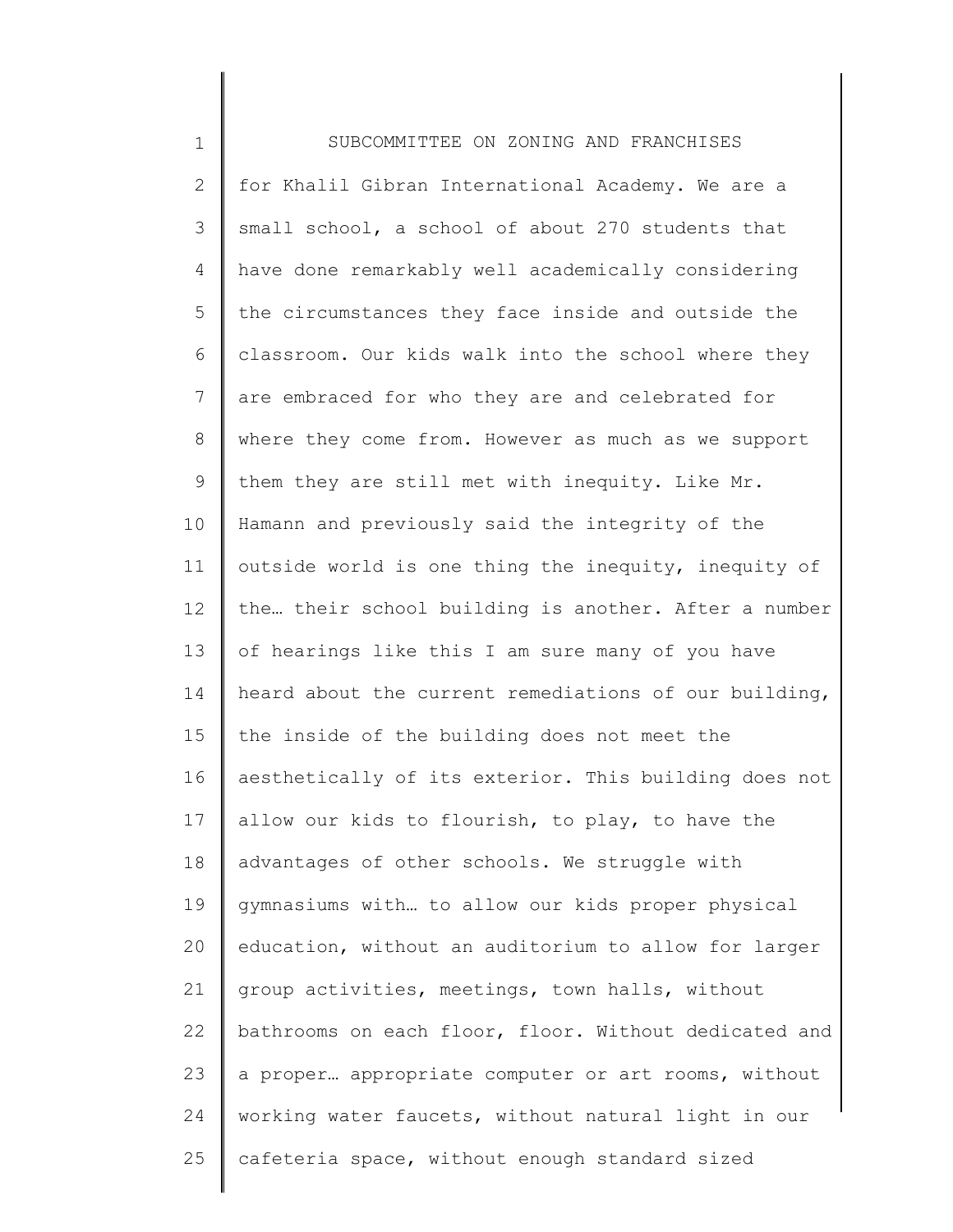| 1            | SUBCOMMITTEE ON ZONING AND FRANCHISES                 |
|--------------|-------------------------------------------------------|
| $\mathbf{2}$ | classrooms to accommodate students comfortably. These |
| 3            | may seem like small things to others, but these       |
| 4            | things may only provide children with a well-rounded  |
| 5            | educational experience, they provide them with a      |
| 6            | sense of worth and feeling respected as individuals.  |
| 7            | For, for these things I'm supportive for this         |
| 8            | project. I didn't finish what I said but              |
| 9            | CHAIRPERSON MOYA: Thank you [cross-                   |
| 10           | talk]                                                 |
| 11           | IRENE MOUSSA: Thank you                               |
| 12           | CHAIRPERSON MOYA: Thank you for your                  |
| 13           | testimony.                                            |
| 14           | BASHA GERHARDS: Basha Gerhards here on                |
| 15           | behalf of the Real Estate Board of New York. Thank    |
| 16           | you for the opportunity to testify in support of the  |
| 17           | rezoning of property located at 80 Flatbush Avenue by |
| 18           | Alloy and the New York City Education Construction    |
| 19           | Fund. The proposed zoning actions will facilitate a   |
| 20           | mixed-use development which will provide the          |
| 21           | community with a new elementary school, a high        |
| 22           | school, permanently affordable housing units, retail  |
| 23           | space and 200,000 square feet of class A office       |
| 24           | space. This proposal advances the city council's      |
| 25           | stated goals for equity in the city. The proposal is  |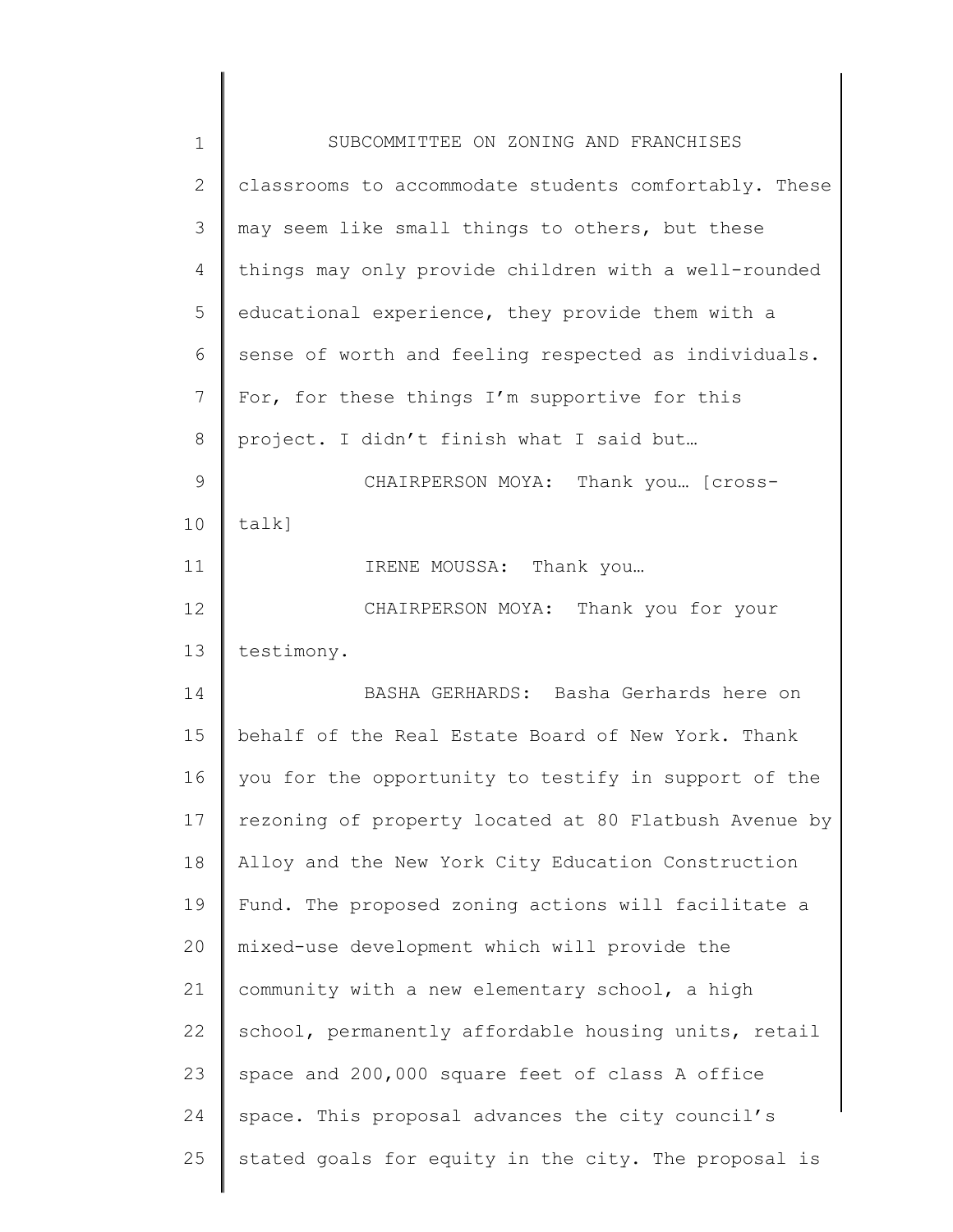| $\mathbf 1$  | SUBCOMMITTEE ON ZONING AND FRANCHISES                 |
|--------------|-------------------------------------------------------|
| $\mathbf{2}$ | a laudable model representing rational comprehensive  |
| 3            | land use planning at its best. By citing these high   |
| 4            | priority needs together and adjacent to mass transit, |
| 5            | the public private partnership ensures that density   |
| 6            | is built where infrastructure best supports it. It's  |
| 7            | location on Flatbush Avenue and proximity to Atlantic |
| $8\,$        | Terminal one of Brooklyn's best served transit nodes  |
| 9            | with 13 lines can handle this level of density and    |
| 10           | ensure its uses are highly accessible. The city's     |
| 11           | need for inclusive affordable housing is critical,    |
| 12           | the development at 80 Flatbush Avenue will offer 200  |
| 13           | permanently affordable housing units and an average   |
| 14           | of household income of 60 percent AMI. New affordable |
| 15           | and market rate housing is crucial for the borough's  |
| 16           | continued growth. Also, of importance is the          |
| 17           | development of affordable units in a high-income      |
| 18           | neighborhood furthering the aims of the inclusionary  |
| 19           | housing policy for low and high-income neighborhoods  |
| 20           | this body adopted in 2015. A new 350 seat public      |
| 21           | elementary school will help increase school seat,     |
| 22           | seat capacity in district 15. In addition, the Khalil |
| 23           | Gibran International Academy will finally have an     |
| 24           | appropriate facility. The proposed development will   |
| 25           | also bring a new cultural facility to the area which  |
|              |                                                       |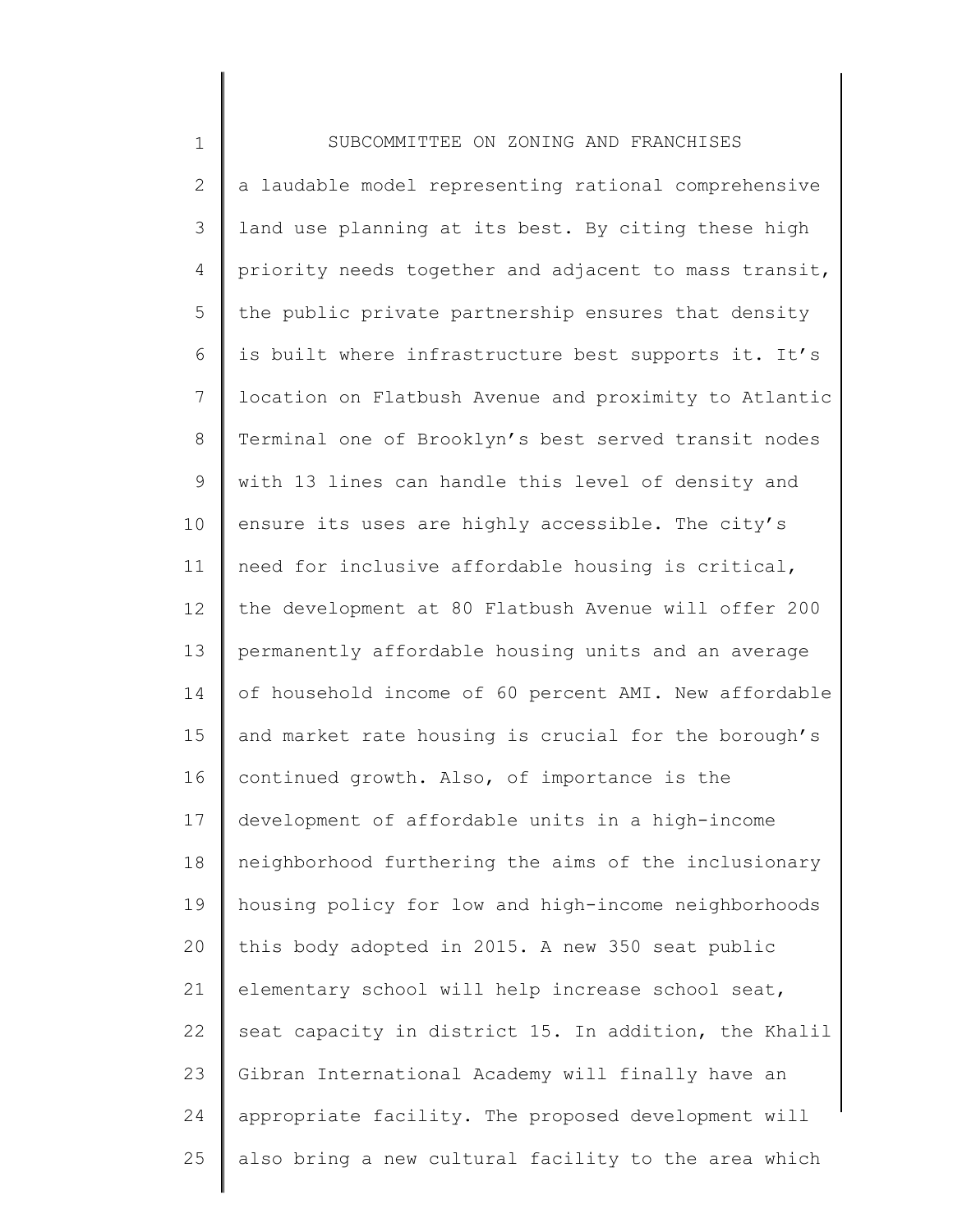| $1\,$          | SUBCOMMITTEE ON ZONING AND FRANCHISES                 |
|----------------|-------------------------------------------------------|
| $\mathbf{2}$   | will help strengthen and expand the Brooklyn cultural |
| 3              | district as a destination for the arts. REBNY         |
| $\overline{4}$ | supports Alloy's development plans for 80 Flatbush    |
| 5              | Avenue and the surrounding neighborhood benefits it   |
| 6              | will bring and we respectfully request that the city  |
| $\overline{7}$ | council approve the proposed zoning.                  |
| 8              | CHAIRPERSON MOYA: Thank you. Thank you                |
| $\mathsf 9$    | all for your testimony. I will be calling up the next |
| 10             | panel. Marcel Negret; Ben Richardson, sorry, Ben;     |
| 11             | Philip Separia and Brent Porter. Brent Porter, that's |
| 12             | him, okay. Philip, is that you? Okay. Philip, he      |
| 13             | left? Okay. Ron Janoff. We can begin.                 |
| 14             | MARCEL NEGRET: Good afternoon, my name                |
| 15             | is Marcel Negret, I'm a Project Manager at the        |
| 16             | Municipal Art Society of New York. Alloy has          |
| 17             | delivered and impressive design that includes mixed   |
| 18             | house income housing, new community facilities and    |
| 19             | the adaptive re-use of the historic Khalil Gibran     |
| 20             | International Academy buildings. However, MAS is      |
| 21             | troubled about the Educational Construction Fund      |
| 22             | school construction process. The proposal's           |
| 23             | inconsistency with a transition zone that was         |
| 24             | envisioned for this site between downtown Brooklyn    |
| 25             | and Boerum Hill in a downtown Brooklyn rezoning       |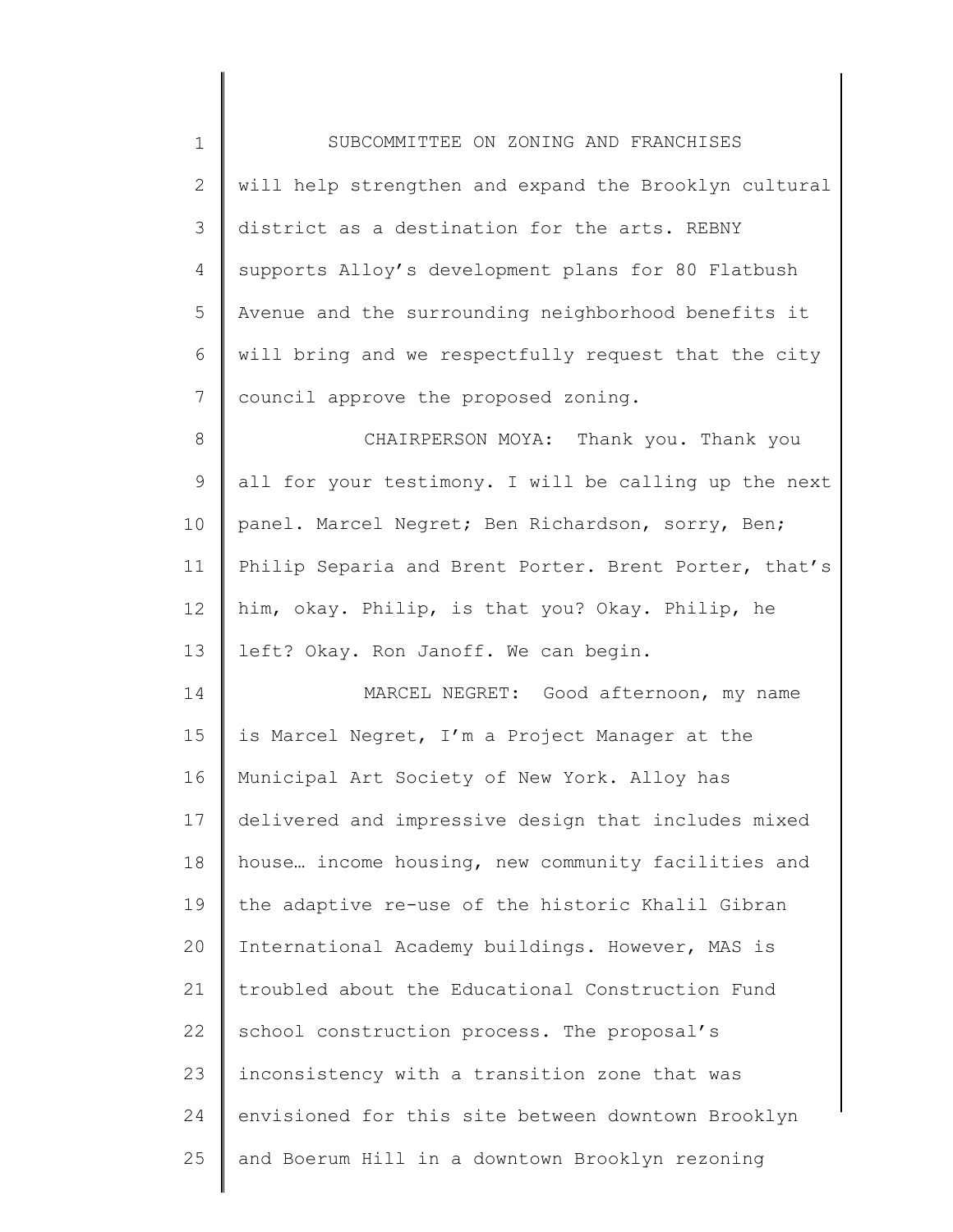1 2 3 4 5 6 7 8 9 10 11 12 13 14 15 16 17 18 19 20 21 22 23 24 25 SUBCOMMITTEE ON ZONING AND FRANCHISES process and other significant unresolved, underlying planning policy issues that proceeded this proposal. The city's inherent will… unwillingness to construct school facilities with public dollars and it's increasing reliance on zoning and private sources for school financing the lease out of scale residential towers remains a primary source of concern. One thing is certain, the magnitude of this proposal cannot be overstated with a FAR of over eight… of 18 it will represent the highest density development outside of Manhattan since 1961 that does not use transfer of the owner rights. Regarding the 2004 downtown Brooklyn rezoning the EIS stated and I quote, "the proposed height limits along these blocks will be reduced in order to create a transition to the nearby low scale residential neighborhood". So, there is written documentation that clarified a planning document that specifies that area as a transition zone. In terms of impacts of school capacity even with the incremental new school seats enrollment capacity in sub-district three, community school district 15 will increase from 107 percent over capacity to almost 160 percent over capacity by 2025. We have other details and comments regarding shadows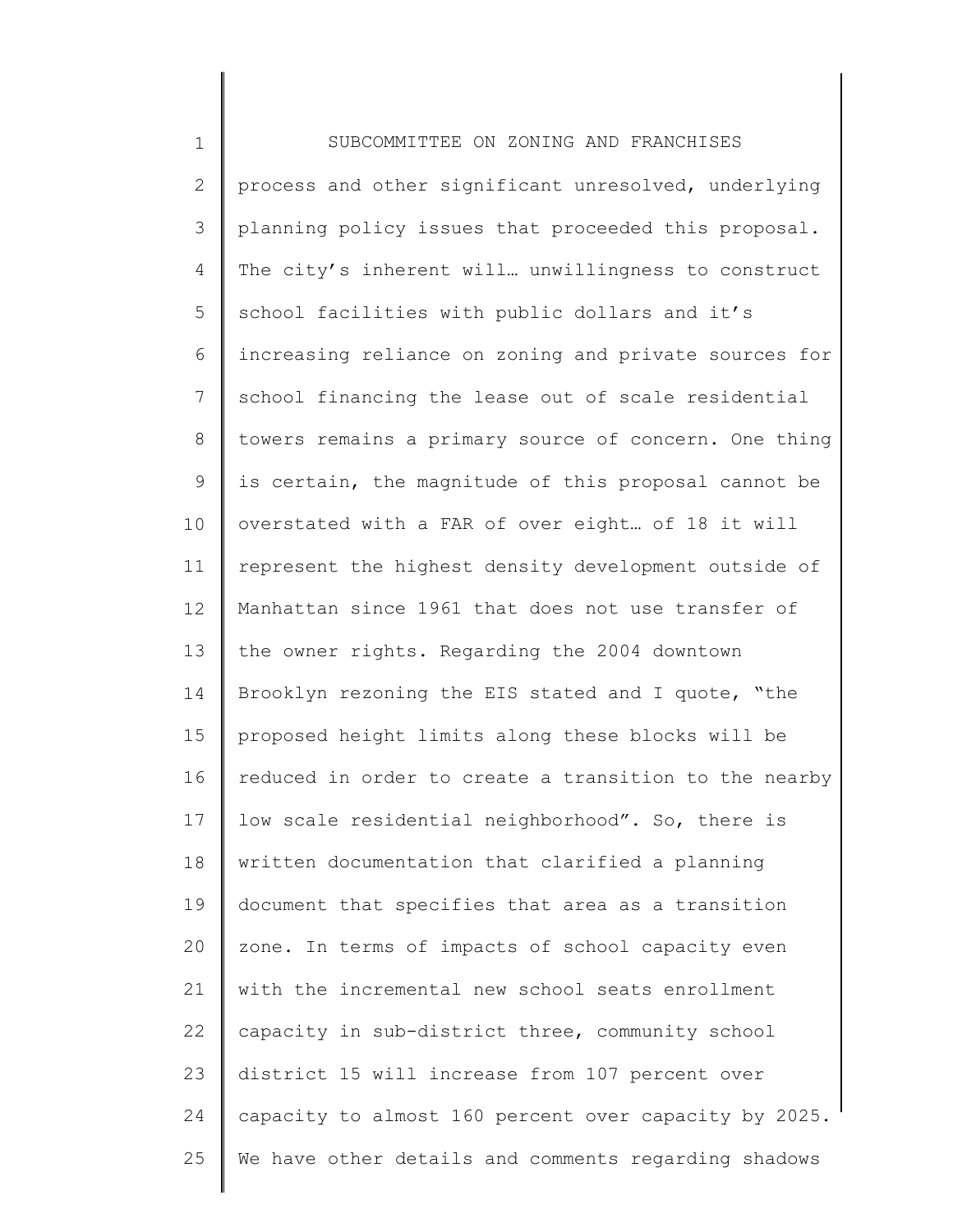1 2 3 4 5 6 7 SUBCOMMITTEE ON ZONING AND FRANCHISES and other areas, but we urge the applicants and the city to work with the community to come up with a proposal that better represents the collective vision for the future of downtown Brooklyn and Boerum Hill. Thank you for your time.

CHAIRPERSON MOYA: Thank you.

8 9 10 11 12 13 14 15 16 17 18 19 20 21 22 23 24 25 BEN RICHARDSON: Good afternoon, my name is Ben Richardson. Chairman Moya, Council Member Levin, members of the City Council and Land Use Committee thank you for the opportunity to address the council. As the Treasurer of the Fort Greene Association and a neighborhood representative of the over 28,000 residents of Fort Greene I'll start by saying that we the constituents implore you to vote no without exceptions on the zoning amendments being requested by proposed 80 Flatbush. So, why, why do I ask that, the 80 Flatbush team would have you believe that the schools are a tremendous community benefit and they are correct. Every new luxury tower should be required to include schools to accommodate the new density that they add to the city, that is what they are proposing but let's not think for a minute that when a luxury tower in one of the most desirable neighborhoods in Brooklyn is marketed to the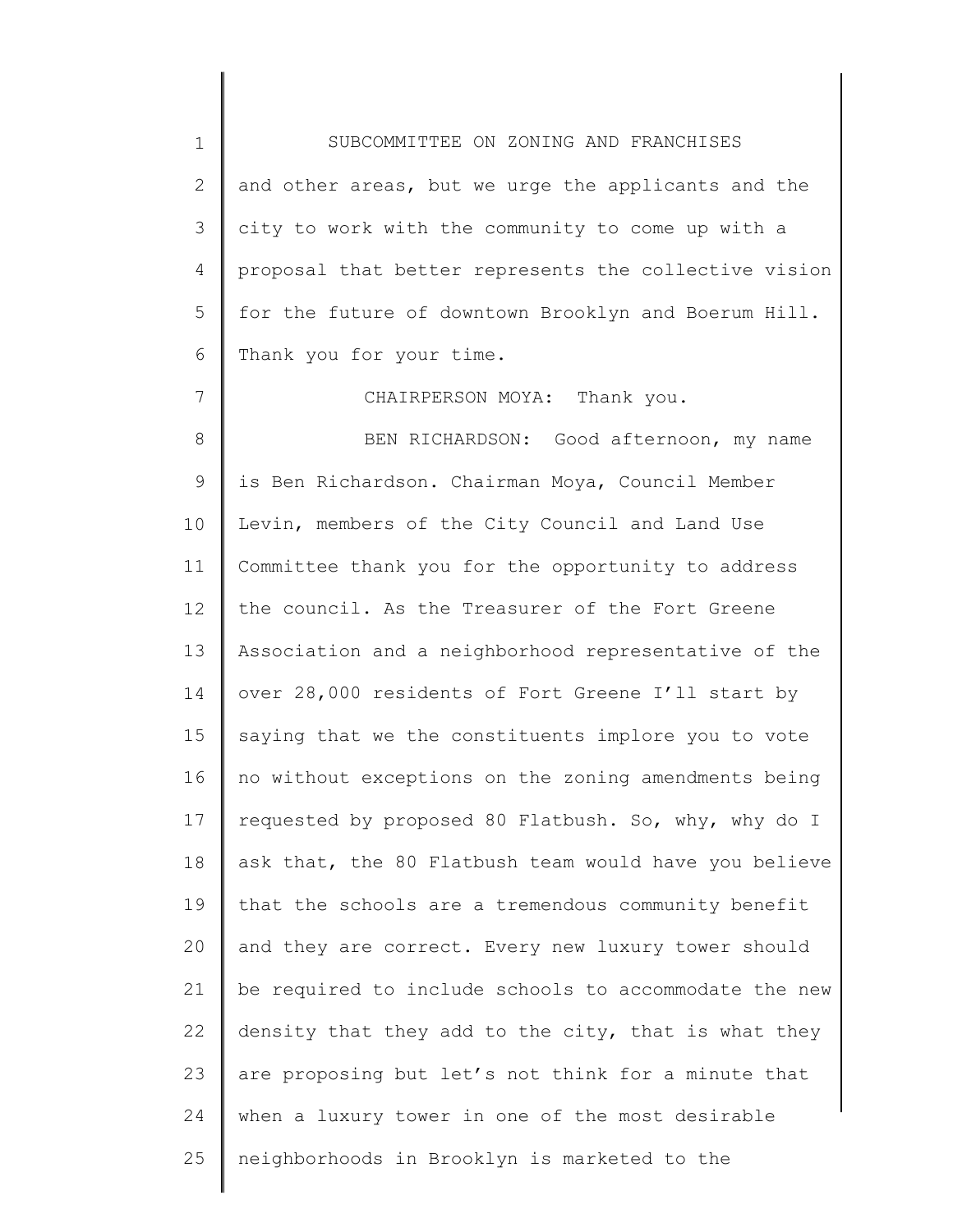1 2 3 4 5 6 7 8 9 10 11 12 13 14 15 16 17 18 19 20 21 22 23 24 25 SUBCOMMITTEE ON ZONING AND FRANCHISES community with schools on the ground floor that those 168 net positive seats won't be filled by the residents of the 902… 22 apartments. It's more likely that there will be a waiting list of 80 Flatbush residents eager to get into the school of the selfcontained community they are proposing to build which is great but it won't do a thing for the unfunded school seat needs of district 15 or 13. On the contrary the overflow from this well marketed building will likely spill into its zoned school PS38 and other nearby overcrowded schools. the ECF selling point that it is the school solution for anything more than 80 Flatbush is patently false to anyone who spends more than five minutes looking at this project. The ECF and the entire rational for this project is a solution in search of a problem not a problem in search of a solution. But what about free, doesn't everyone love free school and free community benefits? Well as we already established nothing is free and so to that I say that being granted a credit card with no charge limit does not make this project free, it does make Alloy and the ECF a reckless teenager with unverdured access to the city's financial and political backing and it makes the city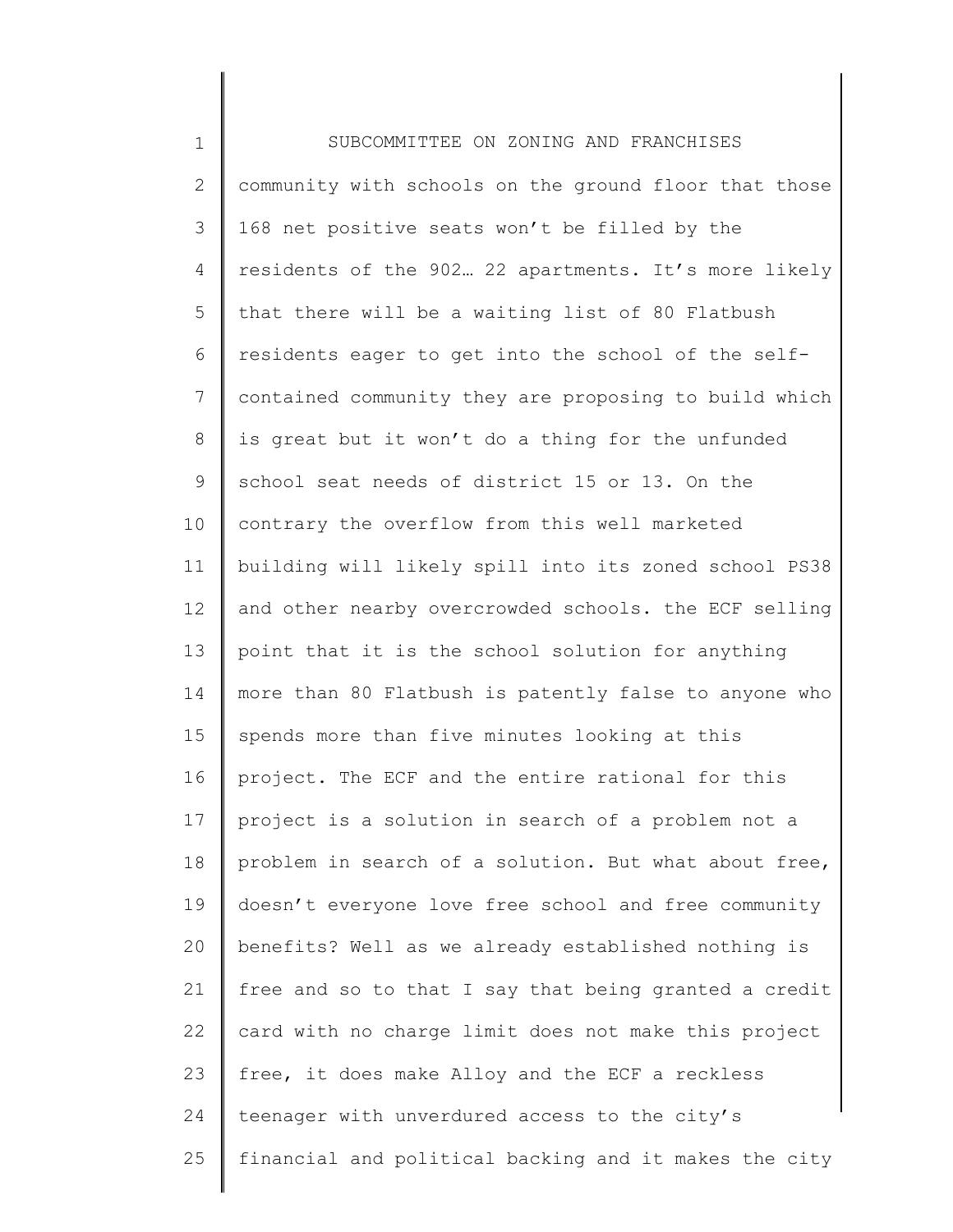| $\mathbf 1$ | SUBCOMMITTEE ON ZONING AND FRANCHISES                 |
|-------------|-------------------------------------------------------|
| 2           | and our commitment it's unwitting and our community   |
| 3           | it's unwitting parents. No, the parents of New York   |
| 4           | City government and the community in this scenario    |
| 5           | are not giving Alloy and the ECF a cash allowance     |
| 6           | necessarily but they are giving them 300 million      |
| 7           | dollars in free unlimited use of the community's      |
| 8           | prime land and air rights and what is Alloy giving    |
| $\mathsf 9$ | back to the community in exchange for this, much like |
| 10          | a selfish teenager who's never able or expected to    |
| 11          | pay back their parents until they grow and become     |
| 12          | parents of their own children Alloy will never be     |
| 13          | able to pay back the community. Alloy once this       |
| 14          | project is done the changes [cross-talk]              |
| 15          | CHAIRPERSON MOYA: Please [cross-talk]                 |
| 16          | BEN RICHARDSON: will be there forever                 |
| 17          | [cross-talk]                                          |
| 18          | CHAIRPERSON MOYA: Thank [cross-talk]                  |
| 19          | BEN RICHARDSON: I support public                      |
| 20          | schools [cross-talk]                                  |
| 21          | CHAIRPERSON MOYA: We got to  we got a                 |
| 22          | two-minute clock                                      |
| 23          | BEN RICHARDSON: That's fine.                          |
| 24          | CHAIRPERSON MOYA: Okay.                               |
| 25          |                                                       |
|             |                                                       |

 $\mathsf I$ ∥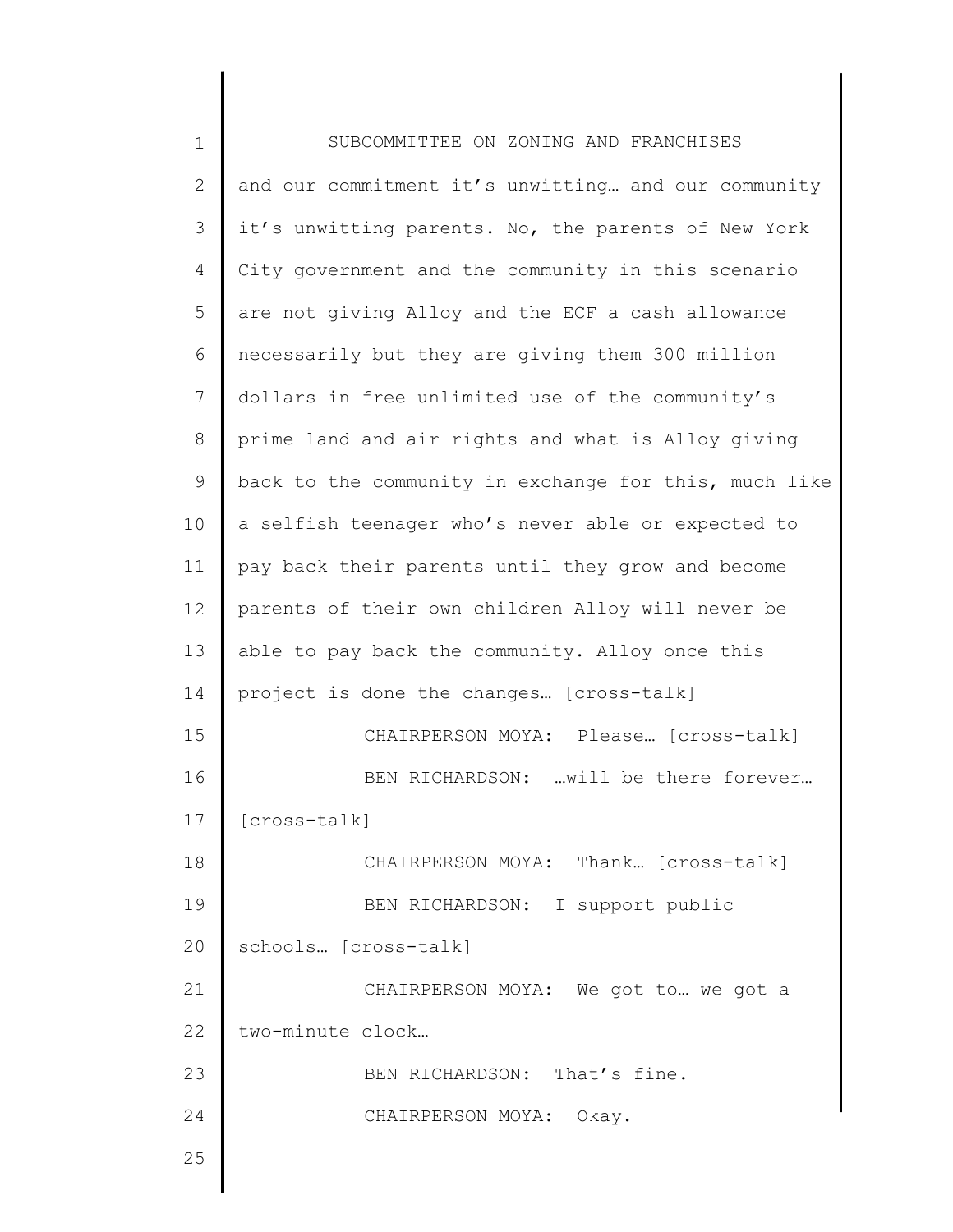| $\mathbf 1$   | SUBCOMMITTEE ON ZONING AND FRANCHISES                |
|---------------|------------------------------------------------------|
| $\mathbf{2}$  | BEN RICHARDSON: And for that reason and              |
| 3             | several more I ask you again to vote no on this      |
| 4             | project.                                             |
| 5             | CHAIRPERSON MOYA: Thank you.                         |
| 6             | BEN RICHARDSON: Thank you.                           |
| 7             | CHAIRPERSON MOYA: You may begin.                     |
| 8             | RON JANOFF: I'm, I'm Ron Janoff [cross-              |
| $\mathcal{G}$ | talk]                                                |
| 10            | CHAIRPERSON MOYA: You have to just push              |
| 11            | the button.                                          |
| 12            | RON JANOFF: I'm Ron Janoff, thank you                |
| 13            | for the opportunity to speak against the rezoning of |
| 14            | 80 Flatbush Avenue. I'm the coordinator of the       |
| 15            | Rockwell Place Community Garden, the 40-year-old     |
| 16            | public garden on Flatbush Avenue directly north of   |
| 17            | the proposed Alloy Development. Our public amenity   |
| 18            | will be irremediably damaged by the shadow of that   |
| 19            | development giving us less than four hours of prime  |
| 20            | sunlight daily. As moss grows in the shadows on the  |
| 21            | dark North side of trees and buildings we face the   |
| 22            | same fate, a darkened space unsuitable for the       |
| 23            | vegetables, fruit and flowers that flourish there    |
| 24            | now. In the 1980's the garden went through the same  |
| 25            | ULURP process to become one of the first 17 official |
|               |                                                      |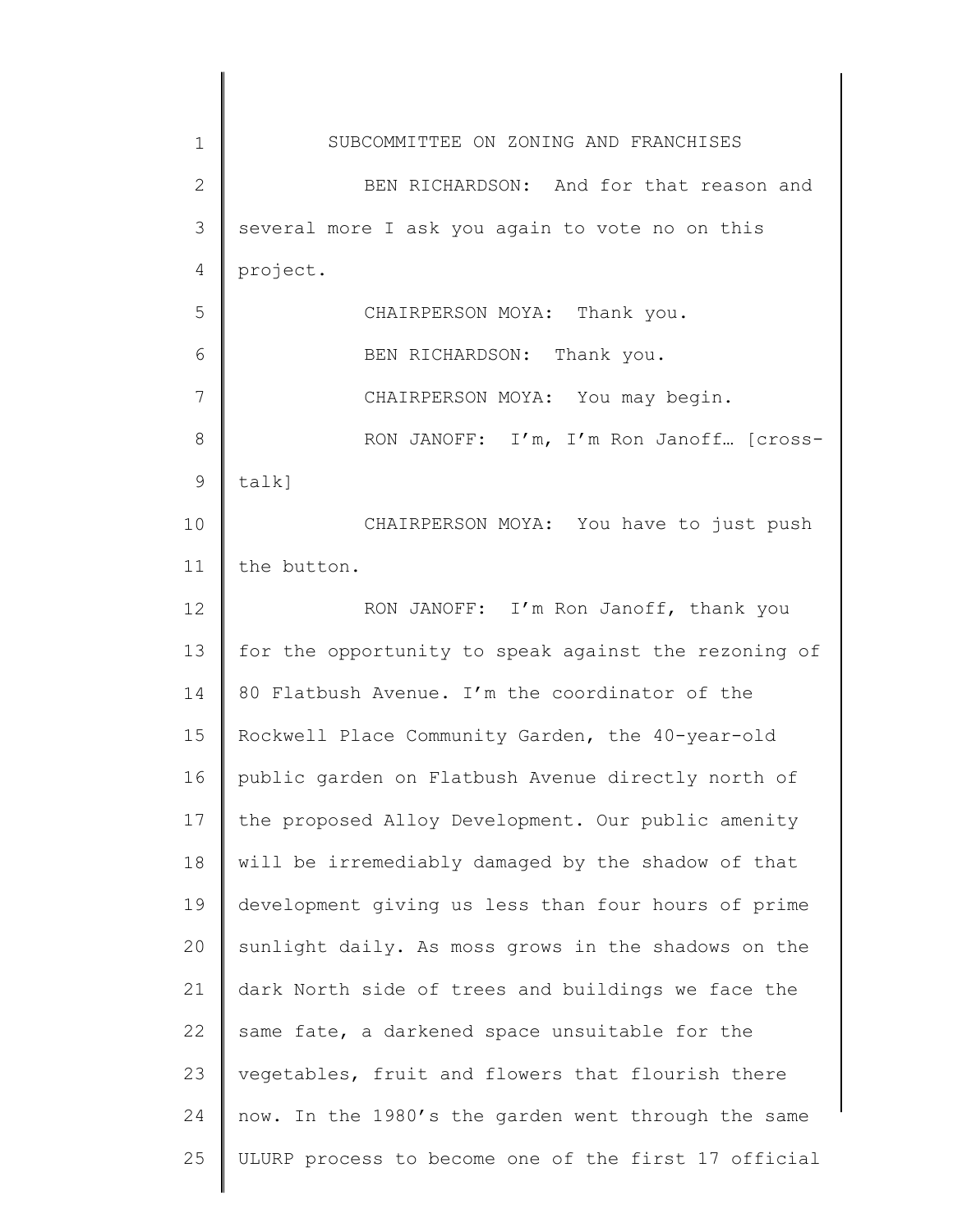1 2 3 4 5 6 7 8 9 10 11 12 13 14 15 16 17 18 19 20 21 22 23 24 SUBCOMMITTEE ON ZONING AND FRANCHISES Parks Department green thumb gardens. As a result, when the MTA demolished the original garden in 2005 to build the Rockwell fan plant underneath they were required to rebuild the garden which they did in 2008 assuming at the time that the zoning of the block to the South, the block in question had already been decided in 2004 assuring the garden of summer sunlight. More than one million dollars of public funds went into the restoration providing the ADA compliant pathways, wrought iron fence, shed, grape arbor, water and electrical systems, the soil and the plantings which make it such a unique oasis today ten years later, a project we could never even imagine on our budget of 600 dollars. Our garden, your garden, the public's garden stands to be the unwitting victim of unpredictable, unscrupulous, spot rezoning and development spinning out of control. Once lost we can never regain the blocked sunlight. You, the city's stewards can stand up against the lobbying, the cooption of local institutions, the red herring of affordable housing, the scam of new school construction and the scar of mediocre design and wildly outsized development. We are calling on you to

25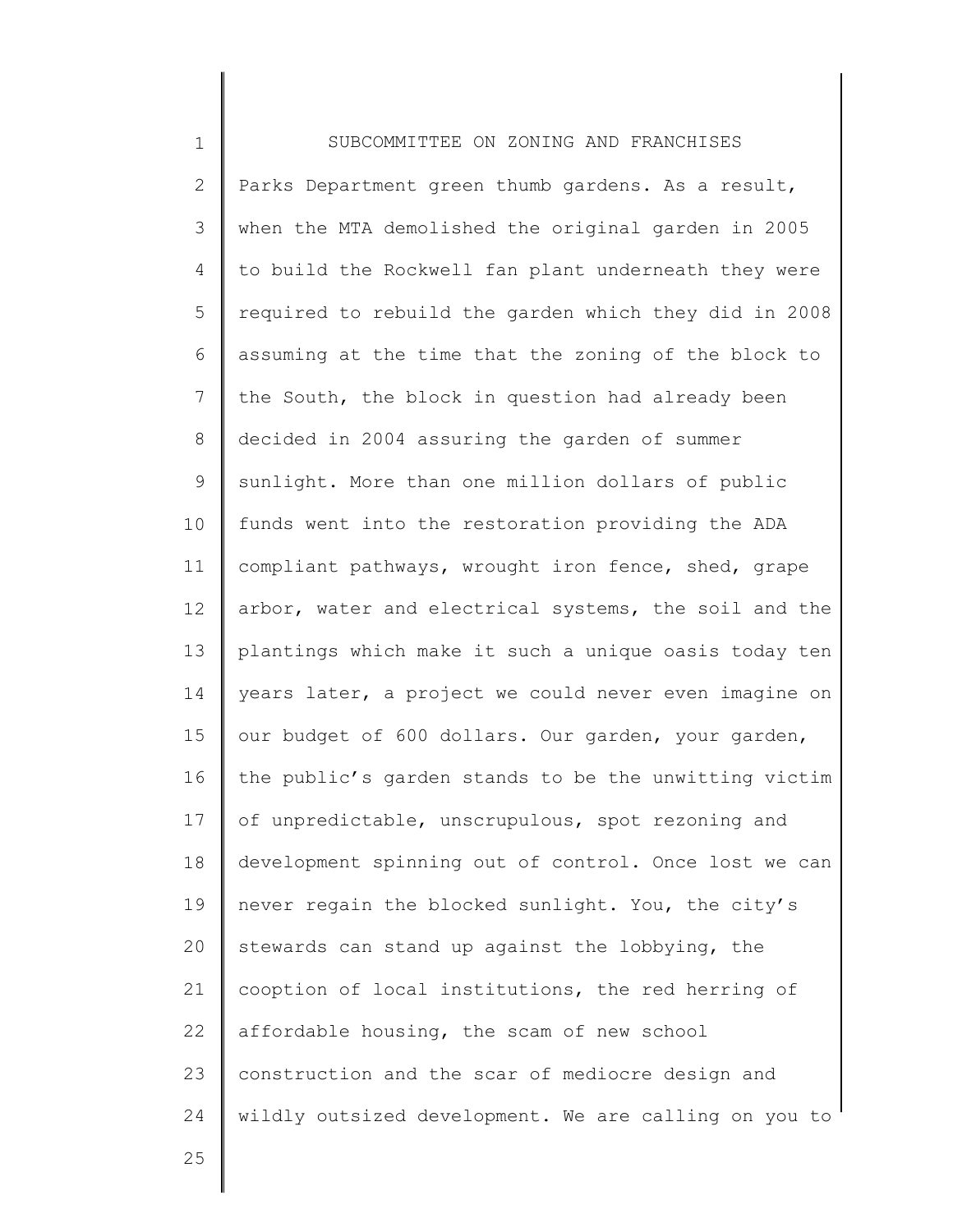1 2 3 SUBCOMMITTEE ON ZONING AND FRANCHISES reject the rezoning and the Alloy proposal and save our sunlight, thank you.

4

## CHAIRPERSON MOYA: Thank you.

5 6 7 8 9 10 11 12 13 14 15 16 17 18 19 20 21 22 23 24 25 BRENT PORTER: Brent Porter, Architect… Professor of Architecture at Pratt and long-term resident of Clinton Hill. We've given the, the council our detailed report of the hour by hour shadowing but we've added a new item now, the glare for… as you see in this large diagram every time the sunlight hits the building and creates a huge shadow and you see the extent that reaches up into Fort Greene quite… at… and the park. At the same time the sunlight's hitting all that glass and it's creating glare and those blue lines just represent the big main plains that are creating glare back on the neighborhood. My students right now are working on a five foot by seven-foot format with taking every single window in the, the 80 Flatbush buildings and showing how the… as the light hits those pieces of glass that it'll bounce back into the neighborhood. We've, we've given you a summary of all of this, but the most important thing is it's based upon, this is about our  $15^{th}$  study at this time, it's based on hour by hour particularly the shortest day of the year,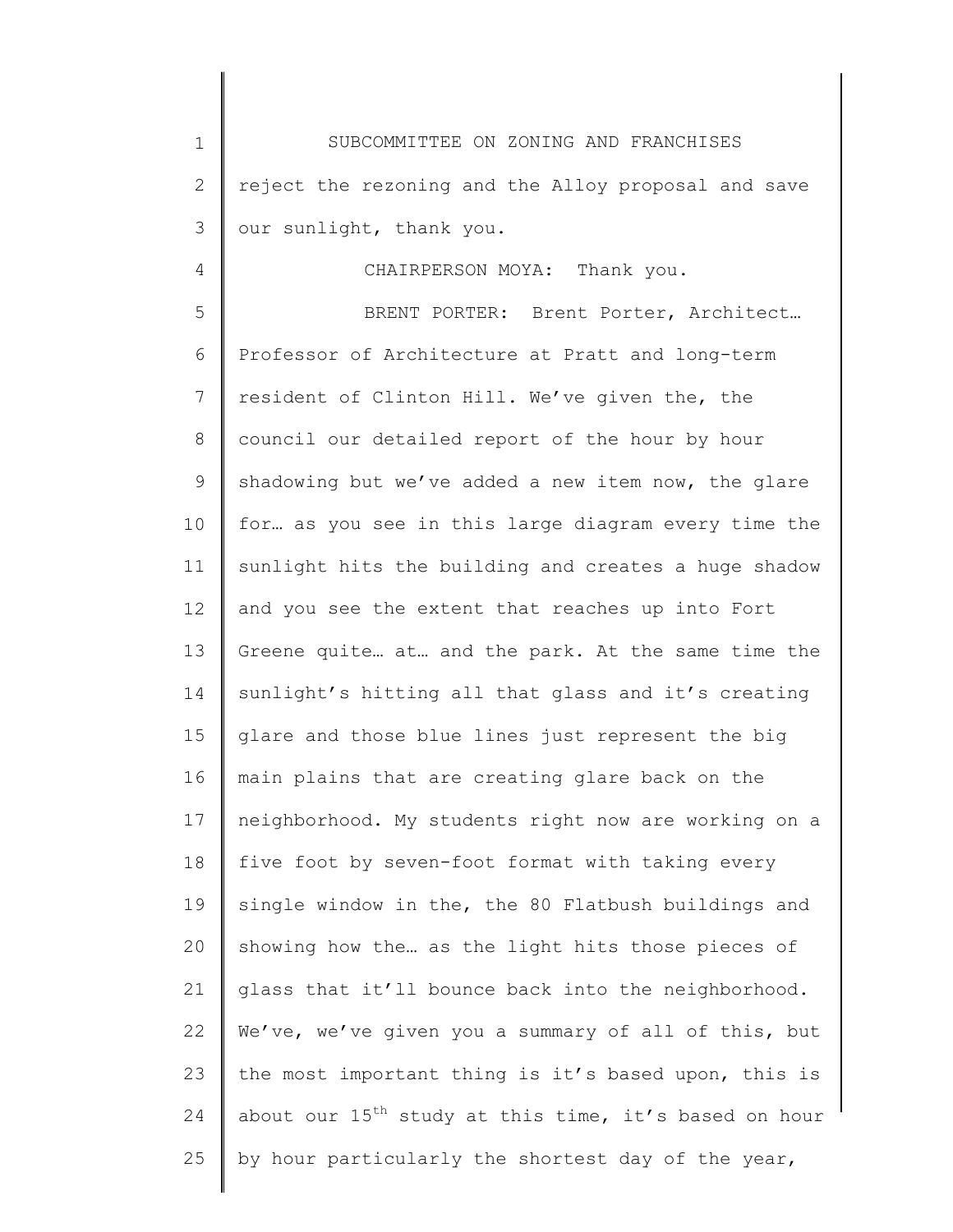1 2 3 4 5 6 7 8 9 10 11 12 13 14 15 16 17 18 19 20 21 22 23 24 25 SUBCOMMITTEE ON ZONING AND FRANCHISES the equinoxes of March and September '21 and the longest day of the year of June '21. Now this shows those shadows, we could have filled in all the other shadows but the important thing is to realize that even though Pratt really takes a neutral position we joined a huge outgrowth of community reaction to really speak to the shadowing and I really want to add to the dialogue the whole new subject of glare because in your, your brochure summary I gave you, you can only have to be in downtown Brooklyn with the new high rises to see the glare when that sunlight hits in the afternoon the tremendous bounce back and we hope you'll consider the shadowing as a very important topic as we add glare to the topic. Thank you. CHAIRPERSON MOYA: Thank, thank you, thank you all for your testimony. We'll be calling up the next panel. Melissa Chapman, Erica Jopolist [sp?], Juan Barahona, Nicholas Sueventez [sp?], Melissa, yep. Erica, Juan, Nicholas? Nicholas Sueventez, no? Sam Dela, Delaphine [sp?]? Sam D h a… I believe it's B h a… and I can't read the handwriting, sorry. Sam, Sam? No Sam, okay. Lien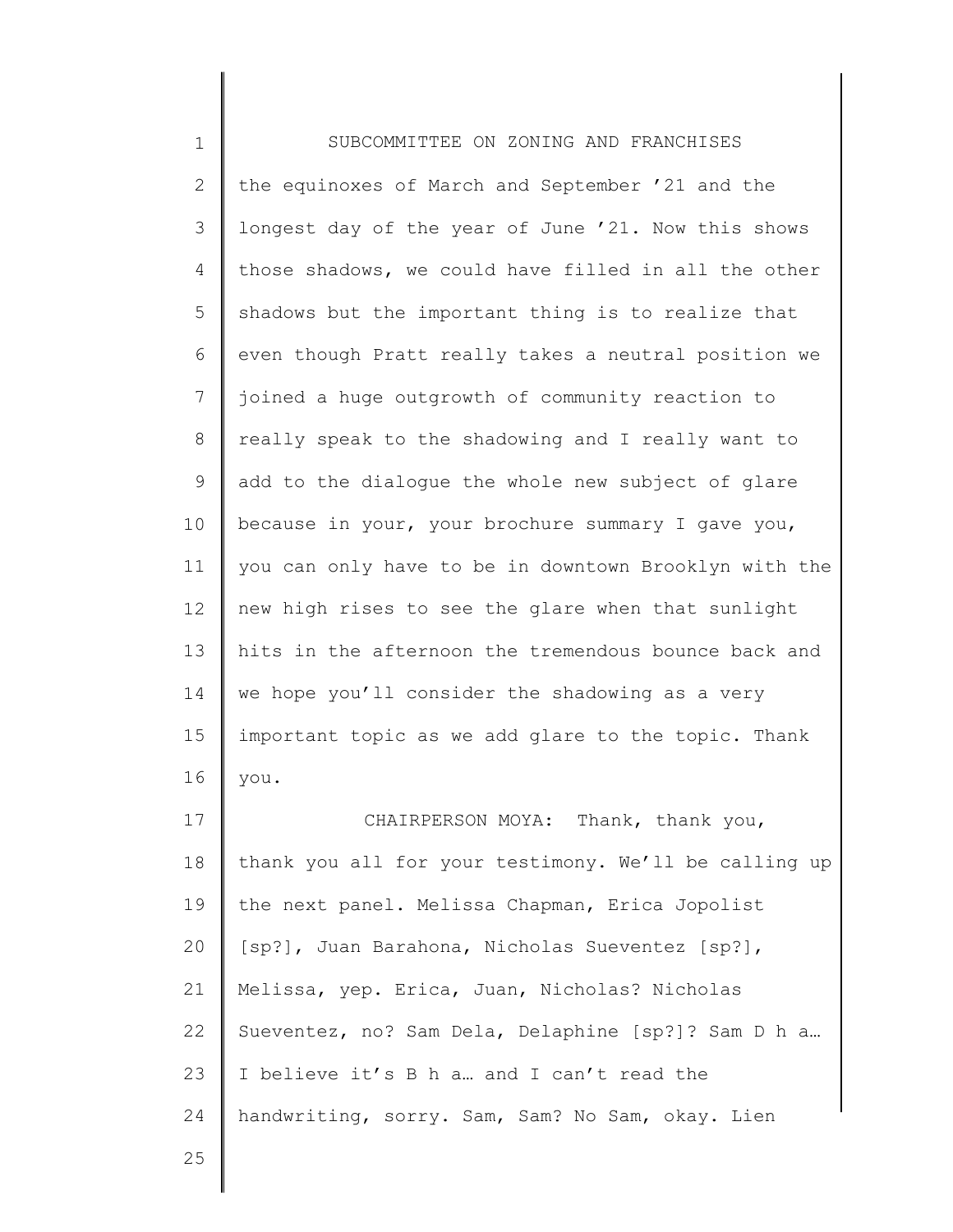1 2 3 SUBCOMMITTEE ON ZONING AND FRANCHISES [sp?] Shomen [sp?], Lien, no? Okay, Victoria Calibro, okay. We can begin with you.

4 5 6 7 8 9 10 11 12 13 14 15 16 17 18 19 20 21 22 23 24 25 MELISSA CHAPMAN: Good afternoon Chair Moya and guests. I'm Melissa Chapman, Senior Vice President for Public Affairs of the Brooklyn Chamber of Commerce. Today I'm delivering testimony on behalf of Rick Russo, our acting President in support of the 80 Flatbush project. With over 2,000 active members the Brooklyn Chamber is the largest and number one ranked chamber of commerce in New York State. We promote economic development across the borough of Brooklyn as well as advocate for our member businesses. I would like to express strong support for the 80 Flatbush project which will create 3,000 jobs, strengthen the commercial corridor of Flatbush Avenue and provide much needed class A office space to Brooklyn. Demand for office space in Brooklyn is at a record high driven by tremendous growth and creating businesses and innovation. This project will deliver 200,000 square feet of class A office space and critically it is located close to Atlantic Terminal connecting it to all of New York City and Long Island. Commercial tenants coming to Brooklyn today are looking for office space located in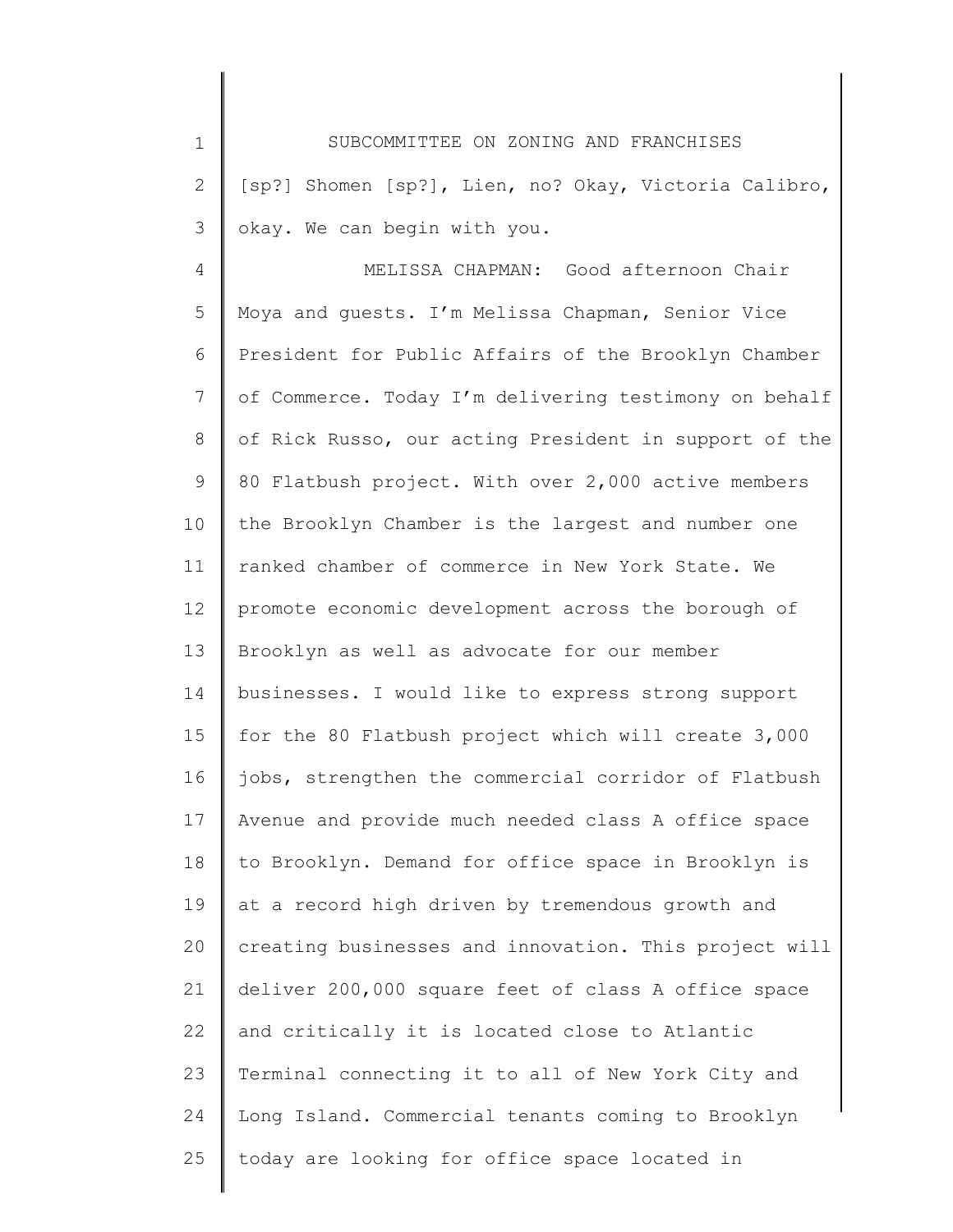1 2 3 4 5 6 7 8 9 10 11 12 13 14 15 16 17 18 19 20 21 22 23 24 25 SUBCOMMITTEE ON ZONING AND FRANCHISES vibrant, diverse areas as a result the mixed-use nature of this project is attractive. Equally the commercial floor plates which are approximately 10,000 square feet are sized for the creative companies coming into the market. In addition to delivering much needed office space, we strongly support the project's proposed affordable housing and new school facilities. New York City is in a sever housing crisis and 80 Flatbush will bring 900 units of new housing, 200 of which will be permanently affordable to one of the city's most transit rich sites. In addition to the aging facilities of the Khalil Gibran International School, it cannot… the current needs of the Arab American community. providing this new school will allow… shows Alloy's, Alloy's, sorry, commitment to educating all of our children and speaks to the strength of a multicultural heritage. Alloy has proven itself to be attentive to community needs having held over 100 community stakeholder meetings. In addition, this project recently received approval from the City Planning Commission so it's… for these reasons that we show our support to this project and hope that the City Council will vote in favor of it… [cross-talk]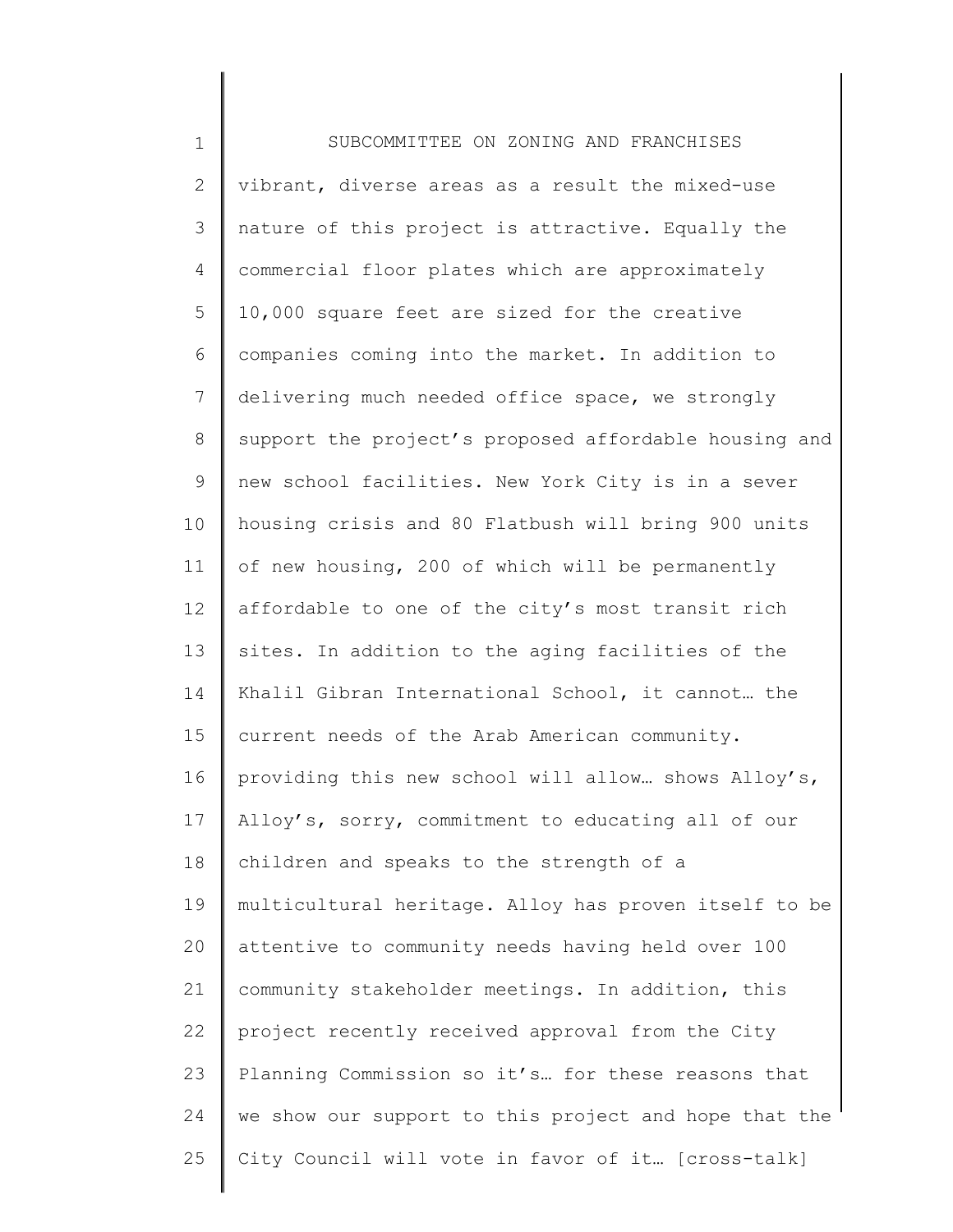1 2 3 SUBCOMMITTEE ON ZONING AND FRANCHISES CHAIRPERSON MOYA: Thank, thank you... [cross-talk]

4

MELISSA CHAPMAN: …thanks.

5 6 7 8 9 10 11 12 13 14 15 16 17 18 19 20 21 22 23 24 25 ERICA GILLES: Thank you, my name is Erica Gilles and I'm the Board Chair of the Fifth Avenue Committee, a non-profit community development corporation based in Southern Brooklyn. I'm here today to support 80 Flatbush and the shared vision of Alloy and FAC for a mixed income, mixed use project in downtown Brooklyn. I am also a lifelong Brooklynite, born and raised in Park Slope where my parents still live. I know better than many the concern about seeing our neighborhoods change but our neighborhoods have changed, they have become whiter, wealthier, more privileged with fewer people of color, low income families and immigrants. For many years I worked at Brooklyn Legal Services and saw what many of us instinctually know to be true, low income communities in New York City are pushed to neighborhoods further and further out where transportation is complicated and fresh fruit and vegetables are hard to come by. Many low-income families must leave New York City altogether. This problem cannot be solved by preservation alone, we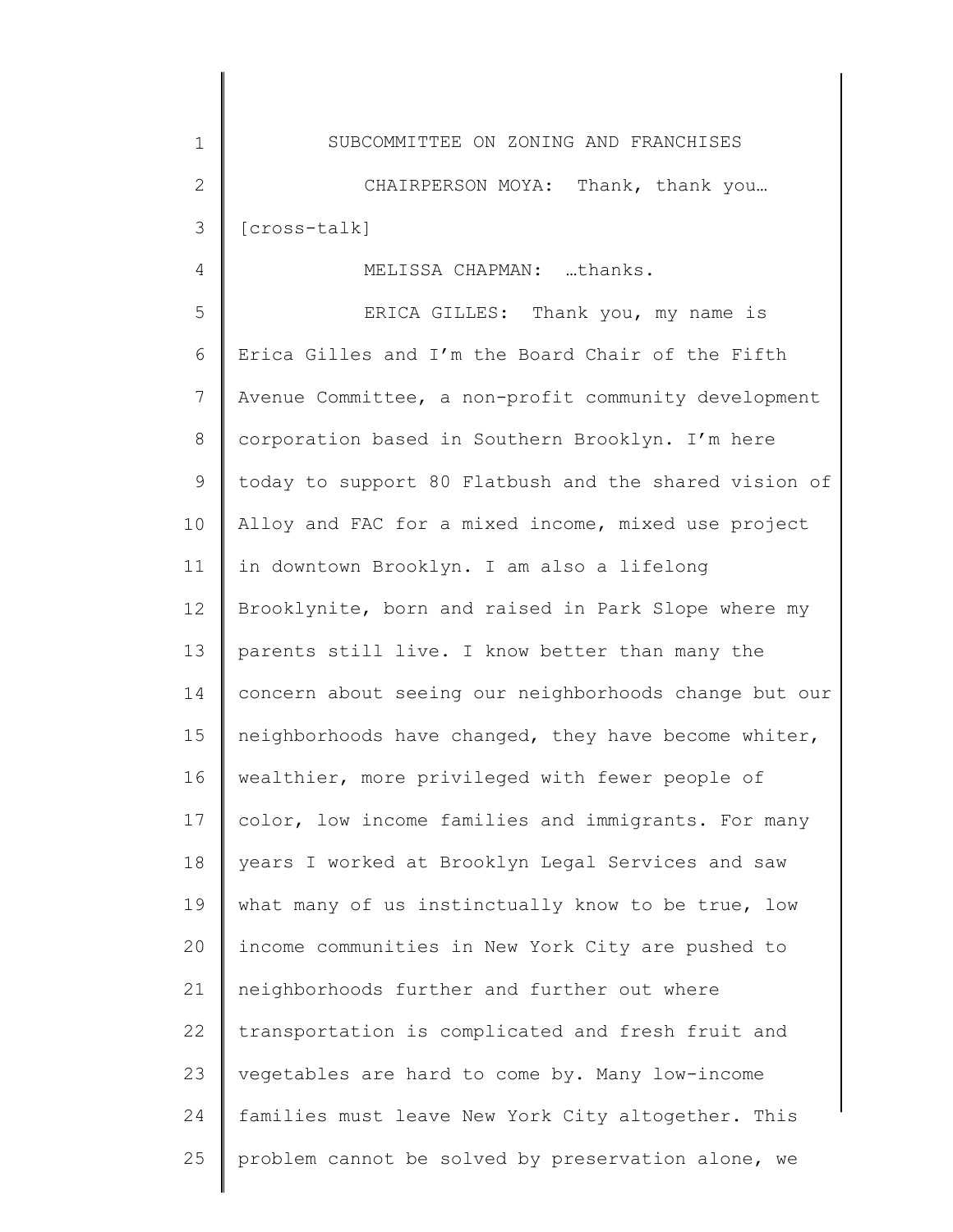| $\mathbf 1$    | SUBCOMMITTEE ON ZONING AND FRANCHISES                 |
|----------------|-------------------------------------------------------|
| $\overline{2}$ | must also build a new housing to create diverse,      |
| 3              | integrated neighborhoods. 80 Flatbush proposes 200    |
| $\overline{4}$ | units of permanently affordable housing in downtown   |
| 5              | Brooklyn, an area with excellent public               |
| 6              | transportation, good schools and robust amenities.    |
| 7              | These families are our neighbors and many of them     |
| 8              | like many of us want to be able to stay in this city  |
| 9              | that they call home. Working with FAC Alloy has       |
| 10             | agreed to commit to the most affordable option under  |
| 11             | the city's mandatory inclusionary housing program and |
| 12             | even exceeds these requirements. 80 Flatbush will     |
| 13             | also house schools and community space with no public |
| 14             | subsidy. The Fifth Avenue Committee is proud to       |
| 15             | participate in this project because it will further   |
| 16             | our mission of providing affordable housing and       |
| 17             | economic opportunities to low income households in    |
| 18             | Southern Brooklyn. Personally, I support this project |
| 19             | because I want to live in a city that is more         |
| 20             | diverse, more inclusive and more equitable than what  |
| 21             | we have now. Thank you.                               |
| 22             | CHAIRPERSON MOYA: Thank you.                          |
| 23             | JUAN BARAHONA: Good afternoon esteemed                |
| 24             | members of the Subcommittee, Chairman Moya. My name   |
| 25             | is Juan Barahona and I currently serve on the Board   |
|                |                                                       |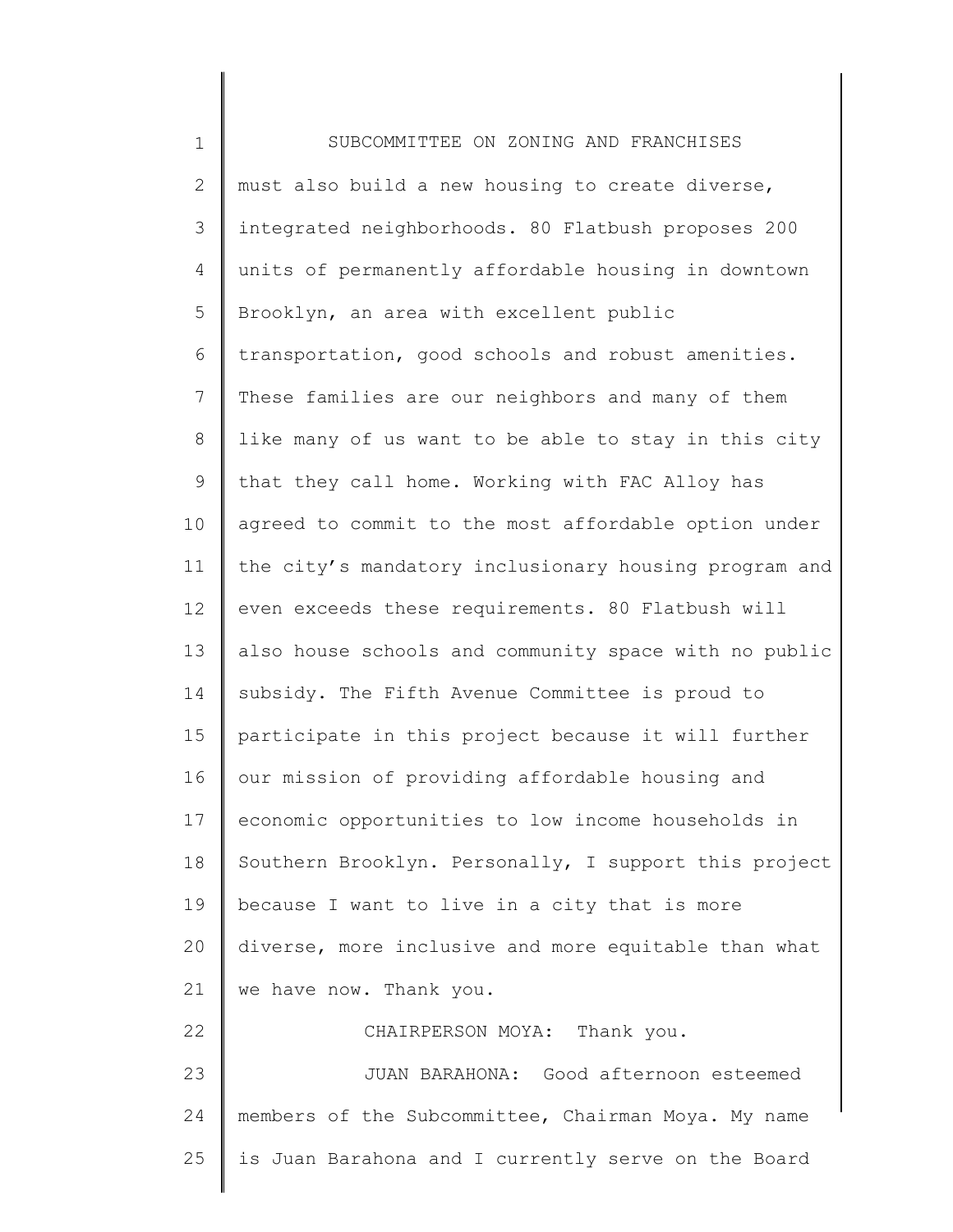1 2 3 4 5 6 7 8 9 10 11 12 13 14 15 16 17 18 19 20 21 22 23 24 25 SUBCOMMITTEE ON ZONING AND FRANCHISES of the Directors of Fifth Avenue Committee with my colleague Erica. I've had the privilege of serving as the treasurer of the board for two years in that capacity of exercised oversight over the financial planning and spending of the organization. To say that FAC does a whole lot with very little is an understatement. As my colleague Erica stated the, the reach is… the reach is, is far and the services are many. I see my role on the board as one who seeks a way for us to increase revenue without compromising mission. Fortunately, FAC has a diverse revenue base but my fear is that nearly half of our revenue that comes from philanthropic corporate government support is too unreliable. All too often grants have a shelf life and government and contract funds are dispersed way after the services have been delivered that has made us increasingly dependent on credit and that's an unsustainable path. Our expertise also lies in affordable housing development and to that end FAC is not only creating and preserving its own units, but also partnering with responsible private parties in the production of additional affordable housing. FAC thoroughly vetted Alloy Development and the board found them to be a sincere and honest partner. This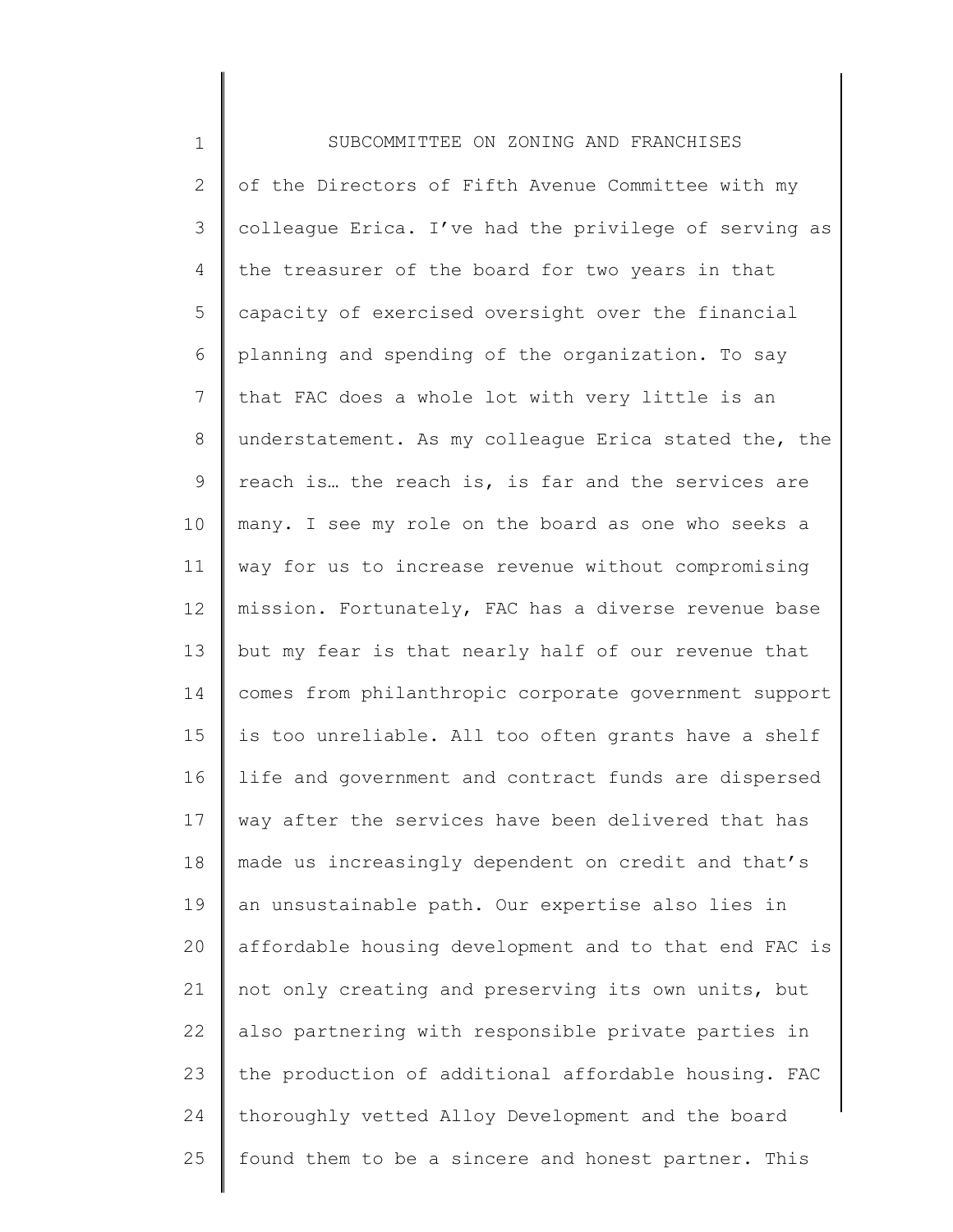| $1\,$          | SUBCOMMITTEE ON ZONING AND FRANCHISES                 |
|----------------|-------------------------------------------------------|
| $\mathbf{2}$   | partnership will not only create a stable revenue for |
| 3              | the Fifth Avenue Committee but will also provide a    |
| 4              | valuable asset that will improve FAC's balance sheet  |
| 5              | position in years to come. This will allow FAC to     |
| 6              | remain active for another 40, 80, 120 years. 80       |
| $\overline{7}$ | Flatbush is a project that is executing on the model  |
| $8\,$          | that this administration established and that this    |
| $\mathsf 9$    | council and previous councils have and the previous   |
| 10             | councils have approved relatively consistently since  |
| 11             | 2014, increased density through a rezoning in         |
| 12             | exchange for a public benefit, i.e. affordable        |
| 13             | housing and schools. I urge you to support the        |
| 14             | application.                                          |
| 15             | Thank you.<br>CHAIRPERSON MOYA:                       |
| 16             | VICTORIA CALIBRO: Good afternoon. My                  |
| 17             | name is Victoria Calibro, I'm delivering testimony    |
| 18             | supporting 80 Flatbush on behalf of Brooklyn          |
| 19             | Children's Museum. Three years ago, Alloy donated to  |
| 20             | us storefront space within their one John Street      |
| 21             | project, Brooklyn Bridge Park. Alloy generously       |
| 22             | arranged the lease so that Brooklyn Children's Museum |
| 23             | pays only maintenance and the cost of utilities. In   |
| 24             | addition to the donation of space, Alloy's team of    |
| 25             | architects contributed their time to design the       |
|                |                                                       |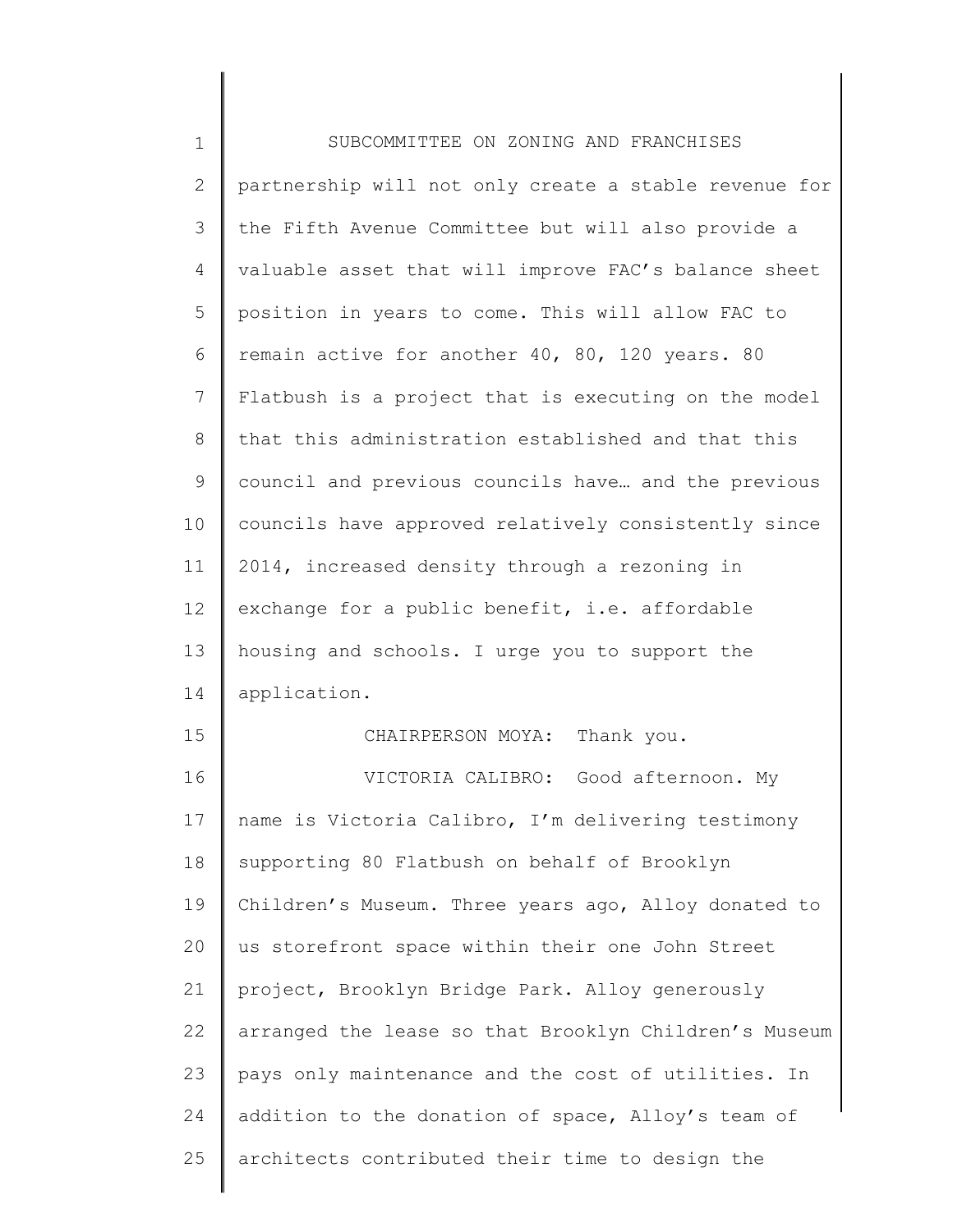| $\mathbf 1$     | SUBCOMMITTEE ON ZONING AND FRANCHISES                 |
|-----------------|-------------------------------------------------------|
| 2               | interiors of the space, coordinate the construction,  |
| 3               | cover 100 percent of our outfit costs and contribute  |
| $\overline{4}$  | to our operating expenses at this new location. The   |
| 5               | support was 100 percent elective on their part not a  |
| 6               | mandate from the city or the park. The space called   |
| $7\phantom{.}$  | Spark has now been open for over a over two years     |
| $8\,$           | and welcomed over 10,000 children and caregivers      |
| 9               | through our doors. Throughout the process, Alloy      |
| 10              | proved to be terrific partners, showing empathy and   |
| 11              | care from start to finish. As we all know when        |
| 12 <sup>°</sup> | joining forces with another party for the first time  |
| 13              | there is always a great deal of risk. In Alloy we     |
| 14              | found that they consistently meet their meet their    |
| 15              | promises, their team is small and, and our staff has  |
| 16              | had the pleasure of working with them. From our       |
| 17              | experience Alloy will be effective stewards of this   |
| 18              | development and we are excited to see what their      |
| 19              | proposed Flatbush project will include as a cultural  |
| 20              | facility and new school are planned. As you know our  |
| 21              | organization is concerned with the wellbeing and      |
| 22              | cultural education of children, the proposed new      |
| 23              | school and facility and cultural institution that are |
| 24              | part of the proposal seem like great additions to     |
| 25              | downtown Brooklyn and we support their inclusion in   |
|                 |                                                       |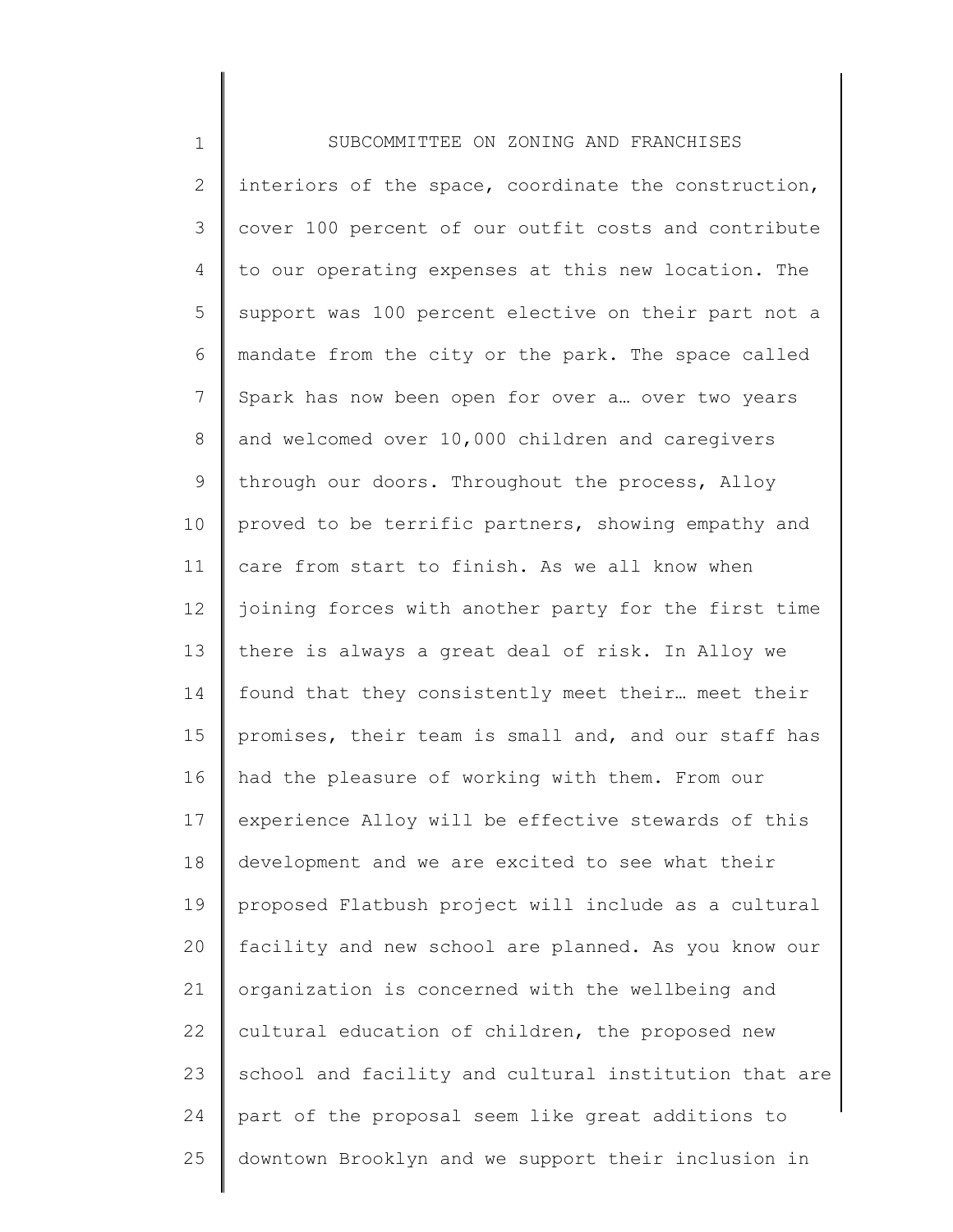1 2 3 4 5 6 7 8 9 10 11 12 13 14 15 16 17 18 19 20 21 22 23 24 25 SUBCOMMITTEE ON ZONING AND FRANCHISES the project. Considering all the inclusive public programming we are excited by the standard that this project might set for new developments in Brooklyn. Thank you. CHAIRPERSON MOYA: Thank you. Thank you to the panel. I will be now calling up the next panel; Deborah Lauder; Michael Dubick; Alice Taylor; Peter Solet. Deborah, is that you? DEBORAH LAUDER: That's me. CHAIRPERSON MOYA: Okay and… [cross-talk] DEBORAH LAUDER: Thank you… [cross-talk] CHAIRPERSON MOYA: Michael, Michael Dubick, okay. Roz Coppet, you may begin, yeah. DEBORAH LAUDER: Thank you Chairman Moya. Before I begin my formal remarks I just want to give you kudos for sitting for four hours to listen and to thank Council Member Levin for your probing questions and to express my dismay and disheartenment that the rest of your council members are not here to sit with the community members on a project that's going to have such incredible impact on us and the future of the Brooklyn sitting under a sign that says a government of the people, by the people and for the people. Again, my name is Deborah Lauder, I'm a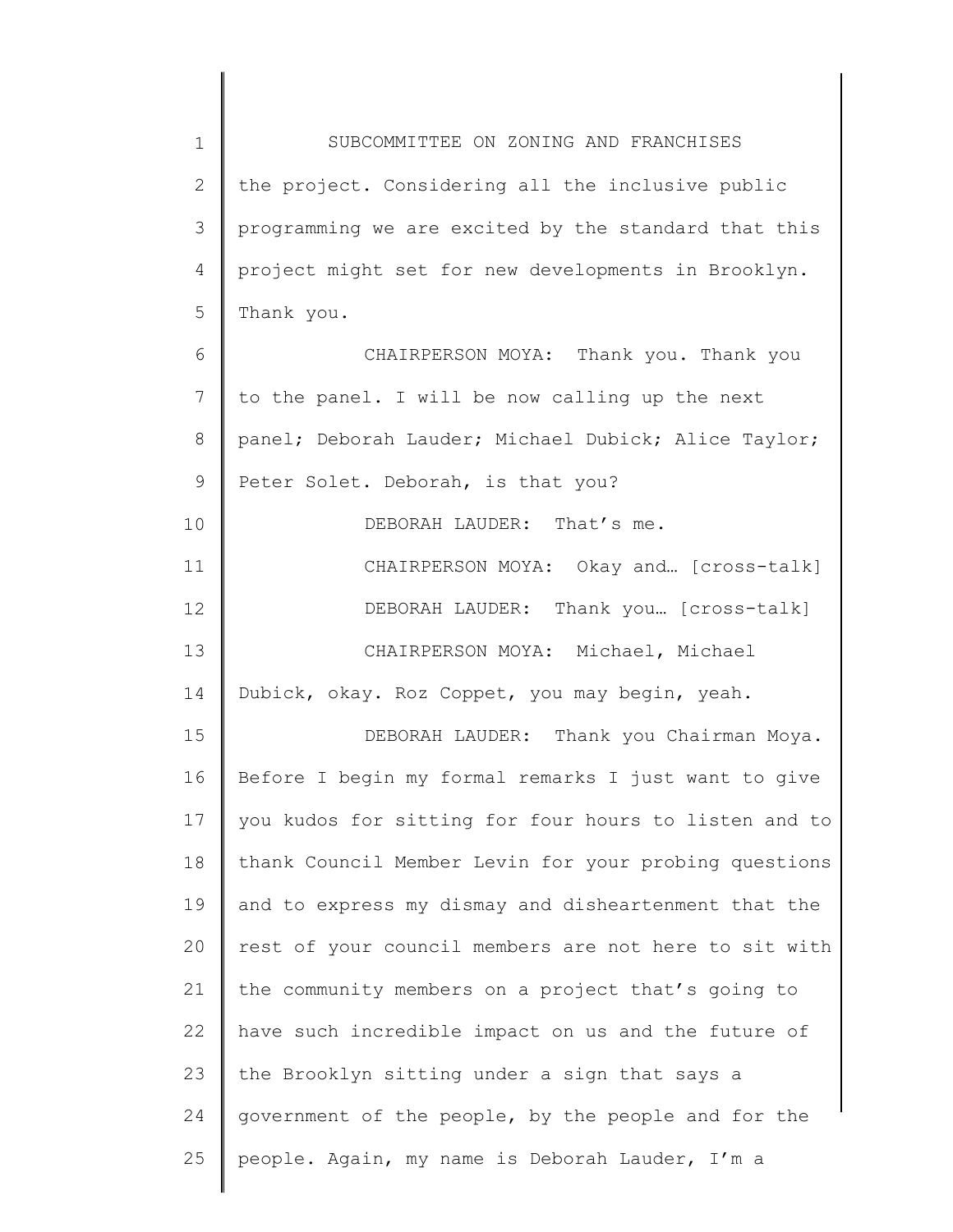1 2 3 4 5 6 7 8 9 10 11 12 13 14 15 16 17 18 19 20 21 22 23 24 25 SUBCOMMITTEE ON ZONING AND FRANCHISES member of the Rockwell Place Brooklyn Bear's Community Garden which is on my block in Fort Greene right across from 80 Flatbush. I am very concerned about the negative impacts the currently proposed project will have not only on our beautiful historic garden but on the entirety of the surrounding neighborhoods. In my past I was a zoning and land use attorney in San Francisco representing developers and generally support the development of housing in transit rich zones. After reviewing the EIS and FEIS for this project I am convinced as you should be that this proposal is wildly out of scale with the neighborhood. I'm very concerned about the shadows that will be cast most of the day on the garden which are documented in the FEIS as having a significant adverse impact, loss of sunlight cannot be mitigated and Council Member Levin I have to push back on our comment, height does matter, you just heard testimony from a professor who shows shadows, these are facts. The shadows projected by this project are not only going to ruin our garden, they're going to extend all the way to Fort Greene. I'm sorry that Council Member Cumbo is not here, this is going to radically, radically impact the Fort Greene neighborhood, the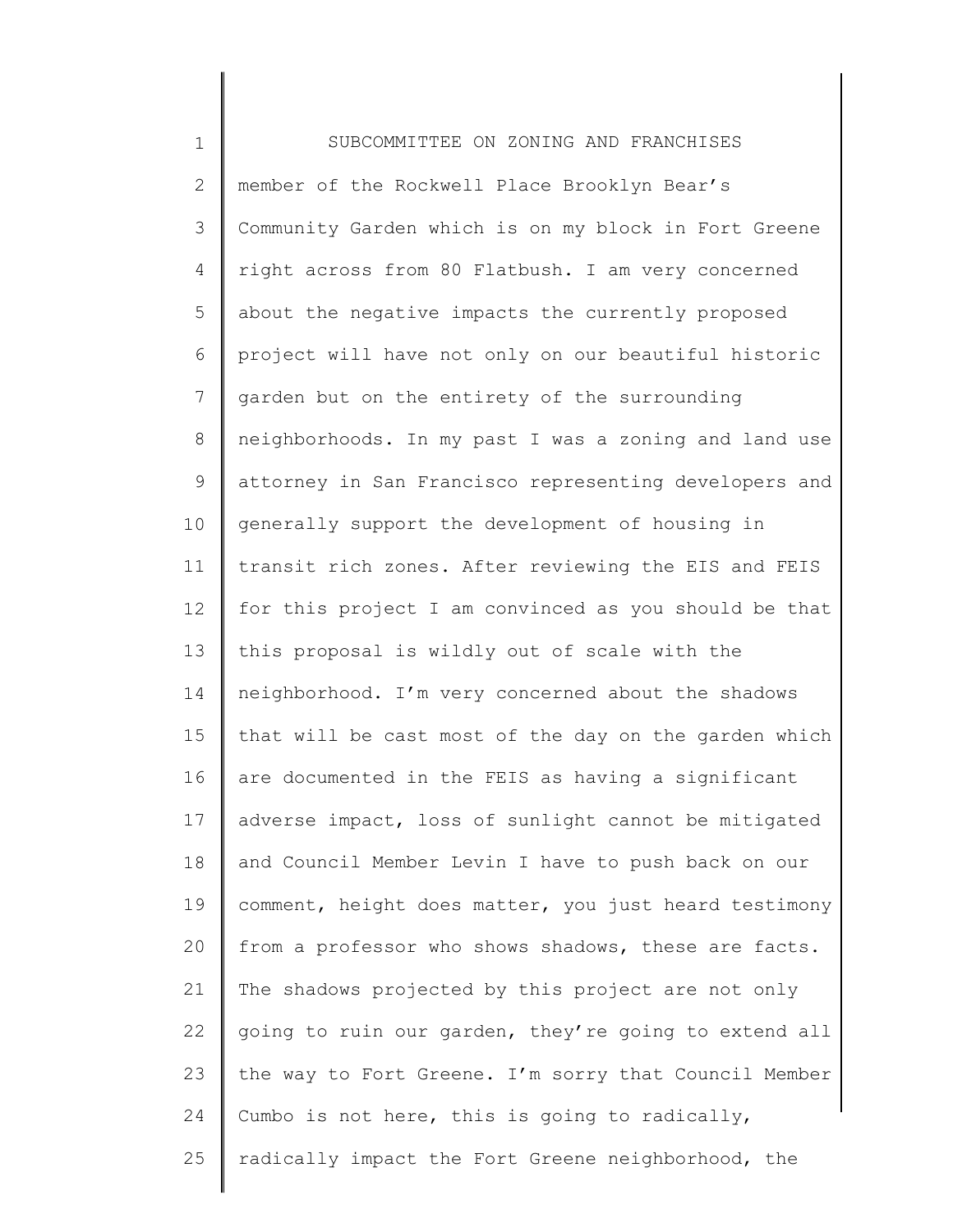| $1\,$          | SUBCOMMITTEE ON ZONING AND FRANCHISES                 |
|----------------|-------------------------------------------------------|
| $\mathbf{2}$   | beautiful brownstone neighborhoods in Boerum Hill and |
| 3              | it's going to harm Brooklyn. Please do not view our   |
| 4              | triangular oasis of open space as just a garden, the  |
| 5              | people who you see here who have made it possible for |
| 6              | decades have planted not just a garden but a          |
| $7\phantom{.}$ | community. Please oppose this project as proposed,    |
| $8\,$          | thank you so much.                                    |
| $\mathsf 9$    | CHAIRPERSON MOYA: Thank you.                          |
| 10             | ALICE TAYLOR: Hello, my name is Alice                 |
| 11             | Taylor and I've lived in Boerum Hill for 40 years.    |
| 12             | During this time, I've seen many changes to my        |
| 13             | neighborhood and the surrounding community of         |
| 14             | downtown Brooklyn, I've welcomed many of them but in  |
| 15             | this case, I stand with the Brooklyn Borough          |
| 16             | President Adams and Community Board two, I will not   |
| 17             | welcome a change of zoning that will allow for the    |
| 18             | proposed construction at 80 Flatbush. This            |
| 19             | development is too big, we do not need to replicate   |
| 20             | the density of Wall Street, it's seriously out of     |
| 21             | scale with the brownstone buildings across the        |
| 22             | street. I urge you to pause and look at this          |
| 23             | development closely, newer, taller, bigger is not     |
| 24             | always better. The city needs to maintain its         |
| 25             | livability, to maintain its tax revenue stream. I     |
|                |                                                       |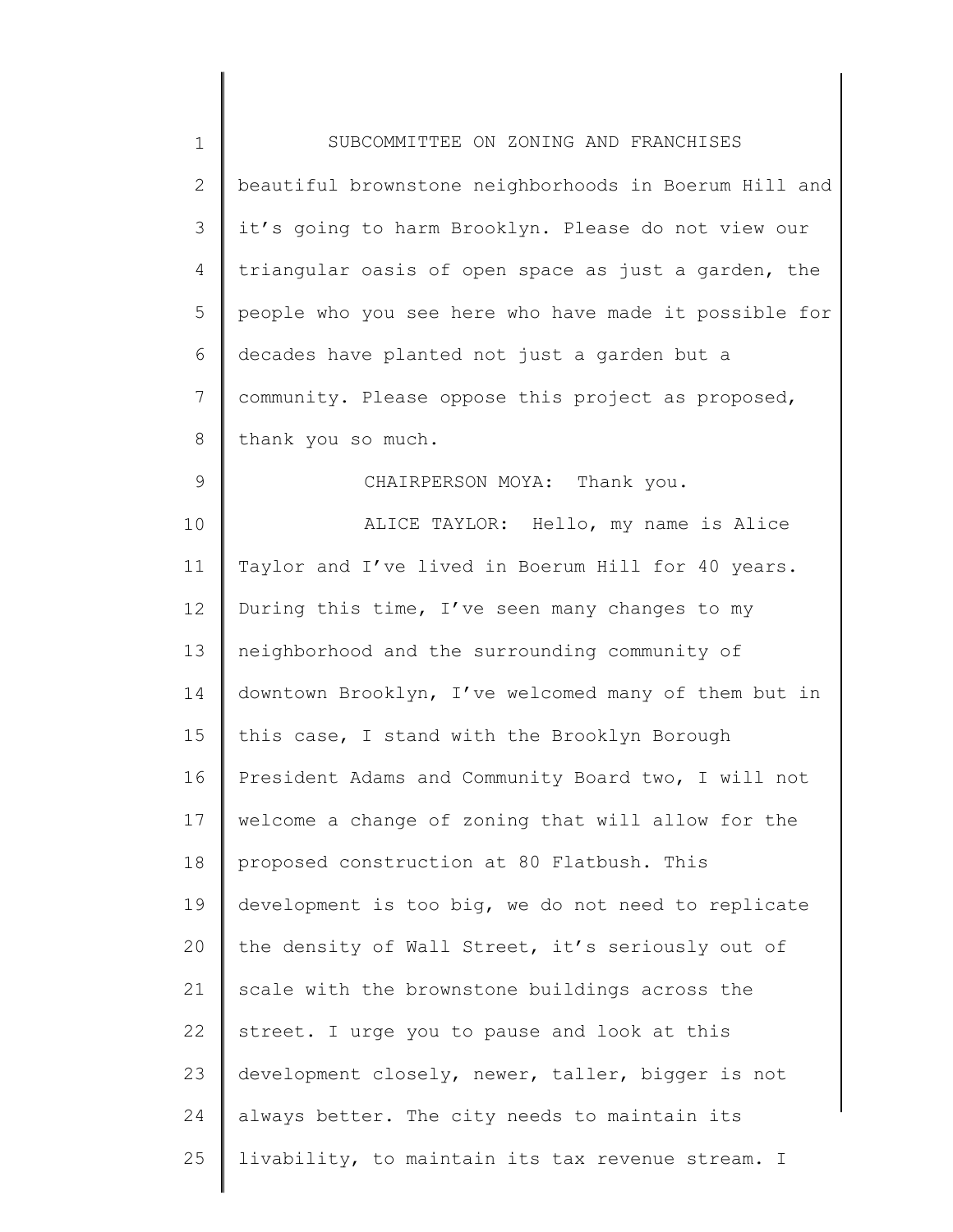1 2 3 4 5 6 7 8 9 10 11 12 13 14 15 16 17 18 19 20 21 22 23 24 25 SUBCOMMITTEE ON ZONING AND FRANCHISES remember the 70's let's not let that happen again. To be livable we need to feel safe crossing the street, something that is impossible now at the intersection of Flatbush and Schermerhorn. We need to be safe standing on subway platforms, that's not possible now on the Nevins Street stop which is really closer to this building for the two, three, four, five than the Atlantic Terminal spot. We need to feel rejuvenated by the site of trees, plants and invigorated by the leisure activities in our parks. We need the artistic stimulation and the sense of history that our brownstone communities and the Williamsburg Savings Bank provide. The up zoning would seriously threaten the livability of this neighborhood and we've urged… I urge you to vote no. CHAIRPERSON MOYA: Thank you. PETER SOLET: Hi, I'm Peter Solet, I'm from Boerum Hill. Alloy Development spent 500,000 dollars lobbying our local officials and still the CB2 voted the project down 32 to 1 and all of our local elected officials came out in opposition yet Alloy refuses to even consider lowering the height of the nearly 1,000-foot tower they want to build opposite brownstones. The community wants responsible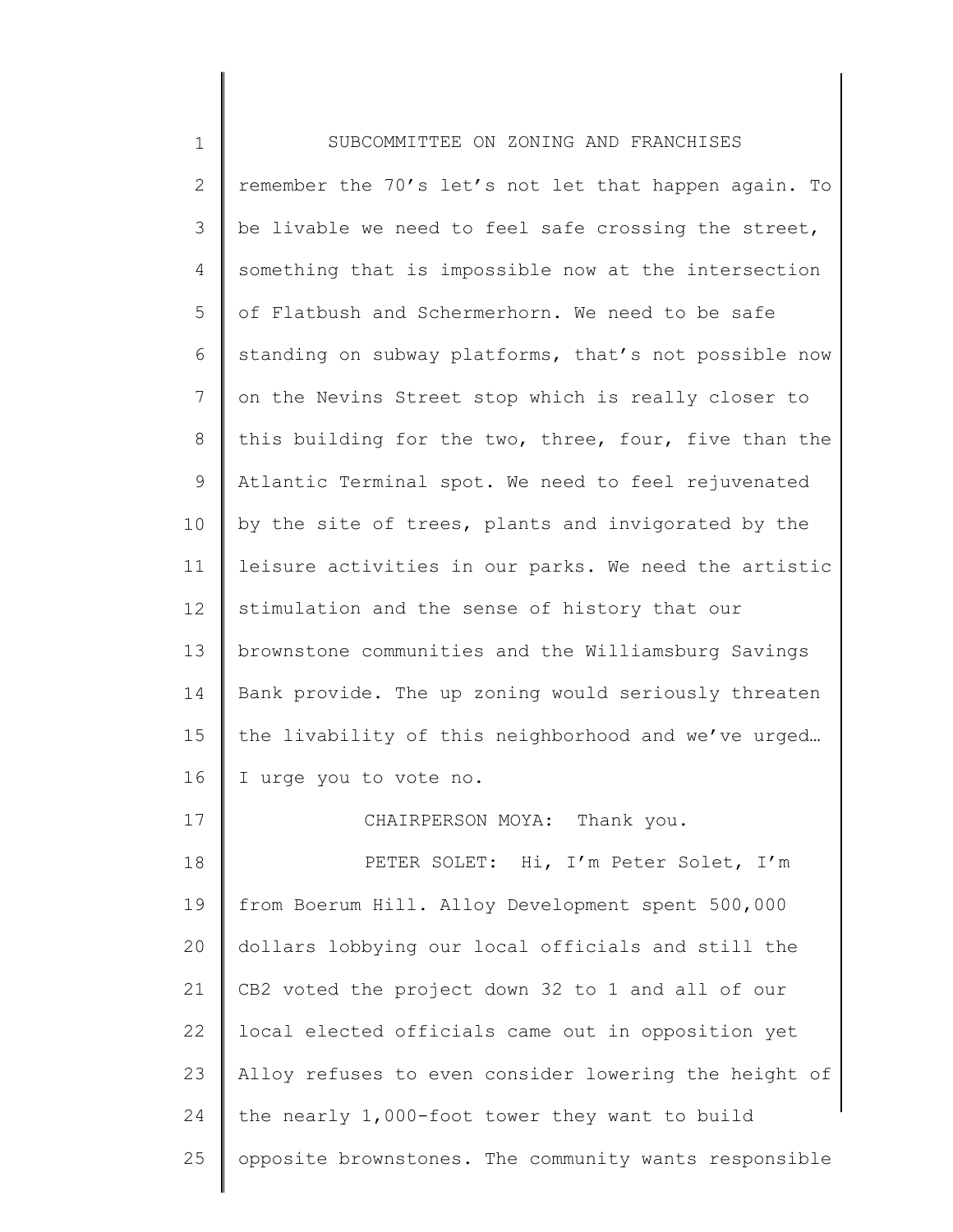| $\mathbf 1$   | SUBCOMMITTEE ON ZONING AND FRANCHISES                 |
|---------------|-------------------------------------------------------|
| $\mathbf{2}$  | development but across the city from Sutton Place to  |
| $\mathcal{S}$ | Inwood from Bushwick to Boerum Hill we know that this |
| 4             | type of spot up zoning is not being approved for us   |
| 5             | but rather to maximize profits. This weekend the New  |
| 6             | York Post wrote the De Blasio officials had meetings  |
| 7             | with real estate lobbyists on 46 of the 65 work days  |
| $8\,$         | between March and May and the Washington Post, a      |
| $\mathsf 9$   | piece called Rents Fall for the Rich, but Rose for    |
| 10            | the Poor quoted the President of the National Low-    |
| 11            | Income Housing Coalition. For profit developers have  |
| 12            | predominantly built for the luxury and higher end of  |
| 13            | the market leaving a glut of overpriced apartments.   |
| 14            | Some decision makers believe this would quote "filter |
| 15            | down to the lowest income people but it clearly will  |
| 16            | not meet their needs". In downtown Brooklyn where     |
| 17            | instead of the 900 or so housing units anticipated by |
| 18            | 2004 agreement nearly 12,000 units were built many of |
| 19            | the luxury apartments are empty and that's clear if   |
| 20            | you walk around the neighborhood. In fact, 250,000    |
| 21            | apartments in New York City remain unoccupied. If     |
| 22            | this grand experiment in building luxury housing with |
| 23            | tiny slivers of affordable housing was going to bring |
| 24            | down rents for middle income people we would have     |
| 25            | seen it, the facts are in, this idea does not work.   |
|               |                                                       |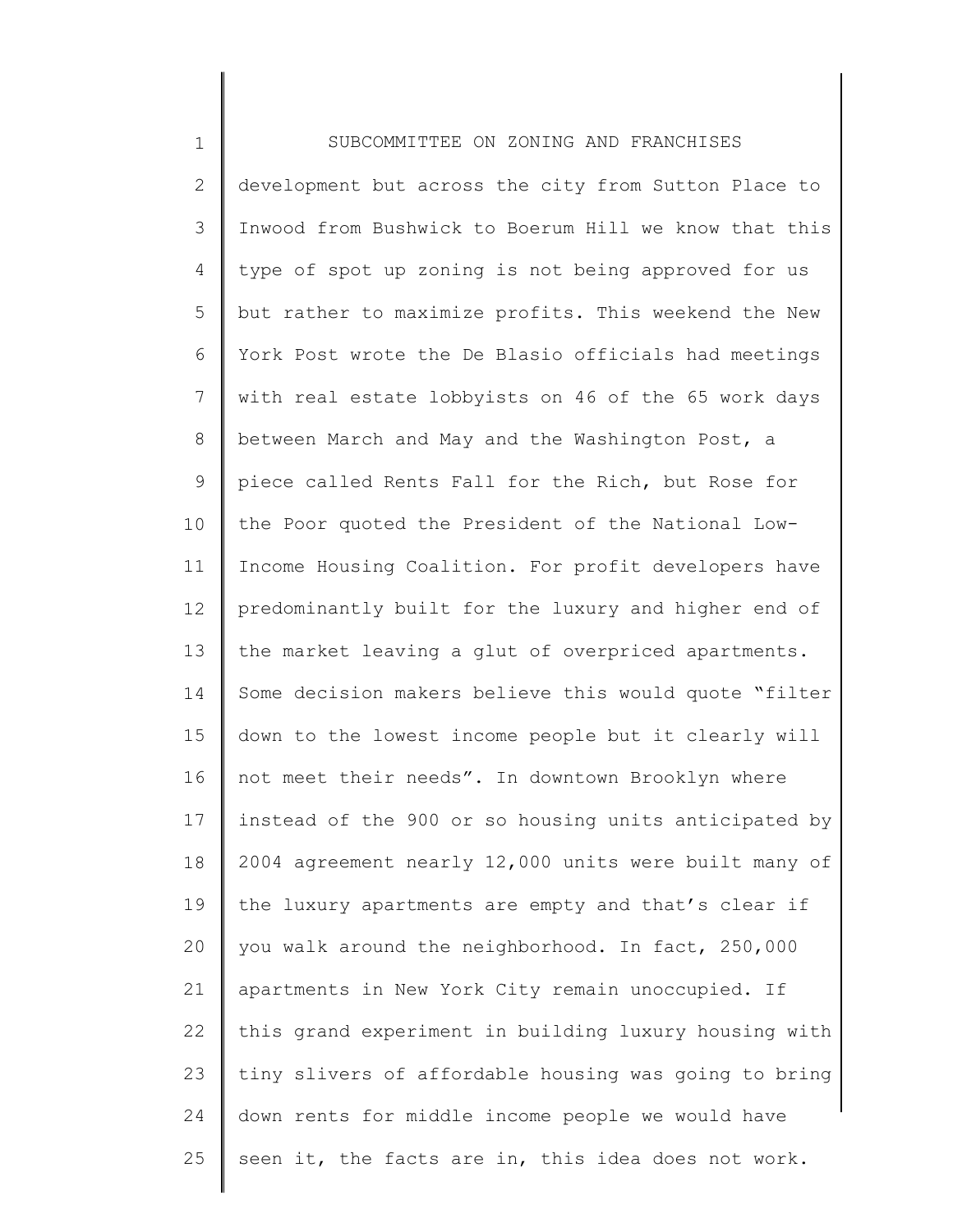| $\mathbf 1$  | SUBCOMMITTEE ON ZONING AND FRANCHISES                 |
|--------------|-------------------------------------------------------|
| $\mathbf{2}$ | It's like saying if we build more private jets it's   |
| 3            | going to bring down the price of Southwest Airline's  |
| 4            | tickets. Khalil Gibran needs a new building but is    |
| 5            | subjecting the student's entire high school           |
| 6            | experience to a massive construction site the best    |
| 7            | way to do it, is half an elementary school in a       |
| 8            | dangerous location really a solution? I urge the city |
| 9            | council to reject this proposal, let's go back to the |
| 10           | drawing board with some transparency, honesty and     |
| 11           | community input and let's work together to design     |
| 12           | something reflective of a Brooklyn we can all be      |
| 13           | proud of. Thank you so much.                          |
| 14           | CHAIRPERSON MOYA: Thank you. I'd also                 |
| 15           | like to note that we've been joined by Spiderman,     |
| 16           | thank you for joining us today, Roz.                  |
| 17           | ROZ COPPET: Okay                                      |
| 18           | CHAIRPERSON MOYA: Push that your                      |
| 19           | button, yeah.                                         |
| 20           | ROZ COPPET: Okay. My name is Roz Coppet,              |
| 21           | I'm a neighbor. Back in 1970 my husband and I bought  |
| 22           | a house on Dean Street in Boerum Hill. The house was  |
| 23           | in need of a total renovation and the area was run    |
| 24           | down and crime was rampant then. Our parents thought  |
| 25           | we were crazy. The things that brew us drew us to     |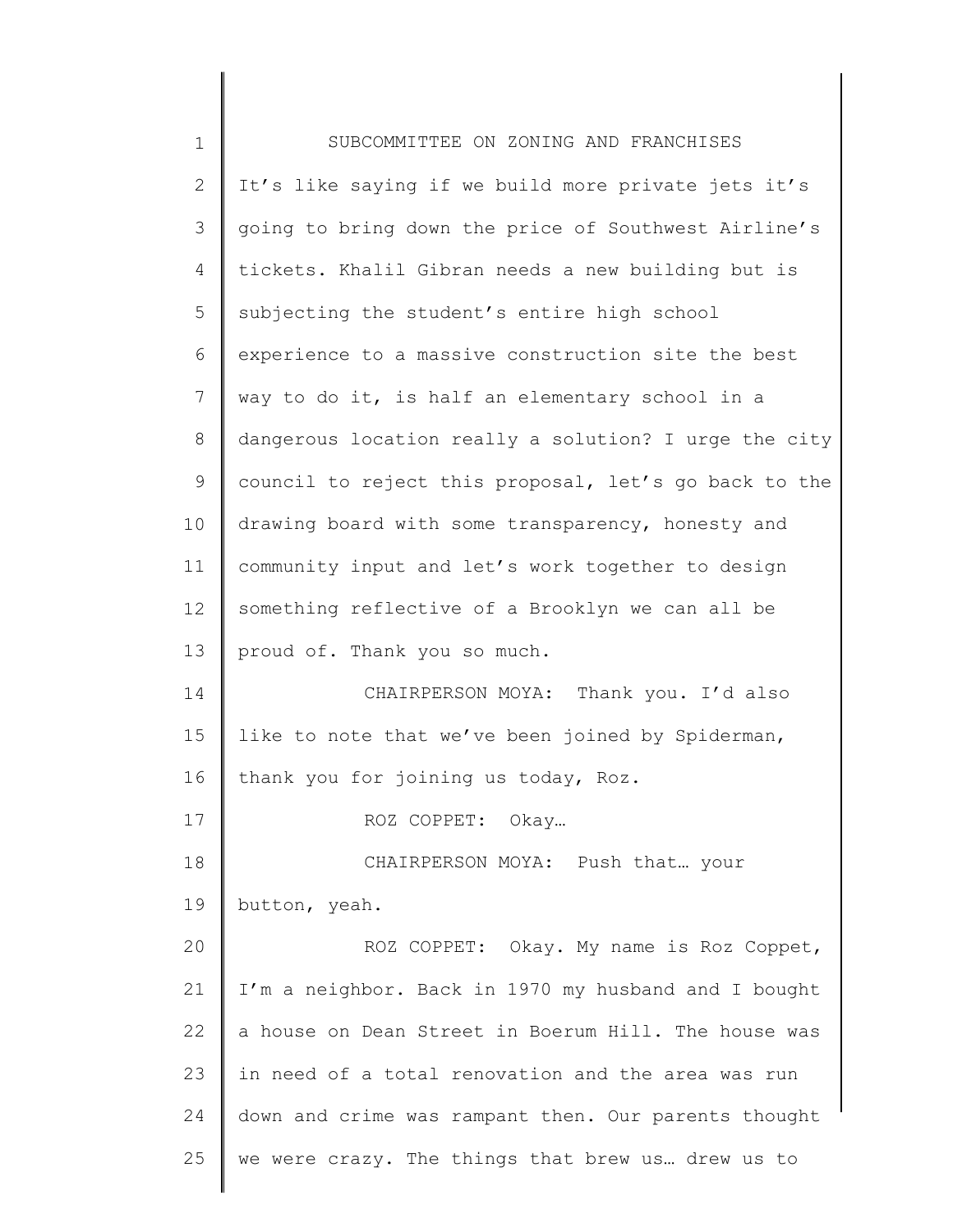| $\mathbf 1$  | SUBCOMMITTEE ON ZONING AND FRANCHISES                 |
|--------------|-------------------------------------------------------|
| $\mathbf{2}$ | the area were affordability, small scale living,      |
| 3            | great transportation options and diversity, diversity |
| 4            | of incomes, races and ethnicities. So, we bought a    |
| 5            | wreck of a house and with a lot of sweat equity we    |
| 6            | renovated the building while also making efforts to   |
| 7            | restore the neighborhood, working with the Block      |
| 8            | Association and the and then the Boerum Hill          |
| 9            | Association. We pressured the police to crack down on |
| 10           | crime, the Sanitation Department to clean up the area |
| 11           | and the City to plant trees, improve local schools    |
| 12           | and support our local library. After 40 plus years    |
| 13           | our work and the work of many, many others have       |
| 14           | succeeded far beyond what we could ever have          |
| 15           | imagined. Unfortunately, Boerum Hill has lost some of |
| 16           | the things that we prized most. We don't miss the     |
| 17           | drug dealers, the abandoned cars or the prostitutes   |
| 18           | but we see that it has become unaffordable to the     |
| 19           | average Brooklynite, we have lost a lot of the        |
| 20           | diversity in population and we are in danger of being |
| 21           | swallowed up by sky high luxury towers. I currently   |
| 22           | live across the street from this proposed project,    |
| 23           | this building will house 900 apartments and two       |
| 24           | towers that will take seven years or more to          |
| 25           | construct, it's totally out of scale and context with |
|              |                                                       |

∥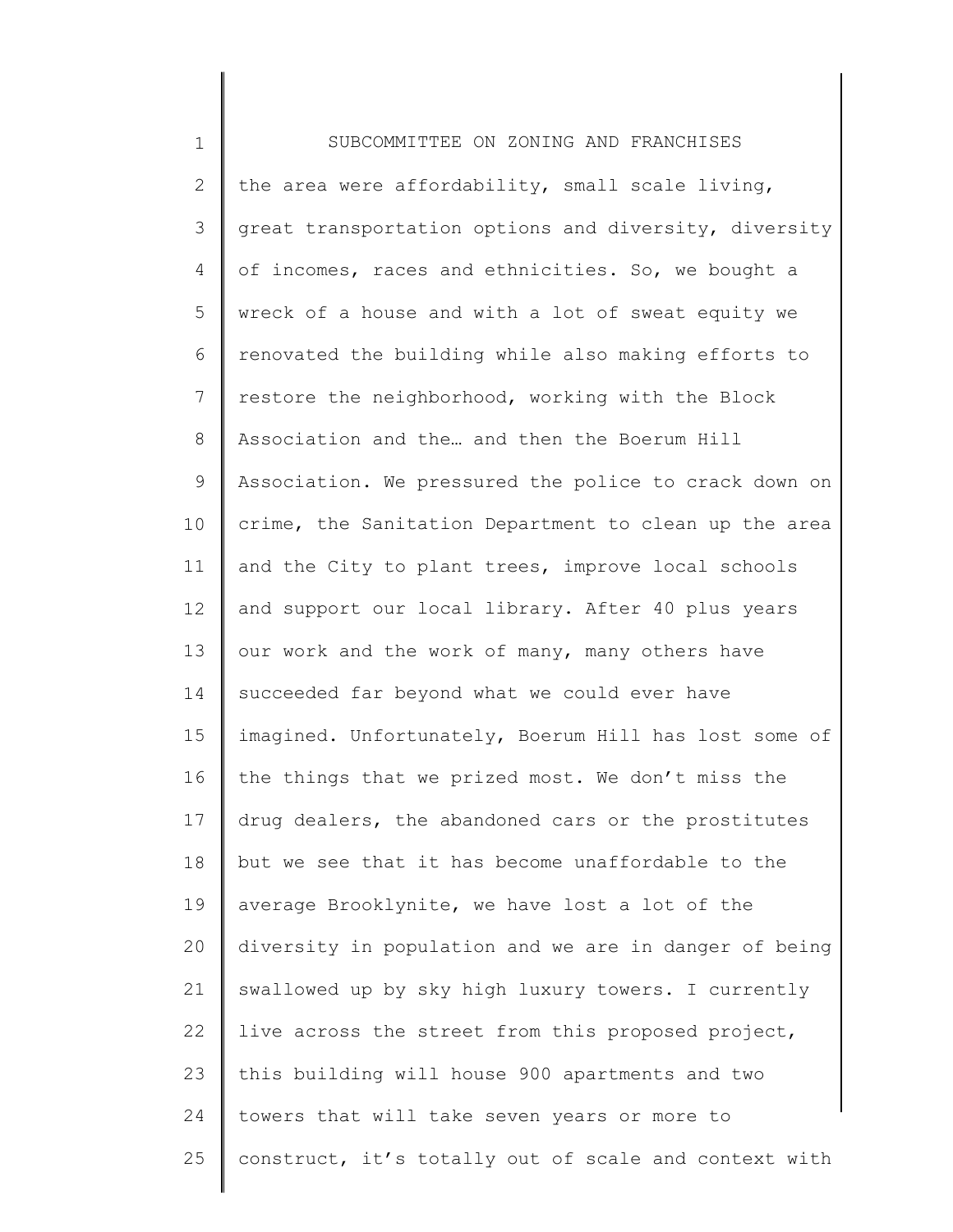| $\mathbf 1$     | SUBCOMMITTEE ON ZONING AND FRANCHISES                 |
|-----------------|-------------------------------------------------------|
| $\overline{2}$  | the brownstone block it will abut. The, the           |
| 3               | development will cast shadows over vast swaths of the |
| 4               | neighborhood and will destroy the beloved Bear's      |
| 5               | Garden forever. The extended timetable of             |
| 6               | construction will mean almost a decade of nightmarish |
| $7\phantom{.0}$ | traffic noise and disruption for us. In addition when |
| 8               | finally completed the garbage from 900 apartments     |
| 9               | will overflow the sidewalks, the residents of 900     |
| 10              | apartments will overwhelm the saturated transit       |
| 11              | system, our water, sewer and power resources already  |
| 12              | stretched to capacity and in news we read that the    |
| 13              | developers are offering months of concessions in      |
| 14              | order to fill their luxury towers, will the           |
| 15              | affordable portion of this project ever get built is  |
| 16              | a question we need to ask. I am not against           |
| 17              | reasonable development, I realize Brooklyn is         |
| 18              | desirable, but I am not in favor of a project that    |
| 19              | will overwhelm and destroy the neighborhood that we   |
| 20              | have worked so hard to build. I urge you to vote no.  |
| 21              | CHAIRPERSON MOYA: Thank you. Thank you                |
| 22              | all your, your testimony. I'll be calling up the next |
| 23              | panel. Chris Havens; Khalid Dobani; Sarah Clem; Dan   |
| 24              | Marks. We have Chris, is Khalid here? No Khalid,      |
| 25              | Sarah? No Sarah? And Dan is that you, Dan Marks?      |
|                 |                                                       |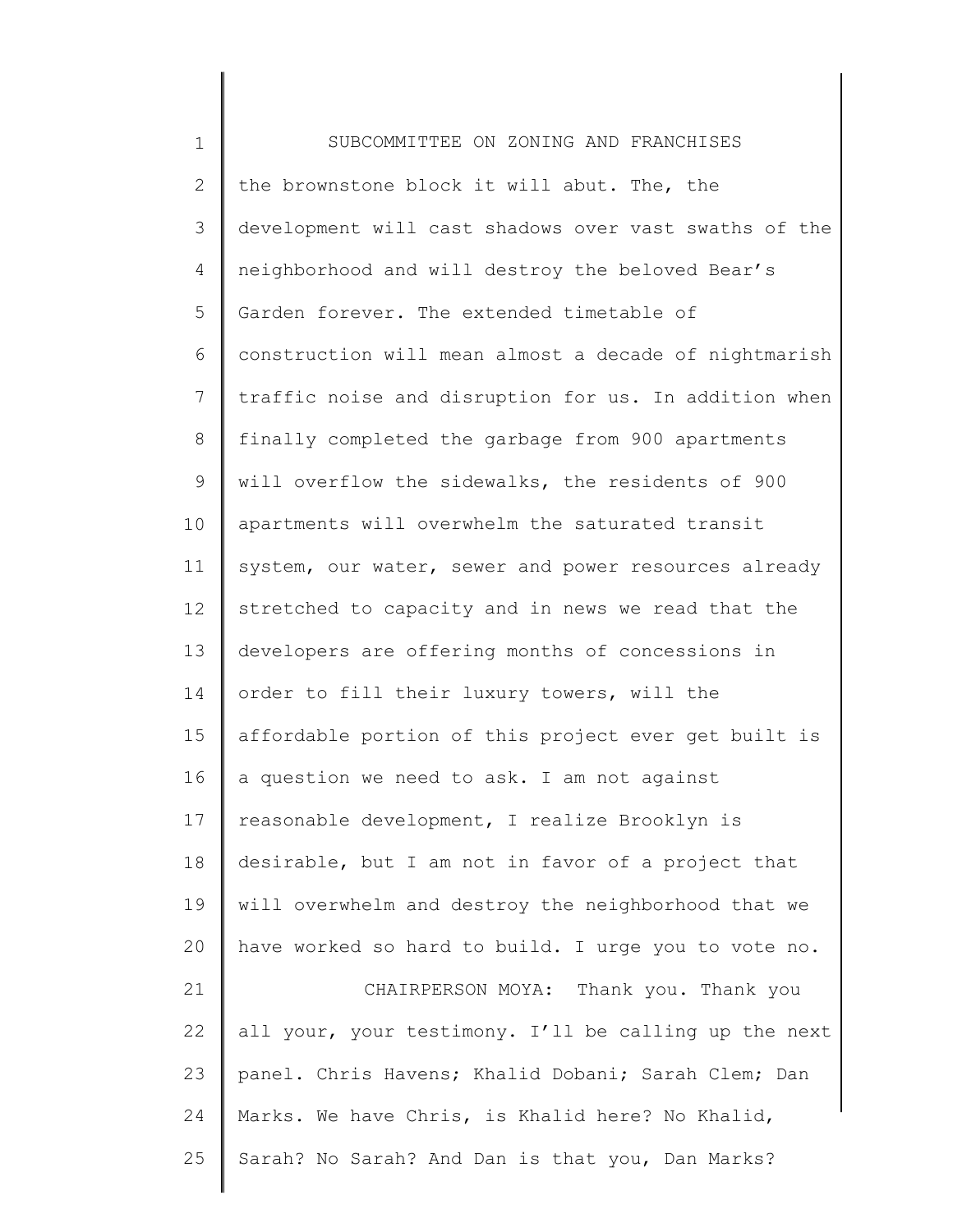1 2 3 4 SUBCOMMITTEE ON ZONING AND FRANCHISES Chris Teper? Chris Teper, no. Michael Duddy; Leonard Goldstein, Leonard Goldstein; Victoria Calibro, Victoria? No. Evan Baum. Okay, you may begin.

5 6 7 8 9 10 11 12 13 14 15 16 17 CHRIS HAVENS: Good afternoon Council Members. My name is Chris Havens, I've been living in Boerum Hills since 2003 and I am a commercial real estate broker for 20 years in Brooklyn affiliated with TerraCRG. I'm here to speak in favor of the project which will bring 200,000 feet of much needed office space to this location. There are just three office buildings around the Terminal and we need more. Over the long term this project will be crucial to the health of this area, will help spur another office building nearby and bring space that's needed to the borough, thinking long term. Chris Havens, thank you.

18 19 20 21 22 23 24 25 DAN MARKS: Good afternoon, my name is Dan Marks, I'm a resident of downtown Brooklyn along with my wife and our two-year-old son. I'm also a partner at TerraCRG, a commercial real estate brokerage focused on Brooklyn and I'm a Board Member of a non-profit cultural art organization that operates in office in this community board. Just to be clear my testimony is my own and not on behalf of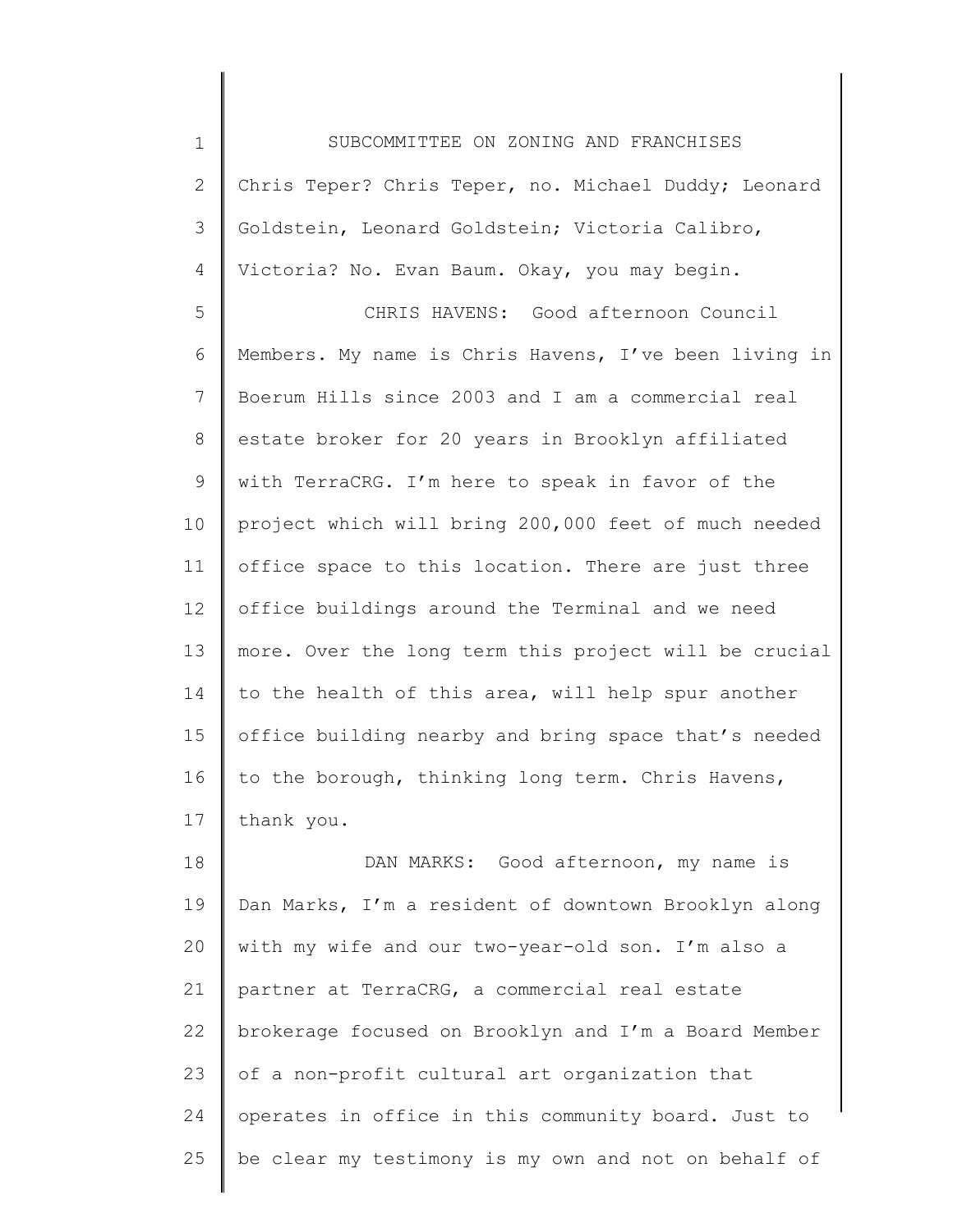| $\mathbf 1$    | SUBCOMMITTEE ON ZONING AND FRANCHISES                 |
|----------------|-------------------------------------------------------|
| $\mathbf{2}$   | any, any organizations I'm affiliated with. I'd like  |
| 3              | to voice my support for the project planned at 80     |
| 4              | Flatbush Avenue. One of the biggest concerns my wife  |
| 5              | and I have is where our son will attend elementary    |
| 6              | school, there's a severe lack of available options in |
| $\overline{7}$ | our surrounding area and we're concerned that in a    |
| 8              | few years we'll have to move to find suitable quality |
| 9              | school options for our son. The 80 Flatbush project   |
| 10             | will provide much needed seats to the neighborhood.   |
| 11             | While this addition of seats from this project is a   |
| 12             | step in the right direction, there will be a need for |
| 13             | more school seats created to help them meet to meet   |
| 14             | the growing demand in the area. In addition to the    |
| 15             | added school seats I fully support the developer's    |
| 16             | plan to add 15,000 square feet of cultural space, the |
| 17             | heart of Brooklyn is in its vibrant arts and culture  |
| 18             | and we need more opportunities and spaces for the     |
| 19             | people of Brooklyn to express, create, and share      |
| 20             | their traditions in creativity. The location for this |
| 21             | project is perfect, with the lack of housing across   |
| 22             | the city we must find areas where this type of        |
| 23             | density makes sense. The Flatbush Avenue corridor is  |
| 24             | home to a number of successful high-density projects  |
| 25             | such as 300 Ashland and the HUB and this would add to |
|                |                                                       |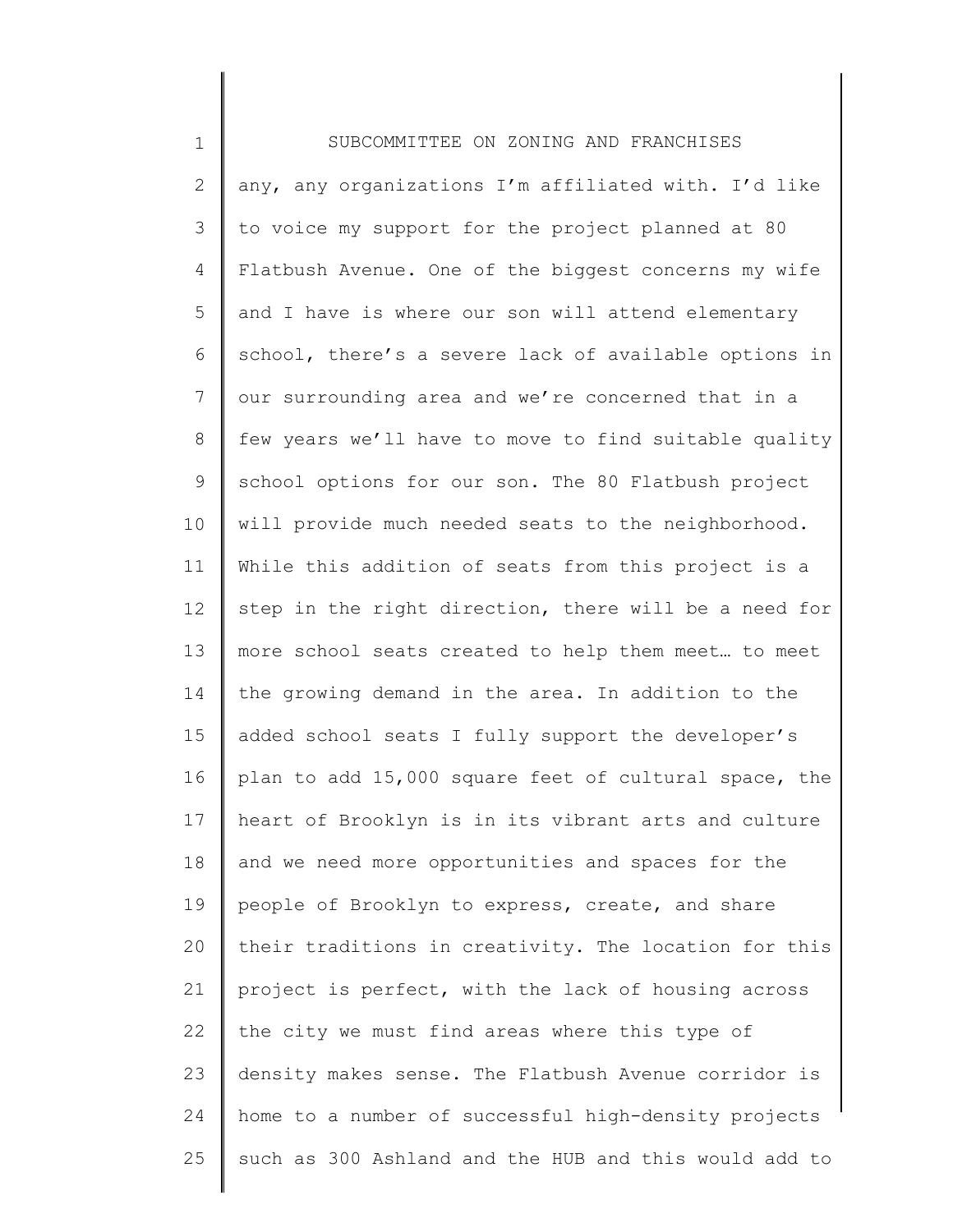| $\mathbf 1$    | SUBCOMMITTEE ON ZONING AND FRANCHISES                           |
|----------------|-----------------------------------------------------------------|
| $\mathbf{2}$   | the impressive growth of this area of Brooklyn.                 |
| 3              | Finally, I want to applaud the development team                 |
| 4              | associated with this project, the team has shown a              |
| 5              | willingness and eagerness to meet with and listen to            |
| 6              | the area stakeholders. This is New York City, the               |
| $\overline{7}$ | city is constantly evolving and growing, and we need            |
| $\,8\,$        | projects like this to help meet the growing                     |
| $\mathsf 9$    | population demands. Thank you.                                  |
| 10             | MICHAEL DUDDY: Good afternoon, my name                          |
| 11             | my name is Michael Duddy and I'm a professional                 |
| 12             | architect with 20 years and a 20-year resident of               |
| 13             | Park Slope. I'm speaking today in support of the                |
| 14             | proposed development at 80, 80 Flatbush Avenue. I               |
| 15             | spent 35 years of my professional life designing                |
| 16             | large mixed-use projects such as Brookfield Place               |
| 17             | several blocks from here; the Ted Weiss Federal                 |
| 18             | building directly behind us and as a design principal           |
| 19             | for dozens of mixed use projects throughout China,              |
| 20             | Southeast Asia and Korea. From my experience as a               |
| 21             | designer, the project proposed for 80, 80 Flatbush              |
| 22             | Avenue is a perfect match of programming density for            |
| 23             | this location. Number one, it is located adjacent to            |
| 24             | one of the busiest intermodal transit hubs in New               |
| 25             | York City. Number two, it restores two 19 <sup>th</sup> century |
|                |                                                                 |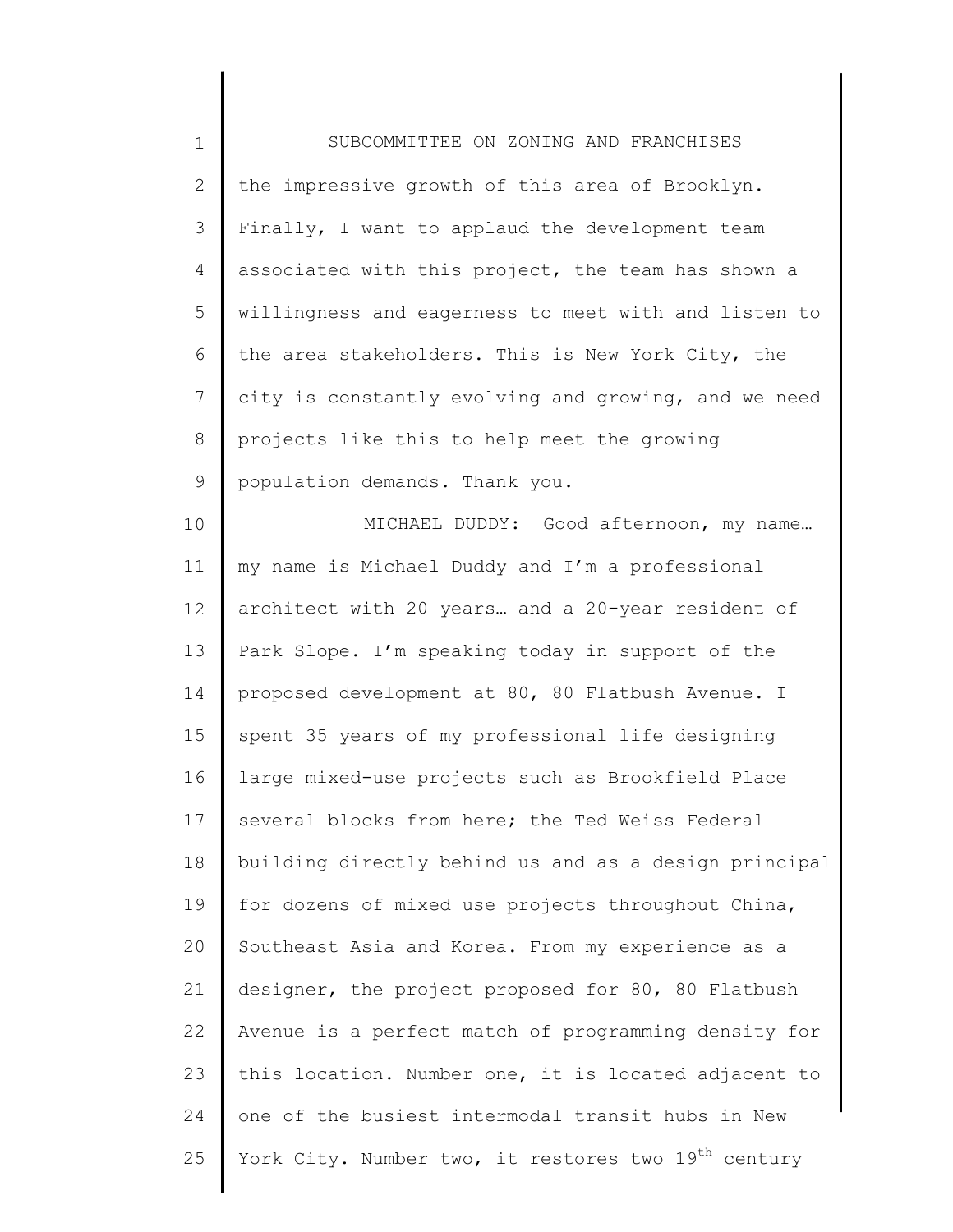1 2 3 4 5 6 7 8 9 10 11 12 13 14 15 16 17 18 19 20 21 22 23 24 25 SUBCOMMITTEE ON ZONING AND FRANCHISES buildings that are not landmarked but nevertheless have historic and aesthetic value. Number three, it proposes a flat iron type building for Brooklyn that could be as iconic for our borough as a flat iron building as from Manhattan. And number four, it places a tall mass towards the center of the site so that the smaller masses of the schools and historic buildings can hold the street line. One concern I had was the impact of... it's, it's impact on State Street and 3<sup>rd</sup> Avenue, I believe that preserving the historic buildings will be able to retain the texture and character of 3<sup>rd</sup> Avenue across the street from the historic Baptist temple. Along State Street the designers have made a faithful attempt to hold the setback of the… their base of their project to respect the cornice line of the houses across the street. Of course, there's always the concern for shadows from large scale development but fortunately for the townhouses they sit to the South of the development site away from the shadows which will instead be cast primarily onto the Flatbush Avenue thoroughfare. In conclusion I'd like to recognize the development's being environmental responsible, it takes full advantage of public transportation,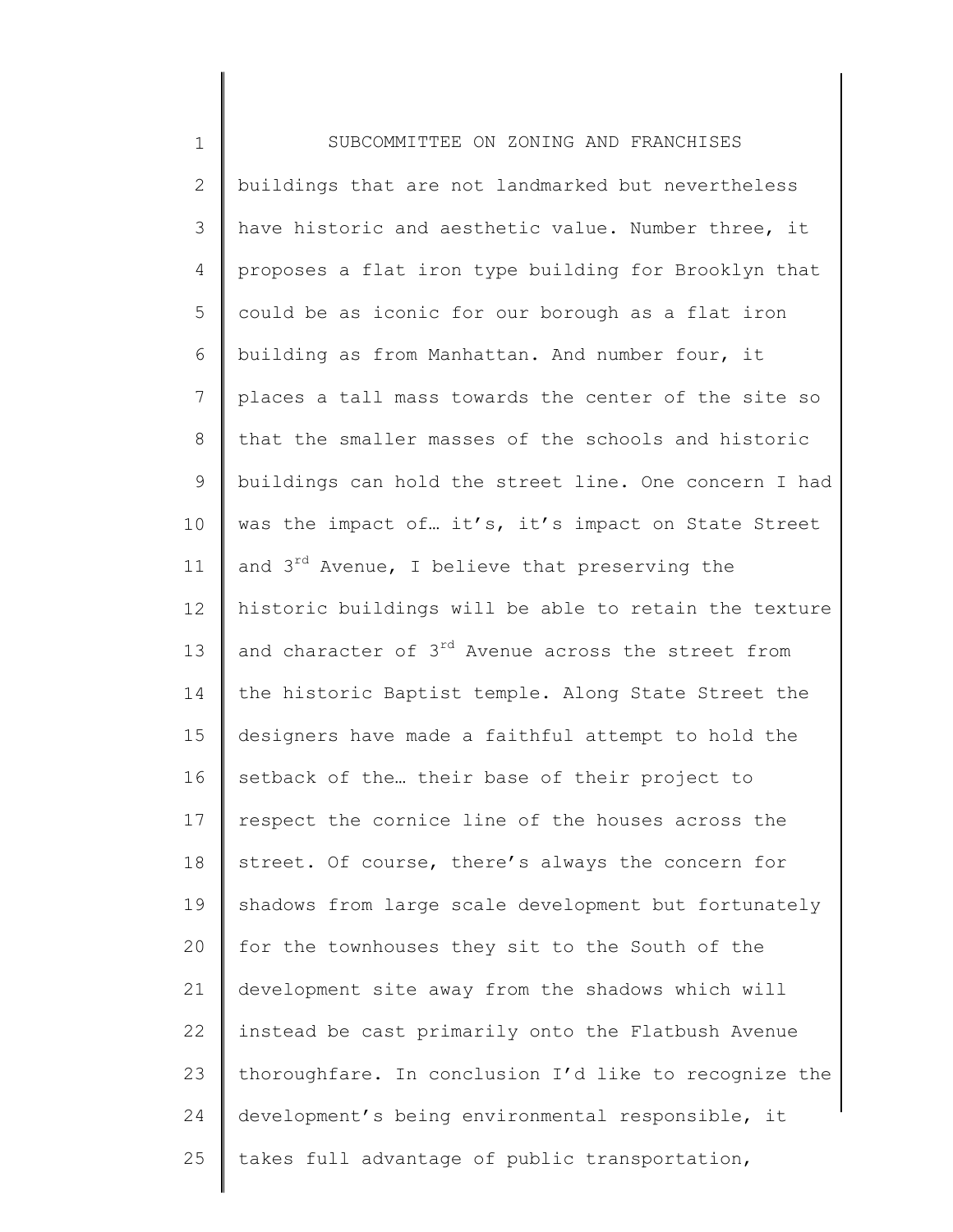| $\mathbf 1$    | SUBCOMMITTEE ON ZONING AND FRANCHISES                 |
|----------------|-------------------------------------------------------|
| $\mathbf{2}$   | thoughtfully repurposes historic buildings and defers |
| 3              | to its contracts while bringing desperately needed    |
| $\overline{4}$ | educational institutions and affordable housing to    |
| 5              | the area. What would normally be an overwhelming      |
| 6              | model I think the development is instead an           |
| $7\phantom{.}$ | assemblage of very scalable pieces both historic and  |
| 8              | new which add to the Brooklyn street scape and the    |
| $\mathsf 9$    | towers have the potential of gracing Brooklyn's       |
| 10             | skyline. Thank you.                                   |
| 11             | CHAIRPERSON MOYA: Thank you.                          |
| 12             | EVAN BAUM: Good afternoon, I'm read I'm               |
| 13             | Evan Baum and I'm reading on behalf of a local        |
| 14             | resident who can't be here today. I grew up on South  |
| 15             | Portland Avenue and used to skate board in the plaza  |
| 16             | on the corner of Lafayette and Flatbush, so I have    |
| 17             | many fond memories of what this area has been and how |
| 18             | far it has come. I used to be against development in  |
| 19             | downtown Brooklyn. I thought that more people would   |
| 20             | crowd the subways and heard local business but the    |
| 21             | residential boom in downtown Brooklyn has benefited   |
| 22             | the community. For example, the corner of Lafayette   |
| 23             | and Flatbush used to be a parking lot and is now a    |
| 24             | Whole Foods. Alloy's project at 80 Flatbush will      |
| 25             | improve our neighborhood, they are taking under used  |
|                |                                                       |

 $\begin{array}{c} \hline \end{array}$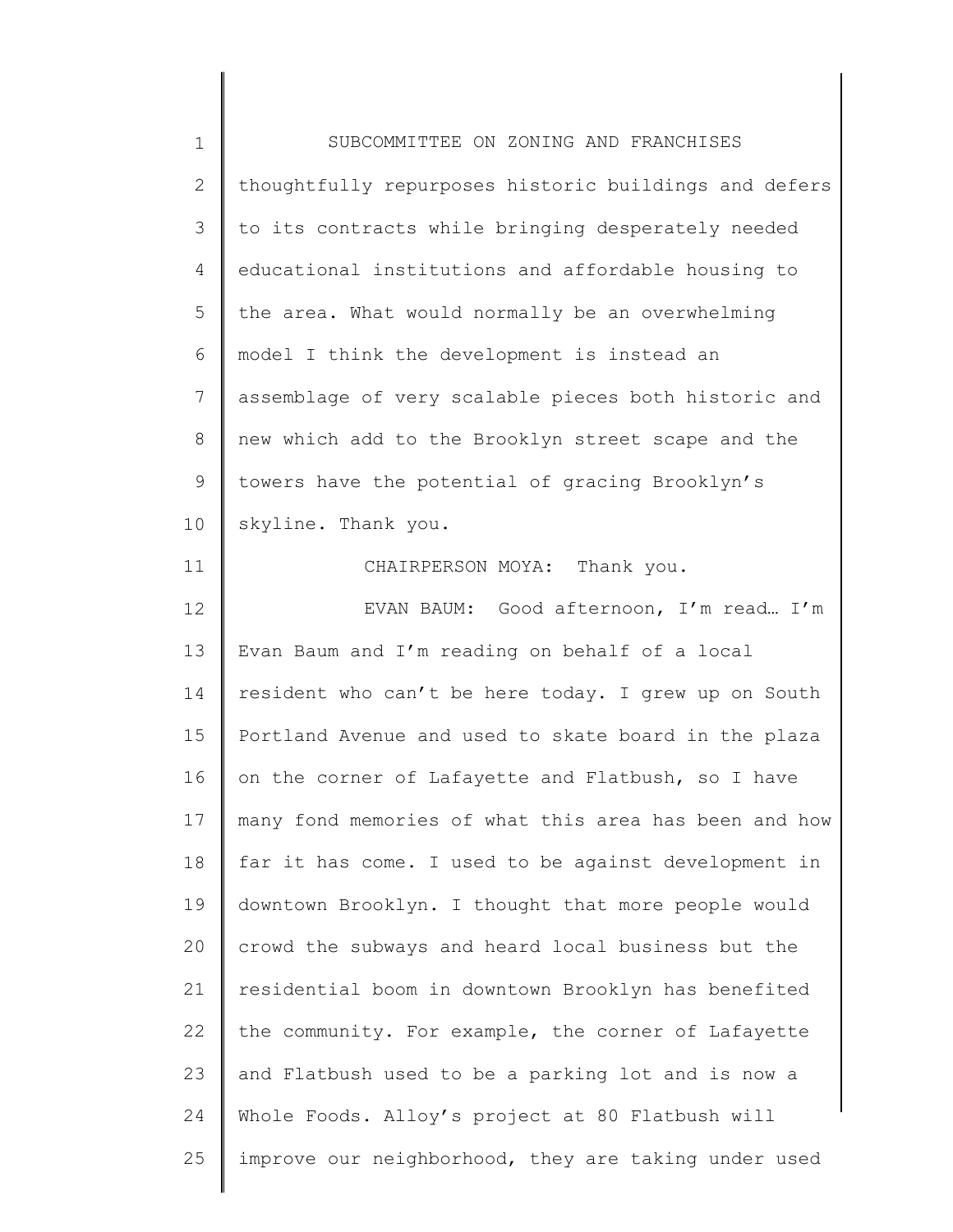1 2 3 4 5 6 7 8 9 10 11 12 13 14 15 16 17 18 19 20 21 22 23 24 25 SUBCOMMITTEE ON ZONING AND FRANCHISES properties and turning them into important cultural and educational facilities as well as providing affordable housing. There is an important distinction between what Alloy is allowed to build as of right and what they are proposing to build. As of right Alloy can build a tower that is about the same height as the Williamsburg Bank building, a tall building. This development would not include affordable housing, a school, or a cultural institution instead Alloy is proposing a building that includes 200 permanently affordable apartments, a cultural facility and an expanded elementary school. In order to include these community elements, they need approval to build additional market rate apartments, this is a win, win for the community, we will be getting community uses and more residents to support local businesses. Lastly, Jared and A.J. from Alloy live and breathe Brooklyn, their families live here, and they just built a beautiful project called One John Street. They design their projects themselves and have won multiple architectural awards. I'm confident that this development will not only be thoughtful and contextual but a great addition to the community. Thank you.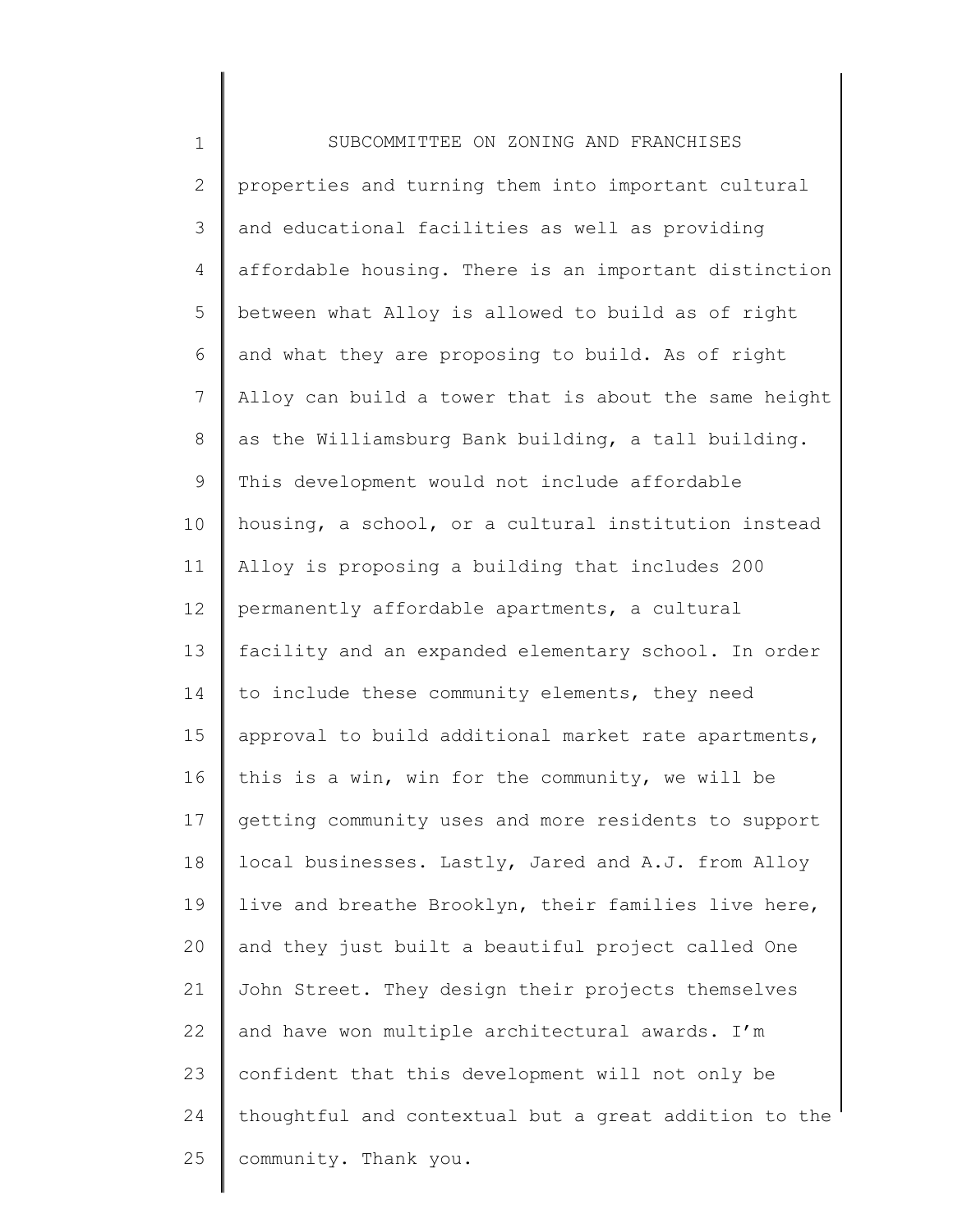| $\mathbf 1$     | SUBCOMMITTEE ON ZONING AND FRANCHISES                 |
|-----------------|-------------------------------------------------------|
| $\overline{2}$  | CHAIRPERSON MOYA: Thank you. Thank you                |
| 3               | for your testimony. We're going to take a quick pause |
| 4               | really quick but if John Crow; Alexandra Doerosta     |
| 5               | [sp?], Alexandra, Alexandra, no? Lucy Koteen; Darren  |
| 6               | Seifer; Sandra Balboza, Sandra? Just if, if you can   |
| $7\overline{ }$ | begin, I'm just going to step out for two seconds,    |
| 8               | I'll be right back but you can begin your testimony.  |
| 9               | If, if you want you can wait for me, I'll be right    |
| 10 <sup>°</sup> | back. Okay, thank you.                                |

11 12 13 14 15 16 17 18 19 20 21 22 23 24 25 LUCY KOTEEN: Is this on, yes, thank you. Thanks for the break. My name is Lucy Koteen, I live in Fort Greene for over 40 years. In some parts of the country your level of testosterone is represented by the size of your gun, in our part of the country partner it is the size of your tower that represents your virility. It is the ultimate mine is bigger than yours syndrome, out of context towers in residential neighborhoods lead to death, death of gardens, light, sky, air, and neighborhood cohesion. They lead to the death of citizen participation in government, but they increase cynicism. This project sinks to highest heaven, every part of it is the worst kind of manipulation from bringing students to testify who won't come within ten years of seeing a new school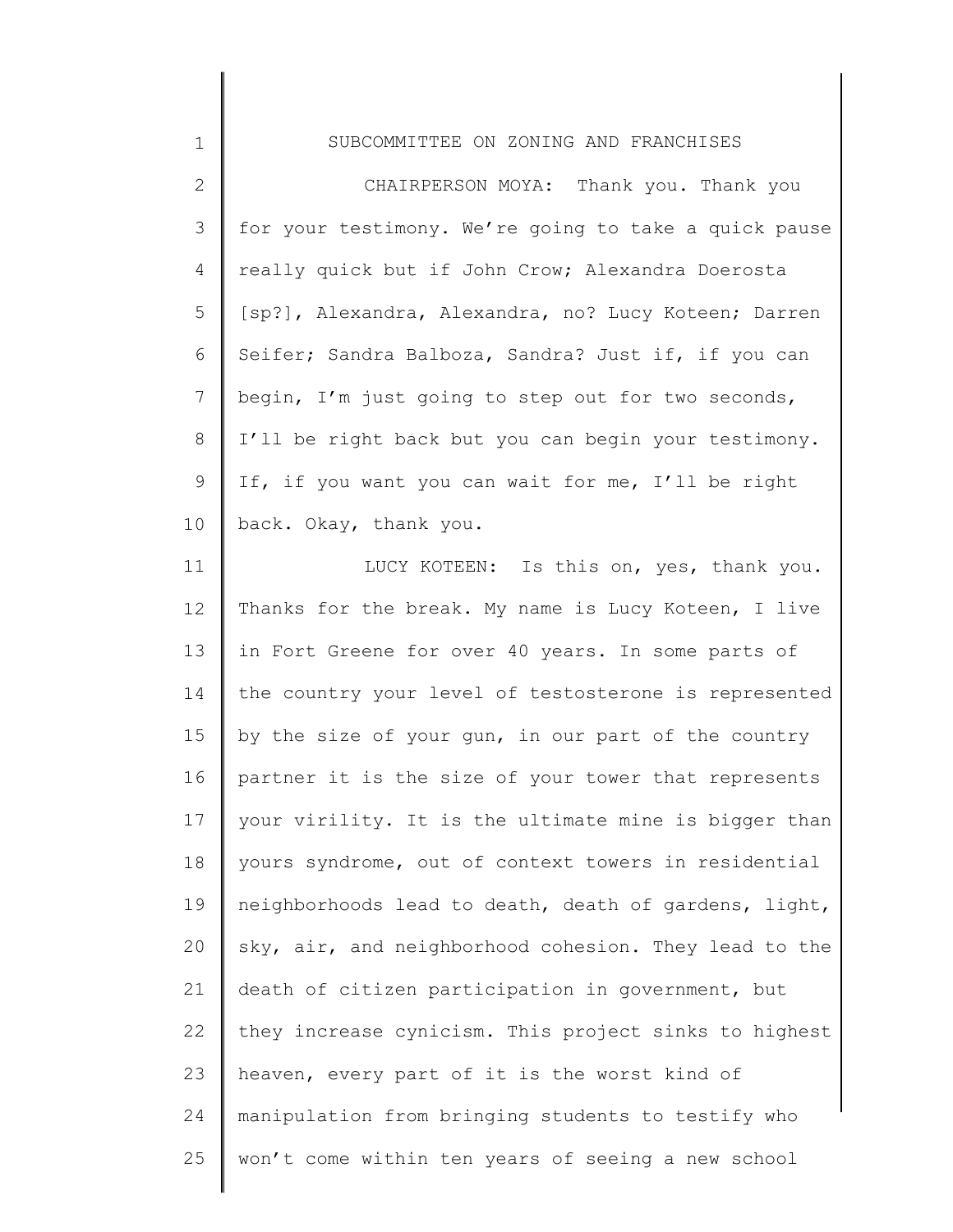1 2 3 4 5 6 7 8 9 10 11 12 13 14 15 16 17 18 19 20 21 22 23 24 25 SUBCOMMITTEE ON ZONING AND FRANCHISES realized to no mention of the several generations of students who will sit through dust, noise and abuse. To the DOE and SCA who did not provide an appropriate learning environment to these students who will suffer abuse for ten years. There is no acknowledgement that five million dollars of taxpayer money was spent to upgrade the facility when the students were moved to this location, that's five million flushed away. Everyone agrees that this is a terrible location for a primary school, that area is in the district of far more crowded, that the SCA has millions earmarked for the district and that they manipulated their own formulas to show misleading results that the 900 new apartment units will not fill up the school. No mention of the many other school children passing through the construction area who will be subjected to the same filth. Khalil Gibran is a citywide school that can be sited elsewhere. Depending on the housing market the 200 affordable units planned for stage two may never come to pass and as with every other affordable project there's likely to be a pittance of actual affordable units. One… thousands of vacant market and luxury apartments already exist with still thousands of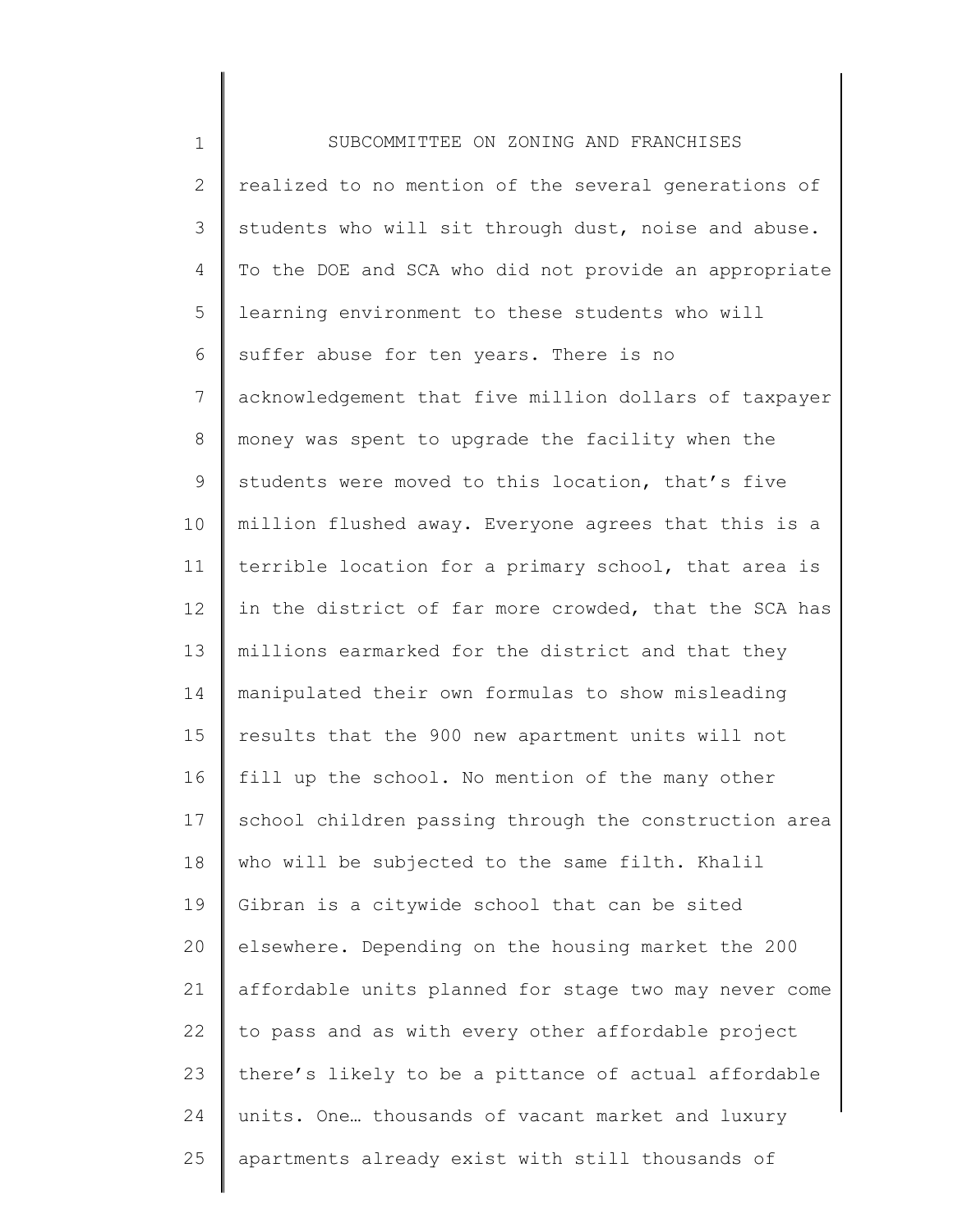1 2 3 4 5 6 7 8 9 10 11 12 13 14 15 16 17 18 19 20 21 22 23 24 25 SUBCOMMITTEE ON ZONING AND FRANCHISES units yet to come online. Then there's the tired refrain that this is a transit rich location which is basically a joke, when the part… is it… is transit rich but you can't get on the train right now and there's thousands… [cross-talk] CHAIRPERSON MOYA: Thank, thank… [crosstalk] LUCY KOTEEN: …more to come… [cross-talk] CHAIRPERSON MOYA: …you. Thank you for your testimony… [cross-talk] LUCY KOTEEN: Just vote no to this noncontextual and out of scale development and let the developer work with the current… [cross-talk] CHAIRPERSON MOYA: Thank you… [crosstalk] LUCY KOTEEN: …zoning… [cross-talk] CHAIRPERSON MOYA: Thank you, thank you very much for your testimony, thanks. DARREN SEIFER: Hi, good afternoon. My name is Darren Seifer, I live in the Fort Greene neighborhood and I am proud to say that I represent the fifth generation of my family to have lived in Brooklyn since the 1890's. I am also a member of the Rockwell Bear's Garden and I oppose this project for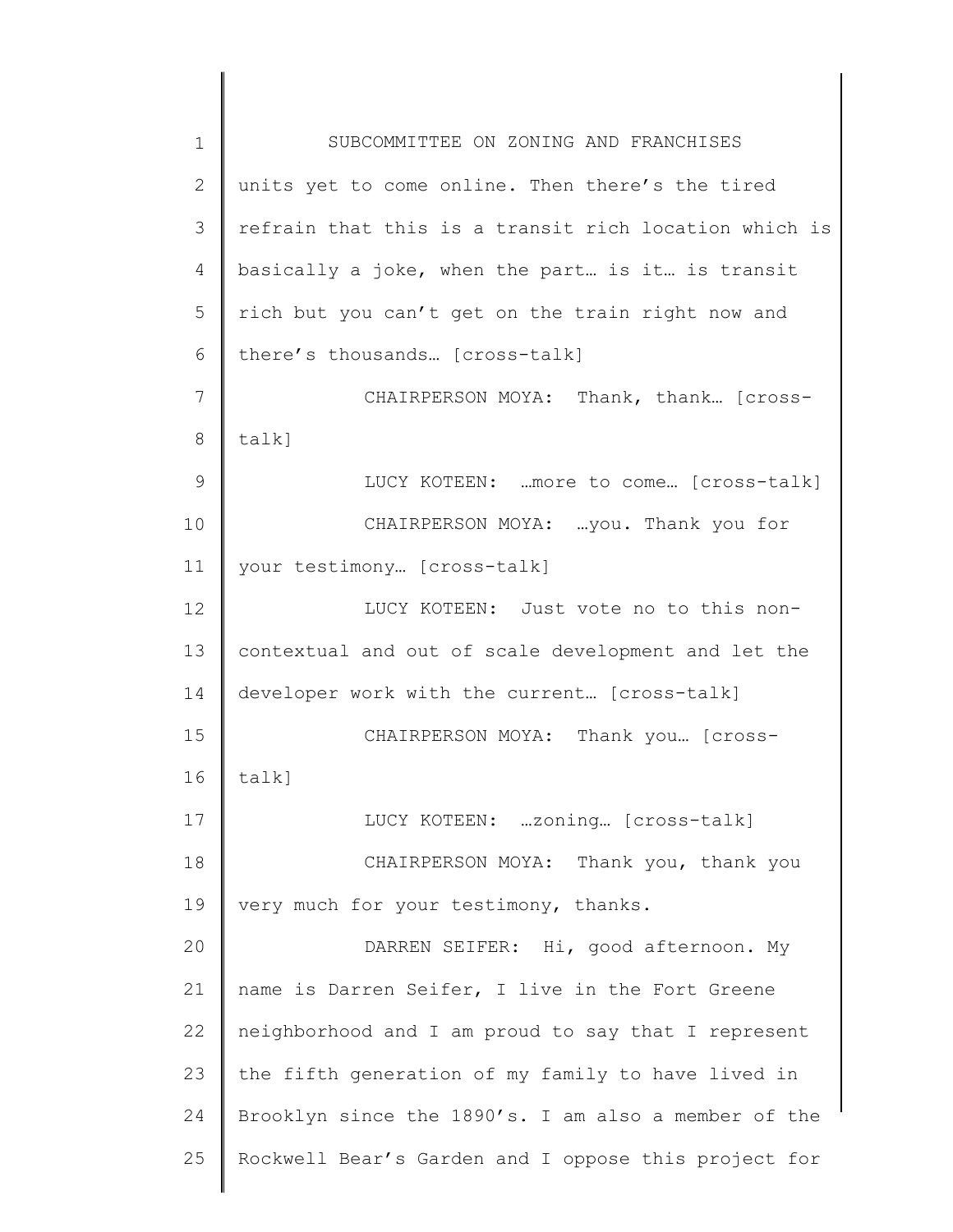| $\mathbf 1$  | SUBCOMMITTEE ON ZONING AND FRANCHISES                 |
|--------------|-------------------------------------------------------|
| $\mathbf{2}$ | a very simple reason. From the onset it would be a    |
| 3            | destructive force in our neighborhood, okay and I, I  |
| 4            | could tell you that I speak for all of my fellow      |
| 5            | garden members that we're in favor of development so  |
| 6            | long as it does just that, it develops the            |
| 7            | neighborhood. And ironically, I actually agreed with  |
| $8\,$        | someone on the last panel and, and that's also why    |
| 9            | I'm opposed to this, is that the shadows will large,  |
| 10           | largely be cast along Flatbush Avenue and once that   |
| 11           | happens we no longer have the oasis that Ron who was  |
| 12           | here before said that we that we have, our oasis      |
| 13           | will leave. Now yes, we are a bunch of gardeners and  |
| 14           | I want to make sure we're, we're not mis-             |
| 15           | characterized here, we are not just a bunch of        |
| 16           | hippies who want to have this green space where you   |
| 17           | could hug and kiss our trees, okay, we are            |
| 18           | professionals, we are members of the community, we    |
| 19           | are pillars of the community and this space really is |
| 20           | a break from our ordinary lives. It is a place for us |
| 21           | to come and relax, it is a place for us to unwind,    |
| 22           | it's a place for the public to come and unwind and it |
| 23           | is our community that gives that to us and the, the   |
| 24           | building of one building right across the street      |
| 25           | would take that all away from us and for that very    |
|              |                                                       |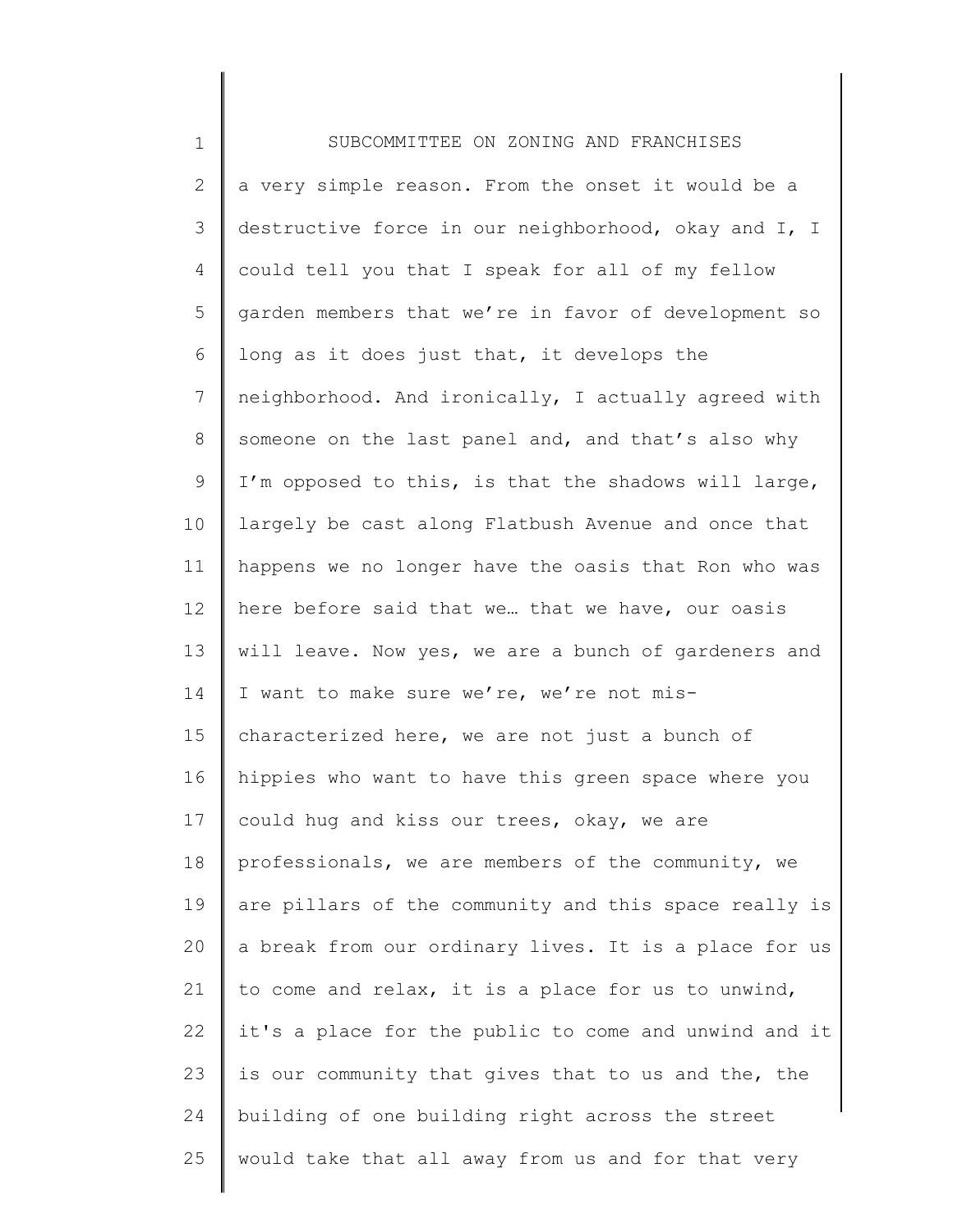1 2 3 4 SUBCOMMITTEE ON ZONING AND FRANCHISES reason that right off the bat this would be a destructive force that I oppose this and I hope you will too. Thank you.

5

6 7 8 9 10 11 12 13 14 15 16 17 18 19 20 21 22 23 24 25 CHAIRPERSON MOYA: Thank you. JOHN CROW: Hi, John Crow, I'm a Park Slope resident and I am also a community gardener with the Brooklyn Bear's. everybody has spoken so well about the, the harm that this would do to the garden. I really want to talk about the harm that these kinds of requests are doing to the community board, our city council and to, to neighbors like this. The elephant in the room here is the spot zoning requests, if the city wants to come forward with a blanket plan and really do a study about zoning, current zoning in New York City and come up with some guidelines and recommendations, make sure it's a transparent process that leads us to up zoning some neighborhoods, maybe down-zoning some neighborhoods in, in exchange that sounds great but these spot zoning requests are killing us. It's taking the time of our community boards, it's taking the time of our city council, it's the… taking the time of our residents who like myself had to take today off unpaid to be here because it means so much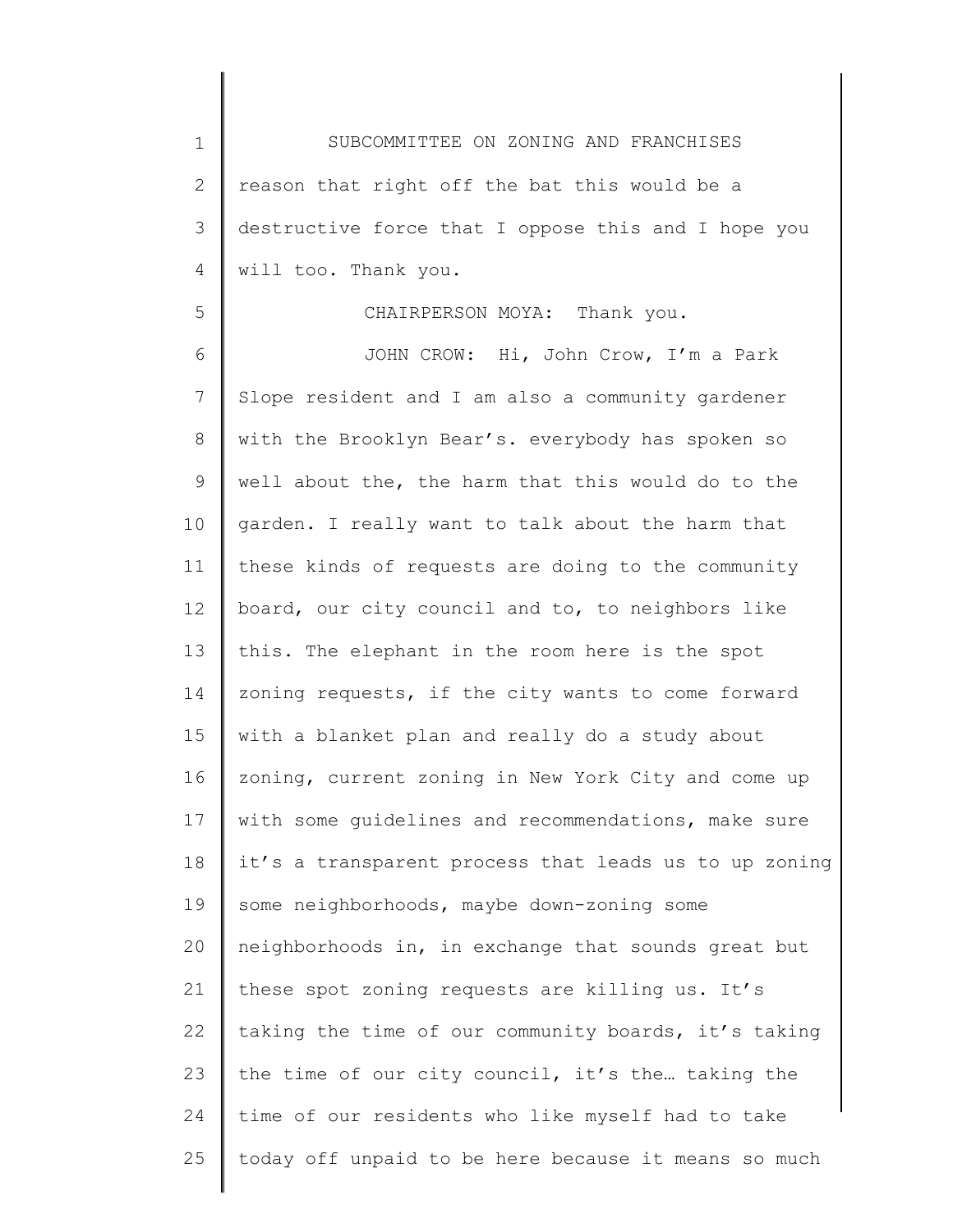| $\mathbf 1$    | SUBCOMMITTEE ON ZONING AND FRANCHISES                 |
|----------------|-------------------------------------------------------|
| $\mathbf{2}$   | to me that this not happen anymore. There needs I     |
| 3              | know it's not legal but there needs to be a           |
| 4              | moratorium on these spot zoning requests until the    |
| 5              | city actually does some city planning. It, it is it   |
| 6              | hurts us to core that is complicit with this. This    |
| $\overline{7}$ | is a horrible thing that somebody who works for a, a  |
| $8\,$          | governing body for the city is complicit with, with   |
| 9              | developers, it reminds me of Ratner, steps away from  |
| 10             | this project this city has already been abused, this  |
| 11             | neighborhood has already been abused with Atlantic    |
| 12             | Yards project, that's bringing enormous density to    |
| 13             | our neighborhood so acting like this density is       |
| 14             | proper for the because it's a transit hub, we're      |
| 15             | already overwhelming that transit hub, this needs to  |
| 16             | be stopped, you need to stop with this, this spot     |
| 17             | zoning request and somehow you need to, to lead with  |
| 18             | actual zoning for this city, this needs to stop.      |
| 19             | CHAIRPERSON MOYA: Thank you. Sure, just               |
| 20             | press the button to make sure your microphone is on.  |
| 21             | SANDY BALBOZA: I didn't say anything                  |
| 22             | yet, is it on? Okay, good afternoon. I submitted some |
| 23             | testimony that I was going to read but I'm not going  |
| 24             | to read it now and I agree I mean this was great      |
| 25             | what was said just now. So, I'm going to say this if  |
|                |                                                       |

∥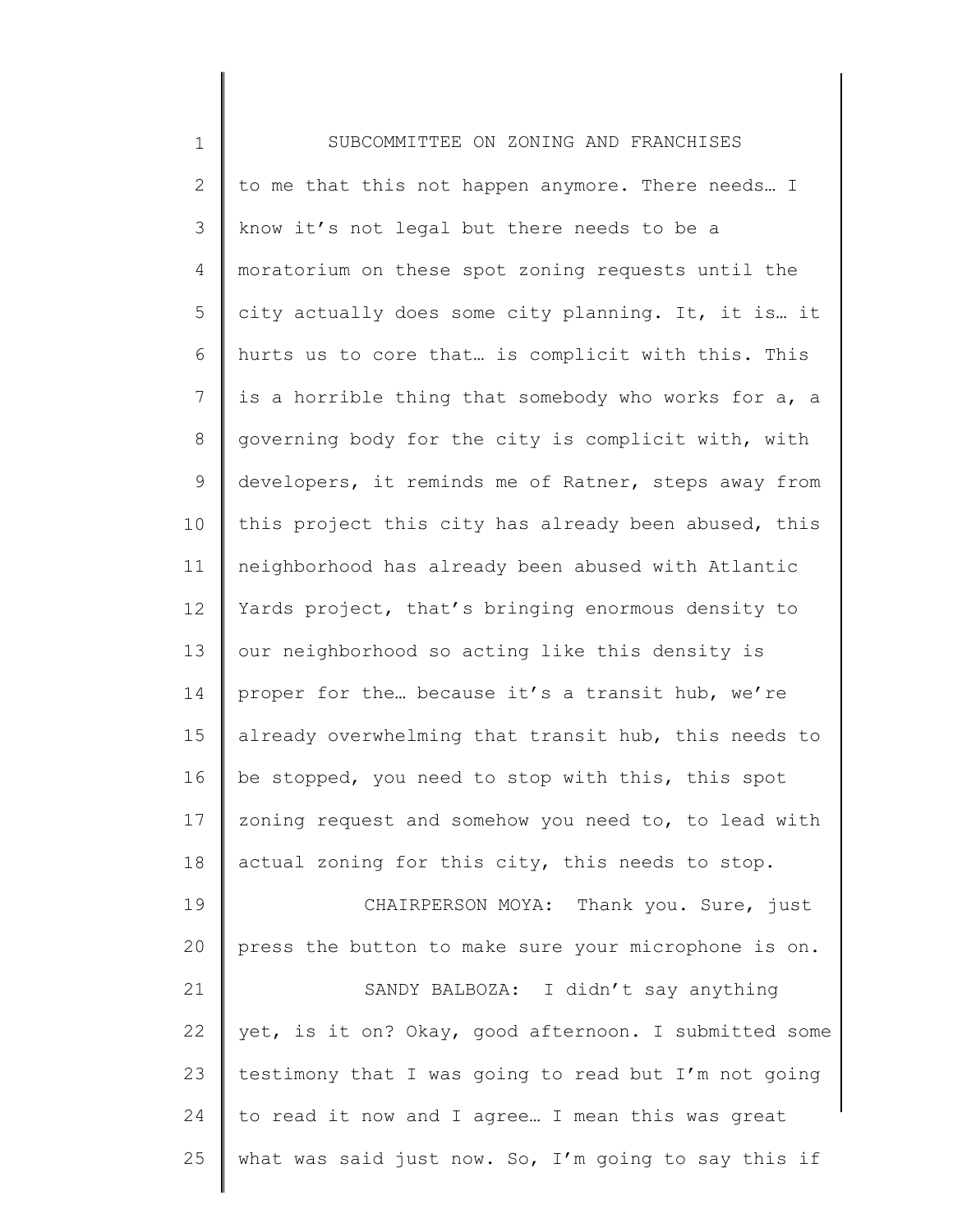| $\mathbf 1$    | SUBCOMMITTEE ON ZONING AND FRANCHISES                 |
|----------------|-------------------------------------------------------|
| $\mathbf{2}$   | the city wants to build schools and low income        |
| 3              | [cross-talk]                                          |
| $\overline{4}$ | CHAIRPERSON MOYA: If, if you could just               |
| 5              | [cross-talk]                                          |
| 6              | SANDY BALBOZA: housing [cross-talk]                   |
| 7              | CHAIRPERSON MOYA: state your name.                    |
| 8              | SANDY BALBOZA: Oh, Sandy Balboza. If the              |
| $\mathcal{G}$  | city wants to build schools and low-income housing    |
| 10             | that meets the demands of its citizens, it should not |
| 11             | be tethered to luxury development projects. This lets |
| 12             | the city off the hook for its responsibilities also   |
| 13             | it is used to convince our local elect3ed             |
| 14             | representatives to accept, accept rezoning schemes    |
| 15             | like 80 Flatbush and it's not free for the tax        |
| 16             | payers. Private developers don't build schools to     |
| 17             | improve education or to solve the affordable housing  |
| 18             | crisis, they do it to maximize their investments. We  |
| 19             | say stop subsidizing private development with 20 to   |
| 20             | 35-year tax abatements, low interest, bond funding or |
| 21             | gifts of up-zoning and, and these developers wouldn't |
| 22             | build these schools or affordable housing if they     |
| 23             | don't get those gifts. It would be more cost          |
| 24             | effective and efficient to give those deals to not-   |
| 25             | for profit housing developers and schools should be   |
|                |                                                       |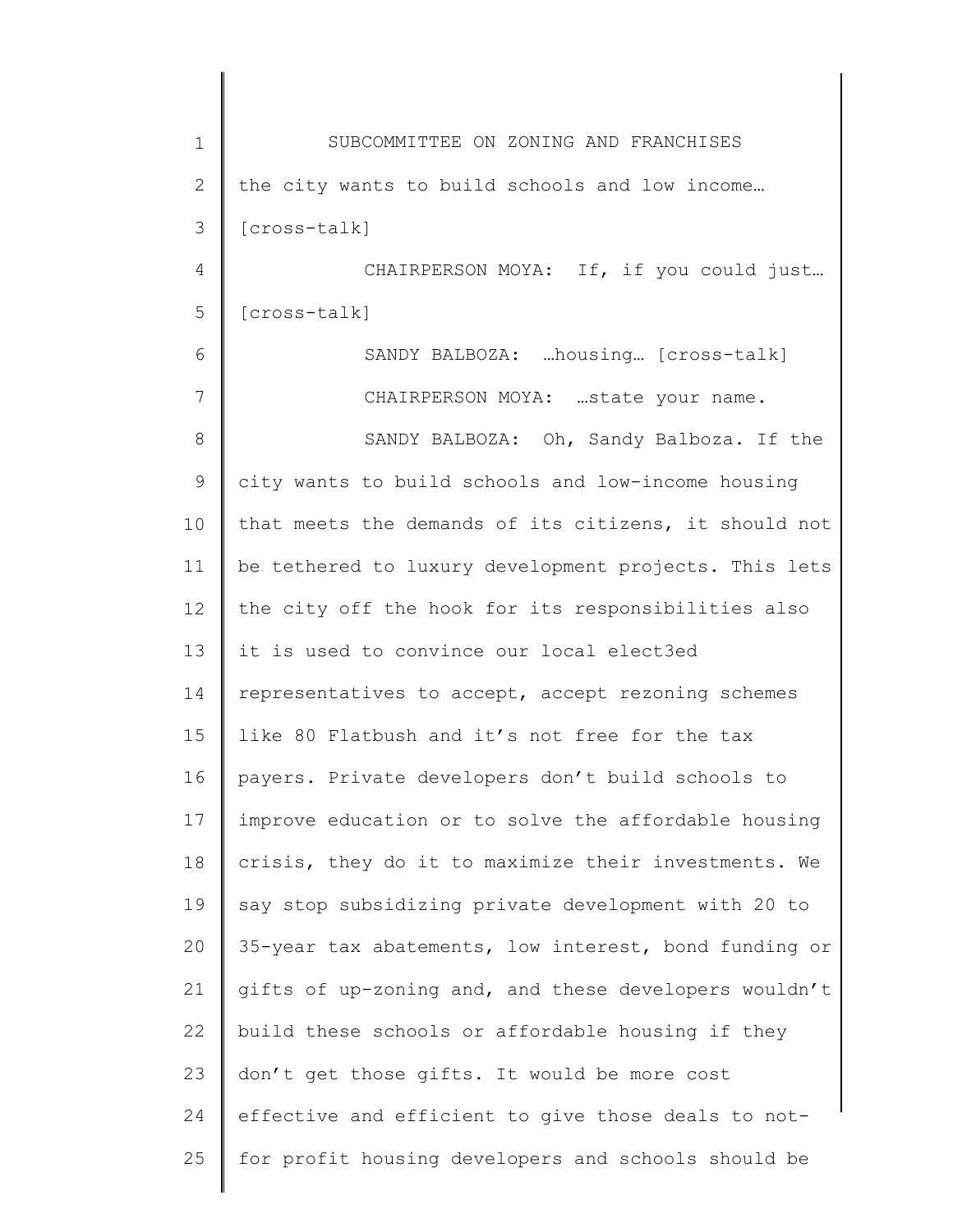1 2 3 4 5 6 7 8 9 10 11 12 13 14 15 16 17 18 19 20 21 22 23 24 25 SUBCOMMITTEE ON ZONING AND FRANCHISES built by the city with public dollars and stop giving away public land. Do I have time left? CHAIRPERSON MOYA: You can keep going. SANDY BALBOZA: I… okay, something from my testimony, Alloy and ECF are asking the city council to vote to nullify the transitional zoning protections that our communities fought for without considering the cumulative effects from the years of antic… of unanticipated new residential development and when they talk about shadows it's not just from this development it's from… you have to look at everything on, on all these issues and there's no infrastructure to support this project. CHAIRPERSON MOYA: Thank you. Thank you all for your testimony today. The next panel Benjamin Carlos Thypen, Benjamin, oh, okay. Lauren Thomas, Lauren Thomas? No. Jack Davies, Jack Davies; Athenes B a u r a… I'm sorry, I couldn't read your… so, we have Benjamin, right? Is that you? Okay, Jack… Benjamin Holberg. We can begin just please state your name and begin your testimony. BENJAMIN HOLBERG: Hello, my name is Benjamin Holberg, I'm here to read a prepared statement on behalf of my colleague David Erdman, I'm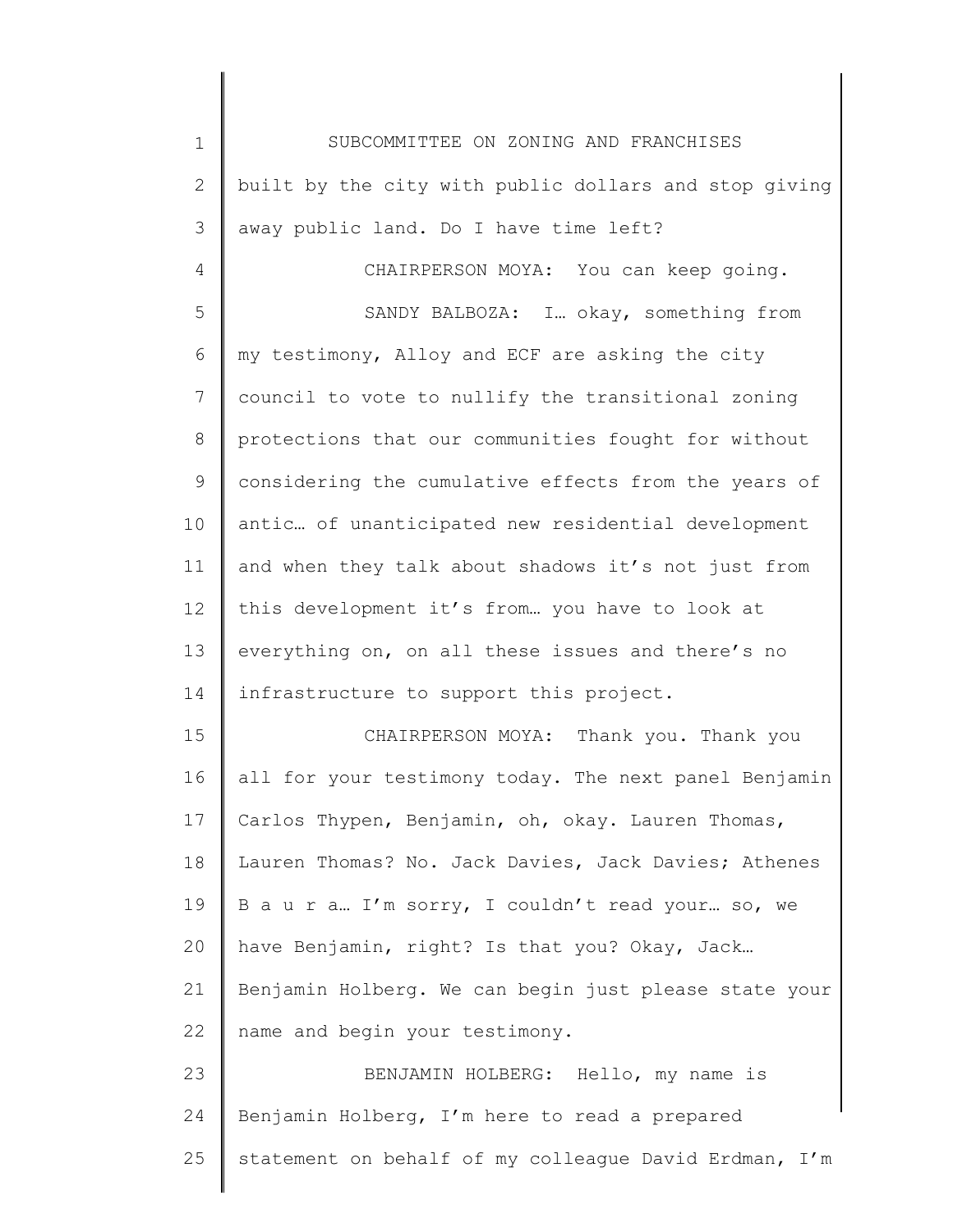1 2 3 4 5 6 7 8 9 10 11 12 13 14 15 16 17 18 19 20 21 22 23 24 25 SUBCOMMITTEE ON ZONING AND FRANCHISES a registered architect in New York State, a chartered architect in the Royal Institute of British Architects, a lead accredited professional, as well as a parent and local homeowner who supports the 80 Flatbush project. The following is David's testimony. Dear Borough Council Members, my name is David Erdman, I'm the resident of community board two and the chairperson of the graduate school of architecture and urban design at Pratt. I recently moved to the area form Hong Kong, a city that can serve as both a model and a harbinger for how places such as Brooklyn should address density. One of the particular successes in Hong Kong is how density is located by transit hubs relieving other areas in the city for resources such as open spaces and historic districts to flourish. In addition, complex mixes of programs that address both private and public needs are an economy models for their developments. 80 Flatbush offers these fundamental characteristics that exhume these sites and projects in fact lack. With Atlantic Terminal located across the street there is arguably no better transit location in the borough and by combining private development and components of housing and work space with the public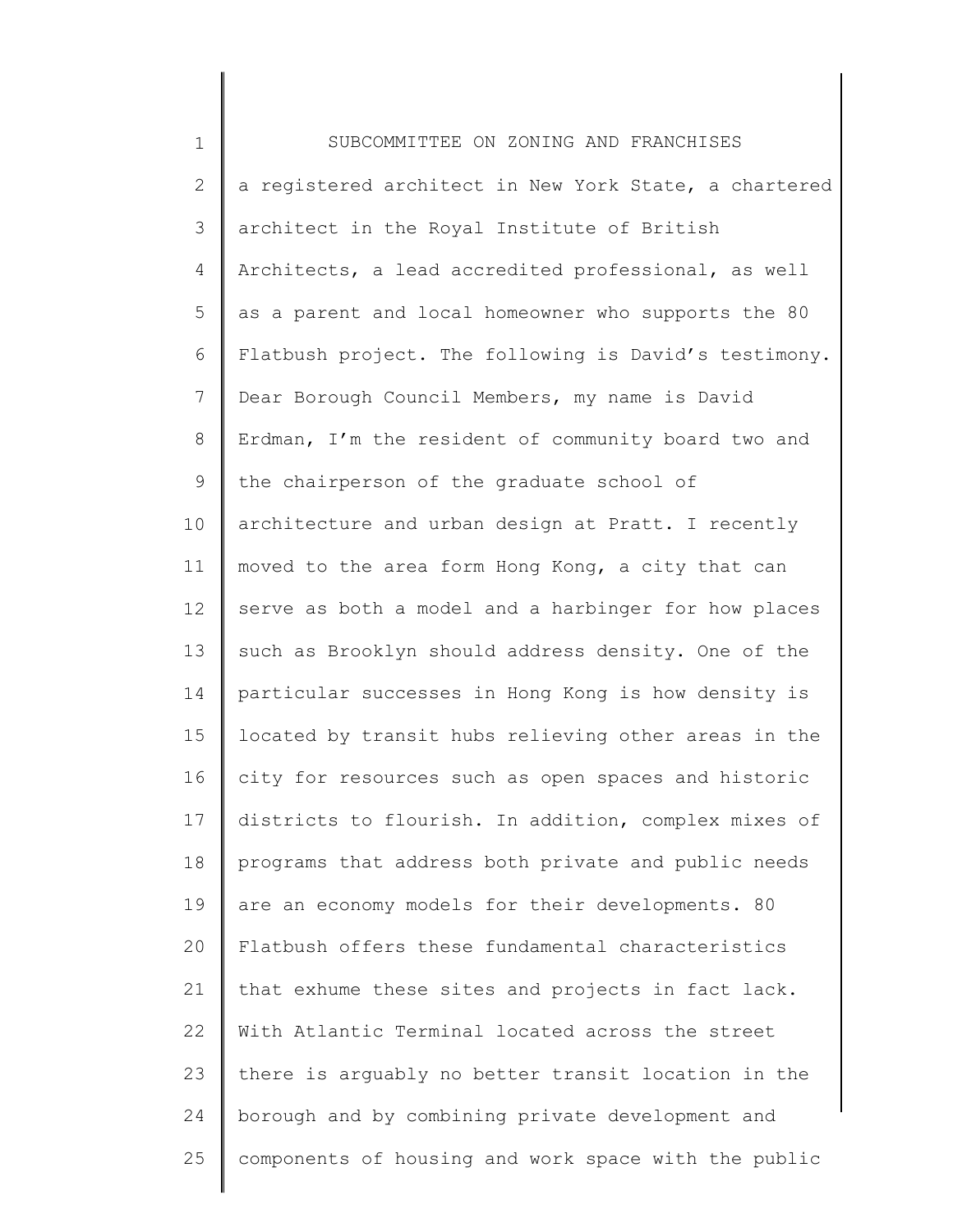| $\mathbf 1$    | SUBCOMMITTEE ON ZONING AND FRANCHISES                 |
|----------------|-------------------------------------------------------|
| $\mathbf{2}$   | elements of schools, affordable housing and cultural  |
| 3              | space the project should be served as a model of      |
| 4              | public private development. We must find ways to      |
| 5              | embrace dense development in transit rich locations   |
| 6              | as the future of Brooklyn is very much depends on     |
| $7\phantom{.}$ | it. As a professional who has studied and practiced   |
| 8              | in the fields of architecture and urban design for    |
| 9              | most of my adult life I'm also personally excited by  |
| 10             | the prospect of better architecture in downtown       |
| 11             | Brooklyn which I believe these series of buildings    |
| 12             | provide. The approach towards historic preservation   |
| 13             | is particularly laudatory and something I believe     |
| 14             | we'll be seeing more of as Brooklyn becomes a denser  |
| 15             | and as a on a personal level as a new father I am     |
| 16             | particularly pleased that one of the pieces of public |
| 17             | infrastructure in this project will be in the form of |
| 18             | a public school. Thank you.                           |
| 19             | CHAIRPERSON MOYA: Thank you.                          |
| 20             | BEN CARLOS THYPIN: Good morning or good               |
| 21             | afternoon. My name is Ben Carlos Thypin and I'm an    |
| 22             | organizer at Open New York, an independent all        |
| 23             | volunteer pro, pro-housing activist group that        |
| 24             | advocates for high opportunity neighborhood to build  |
| 25             | more housing in order to integrate those              |
|                |                                                       |

 $\begin{array}{c} \hline \end{array}$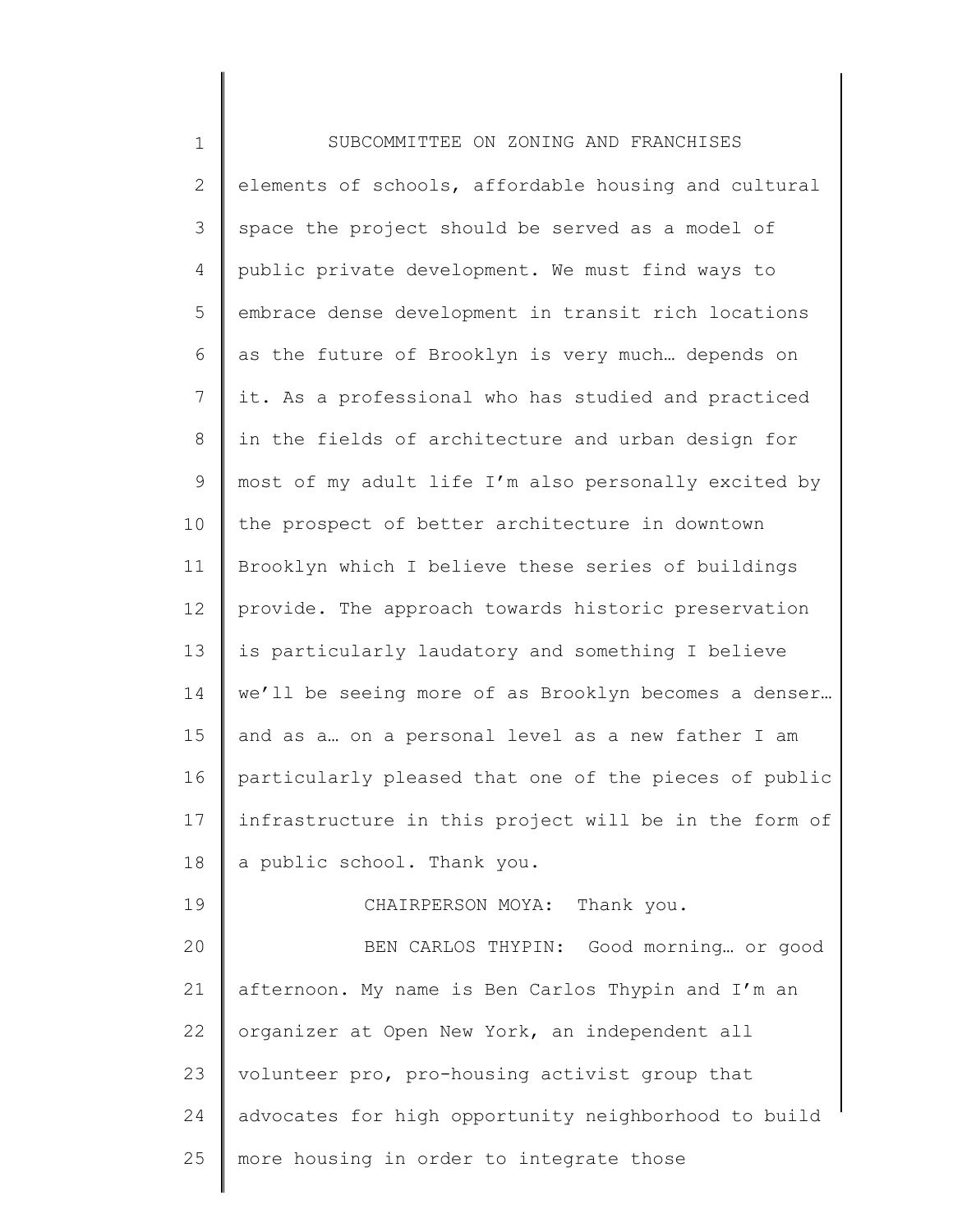1 2 3 4 5 6 7 8 9 10 11 12 13 14 15 16 17 18 19 20 21 22 23 24 25 SUBCOMMITTEE ON ZONING AND FRANCHISES neighborhoods, take pressure off of gentrified neighborhoods and lower overall rents. Our group has been advocating for this project for months because it achieves all of those goals. Our members who have expressed support for this project range from residents of the immediate community to residents of places like Bed Stuy and Crown Heights who are concerned that if more housing isn't constructed in downtown Brooklyn would be residents of 80 Flatbush will come and displace them with their more neighbors. No matter where in the city our members currently reside we all view our housing market holistically and as, as a result cannot help but conclude that lower income neighborhoods have been bearing a disproportionate burden of our housing supply growth over the last several decades. Just a few weeks ago Council Members Reynoso and Lander publicly stated that they would like to see whiter and wealthy communities up-zoned. Council Member Carlina Rivera took two courageous steps in the direction of more equitable up-zoning last week when she approved a virtually unprecedented up-zoning of a residential land in wealthy Kips Bay and approved the unit square tech hub rejecting a down-zoning push by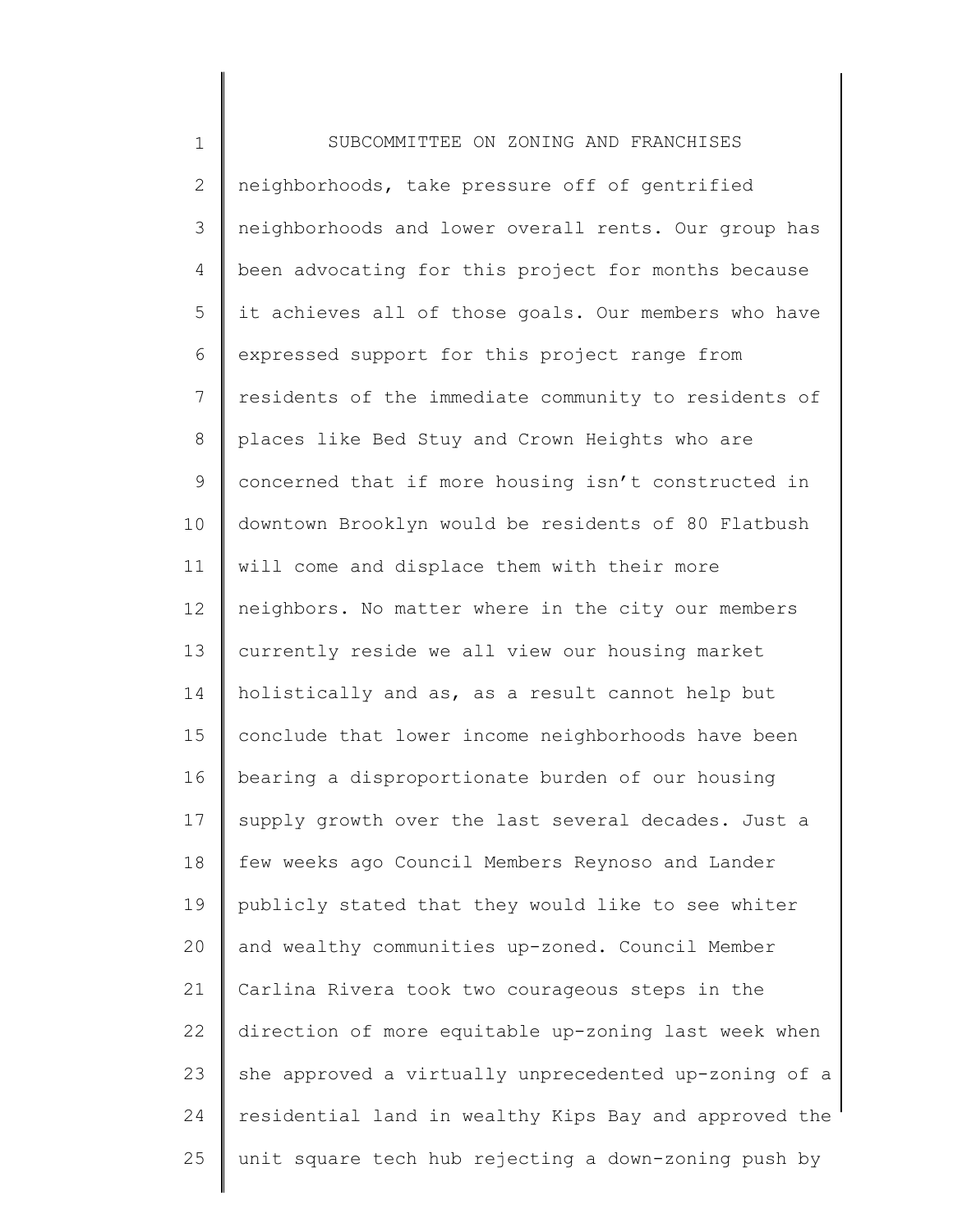1 2 3 4 5 6 7 8 9 10 11 12 13 14 15 16 17 18 19 20 21 22 23 24 25 SUBCOMMITTEE ON ZONING AND FRANCHISES wealthy homeowners in Greenwich Village in the process. The opposition to 80 Flatbush is similar to the opposition that fought the unit square tech hub, wealthy homeowners who at best seek to maintain the aesthetics of their neighborhood, their views, parking and property values and at worse seek to maintain the ethnic in class composition of their neighborhood that they gentrified over the past several decades. Relax, while we don't doubt the sincerity of the historical reverence Boerum Hills that's been expressed the reality is that Boerum Hill was invented by first rate gentrifiers in the 1960's and if there's anything historic about it, it's the history of displacement of the low-income people that lived there before its current residents. When our members made these points at the series of public hearings we were met with boos, hissing and derision for our youth, incomes, renter status and areas of residents and origin. I raise these experiences not to engender sympathy for our members, we enjoy calling out the hypocrisy of wealthy homeowners who think they're being progressive by denying people homes but to expose the exclusionary motives of the opposition. The bottom line is that we need to build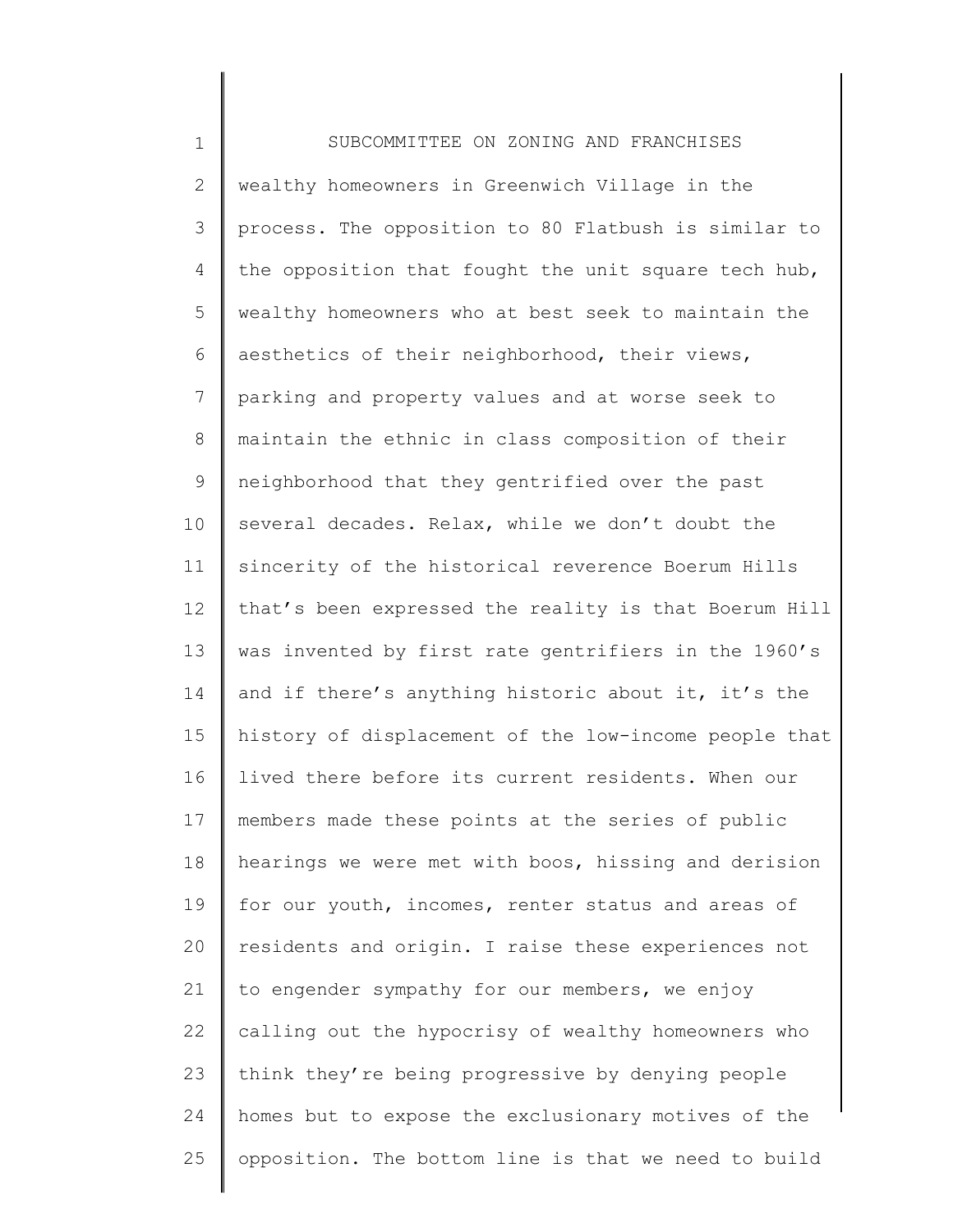| $\mathbf 1$ | SUBCOMMITTEE ON ZONING AND FRANCHISES                 |
|-------------|-------------------------------------------------------|
| 2           | more housing of all types everywhere but especially   |
| 3           | hot neighborhoods, high opportunity neighborhoods     |
| 4           | like downtown Brooklyn and Boerum Hill. Rezoning      |
| 5           | wealthier neighborhoods will not only be practically  |
| 6           | beneficial to our low-income neighborhoods by         |
| 7           | capturing demand that would otherwise be displaced to |
| 8           | lower income neighborhoods will make it politically   |
| 9           | easier to build housing inclusively in other          |
| 10          | neighborhoods. We urge [cross-talk]                   |
| 11          | CHAIRPERSON MOYA: Thank you [Cross-                   |
| 12          | talk]                                                 |
| 13          | BEN CARLOS THYPIN: Thank you [Cross-                  |
| 14          | talk]                                                 |
| 15          | CHAIRPERSON MOYA: Thank you for your                  |
| 16          | testimony, thank you.                                 |
| 17          | JACK DAVIES: Good afternoon, thank you                |
| 18          | for convening this hearing and for the chance to      |
| 19          | testify. My name is Jack Davies, I'm the Policy and   |
| 20          | Campaigns Manager at Transportation Alternatives. I'm |
| 21          | here to voice our support for this project, New York  |
| 22          | City needs growth that encourages public transit use, |
| 23          | walking and bicycling instead of driving and we feel  |
| 24          | especially strongly that this project is the          |
| 25          | responsible approach to the development in downtown   |
|             |                                                       |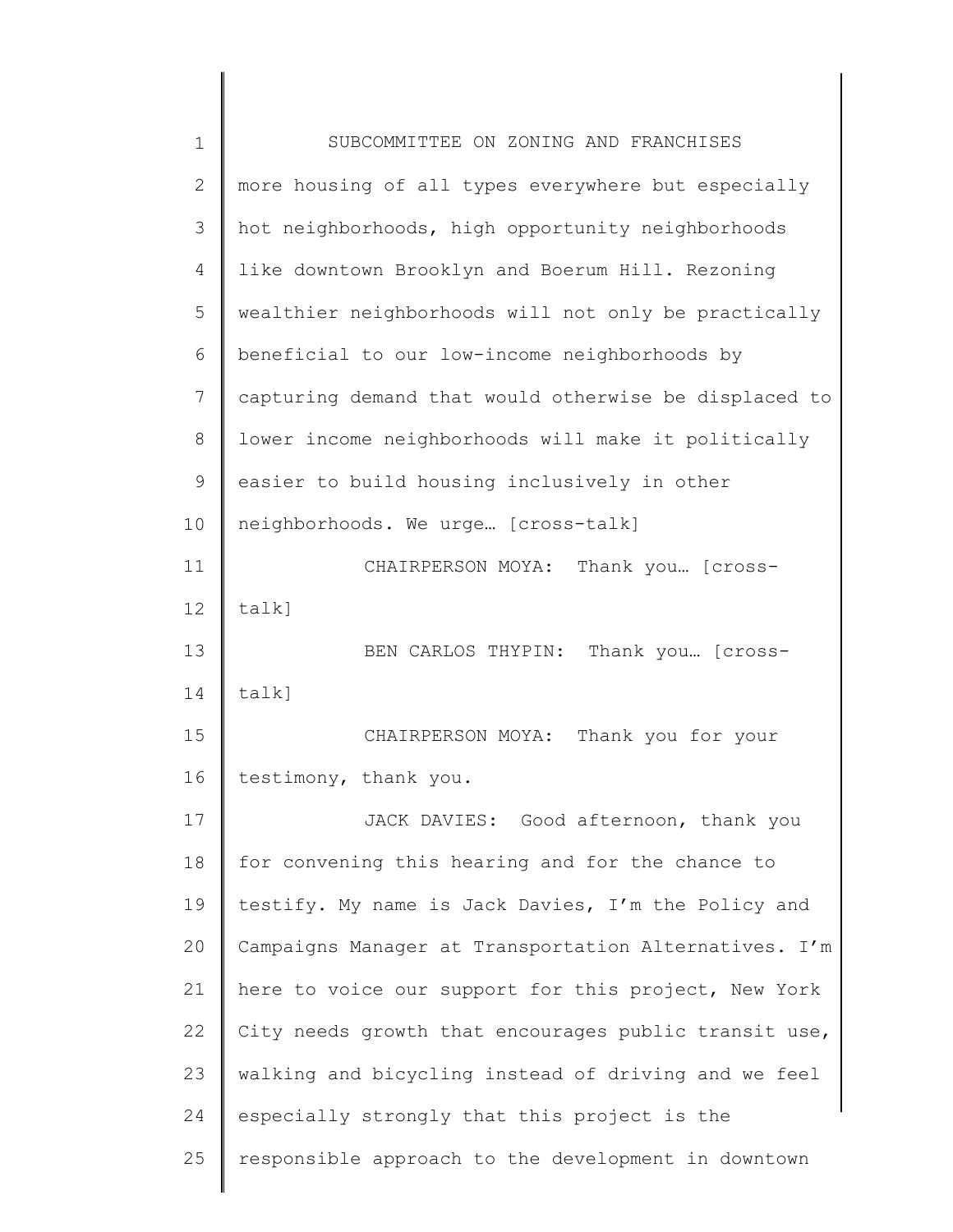| $\mathbf 1$    | SUBCOMMITTEE ON ZONING AND FRANCHISES                 |
|----------------|-------------------------------------------------------|
| $\mathbf{2}$   | Brooklyn. 80 Flatbush is one block away from Atlantic |
| 3              | Terminal, Brooklyn's largest transit hub meaning that |
| 4              | there are more than 28 subway, bus and LIRR lines     |
| 5              | that are easily accessible from the project. Indeed,  |
| 6              | it is one of the most public transit rich sites in    |
| $7\phantom{.}$ | all of New York City, but research has shown that     |
| 8              | when the supply of parking is increased the demand to |
| 9              | drive also increases even when driving isn't          |
| 10             | critical. This in turn leads to increased traffic     |
| 11             | congestion, slower bus speeds, increased air          |
| 12             | pollution and compromised pedestrian and bicycle      |
| 13             | safety all across the city. As traffic congestion,    |
| 14             | safety and pollution reach crisis levels in New York  |
| 15             | we should not be encouraging development that         |
| 16             | needlessly puts more cars on the road. 80 Flatbush    |
| 17             | would set an important precedent in downtown Brooklyn |
| 18             | and other transit rich outer borough developments not |
| 19             | only in development best practices but in             |
| 20             | prioritizing people over motor vehicles. As the       |
| 21             | population of New York continues to grow and safe,    |
| 22             | sustainable and equitable space becomes more and more |
| 23             | scarce transit-oriented development must be a         |
| 24             | priority at 80 Flatbush and in high density and       |
| 25             | transit sufficient areas beyond. Thank you.           |
|                |                                                       |

∥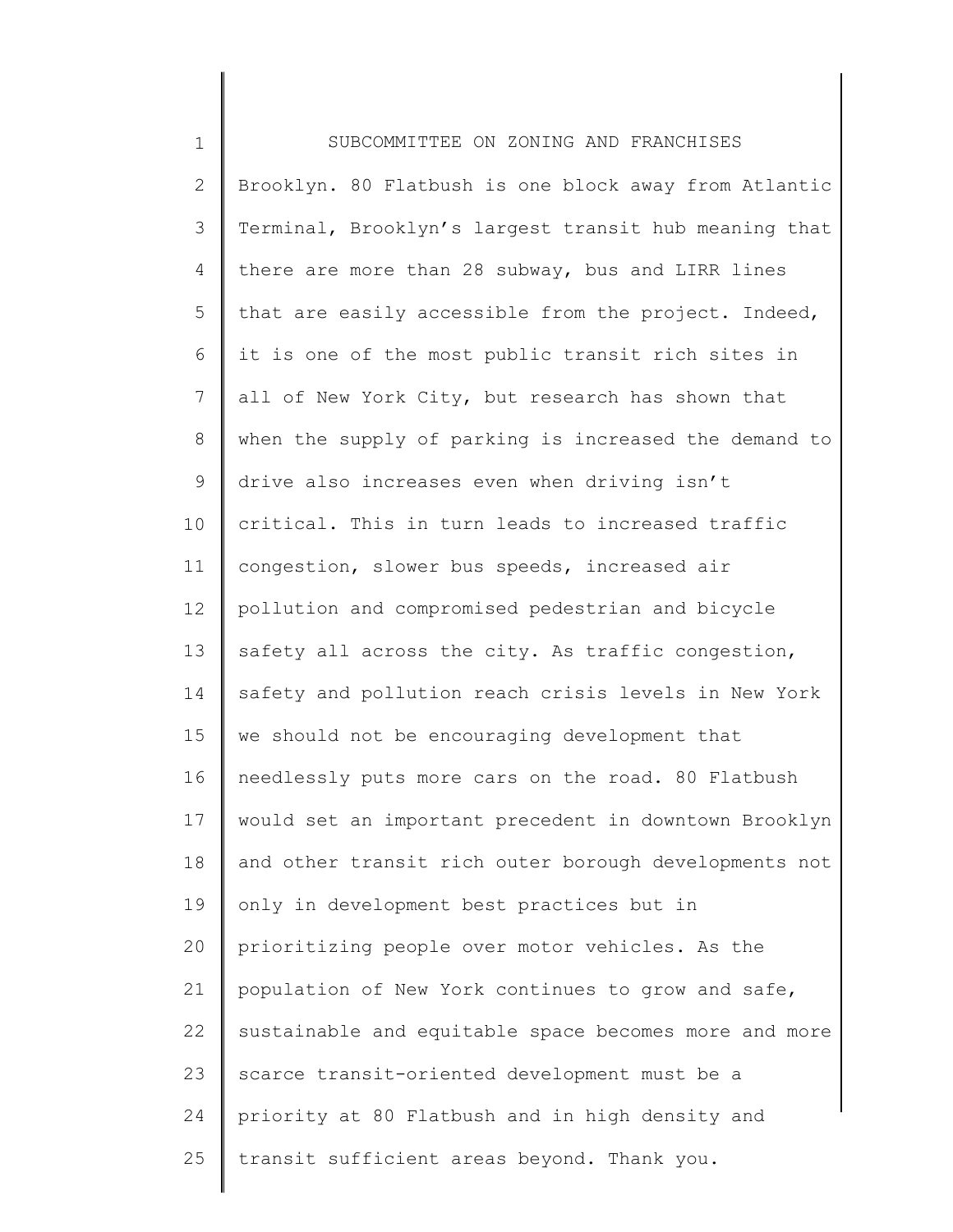| $\mathbf 1$    | SUBCOMMITTEE ON ZONING AND FRANCHISES                 |
|----------------|-------------------------------------------------------|
| $\mathbf{2}$   | ATHENES BAUZA: Hello, my name is Athenes              |
| $\mathcal{S}$  | Bauza, I'm a residential sales agent with Brown,      |
| 4              | Harris, Stevens for the last ten years. Thank you for |
| 5              | hearing this statement in support of 80 Flatbush. The |
| 6              | team is primarily positioned in Brooklyn, we average  |
| $\overline{7}$ | 50 rentals a year with the majority as landlord       |
| 8              | representatives on the listing side. A large          |
| $\mathsf 9$    | percentage of our rentals are brownstone Brooklyn     |
| 10             | neighborhoods surrounding downtown Brooklyn including |
| 11             | BOerum Hill, Fort Greene, Clinton Hill and Cobble     |
| 12             | Hill. I'm here today to share my team's experience    |
| 13             | working on these markets and specifically the effect  |
| 14             | of downtown Brooklyn housing development has had on   |
| 15             | residential rent rates. As the surge of new           |
| 16             | residential development has occurred in downtown      |
| 17             | including 300 Ashland, the Nevins, Hoyt and Horn to   |
| 18             | name a few we've seen significant drops in private    |
| 19             | owners' rents across, across all of these             |
| 20             | neighborhoods and even into other neighborhoods of    |
| 21             | North Brooklyn. In some cases, on luxury end          |
| 22             | apartments over 8,000 a month, landlords have         |
| 23             | incurred a drop of 20 percent in monthly rents.       |
| 24             | Additionally, we used to rely on a three to five      |
| 25             | percent built in increase in leases, but tenants are  |
|                |                                                       |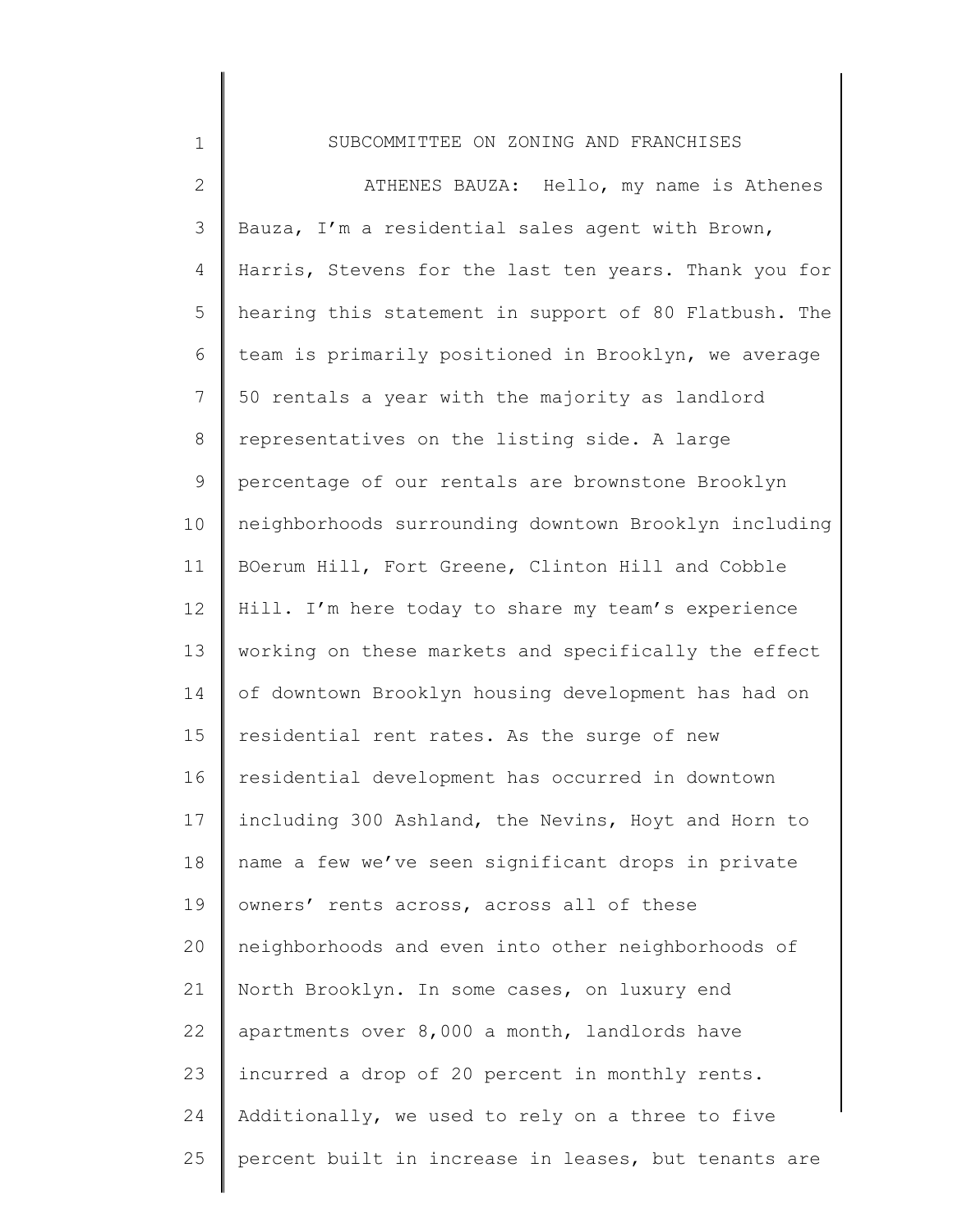1 2 3 4 5 6 7 8 9 10 11 12 13 14 15 16 17 18 19 20 21 22 23 24 SUBCOMMITTEE ON ZONING AND FRANCHISES now easily negotiating two and three-year fixed rent leases due to lower traffic and less demand at previous price points. This is due mostly to competitive rents and amenities provided in these new developments as well as built in incentives at lease singings such as gift cards, one or two months free or lower security deposits. While this trend towards lower rents can be challenging for homeowners it is hugely beneficial to renters. New York City has a housing crisis with rent, growth, outpacing, income growth, homelessness at an all-time high and family incomes stretched thin. The problem is fixable with an increase in housing as we've seen in downtown Brooklyn, prices will stabilize to a more manageable affordable level for more of the population. 80 Flatbush is a part of this story, by adding 900 units of new housing to this transit rich area it will chip away at our housing supply demand imbalance. It is for this reason Alloy's commitment to affordable units, education and cultural centers that I believe these are the kinds of projects we should promote as a city. CHAIRPERSON MOYA: Thank you. Thank you

for your testimony. The next panel Cheryl Depriest,

25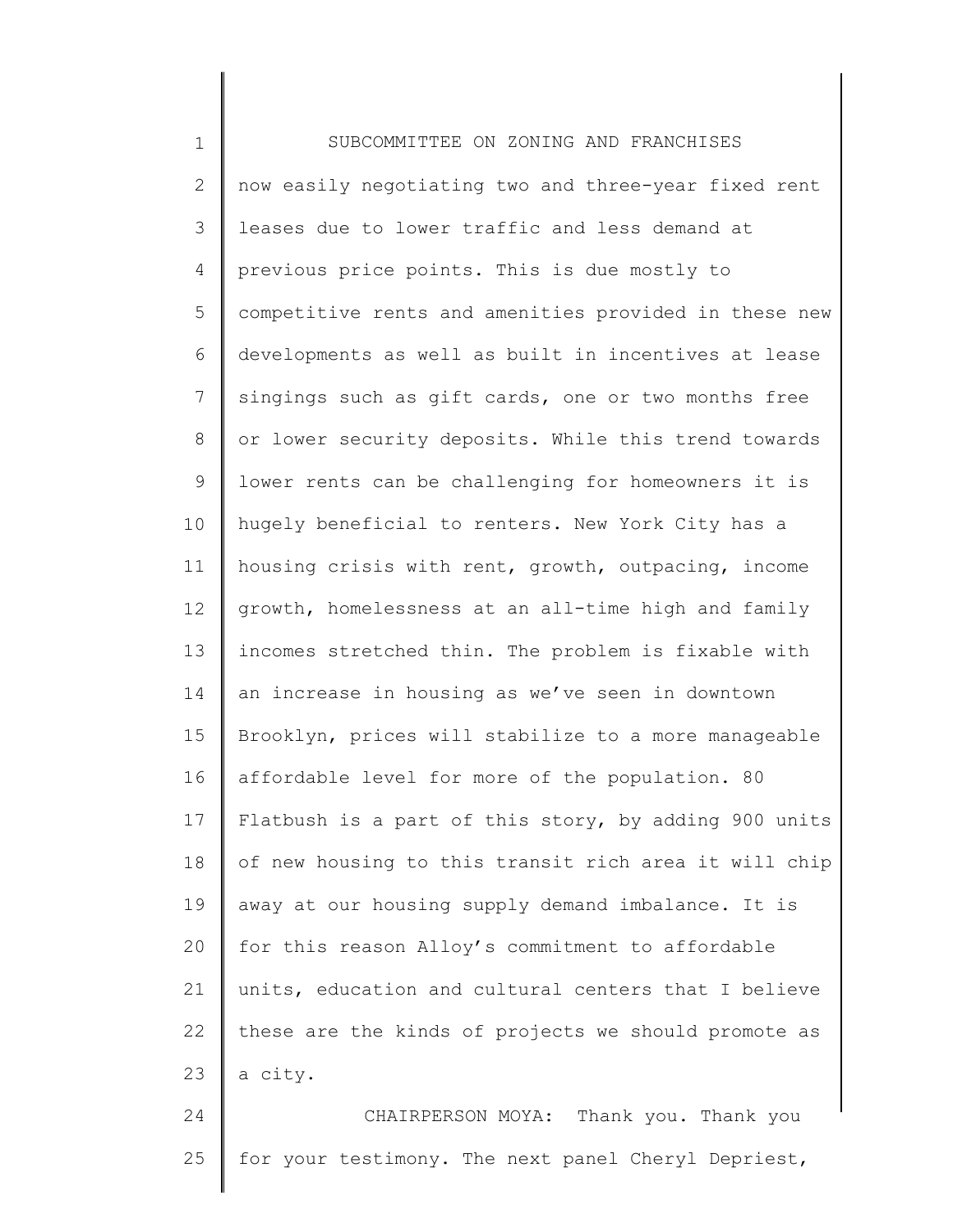1 2 3 4 5 6 7 8 9 10 11 12 13 14 15 16 17 18 19 20 21 22 23 24 25 SUBCOMMITTEE ON ZONING AND FRANCHISES Cheryl? Irene Vansike, Slyke, Irene... oh, there you go, okay. Peter Bray, Peter? Eileen Boxer, Eileen, sorry. This is… Claire, Claire Angelic, yep, okay. Thank you, you may, may begin just state your name and… [cross-talk] IRENE VAN SLYKE: Okay… [cross-talk] CHAIRPERSON MOYA: …and start your testimony… [cross-talk] IRENE VAN SLYKE: …my name is Irene Van Slyke, a community gardener but I'm not talking about that today. I join many others in their opposition to the proposed zoning text and map amendment from a C6- 2 to a C6-9 district. I'm sorry that Councilman Member Levin is not here to, to listen that he should honor the zoning that was agreed to in… [cross-talk] CHAIRPERSON MOYA: Just, just to interrupt… [cross-talk] IRENE VAN SLYKE: …2004… [cross-talk] CHAIRPERSON MOYA: …we're going to stop, he, he is coming back he just had a, a press conference about his bill that's downstairs so he is… [cross-talk] IRENE VAN SLYKE: Oh, okay… [cross-talk] CHAIRPERSON MOYA: …he is coming.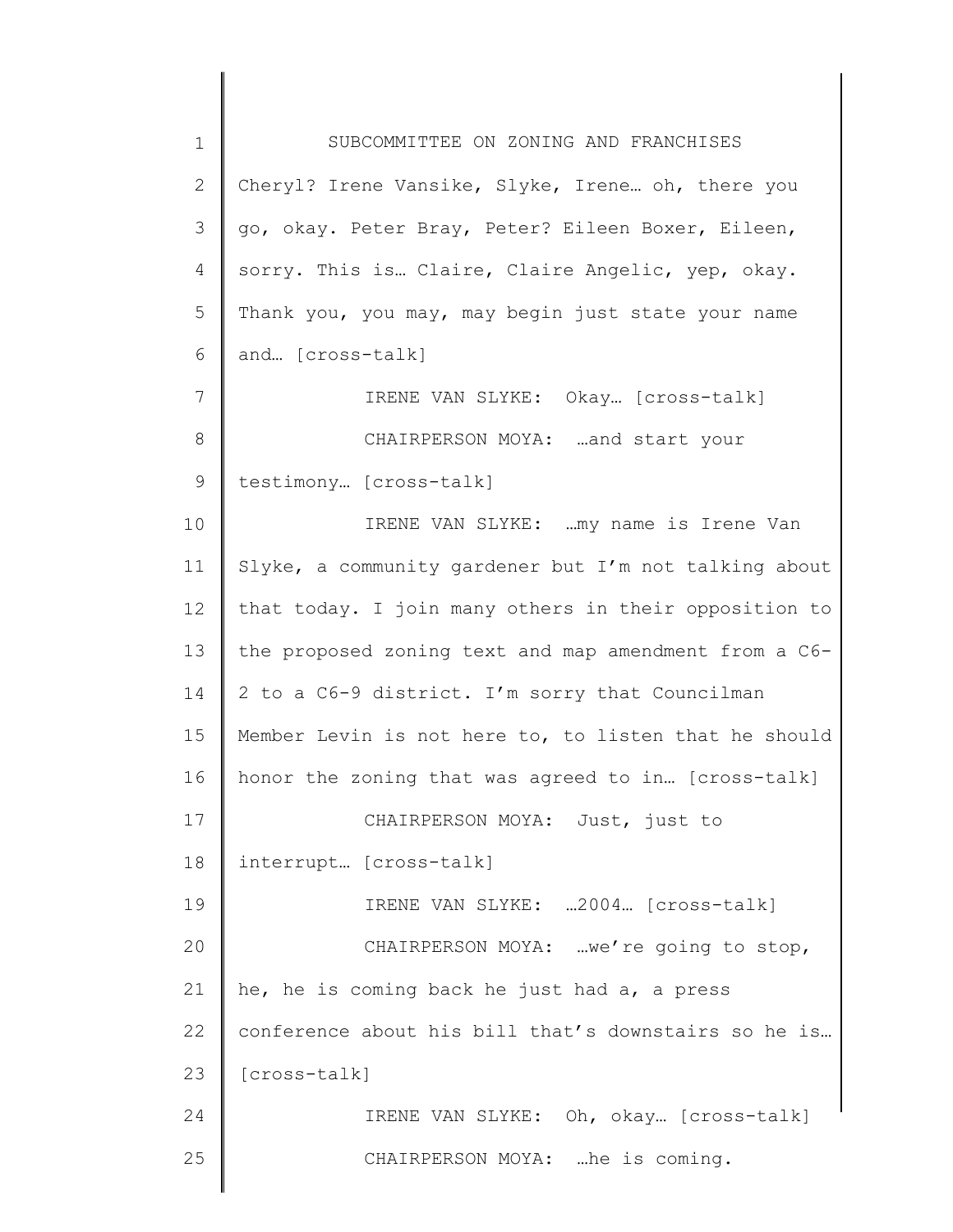## SUBCOMMITTEE ON ZONING AND FRANCHISES

1

2 3 4 5 6 7 8 9 10 11 12 13 14 15 16 17 18 19 20 21 22 23 24 25 IRENE VAN SLYKE: Okay, thank you. In 2004 Boerum Hill residents were promised that if they approved more density they would be protected from up-zonings such as 80 Flatbush that would destroy the character of the neighborhood and to go back on that promise in Boerum Hill is to erode community support of any rezoning efforts going on in New York City. 80 Flatbush is an out of scale development that City Planning itself states on its website that it's appropriate for midtown business districts. What is really upsetting is that New York City Department of City Planning has put together a plan with one developer without making public who and what and how those… the… who… making public how and who will benefit from this plan and thank you Council Member Moya for saying that it seems that the system is rigged to enrich developers at our expense while ordinary citizens are left to fight each other over crumbs, thank you. there's a lack of transparency regarding the kinds of tax abatements and incentives being offered to enrich this developer and others without any accountability. For decades the city has offered substantial subsidies to build higher to spur economic development but instead of new businesses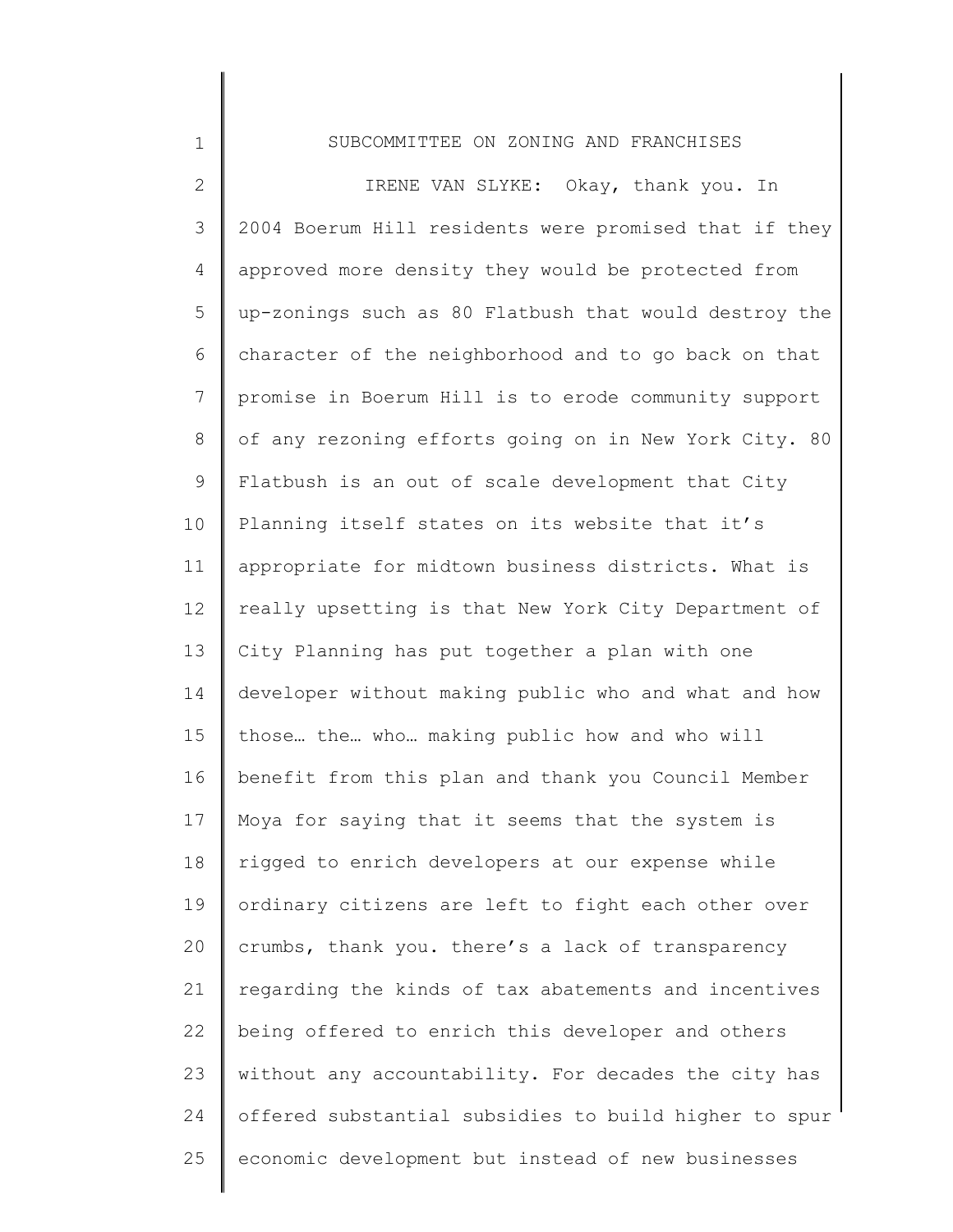1 2 3 4 5 6 SUBCOMMITTEE ON ZONING AND FRANCHISES moving into metro-tech it's full of city and state agencies paying rent. We all know that many of the high rises built for high income tenants are empty. Anyway, and I hope that you will vote against this plan so thank you.

CHAIRPERSON MOYA: Thank you.

7

8 9 10 11 12 13 14 15 16 17 18 19 20 21 22 23 24 25 PETER BRAY: My name is Peter Bray and I am speaking for the Brooklyn Heights Association to oppose this rezoning. There could be no issue that we need affordable housing, schools and community facilities but we should not have all of them on this small site. A rezoning of this site to a FAR of 18 represents a zoning overkill. Some of the project's amenities are desirable such as a new Khalil Gibran Academy but only if the project is scaled down to a density more appropriate to its residential context. A good place to start would be to eliminate the elementary school promoted by ECF, it does too little to remedy the 3,000-seat deficit in downtown Brooklyn since the project's 900 units of housing will fill at least two thirds of its seats. All the amenities loaded on this site impose too high a cost placing 74 and 38 story towers along State Street violates a transitional zoning requirement that City Planning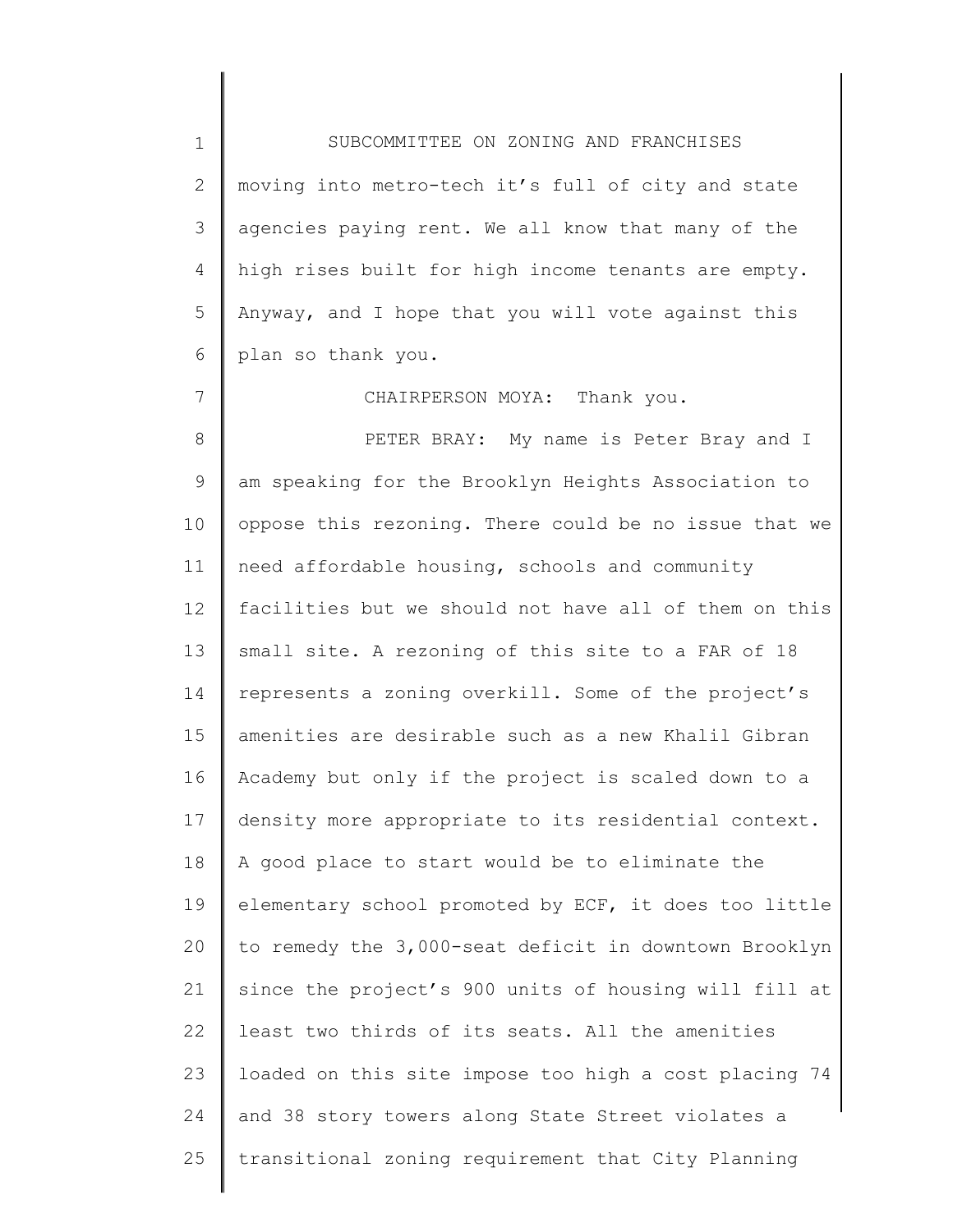| $\mathbf 1$    | SUBCOMMITTEE ON ZONING AND FRANCHISES                         |
|----------------|---------------------------------------------------------------|
| $\mathbf{2}$   | itself champions. Worse yet, it sets a precedent for          |
| 3              | the next wave of developments nearby. From our                |
| $\overline{4}$ | perspective this project reflects the city's                  |
| 5              | misguided approach which increasingly relies upon             |
| 6              | developers to fund new schools, public parks and              |
| 7              | affordable housing. The result has been an                    |
| 8              | impoverished public realm populated by decrepit parks         |
| 9              | and public housing and unreliable transit while the           |
| 10             | city has become a haven for the wealthy. We call upon         |
| 11             | the city council to re-examine this policy. It can            |
| 12             | start by rejecting this rezoning application and              |
| 13             | taking a fresh approach to meeting the needs of               |
| 14             | downtown Brooklyn. Thank you.                                 |
| 15             | EILEEN BOXER: My name is Eileene Boxer.                       |
| 16             | We must not locate a loading dock on State Street,            |
| 17             | it's a narrow single lane road with parking on both           |
| 18             | sides, this block of State Street is heavily                  |
| 19             | trafficked with a continuous stream of cars passing           |
| 20             | through at all hours of the day and evenings, it is           |
| 21             | the only street besides Atlantic Avenue that runs             |
| 22             | East from the East River to Flatbush Avenue and it            |
| 23             | is the only release of congestion that is now                 |
| 24             | steadily a steady problem on 3 <sup>rd</sup> Avenue. Alloy is |
| 25             | proposing to place their loading dock on this small           |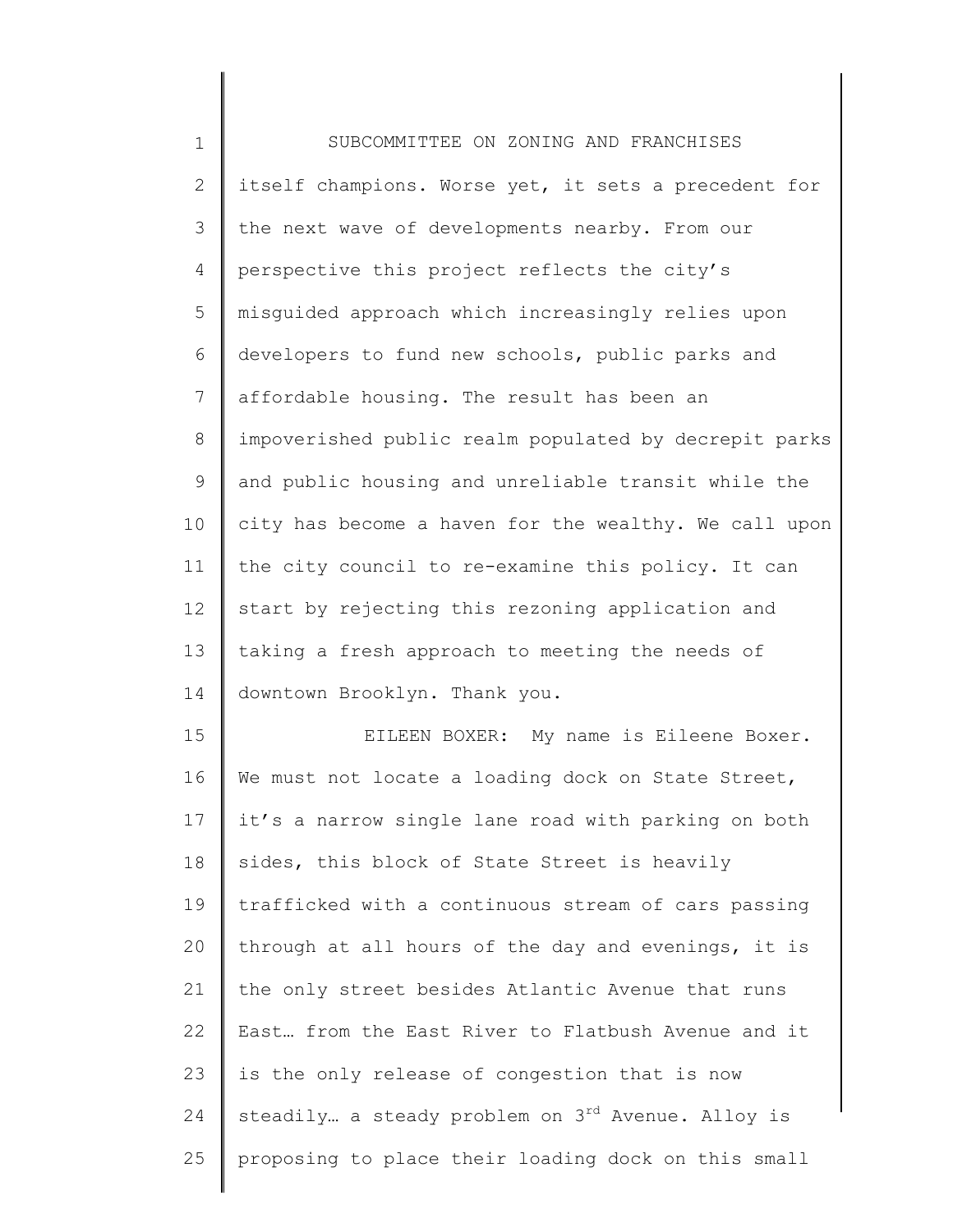1 2 3 4 5 6 7 8 9 10 11 12 13 14 15 16 17 18 19 20 21 22 23 24 25 SUBCOMMITTEE ON ZONING AND FRANCHISES street in front of our homes. Alloy assumes that this small residential block will be able to support a continuous load of deliveries for one, retail; two, corporate; three, residential and four, school needs and their development. It has assumed that lines of school buses, lines of sanitation trucks and 16 wheeler delivery trucks will be able to park on this quite street to safely deliver and pick up children, clean up tons and tons of garbage and efficiently deliver large loads of products and moving items at all hours from five a.m. to who knows when almost every day without impeding the already now steady flow of necessary traffic and current sanitation and delivery loads. I have lived on this block of State Street since 1980 and have witnessed an increase in activity on this street for the last 38 years, a lot has changed but it's still a quiet and peaceful place to live. I fear the magnitude of this development with all that Alloy is developing is demanding of us and the street will change our quality of life significantly and from the very first meetings with Alloy two years our priority to them was to remove the loading dock off of State Street, they have only adjusted the design to narrow its entrance which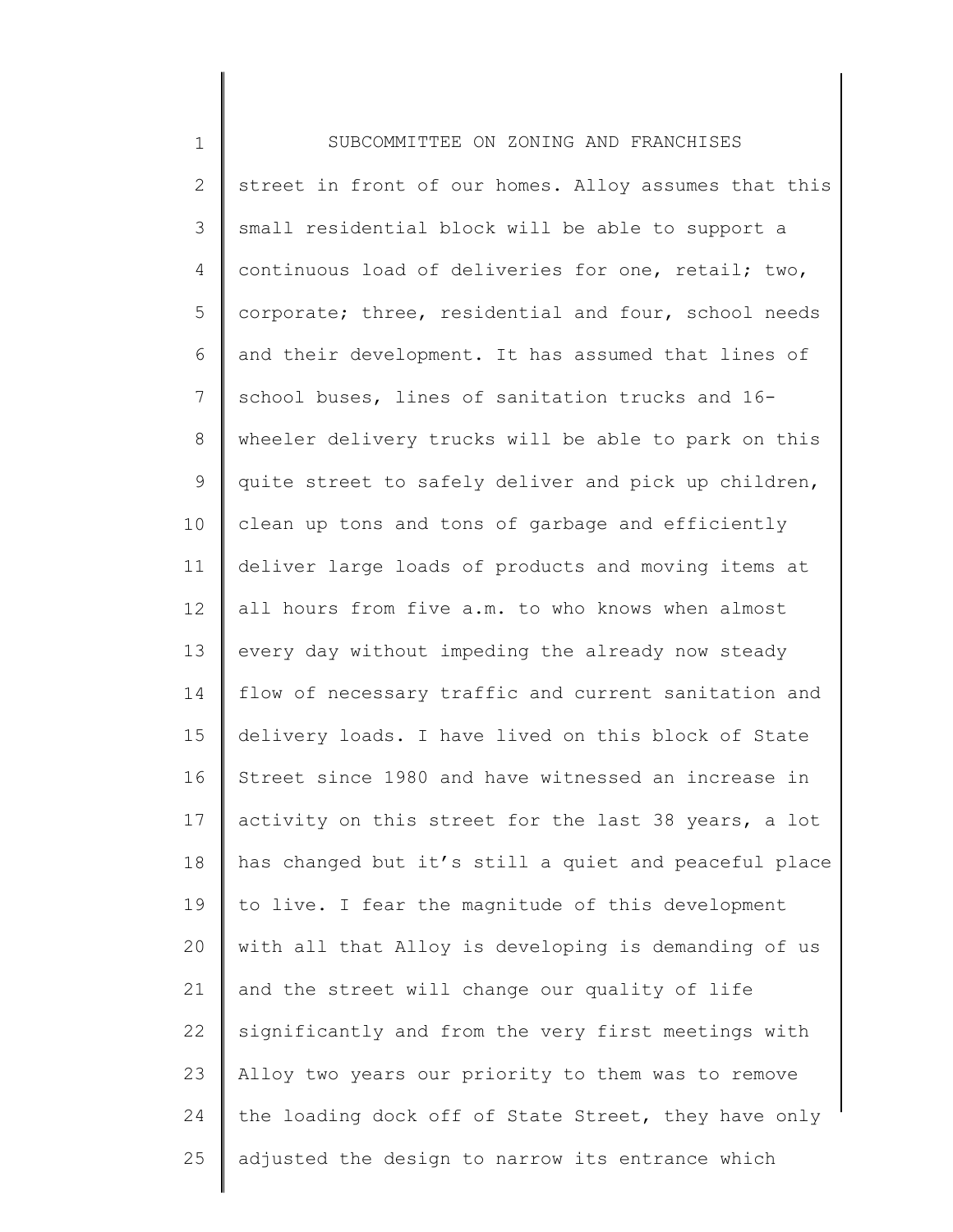| $\mathbf 1$ | SUBCOMMITTEE ON ZONING AND FRANCHISES                 |
|-------------|-------------------------------------------------------|
| 2           | would in fact be worse because of the enormous scale  |
| 3           | of this project resulting in an even worse street     |
| 4           | side scenario for traffic flow, school children and   |
| 5           | unlivable conditions for the residents of this block. |
| 6           | Thank you.                                            |
| 7           | CHAIRPERSON MOYA: If you can just push                |
| 8           | the [cross-talk]                                      |
| 9           | CLAIRE ANGELICA: Which way [cross-talk]               |
| 10          | CHAIRPERSON MOYA: the small button,                   |
| 11          | thank you.                                            |
| 12          | CLAIRE ANGELICA: I'm Claire Angelica,                 |
| 13          | I've lived in Boerum Hill for 40 years arriving       |
| 14          | during the age of urban blight and flight. We were    |
| 15          | not wealthy but with hard work we created a           |
| 16          | community, this was pure sweat equity. We weathered   |
| 17          | the economic downturns of the 70's and 80's forming   |
| 18          | block associations, BIDS and merchant's associations  |
| 19          | partnering with officials and agencies, growing       |
| 20          | gardens, resurrecting parks and playgrounds, we       |
| 21          | fought crime and drugs, at nights we walked together  |
| 22          | as block watchers, we advocated for our public        |
| 23          | schools, fostered the arts, initiated tutoring        |
| 24          | programs, planted trees, we collaborated in opening a |
| 25          | drop in center for the homeless and supportive        |
|             |                                                       |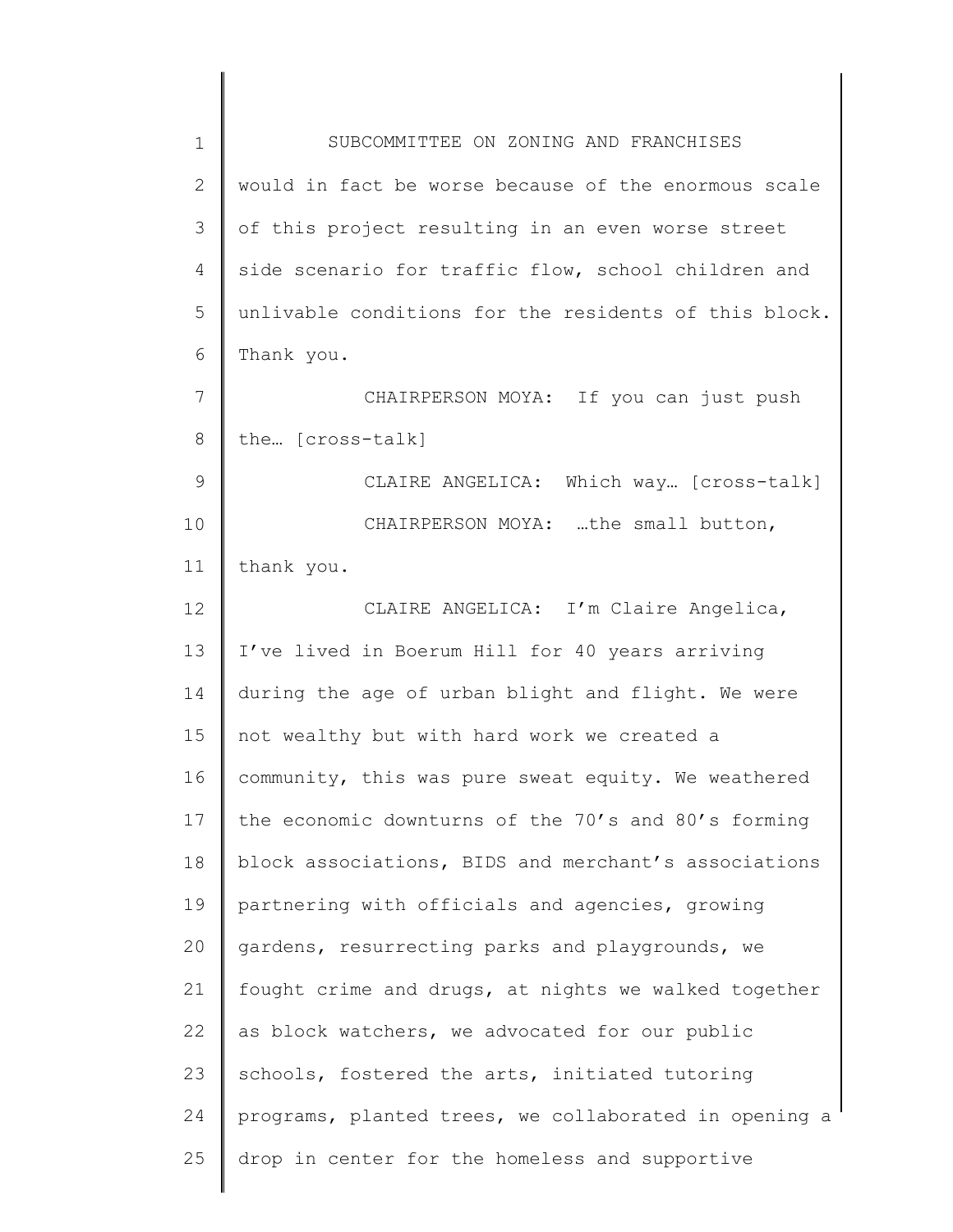| $\mathbf 1$    | SUBCOMMITTEE ON ZONING AND FRANCHISES                 |
|----------------|-------------------------------------------------------|
| $\overline{2}$ | housing for the needy. We created homes and rentals,  |
| 3              | we try to attract business and development when no    |
| $\overline{4}$ | one wanted us, we are no strangers to expansion and   |
| 5              | change. As tides turned we advocated for sensible     |
| 6              | development so that our graceful scaled buildings     |
| 7              | would blend into downtown. In 2004 the CPC backed the |
| 8              | model to blend Boerum Hill to downtown in order to    |
| 9              | protect the historic nature of this area. 80 Flatbush |
| 10             | is a flawed conception, a red herring calling it      |
| 11             | downtown when it's Boerum Hill, offering amenities in |
| 12             | quotes in exchange for height and bulk, a boon dog    |
| 13             | with an inflated FAR bestowing on Alloy decades of    |
| 14             | tax abatements ultimately financed by the public. we  |
| 15             | must maintain the character of Boerum Hill and all    |
| 16             | residential areas in Brooklyn. neighborhoods are the  |
| 17             | life blood of New York; 80 Flatbush will set a poor   |
| 18             | precedent for the entire city. I ask the council to   |
| 19             | reject Alloy Development's plan for 80 Flatbush.      |
| 20             | CHAIRPERSON MOYA: Thank you. The next                 |
| 21             | panel we will have David Lowin, he's not here? Simon  |
| 22             | David; Eric Spencer; Adrian Deveny; Jill Montague,    |
| 23             | Jill? No. Garrick Jones. Thank you, you may begin,    |
| 24             | state your name.                                      |
|                |                                                       |

25

Ι

 $\mathsf I$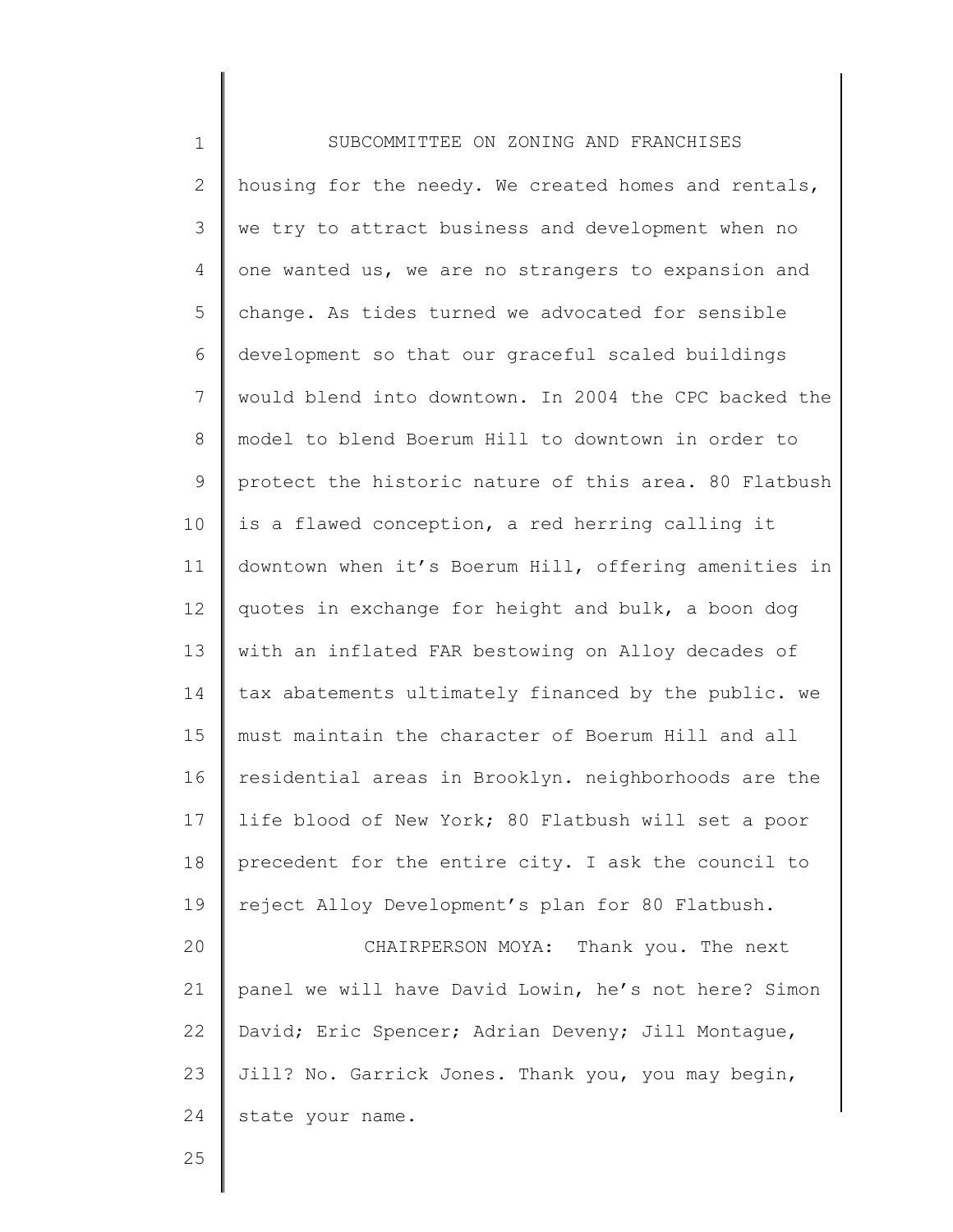| $\mathbf 1$     | SUBCOMMITTEE ON ZONING AND FRANCHISES                 |
|-----------------|-------------------------------------------------------|
| $\mathbf{2}$    | SIMON DAVID: Hi, my name is Simon David,              |
| 3               | I'm a resident of Park Slope and I live about ten     |
| 4               | blocks from the proposed development, I'm also a      |
| 5               | professional landscape architect and urban designer   |
| 6               | with my own practice here in New York. I'm also a     |
| $7\phantom{.0}$ | professor at Parson's in the Architecture Program,    |
| 8               | NGIT in the architecture program and city college of  |
| 9               | New York in the landscape architecture program and I  |
| 10              | worked on Brooklyn Bridge Park and many other         |
| 11              | projects in and around Brooklyn and Manhattan, so I   |
| 12              | think a lot about projects like this. I'm interested  |
| 13              | in 80 Flatbush because as we all know there's been a  |
| 14              | lot of development in downtown Brooklyn; Fort Greene, |
| 15              | Boerum Hill and along Flatbush Avenue. I myself have  |
| 16              | been involved in some of this development and as both |
| 17              | a neighbor and professional I've been skeptical of a  |
| 18              | lot of this recent development. However, I'm here to  |
| 19              | speak in support of 80 Flatbush for three reasons;    |
| 20              | community, density and quality. Firstly, this is a    |
| 21              | location well suited to increase density given its    |
| 22              | proximity to Atlantic Terminal, it's many subway      |
| 23              | lines and Long Island Railroad. As a community asset  |
| 24              | 80 Flatbush provides sensible mixed use with retail   |
| 25              | that activates the sidewalk. Most notably for me, as  |
|                 |                                                       |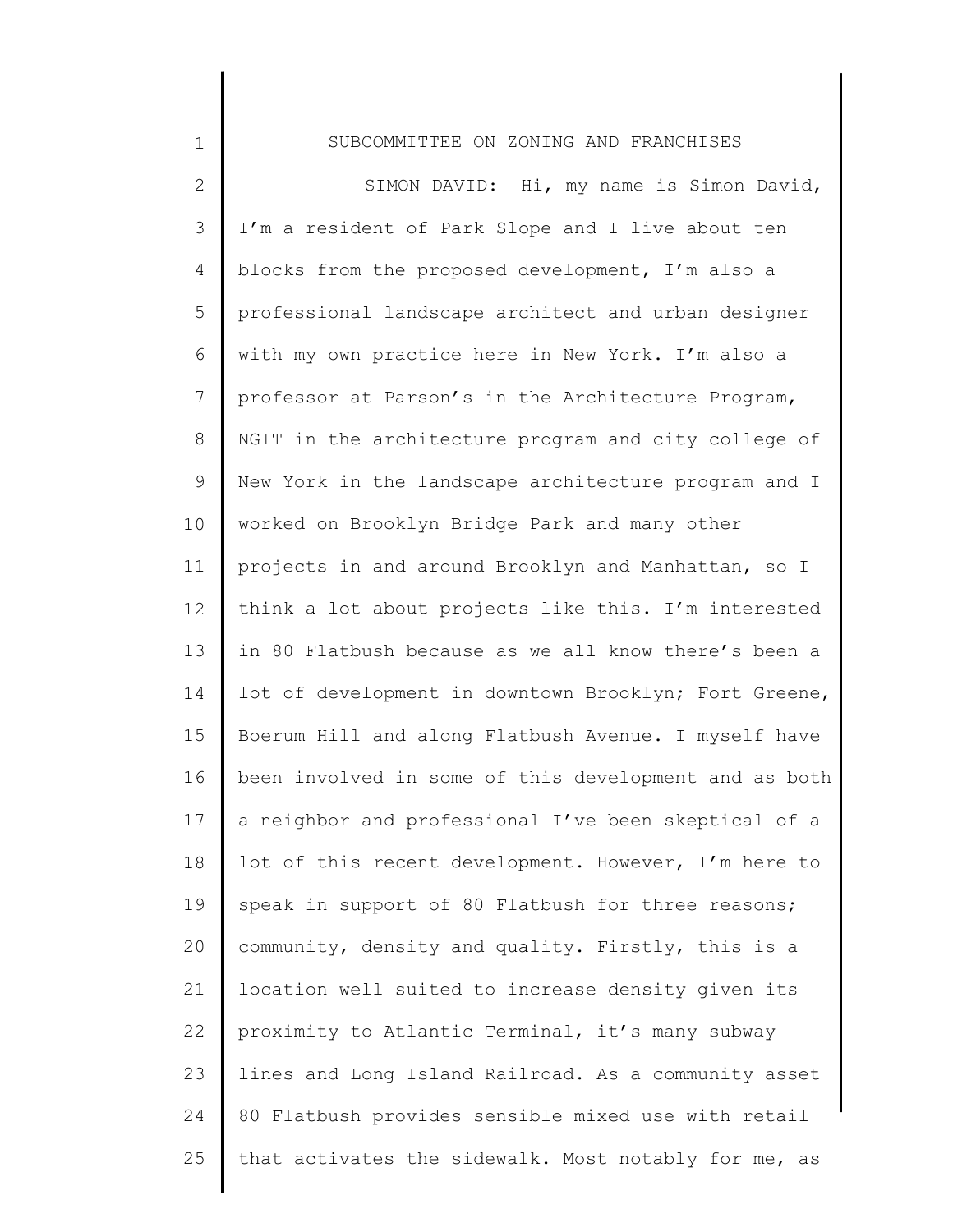| $\mathbf 1$  | SUBCOMMITTEE ON ZONING AND FRANCHISES                 |
|--------------|-------------------------------------------------------|
| $\mathbf{2}$ | a resident, it enhances existing schools which are in |
| 3            | need of support and improvement. I also want to speak |
| 4            | briefly about the quality of design and construction. |
| 5            | There're some surprisingly low-quality recent         |
| 6            | developments in Brooklyn and New York City but I'm    |
| 7            | familiar with the work of the designers and           |
| 8            | developers on this project and as a professional and  |
| 9            | a neighbor I'm very encouraged by the high quality of |
| 10           | work this group has undertaken in the past, it's      |
| 11           | sensitivity to location and its improvements to       |
| 12           | neighborhoods. In brief, I encourage the support of   |
| 13           | 80 Flatbush. Thank you.                               |
| 14           | ERIC SPENCER: Thank you, Chairman Moya                |
| 15           | and fellow council members. My name is Eric Spencer,  |
| 16           | I'm an architectural designer. 72,000 new people that |
| 17           | is the number of people moving into this city every   |
| 18           | year. By 2030 we are projected to have a population   |
| 19           | of 9.5 million people in New York, that is a million  |
| 20           | more people than we have today and two million more   |
| 21           | people that were than there were in 1995 when I       |
| 22           | moved here. The question is not whether these people  |
| 23           | will come, they will, the question is whether we      |
| 24           | collectively today are prepared to build for the      |
| 25           | future of New York in a smart, organized and          |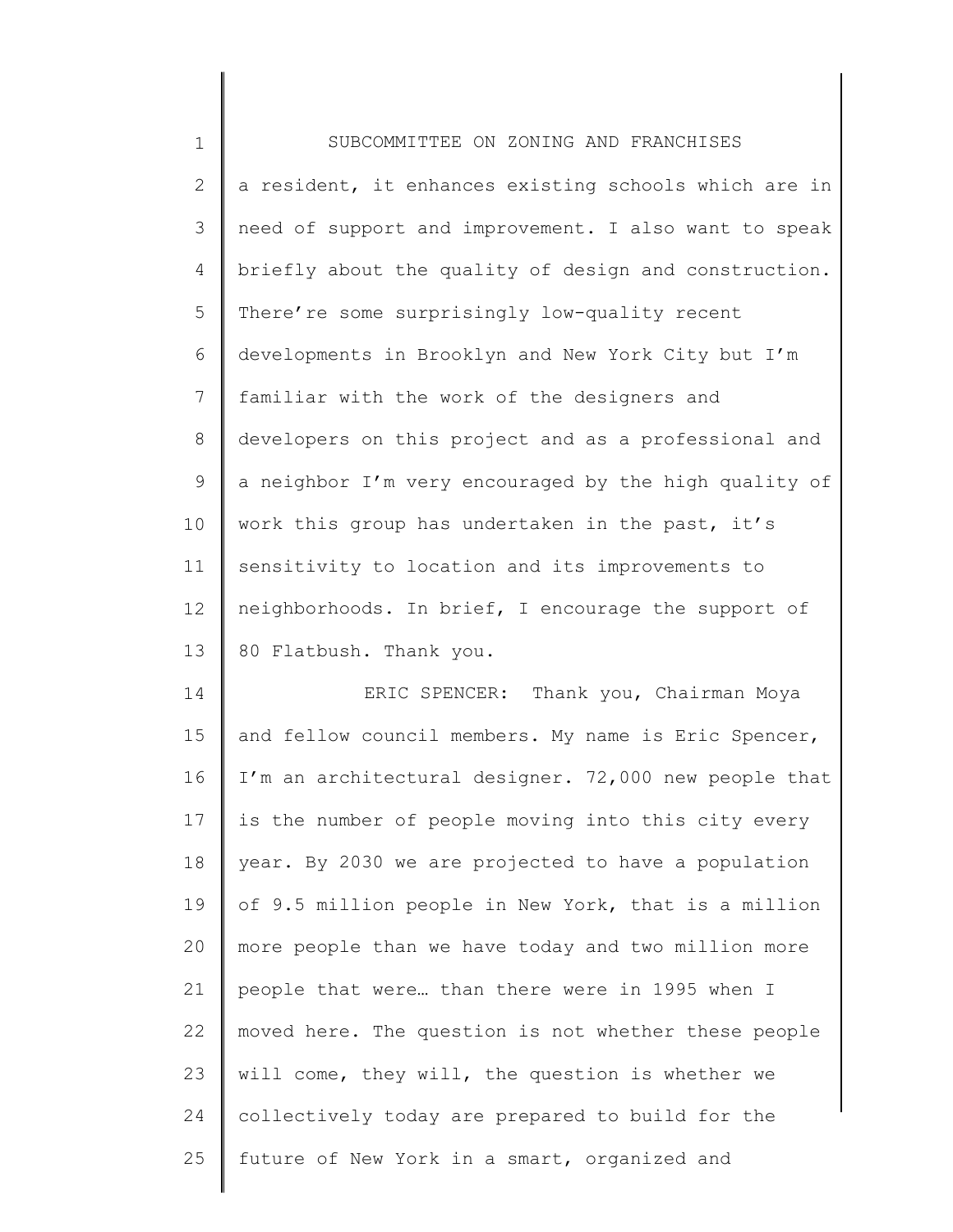| $\mathbf 1$    | SUBCOMMITTEE ON ZONING AND FRANCHISES                 |
|----------------|-------------------------------------------------------|
| $\mathbf{2}$   | methodical manner. This site, this proposal is a      |
| 3              | major transit-based development in an area that for   |
| 4              | decades has been calling out to be developed in an    |
| 5              | intelligent and comprehensive manner. If you were a   |
| 6              | city planner this is the sort of project you would    |
| $7\phantom{.}$ | want in this area; more good schools for children,    |
| 8              | less cars, access to good apartments for those who    |
| 9              | can afford, solid middle market units and those who   |
| 10             | can't. The ability to utilize the higher educational  |
| 11             | and local retail areas so close to the project all in |
| 12             | buildings that are not out of scale compared to their |
| 13             | neighbors with a density that cultivates              |
| 14             | environmental efficiency and social cohesion and a    |
| 15             | connection to the civic and cultural fabric that is   |
| 16             | Brooklyn. People are living differently now than in   |
| 17             | the past; 33 percent of New Yorkers are between the   |
| 18             | ages of 25 and 44 years old, the heart of child       |
| 19             | rearing age; 56 percent of New Yorkers are living     |
| 20             | alone or with unrelated adults partially because the  |
| 21             | average rent for mid-20-year olds is above 1,400      |
| 22             | dollars a month, only San Francisco rivals this. And  |
| 23             | people are working differently now than in the past;  |
| 24             | New York already has the largest tech work force in   |
| 25             | the United States with over 6,500 startups, 75        |
|                |                                                       |

 $\begin{array}{c} \hline \end{array}$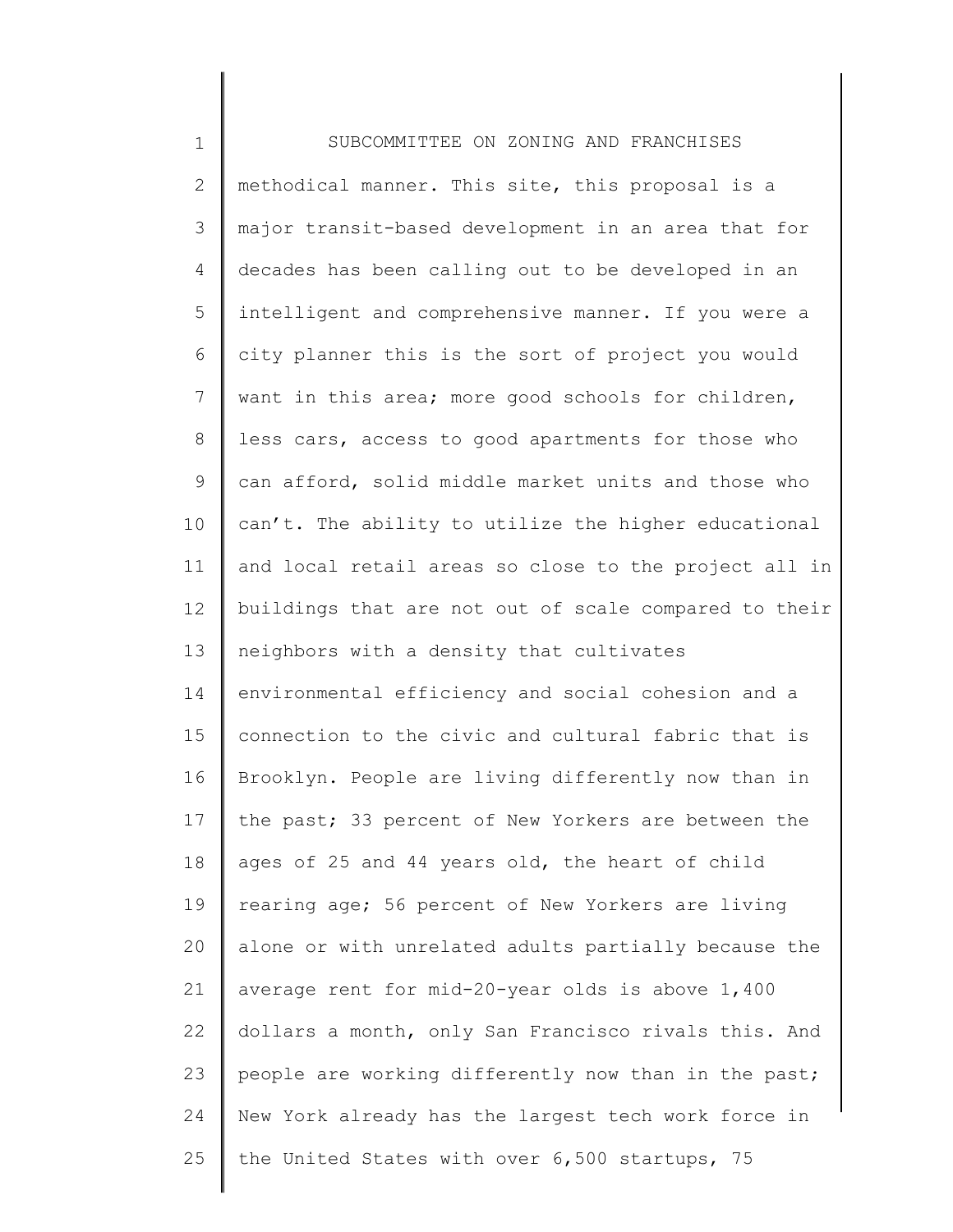| $\mathbf 1$    | SUBCOMMITTEE ON ZONING AND FRANCHISES                    |
|----------------|----------------------------------------------------------|
| $\overline{2}$ | percent of all major tech firms have an office here,     |
| 3              | people who work in these firms are increasingly          |
| 4              | choosing to work remotely or outside of Manhattan. We    |
| 5              | need to give the people who live and work and            |
| 6              | contribute in this area their chance, we can't afford    |
| 7              | to allow the architecture of downtown Brooklyn to        |
| $\,8\,$        | continue to look like the past even we as we             |
| $\mathsf 9$    | increasingly live in the future. Thank you.              |
| 10             | ADRIAN DEVENY: Hi, my name is Adrian                     |
| 11             | Deveny and $I'm$ a, a resident of CB2. I'm here to, to   |
| 12             | speak strongly in support of the 80 Flatbush project.    |
| 13             | My education is I have a PhD in physics and              |
| 14             | therefore I like to remove the emotion from the          |
| 15             | calculation and, and look at the facts. So, what         |
| 16             | would you rather have a an as of right tower with no     |
|                | 17    public benefit or two towers if you give up zoning |
| 18             | with 230 million in public benefits? I'm here to         |
| 19             | argue that the latter is, is definitely superior. I      |
| 20             | also want to point out two fallacies that the, the       |
| 21             | opponents to this project keep repeating. The first      |
| 22             | one is, yes, we need affordable housing, but 200         |
| 23             | apartments are, is not enough; also, we need             |
| 24             | classroom space but 350. a 350-student school is the     |
| 25             | middle of the road. So, give me none of that, I don't    |
|                |                                                          |

║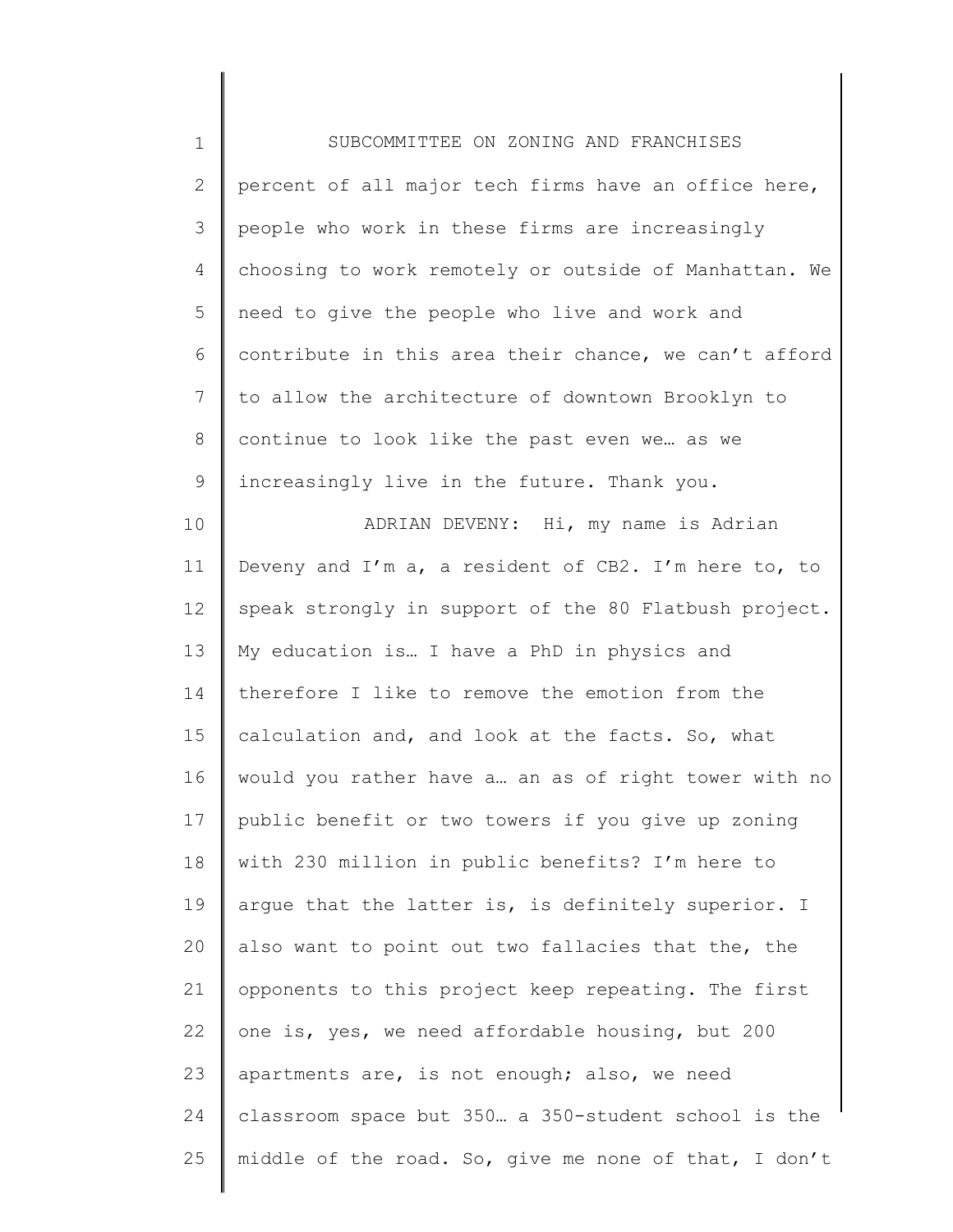| $\mathbf 1$  | SUBCOMMITTEE ON ZONING AND FRANCHISES                  |
|--------------|--------------------------------------------------------|
| $\mathbf{2}$ | want any affordable housing apartments, if you're      |
| 3            | going to give me 1,000 of these I don't want the 200.  |
| 4            | This is a selfish argument and would prevent 200       |
| 5            | needy families to be able to live in, in our           |
| 6            | neighborhood. The second fallacy is, the 230 million   |
| 7            | dollars of public benefit is not really a, a public    |
| 8            | benefit at all because it's paid for by the tax        |
| 9            | abatements, that's simply a fallacy. 230 million of    |
| 10           | tax abatements are not money sitting in the bank that  |
| 11           | can be used to raise buildings, it's something that    |
| 12           | accrues to the developer over 30 years of, of slowly   |
| 13           | accruing tax benefits so you can't use that to build   |
| 14           | to build new, new buildings, schools and affordable    |
| 15           | housing. And since we're talking a lot about farming   |
| 16           | and, and gardens and may I suggest that the early      |
| 17           | Dutch settlers of New York of New Amsterdam at a time  |
| 18           | in the $17th$ century they were farmers and if they,   |
| 19           | they held this meeting back in the $17th$ century they |
| 20           | probably would have arqued that we should keep New     |
| 21           | York City as, as a farming space and have a zoning of  |
| 22           | 30 acres of farmland and, and nothing else.            |
| 23           | CHAIRPERSON MOYA: Thank you.                           |
| 24           | GARRICK JONES: Good afternoon, my name                 |
| 25           | is Garrick Jones, I'm a Brooklyn resident of 25 years  |
|              |                                                        |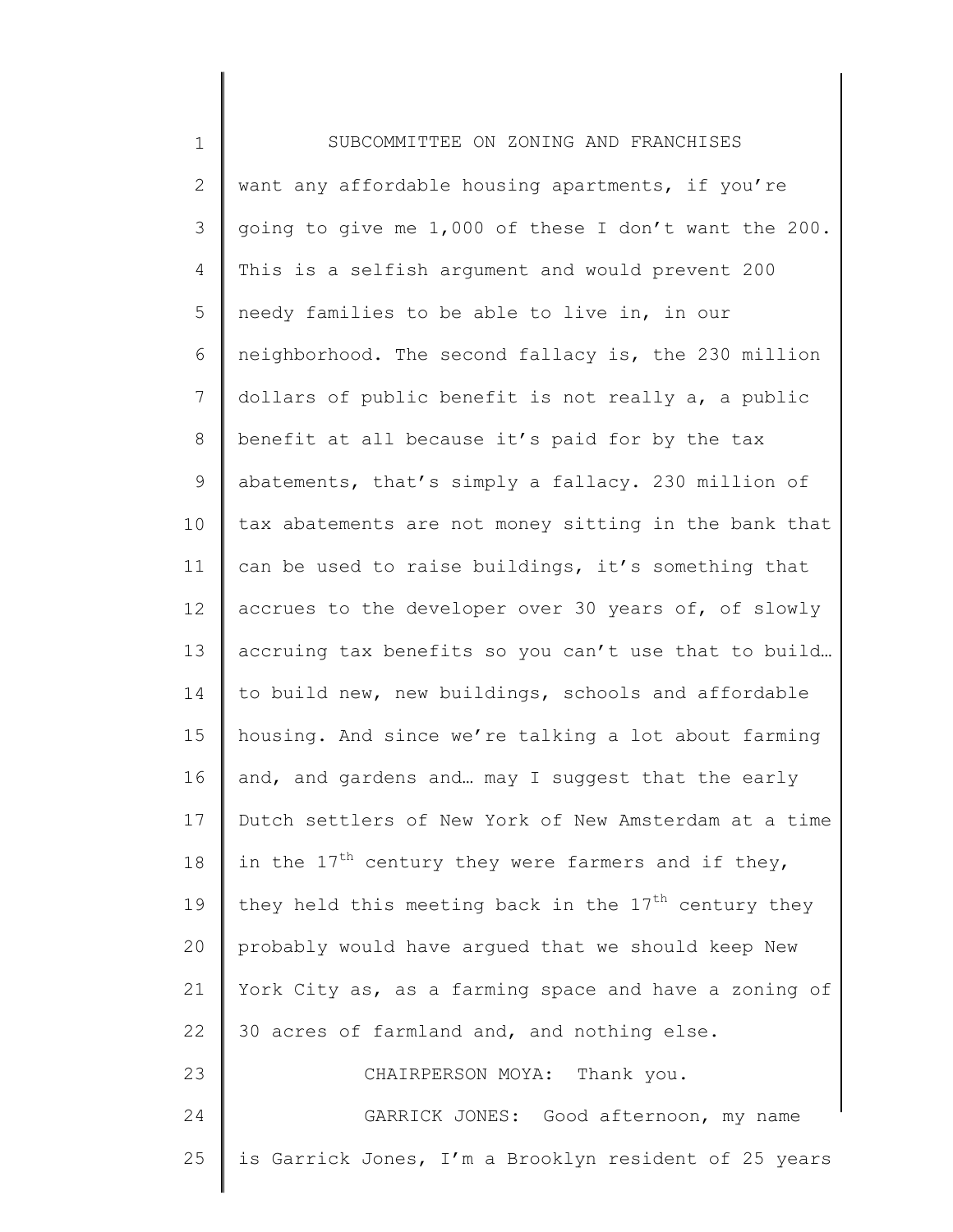1 2 3 4 5 6 7 8 9 10 11 12 13 14 15 16 17 18 19 20 21 22 23 24 25 SUBCOMMITTEE ON ZONING AND FRANCHISES and father of two young boys currently enrolled in public schools to the South of 80 Flatbush. I'm also the owner of Brooklyn Architectural Design Studio Ten to One working currently on several public-school projects in East Flatbush, Brooklyn and a mixed-use campus in Bed Stuy both pro bono. I'm in strong support of 80 Flatbush, Brooklyn does not nearly have enough public schools, cultural institutions or community amenities, office or retail space for small and medium sized businesses nor does it have enough housing particularly a mix of equitable and market rate housing. A great way to develop a culturally and socioeconomically rich and diverse Brooklyn is by providing these elements together ideally in centralized locations. The downtown Brooklyn Flatbush corridor particularly near Atlantic Terminal is an ideal location for the development and 80 Flatbush brings the opportunity for a mixed-use development addressing many needs of its urban context. I believe 80 Flatbush is the most impressive project yet along the Flatbush corridor both in terms of its mixed use as well as design. The project is contextual to its surroundings while having a density appropriate for the site. At street level the project is contextual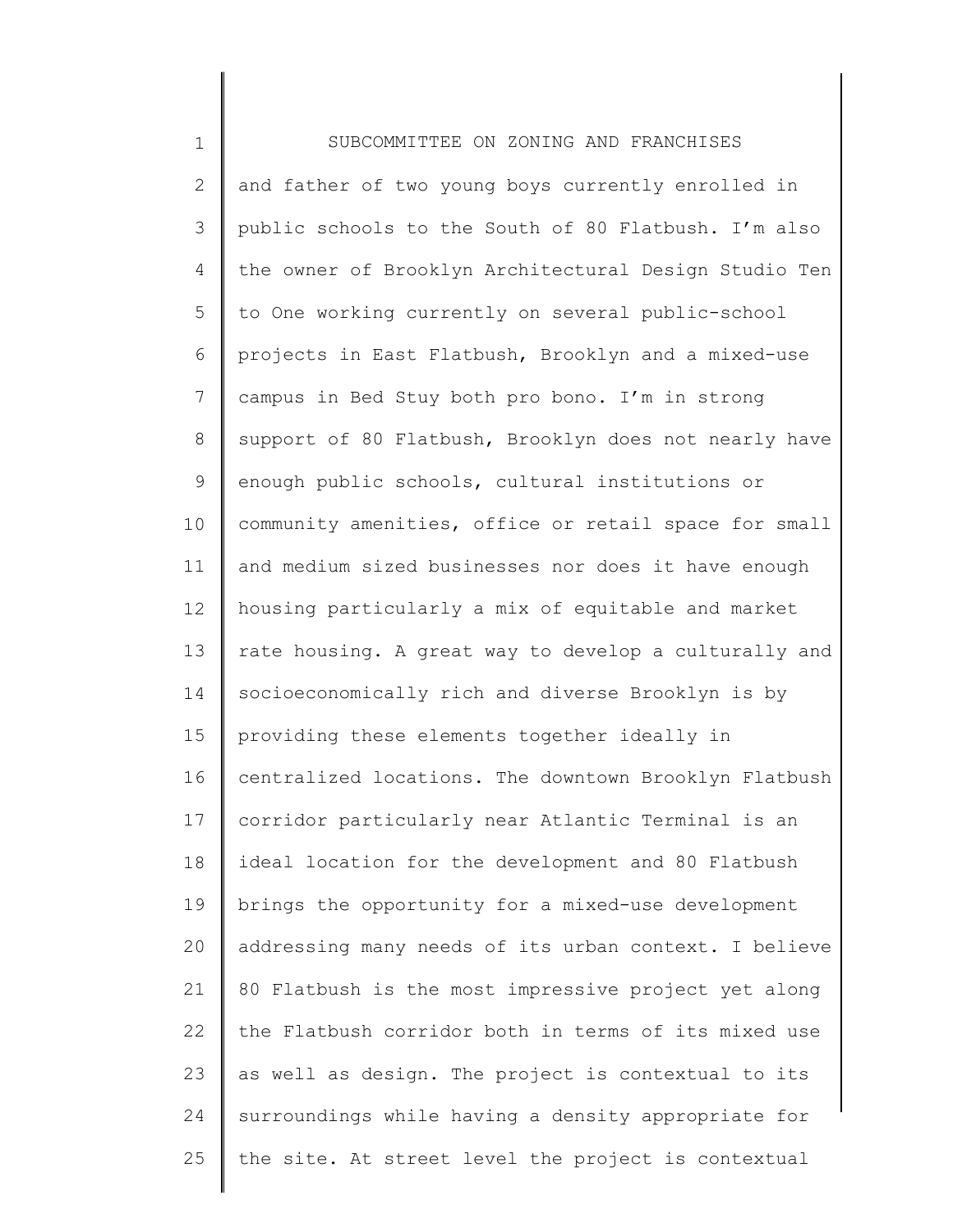| $\mathbf 1$    | SUBCOMMITTEE ON ZONING AND FRANCHISES                 |
|----------------|-------------------------------------------------------|
| $\mathbf{2}$   | in its scale and massing, beautiful in its varied     |
| 3              | composition and materiality and programmatically      |
| $\overline{4}$ | active, diverse and inclusive. It will enliven the    |
| 5              | street and stitch together surrounding neighborhoods  |
| 6              | in a socially rich way. While the base of 80 Flatbush |
| 7              | addresses the street and social context, the taller   |
| 8              | residential buildings address the need for housing at |
| 9              | the appropriate urban scale of the site both          |
| 10             | historically and now. The residential buildings are   |
| 11             | also beautiful in their composition and materiality.  |
| 12             | As I step back from the street wall are divided into  |
| 13             | two distinct relatively small footprints each         |
| 14             | addressing their own context of either a narrow       |
| 15             | triangular site or a small footprint between historic |
| 16             | buildings. Thank you for your time.                   |
| 17             | CHAIRPERSON MOYA: Thank you. The next                 |
| 18             | panel we have Betty Feibusch; Grant Greenberg, Grant  |
| 19             | Greenberg? Yep, okay. Patty Hagen; Ann Merrill, Ann   |
| 20             | Merrill, Morel, Ann, no Ann, okay. Alexandra Dedorian |
| 21             | [sp?], no Alexandra? Roslyn Huebener, okay            |
| 22             | [off mic dialogue]                                    |
| 23             | CHAIRPERSON MOYA: You may begin.                      |
| 24             | BETTY FEIBUSCH: Good afternoon, my name               |
| 25             | is Betty Feibusch, I live in Boerum Hill, I'm a       |
|                |                                                       |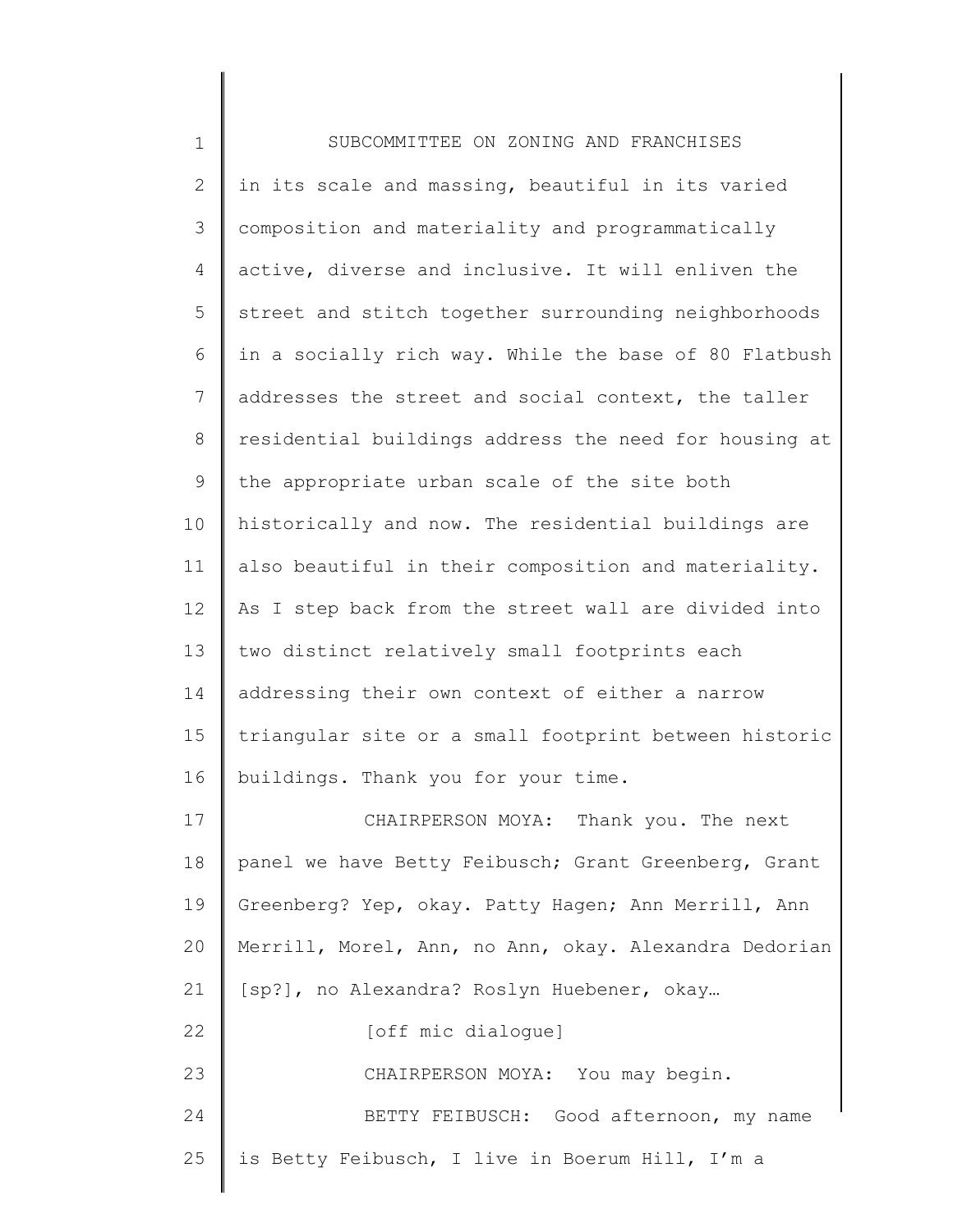| $\mathbf 1$   | SUBCOMMITTEE ON ZONING AND FRANCHISES                 |
|---------------|-------------------------------------------------------|
| $\mathbf{2}$  | member of Community Board Two. You've heard that the  |
| 3             | proposed 80 Flatbush is too tall, too dense, too much |
| 4             | so I'm not going to tell you that again. I'm here to  |
| 5             | talk about civic engagement, neighbors from both      |
| 6             | across the street and from the communities of Boerum  |
| 7             | Hill, Fort Greene, Brooklyn Heights and Cobble Hill   |
| $\,8\,$       | have spoken against the project. The community        |
| $\mathcal{G}$ | education council 15 is against the project,          |
| 10            | community board two voted overwhelmingly against the  |
| 11            | project, Brooklyn Borough President Eric Adams        |
| 12            | recommended no to the project as currently proposed,  |
| 13            | many elected presented detailed objections to the     |
| 14            | project. The city council and the Mayor's Office are  |
| 15            | all considering ways to engage New Yorkers in their   |
| 16            | neighborhoods and the broader communities, there is a |
| 17            | recommendation for an office of civic engagement,     |
| 18            | more and more city council members are engaging their |
| 19            | communities through participatory budgeting yet I     |
| 20            | wonder how this focus on the engagement of people who |
| 21            | live in our neighborhoods co-exists with the          |
| 22            | unrelenting launch of development without regard for  |
| 23            | the concerns of the residents and the unintended      |
| 24            | environmental consequences that cannot be mitigated   |
| 25            | and cannot be undone. What is the purpose of specific |
|               |                                                       |

║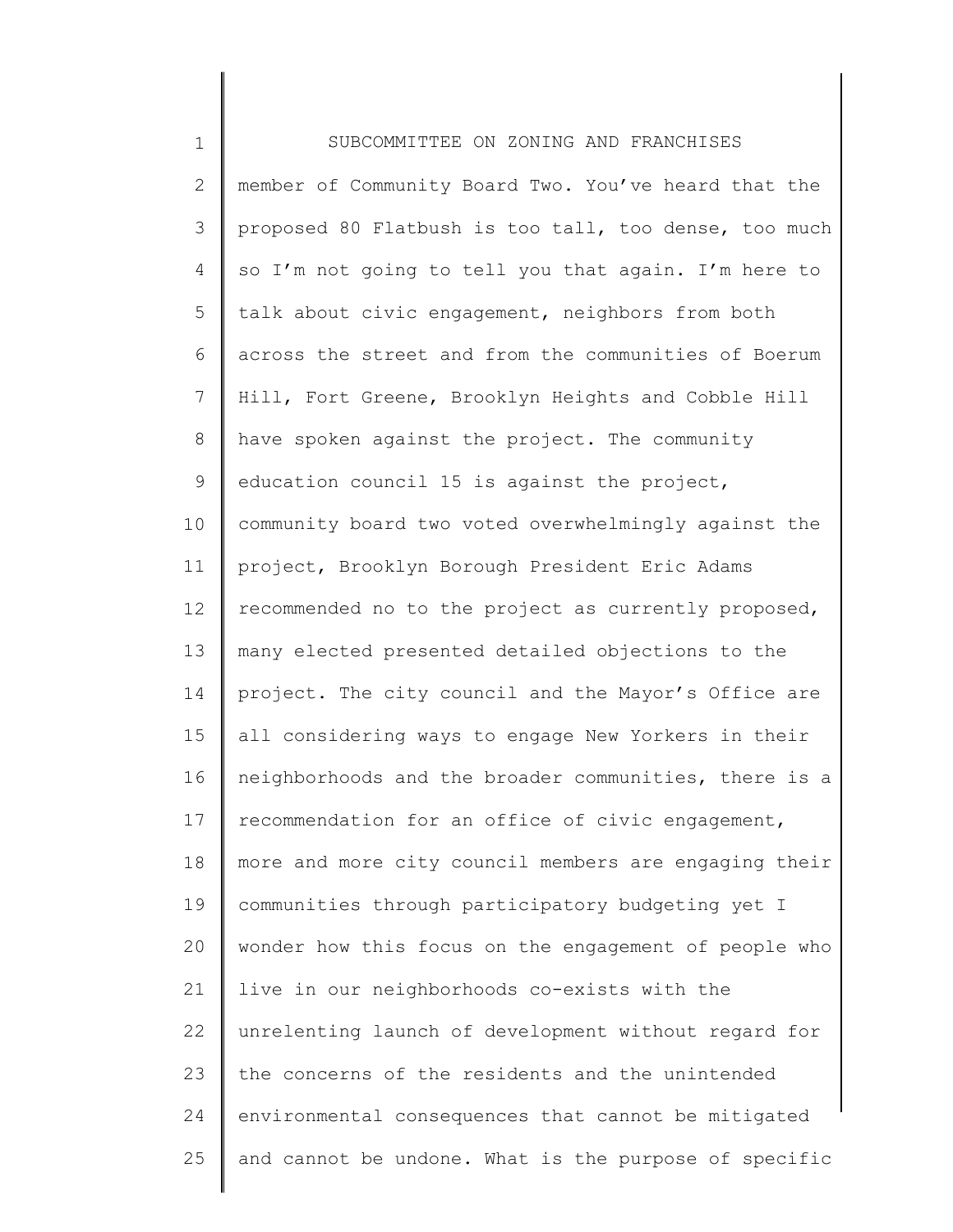| $\mathbf 1$  | SUBCOMMITTEE ON ZONING AND FRANCHISES                 |
|--------------|-------------------------------------------------------|
| $\mathbf{2}$ | zoning for downtown Brooklyn which was established to |
| 3            | honor the residential areas as well as encourage      |
| 4            | economic development in the core downtown if project  |
| 5            | by project, block by block this framework and rules   |
| 6            | can be overturned. The Brooklyn I grew up in was a    |
| 7            | bedroom community to the core Manhattan Business now  |
| 8            | Brooklyn is a major economic driver with more and     |
| 9            | more business and young people seeking to work and    |
| 10           | live here. Please listen to the voices of our         |
| 11           | Brooklyn neighbors who are asking that this project   |
| 12           | go back to the drawing board. We are asking for       |
| 13           | intelligent and responsible development. Thank you.   |
| 14           | CHAIRPERSON MOYA: You have to push the                |
| 15           | button.                                               |
| 16           | ROSLYN HUEBENER: Roslyn Huebener, Fort                |
| 17           | Greene resident, a long time Board Member of the Fort |
| 18           | Greene Association, Vice President of, of the Clinton |
| 19           | Hill Society. Like the community residents who have   |
| 20           | testified and our elected officials and community     |
| 21           | leaders, Senator Velmanette Montgomery, Tish James,   |
| 22           | Jo Anne Simon and members of the community board two  |
| 23           | I'm in opposition to the proposed project. There is   |
| 24           | not I'm, I'm a long well decades long career in       |

25 | real estate, there is not a desperate need for luxury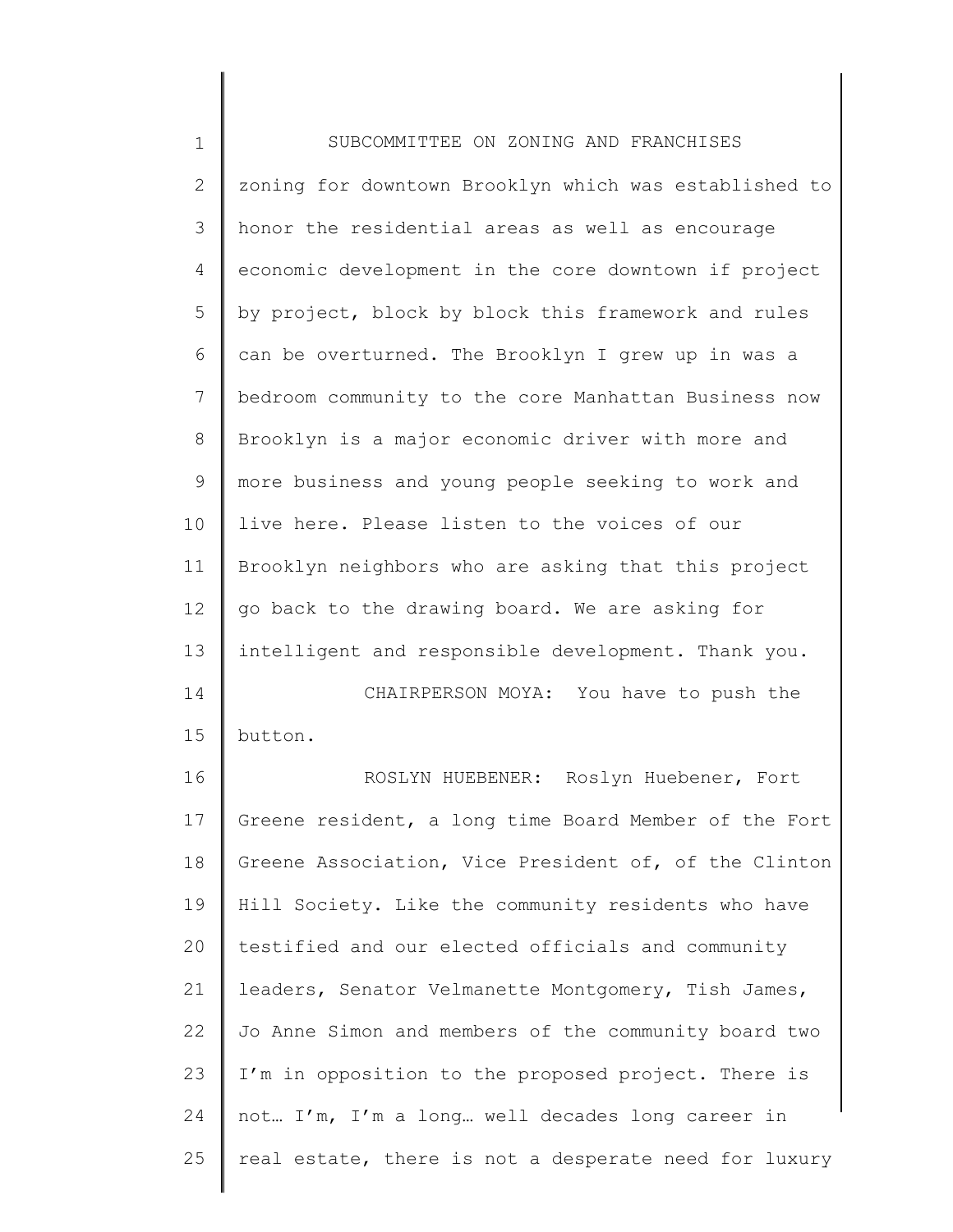1 2 3 4 5 6 7 8 9 10 11 12 13 14 15 16 17 18 19 20 21 22 23 24 25 SUBCOMMITTEE ON ZONING AND FRANCHISES and for marginally affordable housing. There is actually a surplus, construction has outpaced needs and don't be so sure that the population will continue to grow that is now in question. What we need really is low income, no income and senior housing that is in crisis. [clears throat] excuse me… 41… oh to, to address the pipeline issue I believe 41 buildings have been approved, some of those have been built and the others are waiting to be built. One other issue, zoning created 14 years ago is not old zoning, it's not outdated, it did consider the changing needs and addressed them by creating limitations, projects were in the planning at that time and these decisions and plans were made accordingly looking towards the future. This project is not the silver bullet that it proports to be, it's perks have little to do with intelligent city planning, quality of life and community enhancement. Wow. CHAIRPERSON MOYA: Okay, thank you. ROSLYN HUEBENER: You're welcome. PATTY HAGEN: Good afternoon City Council. I'm Patty Hagen, a 20<sup>th</sup> century immigrant to Brooklyn from the Island of Manhattan. I'm here to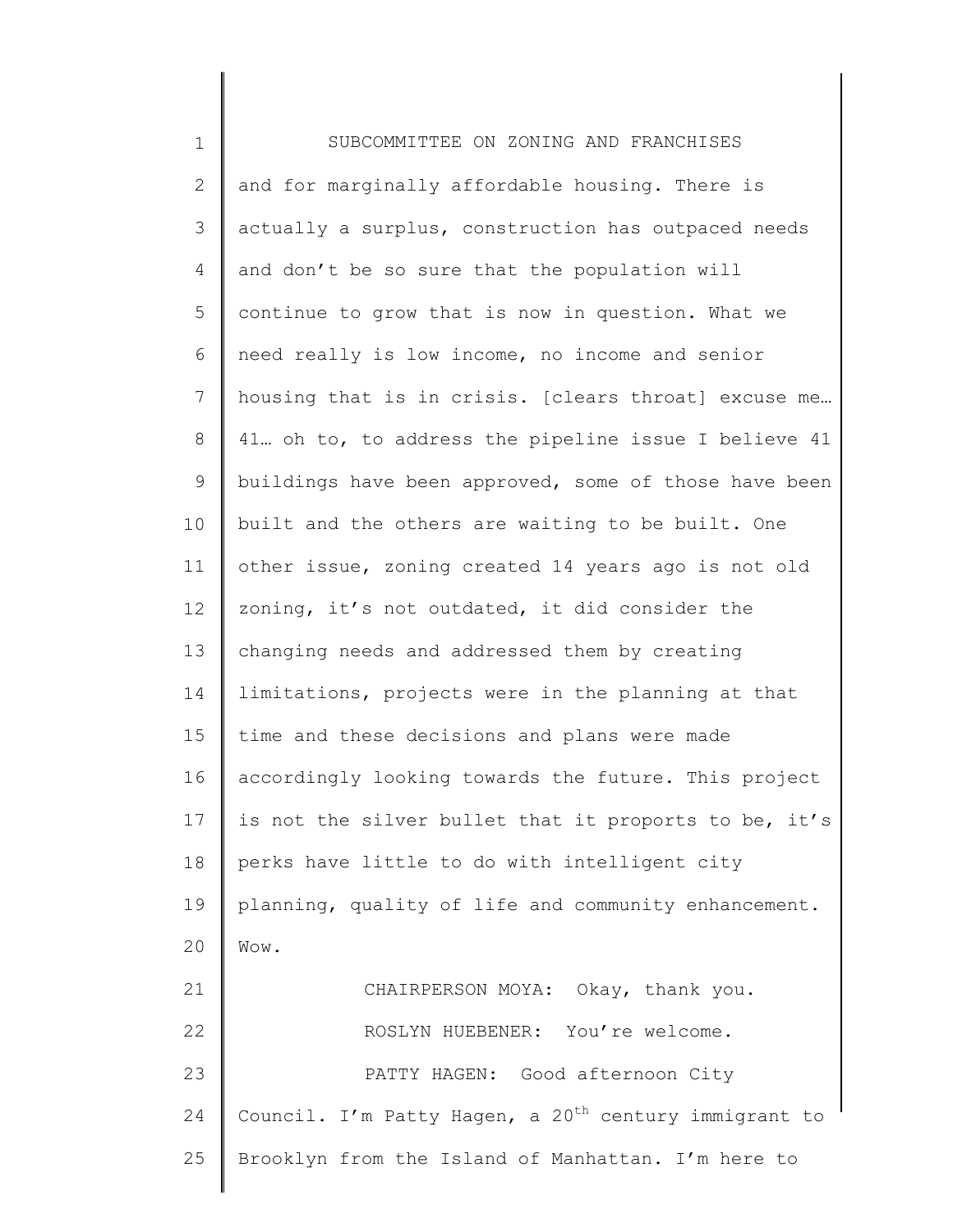1 2 3 4 5 6 7 8 9 10 11 12 13 14 15 16 17 18 19 20 21 22 23 24 25 SUBCOMMITTEE ON ZONING AND FRANCHISES implore you Steve Levin and fellow city counselors vote no on 80 Flatbush then take a second vote immediately to ditch Mayor De Blasio's ubiquitous New York City for sale signs. Thanks to Sunday's New York Post, we know that City Hall is progressively helpful to eth many developers and their lobbyists who shovel big bucks De Blasio's way. Quote from this cover, "136 lobbyist meetings in 54 days this spring". Jona Rechnitz of the Rivington House scandals testified again last week about quote, "bribing my way through City Hall", close quote. It is depressing to realize that 30 years ago Jack Newfield and Wayne Barrett wrote city for sale, Ed Koch and the betrayal of New York City and the city is still for sale. The Manhattan iodization of Brooklyn is wiping out big sky Brooklyn and big clock Brooklyn. In 20<sup>th</sup> century Brooklyn I always knew what time it was, the Williamsburg clock tower is a four faced clock but since the 2004 up… rezoning to facilitate developer Bruce Ratner's conquest, buildings too tall block the clock. A thousand foot tall building like 80 Flatbush also create heat islands and wind tunnels and grow shade, the Alloy commissioned environmental impact statement describes quote, "adverse shadow effects",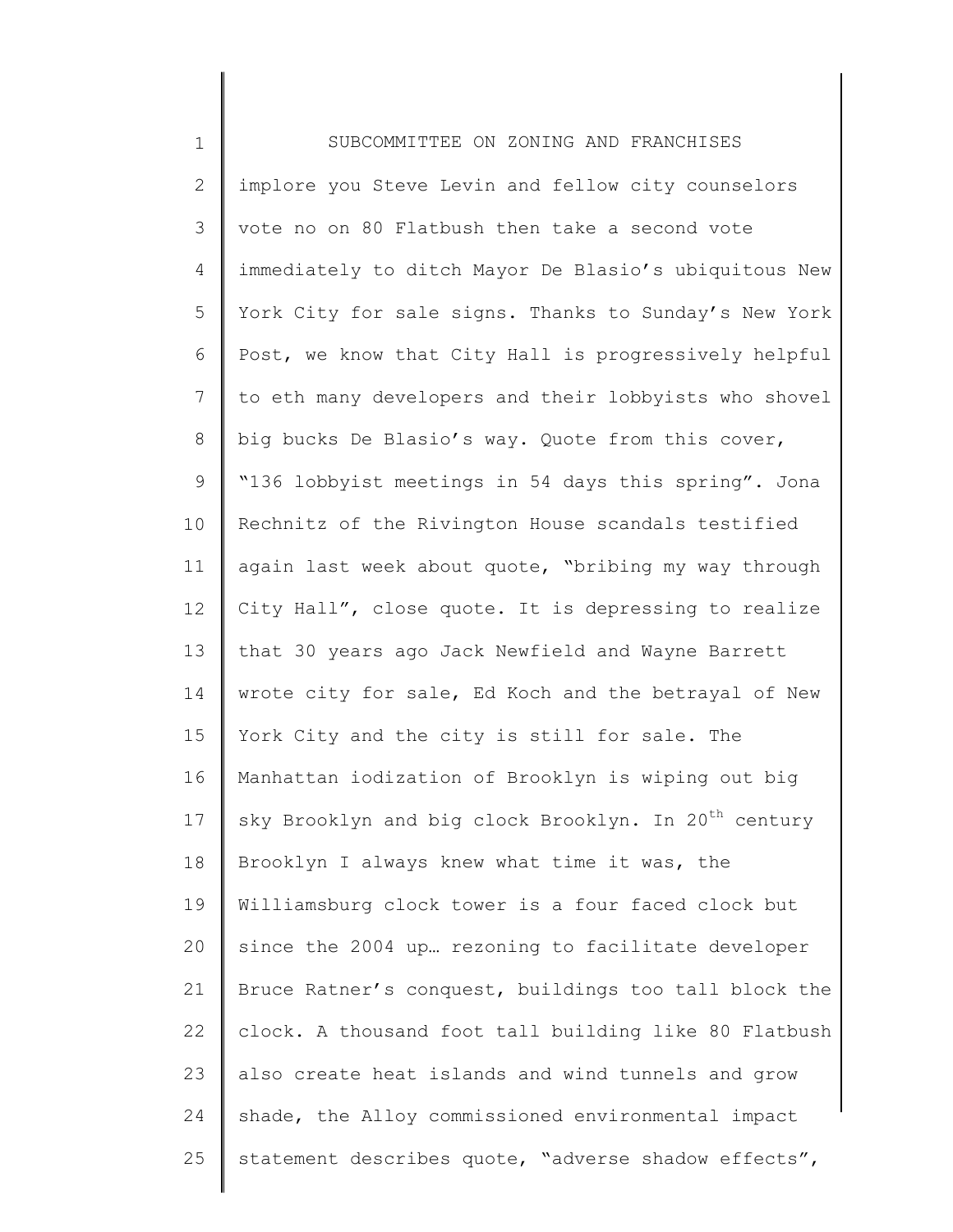| $\mathbf 1$ | SUBCOMMITTEE ON ZONING AND FRANCHISES                 |
|-------------|-------------------------------------------------------|
| 2           | close quote and states that quote, "the health of the |
| 3           | vegetation could be significantly affected by could   |
| 4           | I finish by new project generated shadows and that    |
| 5           | the massive project generated shadows will plunge the |
| 6           | floriferous Rockwell Place Brooklyn Bear's Community  |
| 7           | Garden along with Fort Greene, even undo Fort Greene  |
| 8           | Park into stygian gloom, there goes the sun. Does     |
| 9           | Alloy care about these significant adverse impacts,   |
| 10          | not much. The gardens been [cross-talk]               |
| 11          | CHAIRPERSON MOYA: Thank, thank [Cross-                |
| 12          | $talk$ ]                                              |
| 13          | PATTY HAGEN: here [cross-talk]                        |
| 14          | CHAIRPERSON MOYA:  you, thank you so                  |
| 15          | much [cross-talk]                                     |
| 16          | PATTY HAGEN: Oh shoot [cross-talk]                    |
| 17          | CHAIRPERSON MOYA:  for your testimony.                |
| 18          | PATTY HAGEN: Can I just finish, I have                |
| 19          | two more [cross-talk]                                 |
| 20          | CHAIRPERSON MOYA: So, we, we [Cross-                  |
| 21          | talk]                                                 |
| 22          | PATTY HAGEN:  sentences [cross-talk]                  |
| 23          | CHAIRPERSON MOYA: We, we have everyone                |
| 24          | that's been, been waiting and we have a few more      |
| 25          | people, if you wrap it up now [cross-talk]            |
|             |                                                       |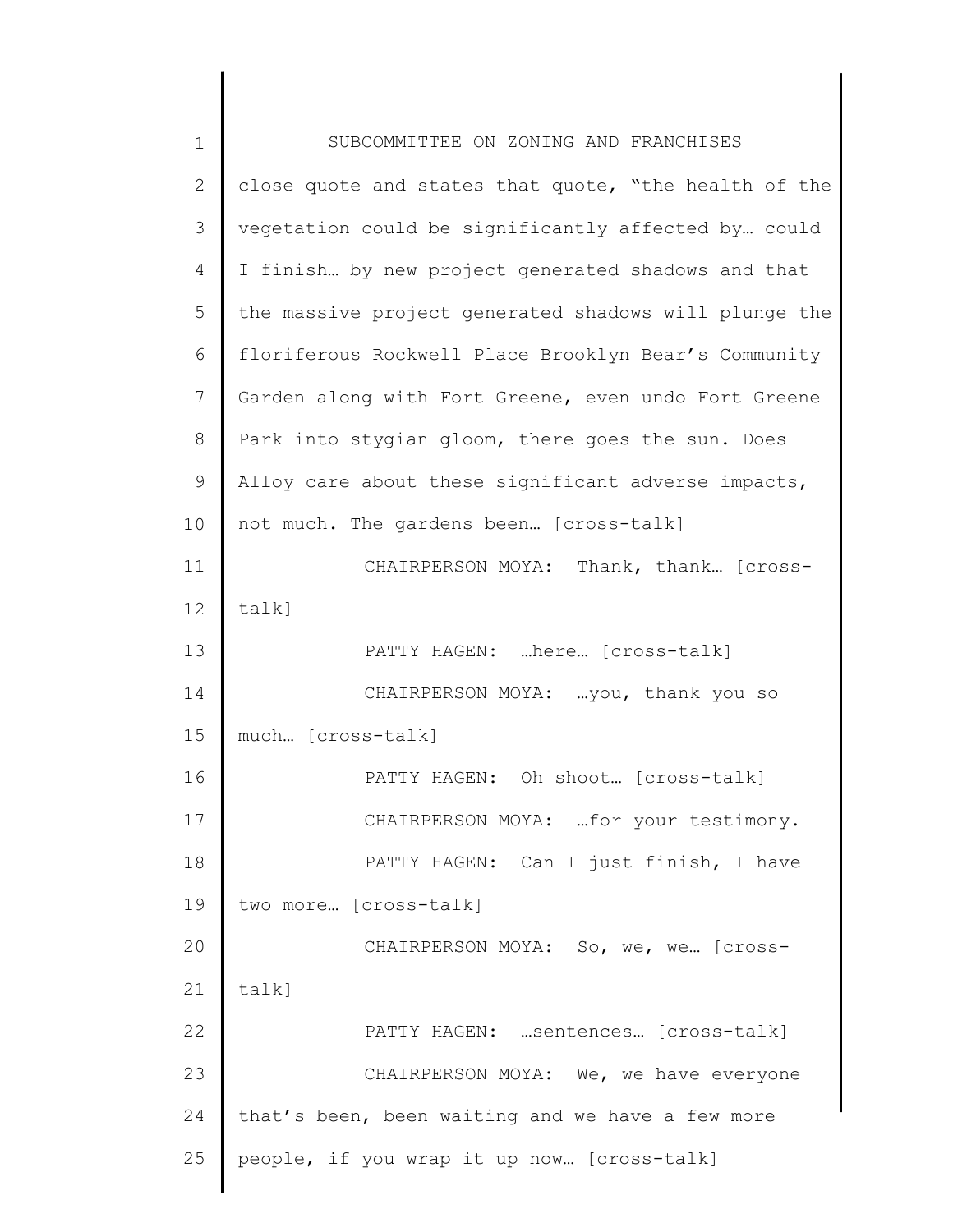1 2 3 4 5 6 7 8 9 10 11 12 13 14 15 16 17 18 19 20 21 22 23 24 25 SUBCOMMITTEE ON ZONING AND FRANCHISES PATTY HAGEN: Okay... [cross-talk] CHAIRPERSON MOYA: …we can… [cross-talk] PATTY HAGEN: My last paragraph… [crosstalk] CHAIRPERSON MOYA: Please… PATTY HAGEN: This 80 Flatbush Alloy Development with its outlandish size imagine the combined sewer overflows, CO in the… in the rains to come and the climate changes future would be utterly out of place in this borough, stick out like a giant… [cross-talk] CHAIRPERSON MOYA: Okay, thank you… [cross-talk] PATTY HAGEN: F you… [cross-talk] CHAIRPERSON MOYA: Thank, thank you… [cross-talk] PATTY HAGEN: …belongs in Manhattan… [cross-talk] CHAIRPERSON MOYA: Thank you… thank you for your testimony, thank you. Thank you. COUNCIL MEMBER LEVIN: Thank you Patty. GRANT GREENBERG: Good afternoon Chairman Moya and Council Member Levin. My name is Grant Greenberg. The Williamsburg Saving Bank building sits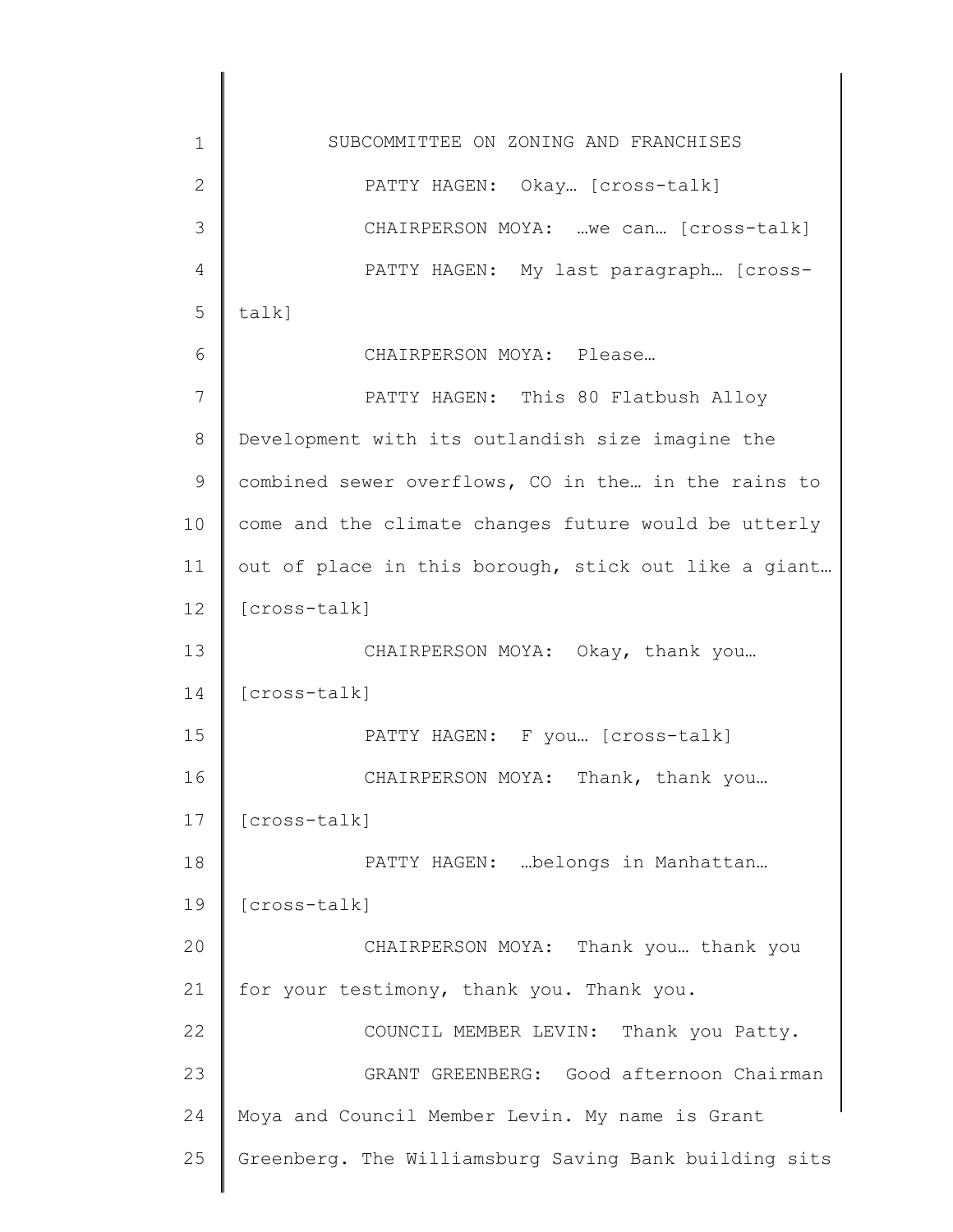| $\mathbf 1$    | SUBCOMMITTEE ON ZONING AND FRANCHISES                 |
|----------------|-------------------------------------------------------|
| $\mathbf{2}$   | across the street from the site at 80 Flatbush, until |
| 3              | 2009 it was the tallest building in Brooklyn at 37    |
| 4              | stories and 512 feet tall, it's among the world the,  |
| 5              | the tallest four side four-sided clock tower in the   |
| 6              | world. In 1977 the exterior of the Williamsburg       |
| $\overline{7}$ | Savings Bank building was landmarked by New York      |
| $8\,$          | City. The interior was actually only landmarked in    |
| 9              | 1996 so the Landmarks Committee thought that the      |
| 10             | exterior was actually more important than the         |
| 11             | interior. I have the original landmark review here    |
| 12             | from 1977. On the basis of a careful consideration of |
| 13             | the history, the architecture and other features of   |
| 14             | this building the Landmarks Preservation Commission   |
| 15             | finds that the Williamsburg Savings Bank has a        |
| 16             | special character, special historical and aesthetic   |
| 17             | interest and value as part of a heritage and cultural |
| 18             | characteristics of New York City. The building is a   |
| 19             | striking symbol of Brooklyn, that was their findings. |
| 20             | In 2010 word spread in our neighborhood that the      |
| 21             | developer, Two Trees, had purchased the triangular    |
| 22             | lot between BAM and the property at 80 Flatbush, many |
| 23             | of our residents were concerned about such a building |
| 24             | being built so near to the, the beloved Williamsburg  |
| 25             | Savings Bank and as more information spread about the |
|                |                                                       |

║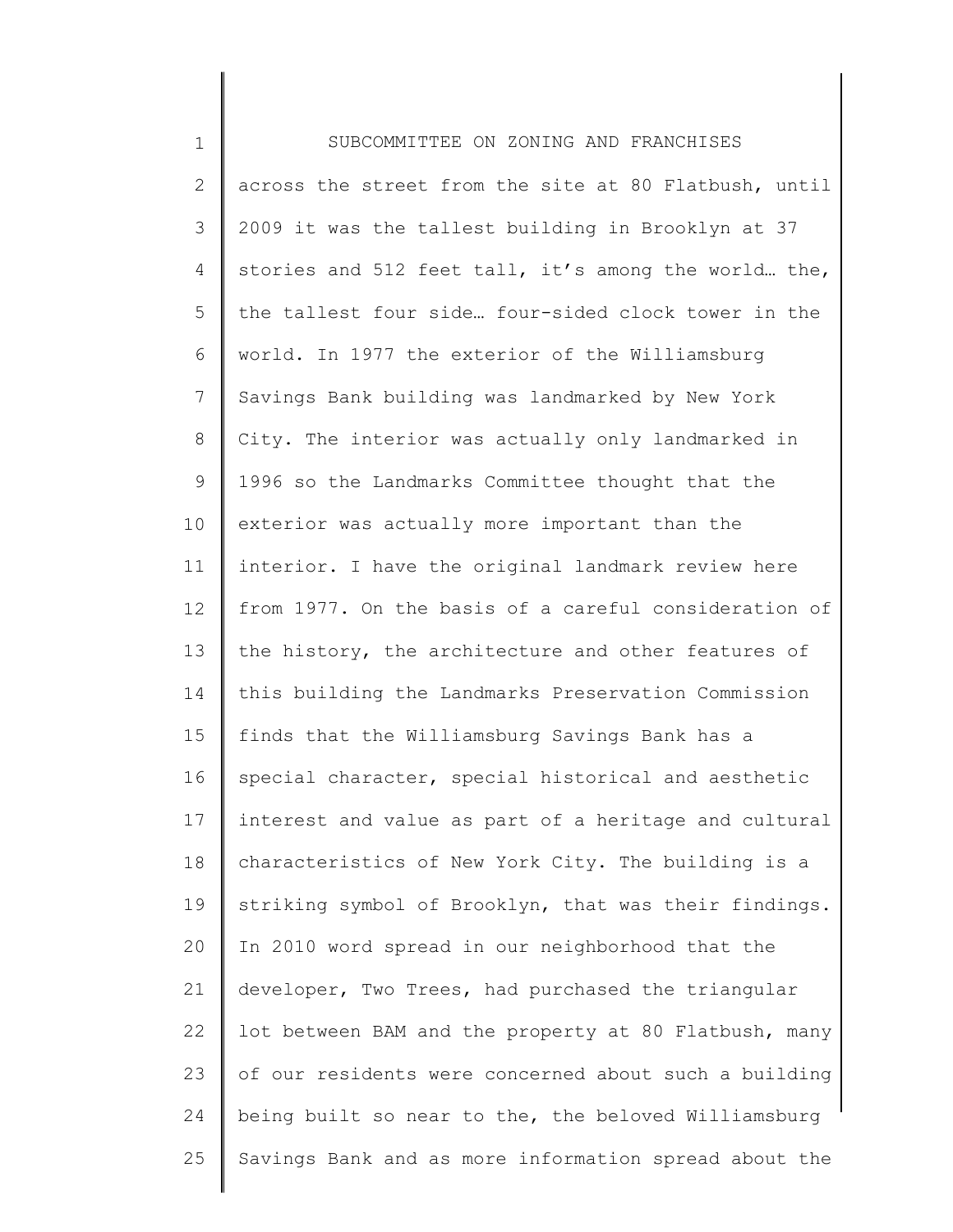1 2 3 4 5 6 7 8 9 10 11 12 13 14 15 16 17 18 19 20 21 22 23 24 25 SUBCOMMITTEE ON ZONING AND FRANCHISES development we discovered that the developer had respectfully weighted the bulk of the upper portion of the building away from One Hanson Place so that views of the clock tower could be preserved, you can see the finished building over there and you can see the cutout which clearly keeps views of the clock tower so that people in all, all parts of Brooklyn can see the clock. The building proposed by this developer will forever block the western views of the clock. The developer will try to make… have you believe that they made significant changes to the façade to make it more sensitive to the context but that's not true, the clock is still blocked and more than that as, as other people have testified there is no transition with this proposal between downtown Brooklyn and Boerum Hill, it's actually an apex. CHAIRPERSON MOYA: Thank you. Thank you. The next panel Bradley Samuels, Bradley; Mark Kushner; Chad Cooper; Elisha Cooper. BRAD SAMUELS: Good afternoon, my name is Brad Samuels and I'm here to speak… [cross-talk] CHAIRPERSON MOYA: You have to push the… BRAD SAMUELS: My name is Brad Samuels, I'm here to speak in support of, of the 80 Flatbush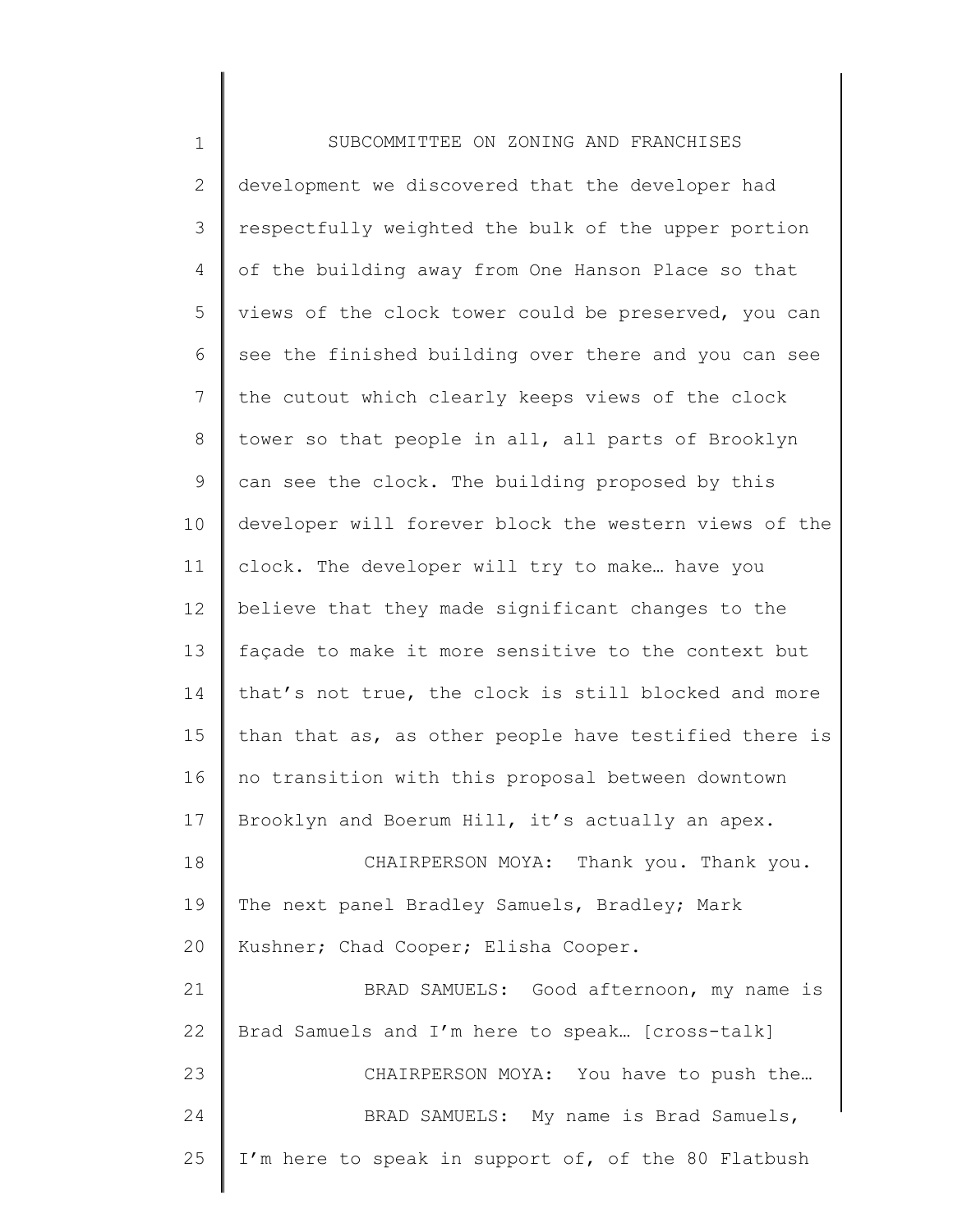| $\mathbf 1$  | SUBCOMMITTEE ON ZONING AND FRANCHISES                 |
|--------------|-------------------------------------------------------|
| $\mathbf{2}$ | project. I'm a founding partner at SITU which is a    |
| 3            | design, research and fabrication practice and as a    |
| 4            | business owner and a resident of Brooklyn I'm deeply  |
| 5            | invested in the wellbeing and future growth of the    |
| 6            | borough. I recently relocated my company to the       |
| 7            | Brooklyn Navy Yard's new office building, building 77 |
| 8            | on Flushing and we were amongst the first tenants to  |
| 9            | make this move and in the past months the benefits of |
| 10           | the Navy Yard's growth and the surrounding            |
| 11           | neighborhood have been obvious. We have chosen to     |
| 12           | locate and grow our business in Brooklyn because we   |
| 13           | believe in its future as a hub for innovation and     |
| 14           | opportunity and we're drawn to the Navy Yard in part  |
| 15           | because of the vibrancy of the surrounding            |
| 16           | neighborhoods and we regard 80 Flatbush as squarely   |
| 17           | within the ecosystem and exactly the type of          |
| 18           | programming that will continue to draw the talent,    |
| 19           | jobs, and economic opportunities that are critical to |
| 20           | Brooklyn's continued growth. In terms of the 80       |
| 21           | Flatbush project the mixed-use building will increase |
| 22           | both the living and working capacity of downtown      |
| 23           | Brooklyn. There is certainly a tension between the    |
| 24           | need for increased density in New York City and the   |
| 25           | question of where to locate it. Not all neighborhoods |
|              |                                                       |

║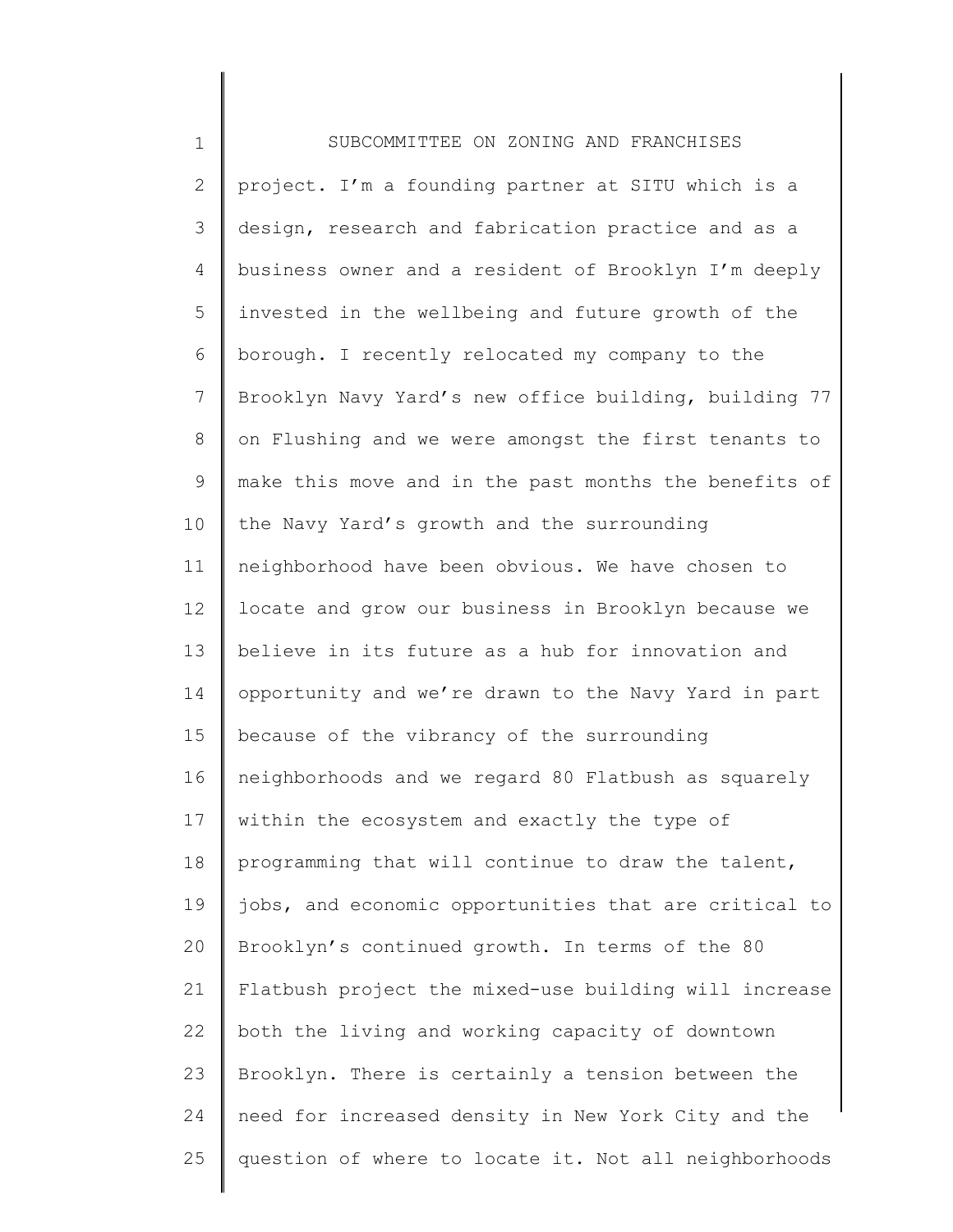1 2 3 4 5 6 7 8 9 10 11 12 13 14 15 16 17 18 19 20 21 22 23 24 25 SUBCOMMITTEE ON ZONING AND FRANCHISES can accommodate this type of density but sitting at a transportation hub for the borough this site is certainly better suited than others. I believe that the proposition of concentrated vertical density is a reality that all New Yorkers need to not only become more comfortable with but embrace when implemented thoughtfully and appropriately. With 200 below market rate units and the inclusion of schools and a cultural center, the development will offer components that move beyond what, what the market alone demands and will provide resources that will make a positive impact on the neighborhood. Lastly, I want to speak about the execution very briefly and attest to the character and the leadership at Alloy. Having been tenants in the same building at 20 Jay Street before I moved to the Navy Yard, I've gotten to know them well. While they are certainly in the business of development I do not believe that profit is the only significant motivation here. I believe they also care deeply about cultural and social impacts that a project like this will have. This eco sets them apart from most… other development peers and is of critical importance to the confidence we should place in the commitment to realizing a project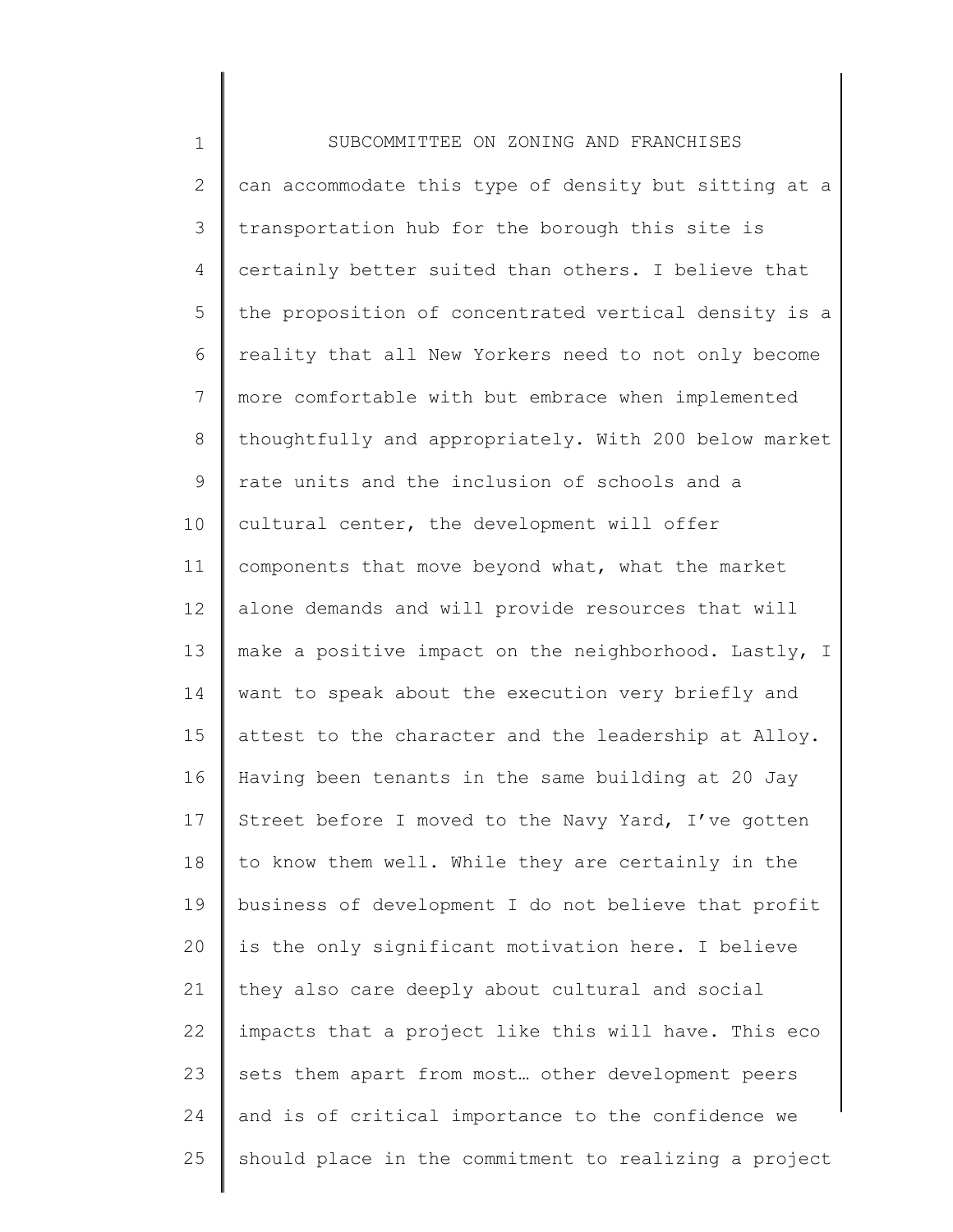1 2 3 4 SUBCOMMITTEE ON ZONING AND FRANCHISES that will deliver a well-executed development that will have a positive impact on the borough and its residents. Thank you.

5 6 7 8 9 10 11 12 13 14 15 16 17 18 19 20 21 22 23 24 25 MARK BALATERI: My name is Mark Balateri, I'm reading on behalf of architect Marc Kushner. I'm a 15-year resident of Cobble Hill and Carroll Gardens, I'm also practicing architect in Lower Manhattan where I am a Principal of Hollwich Kushner, a firm I founded ten years ago in New York City. I'm also President of Friends of the Plus Pool and an AIA NY board member. So, suffice to say I'm invested in making New York City a better place to live and work and I am viciously protective of my neighborhood in Brooklyn. From my apartment in Cobble Hill I have a direct view of Flatbush Avenue in downtown Brooklyn, I've had a ringside seat to the evolution of the area. Every building that has gone up over the last year was initially jarring, so tall, so big and then a week passes, a month passes, and it is just another part of the fabric of the city, that is the magic of our city, its ability to subsume new buildings and progress into the character of the places that we love. Change is jarring and brings out passionate responses in people, but I have no doubt even they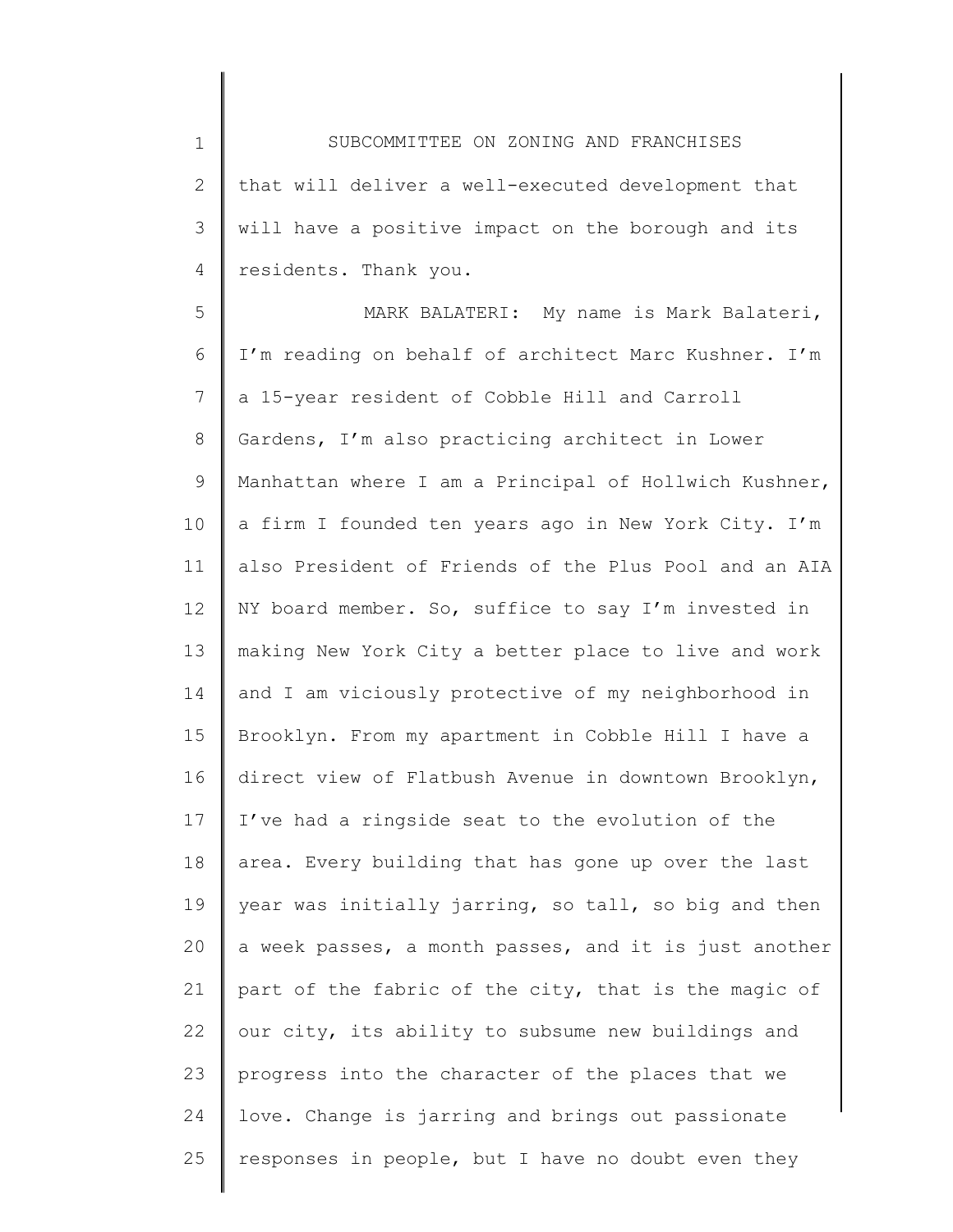1 2 3 4 5 6 7 8 9 10 11 12 13 14 15 16 17 18 19 20 21 22 23 24 25 SUBCOMMITTEE ON ZONING AND FRANCHISES will… even they will see that 80 Flatbush Avenue once built will be a stunningly positive addition to our city's fabric. This site in Brooklyn is uniquely capable of handling height and density given its transportation rich location. I was recently on a panel with Jared Della Valle, principal of Alloy and got the chance to talk about his project at One John Street in Dumbo. Perhaps it is his background as an architect or just that he is a New Yorker through and through, but he talks about that building as an asset to the community, as a driver for good in the city. Anyone who visits One John can see he is right, the building is as beautiful as it is accessible to residents and the community alike, I know that as much care went into planning 80 Flatbush and there are few other people I would trust with a project like this to ensure that Brooklyn gets the type of growth it deserves. I encourage the city council to approve 80 Flatbush and make way for great architecture by responsible developers who will make a better city for us all. Thank you. ELISHA COOPER: Hello, hello, my name is Elisha Cooper, I am currently the PTA president at Khalil Gibran International Academy for the 2018/2019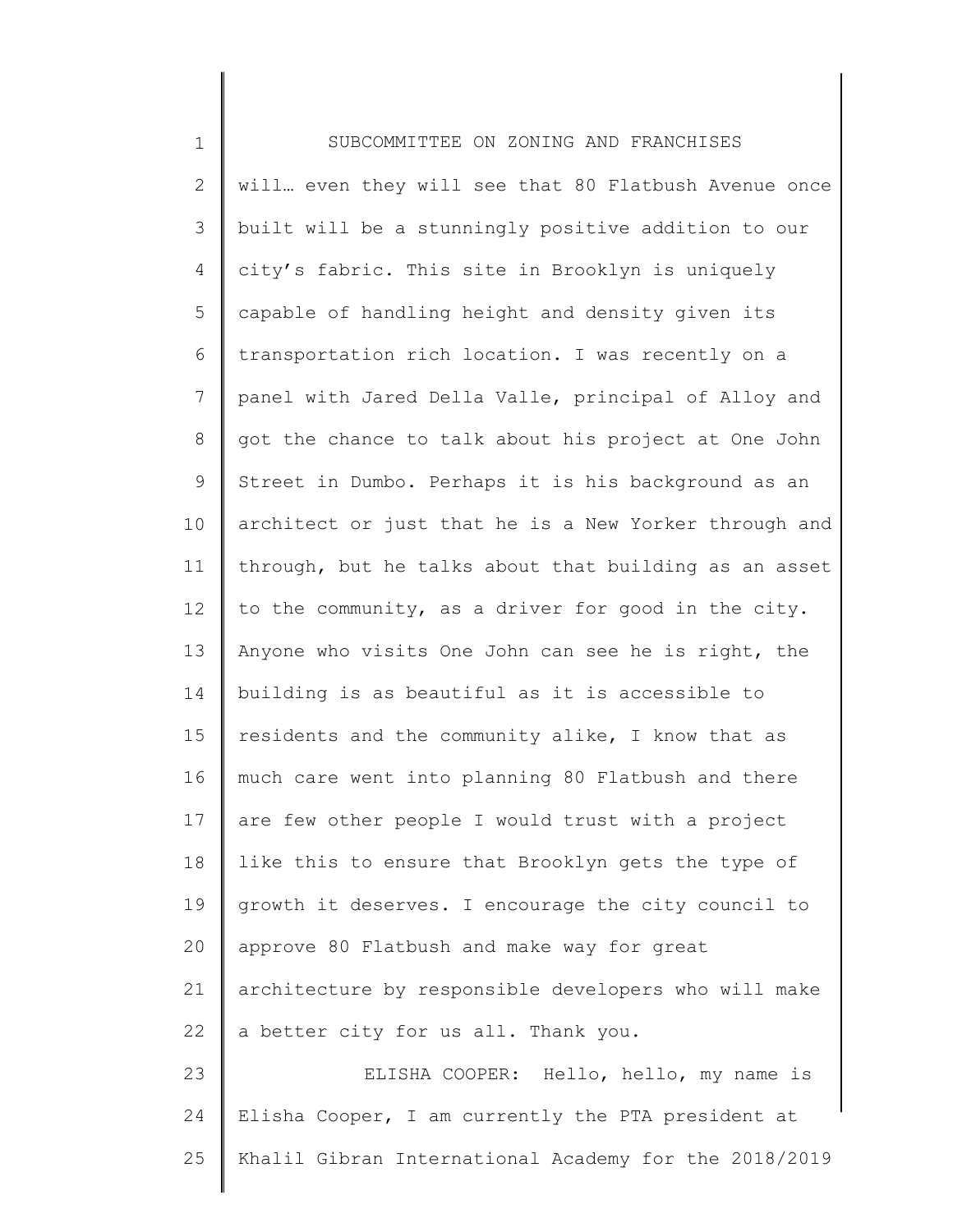| $\mathbf 1$    | SUBCOMMITTEE ON ZONING AND FRANCHISES                 |
|----------------|-------------------------------------------------------|
| $\overline{2}$ | school year. My three children have been in the New   |
| 3              | York School system for almost two years formerly from |
| 4              | the suburbs of Atlanta school community, my daughter  |
| 5              | recently graduated from Khalil Gibran with an A       |
| 6              | average and my son will be graduating with the class  |
| $7\phantom{.}$ | of 2019 next spring. I must say that upon moving here |
| $8\,$          | I was very concerned and somewhat skeptical about my  |
| 9              | children's education and their educational            |
| 10             | environment especially after previously hearing       |
| 11             | frightening stories from educators and parents in the |
| 12             | South about New York's public system. Without a doubt |
| 13             | my heart and mind was nervously in shambles and we    |
| 14             | searched for the best schools for our children but    |
| 15             | after meeting the staff and students of KGIA my mind  |
| 16             | suddenly was calmed and at ease, it was as if we hit  |
| 17             | the school placement jackpot when it came to an       |
| 18             | academic safe haven for our children. You see Khalil  |
| 19             | Gibran embodies the home away from home type          |
| 20             | environment for their students, it is a place of      |
| 21             | hope, love, generosity, diversity and community, a    |
| 22             | place of caring and sharing, learning and creating, a |
| 23             | place where the principal and teachers and staff      |
| 24             | truly care. Yes, we truly are one big family at KGIA  |
| 25             | however we lack something that is desperately needed  |
|                |                                                       |

∥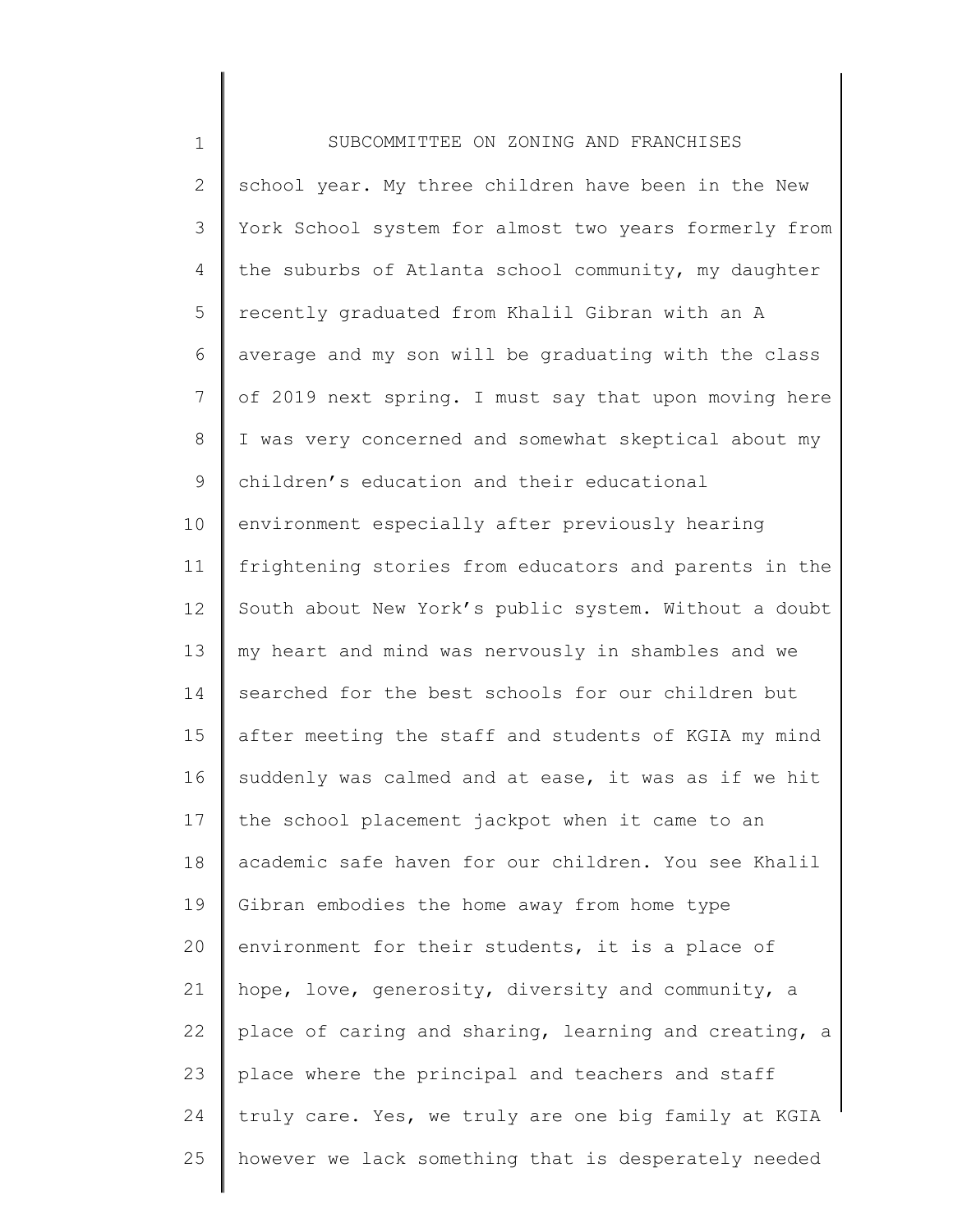| $\mathbf 1$    | SUBCOMMITTEE ON ZONING AND FRANCHISES                     |
|----------------|-----------------------------------------------------------|
| $\mathbf{2}$   | to create a more well-rounded academic experience for     |
| 3              | our students, frankly we need the 80 Flatbush project     |
| 4              | to be approved. As a as I volunteered throughout the      |
| 5              | school year I was greatly moved at the way the            |
| 6              | teachers of KGIA diligently taught their lessons on       |
| $\overline{7}$ | smart boards that were barely functional, also            |
| $8\,$          | throughout the building there are ceilings with leaks     |
| $\mathsf 9$    | and peeled walls, rusty file cabinets, floor, floor       |
| 10             | tiles and pipes, dated office and classroom               |
| 11             | furniture, four, four bathrooms for 250 students that     |
| 12             | are deplorable and outdated, with sometimes the lack      |
| 13             | of necessary toiletries. To add there isn't a school      |
| 14             | thank you, please approve the 80 Flatbush project.        |
| 15             | JACK COOPER: Hello, hello. Hello, okay.                   |
| 16             | Hello, my name is Jack Cooper the $2^{nd}$ , I'm a rising |
| 17             | senior at Khalil Gibran International Academy and I       |
| 18             | came here to talk in a student's perspective at           |
| 19             | Khalil Gibran International Academy. Well when I          |
| 20             | first came to Khalil Gibran International Academy         |
| 21             | about two years ago I was really scared, and I cried      |
| 22             | my first day of school because of the decrepit            |
| 23             | conditions that there were at that school and I'm so      |
| 24             | used to going to schools that were very updated           |
| 25             | especially since I'm from the South and I thought         |

║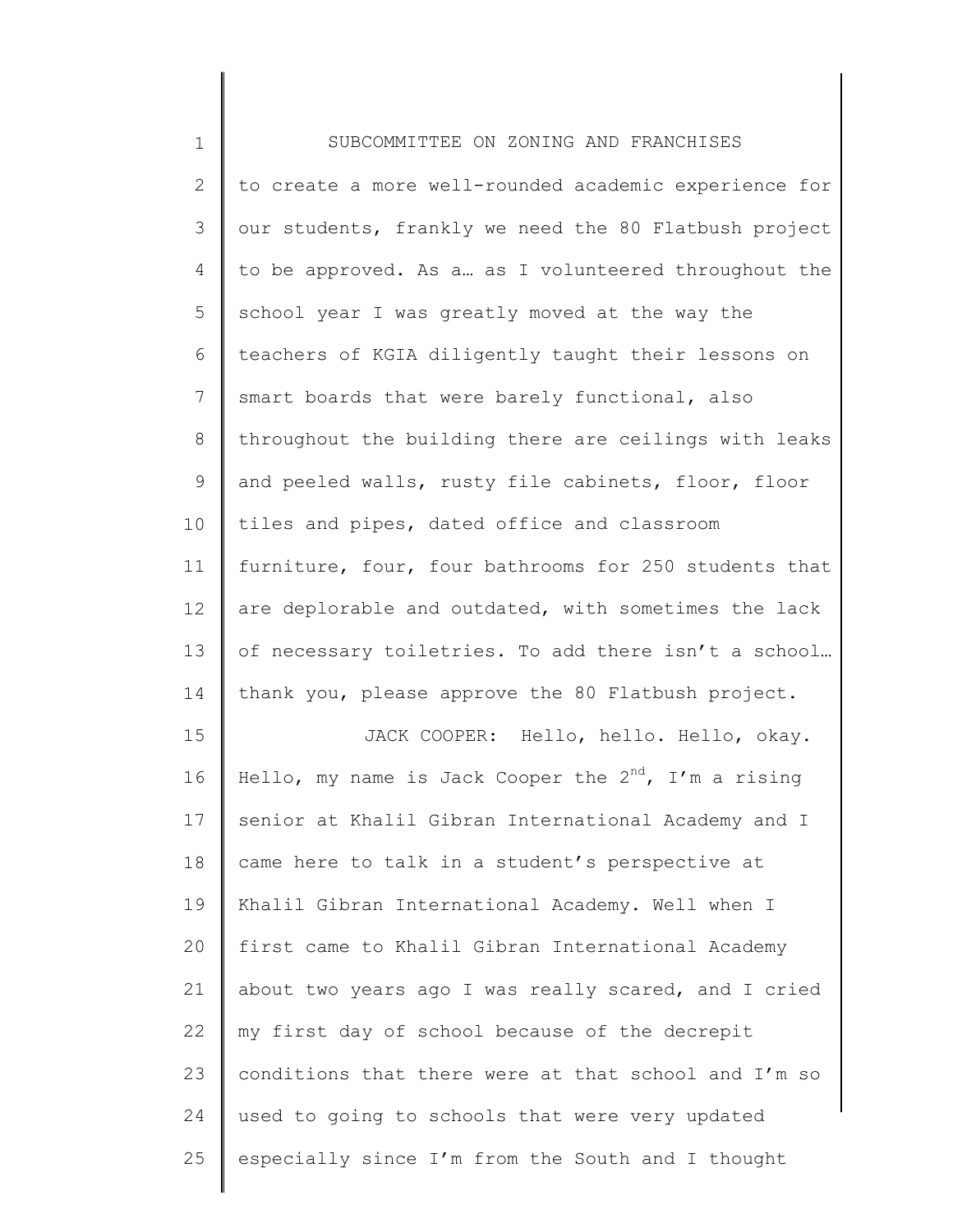| $\mathbf 1$    | SUBCOMMITTEE ON ZONING AND FRANCHISES                 |
|----------------|-------------------------------------------------------|
| $\overline{2}$ | education was going to be I just thought that the     |
| 3              | education system up here was not as good as the one   |
| 4              | in Georgia so but what really changed my opinion was  |
| 5              | the people at the school and the children at the      |
| 6              | school especially since I had a lot of friends from   |
| 7              | Yemen and they really changed my perspective and when |
| 8              | I first came there they were so open and I taught     |
| $\mathsf 9$    | them stuff, I taught them English, I taught them      |
| 10             | math, I taught them a lot of things and they taught   |
| 11             | me a lot of things and having one of my friends have  |
| 12             | to be shipped back to Yemen because of a ban really   |
| 13             | affected me and it effected a lot of the kids at the  |
| 14             | school and when you try to encourage them and tell    |
| 15             | them that they can have a successful life in America  |
| 16             | but when our school is broken down and we don't have  |
| 17             | a lot of programs to show them that they have a lot   |
| 18             | of opportunities here, it's hard because we don't     |
| 19             | have an arts program, we don't have any sports        |
| 20             | programs that keeps kids out of bad conditions and    |
| 21             | keep them out of the streets. So, this is why I       |
| 22             | strongly support 80 the 80 Flatbush project.          |
| 23             | CHAIRPERSON MOYA: Thank you.                          |
| 24             | JACK COOPER: Thank you.                               |
| 25             |                                                       |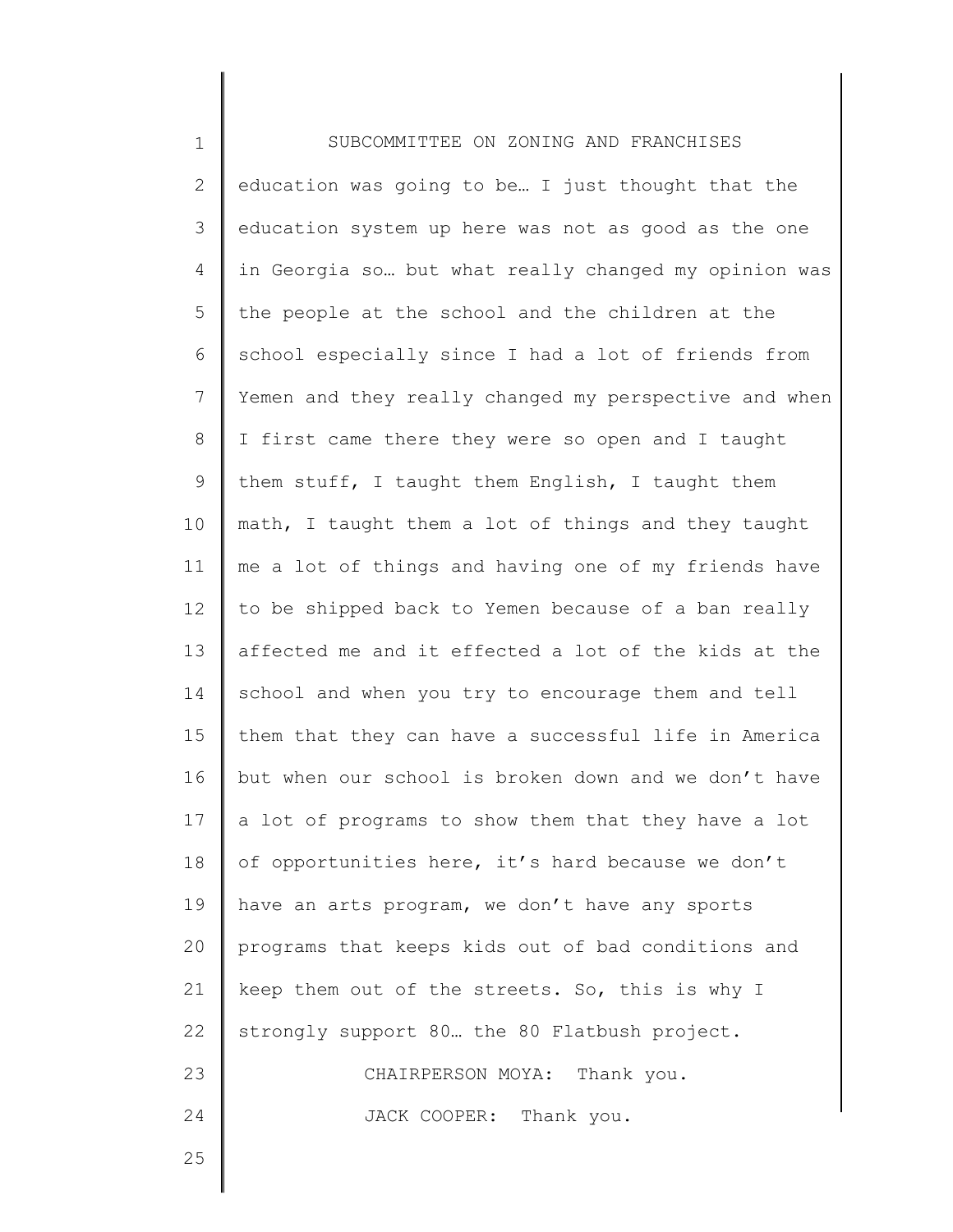1 2 3 4 5 6 7 SUBCOMMITTEE ON ZONING AND FRANCHISES CHAIRPERSON MOYA: Thank you for your testimony. The next panel Joan Reutershan, Rueters… Reutershan, sorry, sorry. Sidney Megan… oh, you okay, Meyer, Sydney Meyer from Bergen Street, no, no Sydney? Ray Rogers; Henry Carrier. You, you may begin.

8 9 10 11 12 13 14 15 16 17 18 19 20 21 22 23 24 25 JOAN REUTERSHAN: Yes, good afternoon. My name is Joan Reutershan and I've been a Fort Greene resident for 34 years. Thank you for listening to my testimony, I'd like to testify against this 80 Flatbush project. The development proposal for 80 Flatbush by Alloy is extremely out of scale, the 2004 downtown Brooklyn plan respected the need for transitions between the new downtown Brooklyn high rise district and the existing surrounding neighborhoods. This 80 Flatbush project should adhere to the present zoning approved then and be built as of right because a proposed rezoning would overwhelm the adjacent historic neighborhood in every way in terms of height, density, traffic, shadows and infrastructure. Looting the present zoning regulations also shows disregard towards all those citizens who participated in the agreements of the 2004 plan accept the increased density but with its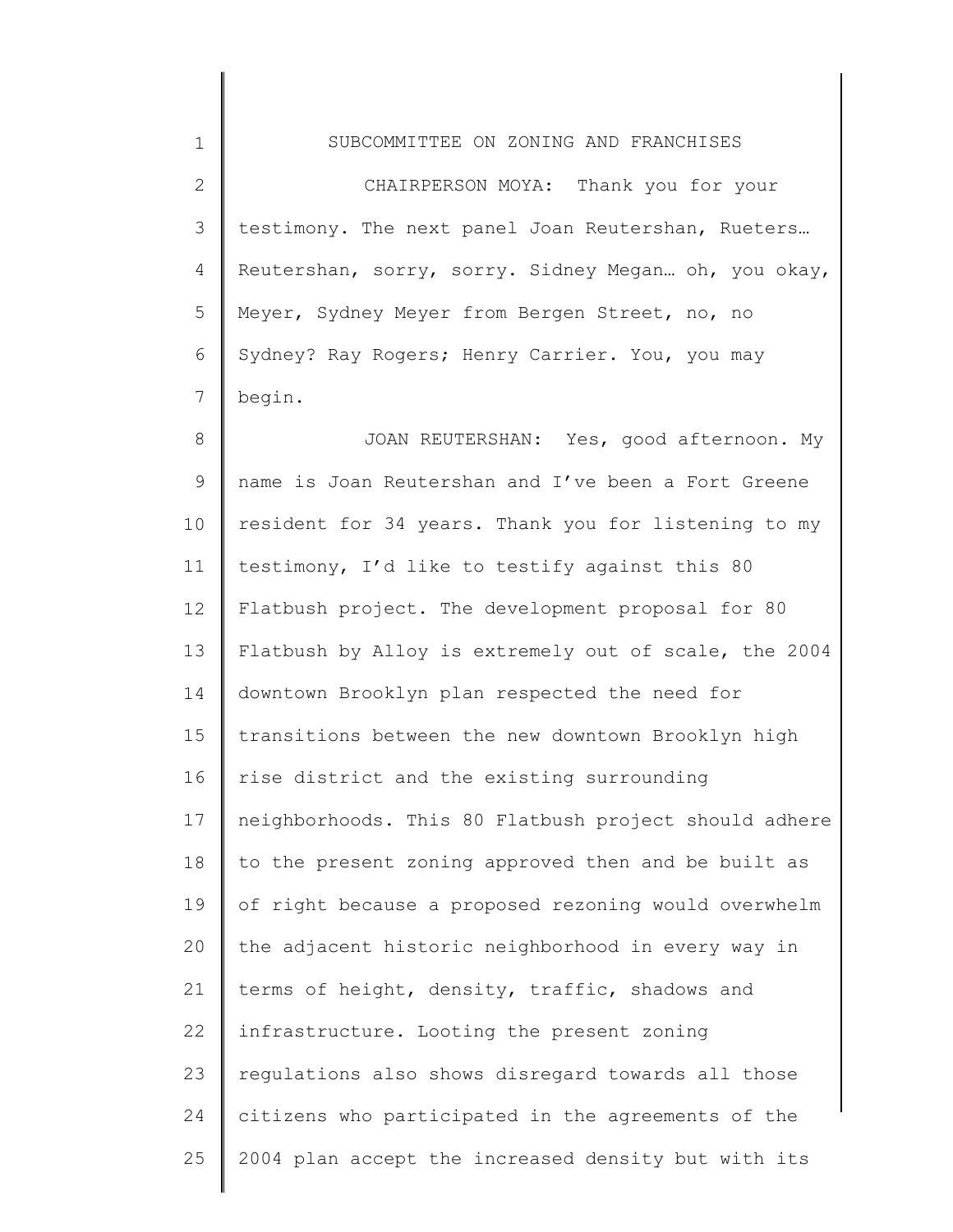1 2 3 4 5 6 7 8 9 10 11 12 13 14 15 16 17 18 19 20 21 22 23 24 25 SUBCOMMITTEE ON ZONING AND FRANCHISES transitional heights, it's breaches the trust between citizens and city government. Why should citizens get involved if private developers are given free reign by the very city government agencies that should enforce the existing agreements. It seems wrong to me also that developers tried to sweeten this disregard for the neighborhood of Boerum Hill in this case with promises of schools and affordable housing, is free education not a cornerstone of American life and citizenship, why do we pay taxes if not for education, must we be dependent upon developers to build schools, should they be able to use schools as a lever, why do we indeed give them generous tax breaks, what if the developers paid their taxes and the city build the schools strengthening the public infrastructure? I have the same questions about affordable housing and the homeless crisis and I won't have time to go into that now but our city building… our, our city's history of building affordable housing is certainly flawed but some have worked like the Hoyt Schermerhorn project that Senator Simon described early, earlier, can't we learn from past mistakes and successes and create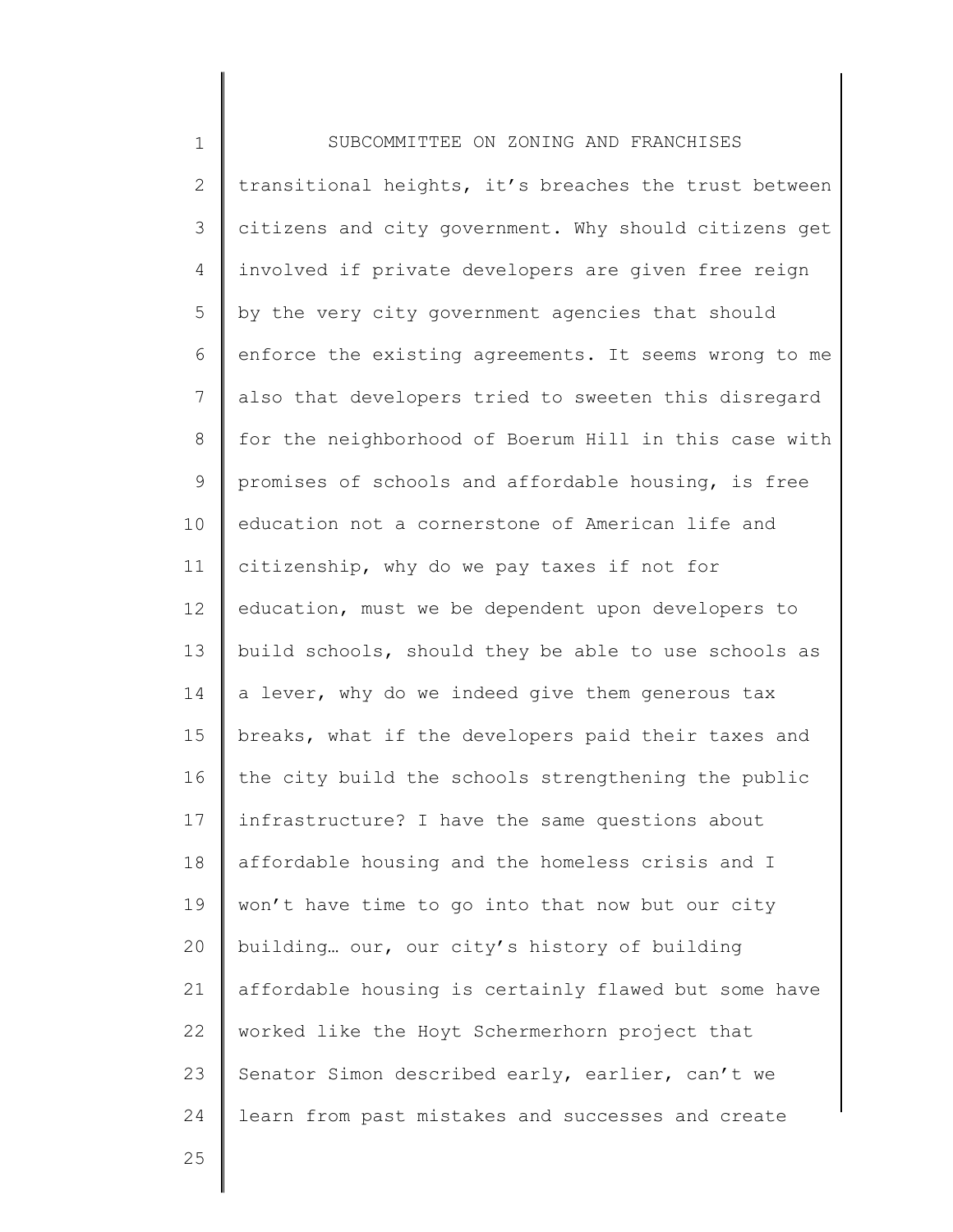1 2 3 SUBCOMMITTEE ON ZONING AND FRANCHISES affordable housing without depending upon large developers to do this. Thank you.

4 5 CHAIRPERSON MOYA: You have to push the button…

6 7 8 9 10 11 12 13 14 15 16 17 18 19 SUE WOLFE: My name is Sue Wolfe, I represent the Atlantic Avenue Local Development Corporation, we are against this project. I appreciate the questions of Councilman Levin and the comments of Assemblyman Jo Anne Simon. This project is in Boerum Hill, it is not in downtown Brooklyn, we need to compromise. One high school, one tower, no loading dock on State Street, a 50-foot set back on State Street or low-rise brownstones there. Alloy Development noted in a meeting we had with them that they could make little money on the 12 stories of office space so why are they doing that, that could come down, we need more than 12 stories to come down. Thank you.

20 21 22 23 24 25 RAY ROGERS: Ray Rogers speaking in opposition. Let's discuss facts and political realities, on the regressive rezoning stain for the 80 Flatbush development community board two's vote was 32 no, one in favor and five abstentions; borough President Eric Adams voted no with recommendations,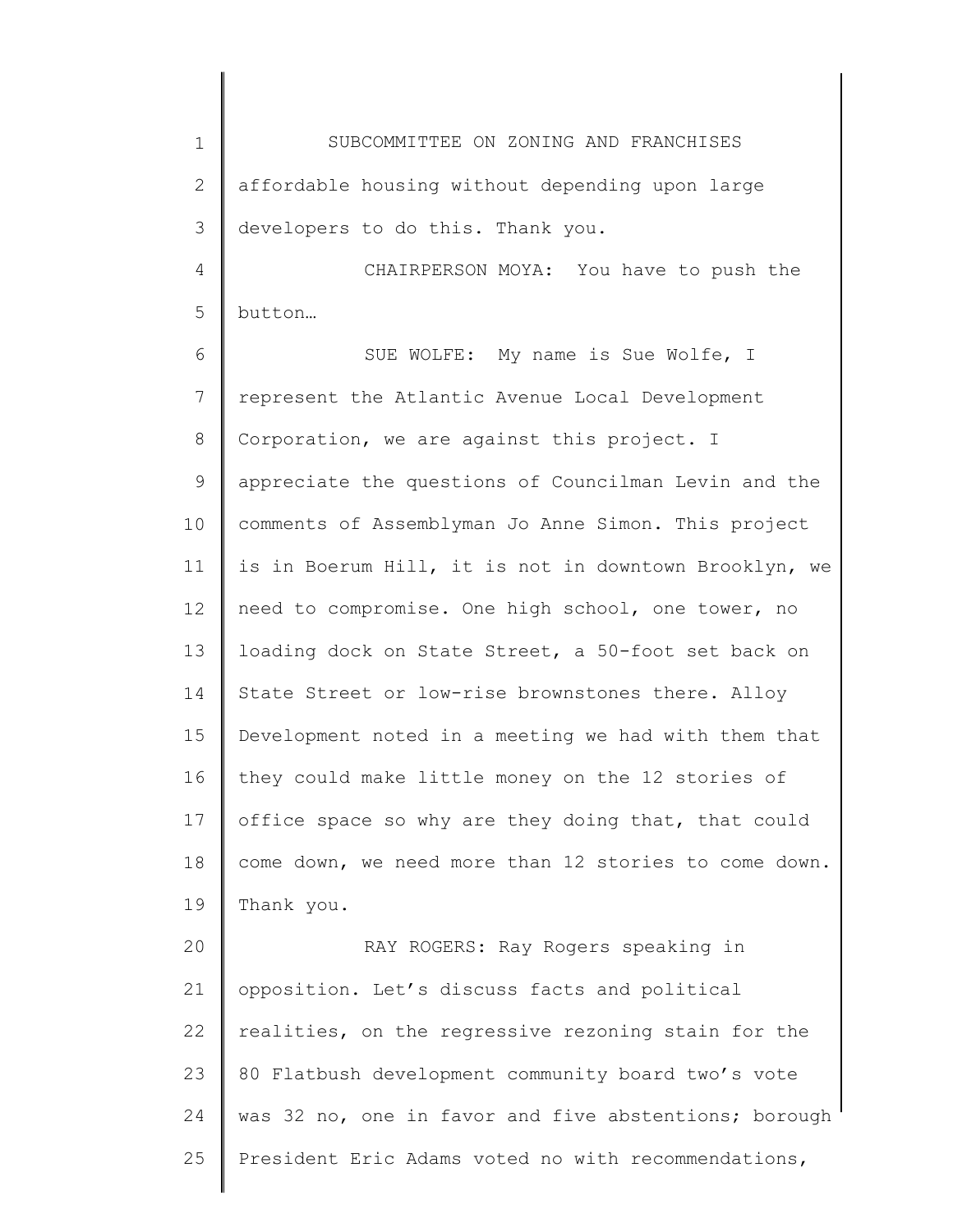1 2 3 4 5 6 7 8 9 10 11 12 13 14 15 16 17 18 19 20 21 22 23 24 25 SUBCOMMITTEE ON ZONING AND FRANCHISES Author Alessandro Busa in The Creative Destruction of New York City asks, when did people tell their government bureaucracies to drain city budgets to subsidize or to give out massive tax breaks to developers and buyers of luxury units when affordable housing is shrinking at a record pace. Jeremiah Moss says in his book Vanishing New York is about how the city has been taken from us, it's not just a story of death it's a story of murder. The spirit of the city as we knew it was… has vanished in the shadow of luxury condo towers and rampant greed. When we talk about up zoning and rampant greed we must talk about REBNY, REBNY stands for the Real Estate Board of New York or more appropriately the real estate bullies of New York ravaging every borough of New York City so REBNY members who are property speculators, developers and landlords can make obscene profits. 80 Flatbush developer Jared Della Valle, Co-Founder and President of Alloy Development is a member of REBNY. The rezoning plans defiling our city are dictated by the billionaire bullies and racketeers running REBNY, fat pay to play political contributions to the Mayor and certain city council members keeps the EDC, the Department of Planning and other city agencies in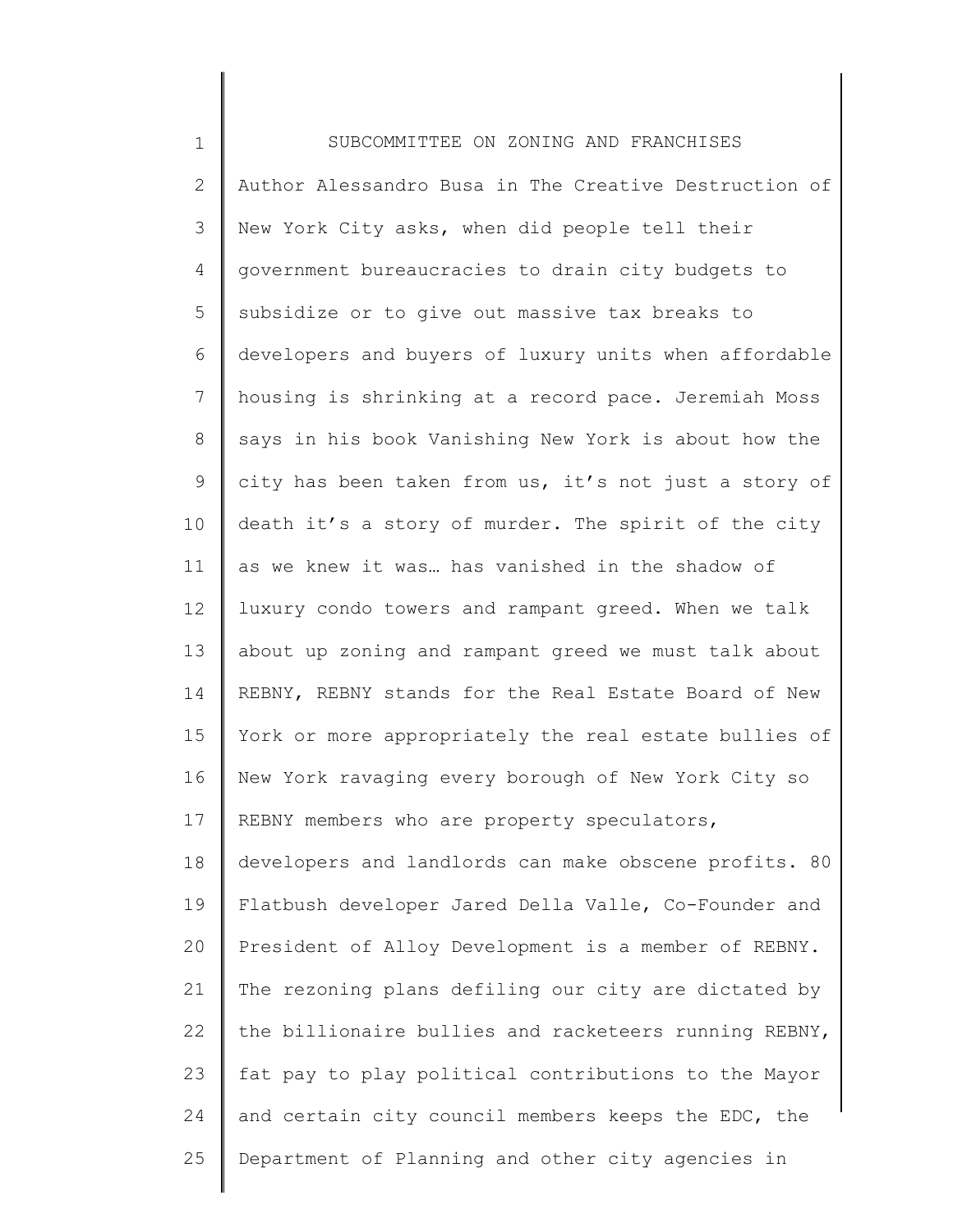1 2 3 4 5 6 7 8 9 10 11 12 13 14 15 16 17 18 19 20 21 22 23 24 25 SUBCOMMITTEE ON ZONING AND FRANCHISES lock step with whatever REBNY wants rather than improving the city REBNY's rezoning plans are plaguing our city, they are fueling the proliferation of super tall luxury towers causing massive displacement, exacerbating the homelessness crisis and inflicting great hardship on longtime residents and small businesses. And instead of building REBNY's rezoning plans are bulldozing important community centers, libraries, schools, hospitals, nursing homes, community gardens, and historic buildings to make way for more super talls and absentee landlords. REBNY is the head of the monster that creates the political environment allowing these out of scale building monstrosities that are overburdening our infrastructure and our human scale neighborhoods and communities. Groups all across the five boroughs are trying to deal with the symptoms and havoc created by REBNY's assault on the 99 percent but as long as REBNY remains such a dominate political power, enough about pollical… [cross-talk] CHAIRPERSON MOYA: Thank, thank you… [cross-talk] RAY ROGERS: …people continue… [crosstalk]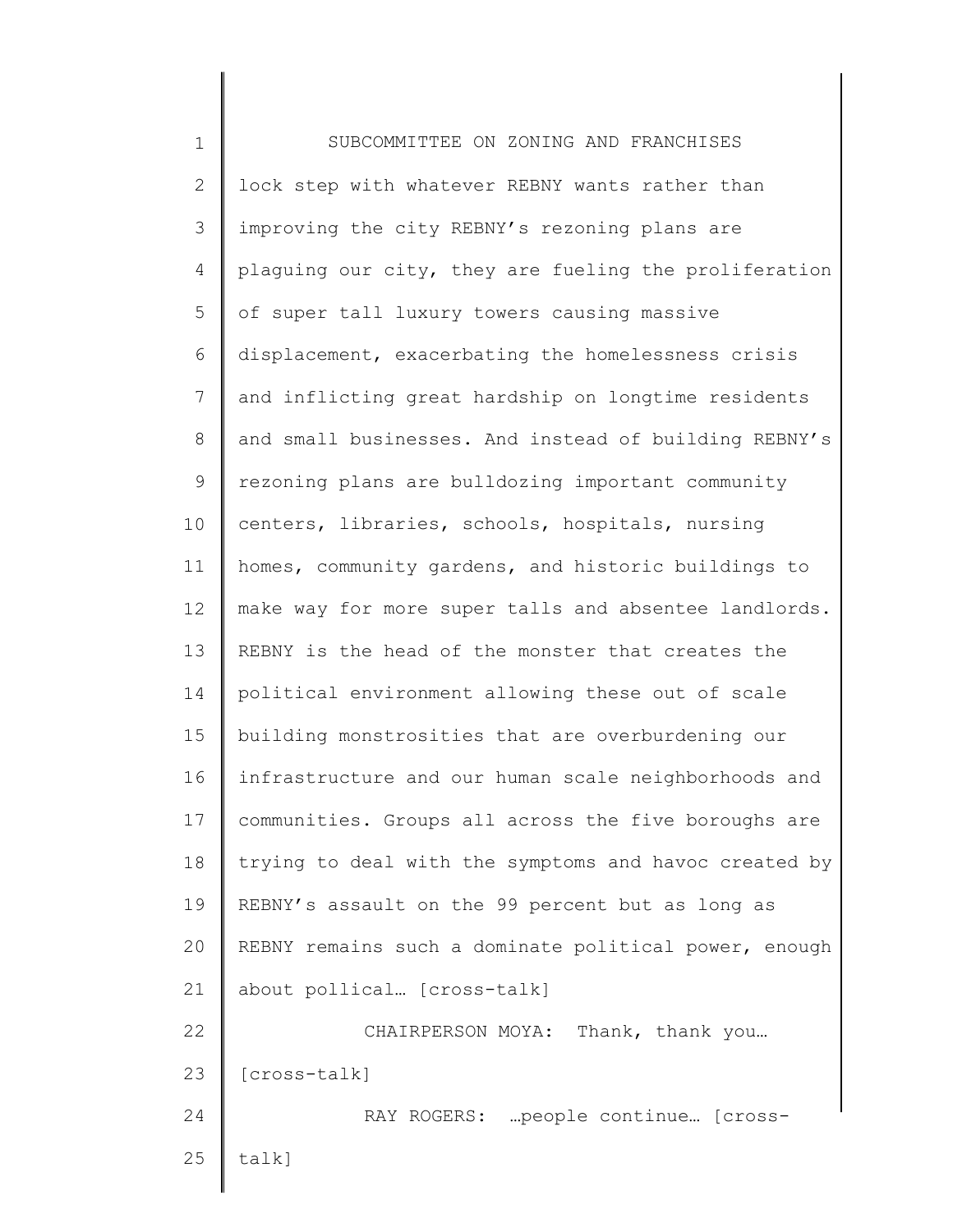| 1              | SUBCOMMITTEE ON ZONING AND FRANCHISES    |
|----------------|------------------------------------------|
| $\overline{2}$ | CHAIRPERSON MOYA:  for your testimony    |
| 3              | [cross-talk]                             |
| 4              | RAY ROGERS:  supporting the rezoning     |
| 5              | [cross-talk]                             |
| 6              | CHAIRPERSON MOYA: Thank, thank you       |
| 7              | [cross-talk]                             |
| 8              | RAY ROGERS:  of affordable housing       |
| 9              | [cross-talk]                             |
| 10             | CHAIRPERSON MOYA: thank you sir          |
| 11             | [cross-talk]                             |
| 12             | RAY ROGERS:  and REBNY will continue     |
| 13             | putting [cross-talk]                     |
| 14             | CHAIRPERSON MOYA:  for your testimony    |
| 15             | [cross-talk]                             |
| 16             | RAY ROGERS:  pressure on  [cross-talk]   |
| 17             | CHAIRPERSON MOYA: sir [cross-talk]       |
| 18             | RAY ROGERS:  over New Yorkers.           |
| 19             | CHAIRPERSON MOYA: Thank you for your     |
| 20             | testimony [cross-talk]                   |
| 21             | RAY ROGERS: If anybody would like to run |
| 22             | REBNY out of business [cross-talk]       |
| 23             | CHAIRPERSON MOYA: Thank you [Cross-      |
| 24             | $talk$ ]                                 |
| 25             | RAY ROGERS: please see me [cross-talk]   |
|                |                                          |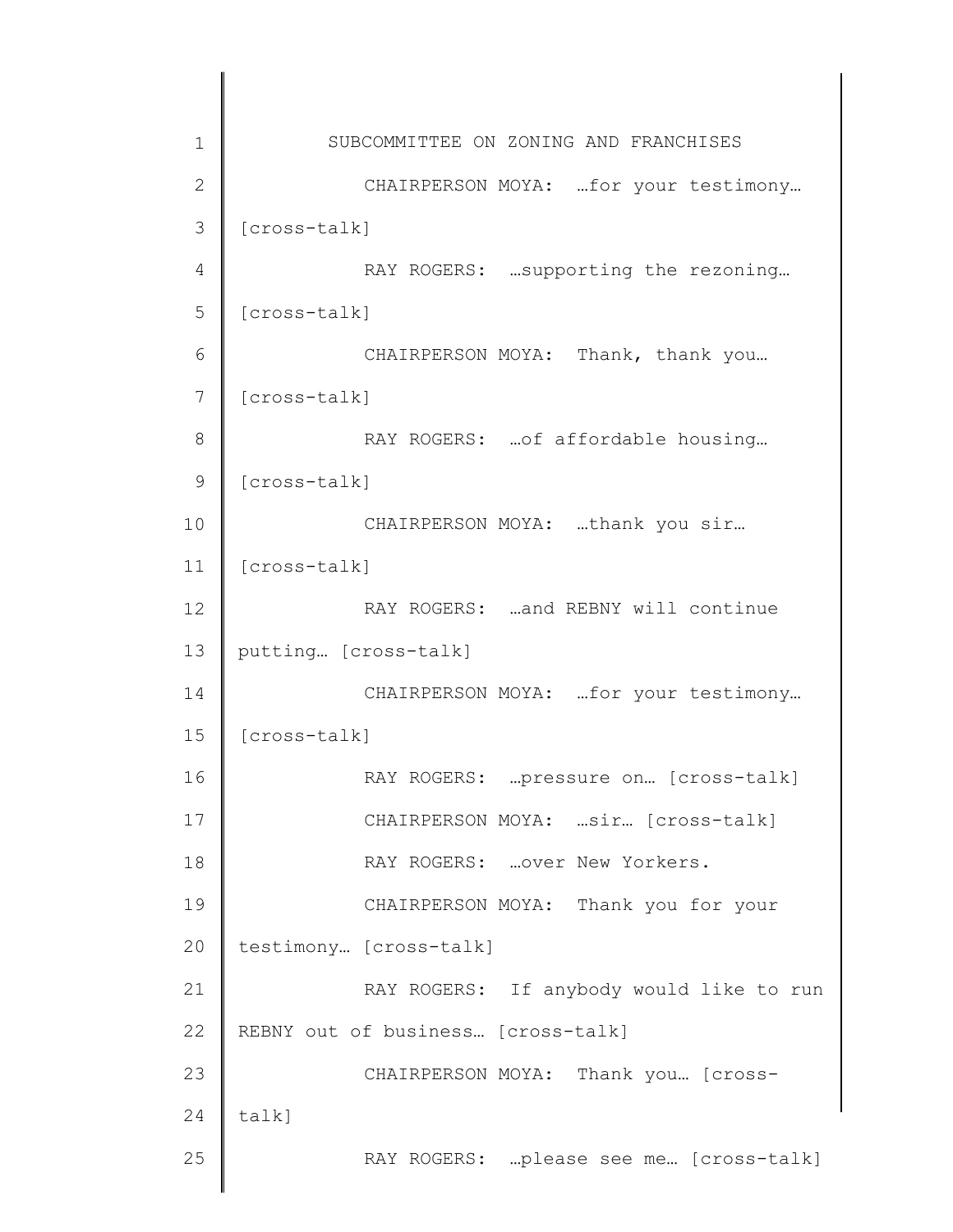1 2 3 4 5 6 7 8 9 10 11 12 13 14 15 16 17 18 19 20 21 22 23 24 25 SUBCOMMITTEE ON ZONING AND FRANCHISES CHAIRPERSON MOYA: Thank you very much... [cross-talk] RAY ROGERS: Thank you. CHAIRPERSON MOYA: Thank you, I ask everyone to please keep it to two minutes, thank you. You may begin. HENRY CARRIER: Hi, my name is Henry Carrier, I live in Carroll Gardens. I ask that Council Member Levin and the entire city council reject the 80 Flatbush spot zoning proposal. The developers have painted a narrative that 80 Flatbush is a tremendous gift to Brooklyn by benevolent developers. A closer look reveals otherwise, 80 Flatbush is a lousy deal for Brooklyn and for the city. The most insidious myth is that a rejection of the 80 Flatbush spot zoning proposal euphemistically called no action will result in nothing being built and no public benefits. This… the truth is a significant residential tower larger than the towers in the immediate vicinity, vicinity as well as both schools and a good number of affordable housing units can be built with no action. So, please don't believe what the developers are telling you. The proposed elementary school is located in a least crowded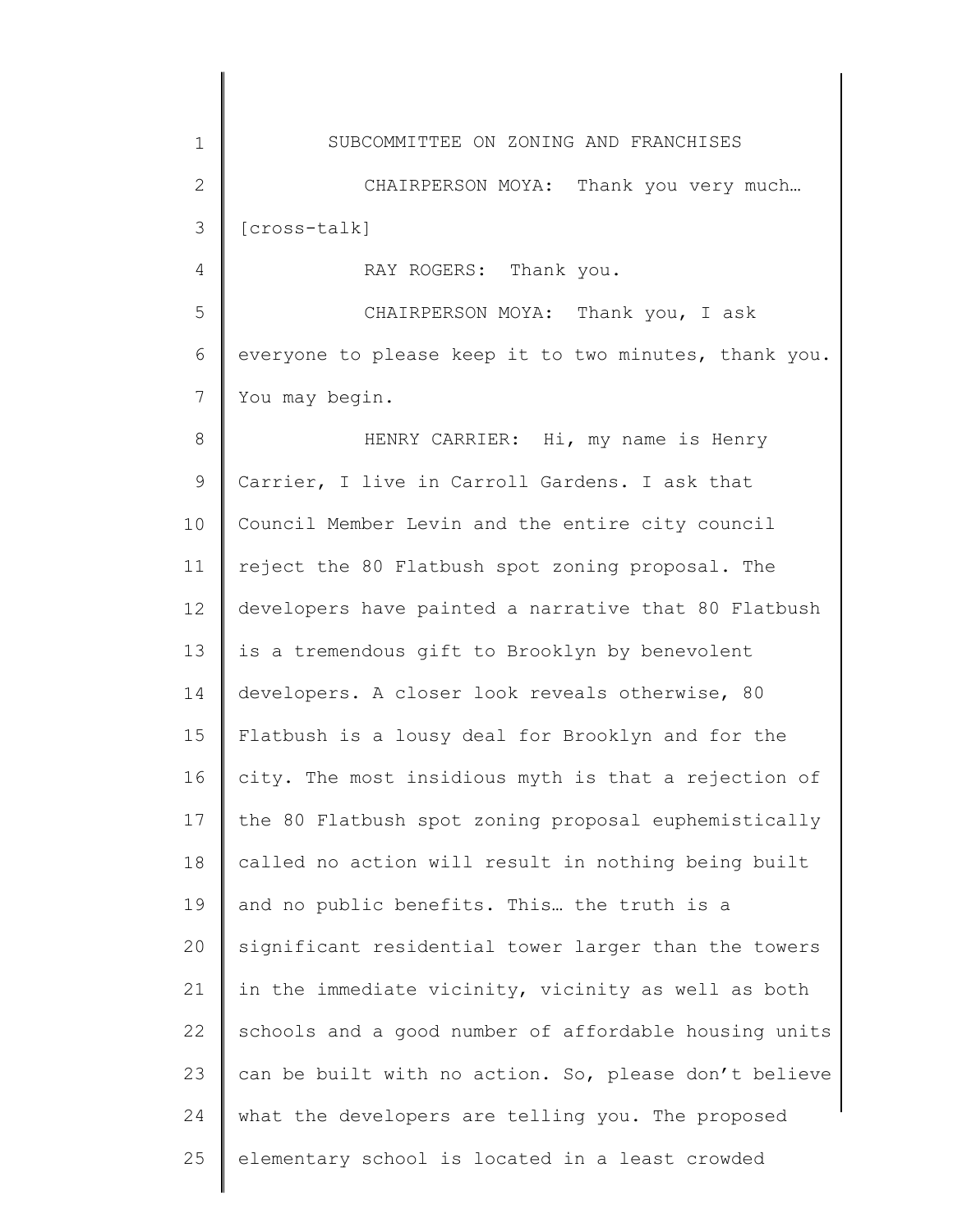| $\mathbf 1$    | SUBCOMMITTEE ON ZONING AND FRANCHISES                |
|----------------|------------------------------------------------------|
| $\mathbf{2}$   | section district 15, the children of the 80 Flatbush |
| 3              | project will, will occupy at least 75 percent of the |
| 4              | seats in that elementary school, the other students  |
| 5              | that don't live in 80 Flatbush will need to be bused |
| 6              | to school according to the Department of pupil       |
| $\overline{7}$ | transportation, you want to bus kindergarteners, I   |
| $\,8\,$        | don't think so. The school sub, subdistrict that is  |
| $\mathcal{G}$  | used to justify the project is simply not            |
| 10             | overcrowded. Among other misrepresentations, the     |
| 11             | developers conveniently forgot to include the new    |
| 12             | building that is being built at PS32, I have a       |
| 13             | picture here plus they forgot to mention that the    |
| 14             | middle school moved out of the district adding more  |
| 15             | seats so you're talking about 450 more seats in the  |
| 16             | district currently building it's not like they just  |
| 17             | started building, I can show you a picture. Finally, |
| 18             | if we believe the, the narrative of the developers   |
| 19             | looks at what you're giving them; tax abatements,    |
| 20             | free air space, on and on, it's just not worth it    |
| 21             | [cross-talk]                                         |
| 22             | CHAIRPERSON MOYA: Thank [cross-talk]                 |
| 23             | HENRY CARRIER: it's a bad deal, sell                 |
| 24             | them [cross-talk]                                    |
| 25             |                                                      |
|                |                                                      |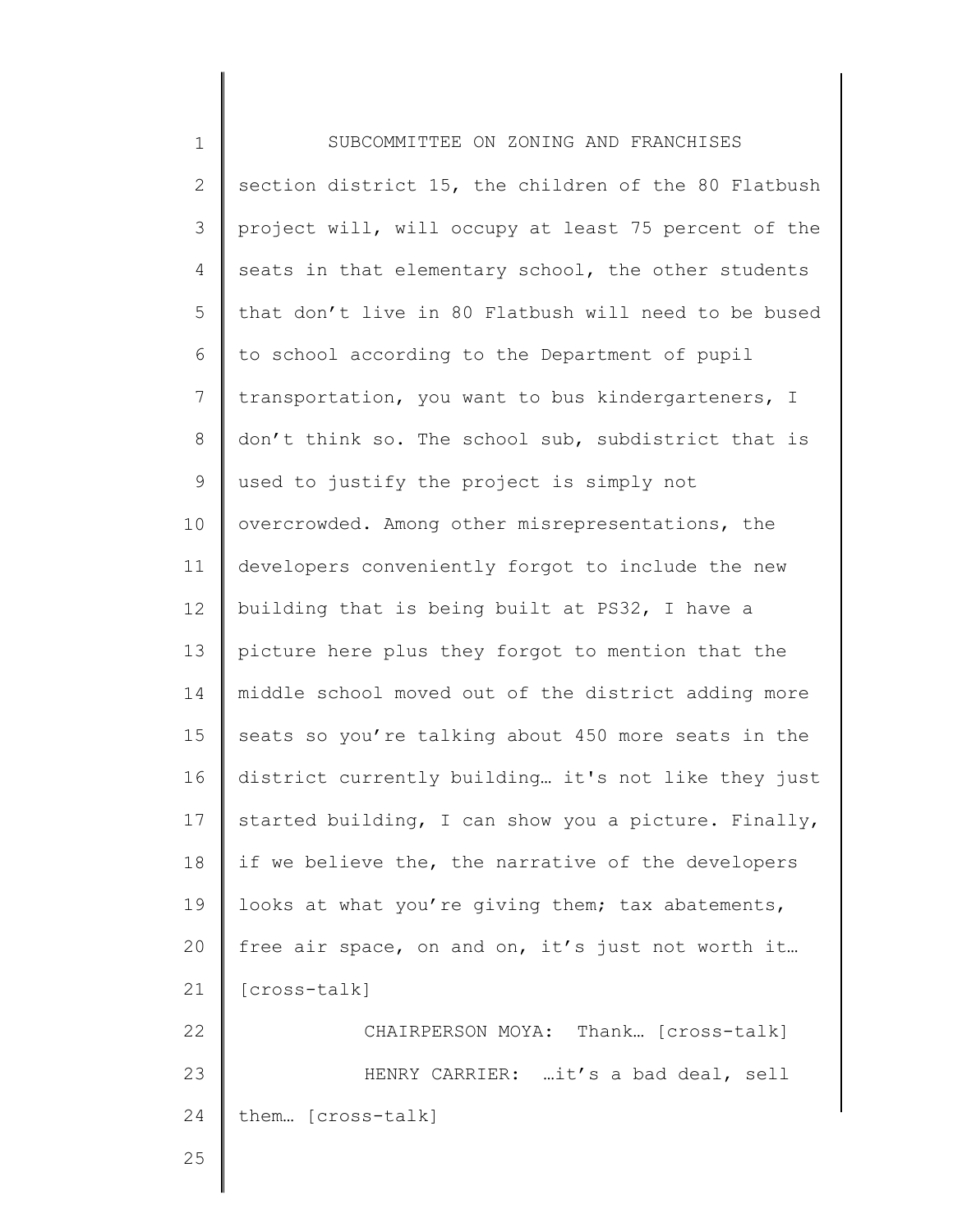1 2 3 4 5 6 7 8 9 10 11 12 13 14 15 16 17 18 19 20 21 22 23 24 25 SUBCOMMITTEE ON ZONING AND FRANCHISES CHAIRPERSON MOYA: Thank, thank you... [cross-talk] HENRY CARRIER: …the air space… [crosstalk] CHAIRPERSON MOYA: …thank you for your testimony… [cross-talk] HENRY CARRIER: …you'll make a lot more… [cross-talk] CHAIRPERSON MOYA: …we have… we have one, one question… [cross-talk] COUNCIL MEMBER LEVIN: I just… I just have one quick question, Henry I just have one quick question for you because you're on CEC for PS133 which is a choice school, right, an unzone school, 133 on 4<sup>th</sup> Avenue on Butler Street? HENRY CARRIER: Yeah, okay, yes. Is this a children's school, I'm… COUNCIL MEMBER LEVIN: No, no, no the… PS133, the… I'm just wondering whether they are… they are bussing because I know that as an un-zoned school the… there was a potential that they were going to be bussing from the other end of district 15 which is Sunset Park students, I just didn't know if they were actually bussing?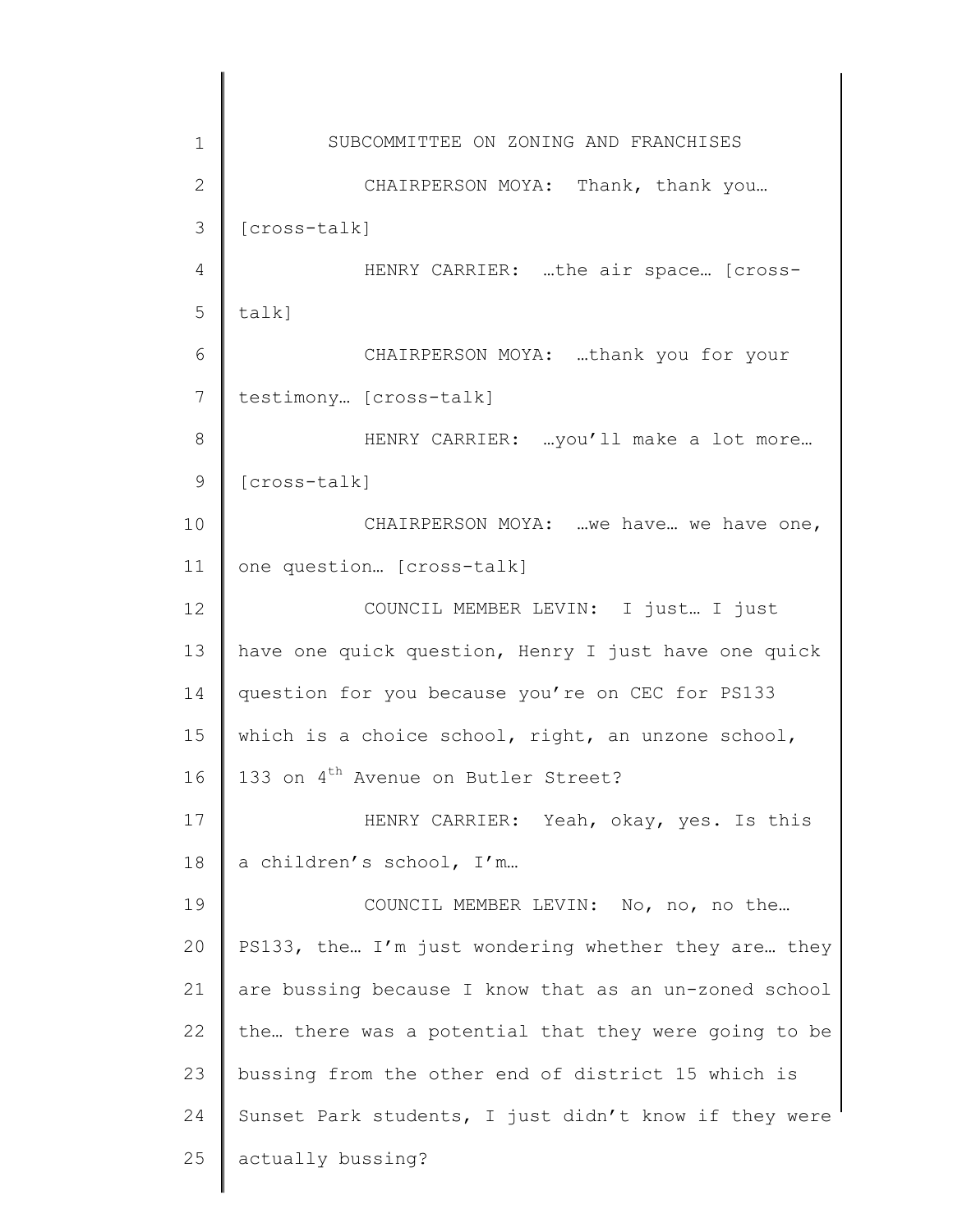1 2 3 4 5 6 7 8 9 10 11 12 13 14 15 16 17 18 19 20 21 22 23 24 25 SUBCOMMITTEE ON ZONING AND FRANCHISES HENRY CARRIER: Yeah, this is my, my understanding, the most overcrowding is in Sunset Park… [cross-talk] COUNCIL MEMBER LEVIN: Sunset Park, right… [cross-talk HENRY CARRIER: …in district 15 so when they do not have available seats these children do get bussed but as soon as… and it's hard to understand, a school that has 170 of capacity has available seats but as soon as a parent finds out that they can squeeze their kid back into an overcrowded school they, they take them out so that's what happening at 133 and other schools that are meant to have the overflow, it's just not the right place to put it. COUNCIL MEMBER LEVIN: Uh-huh… HENRY CARRIER: And again, you know you're not counting PS32, you… where they're, they're building 400 seats and they, they, they got rid of the middle school which is another 200 seats or so but of course they're getting rid of the trailers too so, that would have a negative… [cross-talk] COUNCIL MEMBER LEVIN: Got it… [crosstalk]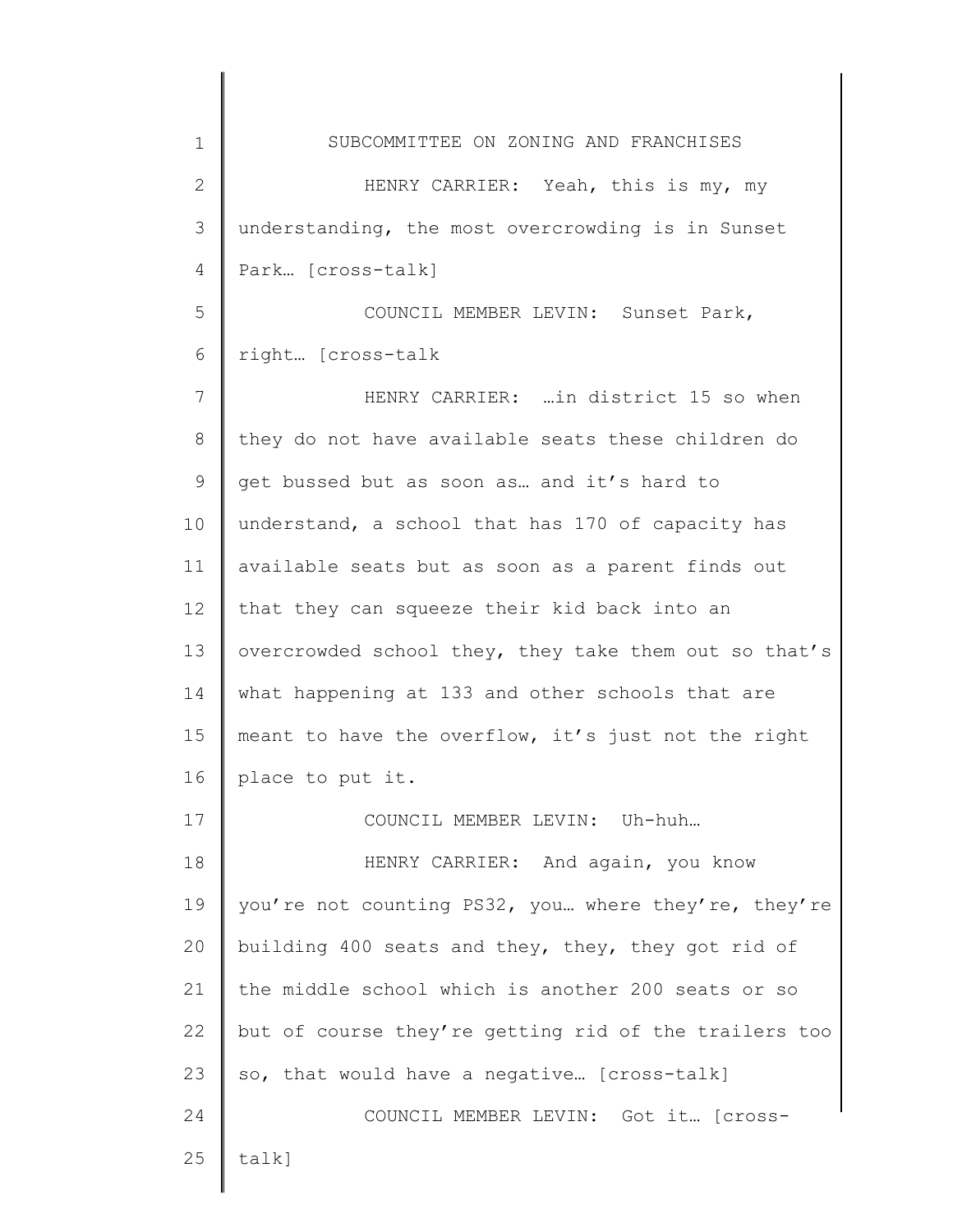| 1            | SUBCOMMITTEE ON ZONING AND FRANCHISES                 |
|--------------|-------------------------------------------------------|
| $\mathbf{2}$ | HENRY CARRIER:  impact.                               |
| 3            | COUNCIL MEMBER LEVIN: Okay, alright,                  |
| 4            | thank you.                                            |
| 5            | HENRY CARRIER: Yes, thank you.                        |
| 6            | COUNCIL MEMBER LEVIN: I don't do you                  |
| 7            | want to answer that really quickly? Okay, I'm being   |
| 8            | told 133 does bus, okay, thanks just because that     |
| 9            | bussing would then be on State Street in the mornings |
| 10           | and afternoons so okay, thanks.                       |
| 11           | CHAIRPERSON MOYA: Thank you. The next                 |
| 12           | panel, we have Steven Smith, yeah, okay; Brian        |
| 13           | Butterfield, he left; Jill Stimple; Andrew Kalish;    |
| 14           | Alexandra Secahek, [sp?]. You may begin, yeah.        |
| 15           | ANDREW KALISH: Hi, my name is Andrew                  |
| 16           | Kalish, I am a third generation New Yorker, the city  |
| 17           | not the state and like one of my fellow panelists     |
| 18           | earlier on, I have three generations in Brooklyn      |
| 19           | maybe not as back far as the 1800's but pretty close. |
| 20           | I'm also the father of two young children in the      |
| 21           | district a stone's throw away from this project. My   |
| 22           | son is three and my daughter is six months old. I'm   |
| 23           | not going to talk about the facts of this project     |
| 24           | because I think that's been talked of spoken about    |
| 25           | ad nauseam, I'm going to talk another person who      |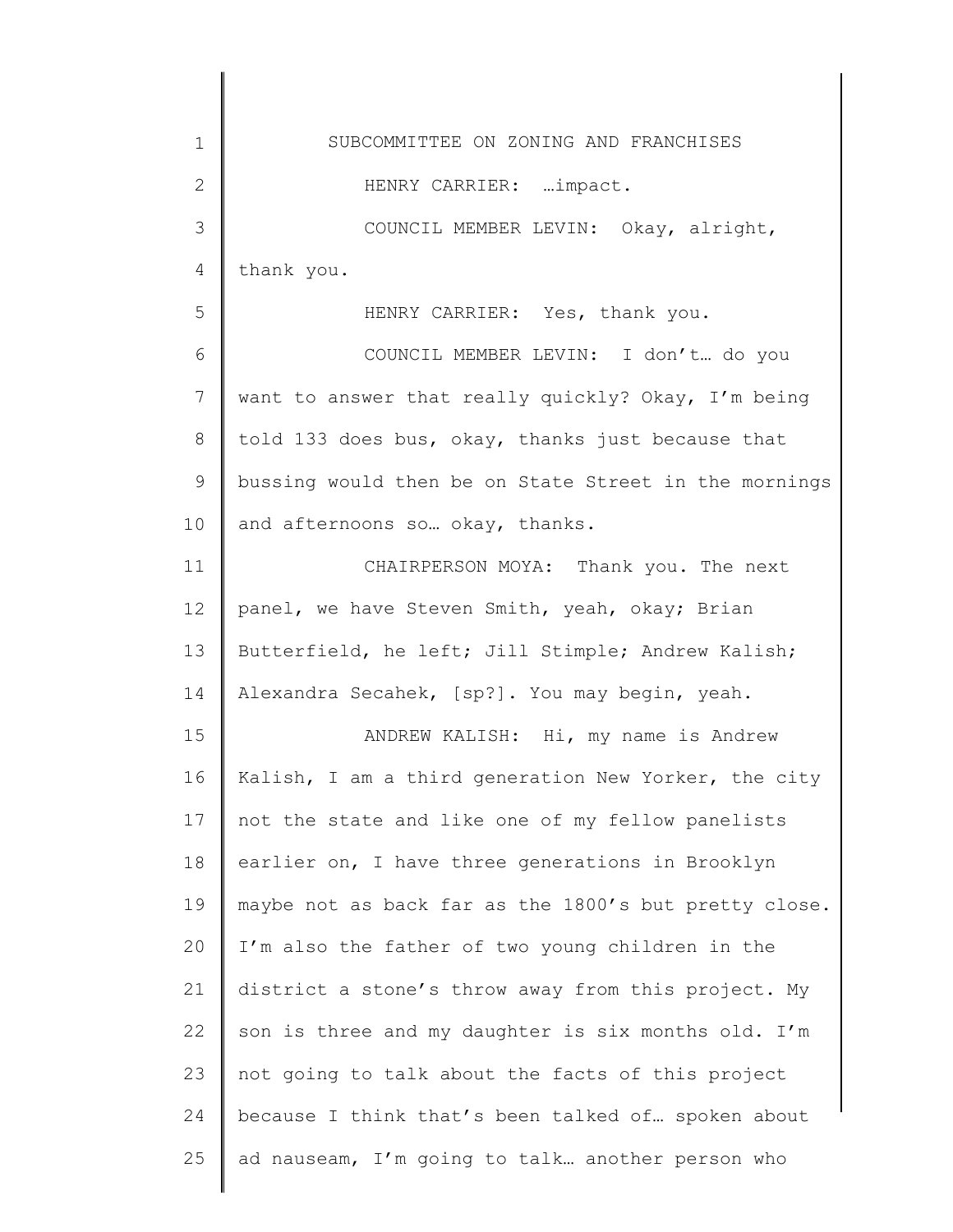1 2 3 4 5 6 7 8 9 10 11 12 13 14 15 16 17 18 19 20 21 22 23 24 25 SUBCOMMITTEE ON ZONING AND FRANCHISES spoke here talked about taking the emotion out of it, I'm going to try and inject it back in. I have a lot of stake in the future of this borough because that's where my children and I hope for them to grow up. My, my outlook is not… right now, it is not the next few years, it is not the duration of the construction of this project but it is the duration of my child's lives in the borough and I know that maybe not be the same for a lot of other folks who live near the project and I understand that, I grew up in New York City, I grew up in construction, my father used to say if you lived between you and a view there is no view as long as you live in New York City so that is the reality that we live in. When we choose to live in New York City we don't live here to have our acre, we don't live here for peace and quiet, we live here because of this great melting pot because of the diversity of the place. I grew up on the upper west side, I watched towers get built in the upper west side and the neighborhood be down-zoned, I then subsequently watched prices astronomically go up and those beautiful luxury town… condo towers views protected in perpetuity, we cannot let that happen in Brooklyn, we cannot allow these neighborhoods to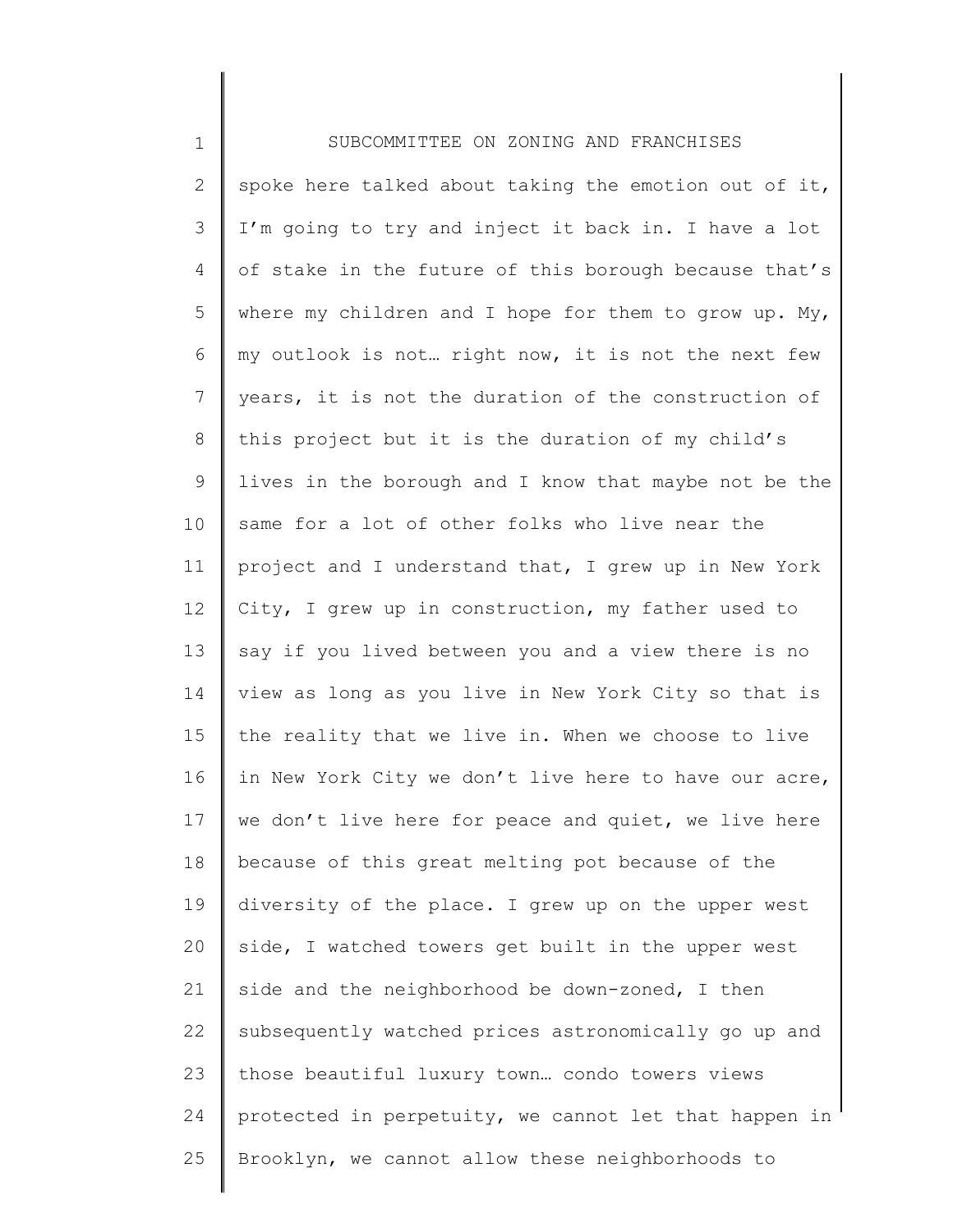1 2 3 4 5 SUBCOMMITTEE ON ZONING AND FRANCHISES calcify and then turn to the West Village into Tribeca where only the wealthy benefit from our protections on these neighborhoods. Thank you very much.

6 7 8 9 10 11 12 13 14 15 16 17 18 19 20 21 22 23 24 25 STEVEN SMITH: My name is Steven Smith, I live in Bushwick nowhere near the project, I can't afford to live there. Tomorrow night I will go home and unfortunately go to a co-op board meeting and at the co-op board meeting we're going to discuss renewing a lease for a family that lives in a one bedroom apartment, it is a market rate apartment, I know Chairman Moya you said that there's no shortage of market rate housing, I would invite you to come into our board meeting and you can hear, it's a one bedroom apartment, there are four maybe five people living in it, every night I see them set up a crib in the living room, it's an immigrant family I believe from Bangladesh, their rent is currently 1,550… it's 1,550 dollars, I'm going to advocate that we keep it there, the rest of the board wants to raise it closer to market more like 18, 19 maybe 2,000 dollars a month, we'll probably settle somewhere in the middle. Maybe they'll make it this year but eventually they'll have to leave the building because there are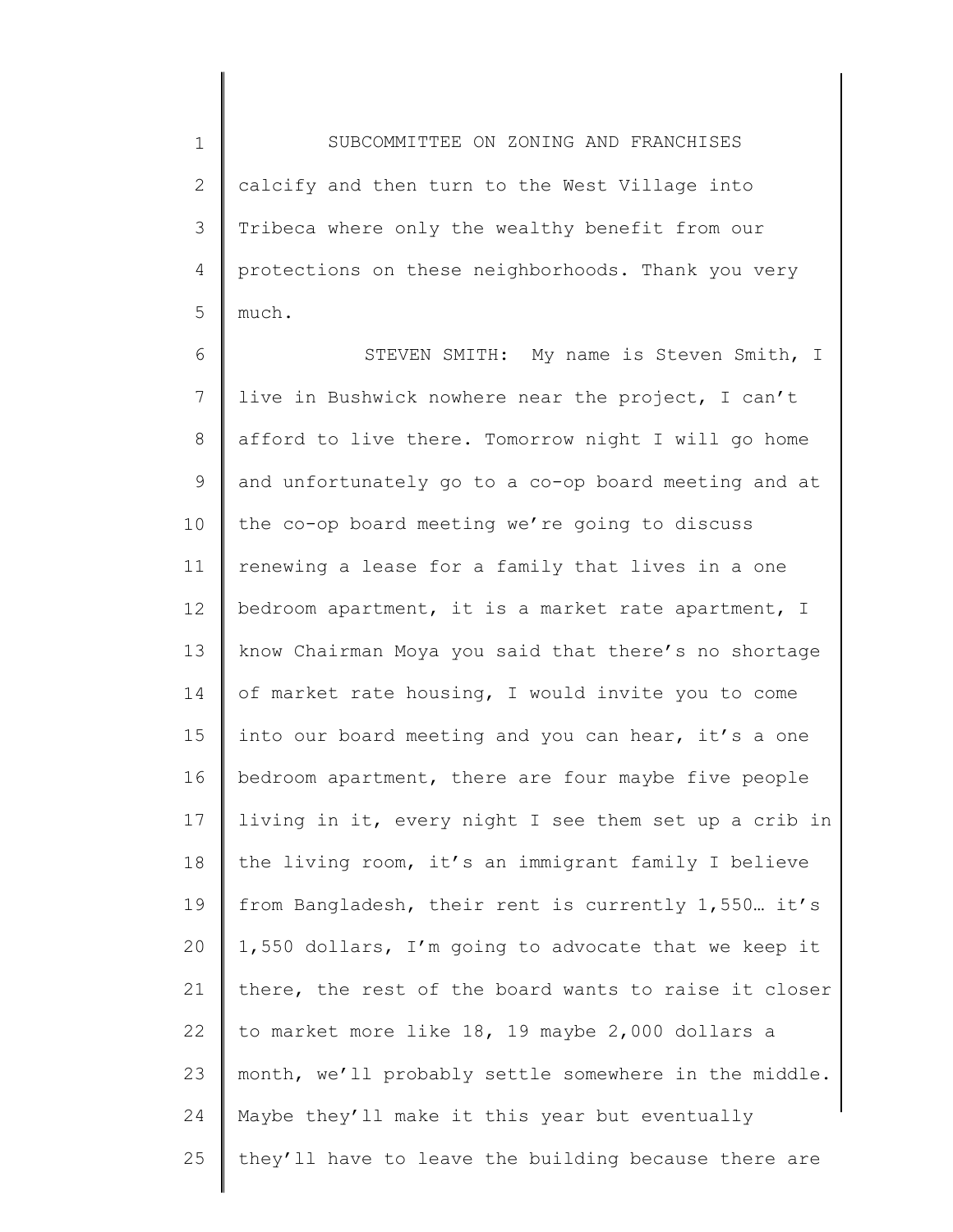1 2 3 4 5 6 7 8 9 10 11 12 13 14 15 16 17 18 19 20 21 22 23 24 25 SUBCOMMITTEE ON ZONING AND FRANCHISES people who might want to live in downtown Brooklyn, might want to live in Williamsburg, might want to live around there but they can't, it's too expensive so they'll keep on getting pushed down the line eventually they'll end up in our building, they'll bid up the price probably even above 2,000 dollars a month. I see this family every night when they come home, they're right across from me in the courtyard, it's the new Law Tenement building, every night they come home around eleven o'clock. They're not… and actually not even on the lease that's why it's, you know being brought to our discussion. They took over the lease, I don't know why they're not on the lease, they're probably… I don't know maybe they can't prove their income, maybe they're undocumented, they're never going to qualify for affordable housing, they are going to be stuck in market rate housing forever in New York until they're priced out of the city entirely. So, you know there's this idea that, you know these are, you know entirely different markets, the luxury market, the affordable market, low income, middle income, it's all one market. This room is full of people who live in Boerum Hill they probably… you know right now they're very proud to live in Boerum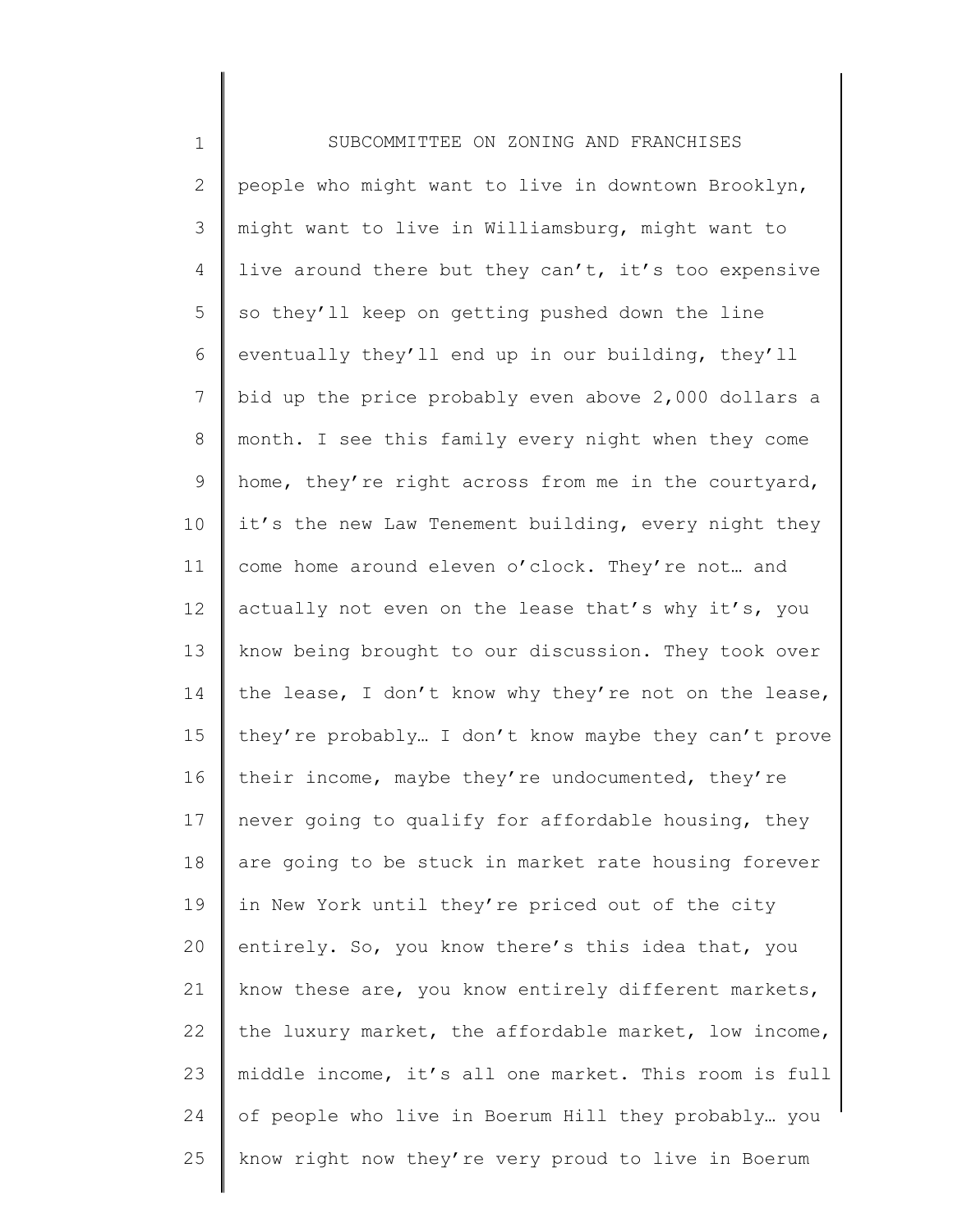| $\mathbf 1$    | SUBCOMMITTEE ON ZONING AND FRANCHISES                |
|----------------|------------------------------------------------------|
| $\mathbf{2}$   | Hill, it's a very nice neighborhood, they probably   |
| 3              | wanted to live in Brooklyn Heights, they probably    |
| 4              | wanted to live in Chelsea, they probably wanted to   |
| 5              | live in the village when they moved there in what    |
| 6              | used to be called downtown Brooklyn and then was     |
| $7\phantom{.}$ | renamed by these, you know gentrifiers to Boerum     |
| $8\,$          | Hill. Anyway, it's all one market, please approve of |
| $\mathsf 9$    | the project, thank you.                              |
| 10             | ALEXANDRIA SECAHEK: Thank you for the                |
| 11             | opportunity to testify. I'm Alexandria Secahek [sp?] |
| 12             | and I am a, a mother and resident of Park Slope, I   |
| 13             | have as, as the other fellow members of my panel a   |
| 14             | long term view on the health of this borough and the |
| 15             | central nature of downtown Brooklyn to playing a key |
| 16             | role in providing not only housing opportunity,      |
| 17             | culture and education for my family and for every    |
| 18             | kind of family in this city and I think that 80      |
| 19             | Flatbush exemplifies taking advantage of that. I     |
| 20             | think this is the kind of project that we should be  |
| 21             | promoting, this is the kind of developer that does   |
| 22             | very contextually sensitive, beautiful work, I've    |
| 23             | seen their work up close both in Dumbo and in        |
| 24             | Brooklyn Bridge Park and we should be encouraging    |
| 25             | these kinds of projects, we should be green lighting |
|                |                                                      |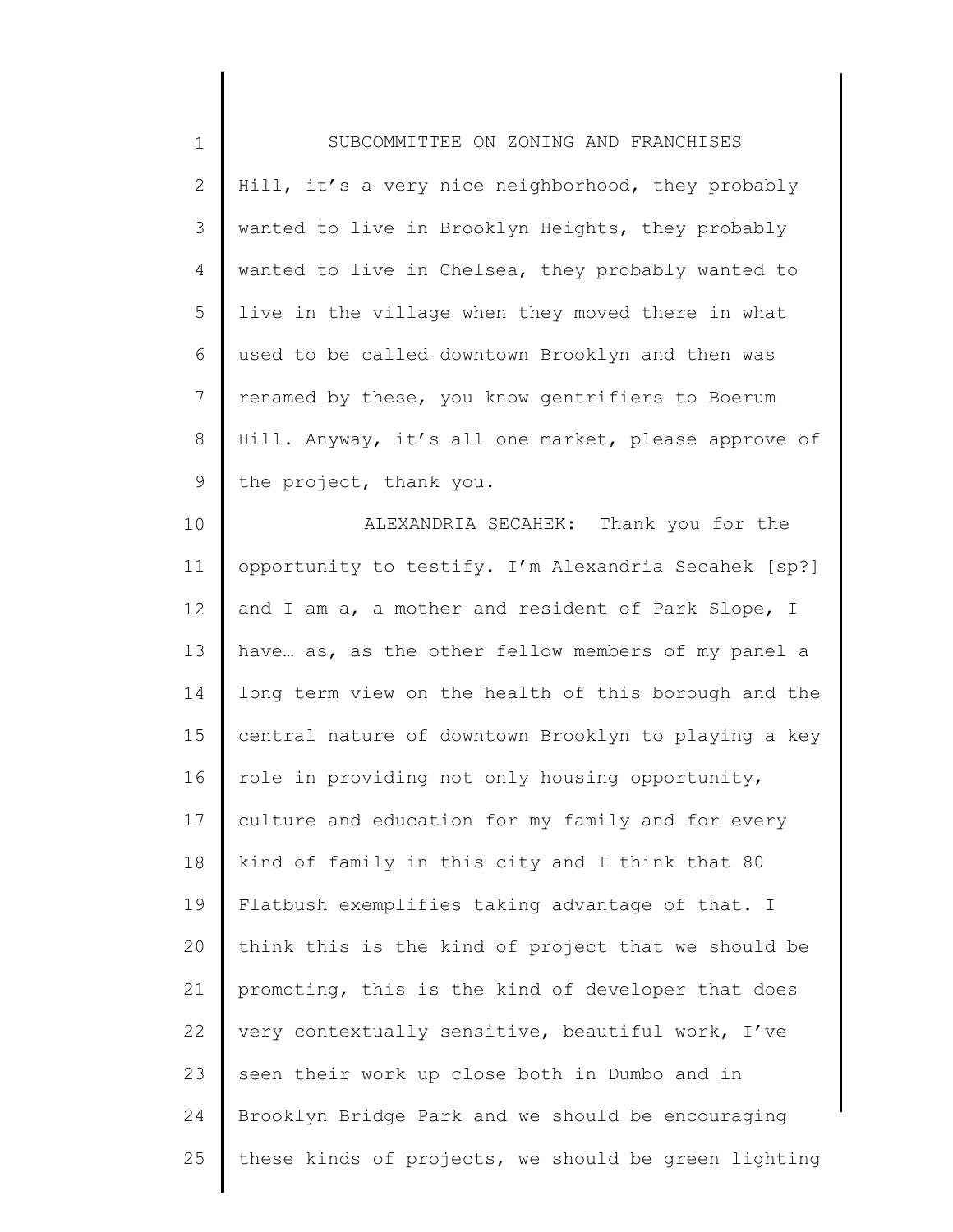1 2 3 4 5 SUBCOMMITTEE ON ZONING AND FRANCHISES them if the city is to be really aggressive about solving the kind of education and housing crisis that we have. Thank you.

6 7 8 9 10 CHAIRPERSON MOYA: Thank you. The next panel and it's our last panel is Lynn Ellsworth; George Cumbas; Allison Greenberg; Mimi Kahida, Kakita [sp?], yep; Julie Sebinyau [sp?], did I say it correctly? Okay. Okay. If you can state your name, we can begin.

11 12 13 14 15 16 17 18 19 20 21 22 23 24 25 LYNN ELLSWORTH: Great, thank you. Can you hear me, is this good? I'm Lynn Ellsworth and I'm one of the founders of Human Scale NYC, it's a nonprofit that advocates for a human scale build out of New York City, neighborhood livability and democratic control over our built environment. This spot rezoning requested here to us represents a taking from the public realm and a giveaway for the developer with a trivial return to the public in the guise of school and a few benefits that people have already disputed here. we find that spot rezoning like this make a mockery of the legal requirement that zoning take place on the basis of a quote, "well considered plan" unquote to quote from state law about how zoning is permitted in New York City. It is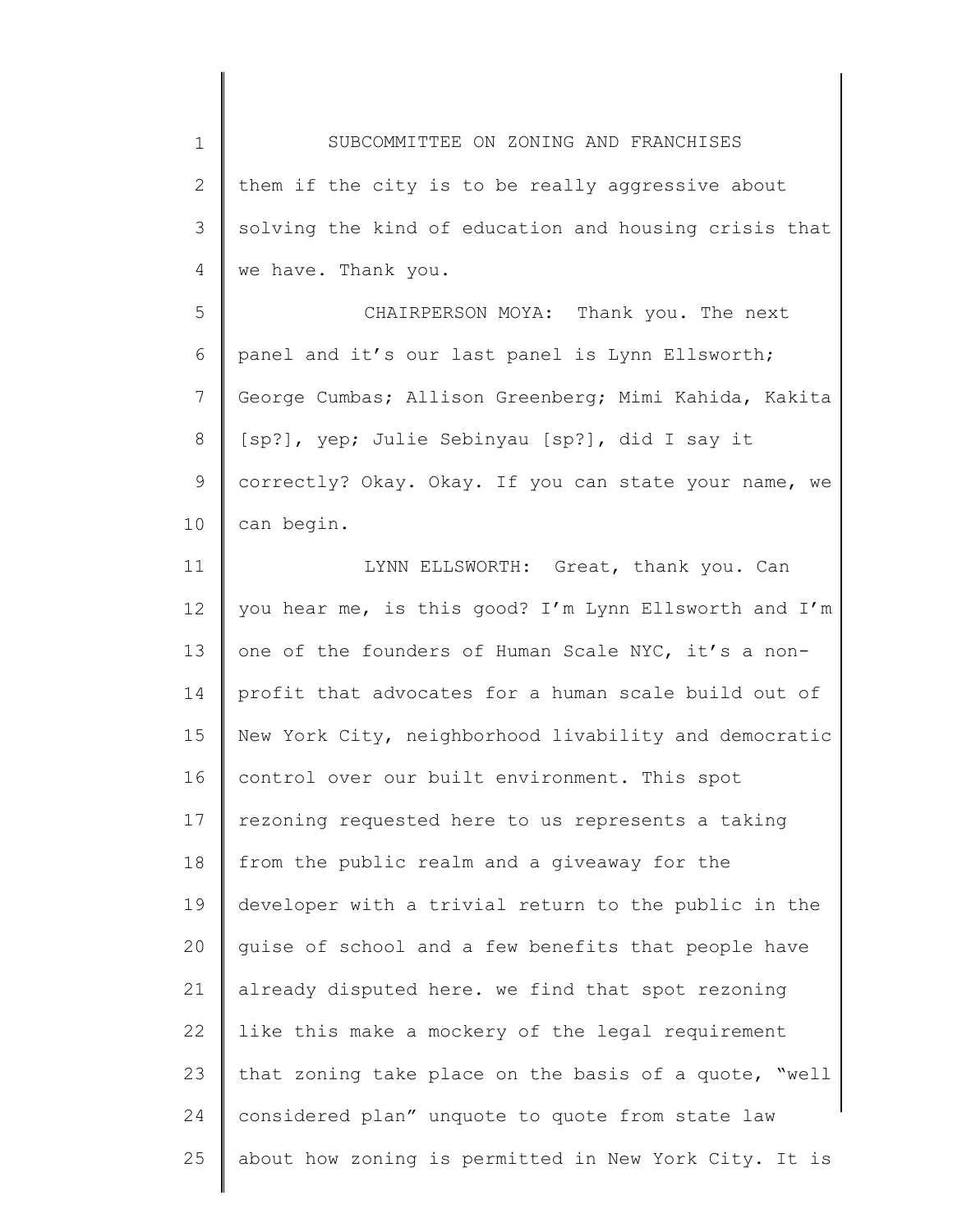| $\mathbf 1$    | SUBCOMMITTEE ON ZONING AND FRANCHISES                 |
|----------------|-------------------------------------------------------|
| 2              | in fact the very opposite of well-considered          |
| 3              | planning. We urge all council members to stop         |
| 4              | approving these abuses of the purpose and intent of   |
| 5              | the zoning resolution. Council Member Reynoso in the  |
| 6              | hearing over Inwood called for communities to be      |
| $7\phantom{.}$ | willing to compromise and I beg to disagree,          |
| 8              | communities in New York City have been compromising   |
| 9              | way too much since the very beginning of zoning in    |
| 10             | New York City as someone who's done a pretty, fairly  |
| 11             | deep study of the zoning codes, I would say that that |
| 12             | compromise started with the 1916 code. In fact, even  |
| 13             | the author of the code said that they compromised too |
| 14             | much with real estate interest. And so, in fact the   |
| 15             | history of zoning in New York City has been a history |
| 16             | of its manipulation and exploitation by what we could |
| 17             | call the architectural and real estate industrial     |
| 18             | complex and it's the similar history of politicians   |
| 19             | kowtowing to that lobby and I think that Human Scale  |
| 20             | NYC is asking politicians to put an end to that       |
| 21             | kowtowing to that lobby. Thank you.                   |
| 22             | GEORGE CUMBAS: Good afternoon. What I                 |
| 23             | want to address here today my name is George Cumbas,  |
| 24             | I am a 41-year member or resident of Boerum Hill.     |
| 25             | What I want to emphasize today, and I want to         |
|                |                                                       |

∥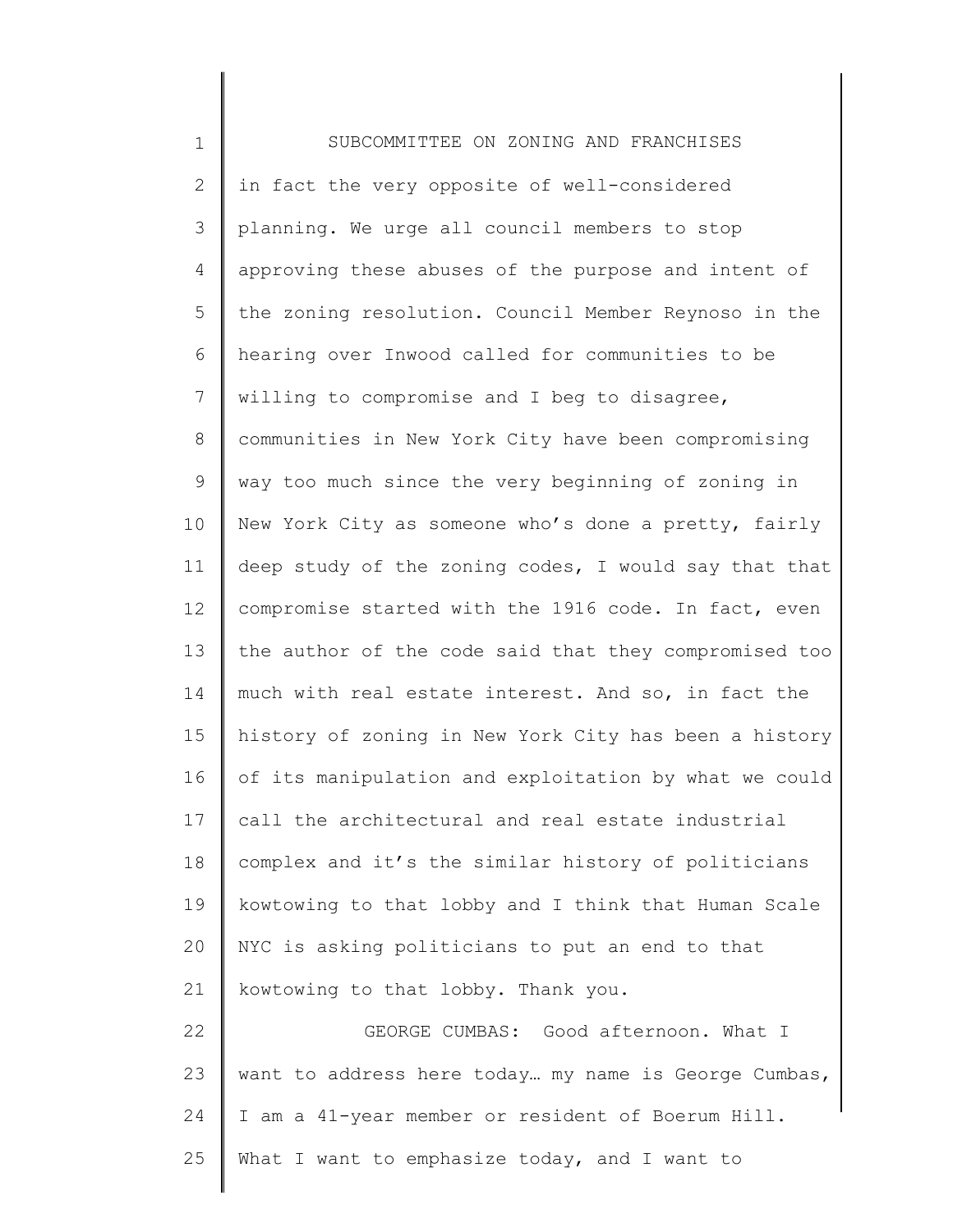1 2 3 4 5 6 7 8 9 10 11 12 13 14 15 16 17 18 19 20 21 22 23 24 25 SUBCOMMITTEE ON ZONING AND FRANCHISES encourage Council Member Levin and the entire city council to reject this proposal. For all that has been uttered and written already about the proposed development of block 174 or 80 Flatbush Avenue, there are two points that I, I want to emphasize right now. Number one, zoning and the completely arbitrary abrogation and dismissal of its validity in the conduct of rational planning by the city government i.e. the Mayor's Office and the City Planning Commission. Let me go back to the recent past, when the most recent up-zoning of block 174 occurred back 14 years ago it was done with the consent and understanding of the surrounding community of Boerum Hill. That understanding was that block 174 would stand or act as a transition buffer against the large office development of downtown Brooklyn at the time which didn't happen. Well now we are told that understanding is not valid or appropriate by Alloy, the developers and the city, that block 174 is not part of Boerum Hill, it is part of downtown Brooklyn, that the encroachment should go forward and Boerum Hill and the stakeholders on State Street don't matter. Well wrong, what I want to… finish this by saying let me tell you in summary it is... it's, it's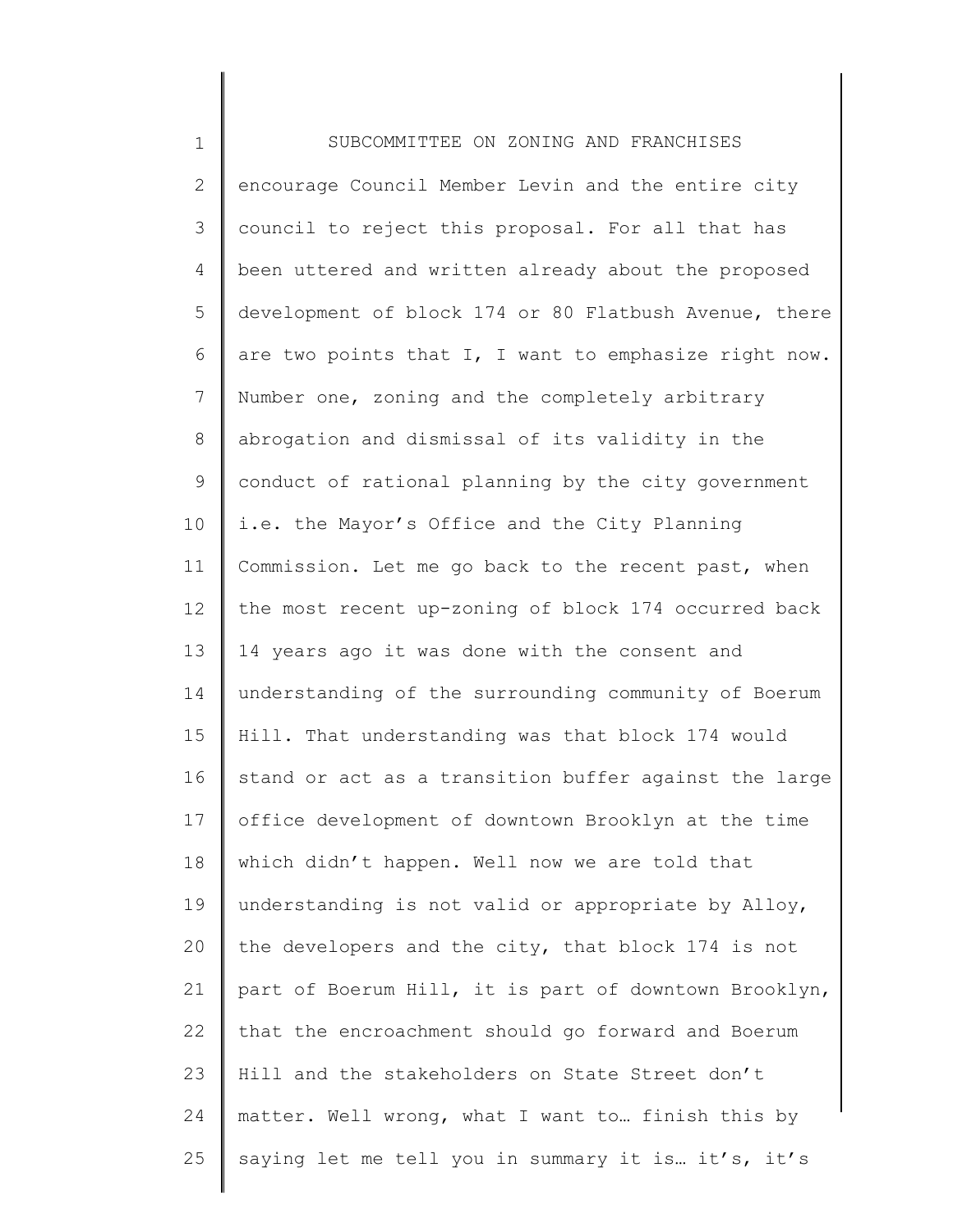| $\mathbf 1$    | SUBCOMMITTEE ON ZONING AND FRANCHISES                 |
|----------------|-------------------------------------------------------|
| $\overline{2}$ | the egregious and capricious nature of this that is   |
| 3              | frightening, zoning can be changed without the        |
| 4              | consent of those immediately affected for the benefit |
| 5              | of development and some ephemeral goal. All this is   |
| 6              | being done against the continued stability of the     |
| $\overline{7}$ | surrounding community. This is a harbinger and a      |
| $8\,$          | warning for any and all neighborhoods in the future   |
| 9              | of the city [cross-talk]                              |
| 10             | CHAIRPERSON MOYA: Thank you. Thank you                |
| 11             | for your testimony.                                   |
| 12             | GEORGE CUMBAS: Thank you.                             |
| 13             | ALLISON GREENBERG: Thank you, my name is              |
| 14             | Allison Greenberg, I'm opposed to the project as it   |
| 15             | stands. I thank you for your service as council       |
| 16             | members. I'm a New York City voter, a resident, an    |
| 17             | attorney for employees who face discrimination in the |
| 18             | work place, I'm an idealist, I'm a political club     |
| 19             | member, I'm a member of the historic districts        |
| 20             | council, I'm a member of the steering committee of    |
| 21             | the Human Scale NYC but I'm testifying as an          |
| 22             | individual on my personal behalf. I'm not a wealthy   |
| 23             | landowner. I live in Greenwich Village but I'm here   |
| 24             | for the people of Brooklyn who've spoken out in       |
| 25             | opposition to this project and I ask did each of you  |
|                |                                                       |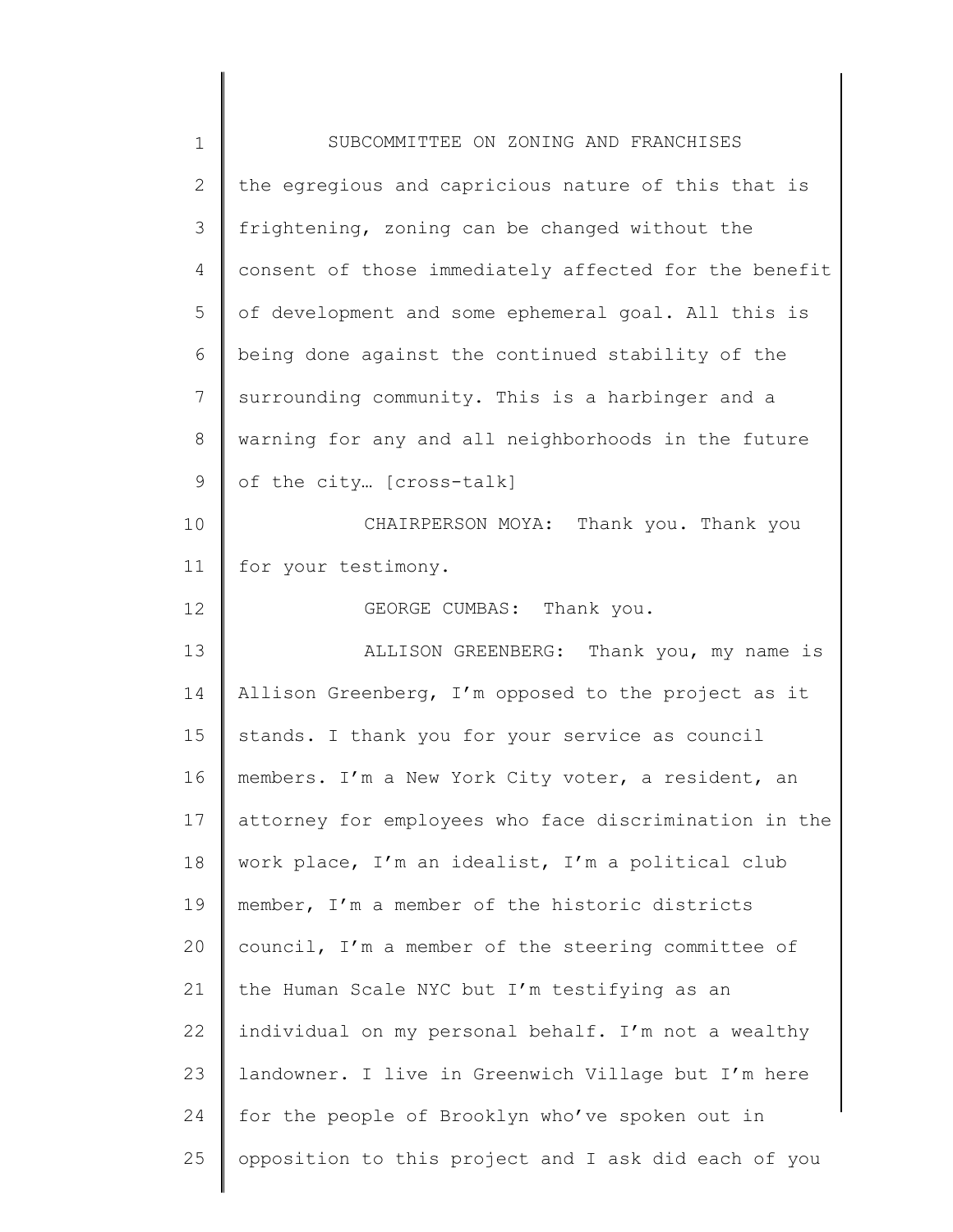1 2 3 4 5 6 7 8 9 10 11 12 13 14 15 16 17 18 19 20 21 22 23 24 25 SUBCOMMITTEE ON ZONING AND FRANCHISES read the post on that... the issue that came out on Sunday which we keep waving, I don't always agree with the Post, often I don't agree with the Post but here they got it right when they wrote about city for sale and we really want you to pay attention to this article and we wonder how you feel Council members about the state of lobbying in the city and whether regular New Yorkers really can contend with real estate lobbying. Beyond the specific issues raised by Brooklyn residents I approach… oppose the project because of the pattern of unreasonable and seriously flawed enforcement of city laws and regulations regarding zoning and land use. We go through this dance each time there's a controversial land use project which is opposed by the people who live and work at or near a development site, each time the developer relies on back room deals, access and influence that the public does not have, we have these hearings, it doesn't seem like you take them seriously, it seems like a performance, we're not naïve, we're paying attention and we vote. We ask you to show integrity and surprise us and vote down this plan because you know in your hearts it's wrong and you can make a difference and we will support you. We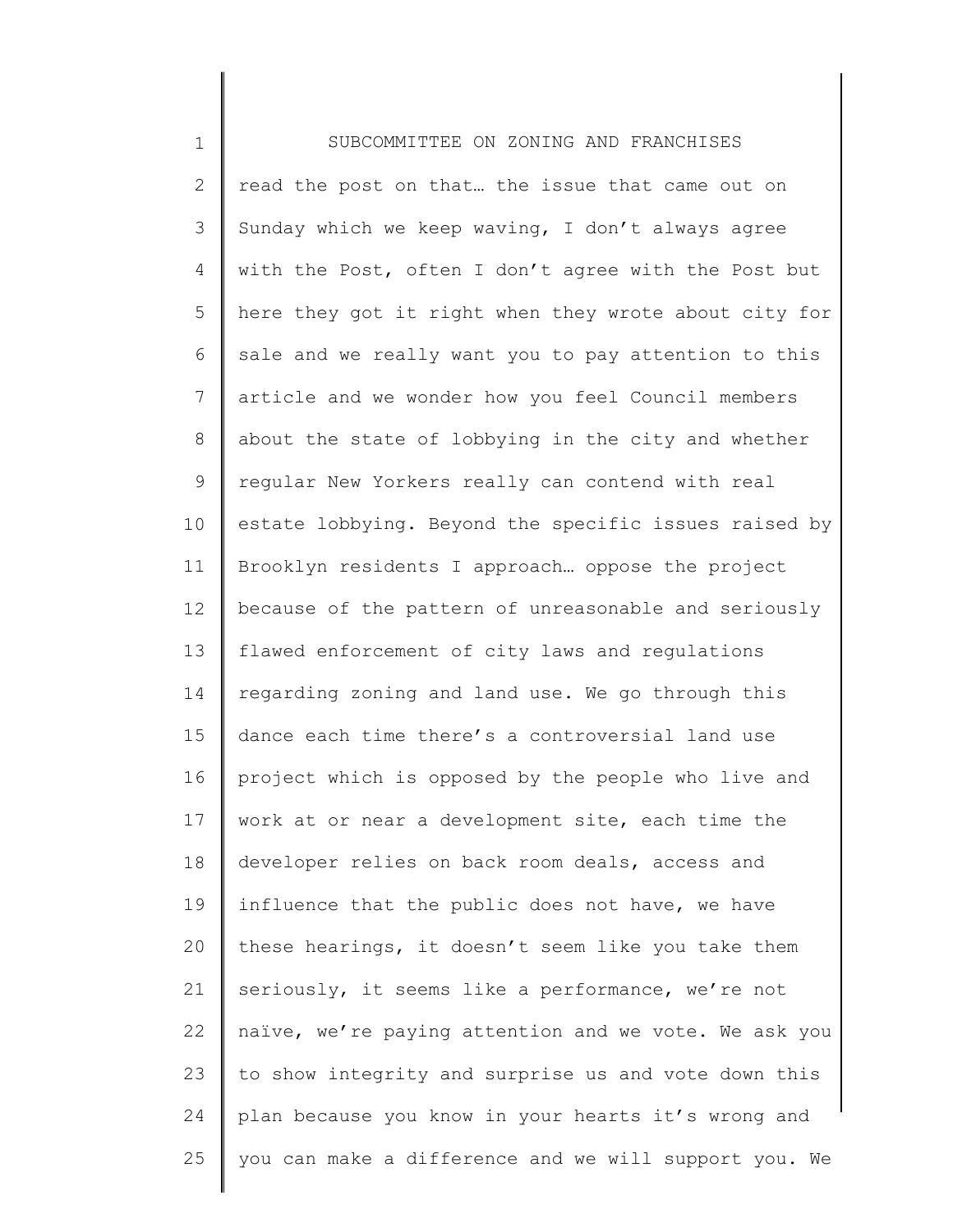1 2 3 4 5 6 SUBCOMMITTEE ON ZONING AND FRANCHISES will be voting when you're running for Mayor, when you're running for reelection, public advocate, please do the right thing and vote on this project for the people of Brooklyn against this project and thank you.

7 8 CHAIRPERSON MOYA: You just have to press the button.

9 10 11 12 13 14 15 16 17 18 19 20 21 22 23 24 25 MIMORI KISHIDA: Oh, good afternoon, my name is Mimori Kishida, I'm a lifelong Boerum Hiller, my mom was born in Brooklyn too and the first thing I want to say to the council people is heaven help us if we start to look to Asia as a model for density as one of the architects suggested earlier. I've sat here all day and listened to lies from architects, I suppose affiliated with Alloy as to who and what is Boerum Hill. I'd like to say first of all that Boerum Hill is already home to two huge building projects that not a single person has mentioned; the Gowanus projects of about 900 units and the Wyckoff projects of about 1,300 units. I live across the street from the Gowanus projects and I can tell you that there are thousands of people who go to work every day, who have affordable housing and who live in a place that since 1957 when it was built and New York City has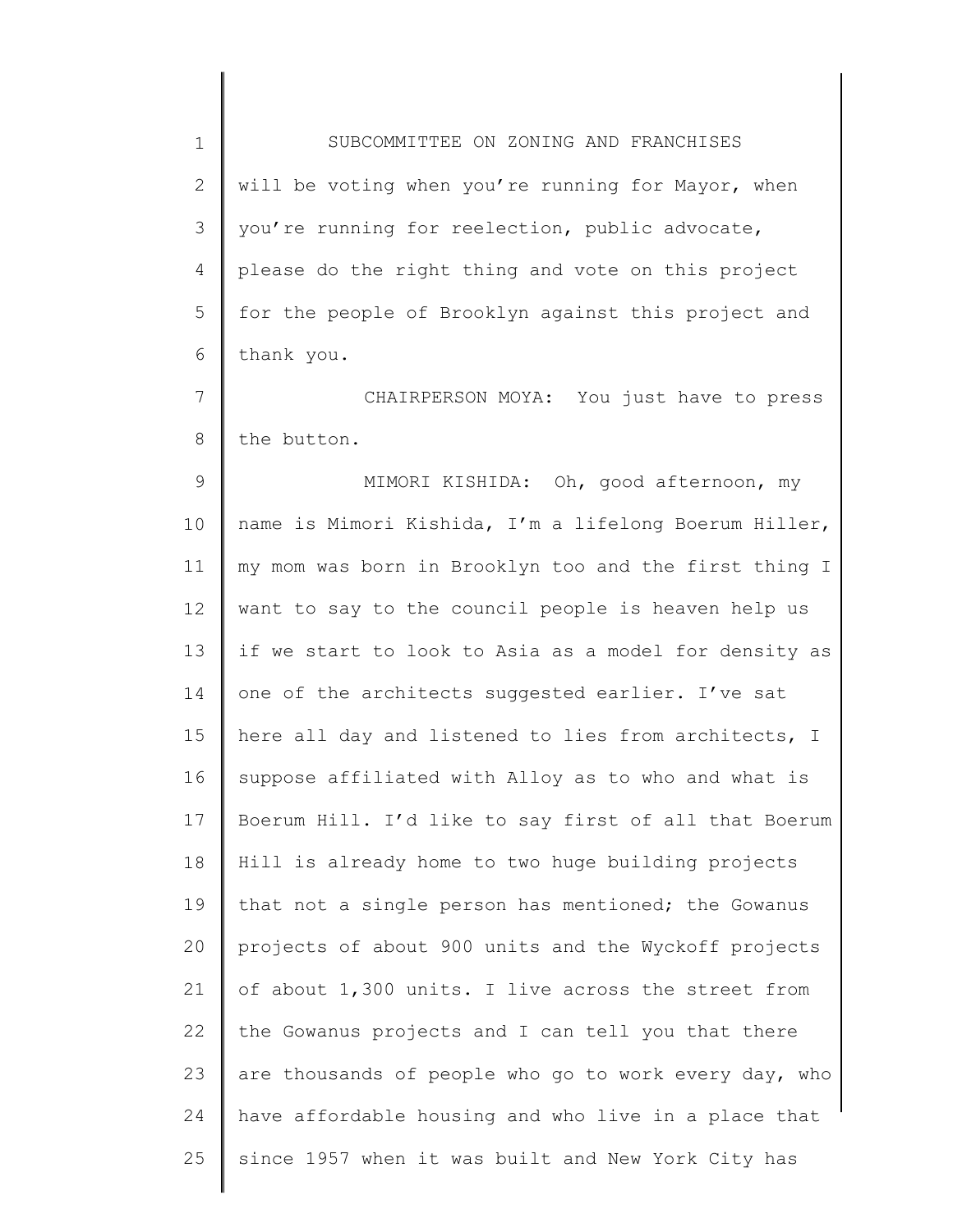| $\mathbf 1$    | SUBCOMMITTEE ON ZONING AND FRANCHISES                 |
|----------------|-------------------------------------------------------|
| $\mathbf{2}$   | had a building a, a housing crisis forever, when has  |
| 3              | it not had a housing crisis and the little lull that  |
| $\overline{4}$ | we had in the 70's but since then it's, it's always   |
| 5              | been a housing crisis. In 1957 they built these two   |
| 6              | gigantic projects including public schools in the     |
| 7              | neighborhood, all built in 1957 and they still to     |
| $8\,$          | this day haven't been able to deal with the trash     |
| $\mathcal{G}$  | problem, they can't deal with that many people living |
| 10             | in such a small confined block. I also want to say    |
| 11             | that given the current environmental crisis when      |
| 12             | hurricane Sandy hit Gowanus projects were in the dark |
| 13             | for a couple of weeks, a good portion of the          |
| 14             | neighborhood had about three to four feet of water in |
| 15             | our basements. This project is going to is going is   |
| 16             | going to if built will be one block away from the     |
| 17             | Wyckoff projects, two, three blocks away from the     |
| 18             | Wyckoff project Gowanus projects, we're dealing with  |
| 19             | enough density that's not that's not you know a       |
| 20             | question, Boerum Hill is extremely dense and the      |
| 21             | environmental question is a real one. Okay, that      |
| 22             | thank you.                                            |
| 23             | CHAIRPERSON MOYA: Thank you.                          |
| 24             | JULIE SEBINYAU: Hello, I'm Julie                      |
| 25             | [cross-talk]                                          |
|                |                                                       |

∥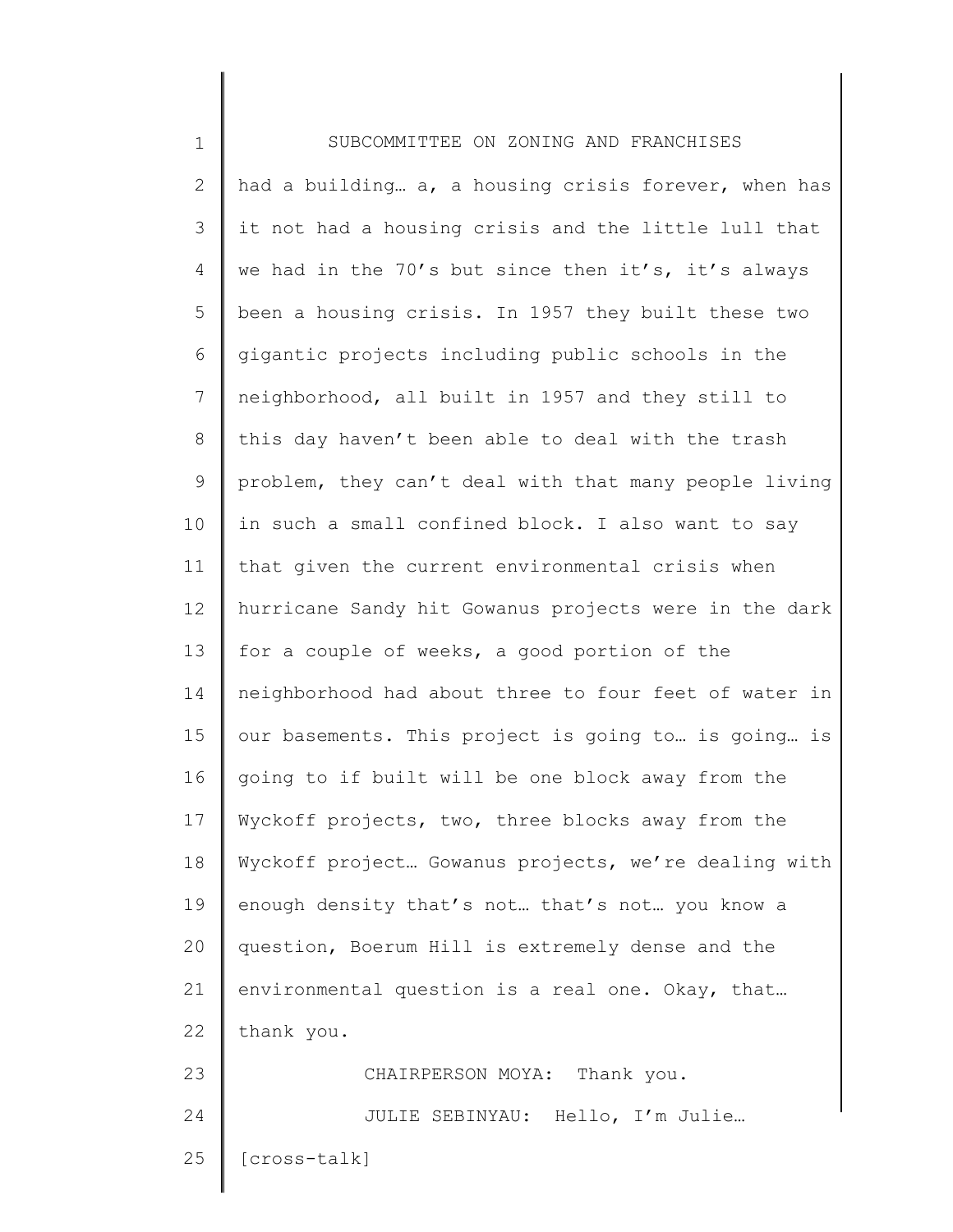1 2 3 SUBCOMMITTEE ON ZONING AND FRANCHISES CHAIRPERSON MOYA: You got to ... you got to…

4 5 6 7 8 9 10 11 12 13 14 15 16 17 18 19 20 21 JULIE SEBINYAU: Hello, I'm Julie Sebinyau [sp?], I'm a teacher in district 15, a resident of Fort Greene and I'd much rather be at the double D pool with my son who has his head phones who is also in district 15 with me. Let's get some facts, there are 200 seats open right now at PS38, they have a brand-new Principal coming in this year who is fabulous, I've worked with her as a colleague at PS321 nor from PS107. I think that there's blatant lies being told about the… what they'll do for students and families. There's 70 million… 700 million extra money in district 15 that's not… that, that isn't already being used for rebuilding schools and… you know the district has money for this and it can be allocated for helping the, the kids that, that live there but this, this project needs to be opposed and we need to really protect the, the constituents and the citizens of Brooklyn.

22 23 24 CHAIRPERSON MOYA: Thank you. Thank you all you're your testimony. Are there... are there any other members of the public that wish to testify?

25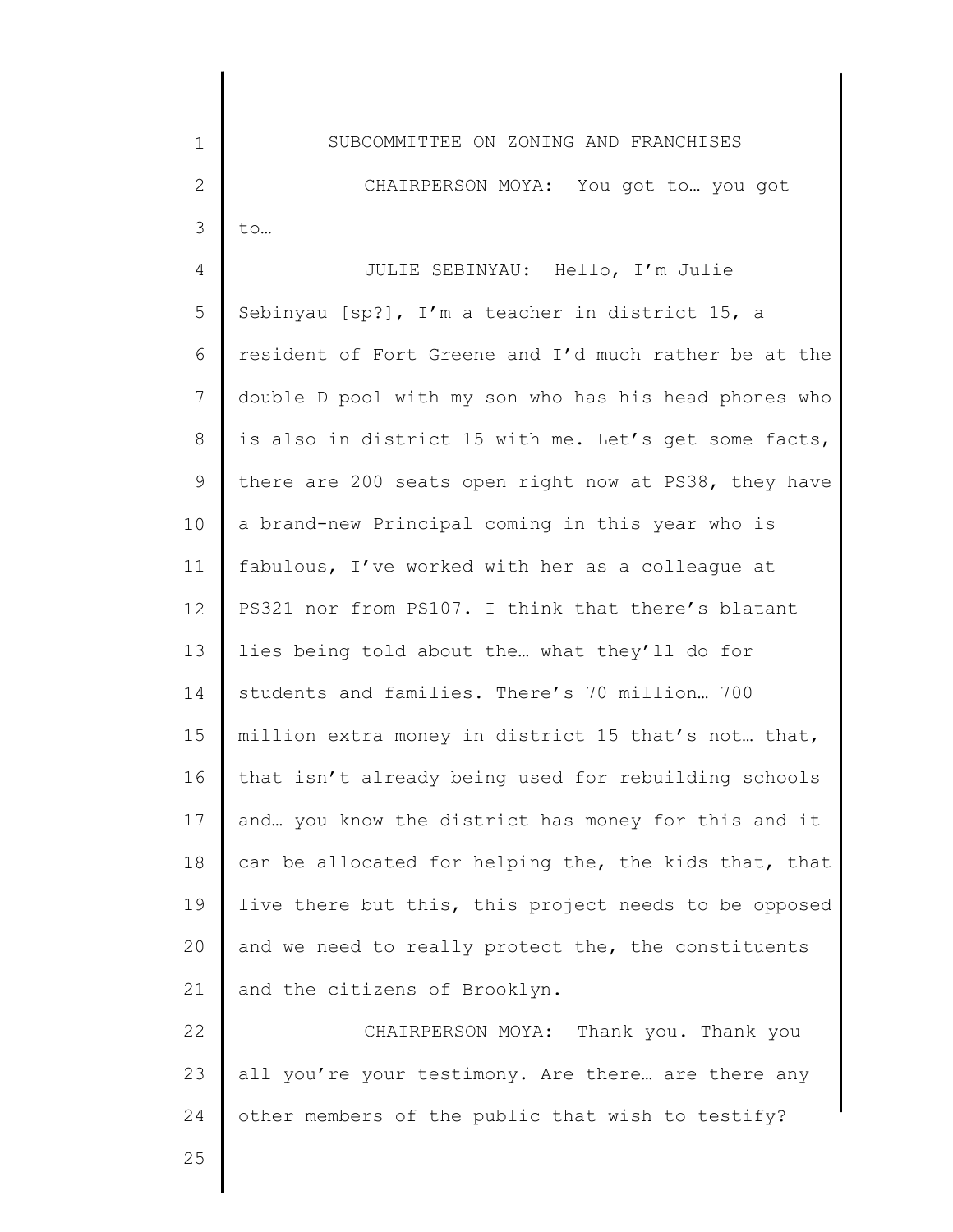1 2 3 4 5 6 7 8 9 10 11 12 13 14 15 16 17 18 19 20 21 22 23 24 25 SUBCOMMITTEE ON ZONING AND FRANCHISES Seeing none I now close the public hearing on this application… oh… COUNCIL MEMBER LEVIN: I just actually want… before you close it out I want to say one thing. CHAIRPERSON MOYA: But you, you testified already. [off mic dialogue] CHAIRPERSON MOYA: Okay. You wish to testify as well? KATE RILEY: Yes. CHAIRPERSON MOYA: Okay. JAY MARCUS: I'm Jay Marcus with Fifth Avenue Committee and we're obviously very much in support of the project and we're very proud to be working with Alloy on this. I just wanted to speak for FAC's mission about why this project is so important for us. Our mission is based on economic and social justice and the reality is that a majority of the rezoning's that have happened using MIH in this city have been in East New York, East Harlem currently lower income communities. This right now is a higher income community, the median income is 51 percent above the citywide median income, sales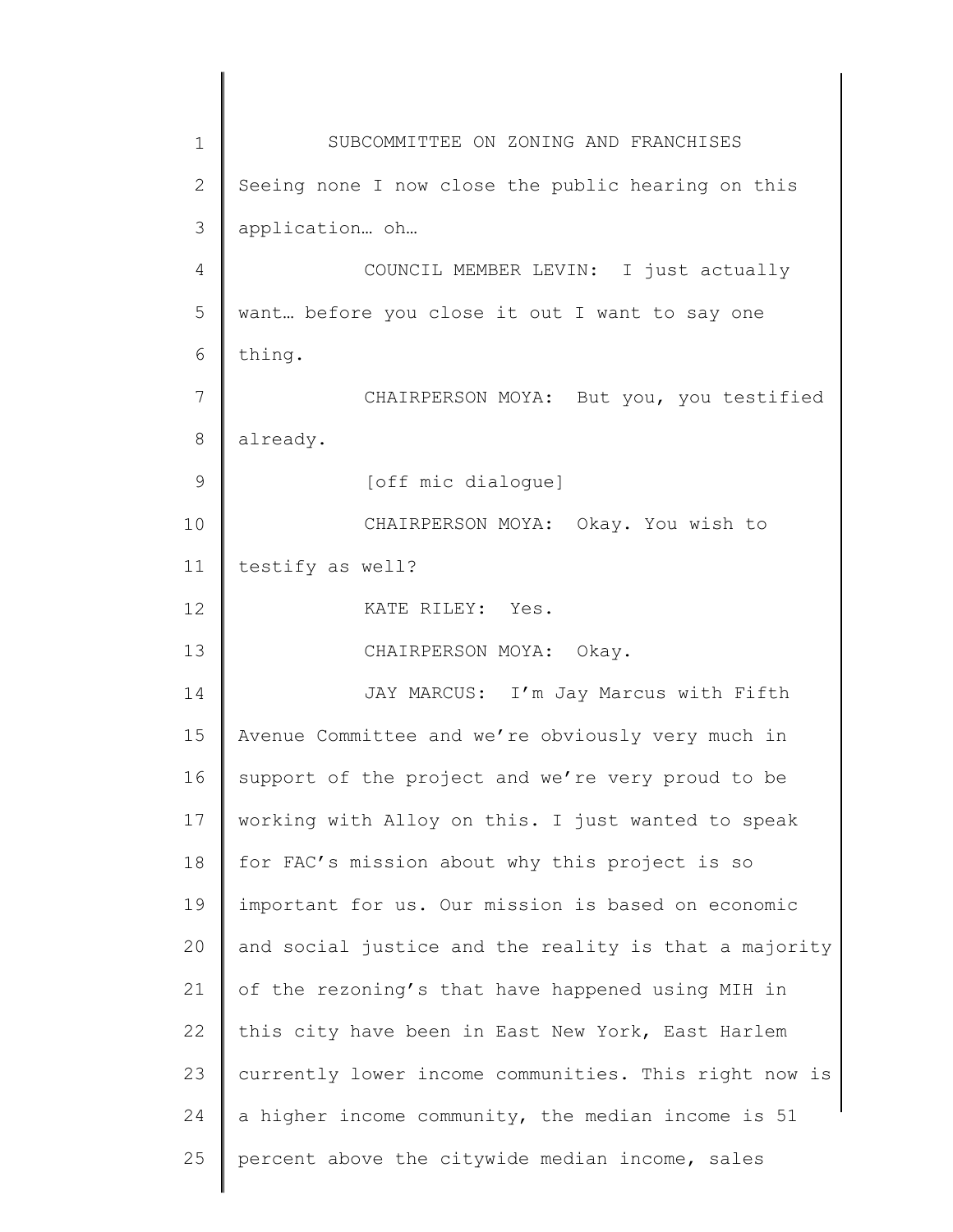1 2 3 4 5 6 7 8 9 10 11 12 13 14 15 16 17 18 19 20 21 22 23 24 SUBCOMMITTEE ON ZONING AND FRANCHISES prices per unit have gone up for example from... according to the American Community Survey, from 668,000 to 1.1 million… in 2010 to 1.1 million now and the… and for social justice the black and Hispanic population has decreased from 61 percent in 2000 down to 37 percent today. So, this is an area where MIH is needed and for MIH to work in wealthier communities particularly in sites where only 23 percent of the land is city owned and the majority you have to buy from the private market, you do need to have higher density and I appreciate and the council member obviously knows the district well and I think has very important questions but the reality is that I do think Alloy is dedicated to making sure the loading docks on  $3^{rd}$  Avenue will work, to make sure the shadows are minimized so that there's a minimum… there's a, a minimum of at least four hours if not more on the nearby park and to make sure that the height and dense… the traffic volume works well on what we know is a, a residential street of State Street with the brown houses. The, the reality is we're going to have to as a city, if we really want to be able to create economic equality and economic

25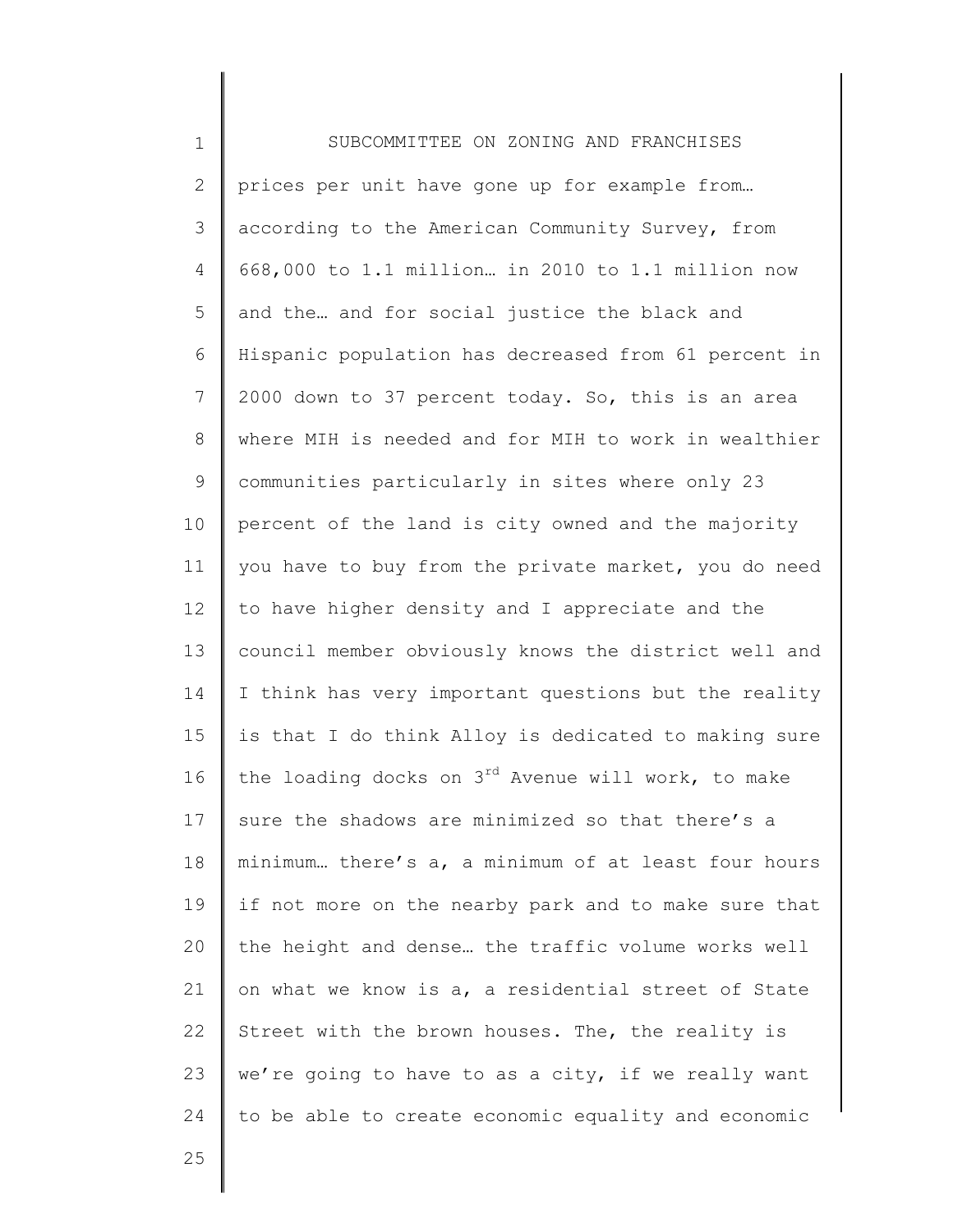1 2 3 4 5 6 7 8 9 10 11 12 13 14 15 16 17 18 19 20 21 22 23 24 25 SUBCOMMITTEE ON ZONING AND FRANCHISES integration work out the issues that the council members raised and have higher… [cross-talk] CHAIRPERSON MOYA: Thank you… [crosstalk] JAY MARCUS: …density in upper income areas… [cross-talk] CHAIRPERSON MOYA: Thank you… [crosstalk] JAY MARCUS: Thank you. CHAIRPERSON MOYA: Kate is it? KATE RILEY: My name is Kate Riley and I live at 29 3<sup>rd</sup> Avenue which is less than a block away from this project. I'm a member of the Rockwell Place Garden. I am… I want to really speak though to this access to the transit hub. I have lived in this neighborhood since 1993, I would use that transit hub for getting to and from work in Greenwich Village. Many, many occasions I would be in fear of my life from standing on some of those platforms when they got overcrowded, I raised a son in this neighborhood and I had to make sure that he would never use that transit hub during rush hour and school times because it is a mess, it cannot handle thousands of more people traveling at those peak transit times. If you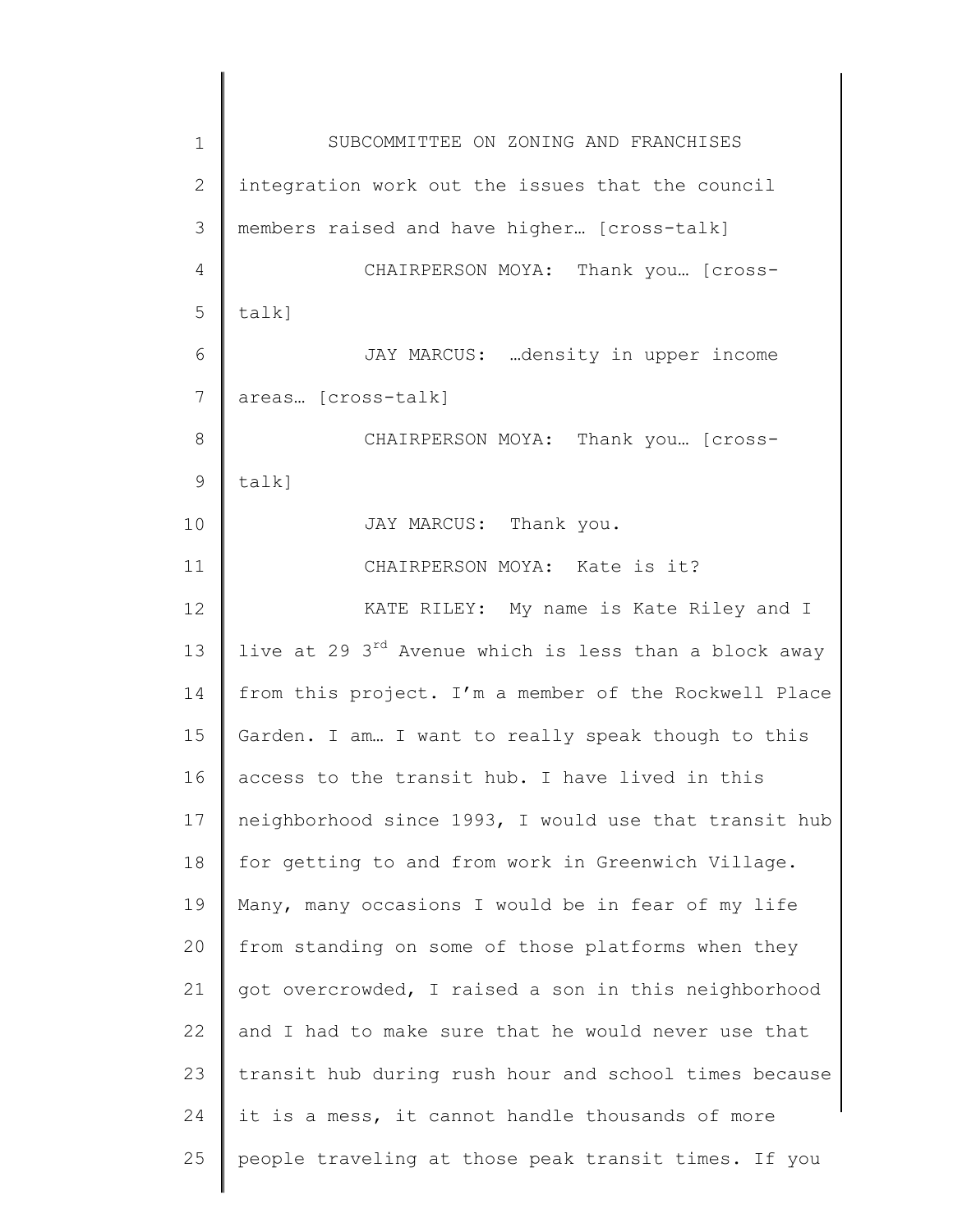| $\mathbf 1$  | SUBCOMMITTEE ON ZONING AND FRANCHISES                 |
|--------------|-------------------------------------------------------|
| $\mathbf{2}$ | travel at ten o'clock at night you can get on the     |
| 3            | subway but we're talking about people who are going   |
| 4            | to live and work and send their children through that |
| 5            | massive transit hub. I walk more than a half a mile   |
| 6            | to get away from that so that I can get on the        |
| 7            | subway, this is an inappropriate project to           |
| $8\,$        | overburden a transit system that cannot handle the    |
| 9            | people that actually already live here and already    |
| 10           | work here who use it as a transit hub for commuting   |
| 11           | and that's really all I wanted to add.                |
| 12           | CHAIRPERSON MOYA: Okay, thank you. I'm                |
| 13           | going to turn it over to Council Member Levin for     |
| 14           | some words.                                           |
| 15           | COUNCIL MEMBER LEVIN: I just want to                  |
| 16           | thank everybody that came to, to testify today and    |
| 17           | for all of your thoughtful input. I want to thank the |
| 18           | development team, Alloy, ECF as well as everybody     |
| 19           | that came to testify in favor and opposition, the     |
| 20           | Boerum Hill Association, the, the Rockwell Place      |
| 21           | Garden and you know we're going to really start to    |
| 22           | get to work now and you have my commitment that over  |
| 23           | the coming weeks this is going to be my very top      |
| 24           | priority and there's really going to be nothing on my |
| 25           | agenda and on my calendar that is more important and, |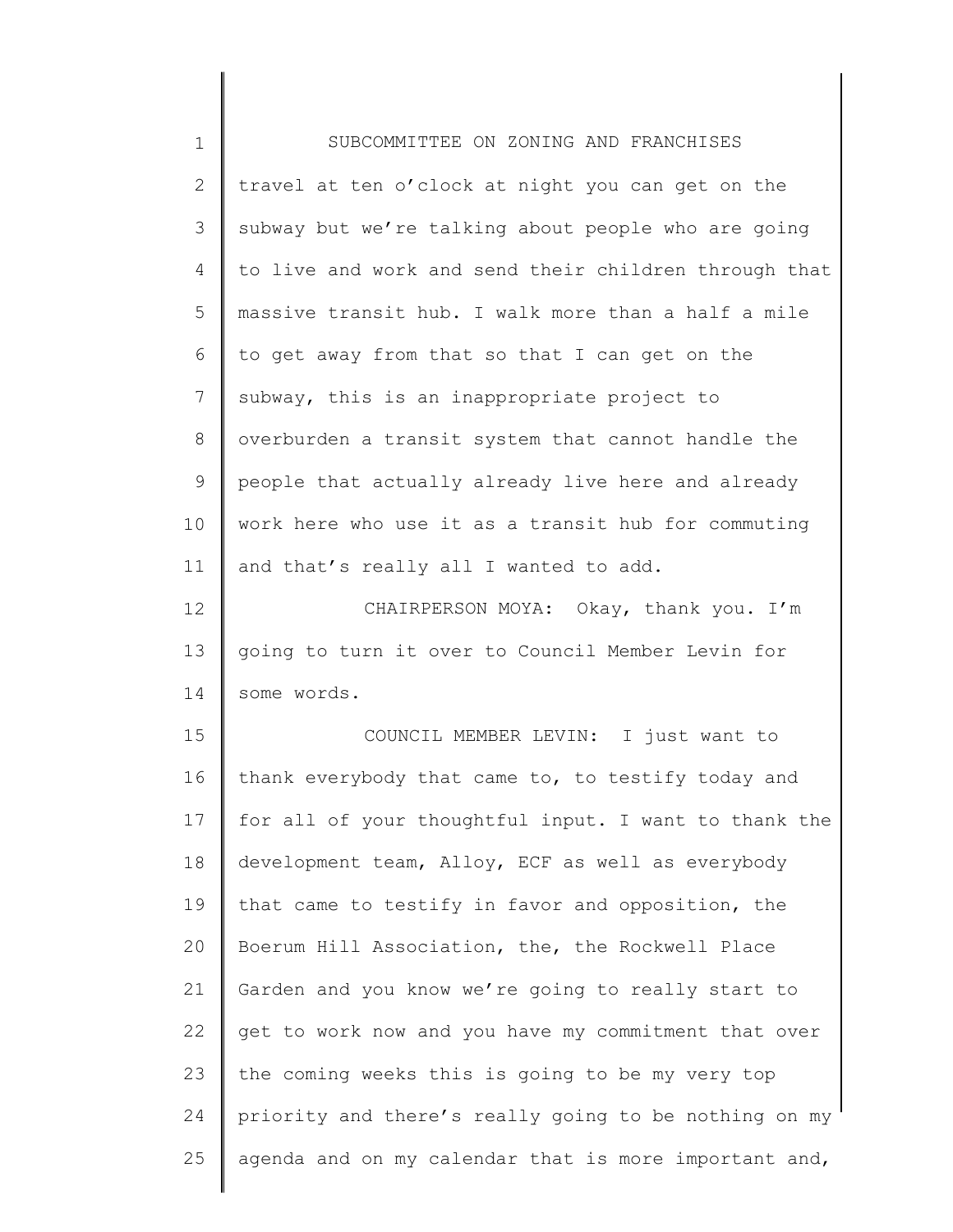| $\mathbf 1$    | SUBCOMMITTEE ON ZONING AND FRANCHISES                 |
|----------------|-------------------------------------------------------|
| $\mathbf{2}$   | you know by all means I look forward to engaging with |
| 3              | every single one of you and obviously we our          |
| 4              | fabulous land use staff will, will be all working     |
| 5              | very closely together. I also want to acknowledge     |
| 6              | Spiderman who was here before, I think he might have  |
| $\overline{7}$ | left but I want to thank him for coming as well and   |
| 8              | with that I'll turn it back over to the Chairman.     |
| $\mathsf 9$    | CHAIRPERSON MOYA: Thank you Council                   |
| 10             | Member Levin. I now close the public hearing on this  |
| 11             | application and it will be laid over. This concludes  |
| 12             | today's hearing. I want to take this opportunity to   |
| 13             | thank the members of the public, my colleagues, the   |
| 14             | great Julie Lubin, our counsel and all of the great   |
| 15             | staff members in our land use department that do a    |
| 16             | tremendous job. Thank you and this meeting is hereby  |
| 17             | adjourned.                                            |
| 18             | [gavel]                                               |
| 19             |                                                       |
| 20             |                                                       |
| 21             |                                                       |
| 22             |                                                       |
| 23             |                                                       |
| 24             |                                                       |
| 25             |                                                       |